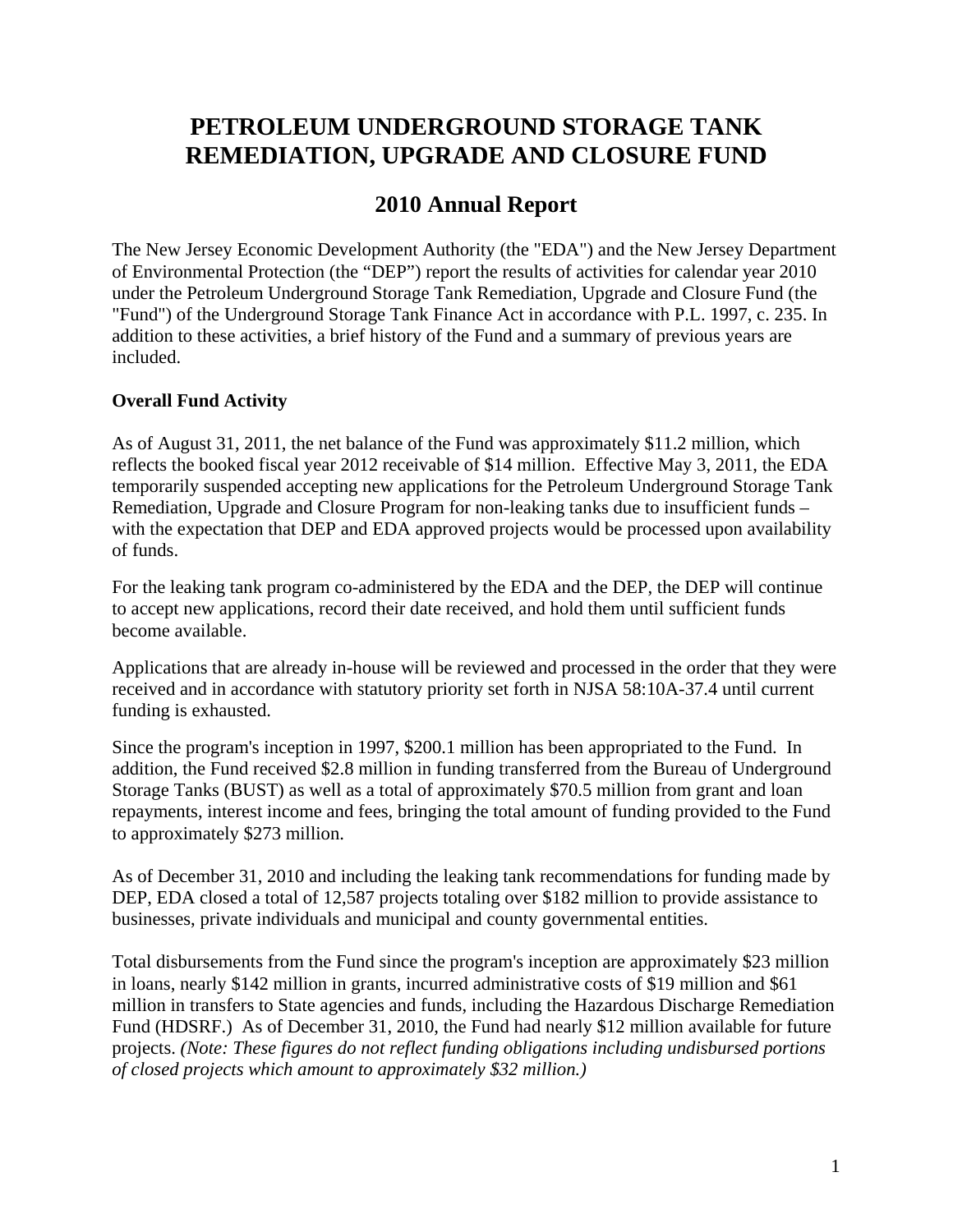### **2010 Fund Activity**

In 2010, EDA closed 3,165 projects totaling over \$31 million, providing assistance to businesses, private individuals and municipal entities for the remediation of underground storage tanks. Additionally, in 2010, EDA approved 3,264 loans and grants totaling over \$35 million. During this time period, the EDA disbursed over \$26 million in grants and loans.\*

The Fund did not receive an appropriation in 2010 as the Fund balance exceeded \$20 million, so no appropriation was required in accordance with the State Constitution. A legislatively mandated re-appropriation of \$1 million to DEP for administrative costs was made from the Fund in August 2010. During this period, the Fund received a total of nearly \$4.8 million from loan and grant repayments (commercial project grant repayments due to assisted properties being sold prior to lien expiration), interest income and financing fees. From that income, \$1.7 million was expensed in costs associated with administering the Fund, resulting in a net increase of \$3.1 million during 2010.

Below is a chart that summarizes the categories of outstanding commitments as of December 31, 2010.

|                     | <b>Petroleum Underground Storage Tank</b><br><b>Outstanding Commitments as of 12/31/10</b> |               |  |  |  |  |  |  |  |  |
|---------------------|--------------------------------------------------------------------------------------------|---------------|--|--|--|--|--|--|--|--|
| <b>Type</b>         | <b>Projects</b>                                                                            | <b>Amount</b> |  |  |  |  |  |  |  |  |
| <b>County</b>       |                                                                                            |               |  |  |  |  |  |  |  |  |
| <b>Municipality</b> |                                                                                            |               |  |  |  |  |  |  |  |  |
| <b>Business</b>     |                                                                                            | \$92,603      |  |  |  |  |  |  |  |  |
| <b>Residential</b>  | 330                                                                                        | \$6,384,884   |  |  |  |  |  |  |  |  |
| <b>T</b> otal       | 331                                                                                        | \$6,477,487   |  |  |  |  |  |  |  |  |

### **Non-leaking Residential Oil Tanks**

During 2010, the EDA approved 2,226 of these applications awarding over \$6.3 million, closed 2,229 totaling over \$6.3 million and disbursed on 2,213 totaling over \$6 million.

### **Assessment of Current Funding Levels to Meet Statutory Objectives**

For the current year, through September 30, 2011, the EDA has approved over \$28.8 million in financial assistance for 2,387 projects. Also, as of September 30, 2011 and including new approvals in 2011 that have yet to close, the EDA now has outstanding commitments totaling over \$14.1 million for 662 projects. Also in process, as of December 31, 2010, there were 490 leaking tank applications totaling approximately \$14 million that were pending EDA approval along with 324 non-leaking tank applications pending approval totaling approximately \$625,000.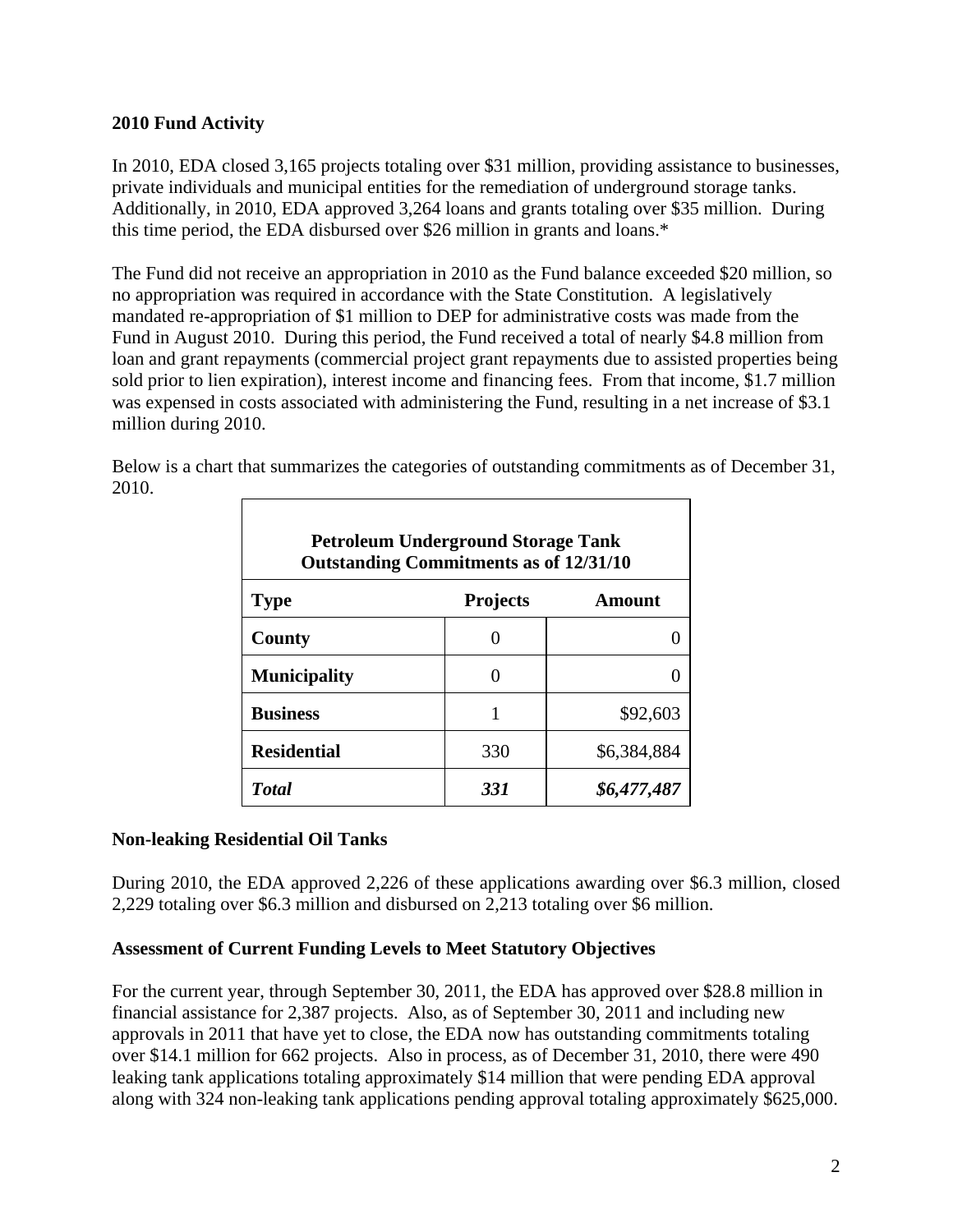As of December 31, 2010 there were 981 applications totaling nearly \$28.8 million pending DEP approval, bringing the total amount of projects awaiting funding approval to nearly \$30.1 million.

As of August 31, 2011, the net balance of the Fund is approximately \$11.2 million. *(This figure takes into account outstanding commitments for grants and loans that have been approved, undisbursed portions of closed loans and grants and the booked fiscal year 2012 receivable appropriation of \$14 million.)* 

*\* Although a project may have closed in a certain year, the disbursement of the funding obligated through the closing may come in a subsequent year. Therefore the funding amounts for closed projects may not be the same as the funding amounts disbursed in any given year.*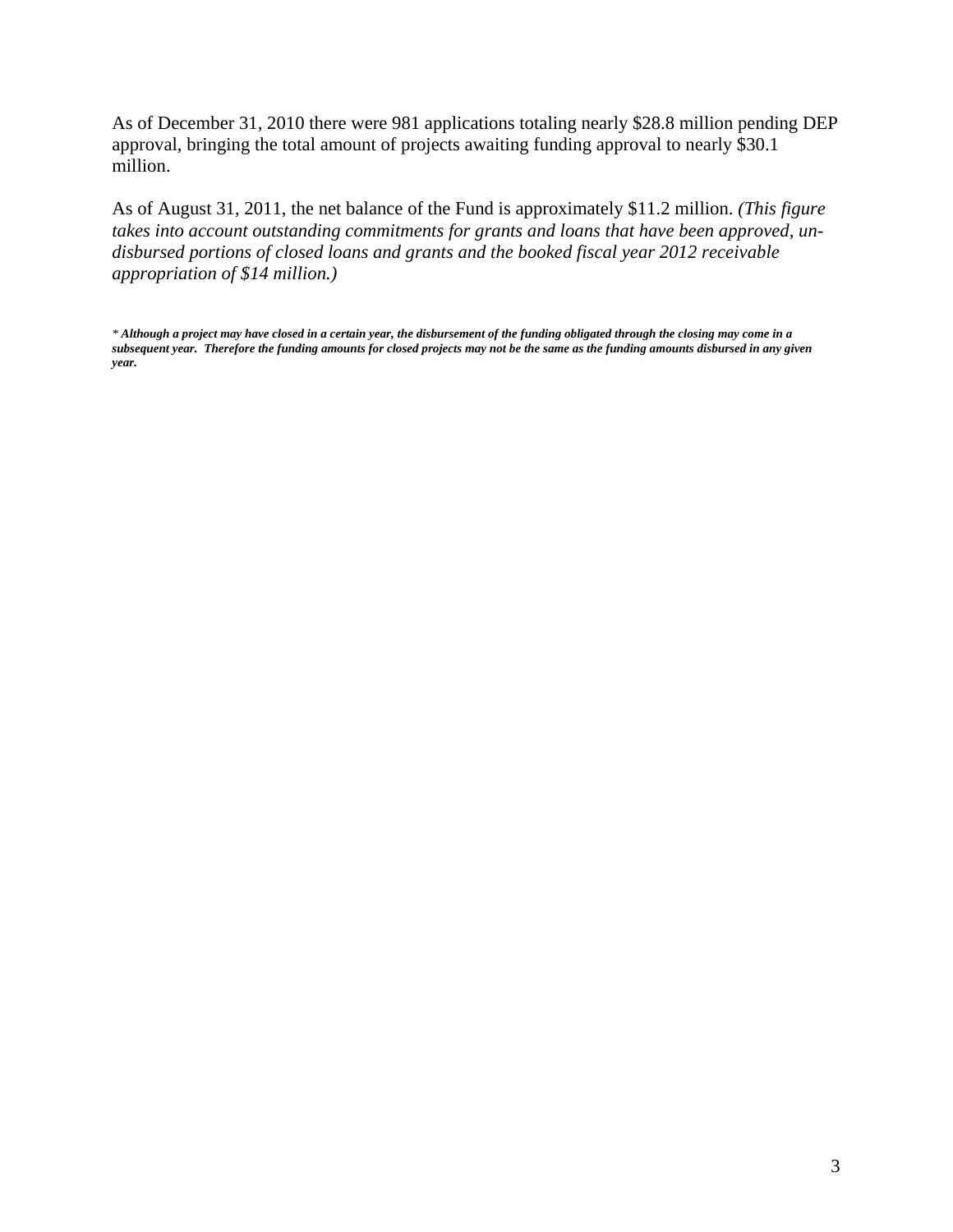### **Recommendations**

Since 1997, 13,844 projects have been approved totaling \$200.6 million in loans and grants. As of January 31, 2011, the UST Fund had an estimated \$9.6 million available in cash to award. The current pipeline of UST Fund applications received between the EDA and DEP equals a total funding request of \$50 million, which is why no new non-leaking applications are being accepted. However, new applications for leaking tanks will continue to be accepted and held until sufficient funds become available.

As a result, under the regular course of administering financial assistance, like the HDSRF, the UST Fund could be depleted in the near term. During the summer of 2010, EDA met with various stakeholders who included: DEP staff, executives from the Fuel Merchants Association and several environmental consultants to discuss the health of the Fund and potential legislative changes.

Accordingly, EDA and DEP are analyzing various statutory revisions to address limited financial resources and overwhelming demand in the program.

### **Conclusion**

Attached are three appendices, including the Fund History (Exhibit A), a chart, which provides a list of projects that closed in 2010, (Exhibit B) and a chart, which provides a listing of outstanding commitments that had not yet closed as of 12/31/2010, (Exhibit C). Should you need any additional information about the contents of this report, please contact the EDA Public Affairs staff at (609) 292-0276 or the DEP at (609) 633-0719.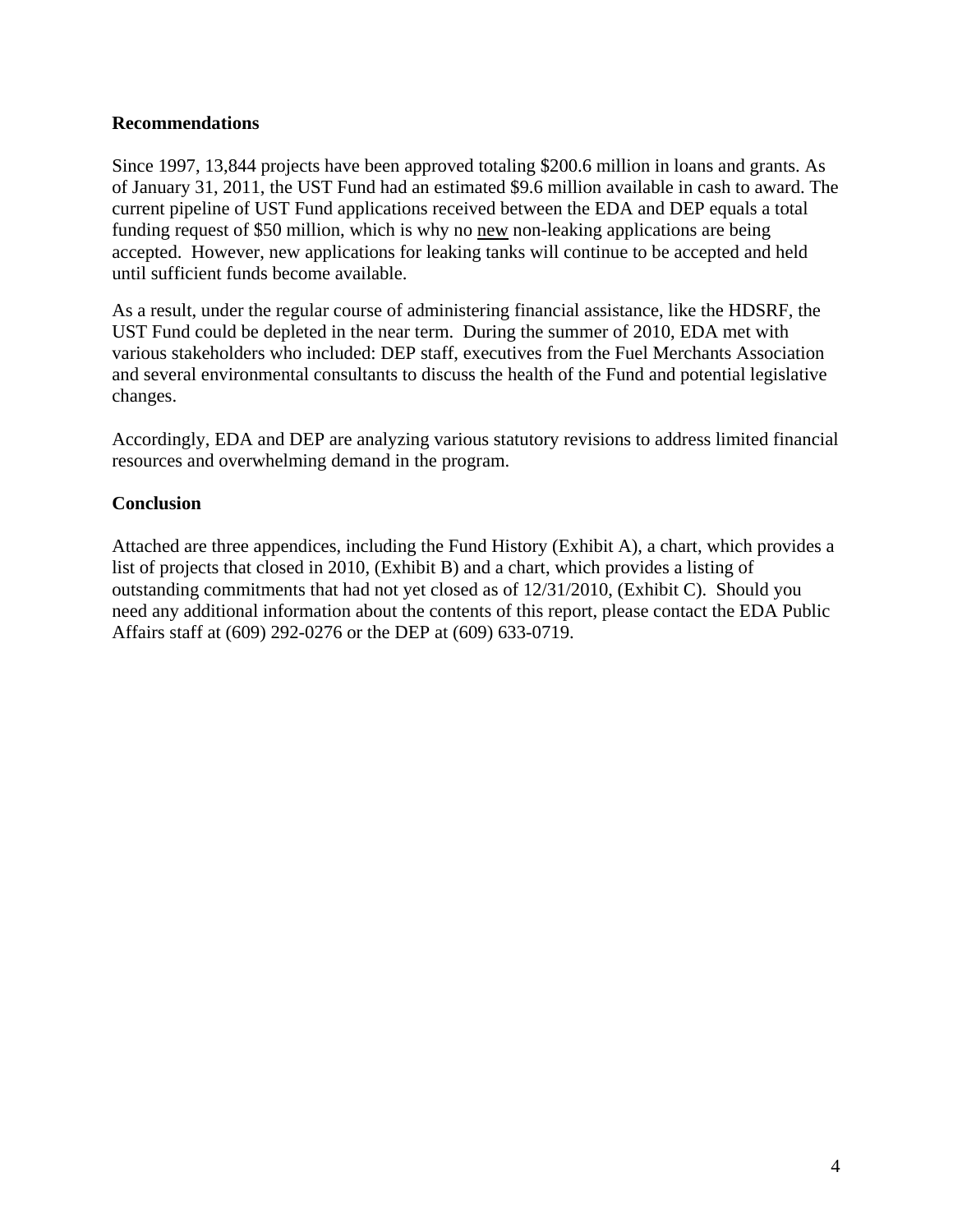# **Exhibit A**

### **Fund History**

### **1997 Fund Activity Summary**

1997 was the first year for the Fund. Following the late summer enactment of P.L. 1997, c.235, the DEP and EDA worked together to develop appropriate regulations. These regulations were proposed in December 1997 and adopted in February 1998. During 1997, the Fund received a \$9.9 million legislative appropriation, which supplemented the \$2.8 million in existing cash and payments transferred from the BUST program to the EDA. The Fund also received \$286,000 in loan/grant repayments and interest income in 1997. There were no loans or grants provided in 1997 from the Fund.

### **1998 Fund Activity Summary**

During 1998, the Fund received two appropriations totaling \$20.7 million. An additional appropriation of \$19.1 million was made in 1998 for utilization in 1999.

In 1998, EDA closed 45 projects totaling \$3.7 million providing assistance to businesses, private individuals, and municipal and county governmental entities for the remediation of underground storage tanks.

In 1998, EDA approved 54 loans and grants totaling nearly \$10.4 million. During this time period, the EDA disbursed \$907,000 in loans and grants.\*

### **1999 Fund Activity Summary**

During 1999, the Fund received an appropriation totaling \$21.44 million, in addition to the \$19.1 million appropriated in the previous year for use in 1999, bringing the total appropriation to \$40.5 million.

In 1999, EDA closed 215 projects totaling \$21.9 million providing assistance to businesses, private individuals, and municipal and county governmental entities for the remediation of underground storage tanks.

In 1999, EDA approved 213 loans and grants totaling nearly \$27.2 million. During this time period, the EDA disbursed \$3.9 million in loans and \$8.2 million in grants for total of \$12.1 million in disbursements.\*

### **2000 Fund Activity Summary**

In 2000, EDA closed 212 projects totaling \$20.6 million providing assistance to businesses, private individuals, and municipal and county governmental entities for the remediation of underground storage tanks. This activity includes 33 projects totaling \$10.37 million in outstanding commitments from previous years, as well as new approved projects in 2000.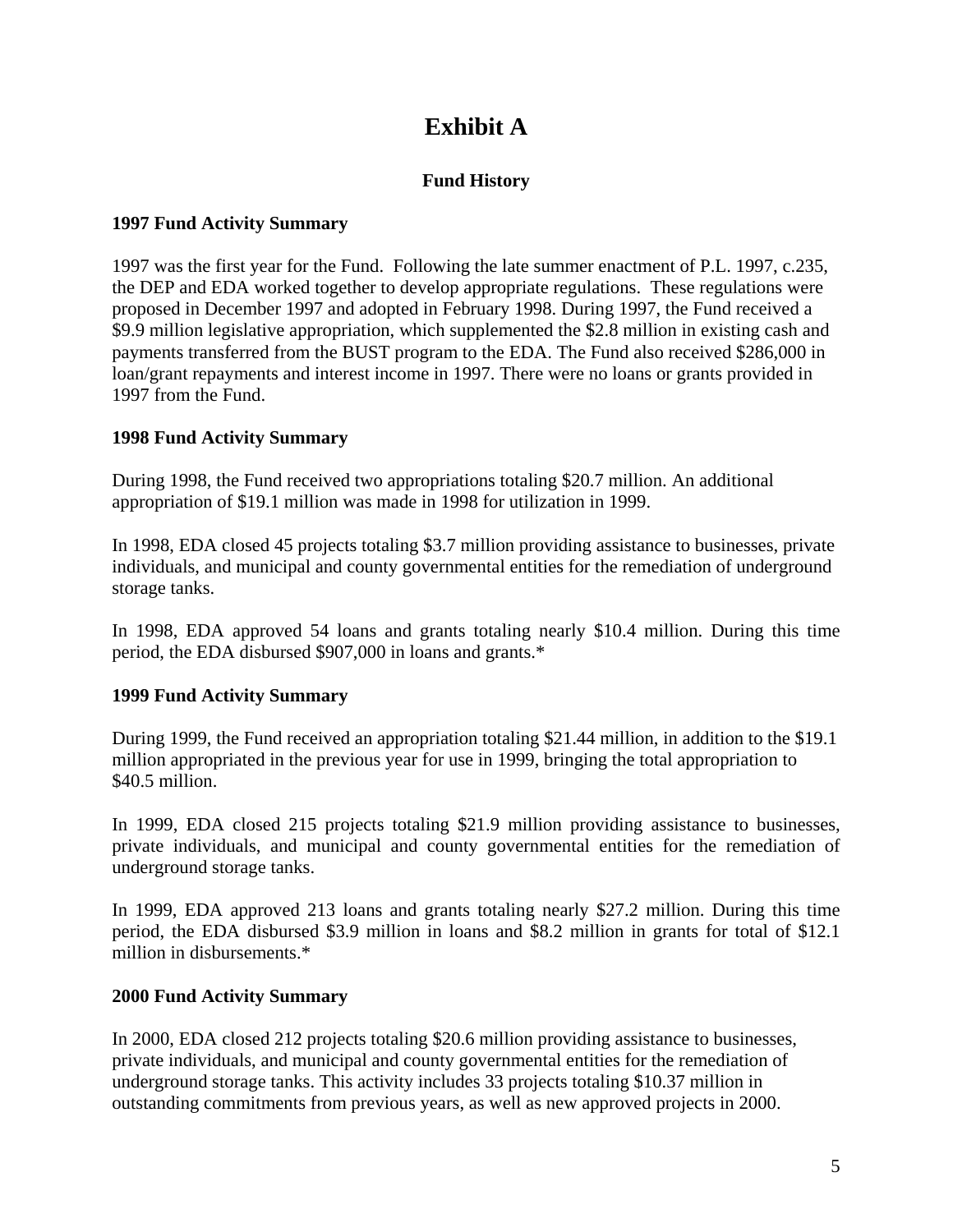In 2000, EDA approved 199 loans and grants totaling \$13.3 million. During this time period, the EDA disbursed \$10.8 million in loans and \$10 million in grants, for a total of \$20.8 million in disbursements.

The Fund received an appropriation in 2000 totaling approximately \$21.12 million. Also during this period, the Fund received a total of \$5.2 million from loan repayments, interest income and financing fees. In 2000, the EDA incurred \$828,514 in fees and expenses associated with administering the Fund. \*

### **2001 Fund Activity Summary**

In 2001, EDA closed 185 projects totaling nearly \$13 million providing assistance to businesses, private individuals, and municipal and county governmental entities for the remediation of underground storage tanks. These projects include 29 projects totaling \$5.34 million in outstanding commitments from previous years as well as new approved projects in 2001.

In 2001, EDA approved 177 loans and grants totaling \$9.8 million. During this time, the EDA disbursed nearly \$4.9 million in loans and \$7.95 in grants, for a total of \$12.85 million in disbursements. The Fund received an appropriation in 2001 totaling approximately \$20.76 million. Also during this period, the Fund received a total of \$5.4 million from loan repayments, interest income and financing fees. In 2001, the EDA incurred \$899,138 in fees and expenses associated with administering the Fund. \*

### **2002 Fund Activity Summary**

In 2002, EDA closed 18 projects totaling over \$1.2 million providing assistance to businesses, private individuals, and municipal and county governmental entities for the remediation of underground storage tanks. This activity includes 10 projects totaling nearly \$600,000 in outstanding commitments from previous years, as well as new approved projects in 2002.

In 2002, EDA approved 173 loans and grants totaling over \$7.6 million. During this time period, the EDA disbursed over \$2.1 million in loans and \$4.9 million in grants, for a total of \$7 million in disbursements.

The Fund received an appropriation in 2002 for utilization for FY2003 totaling approximately \$18.6 million. Also during this period, the Fund received a total of just over \$5.4 million from loan and grant repayments, interest income and financing fees. In 2002, the EDA incurred \$631,309 in fees and expenses associated with administering the Fund. \*

### **2003 Fund Activity**

In 2003, EDA closed 229 projects totaling nearly \$9 million, providing assistance to businesses, private individuals, and municipal and county governmental entities for the remediation of underground storage tanks. This activity includes 10 projects totaling nearly \$600,000 in outstanding commitments from previous years, as well as new approved projects in 2003.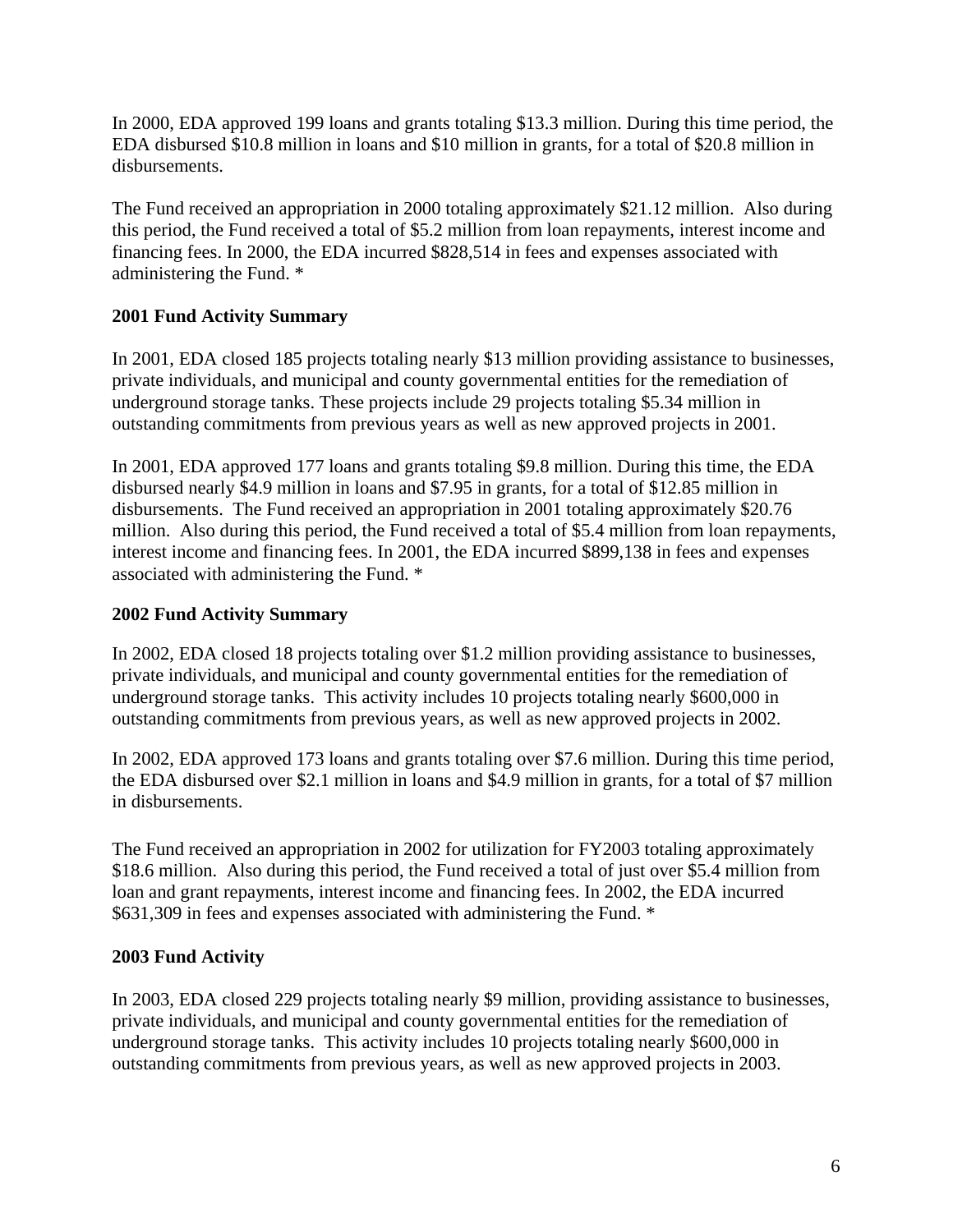In 2003, EDA approved 110 loans and grants totaling nearly \$4 million. During this time period, the EDA disbursed over \$192,555 in loans and nearly \$4 million in grants, for a total of nearly \$4.2 million in disbursements.  $*$ 

### **2004 Fund Activity Summary**

In 2004 EDA closed 110 projects totaling over \$3.5 million, providing assistance to businesses, private individuals, and municipal and county governmental entities for the remediation of underground storage tanks. This activity includes 2 projects totaling over \$200,000 in outstanding commitments from previous years, as well as new approved projects in 2004.

In 2004 EDA approved 100 loans and grants totaling nearly \$3.4 million. During this time period, the EDA disbursed nearly \$200,000 in loans and nearly \$4 million in grants, for a total of nearly \$4.2 million in disbursements. \*

The Fund received an appropriation in 2004 for utilization for FY2004 totaling approximately \$37.77 million. Also during this period, the Fund received a total of just over \$5.8 million from loan and grant repayments, interest income and financing fees. In 2004, the EDA incurred \$630,841.01 in fees and expenses associated with administering the Fund.

### **2005 Fund Activity Summary**

In 2005, EDA closed 132 projects totaling over \$7 million, providing assistance to businesses, private individuals, and municipal and county governmental entities for the remediation of underground storage tanks. Additional activity includes 2 projects totaling over \$300,000 in outstanding commitments from previous years, as well as new approved projects in 2005.

In 2005, EDA approved 136 loans and grants totaling over \$7.1 million. During this time period, the EDA disbursed over \$46,000 in loans and nearly \$5.2 million in grants, for a total of \$5.25 million in disbursements. \*

The Fund received an appropriation in 2005 for utilization for FY2005 totaling approximately \$21.32 million. Also during this period, the Fund received a total of just under \$5.8 million from loan and grant repayments, interest income and financing fees. In 2005, the EDA incurred \$2,119,320 in fees and expenses associated with administering the Fund.

### **2006 Fund Activity Summary**

In 2006, EDA closed 227 projects totaling over \$5.2 million, providing assistance to businesses, private individuals and municipal entities for the remediation of underground storage tanks. Additional activity includes 12 projects totaling over \$345,000 in outstanding commitments from previous years, as well as new approved projects in 2006.

In 2006, EDA approved 222 loans and grants totaling over \$5 million. During this time period, the EDA disbursed nearly \$5.5 million in grants, for a total of over \$5.56 million in disbursements.\*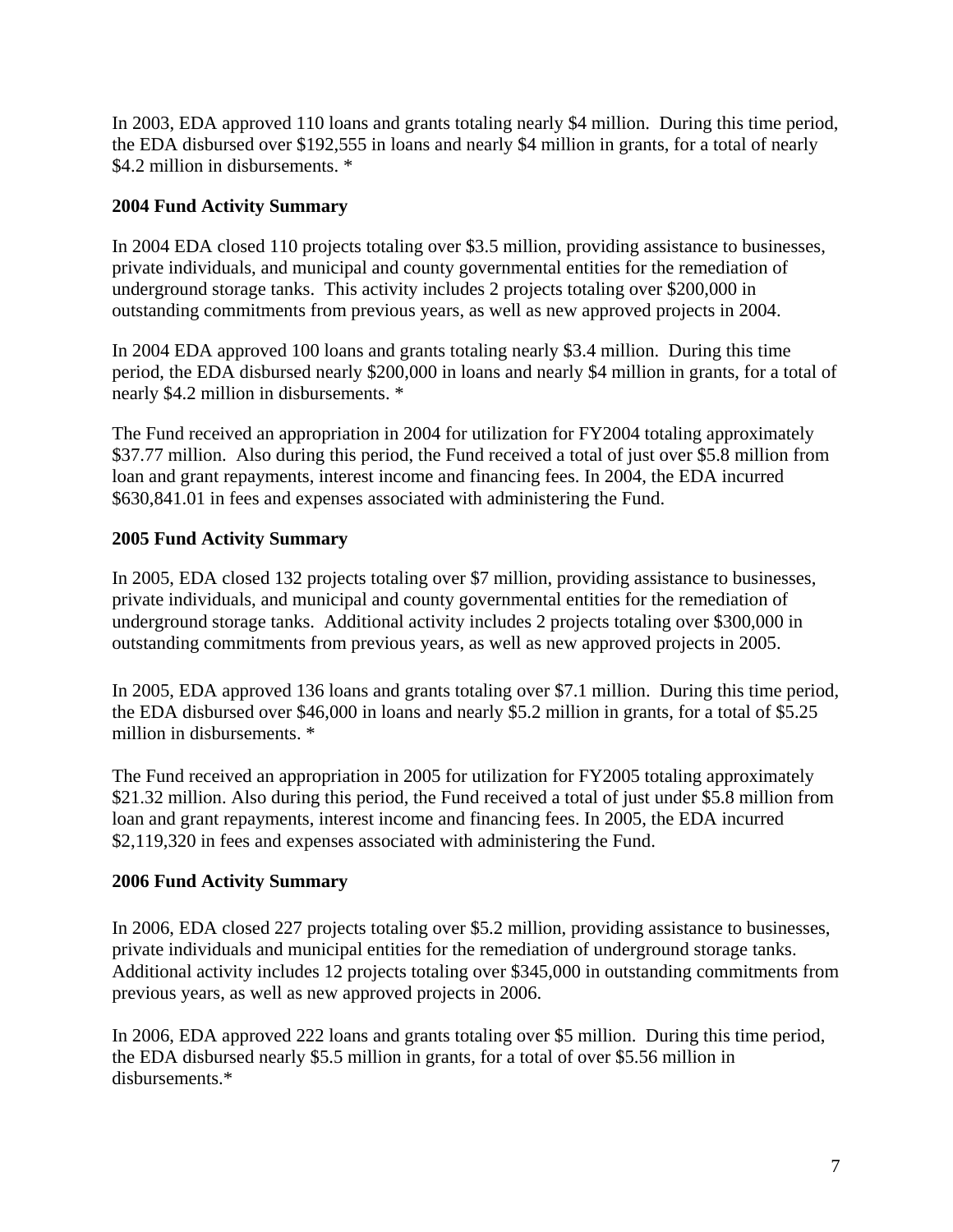The Fund received an appropriation in 2006 totaling approximately \$1.86 million. This amount is the net after a legislatively mandated re-appropriation of \$10.5 million to DEP for Diesel Risk and administration. Additionally, during this period, the Fund received a total of just under \$7.04 million from loan and grant repayments, interest income and financing fees. In 2006, the EDA incurred \$3,838,980 in fees and expenses associated with administering the Fund.

### **2007 Fund Activity Summary**

In 2007, EDA closed 1,447 projects totaling over \$10.2 million, providing assistance to businesses, private individuals and municipal entities for the remediation of underground storage tanks. Additional activity includes 4 projects totaling nearly \$840,000 in outstanding commitments from previous years, as well as new approved projects in 2007.

In 2007, EDA approved 1,500 loans and grants totaling nearly \$10.7 million. During this time period, the EDA disbursed nearly \$8.5 million in grants, for a total of nearly \$8.6 million in disbursements. \*

The Fund received an appropriation in 2007 totaling approximately \$7.5 million. This amount is the net after a legislatively mandated re-appropriation of \$10.5 million to DEP for Recreational Land Development and Conservation. Additionally, during this period, the Fund received a total of over \$7.5 million from loan and grant repayments, interest income and financing fees. In 2007, the EDA incurred \$2,460,229 in costs associated with administering the Fund.

### **2008 Fund Activity Summary**

In 2008, EDA closed 3,081 projects totaling over \$23 million, providing assistance to businesses, private individuals and municipal entities for the remediation of underground storage tanks.

In 2008, EDA approved 3,112 loans and grants totaling nearly \$24 million. During this time period, the EDA disbursed nearly \$20 million in grants and loans.\*

The Fund did not receive an appropriation in 2008. A legislatively mandated re-appropriation of \$1 million to DEP for administrative costs was made from the Fund in August 2008. During this period, the Fund received a total of over \$6.6 million from loan and grant repayments, interest income and financing fees. In 2008, the EDA incurred \$2,814,093 in costs associated with administering the Fund.

### **2009 Fund Activity Summary**

In 2009, EDA closed 3,553 projects totaling nearly \$26.8 million, providing assistance to businesses, private individuals and municipal entities for the remediation of underground storage tanks.

In 2009, EDA approved 3,533 loans and grants totaling nearly \$27 million. During this time period, the EDA disbursed nearly \$23 million in grants and loans.\*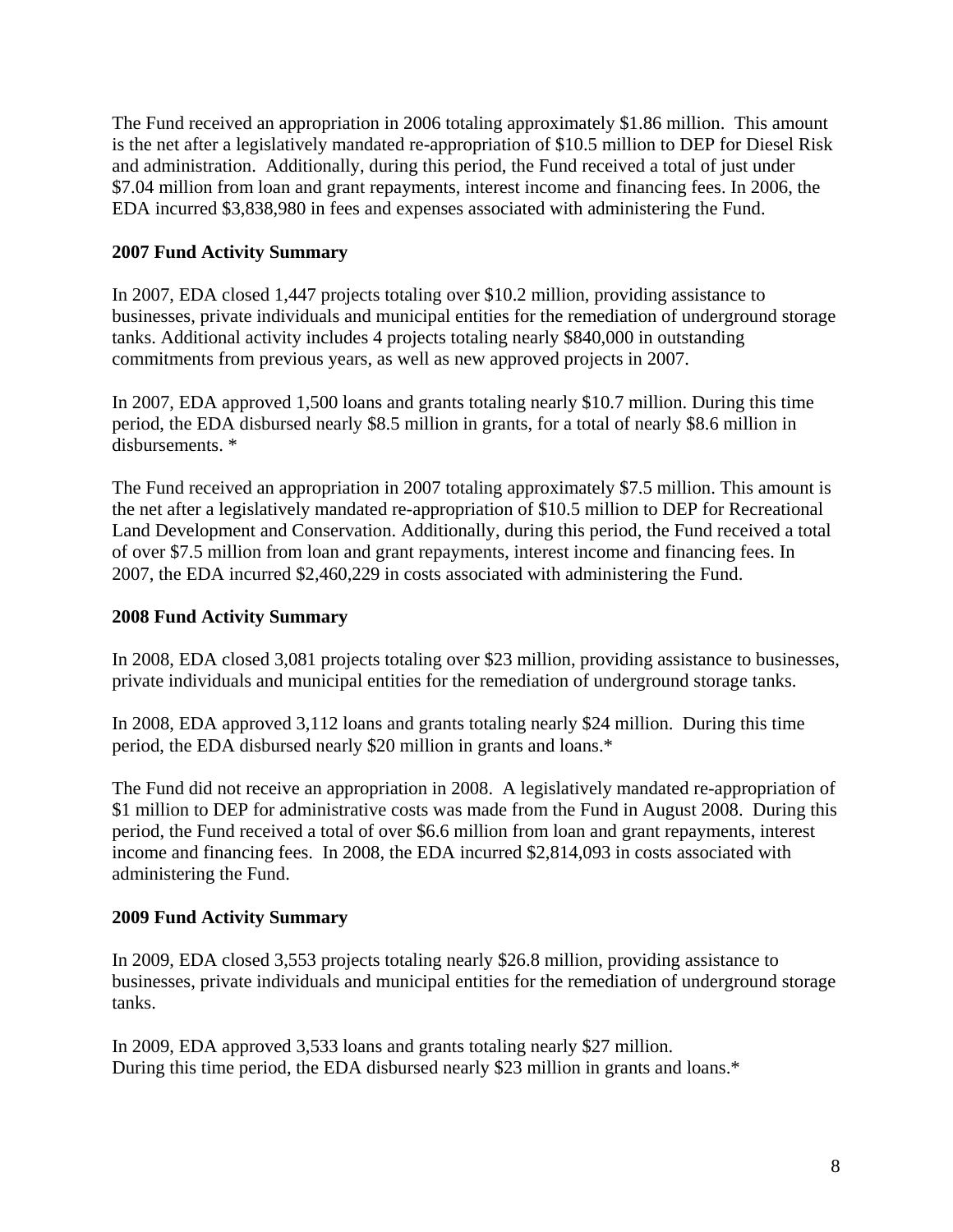The Fund did not receive an appropriation in 2009. A legislatively mandated re-appropriation of \$1 million to DEP for administrative costs was made from the Fund in July 2009. During this period, the Fund received a total of over \$5.7 million from loan and grant repayments, interest income and financing fees. In 2009, the EDA incurred over \$2.7 million in costs associated with administering the Fund.

*\* Although a project may have closed in a certain year, the disbursement of the funding obligated through the closing may come in a subsequent year. Therefore the funding amounts for closed projects may not be the same as the funding amounts disbursed in any given year.*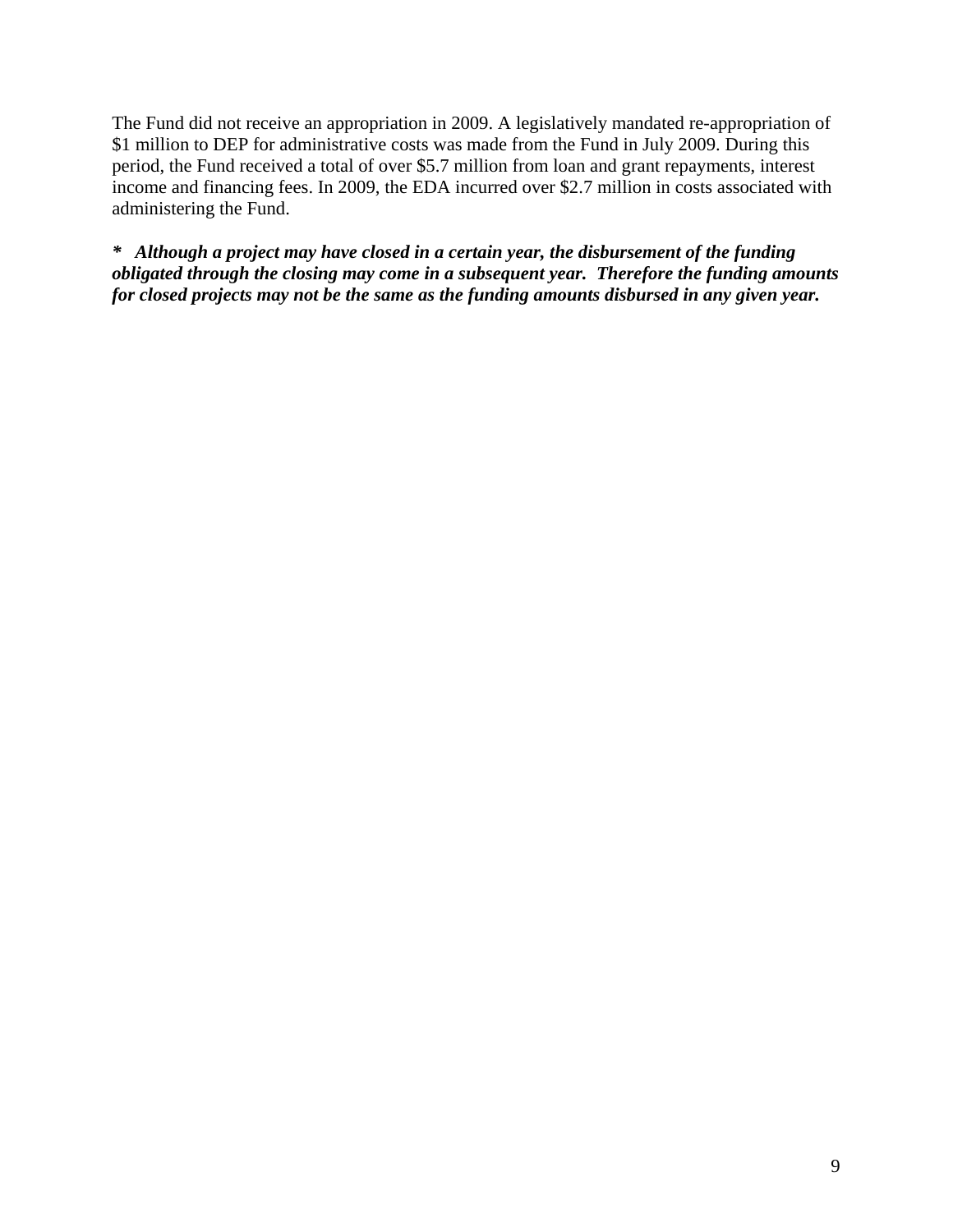# **Exhibit B**

Projects closed in 2010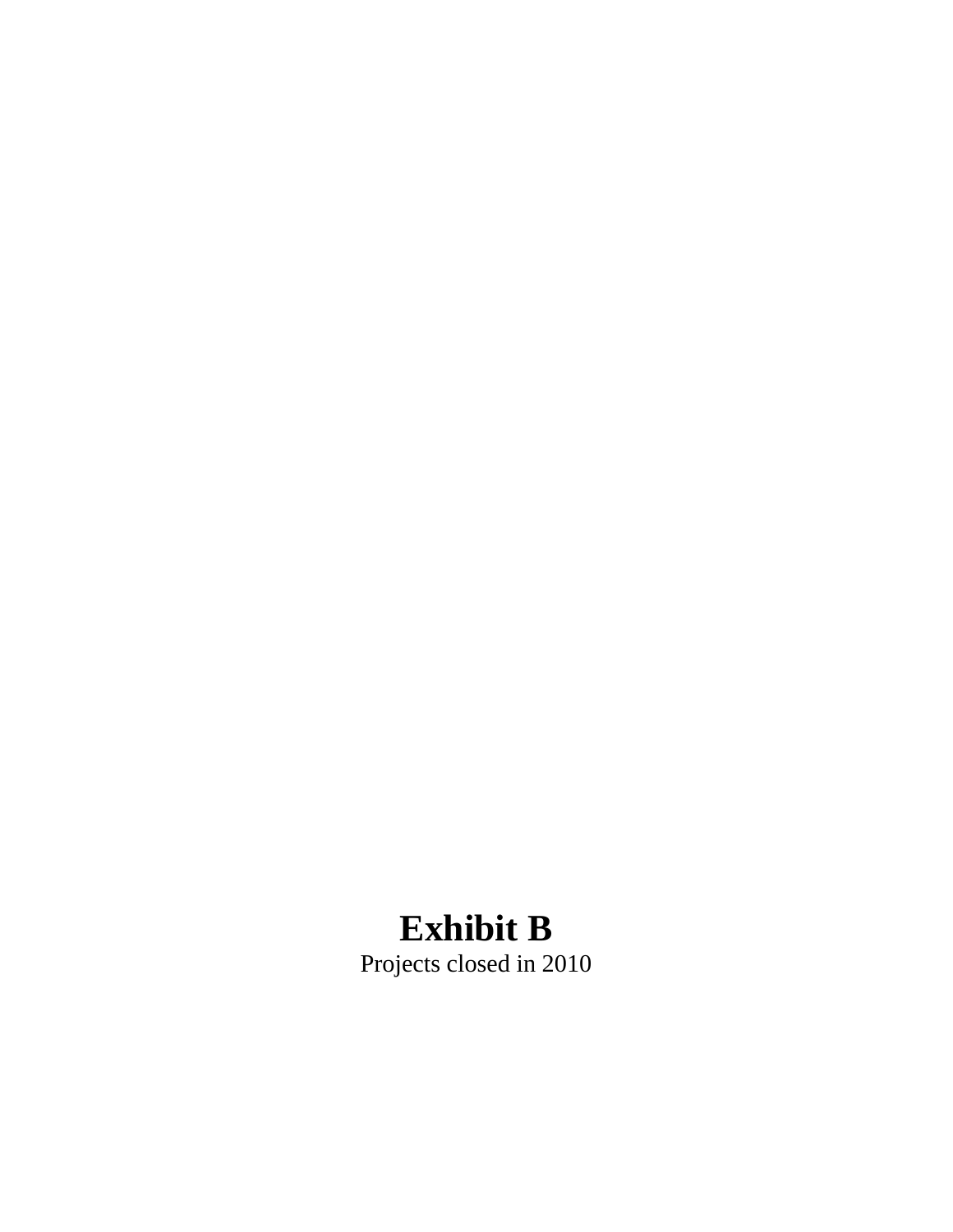**\*\* ALL \*\* PROGRAMS, BY COUNTY**

**FROM 01/01/2010 TO 12/31/2010**

#### SPECIFIED PROGRAMS, All UST Projects Included

| PROJ#  | APPLICANT NAME                             | <b>MUNICIPALITY</b>       | <b>PROJ</b><br><b>TYPE</b> | <b>EST NEW</b><br><b>JOBS</b> | CONST PROGRAM<br><b>TYPE</b><br><b>JOBS</b> | <b>AUTHORITY</b><br><b>FIN'G AMOUNT</b> | <b>GUARANTEE</b><br><b>ON BOND</b> | <b>TOTAL PROJECT</b><br><b>COSTS</b> | <b>MAINT</b><br><b>JOBS</b> |
|--------|--------------------------------------------|---------------------------|----------------------------|-------------------------------|---------------------------------------------|-----------------------------------------|------------------------------------|--------------------------------------|-----------------------------|
|        | COUNTY: Atlantic                           |                           |                            |                               |                                             |                                         |                                    |                                      |                             |
| P33746 | Adelaide Cosmi                             | Margate City              | UT                         |                               | <b>UST</b>                                  | 40,295                                  |                                    | 44,575                               |                             |
| P33089 | Angelo A. Mazza and Dolores Mazza          | Hammonton Township        | UT                         |                               | <b>UST</b>                                  | 3,450                                   |                                    | 3,700                                |                             |
| P31126 | Arthur R. Obrenski and Dorothy L. Obrenski | Egg Harbor City           | UT                         |                               | <b>UST</b>                                  | 1,200                                   |                                    | 1,450                                |                             |
| P31665 | Barbara Bennet and Debra Hanson            | Egg Harbor City           | UT                         |                               | <b>UST</b>                                  | 29,531                                  |                                    | 32,734                               |                             |
| P30957 | Barbara Trechak                            | Margate City              | UT                         |                               | <b>UST</b>                                  | 20,848                                  |                                    | 23,183                               |                             |
| P31405 | Carolyn S. Spano and James J. Stack        | Hammonton Township        | UT                         |                               | <b>UST</b>                                  | 3,500                                   |                                    | 3,750                                |                             |
| P33235 | Charles H. Baitinger and Darlene Baitinger | <b>Buena Borough</b>      | UT                         |                               | <b>UST</b>                                  | 4,100                                   |                                    | 4,350                                |                             |
| P31200 | Charles W. Wolff and Adelaide L. Wolff     | Weymouth Township         | UT                         |                               | <b>UST</b>                                  | 3,309                                   |                                    | 3,559                                |                             |
| P29781 | Christ's Wesleyan Church                   | Egg Harbor Township       | UT                         |                               | <b>UST</b>                                  | 95,525                                  |                                    | 105,578                              |                             |
| P32365 | Dawn Robinson and Chris D. Sterr, Jr.      | Egg Harbor Township       | UT                         |                               | <b>UST</b>                                  | 3,500                                   |                                    | 3,750                                |                             |
| P32760 | Edward A. Corma                            | Hammonton Township        | UT                         |                               | <b>UST</b>                                  | 3,450                                   |                                    | 3,700                                |                             |
| P29999 | Edward L. Weldon and Janet Weldon          | Folsom Borough            | UT                         |                               | <b>UST</b>                                  | 1,500                                   |                                    | 1,750                                |                             |
| P31677 | Ernestine R. Daisey                        | Margate City              | UT                         |                               | <b>UST</b>                                  | 3,200                                   |                                    | 3,450                                |                             |
| P29919 | Frank C. Foy and Margaret J. Foy           | Hammonton Township        | UT                         |                               | <b>UST</b>                                  | 3,000                                   |                                    | 3,250                                |                             |
| P34085 | Frank Gelona and Myrtle Gelona             | Northfield City           | UT                         |                               | <b>UST</b>                                  | 1,475                                   |                                    | 1,725                                |                             |
| P30807 | George Boyd                                | Egg Harbor Township       | UT                         |                               | <b>UST</b>                                  | 4,870                                   |                                    | 5,607                                |                             |
| P30024 | Gerald C. Barrow                           | Margate City              | UT                         |                               | <b>UST</b>                                  | 98,795                                  |                                    | 108,925                              |                             |
| P31110 | Gino Sulpizi                               | <b>Brigantine City</b>    | UT                         |                               | <b>UST</b>                                  | 1,500                                   |                                    | 1,750                                |                             |
| P29617 | Gloria Edwards                             | Egg Harbor City           | UT                         |                               | <b>UST</b>                                  | 9,734                                   |                                    | 10,957                               |                             |
| P29835 | Helen Rando                                | <b>Galloway Township</b>  | UT                         |                               | <b>UST</b>                                  | 3,500                                   |                                    | 3,750                                |                             |
| P32552 | Inge R. Donato                             | Hamilton Township         | UT                         |                               | <b>UST</b>                                  | 3,000                                   |                                    | 3,250                                |                             |
| P33467 | James A. Orlandini and Tjode Orlandini     | Weymouth Township         | UT                         |                               | <b>UST</b>                                  | 3,009                                   |                                    | 3,259                                |                             |
| P26046 | James C. Arasz and Kelly Rand              | Hammonton Township        | UT                         |                               | <b>UST</b>                                  | 1,200                                   |                                    | 1,450                                |                             |
| P30794 | James Pagliughi                            | <b>Buena Borough</b>      | UT                         |                               | <b>UST</b>                                  | 4,101                                   |                                    | 4,761                                |                             |
| P30629 | Janice Denafo                              | Hammonton Township        | UT                         |                               | <b>UST</b>                                  | 5,553                                   |                                    | 6,358                                |                             |
| P30154 | Jason Weller and Kristyna Weller           | Hamilton Township         | UT                         |                               | <b>UST</b>                                  | 2,999                                   |                                    | 3,249                                |                             |
| P32253 | Jeffrey Longo and Nancy Longo              | Hammonton Township        | UT                         |                               | <b>UST</b>                                  | 3,000                                   |                                    | 3,250                                |                             |
| P31711 | Joann Leone                                | <b>Atlantic City</b>      | UT                         |                               | <b>UST</b>                                  | 38,588                                  |                                    | 42,697                               |                             |
| P30835 | John H. Shutz and Lorraine E. Shutz        | Egg Harbor City           | UT                         |                               | <b>UST</b>                                  | 3,500                                   |                                    | 3,750                                |                             |
| P29085 | John Veltre                                | Egg Harbor Township       | UT                         |                               | <b>UST</b>                                  | 3,000                                   |                                    | 3,250                                |                             |
| P34137 | Jolie Porter                               | Egg Harbor Township       | UT                         |                               | <b>UST</b>                                  | 3,500                                   |                                    | 3,750                                |                             |
| P30860 | Joseph J. Marro                            | Hammonton Township        | UT                         |                               | <b>UST</b>                                  | 3,500                                   |                                    | 3,750                                |                             |
| P29254 | Joyce E. Shapiro                           | <b>Atlantic City</b>      | UT                         |                               | <b>UST</b>                                  | 28,015                                  |                                    | 31,067                               |                             |
|        | Judith S. O'Neil                           | Hammonton Township        |                            |                               |                                             |                                         |                                    |                                      |                             |
| P30665 |                                            |                           | UT                         |                               | <b>UST</b>                                  | 5,818                                   |                                    | 6,650                                |                             |
| P32636 | Kathleen Campbell                          | Hammonton Township        | UT                         |                               | <b>UST</b>                                  | 3,500                                   |                                    | 3,750                                |                             |
| P34180 | Kenneth P. Mangold and Tracey A. Mangold   | Hamilton Township         | UT                         |                               | <b>UST</b>                                  | 1,850                                   |                                    | 2,100                                |                             |
| P28381 | <b>Leonard Santasiero</b>                  | <b>Hammonton Township</b> | UT                         |                               | <b>UST</b>                                  | 2,546                                   |                                    | 3,051                                |                             |
|        | P32845 Lynn R. Madore                      | Egg Harbor City           | $_{\rm UT}$                |                               | $_{\rm UST}$                                | 3,450                                   |                                    | 3,700                                |                             |
| P29761 | MD Mahabub Khan                            | <b>Atlantic City</b>      | UT                         |                               | <b>UST</b>                                  | 36,566                                  |                                    | 40,473                               |                             |
| P29607 | Margaret Miller                            | Northfield City           | UT                         |                               | <b>UST</b>                                  | 7,904                                   |                                    | 8,944                                |                             |
| P31843 | Maria E. Street and Claude Street, Jr.     | Galloway Township         | UT                         |                               | <b>UST</b>                                  | 3,055                                   |                                    | 3,305                                |                             |
| P29299 | <b>Mary Shales</b>                         | Linwood City              | UT                         |                               | <b>UST</b>                                  | 3,833                                   |                                    | 4,466                                |                             |
| P28968 | Melvin Myers                               | Egg Harbor City           | UT                         |                               | <b>UST</b>                                  | 1,200                                   |                                    | 1,450                                |                             |
| P32812 | Michael Gall                               | Egg Harbor Township       | UT                         |                               | <b>UST</b>                                  | 30,844                                  |                                    | 34,178                               |                             |
| P30041 | Michael Gall and Rebecca Gall              | Egg Harbor Township       | UT                         |                               | <b>UST</b>                                  | 25,448                                  |                                    | 28,243                               |                             |

\* There may be costs/jobs reported on a related financing. (mastchar.prg)

Page: 1

Printed: 05/24/2011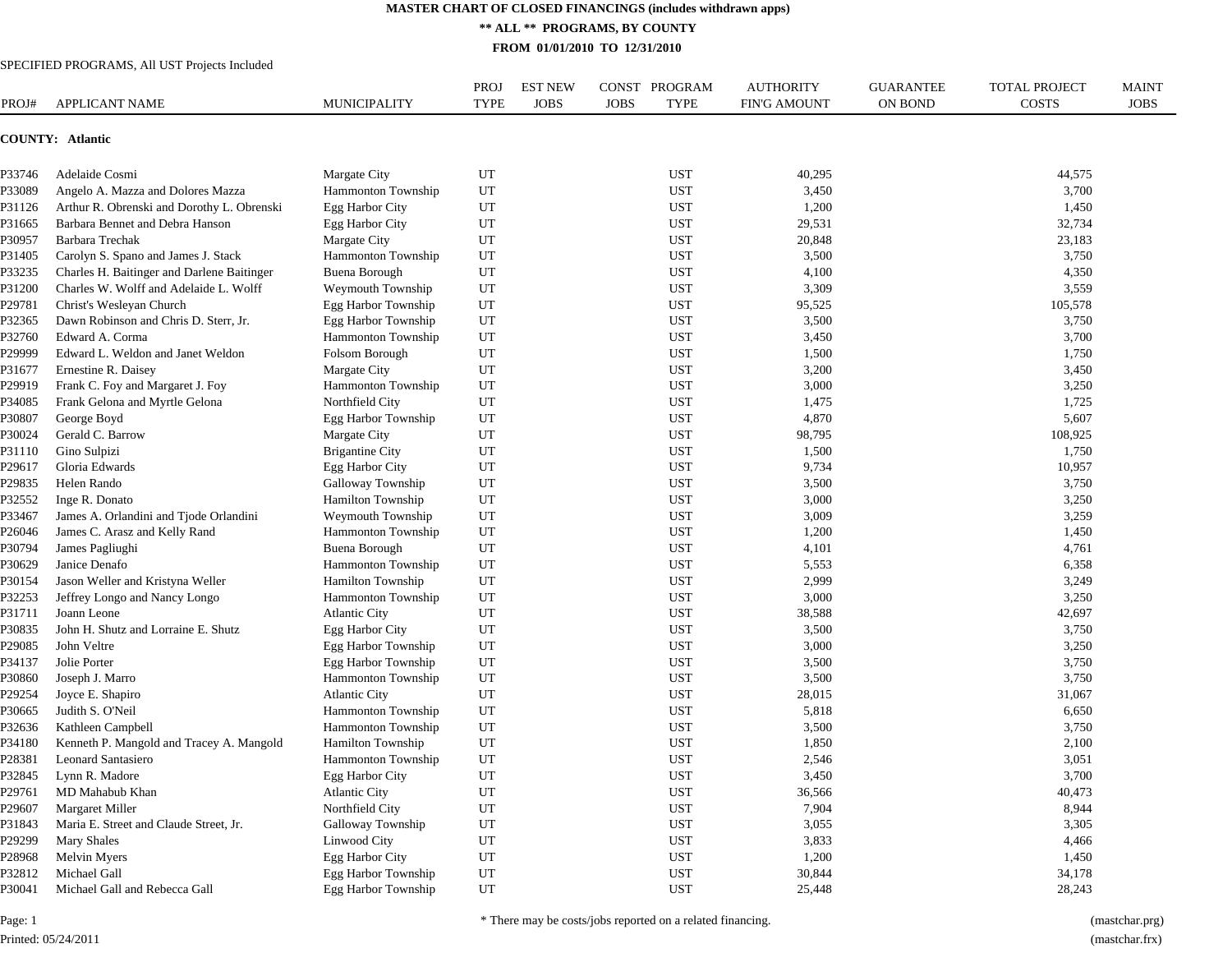**\*\* ALL \*\* PROGRAMS, BY COUNTY**

**FROM 01/01/2010 TO 12/31/2010**

|        |                                                  |                           | PROJ        | <b>EST NEW</b> | PROGRAM<br>CONST           | <b>AUTHORITY</b>    | <b>GUARANTEE</b> | TOTAL PROJECT | <b>MAINT</b> |
|--------|--------------------------------------------------|---------------------------|-------------|----------------|----------------------------|---------------------|------------------|---------------|--------------|
| PROJ#  | <b>APPLICANT NAME</b>                            | <b>MUNICIPALITY</b>       | <b>TYPE</b> | <b>JOBS</b>    | <b>JOBS</b><br><b>TYPE</b> | <b>FIN'G AMOUNT</b> | <b>ON BOND</b>   | <b>COSTS</b>  | <b>JOBS</b>  |
| P33447 | Michelle Belmonte and Juan Belmonte              | Absecon City              | UT          |                | <b>UST</b>                 | 2,900               |                  | 3,150         |              |
| ?30507 | Milton Becker and Catherine Becker               | Hammonton Township        | UT          |                | <b>UST</b>                 | 1,982               |                  | 3,553         |              |
| P29882 | Nicholas Turreen                                 | Hammonton Township        | UT          |                | <b>UST</b>                 | 3,500               |                  | 3,750         |              |
| ?30770 | Peter Clicquennoi                                | <b>Hammonton Township</b> | UT          |                | <b>UST</b>                 | 2,759               |                  | 3,009         |              |
| P29577 | <b>Raymond Miller</b>                            | <b>Egg Harbor City</b>    | UT          |                | <b>UST</b>                 | 2,675               |                  | 2,925         |              |
| P33736 | Richard Roesch and Jerri Roesch                  | Galloway Township         | UT          |                | <b>UST</b>                 | 3,192               |                  | 3,442         |              |
| P29977 | Richard Salerno                                  | Mullica City              | UT          |                | <b>UST</b>                 | 2,557               |                  | 2,807         |              |
| P31062 | <b>Richard Smith</b>                             | Margate City              | UT          |                | <b>UST</b>                 | 11,434              |                  | 12,827        |              |
| P30965 | Rita Oliva                                       | <b>Hammonton Township</b> | UT          |                | <b>UST</b>                 | 4,580               |                  | 5,288         |              |
| P29307 | <b>Robert Ewing</b>                              | Galloway Township         | UT          |                | <b>UST</b>                 | 6,948               |                  | 7,893         |              |
| P32148 | Robert Seligman                                  | <b>Hammonton Township</b> | UT          |                | <b>UST</b>                 | 3,500               |                  | 3,750         |              |
| P31238 | Ronald G. Suppa and Carol A. Suppa               | <b>Buena Borough</b>      | UT          |                | <b>UST</b>                 | 1,625               |                  | 1,875         |              |
| P33816 | Russell Davis and Amy Davis                      | Absecon City              | UT          |                | <b>UST</b>                 | 1,200               |                  | 1,450         |              |
| P31244 | Sam A. Dahab                                     | Margate City              | UT          |                | <b>UST</b>                 | 5,514               |                  | 6,315         |              |
| P32151 | Santo Formica and Antoinette Formica             | <b>Egg Harbor City</b>    | UT          |                | <b>UST</b>                 | 3,500               |                  | 3,750         |              |
| ?30608 | Shellie Price                                    | Egg Harbor City           | UT          |                | <b>UST</b>                 | 14,921              |                  | 16,663        |              |
| P30598 | Stella Daniello                                  | <b>Hammonton Township</b> | UT          |                | <b>UST</b>                 | 3,000               |                  | 3,250         |              |
| P30034 | Steve Fernandez and Darlene J. Fernandez         | Mullica City              | UT          |                | <b>UST</b>                 | 3,000               |                  | 3,250         |              |
| P29961 | <b>Steve Pratz</b>                               | Galloway Township         | UT          |                | <b>UST</b>                 | 31,474              |                  | 34,871        |              |
| P31670 | Theresa Ender                                    | <b>Hammonton Township</b> | UT          |                | <b>UST</b>                 | 3,450               |                  | 3,700         |              |
| P30363 | Thomas J. Manna and Jean M. Manna                | Hammonton Township        | UT          |                | <b>UST</b>                 | 1,500               |                  | 1,750         |              |
| P31700 | William P. Weber and Mary T. Weber               | Egg Harbor City           | UT          |                | <b>UST</b>                 | 3,500               |                  | 3,750         |              |
| P32691 | William Ruane and Sandra Ruane                   | Mullica City              | UT          |                | <b>UST</b>                 | 3,500               |                  | 3,750         |              |
|        |                                                  |                           |             |                |                            |                     |                  |               |              |
|        | <b>TOTALS FOR Atlantic COUNTY: 68 PROJECT(s)</b> |                           |             | $\bf{0}$       | $\bf{0}$                   | 687,472             |                  | 762,412       |              |
|        |                                                  |                           |             |                |                            |                     |                  |               |              |
|        | <b>COUNTY: Bergen</b>                            |                           |             |                |                            |                     |                  |               |              |
| P34254 | Aaron Kleinbaum and Tami Furman                  |                           |             |                | <b>UST</b>                 | 2,100               |                  |               |              |
|        |                                                  | Rutherford Borough        | UT          |                |                            |                     |                  | 2,350         |              |
| P32712 | Adelaide M. Koch                                 | Hackensack City           | UT          |                | <b>UST</b>                 | 3,824               |                  | 4,074         |              |
| P30858 | Alice Y. Gillmore                                | Mahwah Township           | UT          |                | <b>UST</b>                 | 3,262               |                  | 3,512         |              |
| P33413 | Anjali Khanna                                    | Ridgefield Borough        | UT          |                | <b>UST</b>                 | 20,714              |                  | 23,035        |              |
| P30091 | Anne Brennecke                                   | <b>Waldwick Borough</b>   | UT          |                | <b>UST</b>                 | 21,679              |                  | 24,097        |              |
| P31777 | Antoinette Kofler                                | River Edge Borough        | UT          |                | <b>UST</b>                 | 26,060              |                  | 28,916        |              |
| P30755 | Arlene Chimento                                  | Garfield City             | UT          |                | <b>UST</b>                 | 1,500               |                  | 1,750         |              |
| P30450 | Barbara A. Nasuto                                | Closter Borough           | UT          |                | <b>UST</b>                 | 3,500               |                  | 3,750         |              |
| P30899 | Barbara Lynch                                    | River Vale Township       | UT          |                | <b>UST</b>                 | 1,500               |                  | 1,750         |              |
| P29359 | <b>Barbara Sweeney</b>                           | Allendale Borough         | UT          |                | <b>UST</b>                 | 5,814               |                  | 6,645         |              |
| P30716 | <b>Beatrice Drew</b>                             | <b>Teaneck Township</b>   | UT          |                | <b>UST</b>                 | 7,891               |                  | 8,930         |              |
| P30772 | <b>Bennett Smith</b>                             | Cliffside Park Borough    | UT          |                | <b>UST</b>                 | 11,532              |                  | 12,935        |              |
| P29596 | <b>Betty Furrows</b>                             | Midland Park Borough      | UT          |                | <b>UST</b>                 | 1,500               |                  | 1,750         |              |
| P33335 | Brad Luff and Christine Luff                     | Montvale Borough          | UT          |                | <b>UST</b>                 | 1,500               |                  | 1,750         |              |
| P34341 | Bryan F. Granelli and Ann A. Granelli            | Glen Rock Borough         | UT          |                | <b>UST</b>                 | 1,500               |                  | 1,750         |              |
| P31428 | Bryan Zotynia                                    | Garfield City             | UT          |                | <b>UST</b>                 | 3,715               |                  | 3,965         |              |
| P34315 | Carlos Carvajal and Mercedes Carvajal            | Hasbrouck Heights         | UT          |                | <b>UST</b>                 | 983                 |                  | 1,888         |              |
| P28902 | Cecelia Kamencik                                 | <b>Edgewater Borough</b>  | UT          |                | <b>UST</b>                 | 16,360              |                  | 18,246        |              |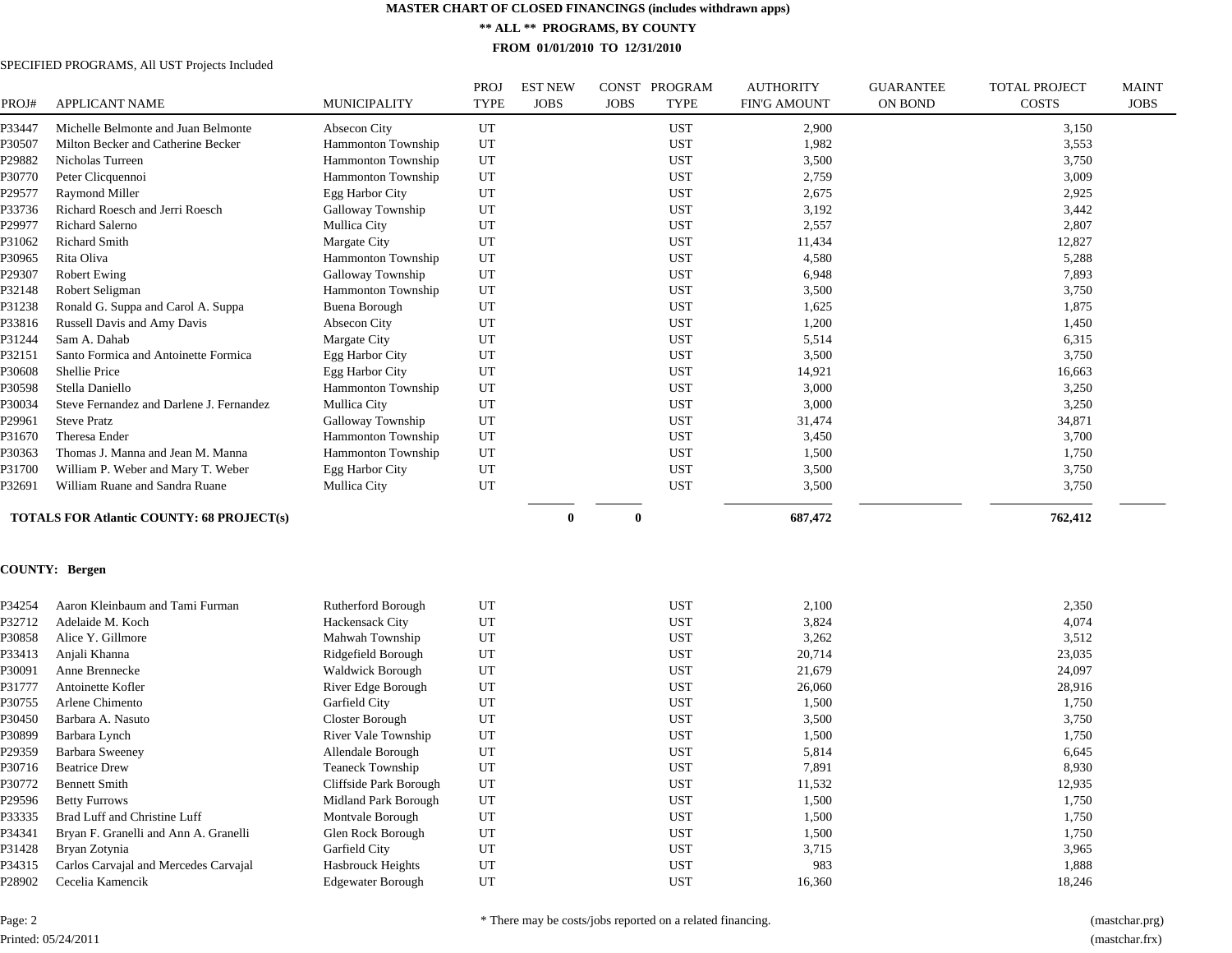**\*\* ALL \*\* PROGRAMS, BY COUNTY**

**FROM 01/01/2010 TO 12/31/2010**

| PROJ#  | <b>APPLICANT NAME</b>                     | <b>MUNICIPALITY</b>       | PROJ<br><b>TYPE</b> | <b>EST NEW</b><br><b>JOBS</b> | CONST PROGRAM<br><b>JOBS</b><br><b>TYPE</b> | <b>AUTHORITY</b><br><b>FIN'G AMOUNT</b> | <b>GUARANTEE</b><br><b>ON BOND</b> | <b>TOTAL PROJECT</b><br><b>COSTS</b> | <b>MAINT</b><br><b>JOBS</b> |
|--------|-------------------------------------------|---------------------------|---------------------|-------------------------------|---------------------------------------------|-----------------------------------------|------------------------------------|--------------------------------------|-----------------------------|
| P31159 | Charles Burghardt and Barbara Burghardt   | Mahwah Township           | UT                  |                               | <b>UST</b>                                  | 2,100                                   |                                    | 2,350                                |                             |
| P32875 | Chihtong Hsu and Shuchun Chen             | Hillsdale Borough         | UT                  |                               | <b>UST</b>                                  | 1,500                                   |                                    | 1,750                                |                             |
| P32890 | Christie C. Dare and Mary Ann Dare        | <b>Edgewater Borough</b>  | UT                  |                               | <b>UST</b>                                  | 1,500                                   |                                    | 1,750                                |                             |
| P32371 | Christine Cochrane                        | North Arlington Borough   | UT                  |                               | <b>UST</b>                                  | 12,341                                  |                                    | 13,825                               |                             |
| P33122 | Christopher Boyko                         | Hackensack City           | UT                  |                               | <b>UST</b>                                  | 1,500                                   |                                    | 1,750                                |                             |
| P30601 | <b>DTR</b> Automotive                     | Closter Borough           | UT                  |                               | <b>UST</b>                                  | 114,510                                 |                                    | 126,461                              |                             |
| P30491 | Daniel Tran                               | Maywood Borough           | UT                  |                               | <b>UST</b>                                  | 1,500                                   |                                    | 1,750                                |                             |
| P33318 | David A. Break and Pamela A. Break        | Fair Lawn Borough         | UT                  |                               | <b>UST</b>                                  | 2,800                                   |                                    | 3,750                                |                             |
| ?30981 | David DeLeasa and Sherry DeLeasa          | Carlstadt Borough         | UT                  |                               | <b>UST</b>                                  | 1,500                                   |                                    | 1,750                                |                             |
| P30043 | DeCristofaro Auto Service, Inc.           | <b>Wallington Borough</b> | UT                  |                               | <b>UST</b>                                  | 29,502                                  |                                    | 32,952                               |                             |
| P28158 | Deborah Balchan                           | Rutherford Borough        | UT                  |                               | <b>UST</b>                                  | 8,880                                   |                                    | 10,018                               |                             |
| P32093 | Dimitra Gebhard                           | <b>Tenafly Borough</b>    | UT                  |                               | <b>UST</b>                                  | 9,128                                   |                                    | 10,291                               |                             |
| P31566 | Dorothy C. O'Malley                       | New Milford Borough       | UT                  |                               | <b>UST</b>                                  | 3,300                                   |                                    | 3,550                                |                             |
| P31483 | Douglas Taylor and Geri Taylor            | Saddle Brook Township     | UT                  |                               | <b>UST</b>                                  | 1,500                                   |                                    | 1,750                                |                             |
| P28287 | <b>Edward Betar</b>                       | Dumont Borough            | UT                  |                               | <b>UST</b>                                  | 1,200                                   |                                    | 1,450                                |                             |
| P31471 | Edward Mitchem and Loretta Mitchem        | Little Ferry Borough      | UT                  |                               | <b>UST</b>                                  | 720                                     |                                    | 1,450                                |                             |
| P29946 | <b>Edward Sibi</b>                        | Hillsdale Borough         | UT                  |                               | <b>UST</b>                                  | 1,288                                   |                                    | 1,538                                |                             |
| P30832 | <b>Elaine Winslow</b>                     | Maywood Borough           | UT                  |                               | <b>UST</b>                                  | 4,700                                   |                                    | 4,950                                |                             |
| P30868 | <b>Elizabeth Arenas</b>                   | Lodi Borough              | UT                  |                               | <b>UST</b>                                  | 69,284                                  |                                    | 76,462                               |                             |
| P31188 | Elizabeth Gordon                          | Bogota Borough            | UT                  |                               | <b>UST</b>                                  | 6,148                                   |                                    | 7,013                                |                             |
| P30076 | Elizabeth Loreng                          | Montvale Borough          | UT                  |                               | <b>UST</b>                                  | 9,699                                   |                                    | 10,919                               |                             |
| P33040 | Elizabeth Pietrafesa                      | Dumont Borough            | UT                  |                               | <b>UST</b>                                  | 22,137                                  |                                    | 24,601                               |                             |
| P33295 | Ellen Van Winkle                          | Midland Park Borough      | UT                  |                               | <b>UST</b>                                  | 3,900                                   |                                    | 4,150                                |                             |
| P27792 | Estate of Katherine Demarco               | Saddle Brook Township     | UT                  |                               | <b>UST</b>                                  | 17,872                                  |                                    | 19,909                               |                             |
| P33910 | Evelyn C. Kelly                           | Paramus Borough           | UT                  |                               | <b>UST</b>                                  | 2,100                                   |                                    | 2,350                                |                             |
| P31881 | Frank Fanning and Sharon Fanning          | Midland Park Borough      | UT                  |                               | <b>UST</b>                                  | 3,500                                   |                                    | 3,750                                |                             |
| P29540 | Frank Taylor                              | Garfield City             | UT                  |                               | <b>UST</b>                                  | 22,791                                  |                                    | 25,320                               |                             |
| P29752 | Gary Nellis                               | Maywood Borough           | UT                  |                               | <b>UST</b>                                  | 4,727                                   |                                    | 5,450                                |                             |
| P32577 | George Crooks and Jessie Crooks           | <b>Wyckoff Township</b>   | UT                  |                               | <b>UST</b>                                  | 3,365                                   |                                    | 3,615                                |                             |
| P32965 | Gerard M. Johnson and Virginia K. Johnson | Oakland Borough           | UT                  |                               | <b>UST</b>                                  | 1,625                                   |                                    | 1,875                                |                             |
| P30236 | Gerasimos Tsagaratos                      | <b>Hackensack City</b>    | UT                  |                               | <b>UST</b>                                  | 12,555                                  |                                    | 14,060                               |                             |
| P31312 | Gladys Vargas                             | Ridgefield Park Village   | UT                  |                               | <b>UST</b>                                  | 11,077                                  |                                    | 12,435                               |                             |
| P31716 | Hassan Ismail                             | East Rutherford Borough   | UT                  |                               | <b>UST</b>                                  | 1,500                                   |                                    | 1,750                                |                             |
| P34299 | Helen Bianchi and Patricia Morrone        | <b>Lyndhurst Township</b> | UT                  |                               | <b>UST</b>                                  | 4,100                                   |                                    | 4,350                                |                             |
| ?30184 | Ian Lynes and Julie Lynes                 | Westwood Borough          | UT                  |                               | <b>UST</b>                                  | 2,800                                   |                                    | 3,750                                |                             |
| P34511 | Inge Foley                                | Fair Lawn Borough         | UT                  |                               | <b>UST</b>                                  | 3,500                                   |                                    | 3,750                                |                             |
| P30208 | Irene Jones                               | Lyndhurst Township        | UT                  |                               | <b>UST</b>                                  | 1,500                                   |                                    | 1,750                                |                             |
| P30411 | Israel Yaker and Jane Yaker               | <b>Teaneck Township</b>   | UT                  |                               | <b>UST</b>                                  | 3,000                                   |                                    | 3,250                                |                             |
| P32673 | Jackie Chaffiotte                         | Oradell Borough           | UT                  |                               | <b>UST</b>                                  | 21,141                                  |                                    | 23,505                               |                             |
| P32766 | Jacob Barshay and Barbara Barshay         | <b>Tenafly Borough</b>    | UT                  |                               | <b>UST</b>                                  | 1,400                                   |                                    | 4,750                                |                             |
| P31304 | James M. Davis and Patricia A. Davis      | Ridgewood Village         | UT                  |                               | <b>UST</b>                                  | 600                                     |                                    | 1,750                                |                             |
| P31505 | Janice C. Mills and Ronald M. Mills       | <b>Teaneck Township</b>   | UT                  |                               | <b>UST</b>                                  | 1,500                                   |                                    | 1,750                                |                             |
| P28237 | Jeanmarie Shea and Daniel P. Shea         | Hackensack City           | UT                  |                               | <b>UST</b>                                  | 1,200                                   |                                    | 1,450                                |                             |
| P30211 | Jennifer Kim                              | Paramus Borough           | UT                  |                               | <b>UST</b>                                  | 28,929                                  |                                    | 32,072                               |                             |
| P28430 | Jeremy Keppler and Robin Goldfarb         | River Vale Township       | UT                  |                               | <b>UST</b>                                  | 3,000                                   |                                    | 3,250                                |                             |
| P32917 | Joan P. Sprung                            | Fair Lawn Borough         | UT                  |                               | <b>UST</b>                                  | 764                                     |                                    | 2,160                                |                             |
|        |                                           |                           | UT                  |                               |                                             |                                         |                                    |                                      |                             |
| P28005 | John Bagot and Virginia Bagot             | River Edge Borough        |                     |                               | <b>UST</b>                                  | 3,000                                   |                                    | 3,250                                |                             |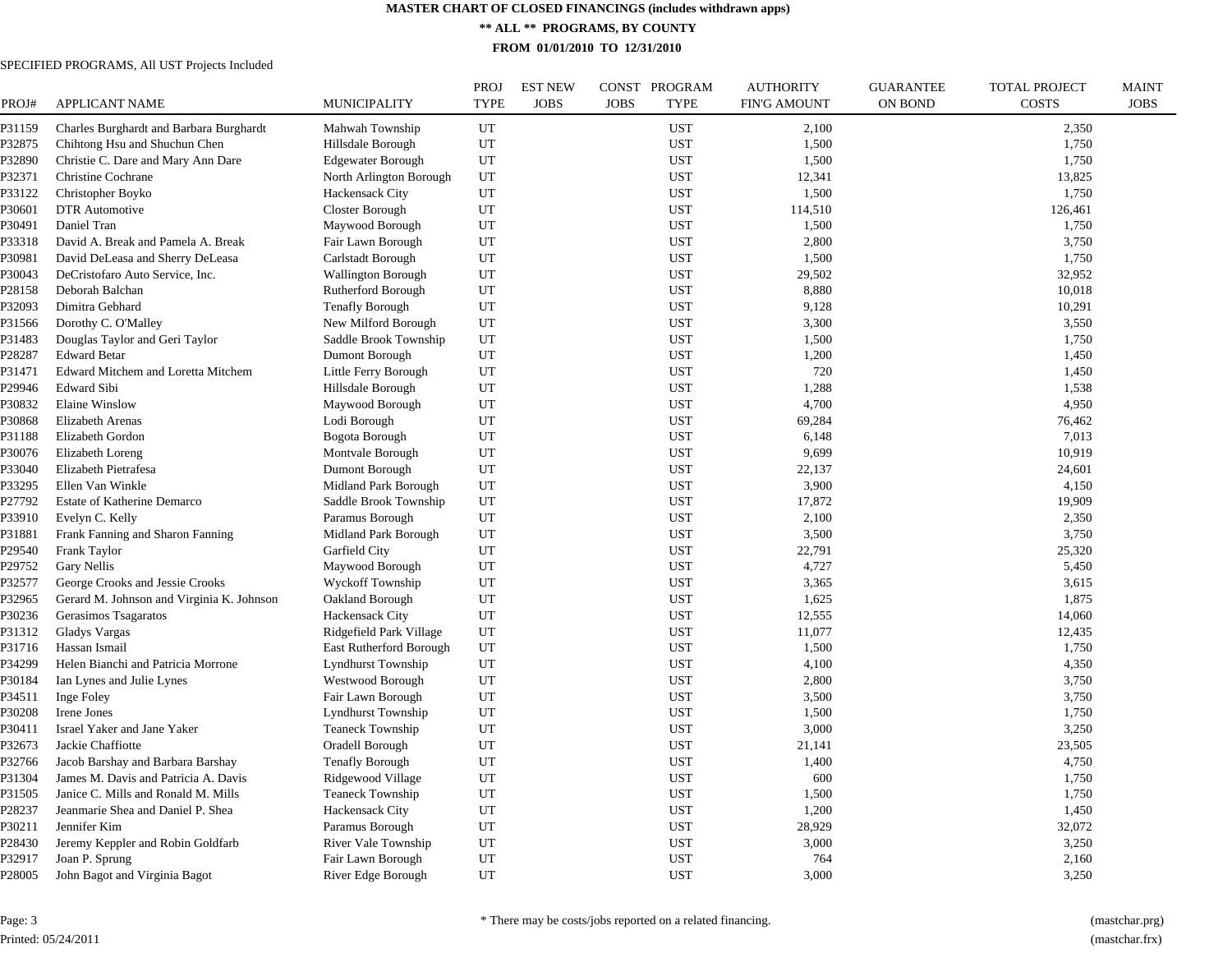**\*\* ALL \*\* PROGRAMS, BY COUNTY**

**FROM 01/01/2010 TO 12/31/2010**

| 29216<br>John Cascone<br>UT<br><b>UST</b><br>12,283<br>13,761<br><b>Harrington Park Borough</b><br>John D. McCarren and Carol L. McCarren<br>UT<br><b>UST</b><br>1,200<br>1,450<br>29770<br>Fair Lawn Borough<br>228988<br>John Frola<br>Ridgefield Borough<br>UT<br><b>UST</b><br>12,210<br>13,681<br>Wyckoff Township<br>UT<br><b>UST</b><br>?30970<br>John J. Bruggemann and Lynn M. Bruggemann<br>3,863<br>4,113<br>John M. Considine and Maria T. Considine<br><b>UST</b><br>232605<br>Rutherford Borough<br>UT<br>1,500<br>1,750<br>29132<br>John Patalano<br>Dumont Borough<br>UT<br><b>UST</b><br>91,866<br>101,553<br>229686<br>John R. Dondero and Virginia I. Dondero<br>UT<br><b>UST</b><br>2,100<br>2,350<br>Dumont Borough<br>UT<br><b>UST</b><br>84,599<br>P27476<br>Johnny Sabahia<br>Saddle Brook Township<br>76,454<br>UT<br>228715<br>Jose S. Enriquez<br>Lodi Borough<br><b>UST</b><br>1,200<br>1,450<br>29478<br>Joseph Abbate and Gladys Abbate<br>UT<br><b>UST</b><br>22,348<br>24,833<br>Paramus Borough<br>UT<br><b>UST</b><br>231017<br>Joseph Portelli and Diana Portelli<br>Fair Lawn Borough<br>1,500<br>1,750<br><b>UST</b><br>Fair Lawn Borough<br>UT<br>1,800<br>3,250<br>229681<br>Joshua Levitsky and Amy Levitsky<br>UT<br><b>UST</b><br>1,500<br>?32525<br>Julius LaMantia and Theresa LaMantia<br><b>Edgewater Borough</b><br>1,750<br>UT<br><b>UST</b><br>3,500<br>?34337<br>Karen Goddard<br>Old Tappan Borough<br>3,750<br>Karyn Farrell<br>Ridgewood Village<br>UT<br><b>UST</b><br>1,500<br>?31394<br>1,750<br>UT<br><b>UST</b><br>3,500<br>?32599<br>Kathryn M. Ward<br>Ridgewood Village<br>3,750<br>UT<br>230797<br>Kelly Sullivan and Douglas Steen<br>Fair Lawn Borough<br><b>UST</b><br>14,797<br>16,527<br>Kenneth Kaufmann and Josette Kaufmann<br>Hillsdale Borough<br>UT<br><b>UST</b><br>?30544<br>23,180<br>25,748<br>UT<br>1,450<br>29229<br>Kevin Matos and Melissa Abrantes<br>North Arlington Borough<br><b>UST</b><br>1,200<br>1,500<br>P31570<br>Kimberly Rupp and Stephen Rupp<br>Midland Park Borough<br>UT<br><b>UST</b><br>1,750<br>29280<br>Kyungae Cho<br>Paramus Borough<br>UT<br><b>UST</b><br>27,609<br>30,620<br>233226<br>Paramus Borough<br>UT<br><b>UST</b><br>70,254<br>77,529<br>Kyungae Cho<br>?31820<br>Louis Coviello and Kay Ann Coviello<br>North Arlington Borough<br>UT<br><b>UST</b><br>3,500<br>3,750<br>P34456<br>Louis Mastrangelo and Adele Mastrangelo<br>Lodi Borough<br>UT<br><b>UST</b><br>3,207<br>3,457<br>Louis Ravettine<br>UT<br><b>UST</b><br>3,752<br>5,408<br>?30081<br>Mahwah Township<br><b>UST</b><br>1,200<br>29928<br>Louise DeMartini<br>Franklin Lakes Borough<br>UT<br>1,450<br>UT<br>?30256<br>Lucy Pignatora<br>Lodi Borough<br><b>UST</b><br>62,900<br>69,690<br>232344<br>Lynn A. McDermott and John A. McDermott<br><b>Wyckoff Township</b><br>UT<br><b>UST</b><br>4,100<br>4,350<br>?33626<br>Marcia M. Victor<br>Ho-Ho-Kus Borough<br>UT<br><b>UST</b><br>3,500<br>3,750<br>P33059<br>Margaret Brancato<br>Little Ferry Borough<br>UT<br><b>UST</b><br>12,002<br>13,452<br>232612<br>Oakland Borough<br>UT<br><b>UST</b><br>1,500<br>1,750<br>Margaret N. Meyer<br>P31252<br>UT<br><b>UST</b><br>1,500<br>Maria Clara Burgos and Juan R. Burgos<br>Paramus Borough<br>1,750<br>P29832<br>UT<br><b>UST</b><br>3,000<br>3,250<br>Marian J. Groncki<br>Park Ridge Borough<br>P30564<br>Marilyn Sievers and Cecil Sievers<br>UT<br><b>UST</b><br>1,378<br>1,766<br>Hillsdale Borough<br>?32669<br>UT<br><b>UST</b><br>22,132<br>Mario Vitiello and Mary Vitiello<br>Woodcliff Lake Borough<br>24,595<br>P32547<br>UT<br><b>UST</b><br>Mary E. Lagno<br><b>Teaneck Township</b><br>1,500<br>1,750<br>P28927<br>Bergenfield Borough<br>UT<br><b>UST</b><br>12,608<br>14,119<br>Mary Hunken<br>?30358<br>UT<br><b>UST</b><br>3,750<br>Mary M. Piorkowski<br>Carlstadt Borough<br>3,500<br>UT<br>3,500<br>?30452<br>Maureen Bigley and Kevin L. Bigley<br>Rutherford Borough<br><b>UST</b><br>3,750<br>Michael Abbate and Kristen Abbate<br>UT<br><b>UST</b><br>2,850<br>3,100<br>?30745<br><b>Hasbrouck Heights</b><br>UT<br><b>UST</b><br>?32896<br>Michael Bet<br><b>Waldwick Borough</b><br>7,164<br>8,130<br>UT<br>P31975<br>Michael Botta<br>Saddle Brook Township<br><b>UST</b><br>10,949<br>12,294<br>UT<br>3,500<br>3,750<br>?31833<br>Michael Campanello<br><b>Edgewater Borough</b><br><b>UST</b><br>UT<br>P33177<br>Michael D. Olds and Maryanna E. Olds<br>Park Ridge Borough<br><b>UST</b><br>3,500<br>3,750<br>?30691<br>Michael DeSessa<br>Hasbrouck Heights<br>UT<br><b>UST</b><br>24,944<br>27,688<br>P30273<br>Michael Jones<br><b>Edgewater Borough</b><br>UT<br><b>UST</b><br>1,500<br>1,750<br>Hillsdale Borough<br>UT<br><b>UST</b><br>1,500<br>1,750<br>P32635<br>Michael McCrory and Anne McCrory | PROJ# | APPLICANT NAME | MUNICIPALITY | PROJ<br><b>TYPE</b> | <b>EST NEW</b><br><b>JOBS</b> | CONST PROGRAM<br><b>JOBS</b><br><b>TYPE</b> | <b>AUTHORITY</b><br><b>FIN'G AMOUNT</b> | <b>GUARANTEE</b><br><b>ON BOND</b> | <b>TOTAL PROJECT</b><br><b>COSTS</b> | <b>MAINT</b><br><b>JOBS</b> |
|--------------------------------------------------------------------------------------------------------------------------------------------------------------------------------------------------------------------------------------------------------------------------------------------------------------------------------------------------------------------------------------------------------------------------------------------------------------------------------------------------------------------------------------------------------------------------------------------------------------------------------------------------------------------------------------------------------------------------------------------------------------------------------------------------------------------------------------------------------------------------------------------------------------------------------------------------------------------------------------------------------------------------------------------------------------------------------------------------------------------------------------------------------------------------------------------------------------------------------------------------------------------------------------------------------------------------------------------------------------------------------------------------------------------------------------------------------------------------------------------------------------------------------------------------------------------------------------------------------------------------------------------------------------------------------------------------------------------------------------------------------------------------------------------------------------------------------------------------------------------------------------------------------------------------------------------------------------------------------------------------------------------------------------------------------------------------------------------------------------------------------------------------------------------------------------------------------------------------------------------------------------------------------------------------------------------------------------------------------------------------------------------------------------------------------------------------------------------------------------------------------------------------------------------------------------------------------------------------------------------------------------------------------------------------------------------------------------------------------------------------------------------------------------------------------------------------------------------------------------------------------------------------------------------------------------------------------------------------------------------------------------------------------------------------------------------------------------------------------------------------------------------------------------------------------------------------------------------------------------------------------------------------------------------------------------------------------------------------------------------------------------------------------------------------------------------------------------------------------------------------------------------------------------------------------------------------------------------------------------------------------------------------------------------------------------------------------------------------------------------------------------------------------------------------------------------------------------------------------------------------------------------------------------------------------------------------------------------------------------------------------------------------------------------------------------------------------------------------------------------------------------------------------------------------------------------------------------------------------------------------------------------------------------------------------------------------------------------------------------------------------------------------------------------------------------------------------------------------------------------------------------------------------------------------------------------------------------------------------------------------------------------------------------------------------------------------------------------------------------------------------------------------------------------------------------------------------------|-------|----------------|--------------|---------------------|-------------------------------|---------------------------------------------|-----------------------------------------|------------------------------------|--------------------------------------|-----------------------------|
|                                                                                                                                                                                                                                                                                                                                                                                                                                                                                                                                                                                                                                                                                                                                                                                                                                                                                                                                                                                                                                                                                                                                                                                                                                                                                                                                                                                                                                                                                                                                                                                                                                                                                                                                                                                                                                                                                                                                                                                                                                                                                                                                                                                                                                                                                                                                                                                                                                                                                                                                                                                                                                                                                                                                                                                                                                                                                                                                                                                                                                                                                                                                                                                                                                                                                                                                                                                                                                                                                                                                                                                                                                                                                                                                                                                                                                                                                                                                                                                                                                                                                                                                                                                                                                                                                                                                                                                                                                                                                                                                                                                                                                                                                                                                                                                                                                      |       |                |              |                     |                               |                                             |                                         |                                    |                                      |                             |
|                                                                                                                                                                                                                                                                                                                                                                                                                                                                                                                                                                                                                                                                                                                                                                                                                                                                                                                                                                                                                                                                                                                                                                                                                                                                                                                                                                                                                                                                                                                                                                                                                                                                                                                                                                                                                                                                                                                                                                                                                                                                                                                                                                                                                                                                                                                                                                                                                                                                                                                                                                                                                                                                                                                                                                                                                                                                                                                                                                                                                                                                                                                                                                                                                                                                                                                                                                                                                                                                                                                                                                                                                                                                                                                                                                                                                                                                                                                                                                                                                                                                                                                                                                                                                                                                                                                                                                                                                                                                                                                                                                                                                                                                                                                                                                                                                                      |       |                |              |                     |                               |                                             |                                         |                                    |                                      |                             |
|                                                                                                                                                                                                                                                                                                                                                                                                                                                                                                                                                                                                                                                                                                                                                                                                                                                                                                                                                                                                                                                                                                                                                                                                                                                                                                                                                                                                                                                                                                                                                                                                                                                                                                                                                                                                                                                                                                                                                                                                                                                                                                                                                                                                                                                                                                                                                                                                                                                                                                                                                                                                                                                                                                                                                                                                                                                                                                                                                                                                                                                                                                                                                                                                                                                                                                                                                                                                                                                                                                                                                                                                                                                                                                                                                                                                                                                                                                                                                                                                                                                                                                                                                                                                                                                                                                                                                                                                                                                                                                                                                                                                                                                                                                                                                                                                                                      |       |                |              |                     |                               |                                             |                                         |                                    |                                      |                             |
|                                                                                                                                                                                                                                                                                                                                                                                                                                                                                                                                                                                                                                                                                                                                                                                                                                                                                                                                                                                                                                                                                                                                                                                                                                                                                                                                                                                                                                                                                                                                                                                                                                                                                                                                                                                                                                                                                                                                                                                                                                                                                                                                                                                                                                                                                                                                                                                                                                                                                                                                                                                                                                                                                                                                                                                                                                                                                                                                                                                                                                                                                                                                                                                                                                                                                                                                                                                                                                                                                                                                                                                                                                                                                                                                                                                                                                                                                                                                                                                                                                                                                                                                                                                                                                                                                                                                                                                                                                                                                                                                                                                                                                                                                                                                                                                                                                      |       |                |              |                     |                               |                                             |                                         |                                    |                                      |                             |
|                                                                                                                                                                                                                                                                                                                                                                                                                                                                                                                                                                                                                                                                                                                                                                                                                                                                                                                                                                                                                                                                                                                                                                                                                                                                                                                                                                                                                                                                                                                                                                                                                                                                                                                                                                                                                                                                                                                                                                                                                                                                                                                                                                                                                                                                                                                                                                                                                                                                                                                                                                                                                                                                                                                                                                                                                                                                                                                                                                                                                                                                                                                                                                                                                                                                                                                                                                                                                                                                                                                                                                                                                                                                                                                                                                                                                                                                                                                                                                                                                                                                                                                                                                                                                                                                                                                                                                                                                                                                                                                                                                                                                                                                                                                                                                                                                                      |       |                |              |                     |                               |                                             |                                         |                                    |                                      |                             |
|                                                                                                                                                                                                                                                                                                                                                                                                                                                                                                                                                                                                                                                                                                                                                                                                                                                                                                                                                                                                                                                                                                                                                                                                                                                                                                                                                                                                                                                                                                                                                                                                                                                                                                                                                                                                                                                                                                                                                                                                                                                                                                                                                                                                                                                                                                                                                                                                                                                                                                                                                                                                                                                                                                                                                                                                                                                                                                                                                                                                                                                                                                                                                                                                                                                                                                                                                                                                                                                                                                                                                                                                                                                                                                                                                                                                                                                                                                                                                                                                                                                                                                                                                                                                                                                                                                                                                                                                                                                                                                                                                                                                                                                                                                                                                                                                                                      |       |                |              |                     |                               |                                             |                                         |                                    |                                      |                             |
|                                                                                                                                                                                                                                                                                                                                                                                                                                                                                                                                                                                                                                                                                                                                                                                                                                                                                                                                                                                                                                                                                                                                                                                                                                                                                                                                                                                                                                                                                                                                                                                                                                                                                                                                                                                                                                                                                                                                                                                                                                                                                                                                                                                                                                                                                                                                                                                                                                                                                                                                                                                                                                                                                                                                                                                                                                                                                                                                                                                                                                                                                                                                                                                                                                                                                                                                                                                                                                                                                                                                                                                                                                                                                                                                                                                                                                                                                                                                                                                                                                                                                                                                                                                                                                                                                                                                                                                                                                                                                                                                                                                                                                                                                                                                                                                                                                      |       |                |              |                     |                               |                                             |                                         |                                    |                                      |                             |
|                                                                                                                                                                                                                                                                                                                                                                                                                                                                                                                                                                                                                                                                                                                                                                                                                                                                                                                                                                                                                                                                                                                                                                                                                                                                                                                                                                                                                                                                                                                                                                                                                                                                                                                                                                                                                                                                                                                                                                                                                                                                                                                                                                                                                                                                                                                                                                                                                                                                                                                                                                                                                                                                                                                                                                                                                                                                                                                                                                                                                                                                                                                                                                                                                                                                                                                                                                                                                                                                                                                                                                                                                                                                                                                                                                                                                                                                                                                                                                                                                                                                                                                                                                                                                                                                                                                                                                                                                                                                                                                                                                                                                                                                                                                                                                                                                                      |       |                |              |                     |                               |                                             |                                         |                                    |                                      |                             |
|                                                                                                                                                                                                                                                                                                                                                                                                                                                                                                                                                                                                                                                                                                                                                                                                                                                                                                                                                                                                                                                                                                                                                                                                                                                                                                                                                                                                                                                                                                                                                                                                                                                                                                                                                                                                                                                                                                                                                                                                                                                                                                                                                                                                                                                                                                                                                                                                                                                                                                                                                                                                                                                                                                                                                                                                                                                                                                                                                                                                                                                                                                                                                                                                                                                                                                                                                                                                                                                                                                                                                                                                                                                                                                                                                                                                                                                                                                                                                                                                                                                                                                                                                                                                                                                                                                                                                                                                                                                                                                                                                                                                                                                                                                                                                                                                                                      |       |                |              |                     |                               |                                             |                                         |                                    |                                      |                             |
|                                                                                                                                                                                                                                                                                                                                                                                                                                                                                                                                                                                                                                                                                                                                                                                                                                                                                                                                                                                                                                                                                                                                                                                                                                                                                                                                                                                                                                                                                                                                                                                                                                                                                                                                                                                                                                                                                                                                                                                                                                                                                                                                                                                                                                                                                                                                                                                                                                                                                                                                                                                                                                                                                                                                                                                                                                                                                                                                                                                                                                                                                                                                                                                                                                                                                                                                                                                                                                                                                                                                                                                                                                                                                                                                                                                                                                                                                                                                                                                                                                                                                                                                                                                                                                                                                                                                                                                                                                                                                                                                                                                                                                                                                                                                                                                                                                      |       |                |              |                     |                               |                                             |                                         |                                    |                                      |                             |
|                                                                                                                                                                                                                                                                                                                                                                                                                                                                                                                                                                                                                                                                                                                                                                                                                                                                                                                                                                                                                                                                                                                                                                                                                                                                                                                                                                                                                                                                                                                                                                                                                                                                                                                                                                                                                                                                                                                                                                                                                                                                                                                                                                                                                                                                                                                                                                                                                                                                                                                                                                                                                                                                                                                                                                                                                                                                                                                                                                                                                                                                                                                                                                                                                                                                                                                                                                                                                                                                                                                                                                                                                                                                                                                                                                                                                                                                                                                                                                                                                                                                                                                                                                                                                                                                                                                                                                                                                                                                                                                                                                                                                                                                                                                                                                                                                                      |       |                |              |                     |                               |                                             |                                         |                                    |                                      |                             |
|                                                                                                                                                                                                                                                                                                                                                                                                                                                                                                                                                                                                                                                                                                                                                                                                                                                                                                                                                                                                                                                                                                                                                                                                                                                                                                                                                                                                                                                                                                                                                                                                                                                                                                                                                                                                                                                                                                                                                                                                                                                                                                                                                                                                                                                                                                                                                                                                                                                                                                                                                                                                                                                                                                                                                                                                                                                                                                                                                                                                                                                                                                                                                                                                                                                                                                                                                                                                                                                                                                                                                                                                                                                                                                                                                                                                                                                                                                                                                                                                                                                                                                                                                                                                                                                                                                                                                                                                                                                                                                                                                                                                                                                                                                                                                                                                                                      |       |                |              |                     |                               |                                             |                                         |                                    |                                      |                             |
|                                                                                                                                                                                                                                                                                                                                                                                                                                                                                                                                                                                                                                                                                                                                                                                                                                                                                                                                                                                                                                                                                                                                                                                                                                                                                                                                                                                                                                                                                                                                                                                                                                                                                                                                                                                                                                                                                                                                                                                                                                                                                                                                                                                                                                                                                                                                                                                                                                                                                                                                                                                                                                                                                                                                                                                                                                                                                                                                                                                                                                                                                                                                                                                                                                                                                                                                                                                                                                                                                                                                                                                                                                                                                                                                                                                                                                                                                                                                                                                                                                                                                                                                                                                                                                                                                                                                                                                                                                                                                                                                                                                                                                                                                                                                                                                                                                      |       |                |              |                     |                               |                                             |                                         |                                    |                                      |                             |
|                                                                                                                                                                                                                                                                                                                                                                                                                                                                                                                                                                                                                                                                                                                                                                                                                                                                                                                                                                                                                                                                                                                                                                                                                                                                                                                                                                                                                                                                                                                                                                                                                                                                                                                                                                                                                                                                                                                                                                                                                                                                                                                                                                                                                                                                                                                                                                                                                                                                                                                                                                                                                                                                                                                                                                                                                                                                                                                                                                                                                                                                                                                                                                                                                                                                                                                                                                                                                                                                                                                                                                                                                                                                                                                                                                                                                                                                                                                                                                                                                                                                                                                                                                                                                                                                                                                                                                                                                                                                                                                                                                                                                                                                                                                                                                                                                                      |       |                |              |                     |                               |                                             |                                         |                                    |                                      |                             |
|                                                                                                                                                                                                                                                                                                                                                                                                                                                                                                                                                                                                                                                                                                                                                                                                                                                                                                                                                                                                                                                                                                                                                                                                                                                                                                                                                                                                                                                                                                                                                                                                                                                                                                                                                                                                                                                                                                                                                                                                                                                                                                                                                                                                                                                                                                                                                                                                                                                                                                                                                                                                                                                                                                                                                                                                                                                                                                                                                                                                                                                                                                                                                                                                                                                                                                                                                                                                                                                                                                                                                                                                                                                                                                                                                                                                                                                                                                                                                                                                                                                                                                                                                                                                                                                                                                                                                                                                                                                                                                                                                                                                                                                                                                                                                                                                                                      |       |                |              |                     |                               |                                             |                                         |                                    |                                      |                             |
|                                                                                                                                                                                                                                                                                                                                                                                                                                                                                                                                                                                                                                                                                                                                                                                                                                                                                                                                                                                                                                                                                                                                                                                                                                                                                                                                                                                                                                                                                                                                                                                                                                                                                                                                                                                                                                                                                                                                                                                                                                                                                                                                                                                                                                                                                                                                                                                                                                                                                                                                                                                                                                                                                                                                                                                                                                                                                                                                                                                                                                                                                                                                                                                                                                                                                                                                                                                                                                                                                                                                                                                                                                                                                                                                                                                                                                                                                                                                                                                                                                                                                                                                                                                                                                                                                                                                                                                                                                                                                                                                                                                                                                                                                                                                                                                                                                      |       |                |              |                     |                               |                                             |                                         |                                    |                                      |                             |
|                                                                                                                                                                                                                                                                                                                                                                                                                                                                                                                                                                                                                                                                                                                                                                                                                                                                                                                                                                                                                                                                                                                                                                                                                                                                                                                                                                                                                                                                                                                                                                                                                                                                                                                                                                                                                                                                                                                                                                                                                                                                                                                                                                                                                                                                                                                                                                                                                                                                                                                                                                                                                                                                                                                                                                                                                                                                                                                                                                                                                                                                                                                                                                                                                                                                                                                                                                                                                                                                                                                                                                                                                                                                                                                                                                                                                                                                                                                                                                                                                                                                                                                                                                                                                                                                                                                                                                                                                                                                                                                                                                                                                                                                                                                                                                                                                                      |       |                |              |                     |                               |                                             |                                         |                                    |                                      |                             |
|                                                                                                                                                                                                                                                                                                                                                                                                                                                                                                                                                                                                                                                                                                                                                                                                                                                                                                                                                                                                                                                                                                                                                                                                                                                                                                                                                                                                                                                                                                                                                                                                                                                                                                                                                                                                                                                                                                                                                                                                                                                                                                                                                                                                                                                                                                                                                                                                                                                                                                                                                                                                                                                                                                                                                                                                                                                                                                                                                                                                                                                                                                                                                                                                                                                                                                                                                                                                                                                                                                                                                                                                                                                                                                                                                                                                                                                                                                                                                                                                                                                                                                                                                                                                                                                                                                                                                                                                                                                                                                                                                                                                                                                                                                                                                                                                                                      |       |                |              |                     |                               |                                             |                                         |                                    |                                      |                             |
|                                                                                                                                                                                                                                                                                                                                                                                                                                                                                                                                                                                                                                                                                                                                                                                                                                                                                                                                                                                                                                                                                                                                                                                                                                                                                                                                                                                                                                                                                                                                                                                                                                                                                                                                                                                                                                                                                                                                                                                                                                                                                                                                                                                                                                                                                                                                                                                                                                                                                                                                                                                                                                                                                                                                                                                                                                                                                                                                                                                                                                                                                                                                                                                                                                                                                                                                                                                                                                                                                                                                                                                                                                                                                                                                                                                                                                                                                                                                                                                                                                                                                                                                                                                                                                                                                                                                                                                                                                                                                                                                                                                                                                                                                                                                                                                                                                      |       |                |              |                     |                               |                                             |                                         |                                    |                                      |                             |
|                                                                                                                                                                                                                                                                                                                                                                                                                                                                                                                                                                                                                                                                                                                                                                                                                                                                                                                                                                                                                                                                                                                                                                                                                                                                                                                                                                                                                                                                                                                                                                                                                                                                                                                                                                                                                                                                                                                                                                                                                                                                                                                                                                                                                                                                                                                                                                                                                                                                                                                                                                                                                                                                                                                                                                                                                                                                                                                                                                                                                                                                                                                                                                                                                                                                                                                                                                                                                                                                                                                                                                                                                                                                                                                                                                                                                                                                                                                                                                                                                                                                                                                                                                                                                                                                                                                                                                                                                                                                                                                                                                                                                                                                                                                                                                                                                                      |       |                |              |                     |                               |                                             |                                         |                                    |                                      |                             |
|                                                                                                                                                                                                                                                                                                                                                                                                                                                                                                                                                                                                                                                                                                                                                                                                                                                                                                                                                                                                                                                                                                                                                                                                                                                                                                                                                                                                                                                                                                                                                                                                                                                                                                                                                                                                                                                                                                                                                                                                                                                                                                                                                                                                                                                                                                                                                                                                                                                                                                                                                                                                                                                                                                                                                                                                                                                                                                                                                                                                                                                                                                                                                                                                                                                                                                                                                                                                                                                                                                                                                                                                                                                                                                                                                                                                                                                                                                                                                                                                                                                                                                                                                                                                                                                                                                                                                                                                                                                                                                                                                                                                                                                                                                                                                                                                                                      |       |                |              |                     |                               |                                             |                                         |                                    |                                      |                             |
|                                                                                                                                                                                                                                                                                                                                                                                                                                                                                                                                                                                                                                                                                                                                                                                                                                                                                                                                                                                                                                                                                                                                                                                                                                                                                                                                                                                                                                                                                                                                                                                                                                                                                                                                                                                                                                                                                                                                                                                                                                                                                                                                                                                                                                                                                                                                                                                                                                                                                                                                                                                                                                                                                                                                                                                                                                                                                                                                                                                                                                                                                                                                                                                                                                                                                                                                                                                                                                                                                                                                                                                                                                                                                                                                                                                                                                                                                                                                                                                                                                                                                                                                                                                                                                                                                                                                                                                                                                                                                                                                                                                                                                                                                                                                                                                                                                      |       |                |              |                     |                               |                                             |                                         |                                    |                                      |                             |
|                                                                                                                                                                                                                                                                                                                                                                                                                                                                                                                                                                                                                                                                                                                                                                                                                                                                                                                                                                                                                                                                                                                                                                                                                                                                                                                                                                                                                                                                                                                                                                                                                                                                                                                                                                                                                                                                                                                                                                                                                                                                                                                                                                                                                                                                                                                                                                                                                                                                                                                                                                                                                                                                                                                                                                                                                                                                                                                                                                                                                                                                                                                                                                                                                                                                                                                                                                                                                                                                                                                                                                                                                                                                                                                                                                                                                                                                                                                                                                                                                                                                                                                                                                                                                                                                                                                                                                                                                                                                                                                                                                                                                                                                                                                                                                                                                                      |       |                |              |                     |                               |                                             |                                         |                                    |                                      |                             |
|                                                                                                                                                                                                                                                                                                                                                                                                                                                                                                                                                                                                                                                                                                                                                                                                                                                                                                                                                                                                                                                                                                                                                                                                                                                                                                                                                                                                                                                                                                                                                                                                                                                                                                                                                                                                                                                                                                                                                                                                                                                                                                                                                                                                                                                                                                                                                                                                                                                                                                                                                                                                                                                                                                                                                                                                                                                                                                                                                                                                                                                                                                                                                                                                                                                                                                                                                                                                                                                                                                                                                                                                                                                                                                                                                                                                                                                                                                                                                                                                                                                                                                                                                                                                                                                                                                                                                                                                                                                                                                                                                                                                                                                                                                                                                                                                                                      |       |                |              |                     |                               |                                             |                                         |                                    |                                      |                             |
|                                                                                                                                                                                                                                                                                                                                                                                                                                                                                                                                                                                                                                                                                                                                                                                                                                                                                                                                                                                                                                                                                                                                                                                                                                                                                                                                                                                                                                                                                                                                                                                                                                                                                                                                                                                                                                                                                                                                                                                                                                                                                                                                                                                                                                                                                                                                                                                                                                                                                                                                                                                                                                                                                                                                                                                                                                                                                                                                                                                                                                                                                                                                                                                                                                                                                                                                                                                                                                                                                                                                                                                                                                                                                                                                                                                                                                                                                                                                                                                                                                                                                                                                                                                                                                                                                                                                                                                                                                                                                                                                                                                                                                                                                                                                                                                                                                      |       |                |              |                     |                               |                                             |                                         |                                    |                                      |                             |
|                                                                                                                                                                                                                                                                                                                                                                                                                                                                                                                                                                                                                                                                                                                                                                                                                                                                                                                                                                                                                                                                                                                                                                                                                                                                                                                                                                                                                                                                                                                                                                                                                                                                                                                                                                                                                                                                                                                                                                                                                                                                                                                                                                                                                                                                                                                                                                                                                                                                                                                                                                                                                                                                                                                                                                                                                                                                                                                                                                                                                                                                                                                                                                                                                                                                                                                                                                                                                                                                                                                                                                                                                                                                                                                                                                                                                                                                                                                                                                                                                                                                                                                                                                                                                                                                                                                                                                                                                                                                                                                                                                                                                                                                                                                                                                                                                                      |       |                |              |                     |                               |                                             |                                         |                                    |                                      |                             |
|                                                                                                                                                                                                                                                                                                                                                                                                                                                                                                                                                                                                                                                                                                                                                                                                                                                                                                                                                                                                                                                                                                                                                                                                                                                                                                                                                                                                                                                                                                                                                                                                                                                                                                                                                                                                                                                                                                                                                                                                                                                                                                                                                                                                                                                                                                                                                                                                                                                                                                                                                                                                                                                                                                                                                                                                                                                                                                                                                                                                                                                                                                                                                                                                                                                                                                                                                                                                                                                                                                                                                                                                                                                                                                                                                                                                                                                                                                                                                                                                                                                                                                                                                                                                                                                                                                                                                                                                                                                                                                                                                                                                                                                                                                                                                                                                                                      |       |                |              |                     |                               |                                             |                                         |                                    |                                      |                             |
|                                                                                                                                                                                                                                                                                                                                                                                                                                                                                                                                                                                                                                                                                                                                                                                                                                                                                                                                                                                                                                                                                                                                                                                                                                                                                                                                                                                                                                                                                                                                                                                                                                                                                                                                                                                                                                                                                                                                                                                                                                                                                                                                                                                                                                                                                                                                                                                                                                                                                                                                                                                                                                                                                                                                                                                                                                                                                                                                                                                                                                                                                                                                                                                                                                                                                                                                                                                                                                                                                                                                                                                                                                                                                                                                                                                                                                                                                                                                                                                                                                                                                                                                                                                                                                                                                                                                                                                                                                                                                                                                                                                                                                                                                                                                                                                                                                      |       |                |              |                     |                               |                                             |                                         |                                    |                                      |                             |
|                                                                                                                                                                                                                                                                                                                                                                                                                                                                                                                                                                                                                                                                                                                                                                                                                                                                                                                                                                                                                                                                                                                                                                                                                                                                                                                                                                                                                                                                                                                                                                                                                                                                                                                                                                                                                                                                                                                                                                                                                                                                                                                                                                                                                                                                                                                                                                                                                                                                                                                                                                                                                                                                                                                                                                                                                                                                                                                                                                                                                                                                                                                                                                                                                                                                                                                                                                                                                                                                                                                                                                                                                                                                                                                                                                                                                                                                                                                                                                                                                                                                                                                                                                                                                                                                                                                                                                                                                                                                                                                                                                                                                                                                                                                                                                                                                                      |       |                |              |                     |                               |                                             |                                         |                                    |                                      |                             |
|                                                                                                                                                                                                                                                                                                                                                                                                                                                                                                                                                                                                                                                                                                                                                                                                                                                                                                                                                                                                                                                                                                                                                                                                                                                                                                                                                                                                                                                                                                                                                                                                                                                                                                                                                                                                                                                                                                                                                                                                                                                                                                                                                                                                                                                                                                                                                                                                                                                                                                                                                                                                                                                                                                                                                                                                                                                                                                                                                                                                                                                                                                                                                                                                                                                                                                                                                                                                                                                                                                                                                                                                                                                                                                                                                                                                                                                                                                                                                                                                                                                                                                                                                                                                                                                                                                                                                                                                                                                                                                                                                                                                                                                                                                                                                                                                                                      |       |                |              |                     |                               |                                             |                                         |                                    |                                      |                             |
|                                                                                                                                                                                                                                                                                                                                                                                                                                                                                                                                                                                                                                                                                                                                                                                                                                                                                                                                                                                                                                                                                                                                                                                                                                                                                                                                                                                                                                                                                                                                                                                                                                                                                                                                                                                                                                                                                                                                                                                                                                                                                                                                                                                                                                                                                                                                                                                                                                                                                                                                                                                                                                                                                                                                                                                                                                                                                                                                                                                                                                                                                                                                                                                                                                                                                                                                                                                                                                                                                                                                                                                                                                                                                                                                                                                                                                                                                                                                                                                                                                                                                                                                                                                                                                                                                                                                                                                                                                                                                                                                                                                                                                                                                                                                                                                                                                      |       |                |              |                     |                               |                                             |                                         |                                    |                                      |                             |
|                                                                                                                                                                                                                                                                                                                                                                                                                                                                                                                                                                                                                                                                                                                                                                                                                                                                                                                                                                                                                                                                                                                                                                                                                                                                                                                                                                                                                                                                                                                                                                                                                                                                                                                                                                                                                                                                                                                                                                                                                                                                                                                                                                                                                                                                                                                                                                                                                                                                                                                                                                                                                                                                                                                                                                                                                                                                                                                                                                                                                                                                                                                                                                                                                                                                                                                                                                                                                                                                                                                                                                                                                                                                                                                                                                                                                                                                                                                                                                                                                                                                                                                                                                                                                                                                                                                                                                                                                                                                                                                                                                                                                                                                                                                                                                                                                                      |       |                |              |                     |                               |                                             |                                         |                                    |                                      |                             |
|                                                                                                                                                                                                                                                                                                                                                                                                                                                                                                                                                                                                                                                                                                                                                                                                                                                                                                                                                                                                                                                                                                                                                                                                                                                                                                                                                                                                                                                                                                                                                                                                                                                                                                                                                                                                                                                                                                                                                                                                                                                                                                                                                                                                                                                                                                                                                                                                                                                                                                                                                                                                                                                                                                                                                                                                                                                                                                                                                                                                                                                                                                                                                                                                                                                                                                                                                                                                                                                                                                                                                                                                                                                                                                                                                                                                                                                                                                                                                                                                                                                                                                                                                                                                                                                                                                                                                                                                                                                                                                                                                                                                                                                                                                                                                                                                                                      |       |                |              |                     |                               |                                             |                                         |                                    |                                      |                             |
|                                                                                                                                                                                                                                                                                                                                                                                                                                                                                                                                                                                                                                                                                                                                                                                                                                                                                                                                                                                                                                                                                                                                                                                                                                                                                                                                                                                                                                                                                                                                                                                                                                                                                                                                                                                                                                                                                                                                                                                                                                                                                                                                                                                                                                                                                                                                                                                                                                                                                                                                                                                                                                                                                                                                                                                                                                                                                                                                                                                                                                                                                                                                                                                                                                                                                                                                                                                                                                                                                                                                                                                                                                                                                                                                                                                                                                                                                                                                                                                                                                                                                                                                                                                                                                                                                                                                                                                                                                                                                                                                                                                                                                                                                                                                                                                                                                      |       |                |              |                     |                               |                                             |                                         |                                    |                                      |                             |
|                                                                                                                                                                                                                                                                                                                                                                                                                                                                                                                                                                                                                                                                                                                                                                                                                                                                                                                                                                                                                                                                                                                                                                                                                                                                                                                                                                                                                                                                                                                                                                                                                                                                                                                                                                                                                                                                                                                                                                                                                                                                                                                                                                                                                                                                                                                                                                                                                                                                                                                                                                                                                                                                                                                                                                                                                                                                                                                                                                                                                                                                                                                                                                                                                                                                                                                                                                                                                                                                                                                                                                                                                                                                                                                                                                                                                                                                                                                                                                                                                                                                                                                                                                                                                                                                                                                                                                                                                                                                                                                                                                                                                                                                                                                                                                                                                                      |       |                |              |                     |                               |                                             |                                         |                                    |                                      |                             |
|                                                                                                                                                                                                                                                                                                                                                                                                                                                                                                                                                                                                                                                                                                                                                                                                                                                                                                                                                                                                                                                                                                                                                                                                                                                                                                                                                                                                                                                                                                                                                                                                                                                                                                                                                                                                                                                                                                                                                                                                                                                                                                                                                                                                                                                                                                                                                                                                                                                                                                                                                                                                                                                                                                                                                                                                                                                                                                                                                                                                                                                                                                                                                                                                                                                                                                                                                                                                                                                                                                                                                                                                                                                                                                                                                                                                                                                                                                                                                                                                                                                                                                                                                                                                                                                                                                                                                                                                                                                                                                                                                                                                                                                                                                                                                                                                                                      |       |                |              |                     |                               |                                             |                                         |                                    |                                      |                             |
|                                                                                                                                                                                                                                                                                                                                                                                                                                                                                                                                                                                                                                                                                                                                                                                                                                                                                                                                                                                                                                                                                                                                                                                                                                                                                                                                                                                                                                                                                                                                                                                                                                                                                                                                                                                                                                                                                                                                                                                                                                                                                                                                                                                                                                                                                                                                                                                                                                                                                                                                                                                                                                                                                                                                                                                                                                                                                                                                                                                                                                                                                                                                                                                                                                                                                                                                                                                                                                                                                                                                                                                                                                                                                                                                                                                                                                                                                                                                                                                                                                                                                                                                                                                                                                                                                                                                                                                                                                                                                                                                                                                                                                                                                                                                                                                                                                      |       |                |              |                     |                               |                                             |                                         |                                    |                                      |                             |
|                                                                                                                                                                                                                                                                                                                                                                                                                                                                                                                                                                                                                                                                                                                                                                                                                                                                                                                                                                                                                                                                                                                                                                                                                                                                                                                                                                                                                                                                                                                                                                                                                                                                                                                                                                                                                                                                                                                                                                                                                                                                                                                                                                                                                                                                                                                                                                                                                                                                                                                                                                                                                                                                                                                                                                                                                                                                                                                                                                                                                                                                                                                                                                                                                                                                                                                                                                                                                                                                                                                                                                                                                                                                                                                                                                                                                                                                                                                                                                                                                                                                                                                                                                                                                                                                                                                                                                                                                                                                                                                                                                                                                                                                                                                                                                                                                                      |       |                |              |                     |                               |                                             |                                         |                                    |                                      |                             |
|                                                                                                                                                                                                                                                                                                                                                                                                                                                                                                                                                                                                                                                                                                                                                                                                                                                                                                                                                                                                                                                                                                                                                                                                                                                                                                                                                                                                                                                                                                                                                                                                                                                                                                                                                                                                                                                                                                                                                                                                                                                                                                                                                                                                                                                                                                                                                                                                                                                                                                                                                                                                                                                                                                                                                                                                                                                                                                                                                                                                                                                                                                                                                                                                                                                                                                                                                                                                                                                                                                                                                                                                                                                                                                                                                                                                                                                                                                                                                                                                                                                                                                                                                                                                                                                                                                                                                                                                                                                                                                                                                                                                                                                                                                                                                                                                                                      |       |                |              |                     |                               |                                             |                                         |                                    |                                      |                             |
|                                                                                                                                                                                                                                                                                                                                                                                                                                                                                                                                                                                                                                                                                                                                                                                                                                                                                                                                                                                                                                                                                                                                                                                                                                                                                                                                                                                                                                                                                                                                                                                                                                                                                                                                                                                                                                                                                                                                                                                                                                                                                                                                                                                                                                                                                                                                                                                                                                                                                                                                                                                                                                                                                                                                                                                                                                                                                                                                                                                                                                                                                                                                                                                                                                                                                                                                                                                                                                                                                                                                                                                                                                                                                                                                                                                                                                                                                                                                                                                                                                                                                                                                                                                                                                                                                                                                                                                                                                                                                                                                                                                                                                                                                                                                                                                                                                      |       |                |              |                     |                               |                                             |                                         |                                    |                                      |                             |
|                                                                                                                                                                                                                                                                                                                                                                                                                                                                                                                                                                                                                                                                                                                                                                                                                                                                                                                                                                                                                                                                                                                                                                                                                                                                                                                                                                                                                                                                                                                                                                                                                                                                                                                                                                                                                                                                                                                                                                                                                                                                                                                                                                                                                                                                                                                                                                                                                                                                                                                                                                                                                                                                                                                                                                                                                                                                                                                                                                                                                                                                                                                                                                                                                                                                                                                                                                                                                                                                                                                                                                                                                                                                                                                                                                                                                                                                                                                                                                                                                                                                                                                                                                                                                                                                                                                                                                                                                                                                                                                                                                                                                                                                                                                                                                                                                                      |       |                |              |                     |                               |                                             |                                         |                                    |                                      |                             |
|                                                                                                                                                                                                                                                                                                                                                                                                                                                                                                                                                                                                                                                                                                                                                                                                                                                                                                                                                                                                                                                                                                                                                                                                                                                                                                                                                                                                                                                                                                                                                                                                                                                                                                                                                                                                                                                                                                                                                                                                                                                                                                                                                                                                                                                                                                                                                                                                                                                                                                                                                                                                                                                                                                                                                                                                                                                                                                                                                                                                                                                                                                                                                                                                                                                                                                                                                                                                                                                                                                                                                                                                                                                                                                                                                                                                                                                                                                                                                                                                                                                                                                                                                                                                                                                                                                                                                                                                                                                                                                                                                                                                                                                                                                                                                                                                                                      |       |                |              |                     |                               |                                             |                                         |                                    |                                      |                             |
|                                                                                                                                                                                                                                                                                                                                                                                                                                                                                                                                                                                                                                                                                                                                                                                                                                                                                                                                                                                                                                                                                                                                                                                                                                                                                                                                                                                                                                                                                                                                                                                                                                                                                                                                                                                                                                                                                                                                                                                                                                                                                                                                                                                                                                                                                                                                                                                                                                                                                                                                                                                                                                                                                                                                                                                                                                                                                                                                                                                                                                                                                                                                                                                                                                                                                                                                                                                                                                                                                                                                                                                                                                                                                                                                                                                                                                                                                                                                                                                                                                                                                                                                                                                                                                                                                                                                                                                                                                                                                                                                                                                                                                                                                                                                                                                                                                      |       |                |              |                     |                               |                                             |                                         |                                    |                                      |                             |
|                                                                                                                                                                                                                                                                                                                                                                                                                                                                                                                                                                                                                                                                                                                                                                                                                                                                                                                                                                                                                                                                                                                                                                                                                                                                                                                                                                                                                                                                                                                                                                                                                                                                                                                                                                                                                                                                                                                                                                                                                                                                                                                                                                                                                                                                                                                                                                                                                                                                                                                                                                                                                                                                                                                                                                                                                                                                                                                                                                                                                                                                                                                                                                                                                                                                                                                                                                                                                                                                                                                                                                                                                                                                                                                                                                                                                                                                                                                                                                                                                                                                                                                                                                                                                                                                                                                                                                                                                                                                                                                                                                                                                                                                                                                                                                                                                                      |       |                |              |                     |                               |                                             |                                         |                                    |                                      |                             |
|                                                                                                                                                                                                                                                                                                                                                                                                                                                                                                                                                                                                                                                                                                                                                                                                                                                                                                                                                                                                                                                                                                                                                                                                                                                                                                                                                                                                                                                                                                                                                                                                                                                                                                                                                                                                                                                                                                                                                                                                                                                                                                                                                                                                                                                                                                                                                                                                                                                                                                                                                                                                                                                                                                                                                                                                                                                                                                                                                                                                                                                                                                                                                                                                                                                                                                                                                                                                                                                                                                                                                                                                                                                                                                                                                                                                                                                                                                                                                                                                                                                                                                                                                                                                                                                                                                                                                                                                                                                                                                                                                                                                                                                                                                                                                                                                                                      |       |                |              |                     |                               |                                             |                                         |                                    |                                      |                             |
|                                                                                                                                                                                                                                                                                                                                                                                                                                                                                                                                                                                                                                                                                                                                                                                                                                                                                                                                                                                                                                                                                                                                                                                                                                                                                                                                                                                                                                                                                                                                                                                                                                                                                                                                                                                                                                                                                                                                                                                                                                                                                                                                                                                                                                                                                                                                                                                                                                                                                                                                                                                                                                                                                                                                                                                                                                                                                                                                                                                                                                                                                                                                                                                                                                                                                                                                                                                                                                                                                                                                                                                                                                                                                                                                                                                                                                                                                                                                                                                                                                                                                                                                                                                                                                                                                                                                                                                                                                                                                                                                                                                                                                                                                                                                                                                                                                      |       |                |              |                     |                               |                                             |                                         |                                    |                                      |                             |
|                                                                                                                                                                                                                                                                                                                                                                                                                                                                                                                                                                                                                                                                                                                                                                                                                                                                                                                                                                                                                                                                                                                                                                                                                                                                                                                                                                                                                                                                                                                                                                                                                                                                                                                                                                                                                                                                                                                                                                                                                                                                                                                                                                                                                                                                                                                                                                                                                                                                                                                                                                                                                                                                                                                                                                                                                                                                                                                                                                                                                                                                                                                                                                                                                                                                                                                                                                                                                                                                                                                                                                                                                                                                                                                                                                                                                                                                                                                                                                                                                                                                                                                                                                                                                                                                                                                                                                                                                                                                                                                                                                                                                                                                                                                                                                                                                                      |       |                |              |                     |                               |                                             |                                         |                                    |                                      |                             |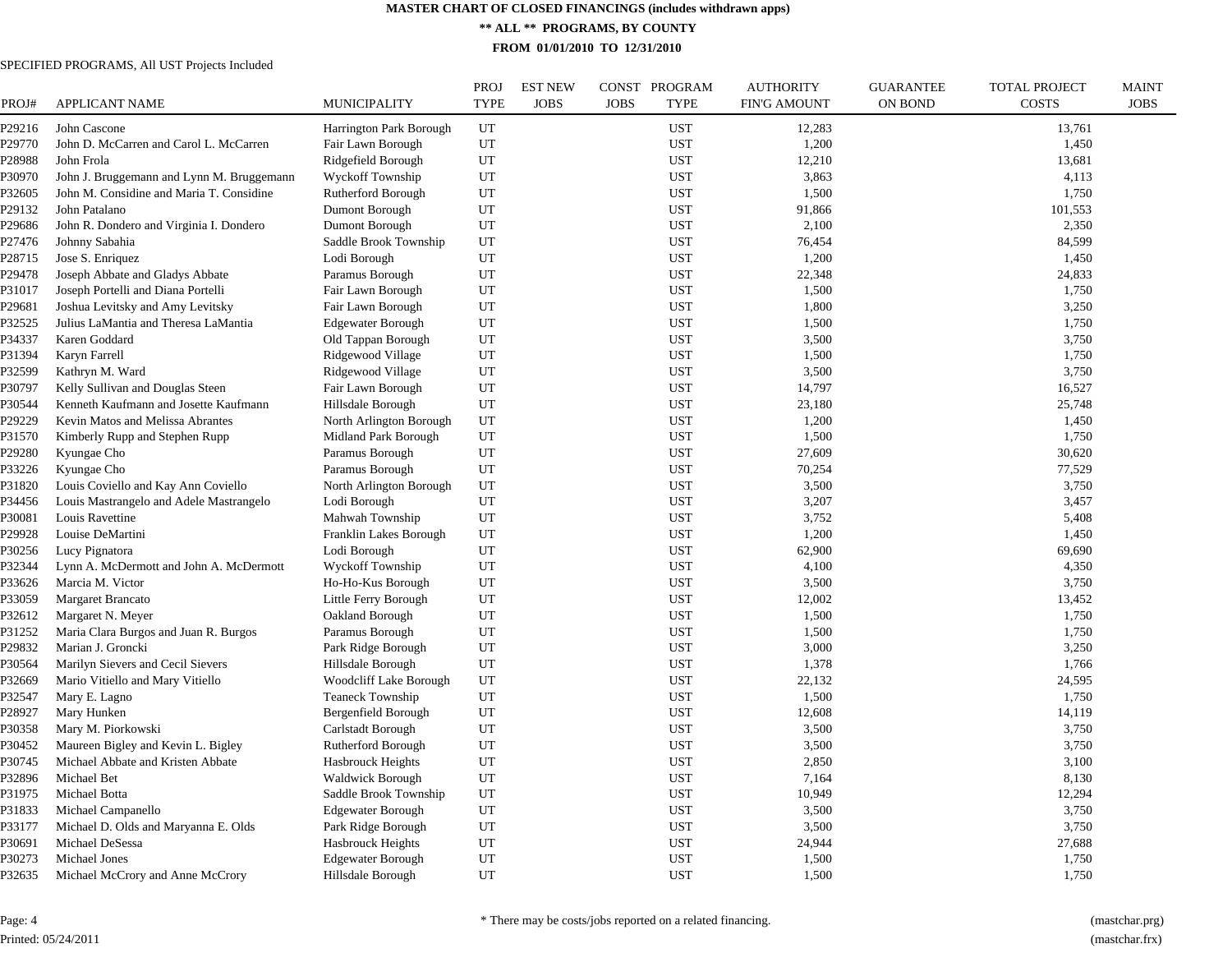**\*\* ALL \*\* PROGRAMS, BY COUNTY**

**FROM 01/01/2010 TO 12/31/2010**

#### SPECIFIED PROGRAMS, All UST Projects Included

| PROJ#            | APPLICANT NAME                                                            | <b>MUNICIPALITY</b>        | <b>PROJ</b><br><b>TYPE</b> | <b>EST NEW</b><br><b>JOBS</b> | CONST PROGRAM<br><b>JOBS</b><br><b>TYPE</b> | <b>AUTHORITY</b><br><b>FIN'G AMOUNT</b> | <b>GUARANTEE</b><br><b>ON BOND</b> | <b>TOTAL PROJECT</b><br><b>COSTS</b> | <b>MAINT</b><br><b>JOBS</b> |
|------------------|---------------------------------------------------------------------------|----------------------------|----------------------------|-------------------------------|---------------------------------------------|-----------------------------------------|------------------------------------|--------------------------------------|-----------------------------|
| P32860           | Michael Spengler                                                          | Englewood City             | UT                         |                               | <b>UST</b>                                  | 3,500                                   |                                    | 3,750                                |                             |
| P30362           | Michele C. Davies                                                         | Saddle Brook Township      | UT                         |                               | <b>UST</b>                                  | 28,248                                  |                                    | 31,323                               |                             |
| P32563           | Monique Cortez and Manuel B. Cortez                                       | Lodi Borough               | UT                         |                               | <b>UST</b>                                  | 3,392                                   |                                    | 3,642                                |                             |
| P33207           | Monique Rye                                                               | Hackensack City            | UT                         |                               | <b>UST</b>                                  | 3,900                                   |                                    | 4,150                                |                             |
| P30534           | Neil M. Zollinger and Carolann Zollinger                                  | Garfield City              | UT                         |                               | <b>UST</b>                                  | 3,500                                   |                                    | 3,750                                |                             |
| P32184           | Nelson B. Salazar and Marcia Salazar                                      | Bergenfield Borough        | UT                         |                               | <b>UST</b>                                  | 3,500                                   |                                    | 3,750                                |                             |
| P30274           | Nicholas Gelens and Geraldine Gelens                                      | Palisades Park Borough     | UT                         |                               | <b>UST</b>                                  | 1,350                                   |                                    | 1,600                                |                             |
| P32268           | Nickolas W. Linzalone                                                     | Hasbrouck Heights          | UT                         |                               | <b>UST</b>                                  | 2,926                                   |                                    | 3,908                                |                             |
| P30371           | Patrick T. O'Hara and Suzette O'Hara                                      | Paramus Borough            | UT                         |                               | <b>UST</b>                                  | 1,200                                   |                                    | 1,450                                |                             |
| P29284           | Paul Cali and Teresa Cali                                                 | Saddle Brook Township      | UT                         |                               | <b>UST</b>                                  | 1,200                                   |                                    | 1,450                                |                             |
| P33767           | Perry Solimando and Catherine Solimando                                   | <b>Washington Township</b> | UT                         |                               | <b>UST</b>                                  | 1,500                                   |                                    | 1,750                                |                             |
| P33661           | Phyllis Garafola                                                          | Carlstadt Borough          | UT                         |                               | <b>UST</b>                                  | 1,500                                   |                                    | 1,750                                |                             |
| P31907           | Rafael C. Papoters                                                        | Ridgefield Park Village    | UT                         |                               | <b>UST</b>                                  | 3,500                                   |                                    | 3,750                                |                             |
| P33023           | Raffaela Impalli                                                          | Hasbrouck Heights          | UT                         |                               | <b>UST</b>                                  | 2,100                                   |                                    | 2,350                                |                             |
| P32608           | Raymond NG and Liza NG                                                    | Fair Lawn Borough          | UT                         |                               | <b>UST</b>                                  | 3,500                                   |                                    | 3,750                                |                             |
| P29021           | Richard C. Martindale                                                     | Park Ridge Borough         | UT                         |                               | <b>UST</b>                                  | 162,297                                 |                                    | 179,577                              |                             |
| P30884           | Robert Corke and Mary Anne Corke                                          | Maywood Borough            | UT                         |                               | <b>UST</b>                                  | 1,300                                   |                                    | 1,550                                |                             |
| P29463           | Robert L. Haley and Elizabeth N. Haley                                    | Montvale Borough           | UT                         |                               | <b>UST</b>                                  | 1,700                                   |                                    | 3,650                                |                             |
| P29499           | Robert M. Iannacone and Patricia M. Iannacone                             | <b>Hackensack City</b>     | UT                         |                               | <b>UST</b>                                  | 1,877                                   |                                    | 2,127                                |                             |
| P32477           | Robert Mound and Lynn Mound                                               | <b>Lyndhurst Township</b>  | UT                         |                               | <b>UST</b>                                  | 15,166                                  |                                    | 16,933                               |                             |
| P32893           | Robert Pugliese, Jr. and Leslie Ann Pugliese                              | Paramus Borough            | UT                         |                               | <b>UST</b>                                  | 1,500                                   |                                    | 1,750                                |                             |
| P29710           | Robert Salvesen and Joanne Salvesen                                       | Oakland Borough            | UT                         |                               | <b>UST</b>                                  | 1,200                                   |                                    | 1,450                                |                             |
| P32961           | Roger Gardinier and Marilyn Gardinier                                     | Midland Park Borough       | UT                         |                               | <b>UST</b>                                  | 28,061                                  |                                    | 31,117                               |                             |
| P30023           | Roman Witkowski and Teresa Witkowski                                      | <b>Edgewater Borough</b>   | UT                         |                               | <b>UST</b>                                  | 20,361                                  |                                    | 22,647                               |                             |
| P33298           | Ronnie H. Ciuba and Karen E. Ciuba                                        | North Arlington Borough    | UT                         |                               | <b>UST</b>                                  | 3,500                                   |                                    | 3,750                                |                             |
| P31016           | Rose Marty                                                                | <b>Englewood City</b>      | UT                         |                               | <b>UST</b>                                  | 1,570                                   |                                    | 1,820                                |                             |
| P28811           | Ruth A. Harker                                                            | <b>Upper Saddle River</b>  | UT                         |                               | <b>UST</b>                                  | 5,484                                   |                                    | 6,282                                |                             |
| P31811           | Ryan Maxwell and Nicole Maxwell                                           | Leonia Borough             | UT                         |                               | <b>UST</b>                                  | 1,500                                   |                                    | 1,750                                |                             |
| P33163           | Ryan Mockler and Maria Mockler                                            | Hillsdale Borough          | UT                         |                               | <b>UST</b>                                  | 1,500                                   |                                    | 1,750                                |                             |
| P31729           | Salvatore Marra and Andrea Marra                                          | <b>Wyckoff Township</b>    | UT                         |                               | <b>UST</b>                                  | 1,500                                   |                                    | 1,750                                |                             |
| P32549           | Samir Makkar and Georgette Makkar                                         | Fair Lawn Borough          | UT                         |                               | <b>UST</b>                                  | 3,900                                   |                                    | 4,150                                |                             |
| P29239           | Sandy Kissil and Ifat Kissil                                              | Fair Lawn Borough          | UT                         |                               | <b>UST</b>                                  | 3,450                                   |                                    | 3,700                                |                             |
| P30939           | Satish Shetty                                                             | Hasbrouck Heights          | UT                         |                               | <b>UST</b>                                  | 31,382                                  |                                    | 34,770                               |                             |
| P29613           | <b>Shawn Phillips</b>                                                     | <b>Westwood Borough</b>    | UT                         |                               | <b>UST</b>                                  | 9,182                                   |                                    | 10,350                               |                             |
| P28352           | Silvio Ferretti                                                           | Hillsdale Borough          | UT                         |                               | <b>UST</b>                                  | 2,700                                   |                                    | 3,220                                |                             |
| P30000           | Sonia M. Antomattei                                                       | Paramus Borough            | UT                         |                               | <b>UST</b>                                  | 3,500                                   |                                    | 3,750                                |                             |
| P30902           | Sophie H. Sredzinski Revocable Trust                                      | Cliffside Park Borough     | UT                         |                               | <b>UST</b>                                  | 63,415                                  |                                    | 70,006                               |                             |
| P30407           | Stanley Vetter and Alice Vetter                                           | Bergenfield Borough        | UT                         |                               | <b>UST</b>                                  | 3,500                                   |                                    | 3,750                                |                             |
| P31579           | Stasia Hegybeli                                                           | Garfield City              | UT                         |                               | <b>UST</b>                                  | 1,500                                   |                                    | 1,750                                |                             |
|                  |                                                                           | <b>Waldwick Borough</b>    |                            |                               |                                             | 3,500                                   |                                    | 3,750                                |                             |
| P31733<br>P31070 | Stephen V. Flood and Susan Oberg-Flood<br>Steve Hodgman and Chris Hodgman | Hillsdale Borough          | UT<br>UT                   |                               | <b>UST</b><br><b>UST</b>                    | 25,236                                  |                                    | 28,010                               |                             |
| P31054           | <b>Steven Carey</b>                                                       | Bergenfield Borough        | UT                         |                               | <b>UST</b>                                  | 10,064                                  |                                    | 11,320                               |                             |
|                  |                                                                           |                            |                            |                               |                                             |                                         |                                    |                                      |                             |
| P30944           | <b>Stuart Fritzsch</b>                                                    | Wyckoff Township           | UT                         |                               | <b>UST</b>                                  | 10,933                                  |                                    | 12,276                               |                             |
| P30706           | Susan Kravitz                                                             | Rutherford Borough         | UT                         |                               | <b>UST</b>                                  | 10,738                                  |                                    | 12,062                               |                             |
| P33120           | Tatsuo Takahashi                                                          | Fort Lee Borough           | UT                         |                               | <b>UST</b>                                  | 3,360                                   |                                    | 4,450                                |                             |
| P31564           | Theodore Johansmeyer and Caroline Johansmeyer                             | Westwood Borough           | UT                         |                               | <b>UST</b>                                  | 2,100                                   |                                    | 2,350                                |                             |
| P32468           | Thomas Giordano                                                           | <b>Tenafly Borough</b>     | UT                         |                               | <b>UST</b>                                  | 4,693                                   |                                    | 5,412                                |                             |

Page: 5 Printed: 05/24/2011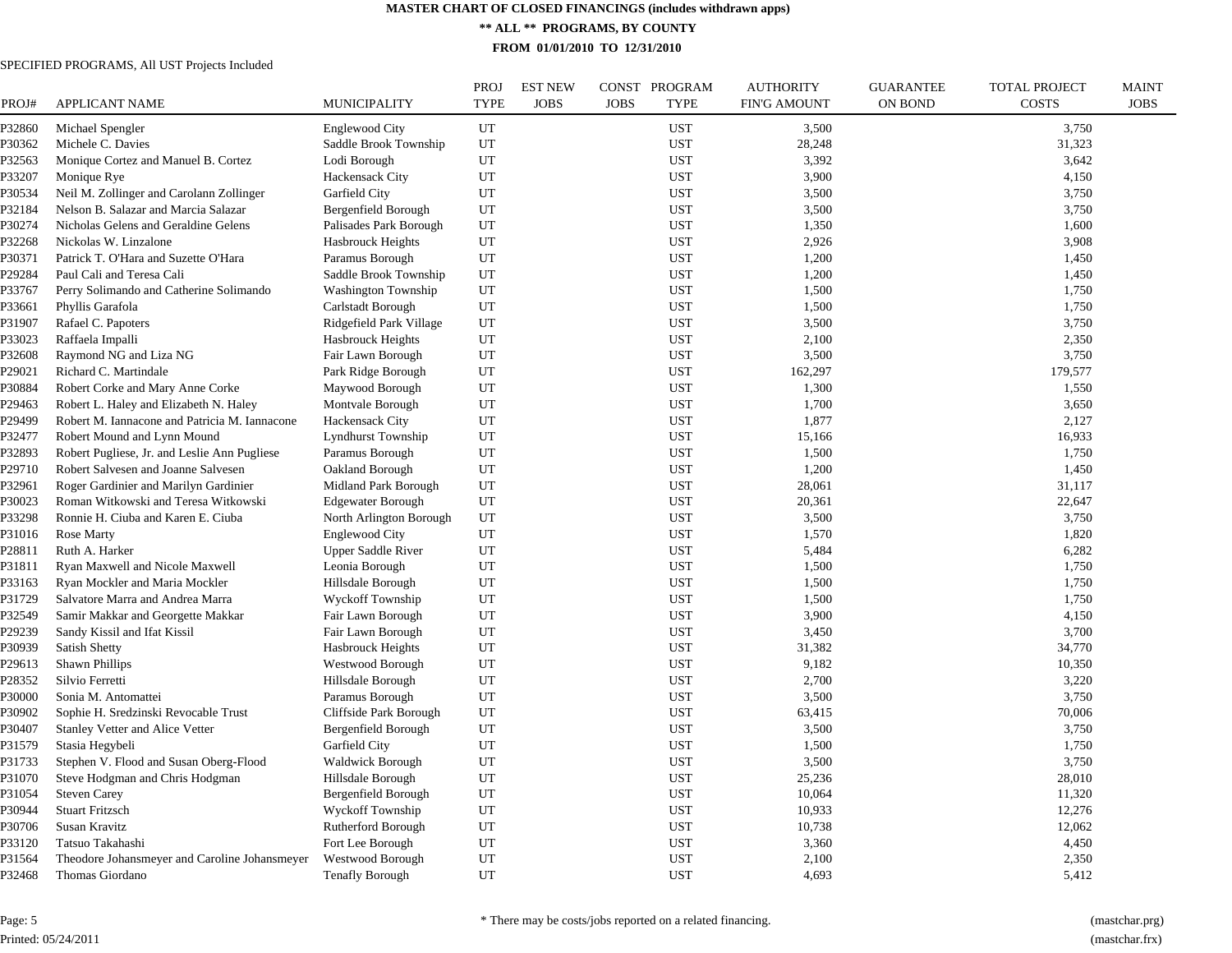**\*\* ALL \*\* PROGRAMS, BY COUNTY**

**FROM 01/01/2010 TO 12/31/2010**

#### SPECIFIED PROGRAMS, All UST Projects Included

|        |                                                 |                         | PROJ | <b>EST NEW</b> | <b>CONST</b> | PROGRAM    | <b>AUTHORITY</b>    | <b>GUARANTEE</b> | <b>TOTAL PROJECT</b> | <b>MAINT</b> |
|--------|-------------------------------------------------|-------------------------|------|----------------|--------------|------------|---------------------|------------------|----------------------|--------------|
| PROJ#  | <b>APPLICANT NAME</b>                           | <b>MUNICIPALITY</b>     | TYPE | <b>JOBS</b>    | <b>JOBS</b>  | TYPE       | <b>FIN'G AMOUNT</b> | ON BOND          | <b>COSTS</b>         | <b>JOBS</b>  |
| P30093 | Thomas M. Willoughby and Julie A. Willoughby    | <b>Waldwick Borough</b> | UT   |                |              | <b>UST</b> | 1,200               |                  | 1,450                |              |
| P31164 | Thomas Scuderi                                  | Rochelle Park Township  | UT   |                |              | <b>UST</b> | 83,184              |                  | 91,752               |              |
| P29598 | Tomasz Augustyniak and Katarzyna Augustyniak    | Edgewater Borough       | UT   |                |              | <b>UST</b> | 3,438               |                  | 3,688                |              |
| P31735 | Tonga L. Siao, Jr. and Fe Siao                  | Paramus Borough         | UT   |                |              | <b>UST</b> | 2,100               |                  | 2,350                |              |
| P30065 | United Methodist Church of Park Ridge           | Park Ridge Borough      | UT   |                |              | <b>UST</b> | 60,833              |                  | 67,166               |              |
| P32686 | Virginia Reading                                | Woodcliff Lake Borough  | UT   |                |              | <b>UST</b> | 3,900               |                  | 4,150                |              |
| P33817 | <b>Waltraud Krober</b>                          | Ridgewood Village       | UT   |                |              | <b>UST</b> | 1,500               |                  | 1,750                |              |
| P29609 | Zoraida Santana                                 | Fort Lee Borough        | UT   |                |              | <b>UST</b> | 12,455              |                  | 13,951               |              |
|        | <b>TOTALS FOR Bergen COUNTY: 167 PROJECT(s)</b> |                         |      | 0              | $\mathbf{0}$ |            | 1,855,762           |                  | 2,073,146            |              |
|        |                                                 |                         |      |                |              |            |                     |                  |                      |              |

#### **COUNTY: Burlington**

| P31897 | Alice Nowicki                                | Mansfield Township         | UT | <b>UST</b> | 3,500   | 3,750   |
|--------|----------------------------------------------|----------------------------|----|------------|---------|---------|
| P31297 | Allen F. Cramer and Kyle M. Cramer           | Mount Laurel Township      | UT | <b>UST</b> | 4,100   | 4,350   |
| P31183 | American Tire Center Inc.                    | <b>Burlington Township</b> | UT | <b>UST</b> | 483,326 | 532,159 |
| P32601 | Anna W. Rohan                                | North Hanover Township     | UT | <b>UST</b> | 3,278   | 3,528   |
| P31728 | Anthony Zoppina and Theresa M. Zoppina       | <b>Burlington City</b>     | UT | <b>UST</b> | 1,326   | 1,576   |
| P30930 | Brian Beadling and Jennifer Beadling         | Medford Lakes Borough      | UT | <b>UST</b> | 3,477   | 3,727   |
| P32717 | Bruce W. Billings and Cindy L. Billings      | Maple Shade Borough        | UT | <b>UST</b> | 1,500   | 1,750   |
| P32443 | Carol Altieri Lieggi                         | Palmyra Borough            | UT | <b>UST</b> | 23,560  | 26,166  |
| P29019 | Carol Harris                                 | <b>Bordentown Township</b> | UT | <b>UST</b> | 1,570   | 1,977   |
| P28549 | Charles Heard                                | Willingboro Township       | UT | <b>UST</b> | 17,356  | 19,342  |
| P30901 | Charles Strahm                               | Willingboro Township       | UT | <b>UST</b> | 42,055  | 46,511  |
| P30751 | Christine Vesaki                             | Moorestown Township        | UT | <b>UST</b> | 3,101   | 3,351   |
| P30338 | Clarence E. Marshall III and Sonja Marshall  | Evesham Township           | UT | <b>UST</b> | 3,295   | 3,545   |
| P31709 | Curtis Johns and Linda Johns                 | Palmyra Borough            | UT | <b>UST</b> | 31,243  | 34,617  |
| P31954 | Cynthia Kennedy                              | Pemberton Township         | UT | <b>UST</b> | 3,500   | 3,750   |
| P32783 | David J. DiPietro                            | <b>Bordentown City</b>     | UT | <b>UST</b> | 3,140   | 3,390   |
| P29872 | David Petitt and Sonya Petitt                | Southampton Township       | UT | <b>UST</b> | 3,000   | 3,250   |
| P34151 | Dawn Meng and Daniel Meng                    | Tabernacle Township        | UT | <b>UST</b> | 3,500   | 3,750   |
| P30291 | Debra S. Doolittle                           | Tabernacle Township        | UT | <b>UST</b> | 2,200   | 2,450   |
| P31403 | Dennis Rigstad and Dorothy Rigstad           | Medford Township           | UT | <b>UST</b> | 1,706   | 3,093   |
| P30096 | Diane Slater and Daniel Slater               | Mount Laurel Township      | UT | <b>UST</b> | 3,500   | 3,750   |
| P31866 | Donald Hawkey                                | Hainesport Township        | UT | <b>UST</b> | 79,578  | 87,786  |
| P29876 | Doreen Chicalo                               | Delran Township            | UT | <b>UST</b> | 11,416  | 12,808  |
| P31074 | Dorothy Binter                               | Mount Laurel Township      | UT | <b>UST</b> | 95,041  | 104,795 |
| P33984 | Edward W. Downs and Joyce M. Downs           | Willingboro Township       | UT | <b>UST</b> | 2,766   | 3,016   |
| P31755 | Emily Anne Williams and Alfred A. Williams   | <b>Westampton Township</b> | UT | <b>UST</b> | 1,500   | 1,750   |
| P32311 | Eugene R. Ingrao, Sr., and Michele H. Ingrao | Tabernacle Township        | UT | <b>UST</b> | 1,900   | 2,150   |
| P30731 | Freddie Broce                                | Shamong Township           | UT | <b>UST</b> | 4,226   | 4,899   |
| P32172 | Gary M. Weincyzk                             | Florence Township          | UT | <b>UST</b> | 1,320   | 1,570   |
| P30780 | Geneva Taylor                                | Medford Township           | UT | <b>UST</b> | 34,712  | 38,433  |
| P31153 | Genevieve Sheaffer and Harry Sheaffer        | Tabernacle Township        | UT | <b>UST</b> | 3,500   | 3,750   |
| P29691 | George V. Pollock, Jr.                       | Cinnaminson Township       | UT | <b>UST</b> | 4,100   | 4,350   |
| P34559 | Greg Boswell and Mable Boswell               | Pemberton Township         | UT | <b>UST</b> | 3,500   | 3,750   |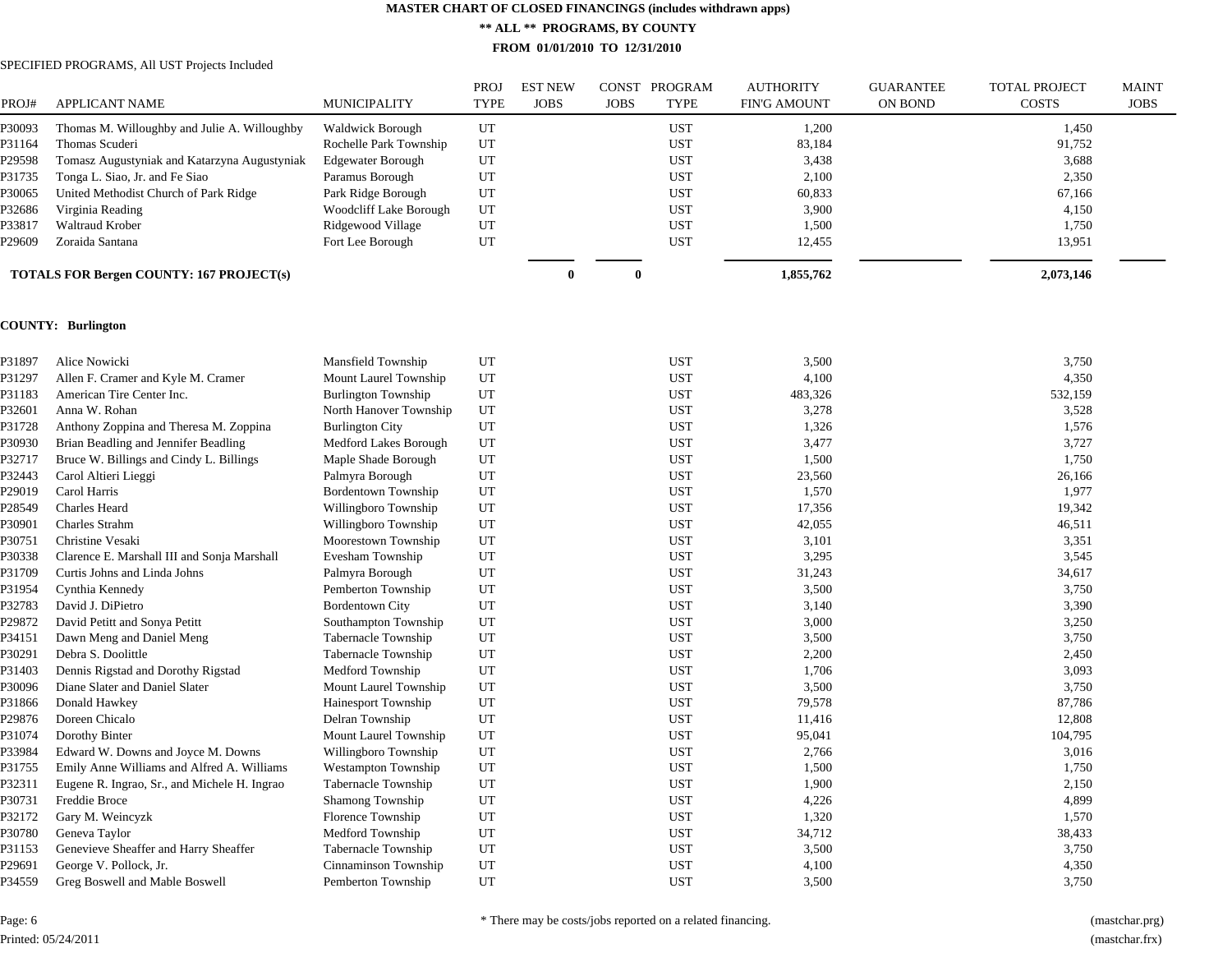**\*\* ALL \*\* PROGRAMS, BY COUNTY**

**FROM 01/01/2010 TO 12/31/2010**

#### SPECIFIED PROGRAMS, All UST Projects Included

| PROJ#  | <b>APPLICANT NAME</b>                       | <b>MUNICIPALITY</b>            | PROJ<br><b>TYPE</b> | <b>EST NEW</b><br><b>JOBS</b> | PROGRAM<br>CONST<br><b>JOBS</b><br><b>TYPE</b> | <b>AUTHORITY</b><br><b>FIN'G AMOUNT</b> | <b>GUARANTEE</b><br><b>ON BOND</b> | <b>TOTAL PROJECT</b><br><b>COSTS</b> | <b>MAINT</b><br><b>JOBS</b> |
|--------|---------------------------------------------|--------------------------------|---------------------|-------------------------------|------------------------------------------------|-----------------------------------------|------------------------------------|--------------------------------------|-----------------------------|
| P29482 | Ilse Addison                                | Pemberton Township             | UT                  |                               | <b>UST</b>                                     | 1,500                                   |                                    | 1,750                                |                             |
| P33634 | Irving Gleaner and Linda G. Gleaner         | Evesham Township               | UT                  |                               | <b>UST</b>                                     | 1,457                                   |                                    | 1,707                                |                             |
| P32081 | Ivan LeGrand and Stephanie Rapp-LeGrand     | Florence Township              | UT                  |                               | <b>UST</b>                                     | 1,375                                   |                                    | 1,625                                |                             |
| P32084 | James Conlow and Eileen Conlow              | Mount Laurel Township          | UT                  |                               | <b>UST</b>                                     | 3,000                                   |                                    | 3,250                                |                             |
| P31100 | James P. Scott                              | Medford Township               | UT                  |                               | <b>UST</b>                                     | 2,694                                   |                                    | 2,944                                |                             |
| P29854 | James Pate and Sharon Pate                  | Pemberton Township             | UT                  |                               | <b>UST</b>                                     | 2,950                                   |                                    | 3,200                                |                             |
| P32140 | Jo Dell Zotolla                             | Pemberton Township             | UT                  |                               | <b>UST</b>                                     | 3,265                                   |                                    | 3,515                                |                             |
| P30040 | Joann Van Hise                              | New Hanover Township           | UT                  |                               | <b>UST</b>                                     | 5,517                                   |                                    | 6,319                                |                             |
| P33648 | Joe Mahnken and Carmen Mahnken              | Pemberton Township             | UT                  |                               | <b>UST</b>                                     | 3,900                                   |                                    | 4,150                                |                             |
| P32438 | John Conlin and Lorna Conlin                | Mount Laurel Township          | UT                  |                               | <b>UST</b>                                     | 55,843                                  |                                    | 61,677                               |                             |
| P32848 | John Erickson and Susan K. Erickson         | <b>Woodland Township</b>       | UT                  |                               | <b>UST</b>                                     | 3,233                                   |                                    | 3,483                                |                             |
| P30193 | John Holzinger                              | Evesham Township               | UT                  |                               | <b>UST</b>                                     | 5,095                                   |                                    | 5,855                                |                             |
| P30659 | Joseph M. Rossi and Heidi E. Rossi          | Tabernacle Township            | UT                  |                               | <b>UST</b>                                     | 3,000                                   |                                    | 3,250                                |                             |
| P31262 | Joseph N. O'Neal, II and Elayne E. Ostroff  | Evesham Township               | UT                  |                               | <b>UST</b>                                     | 2,774                                   |                                    | 3,024                                |                             |
| P30720 | Joseph Tittermary                           | Delran Township                | UT                  |                               | <b>UST</b>                                     | 52,636                                  |                                    | 58,400                               |                             |
| P32889 | June Devine                                 | Southampton Township           | UT                  |                               | <b>UST</b>                                     | 58,357                                  |                                    | 64,443                               |                             |
| P33647 | Ken Paczkowski and Cathy Paczkowski         | Mansfield Township             | UT                  |                               | <b>UST</b>                                     | 3,900                                   |                                    | 4,150                                |                             |
| P31595 | Kevin W. Hagan and Deborah Lebel-Hagan      | Medford Township               | UT                  |                               | <b>UST</b>                                     | 1,200                                   |                                    | 1,450                                |                             |
| P31390 | Krista B. Trani                             | Palmyra Borough                | UT                  |                               | <b>UST</b>                                     | 1,200                                   |                                    | 1,450                                |                             |
| P29304 | Lawrence England                            | Southampton Township           | UT                  |                               | <b>UST</b>                                     | 3,738                                   |                                    | 4,362                                |                             |
| P31535 | Leonardo Quinones and Michele Quinones      | Shamong Township               | UT                  |                               | <b>UST</b>                                     | 3,395                                   |                                    | 3,645                                |                             |
| P34462 | Linda S. Kensinger                          | Pemberton Township             | UT                  |                               | <b>UST</b>                                     | 3,900                                   |                                    | 4,150                                |                             |
| P28257 | Linell Burrell                              | <b>Edgewater Park Township</b> | UT                  |                               | <b>UST</b>                                     | 46,242                                  |                                    | 63,833                               |                             |
| P32501 | Louis Vadino                                | Pemberton Township             | UT                  |                               | <b>UST</b>                                     | 149,340                                 |                                    | 164,524                              |                             |
| P29592 | Louisa Wills                                | Medford Township               | UT                  |                               | <b>UST</b>                                     | 2,877                                   |                                    | 3,127                                |                             |
| P34575 | Lucia Barcus                                | Evesham Township               | UT                  |                               | <b>UST</b>                                     | 1,457                                   |                                    | 1,707                                |                             |
| P32628 | <b>Margaret Connell</b>                     | Evesham Township               | UT                  |                               | <b>UST</b>                                     | 14,667                                  |                                    | 16,384                               |                             |
| P32602 | Maria Reish                                 | <b>Bordentown City</b>         | UT                  |                               | <b>UST</b>                                     | 3,276                                   |                                    | 3,526                                |                             |
| P29334 | Mark W. Harnish and Nancy P. Harnish        | Medford Township               | UT                  |                               | <b>UST</b>                                     | 3,000                                   |                                    | 3,250                                |                             |
| P29558 | Mary Ann Michalski                          | <b>Edgewater Park Township</b> | UT                  |                               | <b>UST</b>                                     | 10,661                                  |                                    | 11,977                               |                             |
| P34221 | Mary Jane Erickson                          | Southampton Township           | UT                  |                               | <b>UST</b>                                     | 3,000                                   |                                    | 3,250                                |                             |
| P32614 | Matthew D. Dursi and Tracy A. Dursi         | Tabernacle Township            | UT                  |                               | <b>UST</b>                                     | 2,850                                   |                                    | 3,100                                |                             |
| P31383 | Michael P. Walsh and Denise A. Walsh        | <b>Shamong Township</b>        | UT                  |                               | <b>UST</b>                                     | 3,500                                   |                                    | 3,750                                |                             |
| P29921 | Michiko Hershberger                         | Mount Laurel Township          | UT                  |                               | <b>UST</b>                                     | 3,240                                   |                                    | 3,490                                |                             |
| P29674 | Mildred A. LaRocca                          | Pemberton Township             | UT                  |                               | <b>UST</b>                                     | 3,500                                   |                                    | 3,750                                |                             |
| P33649 | Norman Eckley and Wanda Eckley              | New Hanover Township           | UT                  |                               | <b>UST</b>                                     | 3,900                                   |                                    | 4,150                                |                             |
| P29209 | Paul Eisenmann and Jacqueline Eisenmann     | Tabernacle Township            | UT                  |                               | <b>UST</b>                                     | 2,800                                   |                                    | 3,050                                |                             |
| P30503 | Paul J. Abeln and Mildred M. Abeln          | Southampton Township           | UT                  |                               | <b>UST</b>                                     | 2,802                                   |                                    | 3,052                                |                             |
| ?30573 | Paul Marmino and Sue Marmino                | Medford Township               | UT                  |                               | <b>UST</b>                                     | 820                                     |                                    | 4,760                                |                             |
| P33339 | Perry Bal and Joan Bal                      | Florence Township              | UT                  |                               | <b>UST</b>                                     | 3,500                                   |                                    | 3,750                                |                             |
| P33769 | Ralph Darmo and Susan Darmo                 | Medford Township               | UT                  |                               | <b>UST</b>                                     | 1,388                                   |                                    | 1,638                                |                             |
| P30351 | Richard A. Carter and Rebekah Watson Carter | Southampton Township           | UT                  |                               | <b>UST</b>                                     | 2,725                                   |                                    | 2,975                                |                             |
| P32370 | <b>Richard Quigley</b>                      | Shamong Township               | UT                  |                               | <b>UST</b>                                     | 8,302                                   |                                    | 9,382                                |                             |
| P33299 | Richard Woods and Elizabeth Woods           | Pemberton Township             | UT                  |                               | <b>UST</b>                                     | 3,500                                   |                                    | 3,750                                |                             |
| P33846 | Ricky Capner and Amanda Capner              | Pemberton Township             | UT                  |                               | <b>UST</b>                                     | 1,465                                   |                                    | 1,715                                |                             |
| P32878 | Robert L. McArthur and Susan A. McArthur    | Mount Holly Township           | UT                  |                               | <b>UST</b>                                     | 3,700                                   |                                    | 3,950                                |                             |
| P31767 | Robert Mikulski                             | Medford Lakes Borough          | UT                  |                               | <b>UST</b>                                     | 6,121                                   |                                    | 6,983                                |                             |

Page: 7 Printed: 05/24/2011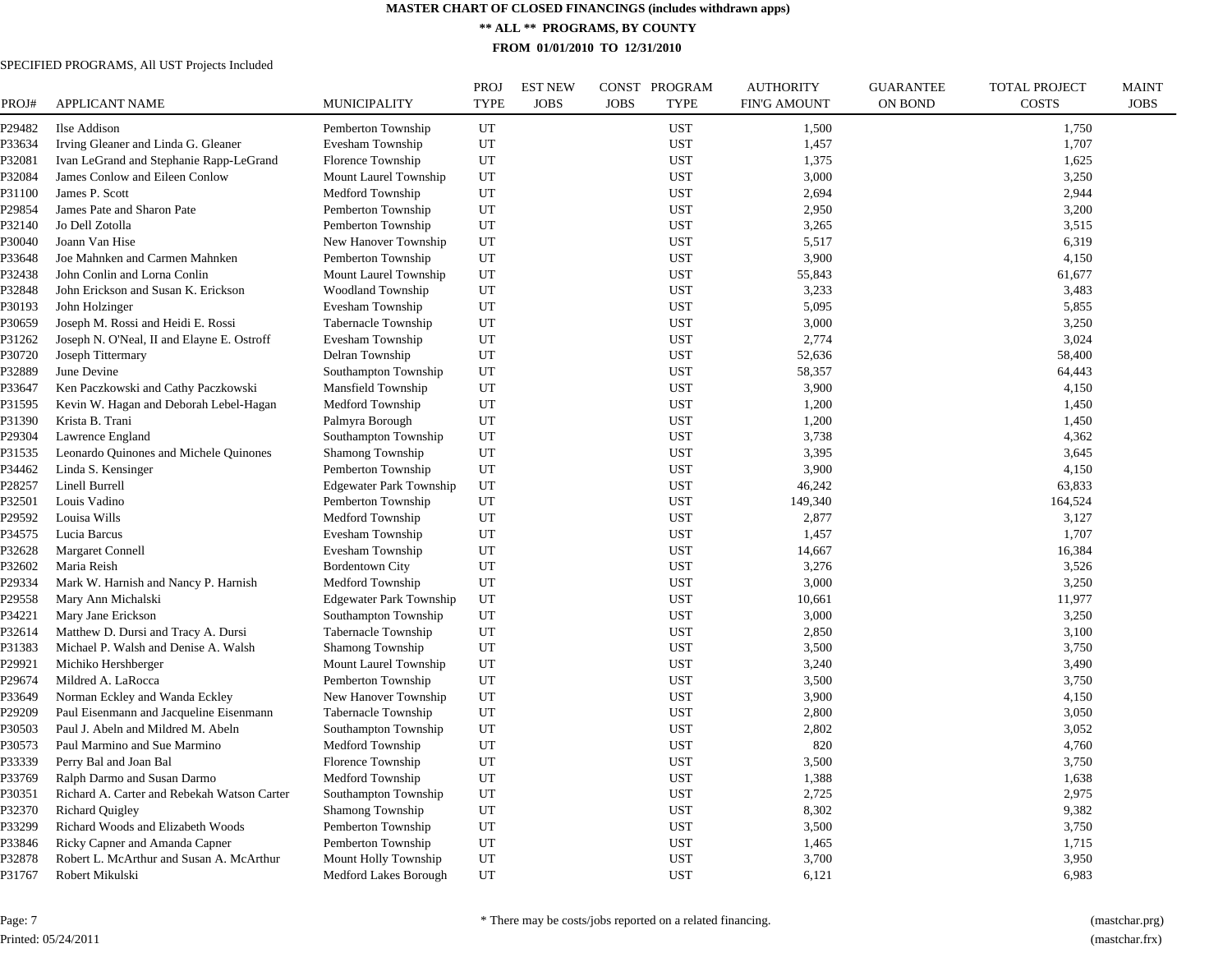**\*\* ALL \*\* PROGRAMS, BY COUNTY**

**FROM 01/01/2010 TO 12/31/2010**

#### SPECIFIED PROGRAMS, All UST Projects Included

| PROJ#  | <b>APPLICANT NAME</b>                              | <b>MUNICIPALITY</b>        | PROJ<br>TYPE | <b>EST NEW</b><br><b>JOBS</b> | <b>CONST</b><br><b>JOBS</b> | <b>PROGRAM</b><br>TYPE | <b>AUTHORITY</b><br><b>FIN'G AMOUNT</b> | <b>GUARANTEE</b><br><b>ON BOND</b> | <b>TOTAL PROJECT</b><br><b>COSTS</b> | MAINT<br><b>JOBS</b> |
|--------|----------------------------------------------------|----------------------------|--------------|-------------------------------|-----------------------------|------------------------|-----------------------------------------|------------------------------------|--------------------------------------|----------------------|
| P29935 | Robert Schwartzkopf                                | Florence Township          | UT           |                               |                             | <b>UST</b>             | 3,200                                   |                                    | 3,450                                |                      |
| P32013 | Ronald J. Garsky and Joan M. Garsky                | Wrightstown Borough        | UT           |                               |                             | <b>UST</b>             | 1,500                                   |                                    | 1,750                                |                      |
| P31414 | Roseann Kobialka and Thomas Kobialka               | <b>Bass River Township</b> | UT           |                               |                             | <b>UST</b>             | 2,900                                   |                                    | 3,150                                |                      |
| P30402 | Ryan A. Noonan and Kimberly Noonan                 | Lumberton Township         | UT           |                               |                             | <b>UST</b>             | 2,260                                   |                                    | 3,510                                |                      |
| P30760 | Sandra B. Loch and Robert Loch                     | Moorestown Township        | UT           |                               |                             | <b>UST</b>             | 3,193                                   |                                    | 3,443                                |                      |
| P33592 | Sergio Jimenez                                     | Pemberton Township         | UT           |                               |                             | <b>UST</b>             | 1,500                                   |                                    | 1,750                                |                      |
| P32532 | Stephen Nitahara and Nancy Nitahara                | Pemberton Township         | UT           |                               |                             | <b>UST</b>             | 3,459                                   |                                    | 3,709                                |                      |
| P29379 | Thomas E. Albright and Beth H. Albright            | Medford Township           | UT           |                               |                             | <b>UST</b>             | 3,000                                   |                                    | 3,250                                |                      |
| P30606 | Thomas Olson and Susan Olson                       | Southampton Township       | UT           |                               |                             | <b>UST</b>             | 2,600                                   |                                    | 2,850                                |                      |
| P31324 | Timothy Mimna and Shawne Mimna                     | Springfield Township       | UT           |                               |                             | <b>UST</b>             | 15,239                                  |                                    | 17,013                               |                      |
| P30074 | Virginia DePillis                                  | Medford Lakes Borough      | UT           |                               |                             | <b>UST</b>             | 3,000                                   |                                    | 3,550                                |                      |
| P33669 | Walter Biedron and Margit R. Biedron               | Evesham Township           | UT           |                               |                             | <b>UST</b>             | 1,500                                   |                                    | 1,750                                |                      |
| P31958 | Wasyl Wojtaszewski                                 | Medford Lakes Borough      | UT           |                               |                             | <b>UST</b>             | 41,510                                  |                                    | 45,911                               |                      |
| P30747 | Wayne L. Morris and Linda J. Morris                | Woodland Township          | UT           |                               |                             | <b>UST</b>             | 3,650                                   |                                    | 3,900                                |                      |
| P32727 | William Reeder                                     | North Hanover Township     | UT           |                               |                             | <b>UST</b>             | 3,500                                   |                                    | 3,750                                |                      |
|        | <b>TOTALS FOR Burlington COUNTY: 95 PROJECT(s)</b> |                            |              |                               | 0                           |                        | 1,491,365                               |                                    | 1,664,197                            |                      |

#### **COUNTY: Camden**

| P30964 | Anna Bal                                        | Oaklyn Borough             | UT | <b>UST</b> | 29,748  | 32,973  |
|--------|-------------------------------------------------|----------------------------|----|------------|---------|---------|
| P33986 | Anthony L. Carbone, Jr., and Barbara C. Carbone | Somerdale Borough          | UT | <b>UST</b> | 3,000   | 3,250   |
| P28663 | <b>Arthur Frank</b>                             | Merchantville Borough      | UT | <b>UST</b> | 3,500   | 4,100   |
| P31095 | <b>Burton Holcomb</b>                           | Waterford Township         | UT | <b>UST</b> | 1,395   | 1,785   |
| P31179 | Charlene Plaza                                  | Winslow Township           | UT | <b>UST</b> | 50,601  | 55,911  |
| P30861 | Charles Buchheim                                | Runnemede Borough          | UT | <b>UST</b> | 5,425   | 15,168  |
| P29957 | <b>Charles Collington</b>                       | Audubon Borough            | UT | <b>UST</b> | 140,053 | 154,308 |
| P32575 | Cheryl L. Jamieson                              | Haddonfield Borough        | UT | <b>UST</b> | 1,690   | 1,940   |
| P29305 | Chester Sokolowski                              | Cherry Hill Township       | UT | <b>UST</b> | 61,674  | 68,091  |
| P29917 | Ching Fung and Teresa Mo                        | Cherry Hill Township       | UT | <b>UST</b> | 56,916  | 62,858  |
| P30634 | Dan Kowalewski                                  | Winslow Township           | UT | <b>UST</b> | 2,904   | 3,444   |
| P32133 | Dorothy Pagano                                  | Winslow Township           | UT | <b>UST</b> | 3,500   | 3,750   |
| P32971 | Edward R. Valentino                             | Winslow Township           | UT | <b>UST</b> | 8,228   | 9,301   |
| P32075 | Fern Bliss-Morgan                               | Camden City                | UT | <b>UST</b> | 43,719  | 48,341  |
| P32708 | Gail Levin and Kimberly A. Wenner               | Waterford Township         | UT | <b>UST</b> | 3,500   | 3,750   |
| P30071 | George Batten                                   | Berlin Township            | UT | <b>UST</b> | 7,677   | 8,695   |
| P32181 | Gerald D. Woods                                 | Waterford Township         | UT | <b>UST</b> | 2,950   | 3,200   |
| P29172 | Giovanni Massaglia                              | Haddon Heights Borough     | UT | <b>UST</b> | 21,665  | 24,082  |
| P33879 | Harry Russell III and Staci Russell             | Waterford Township         | UT | <b>UST</b> | 3,450   | 3,700   |
| P29972 | Hung Chou                                       | Waterford Township         | UT | <b>UST</b> | 3,187   | 3,437   |
| P32262 | James M. Maratea and Linda J. Maratea           | Merchantville Borough      | UT | <b>UST</b> | 1,500   | 1,750   |
| P31107 | James Young                                     | Winslow Township           | UT | <b>UST</b> | 8,497   | 9,597   |
| P31208 | Janet L. McGowan                                | <b>Chesilhurst Borough</b> | UT | <b>UST</b> | 2,746   | 2,996   |
| P33514 | Joan Marie Konrad                               | Somerdale Borough          | UT | <b>UST</b> | 19,583  | 21,791  |
| P32618 | John J. Boran                                   | Winslow Township           | UT | <b>UST</b> | 2,150   | 2,400   |
| P30925 | Joseph R. LaRose                                | Cherry Hill Township       | UT | <b>UST</b> | 154,286 | 169,965 |
|        |                                                 |                            |    |            |         |         |

Page: 8 Printed: 05/24/2011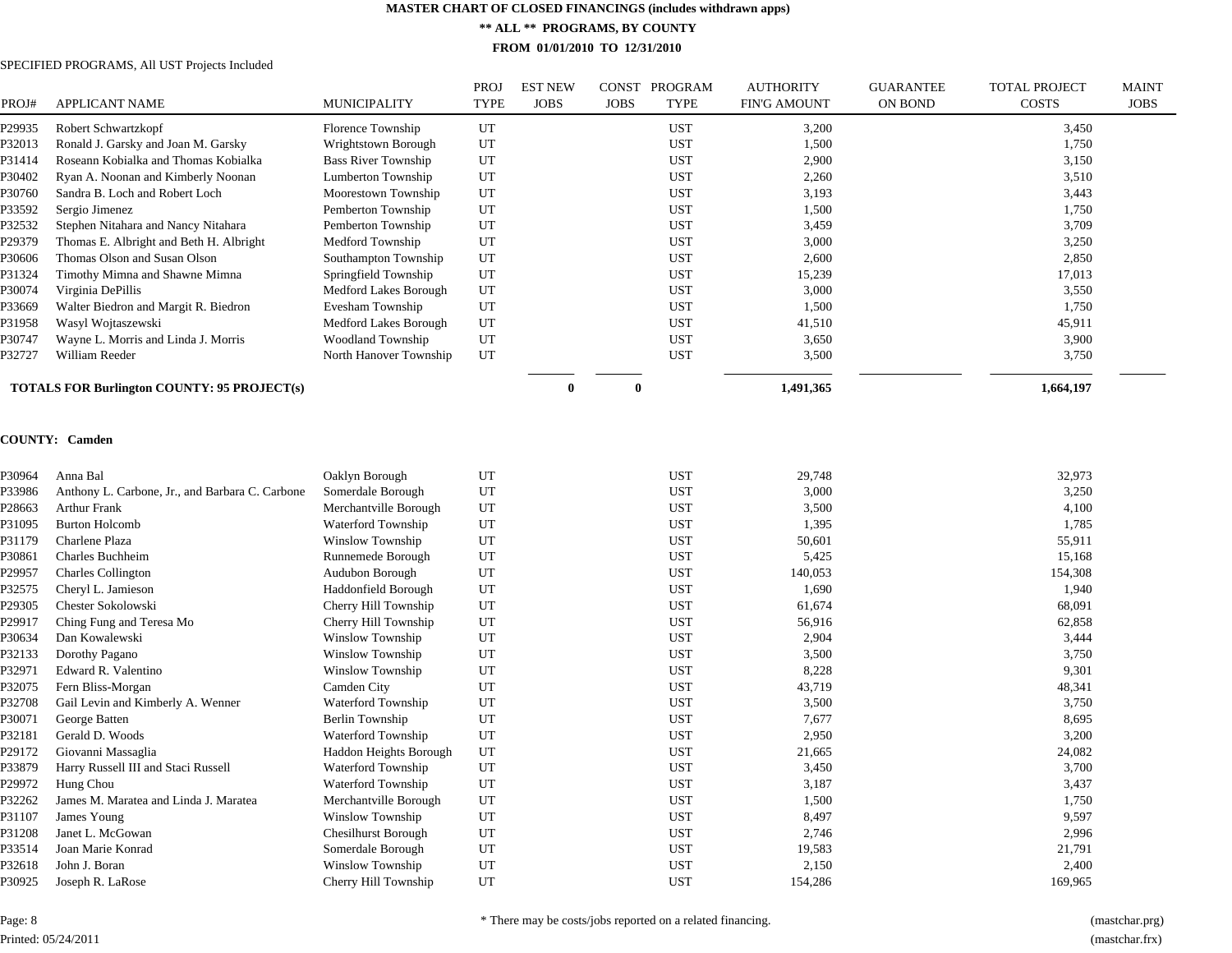**\*\* ALL \*\* PROGRAMS, BY COUNTY**

**FROM 01/01/2010 TO 12/31/2010**

#### SPECIFIED PROGRAMS, All UST Projects Included

| PROJ#  | <b>APPLICANT NAME</b>                              | <b>MUNICIPALITY</b>       | PROJ<br><b>TYPE</b> | <b>EST NEW</b><br><b>JOBS</b> | CONST PROGRAM<br><b>JOBS</b><br><b>TYPE</b> | <b>AUTHORITY</b><br><b>FIN'G AMOUNT</b> | <b>GUARANTEE</b><br><b>ON BOND</b> | <b>TOTAL PROJECT</b><br><b>COSTS</b> | <b>MAINT</b><br><b>JOBS</b> |
|--------|----------------------------------------------------|---------------------------|---------------------|-------------------------------|---------------------------------------------|-----------------------------------------|------------------------------------|--------------------------------------|-----------------------------|
| P34248 | Karen McGrath                                      | Haddon Heights Borough    | UT                  |                               | <b>UST</b>                                  | 3,500                                   |                                    | 3,750                                |                             |
| P30038 | Kathleen Anderson                                  | Audubon Borough           | UT                  |                               | <b>UST</b>                                  | 11,175                                  |                                    | 12,543                               |                             |
| P33489 | Kenneth Clark and Charlene Clark                   | Winslow Township          | UT                  |                               | <b>UST</b>                                  | 3,139                                   |                                    | 3,389                                |                             |
| P34046 | Kenneth Loux                                       | Bellmawr Borough          | UT                  |                               | <b>UST</b>                                  | 1,000                                   |                                    | 1,250                                |                             |
| P31079 | Linda Keyek                                        | Audubon Borough           | UT                  |                               | <b>UST</b>                                  | 154,920                                 |                                    | 170,662                              |                             |
| P32859 | Marcus Cianfrani                                   | Berlin Borough            | UT                  |                               | <b>UST</b>                                  | 2,500                                   |                                    | 2,750                                |                             |
| P30597 | Margaret Solimeo                                   | Cherry Hill Township      | UT                  |                               | <b>UST</b>                                  | 35,000                                  |                                    | 38,750                               |                             |
| P28697 | Marian Hare                                        | Collingswood Borough      | UT                  |                               | <b>UST</b>                                  | 147,100                                 |                                    | 162,060                              |                             |
| P29616 | Marianne Milano                                    | Gloucester City           | UT                  |                               | <b>UST</b>                                  | 41,944                                  |                                    | 46,388                               |                             |
| P31030 | Mary E. George                                     | Cherry Hill Township      | UT                  |                               | <b>UST</b>                                  | 113,214                                 |                                    | 124,785                              |                             |
| P29661 | Mary Ward                                          | <b>Barrington Borough</b> | UT                  |                               | <b>UST</b>                                  | 30,000                                  |                                    | 33,250                               |                             |
| P30272 | Melba S. Brunner                                   | Haddon Township           | UT                  |                               | <b>UST</b>                                  | 2,950                                   |                                    | 3,200                                |                             |
| P33257 | Michael J. DiCamillo and Lita M. DiCamillo         | Gloucester City           | UT                  |                               | <b>UST</b>                                  | 1,500                                   |                                    | 1,750                                |                             |
| P30672 | Michael McBride and Cynthia McBride                | Waterford Township        | UT                  |                               | <b>UST</b>                                  | 3,300                                   |                                    | 3,550                                |                             |
| P33142 | Michele Bauer                                      | <b>Barrington Borough</b> | UT                  |                               | <b>UST</b>                                  | 28,331                                  |                                    | 31,414                               |                             |
| P30399 | Orakwue Arinze                                     | Voorhees Township         | UT                  |                               | <b>UST</b>                                  | 3,500                                   |                                    | 3,750                                |                             |
| P32726 | Patty August and Andreas August                    | Berlin Borough            | UT                  |                               | <b>UST</b>                                  | 2,972                                   |                                    | 3,222                                |                             |
| P33561 | Paul J. DiBartolo and Cheryl F. DiBartolo          | Gloucester City           | UT                  |                               | <b>UST</b>                                  | 2,035                                   |                                    | 2,285                                |                             |
| P31830 | Peter Palladino                                    | Gloucester City           | UT                  |                               | <b>UST</b>                                  | 30,103                                  |                                    | 33,363                               |                             |
| P29615 | Peter Worrall and Patricia Worrall                 | Cherry Hill Township      | UT                  |                               | <b>UST</b>                                  | 36,079                                  |                                    | 39,937                               |                             |
| P30077 | <b>Raymond Stanton</b>                             | Pine Hill Borough         | UT                  |                               | <b>UST</b>                                  | 56,152                                  |                                    | 62,017                               |                             |
| P29722 | Rita Skelly                                        | Cherry Hill Township      | UT                  |                               | <b>UST</b>                                  | 3,209                                   |                                    | 3,459                                |                             |
| P29757 | Robert Godfrey                                     | Lindenwold Borough        | UT                  |                               | <b>UST</b>                                  | 17,385                                  |                                    | 19,374                               |                             |
| P30666 | Robert Needham                                     | Cherry Hill Township      | UT                  |                               | <b>UST</b>                                  | 59,892                                  |                                    | 66,131                               |                             |
| P34300 | Ronald Halscheid and Joan M. Halscheid             | Waterford Township        | UT                  |                               | <b>UST</b>                                  | 2,775                                   |                                    | 3,025                                |                             |
| P31575 | Shirley Vaughn                                     | Waterford Township        | UT                  |                               | <b>UST</b>                                  | 3,187                                   |                                    | 3,437                                |                             |
| P28860 | Steininger Behavioral Care Services, Inc.          | Cherry Hill Township      | UT                  |                               | <b>UST</b>                                  | 125,122                                 |                                    | 137,884                              |                             |
| P31903 | Stephen A. Breyer                                  | Haddon Heights Borough    | UT                  |                               | <b>UST</b>                                  | 1,500                                   |                                    | 1,750                                |                             |
| P29763 | Suzanne Britton                                    | Gloucester Township       | UT                  |                               | <b>UST</b>                                  | 1,645                                   |                                    | 1,895                                |                             |
| P30838 | Terrence W. Eichwald and Jennifer M. Eichwald      | Pennsauken Township       | UT                  |                               | <b>UST</b>                                  | 3,000                                   |                                    | 3,250                                |                             |
| P31594 | Theresa A. Pratt                                   | Winslow Township          | UT                  |                               | <b>UST</b>                                  | 2,664                                   |                                    | 2,914                                |                             |
| P34017 | Theresa A. Valenti                                 | Waterford Township        | UT                  |                               | <b>UST</b>                                  | 3,075                                   |                                    | 3,325                                |                             |
| P24126 | Theresa Casamassima                                | Cherry Hill Township      | UT                  |                               | <b>UST</b>                                  | 1,200                                   |                                    | 1,570                                |                             |
| P29124 | Thomas R. Monaghan, Sr. and Loretta A.<br>Monaghan | Waterford Township        | UT                  |                               | <b>UST</b>                                  | 3,175                                   |                                    | 3,425                                |                             |
| P29315 | William Carroll                                    | Haddonfield Borough       | UT                  |                               | <b>UST</b>                                  | 1,200                                   |                                    | 1,450                                |                             |
| P29395 | William West                                       | Cherry Hill Township      | UT                  |                               | <b>UST</b>                                  | 98,128                                  |                                    | 108,191                              |                             |
| P30967 | Yolanda Huertas                                    | Pennsauken Township       | UT                  |                               | <b>UST</b>                                  | 40,098                                  |                                    | 44,358                               |                             |
|        | <b>TOTALS FOR Camden COUNTY: 63 PROJECT(s)</b>     |                           |                     | $\mathbf{0}$                  | $\bf{0}$                                    | 1,721,213                               |                                    | 1,910,086                            |                             |
|        | <b>COUNTY: Cape May</b>                            |                           |                     |                               |                                             |                                         |                                    |                                      |                             |
| P30953 | Aaron G. Palermo and Amanda P. Palermo             | <b>Upper Township</b>     | UT                  |                               | <b>UST</b>                                  | 1,450                                   |                                    | 1,700                                |                             |
| P29944 | C. Michael Tolson and Mitzi C. Tolson              | <b>Upper Township</b>     | UT                  |                               | <b>UST</b>                                  | 1,200                                   |                                    | 1,450                                |                             |
| P31816 | David Gibboney and Sharon Gibboney                 | <b>Upper Township</b>     | UT                  |                               | <b>UST</b>                                  | 3,333                                   |                                    | 3,583                                |                             |
|        |                                                    |                           |                     |                               |                                             |                                         |                                    |                                      |                             |

Page: 9 Printed: 05/24/2011 \* There may be costs/jobs reported on a related financing. (mastchar.prg)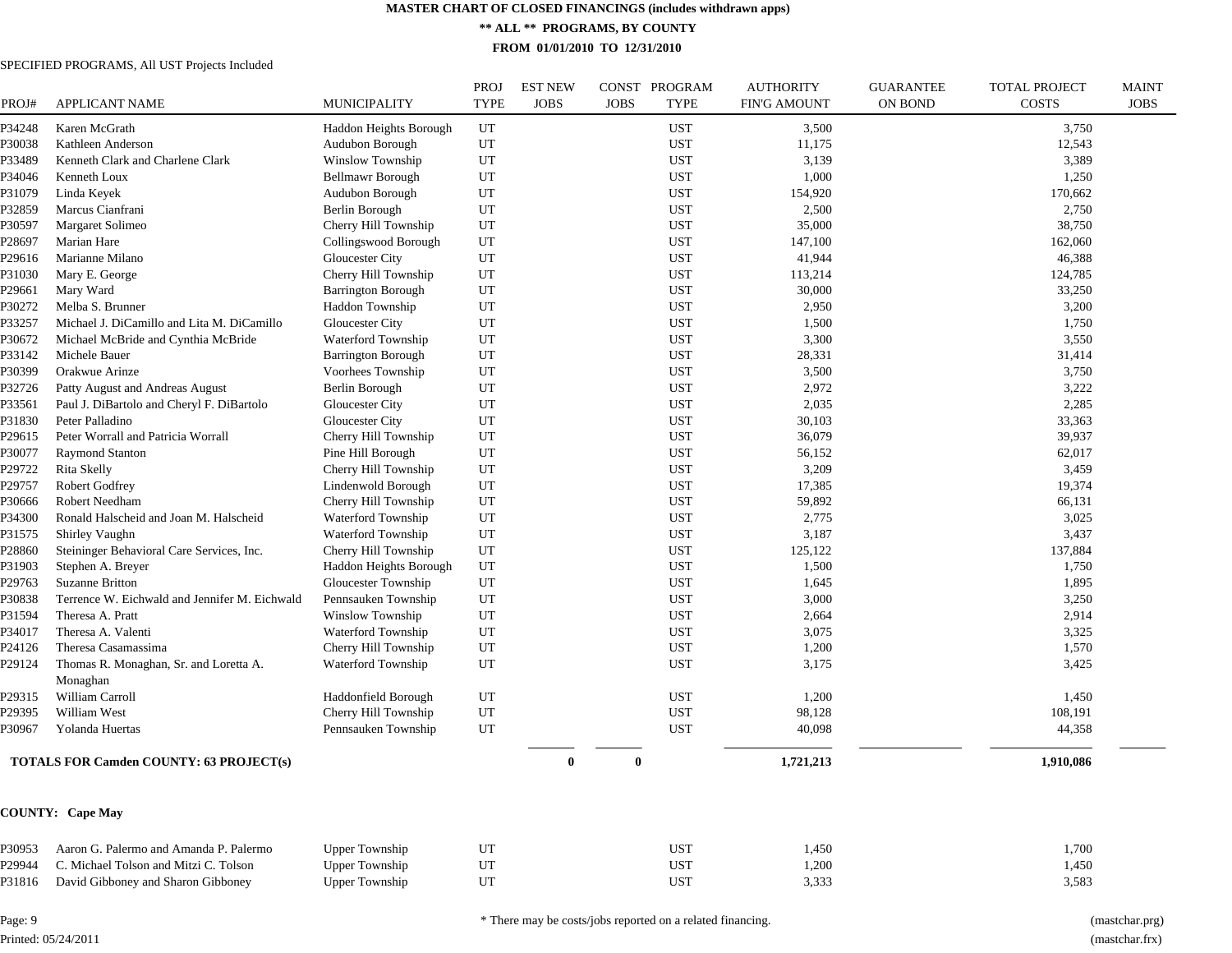**\*\* ALL \*\* PROGRAMS, BY COUNTY**

**FROM 01/01/2010 TO 12/31/2010**

SPECIFIED PROGRAMS, All UST Projects Included

| PROJ#  | <b>APPLICANT NAME</b>                           | <b>MUNICIPALITY</b>      | PROJ<br><b>TYPE</b> | <b>EST NEW</b><br><b>JOBS</b> | <b>JOBS</b>  | CONST PROGRAM<br><b>TYPE</b> | <b>AUTHORITY</b><br><b>FIN'G AMOUNT</b> | <b>GUARANTEE</b><br>ON BOND | <b>TOTAL PROJECT</b><br><b>COSTS</b> | <b>MAINT</b><br><b>JOBS</b> |
|--------|-------------------------------------------------|--------------------------|---------------------|-------------------------------|--------------|------------------------------|-----------------------------------------|-----------------------------|--------------------------------------|-----------------------------|
| P31795 | Michael DiMedio and Marcia DiMedio              | Lower Township           | UT                  |                               |              | <b>UST</b>                   | 3,163                                   |                             | 3,413                                |                             |
| P29520 | Philip R. Lisi and Diane Lisi                   | <b>Upper Township</b>    | UT                  |                               |              | <b>UST</b>                   | 2,150                                   |                             | 2,400                                |                             |
| P30535 | Robert E. Lea and Terri A. Lea                  | <b>Upper Township</b>    | UT                  |                               |              | <b>UST</b>                   | 3,500                                   |                             | 3,750                                |                             |
| P33033 | Robert R. Mason and April M. Mason              | Lower Township           | UT                  |                               |              | <b>UST</b>                   | 3,185                                   |                             | 3,435                                |                             |
| P30612 | Robert Tisi                                     | <b>Upper Township</b>    | UT                  |                               |              | <b>UST</b>                   | 3,059                                   |                             | 3,615                                |                             |
|        | <b>TOTALS FOR Cape May COUNTY: 8 PROJECT(s)</b> |                          |                     | $\mathbf{0}$                  | $\bf{0}$     |                              | 21,040                                  |                             | 23,346                               |                             |
|        | <b>COUNTY: Cumberland</b>                       |                          |                     |                               |              |                              |                                         |                             |                                      |                             |
| P32616 | Aldo Cioni                                      | Vineland City            | UT                  |                               |              | <b>UST</b>                   | 3,433                                   |                             | 3,652                                |                             |
| P33389 | Alice T. Mazzi                                  | Vineland City            | UT                  |                               |              | <b>UST</b>                   | 1,500                                   |                             | 1,750                                |                             |
| P32296 | Barry Hummel and Geraldine Hummel               | <b>Bridgeton City</b>    | UT                  |                               |              | <b>UST</b>                   | 3,253                                   |                             | 3,503                                |                             |
| P30005 | Charles Elden Ingles and Valerie Ingles         | <b>Bridgeton City</b>    | UT                  |                               |              | <b>UST</b>                   | 2,950                                   |                             | 3,200                                |                             |
| P30658 | Daniel J. Orr and Rachael H. Orr                | Greenwich Township       | UT                  |                               |              | <b>UST</b>                   | 3,900                                   |                             | 4,150                                |                             |
| P30422 | Darlene Buck                                    | Upper Deerfield Township | UT                  |                               |              | <b>UST</b>                   | 3,029                                   |                             | 3,279                                |                             |
| P31783 | David S. Coles and Deborah Coles                | Deerfield Township       | UT                  |                               |              | <b>UST</b>                   | 3,200                                   |                             | 3,450                                |                             |
| P30883 | Edwin J. Schofield, Jr.                         | Greenwich Township       | UT                  |                               |              | <b>UST</b>                   | 3,147                                   |                             | 3,397                                |                             |
| P30152 | Frank J. Fresella and Jacqueline Fresella       | Vineland City            | UT                  |                               |              | <b>UST</b>                   | 4,100                                   |                             | 4,350                                |                             |
| P33545 | Guy DeFabrites and Anna DeFabrites              | Commercial Township      | UT                  |                               |              | <b>UST</b>                   | 3,463                                   |                             | 3,713                                |                             |
| P33714 | Israel Velez and Bobbie J. Velez                | Millville City           | UT                  |                               |              | <b>UST</b>                   | 3,296                                   |                             | 3,546                                |                             |
| P32706 | James R. Davenport and Patricia M. Davenport    | Deerfield Township       | UT                  |                               |              | <b>UST</b>                   | 961                                     |                             | 2,652                                |                             |
| P34174 | Janet T. Fioresi                                | Vineland City            | UT                  |                               |              | <b>UST</b>                   | 1,500                                   |                             | 1,750                                |                             |
| P31507 | Joanne K. Burns                                 | Millville City           | UT                  |                               |              | <b>UST</b>                   | 3,500                                   |                             | 3,750                                |                             |
| P30461 | Larry L. Brooks and Constance E. Brooks         | <b>Bridgeton City</b>    | UT                  |                               |              | <b>UST</b>                   | 4,100                                   |                             | 4,350                                |                             |
| P30877 | Leroy Srock and Wilma Srock                     | Hopewell Township        | UT                  |                               |              | <b>UST</b>                   | 4,100                                   |                             | 4,350                                |                             |
| P32182 | Madora J. Turpin and Joseph C Turpin Jr.        | <b>Bridgeton City</b>    | UT                  |                               |              | <b>UST</b>                   | 4,700                                   |                             | 4,950                                |                             |
| P30590 | Michele A. Andrews                              | Millville City           | UT                  |                               |              | <b>UST</b>                   | 1,500                                   |                             | 1,750                                |                             |
| P31786 | Robert M. Rockwell and Paula Rockwell           | Vineland City            | UT                  |                               |              | <b>UST</b>                   | 2,300                                   |                             | 2,550                                |                             |
| P31640 | Ronald Favretto                                 | Vineland City            | UT                  |                               |              | <b>UST</b>                   | 26,080                                  |                             | 28,938                               |                             |
| P31064 | Ruth M. Layman                                  | Upper Deerfield Township | UT                  |                               |              | <b>UST</b>                   | 3,500                                   |                             | 3,750                                |                             |
| P30561 | Thomas P. Van Noord and Jill Graves             | Vineland City            | UT                  |                               |              | <b>UST</b>                   | 1,200                                   |                             | 1,750                                |                             |
| P33636 | Vernie R. Pritchett                             | <b>Bridgeton City</b>    | UT                  |                               |              | <b>UST</b>                   | 3,500                                   |                             | 3,750                                |                             |
| P31455 | Victoria S. Owens                               | Downe Township           | UT                  |                               |              | <b>UST</b>                   | 5,000                                   |                             | 5,250                                |                             |
| P28920 | William Gatier                                  | Commercial Township      | UT                  |                               |              | <b>UST</b>                   | 4,024                                   |                             | 4,676                                |                             |
| P31214 | William Gerber and Cecilia M. Gerber            | <b>Bridgeton City</b>    | UT                  |                               |              | <b>UST</b>                   | 3,650                                   |                             | 3,900                                |                             |
| P34672 | William L. Malone Jr. and Rosemarie Malone      | Maurice River Township   | UT                  |                               |              | <b>UST</b>                   | 2,950                                   |                             | 3,200                                |                             |
|        | TOTALS FOR Cumberland COUNTY: 27 PROJECT(s)     |                          |                     | $\mathbf{0}$                  | $\mathbf{0}$ |                              | 107,836                                 |                             | 119,306                              |                             |
|        | <b>COUNTY: Essex</b>                            |                          |                     |                               |              |                              |                                         |                             |                                      |                             |
| P28864 | A.J. Leale                                      | Montclair Township       | UT                  |                               |              | <b>UST</b>                   | 171,585                                 |                             | 188,994                              |                             |
| P32272 | Agnes Bork                                      | Maplewood Township       | UT                  |                               |              | <b>UST</b>                   | 11,708                                  |                             | 13,129                               |                             |
| P29966 | Albert P. Guzzo and Josephine A. Guzzo          | Nutley Township          | $_{\rm UT}$         |                               |              | <b>UST</b>                   | 1,200                                   |                             | 1,450                                |                             |

Page: 10 Printed: 05/24/2011 \* There may be costs/jobs reported on a related financing. (mastchar.prg)

(mastchar.frx)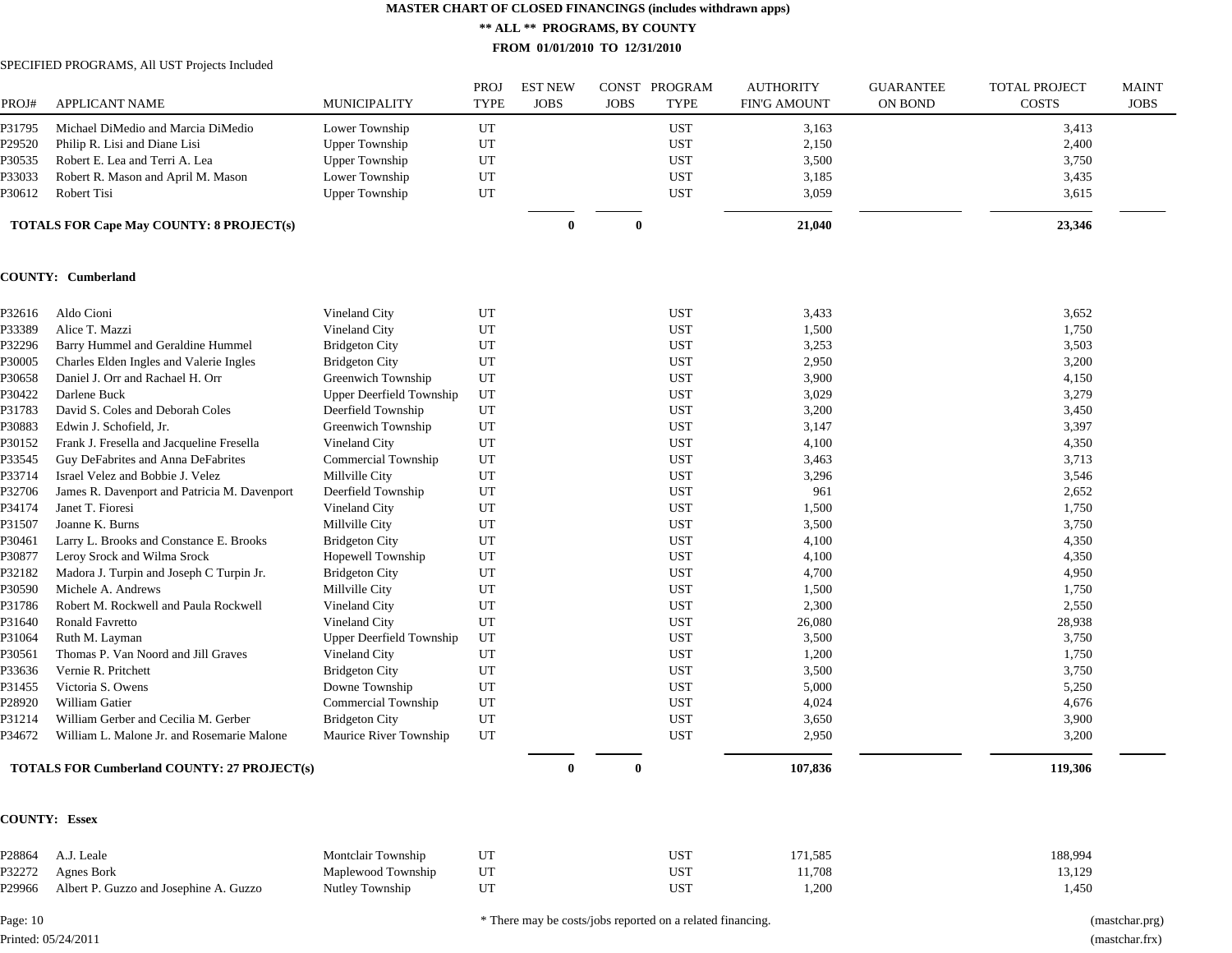**\*\* ALL \*\* PROGRAMS, BY COUNTY**

**FROM 01/01/2010 TO 12/31/2010**

#### SPECIFIED PROGRAMS, All UST Projects Included

| PROJ#  | APPLICANT NAME                                 | MUNICIPALITY                | PROJ<br><b>TYPE</b> | <b>EST NEW</b><br><b>JOBS</b> | CONST PROGRAM<br><b>JOBS</b><br><b>TYPE</b> | <b>AUTHORITY</b><br>FIN'G AMOUNT | <b>GUARANTEE</b><br><b>ON BOND</b> | <b>TOTAL PROJECT</b><br><b>COSTS</b> | <b>MAINT</b><br><b>JOBS</b> |
|--------|------------------------------------------------|-----------------------------|---------------------|-------------------------------|---------------------------------------------|----------------------------------|------------------------------------|--------------------------------------|-----------------------------|
| ?28677 | Aleisha Major                                  | Newark City                 | UT                  |                               | <b>UST</b>                                  | 8,279                            |                                    | 9,357                                |                             |
| 29259  | Alfred Pepe                                    | West Orange Township        | UT                  |                               | <b>UST</b>                                  | 14,634                           |                                    | 16,347                               |                             |
| ?30636 | Allan Ilias and Susan Ilias                    | Maplewood Township          | UT                  |                               | <b>UST</b>                                  | 9,321                            |                                    | 10,503                               |                             |
| ?31520 | Altino Chaves and Maria Chaves                 | Newark City                 | UT                  |                               | <b>UST</b>                                  | 9,569                            |                                    | 10,526                               |                             |
| 233927 | Amin U. Haq and Mary E. Haq                    | <b>West Orange Township</b> | UT                  |                               | <b>UST</b>                                  | 1,500                            |                                    | 1,750                                |                             |
| ?30505 | Andrew Herrmann and Anne Herrmann              | West Orange Township        | UT                  |                               | <b>UST</b>                                  | 3,038                            |                                    | 3,288                                |                             |
| ?31551 | Andrew Ruffo and Nicole Ruffo                  | Maplewood Township          | UT                  |                               | <b>UST</b>                                  | 3,500                            |                                    | 3,750                                |                             |
| 231666 | Anthony DePalma                                | Montclair Township          | UT                  |                               | <b>UST</b>                                  | 6,816                            |                                    | 9,621                                |                             |
| 29129  | Anthony DiTringo and Marilyn DiTringo          | Livingston Township         | UT                  |                               | <b>UST</b>                                  | 12,691                           |                                    | 14,210                               |                             |
| 29902  | Antonio Francalancia and Alda Francalancia     | Verona Township             | UT                  |                               | <b>UST</b>                                  | 1,500                            |                                    | 1,750                                |                             |
| 234148 | <b>Bertha Perrone</b>                          | Fairfield Borough           | UT                  |                               | <b>UST</b>                                  | 3,500                            |                                    | 3,750                                |                             |
| P33782 | <b>Bettina Brown</b>                           | Newark City                 | UT                  |                               | <b>UST</b>                                  | 4,100                            |                                    | 4,350                                |                             |
| 231302 | <b>Brad Henderson</b>                          | West Orange Township        | UT                  |                               | <b>UST</b>                                  | 13,241                           |                                    | 14,815                               |                             |
| P31226 | Brandon Loikits and April Merl                 | South Orange Village        | UT                  |                               | <b>UST</b>                                  | 16,357                           |                                    | 18,243                               |                             |
| ?32799 | <b>Brandon Myles</b>                           | West Orange Township        | UT                  |                               | <b>UST</b>                                  | 32,143                           |                                    | 35,607                               |                             |
| ?32989 | Bryan Meyers and Jennifer Meyers               | Livingston Township         | UT                  |                               | <b>UST</b>                                  | 4,287                            |                                    | 4,537                                |                             |
| P33420 | Carminia Baldyga                               | <b>Bloomfield Township</b>  | UT                  |                               | <b>UST</b>                                  | 3,500                            |                                    | 3,750                                |                             |
| ?29081 | Charles E. O'Mara and Eileen O'Mara            | Nutley Township             | UT                  |                               | <b>UST</b>                                  | 3,279                            |                                    | 3,529                                |                             |
| ?32218 | Charles J. Rose, Jr.                           | Nutley Township             | UT                  |                               | <b>UST</b>                                  | 2,100                            |                                    | 2,350                                |                             |
| P33885 | Charles Smith                                  | East Orange City            | UT                  |                               | <b>UST</b>                                  | 12,172                           |                                    | 13,639                               |                             |
| ?32670 | Charles Townsend and Catherine Townsend        | Maplewood Township          | UT                  |                               | <b>UST</b>                                  | 4,990                            |                                    | 5,739                                |                             |
| P30887 | Cheryl Best                                    | Montclair Township          | UT                  |                               | <b>UST</b>                                  | 3,222                            |                                    | 3,472                                |                             |
| ?32291 | Cheryl Y. Jones                                | West Orange Township        | UT                  |                               | <b>UST</b>                                  | 1,500                            |                                    | 1,750                                |                             |
| P32240 | Christopher Trackim                            | <b>West Orange Township</b> | UT                  |                               | <b>UST</b>                                  | 1,500                            |                                    | 1,750                                |                             |
| 29103  | Craig Breslin and Maria Breslin                | Maplewood Township          | UT                  |                               | <b>UST</b>                                  | 32,393                           |                                    | 35,882                               |                             |
| P31332 | Cristal Howard                                 | Maplewood Township          | UT                  |                               | <b>UST</b>                                  | 29,627                           |                                    | 32,840                               |                             |
| 228305 | Daniel Runfola and Joan Runfola                | Livingston Township         | UT                  |                               | <b>UST</b>                                  | 3,000                            |                                    | 3,250                                |                             |
| 28779  | David Brogle and Maria Newman                  | Montclair Township          | UT                  |                               | <b>UST</b>                                  | 1,200                            |                                    | 1,450                                |                             |
| ?33865 | David J. Moore and Harold B. Klein             | West Orange Township        | UT                  |                               | <b>UST</b>                                  | 2,800                            |                                    | 3,750                                |                             |
| P32808 | David Wernsing                                 | South Orange Village        | UT                  |                               | <b>UST</b>                                  | 8,559                            |                                    | 12,018                               |                             |
| ?32126 | Deanna M. Kendall                              | Fairfield Borough           | UT                  |                               | <b>UST</b>                                  | 1,200                            |                                    | 1,450                                |                             |
| P30140 | Deborah C. VanExel and Rudolf VanExel          | Montclair Township          | UT                  |                               | <b>UST</b>                                  | 1,276                            |                                    | 1,526                                |                             |
| 28845  | Diana Scheitinger                              | West Orange Township        | UT                  |                               | <b>UST</b>                                  | 15,589                           |                                    | 17,398                               |                             |
| P32898 | Diane Hill                                     | <b>Bloomfield Township</b>  | UT                  |                               | <b>UST</b>                                  | 1,500                            |                                    | 1,750                                |                             |
| P31440 | Donna Minnich Spuhler and Mark Spuhler         | <b>Bloomfield Township</b>  | UT                  |                               | <b>UST</b>                                  | 3,350                            |                                    | 3,600                                |                             |
| P31947 | Dorothy Stivali                                | Cedar Grove Township        | UT                  |                               | <b>UST</b>                                  | 2,100                            |                                    | 2,350                                |                             |
| P33893 | Douglas J. Eisenfelder and Anne L. Eisenfelder | Nutley Township             | UT                  |                               | <b>UST</b>                                  | 4,100                            |                                    | 4,350                                |                             |
| P32695 | <b>Edward Rossotti</b>                         | West Caldwell Township      | UT                  |                               | <b>UST</b>                                  | 56,790                           |                                    | 62,719                               |                             |
| P34023 | Elaine Lehigh                                  | Nutley Township             | UT                  |                               | <b>UST</b>                                  | 1,500                            |                                    | 1,750                                |                             |
| P33074 | Eleuterio S. Berano and Araceli M. Berano      | Nutley Township             | UT                  |                               | <b>UST</b>                                  | 1,500                            |                                    | 1,750                                |                             |
| P34030 | Elmer Ramos and Patricia Ramos                 | Livingston Township         | $_{\rm UT}$         |                               | <b>UST</b>                                  | 1,200                            |                                    | 1,450                                |                             |
| P27829 | Emma Anthony                                   | Maplewood Township          | UT                  |                               | <b>UST</b>                                  | 6,356                            |                                    | 7,242                                |                             |
| 29756  | Erica Davila                                   | Nutley Township             | UT                  |                               | <b>UST</b>                                  | 1,176                            |                                    | 1,720                                |                             |
| P33381 | Etta C. Guerino                                | <b>Bloomfield Township</b>  | UT                  |                               | <b>UST</b>                                  | 3,500                            |                                    | $3,750*$                             |                             |
| P33193 | Eugene A. Gebhardt and LouAnn Nelson           | Montclair Township          | UT                  |                               | <b>UST</b>                                  | 4,100                            |                                    | 4,350                                |                             |
| P29890 | Eugene R. Fornarotto and Nancy E. Fornarotto   | <b>Bloomfield Township</b>  | UT                  |                               | <b>UST</b>                                  | 1,500                            |                                    | 1,750                                |                             |
| P33109 | Eugenia Glinski and Frank Glinski              | West Orange Township        | UT                  |                               | <b>UST</b>                                  | 1,500                            |                                    | 1,750                                |                             |

Page: 11 Printed: 05/24/2011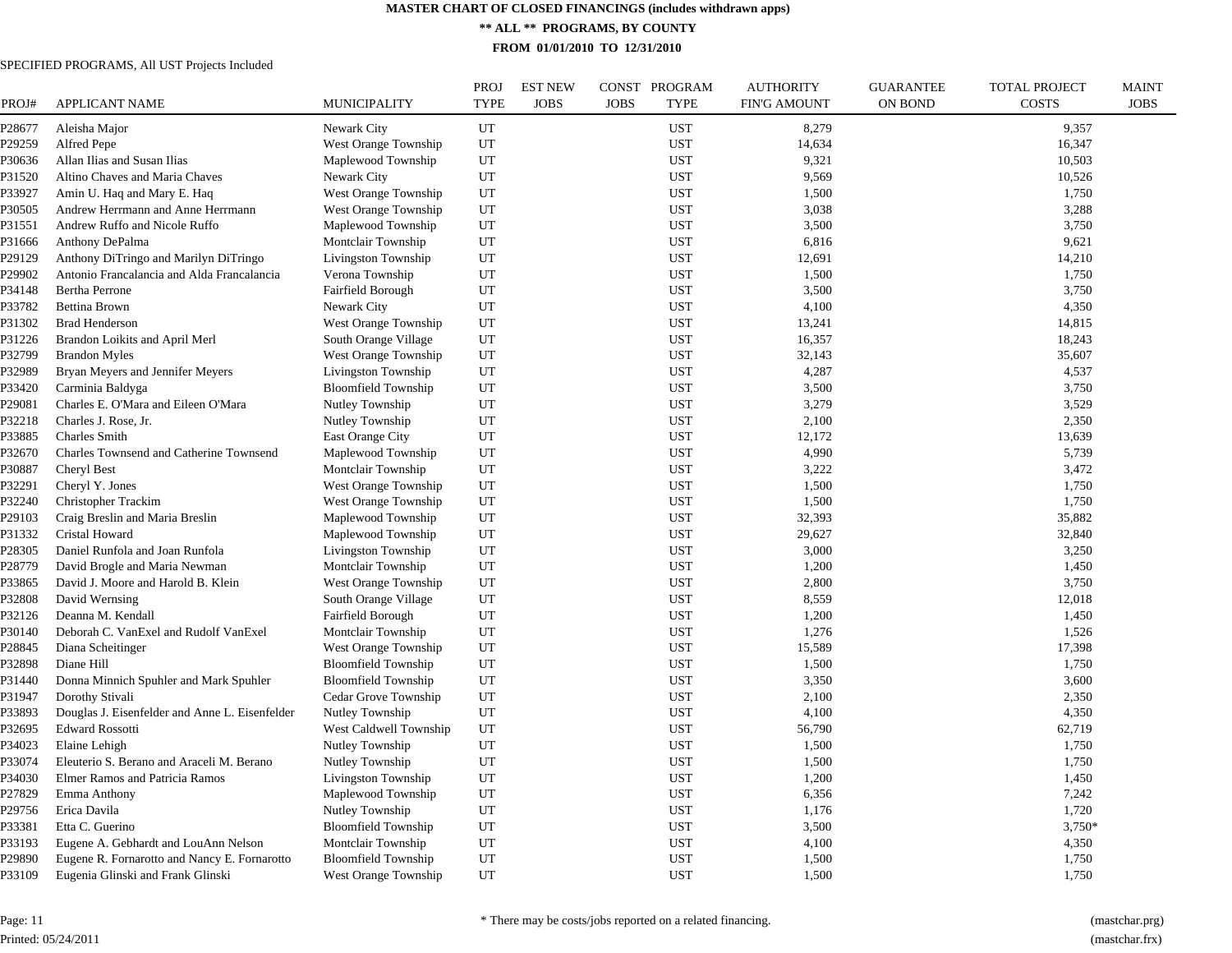**\*\* ALL \*\* PROGRAMS, BY COUNTY**

**FROM 01/01/2010 TO 12/31/2010**

| PROJ#  | APPLICANT NAME                               | <b>MUNICIPALITY</b>         | PROJ<br><b>TYPE</b> | <b>EST NEW</b><br><b>JOBS</b> | CONST PROGRAM<br><b>JOBS</b><br><b>TYPE</b> | <b>AUTHORITY</b><br>FIN'G AMOUNT | <b>GUARANTEE</b><br><b>ON BOND</b> | <b>TOTAL PROJECT</b><br><b>COSTS</b> | <b>MAINT</b><br><b>JOBS</b> |
|--------|----------------------------------------------|-----------------------------|---------------------|-------------------------------|---------------------------------------------|----------------------------------|------------------------------------|--------------------------------------|-----------------------------|
| ?30202 | Frank Lotito and Patricia Lotito             | Nutley Township             | UT                  |                               | <b>UST</b>                                  | 1,500                            |                                    | 1,750                                |                             |
| 29753  | Friends of Marion P. Thomas Charter School   | Newark City                 | UT                  |                               | <b>UST</b>                                  | 459,894                          |                                    | 506,384                              |                             |
| ?33976 | Garry G. Gilbert                             | South Orange Village        | UT                  |                               | <b>UST</b>                                  | 1,500                            |                                    | 1,750                                |                             |
| ?32986 | George Gouhr                                 | Belleville Township         | UT                  |                               | <b>UST</b>                                  | 1,500                            |                                    | 1,750                                |                             |
| 230434 | Georgina Wondolowski and Lucian Wondolowski  | West Orange Township        | UT                  |                               | <b>UST</b>                                  | 1,500                            |                                    | 1,750                                |                             |
| 229783 | Giacomo Antonicello and Jennifer Antonicello | Nutley Township             | UT                  |                               | <b>UST</b>                                  | 1,200                            |                                    | 1,450                                |                             |
| 227021 | Good Sheperd Church                          | Irvington Township          | UT                  |                               | <b>UST</b>                                  | 17,818                           |                                    | 20,100                               |                             |
| 228666 | Gudrun Andersen                              | <b>West Orange Township</b> | UT                  |                               | <b>UST</b>                                  | 14,121                           |                                    | 15,783                               |                             |
| ?34160 | Guy Antoine and Christine Antoine            | South Orange Village        | UT                  |                               | <b>UST</b>                                  | 1,500                            |                                    | 1,750                                |                             |
| ?32768 | Ivan Nieves                                  | West Orange Township        | UT                  |                               | <b>UST</b>                                  | 22,100                           |                                    | 24,560                               |                             |
| 30614  | James C. Huey and Dorothy R. Huey            | Nutley Township             | UT                  |                               | <b>UST</b>                                  | 1,200                            |                                    | 1,450                                |                             |
| ?33314 | James F. Gardner and Kelly L. Gardner        | West Caldwell Township      | UT                  |                               | <b>UST</b>                                  | 1,500                            |                                    | 1,750                                |                             |
| 29754  | James W. Gardner and Felicia Gardner         | Nutley Township             | UT                  |                               | <b>UST</b>                                  | 3,000                            |                                    | 3,250                                |                             |
| P31857 | Jan Girgan and Carl Picillo                  | Belleville Township         | UT                  |                               | <b>UST</b>                                  | 3,500                            |                                    | 3,750                                |                             |
| ?31908 | Jason K. Gregory                             | <b>East Orange City</b>     | UT                  |                               | <b>UST</b>                                  | 1,500                            |                                    | 1,750                                |                             |
| ?30433 | Jason Melone and Maritza Melone              | Nutley Township             | UT                  |                               | <b>UST</b>                                  | 2,070                            |                                    | 3,700                                |                             |
| 234021 | Jennifer Wolfson and Steven Wolfson          | <b>Bloomfield Township</b>  | UT                  |                               | <b>UST</b>                                  | 2,600                            |                                    | 2,850                                |                             |
| ?31877 | Joanne Gaglio                                | Belleville Township         | UT                  |                               | <b>UST</b>                                  | 3,500                            |                                    | 3,750                                |                             |
| ?33993 | Joel Reynolds and Maurya Wickstrom           | South Orange Village        | UT                  |                               | <b>UST</b>                                  | 1,500                            |                                    | 1,750                                |                             |
| P31727 | John A. Adams and Theresa M. Adams           | Maplewood Township          | UT                  |                               | <b>UST</b>                                  | 1,500                            |                                    | 1,750                                |                             |
| P31028 | John Jackson                                 | Maplewood Township          | UT                  |                               | <b>UST</b>                                  | 13,869                           |                                    | 15,506                               |                             |
| P25849 | John R. Hunter                               | Newark City                 | UT                  |                               | <b>UST</b>                                  | 8,673                            |                                    | 9,790                                |                             |
| P31181 | John Stymeist                                | Montclair Township          | UT                  |                               | <b>UST</b>                                  | 14,493                           |                                    | 16,192                               |                             |
| P30934 | John Toman                                   | <b>East Orange City</b>     | UT                  |                               | <b>UST</b>                                  | 15,675                           |                                    | 17,493                               |                             |
| P32274 | Jon Riecke                                   | Maplewood Township          | UT                  |                               | <b>UST</b>                                  | 9,296                            |                                    | 10,476                               |                             |
| P33780 | Jonathan Kadis and Sharon Kovalsky           | Montclair Township          | UT                  |                               | <b>UST</b>                                  | 4,100                            |                                    | 4,350                                |                             |
| 27066  | Jose Rodriguez                               | Newark City                 | UT                  |                               | <b>UST</b>                                  | 6,486                            |                                    | 7,385                                |                             |
| P32113 | Jose Rodriguez                               | Newark City                 | UT                  |                               | <b>UST</b>                                  | 1,752                            |                                    | 2,177                                |                             |
| 228354 | Jose Rodriguez and Maribel Rodriguez         | Belleville Township         | UT                  |                               | <b>UST</b>                                  | 2,595                            |                                    | 3,105                                |                             |
| P32122 | Joseph A. DiBiasi and Kathleen P. DiBiasi    | West Orange Township        | UT                  |                               | <b>UST</b>                                  | 2,500                            |                                    | 2,750                                |                             |
| ?30592 | Josh Fields and Yajuan Cao                   | Millburn Township           | UT                  |                               | <b>UST</b>                                  | 3,414                            |                                    | 3,664                                |                             |
| P30820 | Karim Kaspar                                 | West Orange Township        | UT                  |                               | <b>UST</b>                                  | 3,000                            |                                    | 3,250                                |                             |
| ?30805 | Katty Vera                                   | <b>East Orange City</b>     | UT                  |                               | <b>UST</b>                                  | 11,053                           |                                    | 12,408                               |                             |
| P30513 | Ken Hamilton and Amy Hamilton                | <b>West Orange Township</b> | UT                  |                               | <b>UST</b>                                  | 15,724                           |                                    | 17,546                               |                             |
| 232718 | Kenneth C. Ward and Kathleen M. Ward         | <b>Bloomfield Township</b>  | UT                  |                               | <b>UST</b>                                  | 3,500                            |                                    | 3,750                                |                             |
| P33194 | Kim Weichert                                 | Livingston Township         | UT                  |                               | <b>UST</b>                                  | 1,500                            |                                    | 1,750                                |                             |
| P33368 | Kowtook Bishundeo and Jennifer Bishundeo     | Montclair Township          | UT                  |                               | <b>UST</b>                                  | 1,399                            |                                    | 1,649                                |                             |
| P31351 | Kristopher C. Walter and Jessica Borovay     | <b>Bloomfield Township</b>  | UT                  |                               | <b>UST</b>                                  | 600                              |                                    | 1,750                                |                             |
| P31002 | Laura Johnson                                | <b>Belleville Township</b>  | UT                  |                               | <b>UST</b>                                  | 7,235                            |                                    | 8,209                                |                             |
| P33409 | Lawrence Faison                              | Montclair Township          | UT                  |                               | <b>UST</b>                                  | 6,616                            |                                    | 7,528                                |                             |
| ?30702 | Lawrence K. Miller and Lisa Susan Miller     | Glen Ridge borough          | UT                  |                               | <b>UST</b>                                  | 3,637                            |                                    | 3,887                                |                             |
| P29859 | Linda H. Muchell                             | East Orange City            | UT                  |                               | <b>UST</b>                                  | 4,287                            |                                    | 4,537                                |                             |
| ?31965 | Lisa Lentz                                   | <b>Bloomfield Township</b>  | UT                  |                               | <b>UST</b>                                  | 3,500                            |                                    | 3,750                                |                             |
| P30299 | Lynn Howard and Brad Howard                  | Newark City                 | UT                  |                               | <b>UST</b>                                  | 13,261                           |                                    | 14,837                               |                             |
| P33495 | Lynn M. Murphy                               | Glen Ridge borough          | UT                  |                               | <b>UST</b>                                  | 1,500                            |                                    | 1,750                                |                             |
| P31920 | Manuel G. Mangahas and Florinda R. Mangahas  | Roseland Borough            | UT                  |                               | <b>UST</b>                                  | 3,500                            |                                    | 3,750                                |                             |
| P32355 | <b>Manuel Martinez</b>                       | <b>Belleville Township</b>  | UT                  |                               | <b>UST</b>                                  | 102,299                          |                                    | 112,779                              |                             |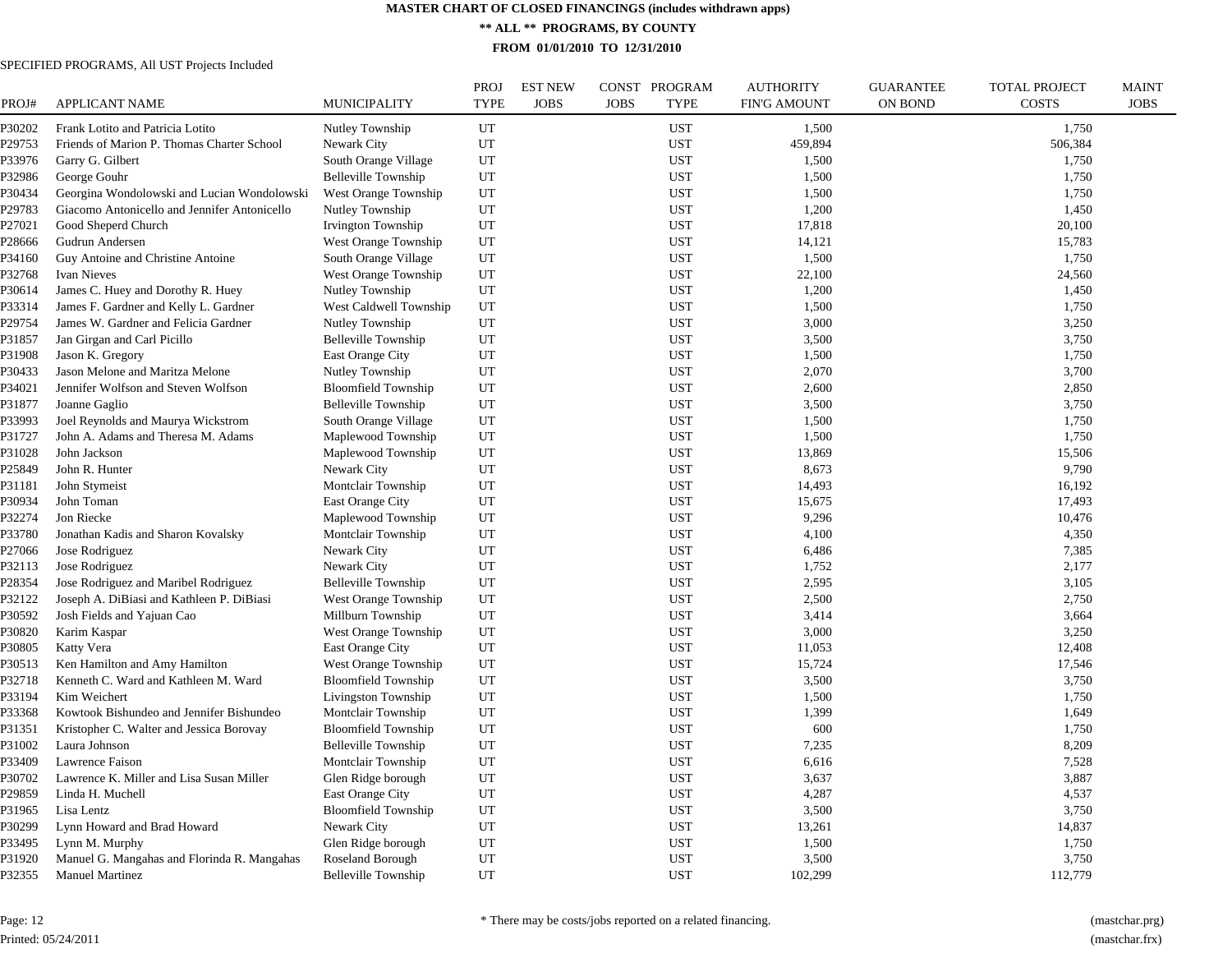**\*\* ALL \*\* PROGRAMS, BY COUNTY**

**FROM 01/01/2010 TO 12/31/2010**

#### SPECIFIED PROGRAMS, All UST Projects Included

| PROJ#  | <b>APPLICANT NAME</b>                        | <b>MUNICIPALITY</b>        | <b>PROJ</b><br><b>TYPE</b> | <b>EST NEW</b><br><b>JOBS</b> | CONST PROGRAM<br><b>JOBS</b><br><b>TYPE</b> | <b>AUTHORITY</b><br><b>FIN'G AMOUNT</b> | <b>GUARANTEE</b><br><b>ON BOND</b> | <b>TOTAL PROJECT</b><br><b>COSTS</b> | <b>MAINT</b><br><b>JOBS</b> |
|--------|----------------------------------------------|----------------------------|----------------------------|-------------------------------|---------------------------------------------|-----------------------------------------|------------------------------------|--------------------------------------|-----------------------------|
| P29264 | Marcus Homeyer                               | Montclair Township         | UT                         |                               | <b>UST</b>                                  | 14,145                                  |                                    | 15,810                               |                             |
| P31832 | Marcus Homeyer                               | Montclair Township         | UT                         |                               | <b>UST</b>                                  | 37,629                                  |                                    | 41,642                               |                             |
| P33095 | Maria Bruggemann and Andrew Bruggemann       | Nutley Township            | UT                         |                               | <b>UST</b>                                  | 3,000                                   |                                    | 3,250                                |                             |
| P32802 | Marian Grant                                 | South Orange Village       | UT                         |                               | <b>UST</b>                                  | 33,090                                  |                                    | 37,749                               |                             |
| P30640 | Marilyn Seto                                 | Montclair Township         | UT                         |                               | <b>UST</b>                                  | 1,200                                   |                                    | 1,450                                |                             |
| P28854 | Marlyn Escalona and Sarah Espino             | Nutley Township            | UT                         |                               | <b>UST</b>                                  | 19,510                                  |                                    | 21,711                               |                             |
| P33232 | Mary Ann Koellisch-Serito                    | Nutley Township            | UT                         |                               | <b>UST</b>                                  | 2,460                                   |                                    | 4,350                                |                             |
| P31662 | Mary King                                    | Montclair Township         | UT                         |                               | <b>UST</b>                                  | 1,500                                   |                                    | 1,750                                |                             |
| P32278 | Matthew D. Goad and Amie H. Goad             | Maplewood Township         | UT                         |                               | <b>UST</b>                                  | 2,500                                   |                                    | 2,750                                |                             |
| P30859 | <b>Maxine Hines</b>                          | East Orange City           | UT                         |                               | <b>UST</b>                                  | 1,200                                   |                                    | 1,450                                |                             |
| P32453 | Melissa Portfolio and Saul Palomo            | South Orange Village       | UT                         |                               | <b>UST</b>                                  | 21,417                                  |                                    | 23,809                               |                             |
| P29338 | Michael Aloi and Stacy Aloi                  | Nutley Township            | UT                         |                               | <b>UST</b>                                  | 3,500                                   |                                    | 3,750                                |                             |
| P29671 | Michael E. McGoey                            | Montclair Township         | UT                         |                               | <b>UST</b>                                  | 3,000                                   |                                    | 3,250                                |                             |
| P31963 | Miroslaw Maciejewski and Barbara Maciejewski | West Orange Township       | UT                         |                               | <b>UST</b>                                  | 3,185                                   |                                    | 3,435                                |                             |
| P32192 | Nancy T. Parlapiano and John P. Parlapiano   | Montclair Township         | UT                         |                               | <b>UST</b>                                  | 1,070                                   |                                    | 1,320                                |                             |
| P31035 | Neil Kleinberg and Lisa Kollberg             | Glen Ridge borough         | UT                         |                               | <b>UST</b>                                  | 11,907                                  |                                    | 13,348                               |                             |
| P31469 | Oscar Peralta and Mariela Peralta            | <b>Belleville Township</b> | UT                         |                               | <b>UST</b>                                  | 1,800                                   |                                    | 2,050                                |                             |
| P30579 | Paciano Villanueva, Jr.                      | Newark City                | UT                         |                               | <b>UST</b>                                  | 6,120                                   |                                    | 6,982                                |                             |
| P29398 | Pamela Tonucci                               | Maplewood Township         | UT                         |                               | <b>UST</b>                                  | 14,136                                  |                                    | 15,800                               |                             |
| P30032 | Parish of The Transfiguration                | Newark City                | UT                         |                               | <b>UST</b>                                  | 68,784                                  |                                    | 75,912                               |                             |
| P29058 | Patrick Love                                 | Maplewood Township         | UT                         |                               | <b>UST</b>                                  | 25,689                                  |                                    | 28,508                               |                             |
| P31338 | Paul Chipelo and Anna Amabile-Chipelo        | Nutley Township            | UT                         |                               | UST                                         | 1,200                                   |                                    | 1,450                                |                             |
| P25597 | Pearl E. Anderson                            | Montclair Township         | UT                         |                               | <b>UST</b>                                  | 20,127                                  |                                    | 22,390                               |                             |
| P28700 | Qaardir Murida'allah                         | Newark City                | UT                         |                               | UST                                         | 7,051                                   |                                    | 8,006                                |                             |
| P28987 | Rand Simon and Barbara Simon                 | West Orange Township       | UT                         |                               | <b>UST</b>                                  | 1,200                                   |                                    | 1,450                                |                             |
| P31652 | Rebecca Burroughs                            | Irvington Township         | UT                         |                               | <b>UST</b>                                  | 21,381                                  |                                    | 23,769                               |                             |
| P31146 | Rehema Watson                                | Newark City                | UT                         |                               | <b>UST</b>                                  | 19,060                                  |                                    | 21,216                               |                             |
| P33507 | Renjit M. Thalakotoor and Jaisy Renjit       | Nutley Township            | UT                         |                               | <b>UST</b>                                  | 1,500                                   |                                    | 1,750                                |                             |
| P32288 | Rhonda A. Ricciardelli                       | Caldwell borough           | UT                         |                               | <b>UST</b>                                  | 1,500                                   |                                    | 1,750                                |                             |
| P34420 | Richard Cabelo and Melanie Cabelo            | North Caldwell borough     | UT                         |                               | <b>UST</b>                                  | 1,500                                   |                                    | 1,750                                |                             |
| P31171 |                                              |                            | UT                         |                               | <b>UST</b>                                  | 3,616                                   |                                    | 4,228                                |                             |
| P32431 | Richard Corriden and Barbara Corriden        | Millburn Township          |                            |                               |                                             |                                         |                                    |                                      |                             |
|        | Richard Corriden and Barbara Corriden        | Millburn Township          | UT                         |                               | <b>UST</b>                                  | 42,000<br>4,835                         |                                    | 46,450                               |                             |
| P31754 | Roman Andrushkiw and Svitlana Andrushkiw     | Maplewood Township         | UT                         |                               | <b>UST</b>                                  |                                         |                                    | 5,085                                |                             |
| P28346 | Roosevelt Owens                              | <b>East Orange City</b>    | UT                         |                               | <b>UST</b>                                  | 22,169                                  |                                    | 24,636                               |                             |
| P30678 | Ruben Luque and Baaneelee Luque              | <b>Bloomfield Township</b> | UT                         |                               | UST                                         | 3,360                                   |                                    | 3,610                                |                             |
| P31516 | Sacred Heart Church (Convent)                | <b>Bloomfield Township</b> | UT                         |                               | <b>UST</b>                                  | 191,645                                 |                                    | 211,310                              |                             |
| P31439 | Sacred Heart Church (Nardiello Hall)         | <b>Bloomfield Township</b> | UT                         |                               | <b>UST</b>                                  | 159,085                                 |                                    | 175,494                              |                             |
| P34074 | Sarah Scrudato                               | Nutley Township            | UT                         |                               | <b>UST</b>                                  | 1,500                                   |                                    | 1,750                                |                             |
| P31413 | Sascha Dougan and Matthew Smith              | Maplewood Township         | UT                         |                               | <b>UST</b>                                  | 3,200                                   |                                    | 3,450                                |                             |
| P32466 | Sergiu Carniol and Beth Carniol              | Glen Ridge borough         | UT                         |                               | <b>UST</b>                                  | 3,487                                   |                                    | 3,737                                |                             |
| P32135 | Sharon Lipps                                 | Belleville Township        | UT                         |                               | <b>UST</b>                                  | 1,500                                   |                                    | 1,750                                |                             |
| P27941 | St. Benedict Church                          | Newark City                | UT                         |                               | <b>UST</b>                                  | 245,716                                 |                                    | 270,788                              |                             |
| P33108 | Stanley Jones and Hanna Von Goeler           | Montclair Township         | UT                         |                               | <b>UST</b>                                  | 3,600                                   |                                    | 3,850                                |                             |
| P29446 | Steven LoCascio and Lori LoCascio            | Essex Fells borough        | UT                         |                               | <b>UST</b>                                  | 3,300                                   |                                    | 3,550                                |                             |
| P32002 | Susan Valeri                                 | Belleville Township        | UT                         |                               | <b>UST</b>                                  | 3,718                                   |                                    | 4,340                                |                             |
| P31015 | Tamer Ozaydin                                | West Orange Township       | UT                         |                               | <b>UST</b>                                  | 1,500                                   |                                    | 1,750                                |                             |
| P30008 | Thomas Rubinetti                             | Livingston Township        | UT                         |                               | <b>UST</b>                                  | 1,375                                   |                                    | 1,625                                |                             |

Page: 13 Printed: 05/24/2011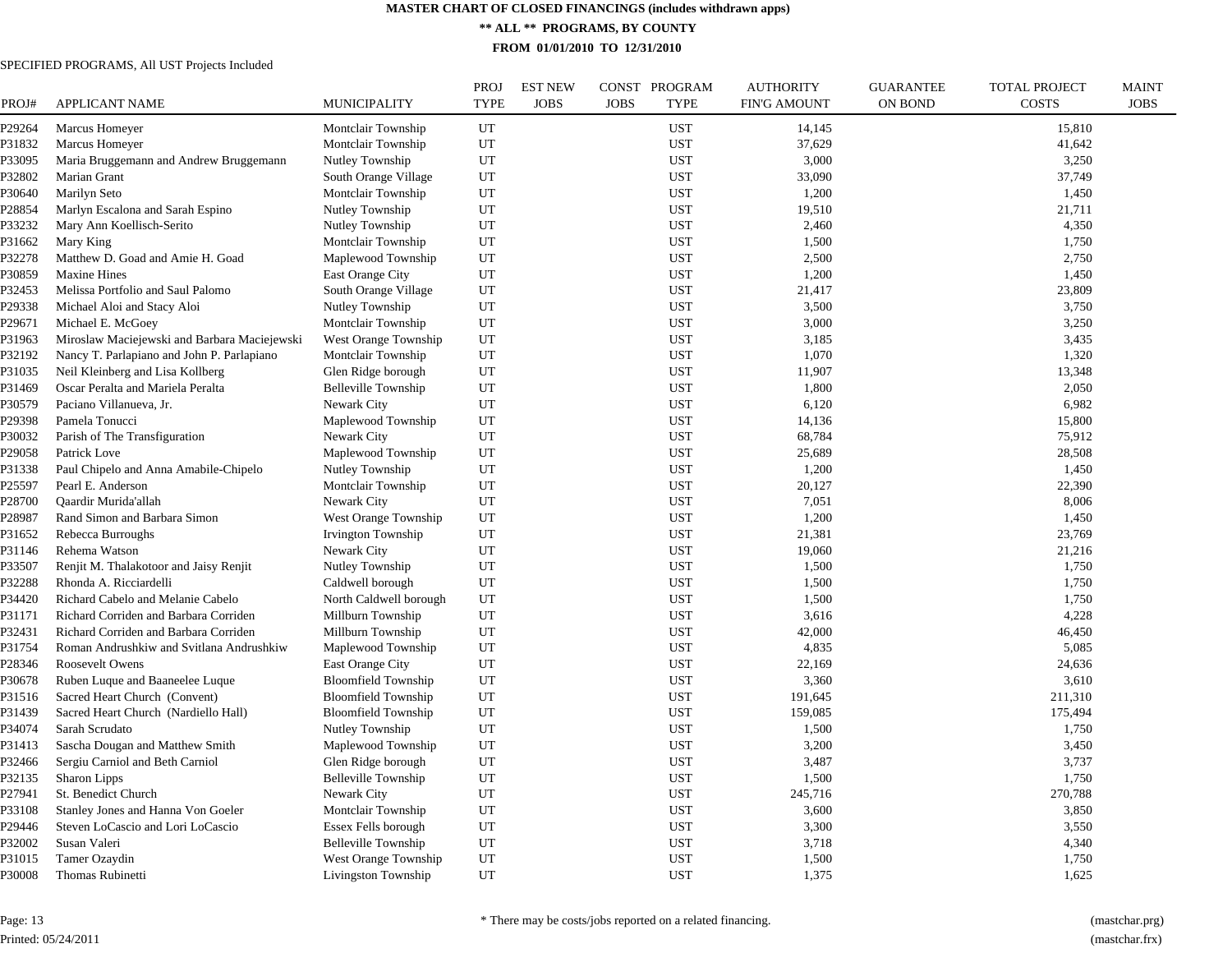**\*\* ALL \*\* PROGRAMS, BY COUNTY**

**FROM 01/01/2010 TO 12/31/2010**

#### SPECIFIED PROGRAMS, All UST Projects Included

| PROJ#  | <b>APPLICANT NAME</b>                          | <b>MUNICIPALITY</b>        | <b>PROJ</b><br><b>TYPE</b> | <b>EST NEW</b><br><b>JOBS</b> | <b>JOBS</b>  | CONST PROGRAM<br><b>TYPE</b> | <b>AUTHORITY</b><br><b>FIN'G AMOUNT</b> | <b>GUARANTEE</b><br>ON BOND | <b>TOTAL PROJECT</b><br><b>COSTS</b> | <b>MAINT</b><br><b>JOBS</b> |
|--------|------------------------------------------------|----------------------------|----------------------------|-------------------------------|--------------|------------------------------|-----------------------------------------|-----------------------------|--------------------------------------|-----------------------------|
| P30631 | Thomas Rzeznik                                 | Maplewood Township         | UT                         |                               |              | <b>UST</b>                   | 24,704                                  |                             | 27,424                               |                             |
| P31388 | <b>Travis David</b>                            | <b>Bloomfield Township</b> | UT                         |                               |              | <b>UST</b>                   | 1,500                                   |                             | 1,750                                |                             |
| P31899 | Utpal R. Shah and Sushma U. Shah               | Livingston Township        | UT                         |                               |              | <b>UST</b>                   | 1,500                                   |                             | 1,750                                |                             |
| P27991 | W. Robert Campbell                             | Maplewood Township         | UT                         |                               |              | <b>UST</b>                   | 11,333                                  |                             | 12,716                               |                             |
| P30998 | Walter Duda                                    | Nutley Township            | UT                         |                               |              | <b>UST</b>                   | 21,821                                  |                             | 24,253                               |                             |
| P34183 | William E. Saltzman and Dorit Tabak            | South Orange Village       | UT                         |                               |              | <b>UST</b>                   | 3,950                                   |                             | 4,200                                |                             |
| P27612 | William Lorenzo                                | Newark City                | UT                         |                               |              | <b>UST</b>                   | 49,312                                  |                             | 54,493                               |                             |
| P33106 | William Scott                                  | Maplewood Township         | UT                         |                               |              | <b>UST</b>                   | 3,752                                   |                             | 4,377                                |                             |
| P31883 | Woman's Club of Upper Montclair                | Montclair Township         | UT                         |                               |              | <b>UST</b>                   | 138,315                                 |                             | 152,646                              |                             |
| P31370 | <b>Yick Tong</b>                               | Verona Township            | UT                         |                               |              | <b>UST</b>                   | 19,317                                  |                             | 21,499                               |                             |
| P30813 | Zeraline Verner                                | South Orange Village       | UT                         |                               |              | <b>UST</b>                   | 16,941                                  |                             | 18,885                               |                             |
|        | <b>TOTALS FOR Essex COUNTY: 155 PROJECT(s)</b> |                            |                            | $\theta$                      | $\mathbf{0}$ |                              | 2,696,427                               |                             | 2,995,599                            |                             |
|        | <b>COUNTY: Gloucester</b>                      |                            |                            |                               |              |                              |                                         |                             |                                      |                             |
| P30603 | A. Glenn Carlough and Deborah A. Carlough      | Elk Township               | UT                         |                               |              | <b>UST</b>                   | 3,390                                   |                             | 3,640                                |                             |
| P30649 | Albert D. Thompson                             | <b>Woodbury City</b>       | UT                         |                               |              | <b>UST</b>                   | 12,759                                  |                             | 14,285                               |                             |
| P30104 | Armond Taraborelli                             | <b>Washington Township</b> | UT                         |                               |              | <b>UST</b>                   | 36,900                                  |                             | 40,840                               |                             |
| P31649 | Arthur Smith and Linda Smith                   | Logan Township             | UT                         |                               |              | <b>UST</b>                   | 7,248                                   |                             | 8,223                                |                             |
| P34172 | Barbara A. Lemeshuk                            | Franklin Township          | UT                         |                               |              | <b>UST</b>                   | 2,918                                   |                             | 3,168                                |                             |
| P28828 | Barbara Travaline                              | Deptford Township          | UT                         |                               |              | <b>UST</b>                   | 1,794                                   |                             | 2,223                                |                             |
| P32071 | Carol Brinkman and John Brinkman               | Logan Township             | UT                         |                               |              | <b>UST</b>                   | 42,421                                  |                             | 46,913                               |                             |
| P31134 | Charles Cliver and Denise Cliver               | Clayton Borough            | UT                         |                               |              | <b>UST</b>                   | 3,850                                   |                             | 4,100                                |                             |
| P29174 | Cheryl Brown                                   | Monroe Township            | UT                         |                               |              | <b>UST</b>                   | 200,834                                 |                             | 221,167                              |                             |
| P34025 | David L. McCreery                              | Clayton Borough            | UT                         |                               |              | <b>UST</b>                   | 3,882                                   |                             | 4,132                                |                             |
| P32189 | Donald B. Myers                                | Greenwich Township         | UT                         |                               |              | <b>UST</b>                   | 3,500                                   |                             | 3,750                                |                             |
| P29004 | Donald Colligan and Therese Colligan           | <b>Washington Township</b> | UT                         |                               |              | <b>UST</b>                   | 3,000                                   |                             | 3,250                                |                             |
| P29110 | Elmo Johnson and Emma H. Johnson               | <b>Washington Township</b> | UT                         |                               |              | <b>UST</b>                   | 3,419                                   |                             | 3,669                                |                             |
| P33823 | Evelyn V. Schlitz                              | Franklin Township          | UT                         |                               |              | <b>UST</b>                   | 4,100                                   |                             | 4,350                                |                             |
| P28958 | Frank Gilmore                                  | Deptford Township          | UT                         |                               |              | <b>UST</b>                   | 1,240                                   |                             | 1,614                                |                             |
| P31794 | George Edwards and Janine Edwards              | Franklin Township          | UT                         |                               |              | <b>UST</b>                   | 3,500                                   |                             | 3,750                                |                             |
| P30673 | James F. Robinson, Jr. and Sharon N. Robinson  | West Deptford Township     | UT                         |                               |              | <b>UST</b>                   | 2,967                                   |                             | 3,217                                |                             |
| P29543 | John Collins, Sr.                              | West Deptford Township     | UT                         |                               |              | <b>UST</b>                   | 16,008                                  |                             | 17,859                               |                             |
| P30103 | John McDaniel and Ether McDaniel               | Mantua Township            | UT                         |                               |              | <b>UST</b>                   | 61,748                                  |                             | 68,173                               |                             |
| P30389 | John McMahon and JoAnn McMahon                 | Franklin Township          | UT                         |                               |              | <b>UST</b>                   | 6,337                                   |                             | 7,221                                |                             |
| P31050 | John W. Honrychs                               | Deptford Township          | UT                         |                               |              | <b>UST</b>                   | 49,524                                  |                             | 54,726                               |                             |
| P31945 | Joseph W. Taylor                               | <b>Washington Township</b> | $_{\rm UT}$                |                               |              | <b>UST</b>                   | 3,300                                   |                             | 3,550                                |                             |
| P31148 | Kazimierz Bil and Catherine Bil                | Monroe Township            | UT                         |                               |              | <b>UST</b>                   | 57,281                                  |                             | 63,259                               |                             |
| P30028 | Linda Bodine                                   | Franklin Township          | UT                         |                               |              | <b>UST</b>                   | 2,539                                   |                             | 2,789                                |                             |
| P34744 | Lisa A. Cunningham and John J. Cunningham      | Franklin Township          | UT                         |                               |              | <b>UST</b>                   | 3,500                                   |                             | 3,750                                |                             |
| P31654 | Mack Washington and Lorraine Washington        | Logan Township             | UT                         |                               |              | <b>UST</b>                   | 4,801                                   |                             | 9,051                                |                             |
| P30800 | Michael J. Ciocco and Denise M. Ciocco         | Franklin Township          | UT                         |                               |              | <b>UST</b>                   | 1,500                                   |                             | 1,750                                |                             |
| P30480 | Neil Larson and Beverly Clement                | Woodbury Heights           | UT                         |                               |              | <b>UST</b>                   | 37,693                                  |                             | 41,712                               |                             |
| P34138 | Nina Barnett                                   | <b>Washington Township</b> | UT                         |                               |              | <b>UST</b>                   | 2,975                                   |                             | 3,225                                |                             |
| P33617 | Paul Caruso                                    | <b>Washington Township</b> | UT                         |                               |              | <b>UST</b>                   | 4,235                                   |                             | 4,909                                |                             |

Page: 14 Printed: 05/24/2011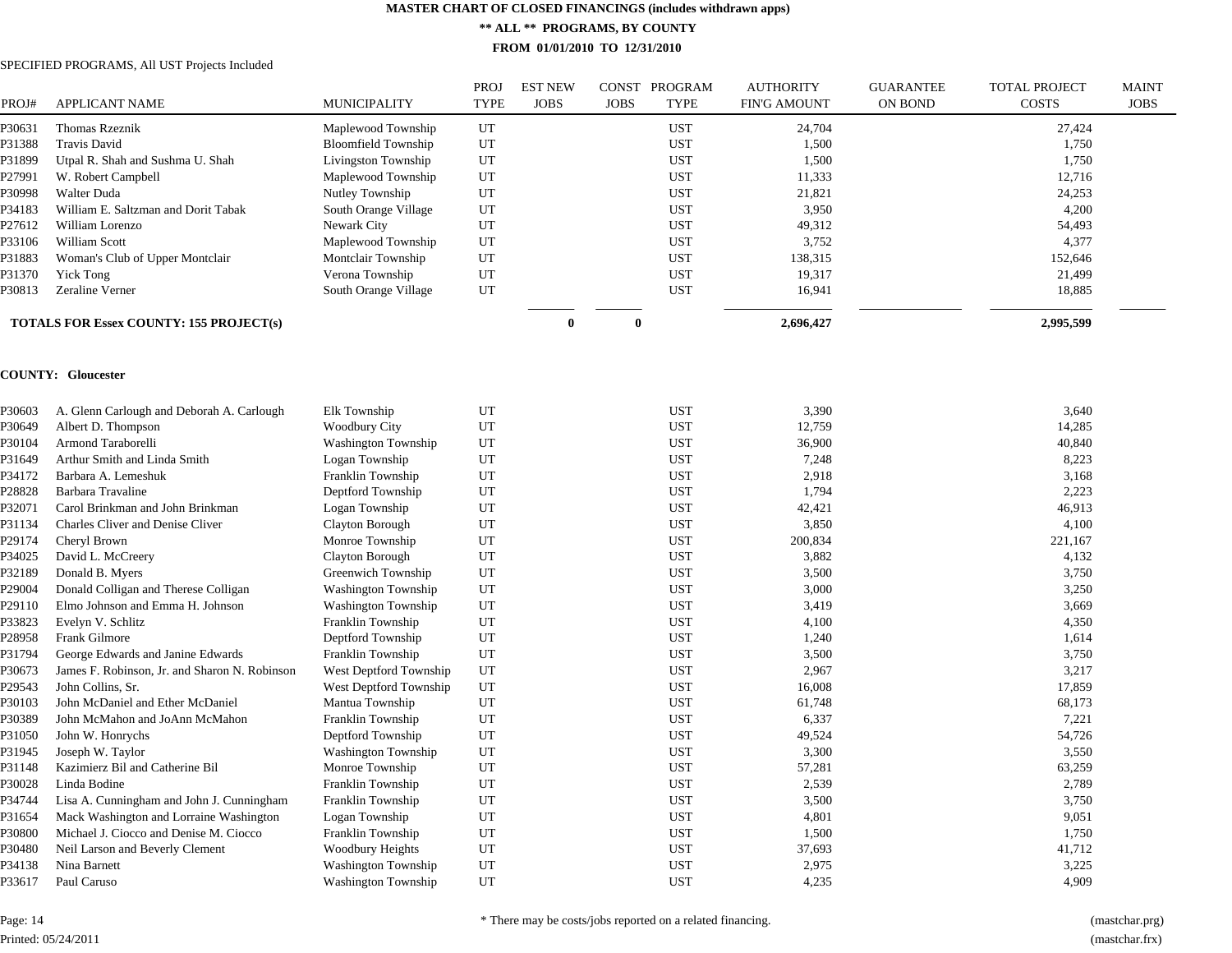**\*\* ALL \*\* PROGRAMS, BY COUNTY**

**FROM 01/01/2010 TO 12/31/2010**

#### SPECIFIED PROGRAMS, All UST Projects Included

| PROJ#  | <b>APPLICANT NAME</b>                                                         | <b>MUNICIPALITY</b>        | <b>PROJ</b><br><b>TYPE</b> | <b>EST NEW</b><br><b>JOBS</b> | <b>JOBS</b> | CONST PROGRAM<br><b>TYPE</b> | <b>AUTHORITY</b><br><b>FIN'G AMOUNT</b> | <b>GUARANTEE</b><br><b>ON BOND</b> | <b>TOTAL PROJECT</b><br><b>COSTS</b> | <b>MAINT</b><br><b>JOBS</b> |
|--------|-------------------------------------------------------------------------------|----------------------------|----------------------------|-------------------------------|-------------|------------------------------|-----------------------------------------|------------------------------------|--------------------------------------|-----------------------------|
| P28850 | Raymond Wright                                                                | Washington Township        | UT                         |                               |             | <b>UST</b>                   | 6,682                                   |                                    | 7,600                                |                             |
| P31785 | Richard Wooler and Sarah Leslie Wooler                                        | West Deptford Township     | UT                         |                               |             | <b>UST</b>                   | 2,600                                   |                                    | 2,850                                |                             |
| P31170 | Richard Zauzig and Debra Zauzig                                               | Swedesboro Borough         | UT                         |                               |             | <b>UST</b>                   | 7,694                                   |                                    | 8,713                                |                             |
| P30960 | Robert J. Smith and Meriam R. Smith                                           | <b>Washington Township</b> | UT                         |                               |             | <b>UST</b>                   | 10,250                                  |                                    | 14,344                               |                             |
| P33731 | Robert P. Groot and Beth A. Groot                                             | Franklin Township          | UT                         |                               |             | <b>UST</b>                   | 3,500                                   |                                    | 3,750                                |                             |
| P30703 | Robert White and Kathleen White                                               | Deptford Township          | UT                         |                               |             | <b>UST</b>                   | 4,658                                   |                                    | 5,374                                |                             |
| P29988 | Ronald H. Ross and Lois E. Ross                                               | East Greenwich Township    | UT                         |                               |             | <b>UST</b>                   | 2,375                                   |                                    | 2,625                                |                             |
| P29622 | Ronald L. Marandola and Margaret A. Marandola                                 | Greenwich Township         | UT                         |                               |             | <b>UST</b>                   | 9,351                                   |                                    | 10,536                               |                             |
| P33696 | Salvatore Pollere and Theresa Pollere                                         | <b>Washington Township</b> | UT                         |                               |             | <b>UST</b>                   | 2,653                                   |                                    | 2,903                                |                             |
| P29220 | Samuel Evans                                                                  | Monroe Township            | UT                         |                               |             | <b>UST</b>                   | 20,847                                  |                                    | 23,182                               |                             |
| P31422 | Stephen Magnotta                                                              | Mantua Township            | UT                         |                               |             | <b>UST</b>                   | 3,000                                   |                                    | 3,250                                |                             |
| P29685 | Stephen Maiorana                                                              | Mantua Township            | UT                         |                               |             | <b>UST</b>                   | 42,889                                  |                                    | 47,428                               |                             |
| P30988 | Thomas Brett and Colleen Brett                                                | Wenonah Borough            | UT                         |                               |             | <b>UST</b>                   | 3,000                                   |                                    | 3,250                                |                             |
| P32220 | Toby J. Reid and Katharine C. Reid                                            | Mantua Township            | UT                         |                               |             | <b>UST</b>                   | 1,200                                   |                                    | 1,450                                |                             |
| P30053 | Tony Giorgianni                                                               | Greenwich Township         | UT                         |                               |             | <b>UST</b>                   | 5,827                                   |                                    | 6,660                                |                             |
| P32073 | Vincent Dugent                                                                | Swedesboro Borough         | UT                         |                               |             | <b>UST</b>                   | 7,855                                   |                                    | 8,891                                |                             |
| P32019 | Viola Griswold                                                                | Greenwich Township         | UT                         |                               |             | <b>UST</b>                   | 61,416                                  |                                    | 67,808                               |                             |
| P31643 | Walter Putz and Jean Putz                                                     | Franklin Township          | UT                         |                               |             | <b>UST</b>                   | 59,581                                  |                                    | 66,039                               |                             |
| P29914 | Wayne L. Michaelchuck and Mary A.<br>Michaelchuck                             | Greenwich Township         | UT                         |                               |             | <b>UST</b>                   | 4,248                                   |                                    | 4,498                                |                             |
| P30051 | Wendy Hood                                                                    | Glassboro Borough          | UT                         |                               |             | <b>UST</b>                   | 36,002                                  |                                    | 39,852                               |                             |
| P32787 | William Irvin                                                                 | Mantua Township            | UT                         |                               |             | <b>UST</b>                   | 52,685                                  |                                    | 58,204                               |                             |
| P32437 | Yolanda Lanzelotte                                                            | Mantua Township            | UT                         |                               |             | <b>UST</b>                   | 68,234                                  |                                    | 75,307                               |                             |
|        | <b>TOTALS FOR Gloucester COUNTY: 52 PROJECT(s)</b>                            |                            |                            | $\theta$                      | $\bf{0}$    |                              | 1,005,710                               |                                    | 1,118,779                            |                             |
|        | <b>COUNTY: Hudson</b>                                                         |                            |                            |                               |             |                              |                                         |                                    |                                      |                             |
| P30547 | Adam Bickoff                                                                  | Jersey City                | UT                         |                               |             | <b>UST</b>                   | 8.565                                   |                                    | 9,672                                |                             |
| P28703 | Alaaeldin Soliman                                                             | <b>Bayonne City</b>        | UT                         |                               |             | <b>UST</b>                   | 53,723                                  |                                    | 59,345                               |                             |
| P29015 | Allen Kratz and Paul Somerville                                               | Hoboken City               | UT                         |                               |             | <b>UST</b>                   | 5,520                                   |                                    | 6,322                                |                             |
| P31459 | Ana Mouro                                                                     | Harrison Town              | UT                         |                               |             | <b>UST</b>                   | 1,200                                   |                                    | 1,450                                |                             |
| P31622 | Aneta Dys                                                                     | Jersey City                | UT                         |                               |             | <b>UST</b>                   | 26,883                                  |                                    | 29,821                               |                             |
| P33437 | Anthony Miele and Marie Miele                                                 | Secaucus Town              | UT                         |                               |             | <b>UST</b>                   | 3,400                                   |                                    | 3,650                                |                             |
|        |                                                                               |                            | UT                         |                               |             | <b>UST</b>                   | 1,200                                   |                                    |                                      |                             |
| P31902 | Antonio Dacosta and Maria Dacosta<br>Antonio S. Pinto, Sr. and Maria E. Pinto | Kearny Town                | UT                         |                               |             | <b>UST</b>                   |                                         |                                    | 1,750                                |                             |
| P28569 |                                                                               | Kearny Town                | UT                         |                               |             |                              | 3,000                                   |                                    | 3,250                                |                             |
| P28526 | Athar Javaid and Shazia Ahmad                                                 | <b>Bayonne City</b>        |                            |                               |             | <b>UST</b>                   | 39,716                                  |                                    | 43,938                               |                             |
| P29309 | <b>Basilio Gonzalez</b>                                                       | <b>Union City</b>          | UT                         |                               |             | <b>UST</b>                   | 8,486                                   |                                    | 9,585                                |                             |
| P31642 | Charlotte Paradiso                                                            | <b>Union City</b>          | UT                         |                               |             | <b>UST</b>                   | 10,027                                  |                                    | 11,280                               |                             |
| P31501 | Church of Our Lady of Grace                                                   | Hoboken City               | UT                         |                               |             | <b>UST</b>                   | 98,954                                  |                                    | 109,349                              |                             |
| P29207 | Cynthia Henderson and Philip Henderson                                        | Jersey City                | UT                         |                               |             | <b>UST</b>                   | 1,200                                   |                                    | 1,450                                |                             |
| P31260 | Daniel Humen                                                                  | Jersey City                | UT                         |                               |             | <b>UST</b>                   | 3,500                                   |                                    | 3,750                                |                             |
| P31287 | Danny Humen                                                                   | Jersey City                | UT                         |                               |             | <b>UST</b>                   | 6,045                                   |                                    | 6,900                                |                             |
| P32711 | Demetrius Watson                                                              | Jersey City                | UT                         |                               |             | <b>UST</b>                   | 1,500                                   |                                    | 1,750                                |                             |
| P32968 | Evelyn Kozikowski-Cantore                                                     | <b>Bayonne City</b>        | UT                         |                               |             | <b>UST</b>                   | 14,108                                  |                                    | 15,769                               |                             |
| P33485 | Felix Trelles and Olimpia Trelles                                             | North Bergen Township      | UT                         |                               |             | <b>UST</b>                   | 3,500                                   |                                    | 3,750                                |                             |

Page: 15 Printed: 05/24/2011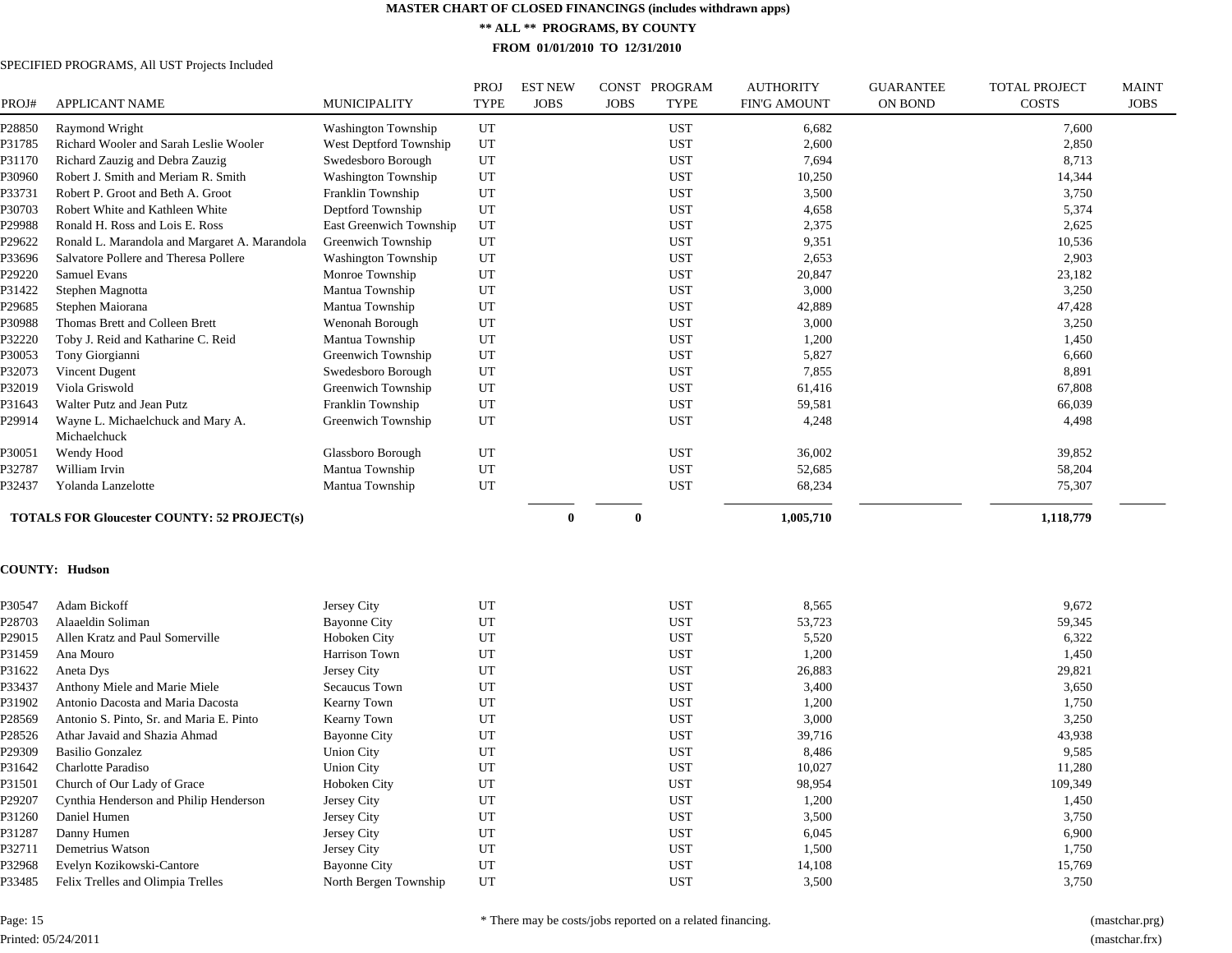**\*\* ALL \*\* PROGRAMS, BY COUNTY**

**FROM 01/01/2010 TO 12/31/2010**

#### SPECIFIED PROGRAMS, All UST Projects Included

| PROJ#  | <b>APPLICANT NAME</b>                               | <b>MUNICIPALITY</b>   | PROJ<br><b>TYPE</b> | <b>EST NEW</b><br><b>JOBS</b> | <b>JOBS</b> | CONST PROGRAM<br><b>TYPE</b> | <b>AUTHORITY</b><br><b>FIN'G AMOUNT</b> | <b>GUARANTEE</b><br>ON BOND | <b>TOTAL PROJECT</b><br><b>COSTS</b> | <b>MAINT</b><br><b>JOBS</b> |
|--------|-----------------------------------------------------|-----------------------|---------------------|-------------------------------|-------------|------------------------------|-----------------------------------------|-----------------------------|--------------------------------------|-----------------------------|
| P27819 | <b>Frank Kearney</b>                                | Jersey City           | UT                  |                               |             | <b>UST</b>                   | 12,644                                  |                             | 14,159                               |                             |
| P31000 | Frank Turtu and Theresa Turtu                       | Hoboken City          | UT                  |                               |             | <b>UST</b>                   | 9,618                                   |                             | 10,830                               |                             |
| P30600 | German Valencia                                     | <b>Bayonne City</b>   | UT                  |                               |             | <b>UST</b>                   | 14,353                                  |                             | 16,038                               |                             |
| P30046 | James Fama                                          | <b>Bayonne City</b>   | UT                  |                               |             | <b>UST</b>                   | 15,941                                  |                             | 17,785                               |                             |
| P32329 | Jeffrey A. Carnegie and Nicole B. Carnegie          | <b>Bayonne City</b>   | UT                  |                               |             | <b>UST</b>                   | 2,100                                   |                             | 2,350                                |                             |
| P30980 | Jose Lopez                                          | North Bergen Township | UT                  |                               |             | <b>UST</b>                   | 22,977                                  |                             | 25,525                               |                             |
| P32214 | Joseph N. Kozhaya and Aimee El Hed                  | <b>Bayonne City</b>   | UT                  |                               |             | <b>UST</b>                   | 1,500                                   |                             | 1,750                                |                             |
| P29769 | Larry Brooks, Sr.                                   | Jersey City           | UT                  |                               |             | <b>UST</b>                   | 1,500                                   |                             | 1,750                                |                             |
| P29391 | Lindsey Lohmeier                                    | Jersey City           | UT                  |                               |             | <b>UST</b>                   | 1,200                                   |                             | 1,450                                |                             |
| P29963 | Lucita Novoa                                        | Guttenberg Town       | UT                  |                               |             | <b>UST</b>                   | 37,627                                  |                             | 41,640                               |                             |
| P32482 | Michael Baranok                                     | <b>Bayonne City</b>   | UT                  |                               |             | <b>UST</b>                   | 12,918                                  |                             | 14,460                               |                             |
| P34040 | Michael Gray and Diane Gray                         | Kearny Town           | UT                  |                               |             | <b>UST</b>                   | 1,680                                   |                             | 2,350                                |                             |
| P32967 | Michael J. Maniscalco and Patricia A.<br>Maniscalco | North Bergen Township | UT                  |                               |             | <b>UST</b>                   | 3,500                                   |                             | 3,750                                |                             |
| P29565 | Moonilall Naurang                                   | Jersey City           | UT                  |                               |             | <b>UST</b>                   | 8,163                                   |                             | 9,229                                |                             |
| P32672 | Nancy Carole                                        | Kearny Town           | UT                  |                               |             | <b>UST</b>                   | 1,419                                   |                             | 1,669                                |                             |
| P30253 | Nelson Sanchez                                      | Hoboken City          | UT                  |                               |             | <b>UST</b>                   | 16,117                                  |                             | 17,979                               |                             |
| P31075 | Noel Hughes                                         | <b>Bayonne City</b>   | UT                  |                               |             | <b>UST</b>                   | 50,656                                  |                             | 55,972                               |                             |
| P31993 | Norman Ellis                                        | Kearny Town           | UT                  |                               |             | <b>UST</b>                   | 11,587                                  |                             | 12,996                               |                             |
| P29959 | Pedro Lopez                                         | Jersey City           | UT                  |                               |             | <b>UST</b>                   | 30,983                                  |                             | 34,331                               |                             |
| P31360 | Ricardo Garcia                                      | <b>Union City</b>     | UT                  |                               |             | <b>UST</b>                   | 246,465                                 |                             | 271,362                              |                             |
| P32200 | Richard Narramore and Kathryn Narramore             | Jersey City           | UT                  |                               |             | <b>UST</b>                   | 1,062                                   |                             | 1,312                                |                             |
| P32444 | Robert Pulaski                                      | <b>Bayonne City</b>   | UT                  |                               |             | <b>UST</b>                   | 16,753                                  |                             | 18,678                               |                             |
| P29530 | Rose Pollio                                         | West New York Town    | UT                  |                               |             | <b>UST</b>                   | 22,662                                  |                             | 25,178                               |                             |
| P32680 | Saint Peter's College                               | Jersey City           | UT                  |                               |             | <b>UST</b>                   | 807,503                                 |                             | 888,753                              |                             |
| P31519 | Santos Ayerdis                                      | Jersey City           | UT                  |                               |             | <b>UST</b>                   | 99,459                                  |                             | 109,655                              |                             |
| P28351 | Stanley Domaracki                                   | Kearny Town           | UT                  |                               |             | <b>UST</b>                   | 15,404                                  |                             | 17,194                               |                             |
| P31313 | Thomas A. List and Dolores A. List                  | Kearny Town           | UT                  |                               |             | <b>UST</b>                   | 4,337                                   |                             | 5,021                                |                             |
| P33209 | Vincent Costanza and Patricia Costanza              | Secaucus Town         | UT                  |                               |             | <b>UST</b>                   | 1,500                                   |                             | 1,750                                |                             |
| P29397 | William Cao                                         | Jersey City           | UT                  |                               |             | <b>UST</b>                   | 5,142                                   |                             | 5,906                                |                             |
| P29983 | William Innis and Arline Innis                      | Secaucus Town         | UT                  |                               |             | <b>UST</b>                   | 8,938                                   |                             | 10,082                               |                             |
|        | <b>TOTALS FOR Hudson COUNTY: 48 PROJECT(s)</b>      |                       |                     | $\bf{0}$                      | $\bf{0}$    |                              | 1,776,235                               |                             | 1,963,685                            |                             |
|        | <b>COUNTY: Hunterdon</b>                            |                       |                     |                               |             |                              |                                         |                             |                                      |                             |
| P32164 | A. Helen Austin                                     | East Amwell Township  | UT                  |                               |             | <b>UST</b>                   | 10,325                                  |                             | 11,608                               |                             |
| P34064 | Alan B. Miller and Deborah R. Miller                | Delaware Township     | UT                  |                               |             | <b>UST</b>                   | 5,500                                   |                             | 5,750                                |                             |
| P29885 | Andrew J. Taylor and Kimberly M. Taylor             | Lebanon Township      | UT                  |                               |             | <b>UST</b>                   | 3,500                                   |                             | 3,750                                |                             |
| P31805 | Anton Basich and Catherine Basich                   | Clinton Township      | UT                  |                               |             | <b>UST</b>                   | 1,500                                   |                             | 1,750                                |                             |
| P30761 | Arnold G. Mercer and Alexis G. Mercer               | Lebanon Borough       | UT                  |                               |             | <b>UST</b>                   | 4,650                                   |                             | 4,900                                |                             |
| P33697 | Benjamin Novello and Rosina G. Novello              | Franklin Township     | $_{\rm UT}$         |                               |             | <b>UST</b>                   | 3,000                                   |                             | 3,250                                |                             |
| P31374 | Bruce Bussell and Gina Bussell                      | Hampton Borough       | UT                  |                               |             | <b>UST</b>                   | 24,071                                  |                             | 26,728                               |                             |
| P31352 | <b>Bruce Perry</b>                                  | Raritan Township      | UT                  |                               |             | <b>UST</b>                   | 18,052                                  |                             | 20,107                               |                             |
| P32301 | Carl Groves and Janet Groves                        | Califon Borough       | UT                  |                               |             | <b>UST</b>                   | 3,279                                   |                             | 3,529                                |                             |
| P31789 | Carl J. Lump and Betty G. Lump                      | East Amwell Township  | UT                  |                               |             | <b>UST</b>                   | 3,272                                   |                             | 3,522                                |                             |

Page: 16 Printed: 05/24/2011 \* There may be costs/jobs reported on a related financing. (mastchar.prg)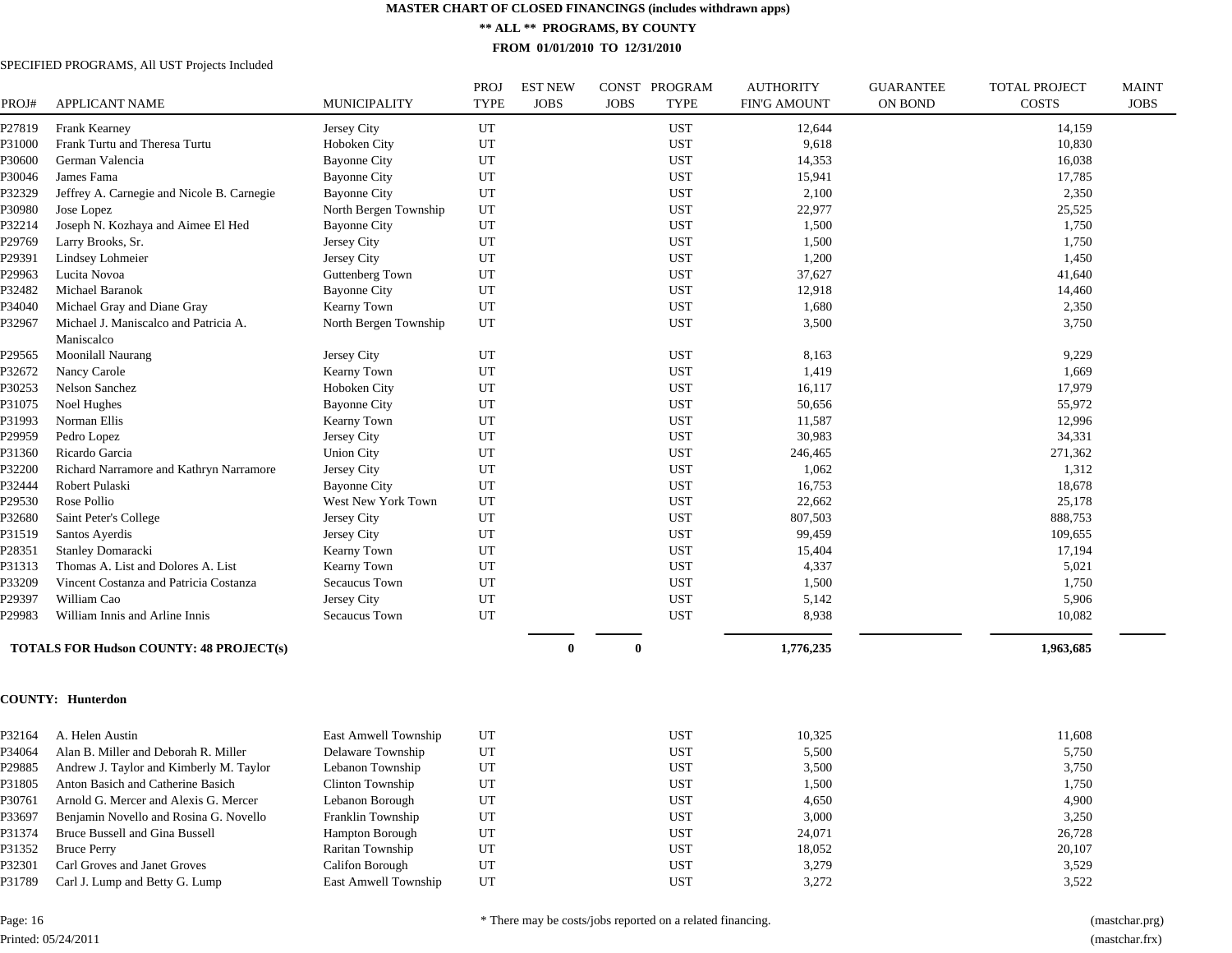**\*\* ALL \*\* PROGRAMS, BY COUNTY**

**FROM 01/01/2010 TO 12/31/2010**

#### SPECIFIED PROGRAMS, All UST Projects Included

| PROJ#  | <b>APPLICANT NAME</b>                        | <b>MUNICIPALITY</b>       | PROJ<br><b>TYPE</b> | <b>EST NEW</b><br><b>JOBS</b> | CONST PROGRAM<br><b>JOBS</b><br><b>TYPE</b> | <b>AUTHORITY</b><br><b>FIN'G AMOUNT</b> | <b>GUARANTEE</b><br><b>ON BOND</b> | <b>TOTAL PROJECT</b><br><b>COSTS</b> | <b>MAINT</b><br><b>JOBS</b> |
|--------|----------------------------------------------|---------------------------|---------------------|-------------------------------|---------------------------------------------|-----------------------------------------|------------------------------------|--------------------------------------|-----------------------------|
| ?30843 | Catalina Castells                            | Lambertville City         | UT                  |                               | <b>UST</b>                                  | 3,500                                   |                                    | 3,750                                |                             |
| ?30639 | Charles W. Miller, III and Carrie L. Miller  | Union Township            | UT                  |                               | <b>UST</b>                                  | 3,425                                   |                                    | 3,675                                |                             |
| ?30110 | Charlton Vitale and Audrey Vitale            | Lebanon Township          | UT                  |                               | <b>UST</b>                                  | 3,125                                   |                                    | 3,375                                |                             |
| ?32888 | Clinton Church of the Nazarene               | Clinton Township          | UT                  |                               | <b>UST</b>                                  | 3,022                                   |                                    | 3,824                                |                             |
| ?33102 | Daniel P. Lawler and Nancy E. Roberts-Lawler | Lebanon Township          | $_{\rm UT}$         |                               | <b>UST</b>                                  | 3,500                                   |                                    | 3,750                                |                             |
| ?34360 | David Custy and Mary Jane Custy              | <b>Flemington Borough</b> | UT                  |                               | <b>UST</b>                                  | 3,500                                   |                                    | 3,750                                |                             |
| 231116 | Dennis A. Durasoff and Amanda G. Durasoff    | Franklin Township         | UT                  |                               | <b>UST</b>                                  | 3,000                                   |                                    | 3,250                                |                             |
| 29967  | Diane D. Hensle                              | Bethlehem Township        | UT                  |                               | <b>UST</b>                                  | 2,279                                   |                                    | 2,529                                |                             |
| P34336 | Diane Falcon                                 | Readington Township       | UT                  |                               | <b>UST</b>                                  | 1,032                                   |                                    | 1,540                                |                             |
| 229718 | Diane LoRegio                                | Lambertville City         | UT                  |                               | <b>UST</b>                                  | 3,000                                   |                                    | 3,250                                |                             |
| 231690 | Dimitri A. Langeron and Irina A. Langeron    | Bernards Township         | UT                  |                               | <b>UST</b>                                  | 3,500                                   |                                    | 3,750                                |                             |
| ?31263 | Dimitrios Markakis                           | Union Township            | UT                  |                               | <b>UST</b>                                  | 3,500                                   |                                    | 3,750                                |                             |
| P32174 | Don Gaeta                                    | Califon Borough           | UT                  |                               | <b>UST</b>                                  | 3,500                                   |                                    | 3,750                                |                             |
| P29711 | Donald Hepburn and Karen Hepburn             | East Amwell Township      | $_{\rm UT}$         |                               | <b>UST</b>                                  | 3,500                                   |                                    | 3,750                                |                             |
| 230749 | E. Barbara Pierce and J. Richard Pierce      | Readington Township       | UT                  |                               | <b>UST</b>                                  | 3,500                                   |                                    | 3,750                                |                             |
| 231288 | Ed Morano                                    | <b>Hampton Borough</b>    | UT                  |                               | <b>UST</b>                                  | 21,383                                  |                                    | 23,771                               |                             |
| 30814  | Eda Anna Salvia                              | Tewksbury Township        | UT                  |                               | <b>UST</b>                                  | 3,500                                   |                                    | 3,750                                |                             |
| ?30481 | Elizabeth Wydner and Harold Wydner           | Kingwood Township         | UT                  |                               | <b>UST</b>                                  | 3,280                                   |                                    | 3,530                                |                             |
| ?33064 | Eric S. Hammesfahr, Sr. and Shirley A.       | Franklin Township         | UT                  |                               | <b>UST</b>                                  | 3,313                                   |                                    | 3,563                                |                             |
|        | Hammesfahr                                   |                           |                     |                               |                                             |                                         |                                    |                                      |                             |
| ?31057 | Eugene Michalewski                           | High Bridge Borough       | UT                  |                               | <b>UST</b>                                  | 16,506                                  |                                    | 18,407                               |                             |
| 229003 | Eugene Mullin and Amy Mullin                 | Califon Borough           | UT                  |                               | <b>UST</b>                                  | 3,000                                   |                                    | 3,250                                |                             |
| ?32229 | Frank Bruno and Anne Marie Bruno             | Lebanon Township          | UT                  |                               | <b>UST</b>                                  | 4,936                                   |                                    | 5,186                                |                             |
| ?30007 | Frank P. Leggio and Dolores Leggio           | Clinton Township          | UT                  |                               | <b>UST</b>                                  | 2,651                                   |                                    | 2,901                                |                             |
| ?32813 | Frank von Webern                             | Kingwood Township         | UT                  |                               | <b>UST</b>                                  | 3,161                                   |                                    | 3,411                                |                             |
| ?33519 | Fred Pfeufer and E. Barbara Pfeufer          | Tewksbury Township        | UT                  |                               | <b>UST</b>                                  | 4,500                                   |                                    | 4,750                                |                             |
| ?32705 | George J. Ginda and Marie P. Ginda           | Lebanon Township          | UT                  |                               | <b>UST</b>                                  | 4,630                                   |                                    | 4,880                                |                             |
| 234052 | Helen A. Sweet                               | Lebanon Borough           | UT                  |                               | <b>UST</b>                                  | 1,500                                   |                                    | 1,750                                |                             |
| ?30342 | Henry K. Witmer and Jennie A. Witmer         | Readington Township       | UT                  |                               | <b>UST</b>                                  | 3,500                                   |                                    | 3,750                                |                             |
| ?30484 | James J. Farrell and Carol A. Farrell        | Lebanon Township          | UT                  |                               | <b>UST</b>                                  | 4,600                                   |                                    | 4,850                                |                             |
| ?30241 | James Lenhart                                | <b>Bloomsbury Borough</b> | UT                  |                               | <b>UST</b>                                  | 11,145                                  |                                    | 12,510                               |                             |
| P34518 | James P. Guderian and Arlene C. Guderian     | Glen Gardner Borough      | UT                  |                               | <b>UST</b>                                  | 3,290                                   |                                    | 3,540                                |                             |
| 29095  | John A. Matey                                | Milford Borough           | UT                  |                               | <b>UST</b>                                  | 3,000                                   |                                    | 3,250                                |                             |
| 228778 | John C. Moore and Bernice M. Moore           | Milford Borough           | UT                  |                               | <b>UST</b>                                  | 2,798                                   |                                    | 3,048                                |                             |
| 229198 | John G. Schneider and Hannelore Schneider    | Tewksbury Township        | UT                  |                               | <b>UST</b>                                  | 5,050                                   |                                    | 5,300                                |                             |
| ?30787 | John Ripton and Barbara Ripton               | Glen Gardner Borough      | UT                  |                               | <b>UST</b>                                  | 4,522                                   |                                    | 4,772                                |                             |
| ?33622 | Joseph Ditzig                                | Raritan Township          | UT                  |                               | <b>UST</b>                                  | 1,565                                   |                                    | 1,972                                |                             |
| P31888 | Joseph Polomski and Karen Polomski           | High Bridge Borough       | UT                  |                               | <b>UST</b>                                  | 4,390                                   |                                    | 4,640                                |                             |
| 228961 | Joseph R. Infuso                             | Hampton Borough           | UT                  |                               | <b>UST</b>                                  | 3,000                                   |                                    | 3,250                                |                             |
| 29690  | Joy K. Thoene                                | Alexandria Township       | UT                  |                               | <b>UST</b>                                  | 3,475                                   |                                    | 3,725                                |                             |
| ?30054 | Keith Flower                                 | Califon Borough           | UT                  |                               | <b>UST</b>                                  | 15,185                                  |                                    | 16,954                               |                             |
| 232774 | Ken Hrabovecky and Gloria Hrabovecky         | Hampton Borough           | UT                  |                               | <b>UST</b>                                  | 3,105                                   |                                    | 3,355                                |                             |
| ?30849 | Ken Lanterman and Brenda Lanterman           | Califon Borough           | UT                  |                               | <b>UST</b>                                  | 10,262                                  |                                    | 11,538                               |                             |
| P29439 | Ken Phillips                                 | Flemington Borough        | UT                  |                               | <b>UST</b>                                  | 6,217                                   |                                    | 6,467                                |                             |
| 227803 | Kenneth O. Rogers and Shirley R. Rogers      | Raritan Township          | UT                  |                               | <b>UST</b>                                  | 2,739                                   |                                    | 2,989                                |                             |
| P29393 | Kyle Keiderling and Barbara Keiderling       | Flemington Borough        | UT                  |                               | <b>UST</b>                                  | 3,000                                   |                                    | 3,250                                |                             |
| P31497 | Lisa J. Gaykowski                            | Lebanon Township          | <b>UT</b>           |                               | <b>UST</b>                                  | 3,500                                   |                                    | 3,750                                |                             |
|        |                                              |                           |                     |                               |                                             |                                         |                                    |                                      |                             |

Page: 17 Printed: 05/24/2011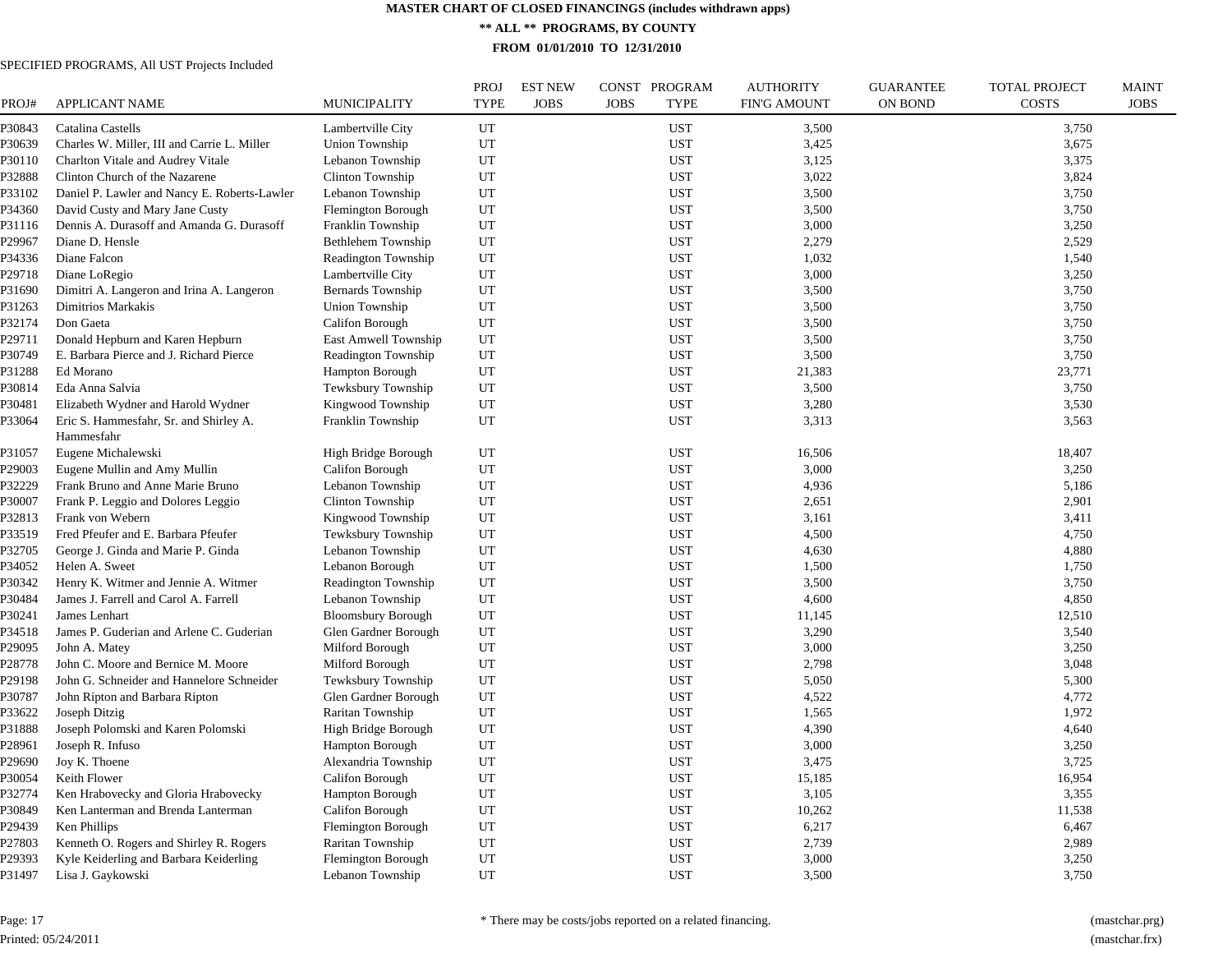**\*\* ALL \*\* PROGRAMS, BY COUNTY**

**FROM 01/01/2010 TO 12/31/2010**

| PROJ#  | <b>APPLICANT NAME</b>                                  | MUNICIPALITY              | <b>PROJ</b><br><b>TYPE</b> | <b>EST NEW</b><br><b>JOBS</b> | CONST PROGRAM<br><b>JOBS</b><br><b>TYPE</b> | <b>AUTHORITY</b><br><b>FIN'G AMOUNT</b> | <b>GUARANTEE</b><br><b>ON BOND</b> | <b>TOTAL PROJECT</b><br><b>COSTS</b> | <b>MAINT</b><br><b>JOBS</b> |
|--------|--------------------------------------------------------|---------------------------|----------------------------|-------------------------------|---------------------------------------------|-----------------------------------------|------------------------------------|--------------------------------------|-----------------------------|
| P31136 | Lynn A. Dorio                                          | Delaware Township         | UT                         |                               | <b>UST</b>                                  | 3,300                                   |                                    | 3,550                                |                             |
| P34650 | Lynn A. Dorio                                          | Delaware Township         | UT                         |                               | <b>UST</b>                                  | 1,800                                   |                                    | 2,050                                |                             |
| P30367 | Mark A. Perdoni and Louisa N. Perdoni                  | Hampton Borough           | UT                         |                               | <b>UST</b>                                  | 3,753                                   |                                    | 4,003                                |                             |
| P31143 | Mark Butler and Brenda Butler                          | Lebanon Borough           | UT                         |                               | <b>UST</b>                                  | 5,076                                   |                                    | 5,834                                |                             |
| P32480 | Mark Cucuzella                                         | Clinton Township          | UT                         |                               | <b>UST</b>                                  | 4,548                                   |                                    | 8,588                                |                             |
| P30072 | Mark Gantner                                           | Delaware Township         | UT                         |                               | <b>UST</b>                                  | 63,247                                  |                                    | 69,822                               |                             |
| P33291 | Martin Knudsen                                         | Clinton Town              | UT                         |                               | <b>UST</b>                                  | 3,495                                   |                                    | 3,920                                |                             |
| P30341 | Melynda L. Siegel                                      | Clinton Township          | UT                         |                               | <b>UST</b>                                  | 4,600                                   |                                    | 4,850                                |                             |
| P30565 | Michael Cox                                            | Lambertville City         | UT                         |                               | <b>UST</b>                                  | 3.915                                   |                                    | 4,557                                |                             |
| P31988 | Michael Fowler                                         | Flemington Borough        | UT                         |                               | <b>UST</b>                                  | 9,406                                   |                                    | 10,597                               |                             |
| P29965 | Michael Gianakos and Dianne Gianakos                   | Clinton Township          | UT                         |                               | <b>UST</b>                                  | 3,275                                   |                                    | 3,525                                |                             |
| P29987 | Michael Petronko                                       | Tewksbury Township        | UT                         |                               | <b>UST</b>                                  | 13,250                                  |                                    | 14,825                               |                             |
| P30049 | Nancy Bates                                            | Flemington Borough        | UT                         |                               | <b>UST</b>                                  | 13,229                                  |                                    | 14,802                               |                             |
| P31077 | Nicholas Vitovitch III                                 | Clinton Township          | UT                         |                               | <b>UST</b>                                  | 24,348                                  |                                    | 27,033                               |                             |
| P31205 | Patrick Kevin O'Sullivan and Marianne L.<br>O'Sullivan | Clinton Township          | UT                         |                               | UST                                         | 3,500                                   |                                    | 3,750                                |                             |
| P31448 | Paul F. Delisle                                        | <b>Holland Township</b>   | UT                         |                               | <b>UST</b>                                  | 3,292                                   |                                    | 3,542                                |                             |
| P30300 | Peter Jackson                                          | <b>Hampton Borough</b>    | UT                         |                               | <b>UST</b>                                  | 4,894                                   |                                    | 5,633                                |                             |
| P32747 | Peter Nickel and Malvena R. Nickel                     | East Amwell Township      | UT                         |                               | <b>UST</b>                                  | 35,639                                  |                                    | 39,453                               |                             |
| P30788 | Raymond J. Martin, Jr. and Celeste L. Martin           | Glen Gardner Borough      | UT                         |                               | <b>UST</b>                                  | 3,256                                   |                                    | 3,506                                |                             |
| P30190 | <b>Richard Buteau</b>                                  | Franklin Township         | UT                         |                               | <b>UST</b>                                  | 7,500                                   |                                    | 8,500                                |                             |
| P33828 | Richard Costello and Patricia Costello                 | Kingwood Township         | UT                         |                               | <b>UST</b>                                  | 3,495                                   |                                    | 3,745                                |                             |
| P31121 | Richard E. Aller and June M. Aller                     | <b>Holland Township</b>   | UT                         |                               | <b>UST</b>                                  | 3,500                                   |                                    | 3,750                                |                             |
| P32353 | Robert B. Hammesfahr                                   | Franklin Township         | UT                         |                               | <b>UST</b>                                  | 4,408                                   |                                    | 5,099                                |                             |
| P33118 | Robert Grabelsky and Renee Grabelsky                   | Lebanon Township          | UT                         |                               | <b>UST</b>                                  | 3,500                                   |                                    | 3,750                                |                             |
| P32933 | Robert Pyzik and Sharon Pyzik                          | <b>Bloomsbury Borough</b> | UT                         |                               | <b>UST</b>                                  | 3,301                                   |                                    | 3,551                                |                             |
| P32266 | Robert S. Skrobacz and Lynn Maszer                     | Bethlehem Township        | UT                         |                               | <b>UST</b>                                  | 3,306                                   |                                    | 3,556                                |                             |
| P30521 | Rodrick B. MacLennan and June Julian                   | Califon Borough           | UT                         |                               | <b>UST</b>                                  | 3,500                                   |                                    | 3,750                                |                             |
| P29833 | Ronald Monaco and Ella Monaco                          | Readington Township       | UT                         |                               | <b>UST</b>                                  | 1,200                                   |                                    | 1,750                                |                             |
| P32248 | Ross Holler                                            | Kingwood Township         | UT                         |                               | <b>UST</b>                                  | 3,446                                   |                                    | 3,696                                |                             |
|        |                                                        |                           | UT                         |                               | <b>UST</b>                                  | 3,000                                   |                                    |                                      |                             |
| P30448 | Round Valley United Methodist Church                   | Lebanon Borough           |                            |                               |                                             |                                         |                                    | 3,500                                |                             |
| P34366 | Sal LoSardo and Mary Ellen LoSardo                     | Readington Township       | UT                         |                               | <b>UST</b>                                  | 3,500                                   |                                    | 3,750                                |                             |
| P31366 | Shaun Holland                                          | Glen Gardner Borough      | UT                         |                               | <b>UST</b>                                  | 19,662                                  |                                    | 21,878                               |                             |
| P32028 | Stephanie Melworm and Brett Melworm                    | Lebanon Borough           | UT                         |                               | <b>UST</b>                                  | 11,380                                  |                                    | 12,768                               |                             |
| P31673 | Susan A. Snowball                                      | Califon Borough           | UT                         |                               | <b>UST</b>                                  | 38,337                                  |                                    | 42,421                               |                             |
| P31898 | Tatyana Peshkova                                       | Clinton Township          | UT                         |                               | <b>UST</b>                                  | 1,392                                   |                                    | 3,729                                |                             |
| P30282 | Terrence McFarland and Elizabeth McFarland             | Hampton Borough           | UT                         |                               | <b>UST</b>                                  | 3,375                                   |                                    | 3,625                                |                             |
| P34223 | Thomas A. Pareti and Alice A. Pareti                   | Readington Township       | UT                         |                               | <b>UST</b>                                  | 1,500                                   |                                    | 1,750                                |                             |
| P31104 | Thomas Porretta                                        | Clinton Township          | UT                         |                               | <b>UST</b>                                  | 12,593                                  |                                    | 14,102                               |                             |
| P31040 | Tim McDermott and Nancy McDermott                      | Readington Township       | UT                         |                               | <b>UST</b>                                  | 23,614                                  |                                    | 26,225                               |                             |
| P32046 | Todd H. Greenleaf                                      | Franklin Township         | UT                         |                               | <b>UST</b>                                  | 2,018                                   |                                    | 3,613                                |                             |
| P29586 | Vasil Kovalcik                                         | Readington Township       | UT                         |                               | <b>UST</b>                                  | 11,865                                  |                                    | 13,302                               |                             |
| P27963 | Victor Levasseur and Dianne Levasseur                  | Bethlehem Township        | UT                         |                               | <b>UST</b>                                  | 57,275                                  |                                    | 63,253                               |                             |
| P34706 | Victoria Farneski                                      | Kingwood Township         | UT                         |                               | <b>UST</b>                                  | 3,900                                   |                                    | 4,150                                |                             |
| P31373 | Vincent Coppola                                        | East Amwell Township      | $_{\rm UT}$                |                               | <b>UST</b>                                  | 7,265                                   |                                    | 8,242                                |                             |
| P31552 | Vita Marie LaSala and Martin Beekman, Jr.              | West Amwell Township      | UT                         |                               | <b>UST</b>                                  | 3,500                                   |                                    | 3,750                                |                             |
| P30977 | William M. Kearney and Cheryl A. Kearney               | Clinton Township          | UT                         |                               | <b>UST</b>                                  | 3.935                                   |                                    | 4,185                                |                             |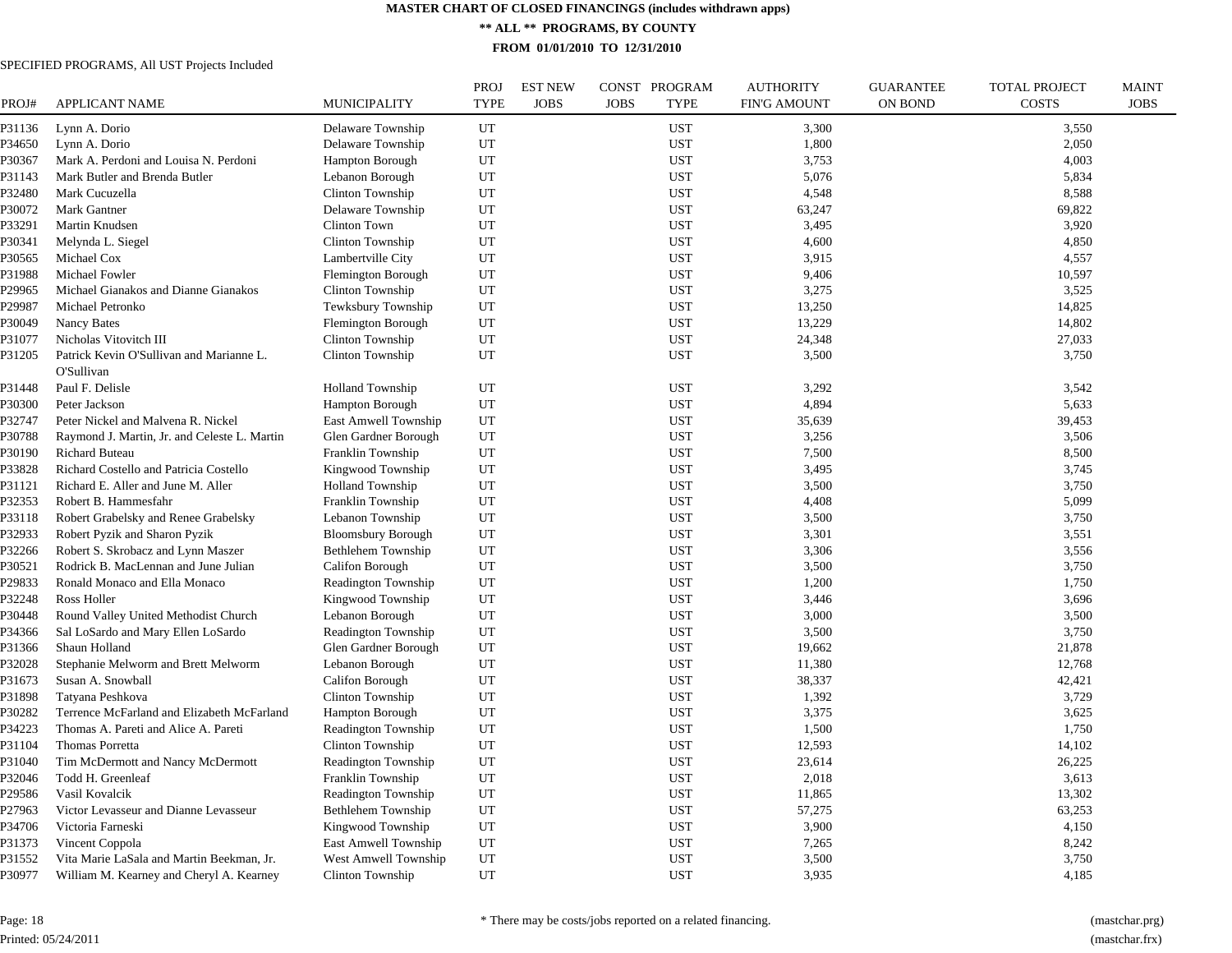**\*\* ALL \*\* PROGRAMS, BY COUNTY**

**FROM 01/01/2010 TO 12/31/2010**

#### SPECIFIED PROGRAMS, All UST Projects Included

| PROJ#          | <b>APPLICANT NAME</b>                                               | <b>MUNICIPALITY</b>                       | PROJ<br><b>TYPE</b> | <b>EST NEW</b><br><b>JOBS</b> | <b>JOBS</b>  | CONST PROGRAM<br><b>TYPE</b> | <b>AUTHORITY</b><br><b>FIN'G AMOUNT</b> | <b>GUARANTEE</b><br><b>ON BOND</b> | <b>TOTAL PROJECT</b><br><b>COSTS</b> | <b>MAINT</b><br><b>JOBS</b> |
|----------------|---------------------------------------------------------------------|-------------------------------------------|---------------------|-------------------------------|--------------|------------------------------|-----------------------------------------|------------------------------------|--------------------------------------|-----------------------------|
| 29773<br>25600 | William Mardak and Marian Mardak<br>Zion Lutheran Church of Oldwick | Readington Township<br>Tewksbury Township | UT<br>UT            |                               |              | <b>UST</b><br><b>UST</b>     | 2,250<br>8,525                          |                                    | 4,000<br>9,878                       |                             |
|                | <b>TOTALS FOR Hunterdon COUNTY: 104 PROJECT(s)</b>                  |                                           |                     | $\mathbf{0}$                  | $\mathbf{0}$ |                              | 754,600                                 |                                    | 841,504                              |                             |
|                | <b>COUNTY: Mercer</b>                                               |                                           |                     |                               |              |                              |                                         |                                    |                                      |                             |
| ?30294         | Anthony Auletta and Lori Auletta                                    | <b>Hamilton Township</b>                  | UT                  |                               |              | <b>UST</b>                   | 1,200                                   |                                    | 1,450                                |                             |
| ?30626         | Audrey B. Schimpf                                                   | Lawrence Township                         | UT                  |                               |              | <b>UST</b>                   | 25,050                                  |                                    | 27,805                               |                             |
| 29206          | Brenda Dassori                                                      | East Windsor Township                     | UT                  |                               |              | <b>UST</b>                   | 2,756                                   |                                    | 3,282                                |                             |
| ?34400         | Christopher Larkin and Kathleen Larkin                              | <b>Hamilton Township</b>                  | UT                  |                               |              | <b>UST</b>                   | 3,500                                   |                                    | 3,750                                |                             |
| 231831         | Christopher Smith and Susan Smith                                   | West Windsor Township                     | UT                  |                               |              | <b>UST</b>                   | 1,200                                   |                                    | 1,450                                |                             |
| 232414         | Dennis C. Rodgers and Penelope S. Rodgers                           | Ewing Township                            | UT                  |                               |              | <b>UST</b>                   | 1,200                                   |                                    | 1,450                                |                             |
| ?30677         | Edward S. Stout and Betty R. Stout                                  | Ewing Township                            | UT                  |                               |              | <b>UST</b>                   | 3,500                                   |                                    | 3,750                                |                             |
| ?33124         | Guy A. DeRosa and Susanna T. DeRosa                                 | Hopewell Township                         | UT                  |                               |              | <b>UST</b>                   | 3,500                                   |                                    | 3,750                                |                             |
| ?33345         | Hans Georg Treusch and Birgit Allman-Treusch                        | West Windsor Township                     | UT                  |                               |              | <b>UST</b>                   | 1,500                                   |                                    | 1,750                                |                             |
| ?31353         | Helen Wilkinson                                                     | West Windsor Township                     | UT                  |                               |              | <b>UST</b>                   | 18,697                                  |                                    | 20,817                               |                             |
| ?30803         | Isles Properties, Inc.                                              | <b>Trenton City</b>                       | UT                  |                               |              | <b>UST</b>                   | 115,862                                 |                                    | 127,948                              |                             |
| 232337         | James E. Schoener and Catherine Schoener                            | <b>Hightstown Borough</b>                 | UT                  |                               |              | <b>UST</b>                   | 3,123                                   |                                    | 3,373                                |                             |
| 231168         | James Lashomb and Patricia Lashomb                                  | East Windsor Township                     | UT                  |                               |              | <b>UST</b>                   | 4,440                                   |                                    | 8,390                                |                             |
| 228829         | Janet Tunnicliff                                                    | Hopewell Township                         | UT                  |                               |              | <b>UST</b>                   | 22,753                                  |                                    | 25,278                               |                             |
| ?30168         | Jason Schubert and Kimberly Schubert                                | <b>Hamilton Township</b>                  | UT                  |                               |              | <b>UST</b>                   | 3,500                                   |                                    | 3,750                                |                             |
| ?32496         | Jill van den Heuvel                                                 | Ewing Township                            | UT                  |                               |              | <b>UST</b>                   | 3,726                                   |                                    | 4,349                                |                             |
| ?32320         | Joan Kocubinski                                                     | Hopewell Township                         | UT                  |                               |              | <b>UST</b>                   | 1,146                                   |                                    | 1,511                                |                             |
| ?32198         | Joseph M. Arcamone and Emily S. Arcamone                            | Ewing Township                            | UT                  |                               |              | <b>UST</b>                   | 2,100                                   |                                    | 2,350                                |                             |
| 234460         | Joseph Seip and Dolores Seip                                        | <b>Hightstown Borough</b>                 | UT                  |                               |              | <b>UST</b>                   | 2,100                                   |                                    | 2,350                                |                             |
| ?32319         | Katie Wright                                                        | Princeton Borough                         | UT                  |                               |              | <b>UST</b>                   | 140,704                                 |                                    | 155,024                              |                             |
| P31415         | Lisa N. Boveroux                                                    | Pennington Borough                        | UT                  |                               |              | <b>UST</b>                   | 3,500                                   |                                    | 3,750                                |                             |
| 29795          | Loretta Crate                                                       | Lawrence Township                         | UT                  |                               |              | <b>UST</b>                   | 1,280                                   |                                    | 1,530                                |                             |
| 29995          | Luther H. Holton and Judith R. Holton                               | Hopewell Township                         | UT                  |                               |              | <b>UST</b>                   | 4,049                                   |                                    | 4,299                                |                             |
| ?30853         | Mary Sienkiewicz                                                    | <b>Hamilton Township</b>                  | UT                  |                               |              | <b>UST</b>                   | 3,500                                   |                                    | 3,750                                |                             |
| ?33233         | Michael Jennings and Susan Jennings                                 | Princeton Borough                         | UT                  |                               |              | <b>UST</b>                   | 1,413                                   |                                    | 1,663                                |                             |
| ?31647         | Michael Larkin and Marie Larkin                                     | Hamilton Township                         | UT                  |                               |              | <b>UST</b>                   | 19,680                                  |                                    | 27,310                               |                             |
| 229717         | Nancy Scullion and Joseph P. Scullion                               | Hamilton Township                         | UT                  |                               |              | <b>UST</b>                   | 1,323                                   |                                    | 1,573                                |                             |
| ?34355         | Norma LoBianco                                                      | <b>Hightstown Borough</b>                 | UT                  |                               |              | <b>UST</b>                   | 1,500                                   |                                    | 1,750                                |                             |
| P32714         | Otto Dix                                                            | Ewing Township                            | UT                  |                               |              | <b>UST</b>                   | 20,627                                  |                                    | 22,940                               |                             |
| ?32011         | Partha Sarathi Ganguli                                              | Princeton Borough                         | UT                  |                               |              | <b>UST</b>                   | 5,948                                   |                                    | 6,793                                |                             |
| ?31098         | Patricia Conard                                                     | <b>Hamilton Township</b>                  | UT                  |                               |              | <b>UST</b>                   | 26,958                                  |                                    | 29,904                               |                             |
| ?30873         | Paul Fontana                                                        | Lawrence Township                         | UT                  |                               |              | <b>UST</b>                   | 87,553                                  |                                    | 96,558                               |                             |
| P27646         | Philip Liu and Meiying Liu                                          | Princeton Borough                         | UT                  |                               |              | <b>UST</b>                   | 140,085                                 |                                    | 154,344                              |                             |
| P32554         | Ray Laue                                                            | Lawrence Township                         | UT                  |                               |              | <b>UST</b>                   | 566,538                                 |                                    | 623,442                              |                             |
| ?32216         | Richard E. Baulis                                                   | <b>Ewing Township</b>                     | UT                  |                               |              | <b>UST</b>                   | 4,100                                   |                                    | 4,350                                |                             |
| ?31705         | Richard Meckstroth and Carol Field                                  | Hopewell Township                         | UT                  |                               |              | <b>UST</b>                   | 3,347                                   |                                    | 3,597                                |                             |
| P31272         | Richard Ratchford and Angela E. Ratchford                           | <b>Hamilton Township</b>                  | UT                  |                               |              | <b>UST</b>                   | 600                                     |                                    | 1,750                                |                             |
| P31163         | Rose Carucci                                                        | <b>Hamilton Township</b>                  | UT                  |                               |              | <b>UST</b>                   | 1,500                                   |                                    | 1,750                                |                             |
| P28783         | Sandra Gurgurich                                                    | Ewing Township                            | <b>UT</b>           |                               |              | <b>UST</b>                   | 7,477                                   |                                    | 8,475                                |                             |
|                |                                                                     |                                           |                     |                               |              |                              |                                         |                                    |                                      |                             |

Page: 19 Printed: 05/24/2011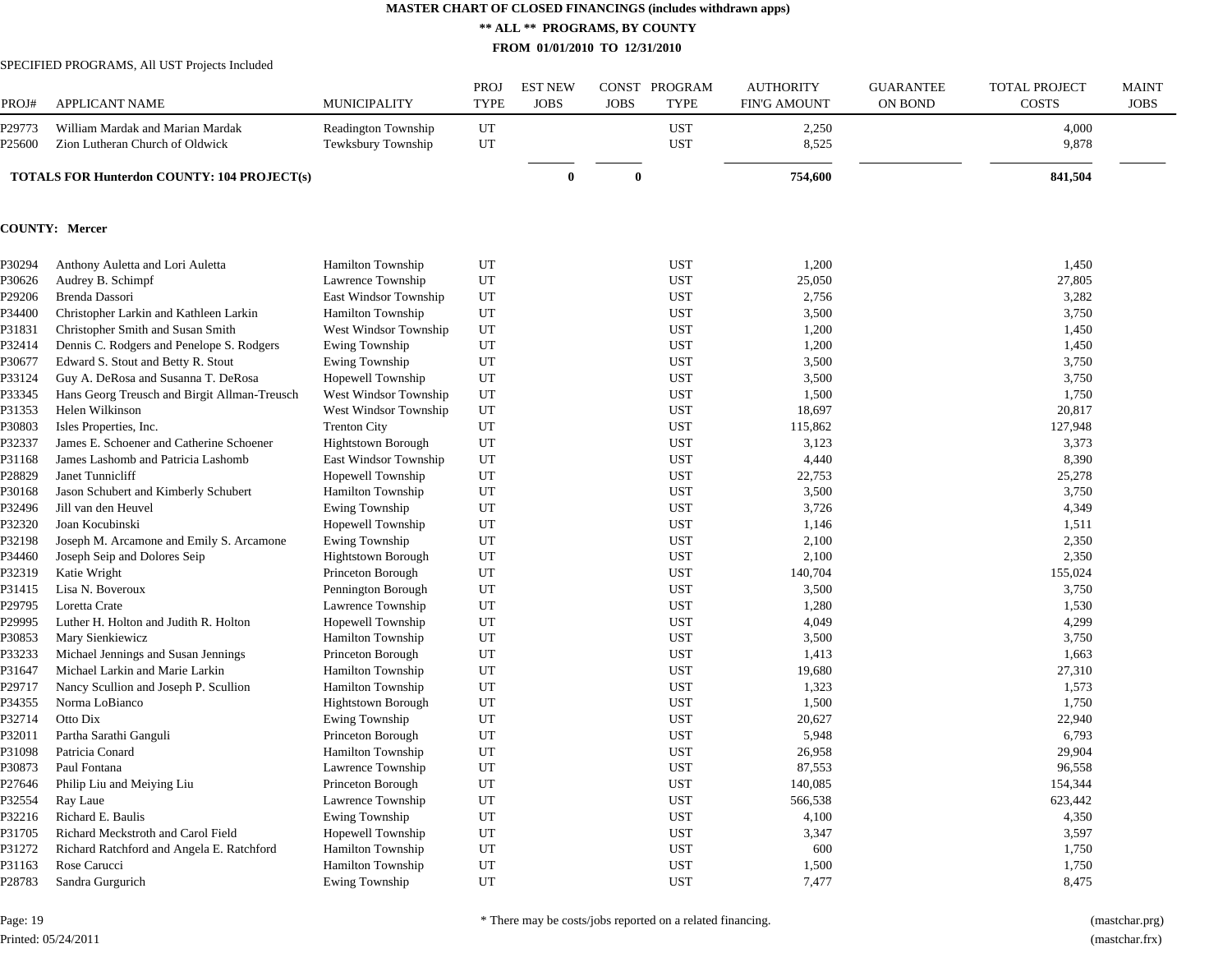**\*\* ALL \*\* PROGRAMS, BY COUNTY**

**FROM 01/01/2010 TO 12/31/2010**

#### SPECIFIED PROGRAMS, All UST Projects Included

| PROJ#              | <b>APPLICANT NAME</b>                                              | MUNICIPALITY                        | PROJ<br><b>TYPE</b> | <b>EST NEW</b><br><b>JOBS</b> | <b>JOBS</b> | CONST PROGRAM<br><b>TYPE</b> | <b>AUTHORITY</b><br><b>FIN'G AMOUNT</b> | <b>GUARANTEE</b><br><b>ON BOND</b> | <b>TOTAL PROJECT</b><br><b>COSTS</b> | <b>MAINT</b><br><b>JOBS</b> |
|--------------------|--------------------------------------------------------------------|-------------------------------------|---------------------|-------------------------------|-------------|------------------------------|-----------------------------------------|------------------------------------|--------------------------------------|-----------------------------|
| 32026<br>?33426    | Solomon's Service Station<br>William Ellison and Elizabeth Ellison | Ewing Township<br>Princeton Borough | UT<br>UT            |                               |             | <b>UST</b><br><b>UST</b>     | 175,894<br>4,100                        |                                    | 193,983<br>4,350                     |                             |
|                    | <b>TOTALS FOR Mercer COUNTY: 41 PROJECT(s)</b>                     |                                     |                     | $\bf{0}$                      | $\bf{0}$    |                              | 1,442,529                               |                                    | 1,601,438                            |                             |
|                    | <b>COUNTY: Middlesex</b>                                           |                                     |                     |                               |             |                              |                                         |                                    |                                      |                             |
| P29614             | Adriana Morriale                                                   | <b>Edison Township</b>              | UT                  |                               |             | <b>UST</b>                   | 6,344                                   |                                    | 7,228                                |                             |
| ?32743             | Agnes Chelbian                                                     | Carteret Borough                    | UT                  |                               |             | <b>UST</b>                   | 2,255                                   |                                    | 2,731                                |                             |
| ?30557             | Amy Kurman                                                         | Metuchen Borough                    | UT                  |                               |             | <b>UST</b>                   | 1,200                                   |                                    | 1,450                                |                             |
| ?30570             | Andreas Theophanous                                                | North Brunswick                     | UT                  |                               |             | <b>UST</b>                   | 21,568                                  |                                    | 23,975                               |                             |
| P31330             | Angela Muller                                                      | South Plainfield Borough            | UT                  |                               |             | <b>UST</b>                   | 18,630                                  |                                    | 20,743                               |                             |
| ?31193             | Anna Cerrato                                                       | <b>Edison Township</b>              | UT                  |                               |             | <b>UST</b>                   | 15,359                                  |                                    | 17,145                               |                             |
| 232432             | Anna Cerrato                                                       | <b>Edison Township</b>              | UT                  |                               |             | <b>UST</b>                   | 9,365                                   |                                    | 10,552                               |                             |
| 229858             | Anne Kinlen and Jim Kinlen                                         | Spotswood Borough                   | UT                  |                               |             | <b>UST</b>                   | 1,200                                   |                                    | 1,450                                |                             |
| ?30993             | Anthony J. Iazzetta, Sr.                                           | Woodbridge Township                 | UT                  |                               |             | <b>UST</b>                   | 21,294                                  |                                    | 23,673                               |                             |
| ?32231             | Barbara Brodsky                                                    | South Brunswick                     | <b>UT</b>           |                               |             | <b>UST</b>                   | 3,500                                   |                                    | 3,750                                |                             |
| ?33324             | Bernard Theurich and Ruth Ann Theurich                             | Sayreville Borough                  | UT                  |                               |             | <b>UST</b>                   | 2,916                                   |                                    | 3,166                                |                             |
| ?30499             | Betty T. Reid                                                      | Jamesburg Borough                   | UT                  |                               |             | <b>UST</b>                   | 3,500                                   |                                    | 3,750                                |                             |
| ?31950             | Boyce Brothers, LLC                                                | <b>Edison Township</b>              | UT                  |                               |             | <b>UST</b>                   | 220,898                                 |                                    | 243,488                              |                             |
| 231870             | Carol Frances Lund-Davis                                           | <b>Edison Township</b>              | UT                  |                               |             | <b>UST</b>                   | 18,511                                  |                                    | 20,612                               |                             |
| ?32615             | Catherine Manning                                                  | Monroe Township                     | UT                  |                               |             | <b>UST</b>                   | 5,975                                   |                                    | 6,823                                |                             |
| ?33412             | Charles Stella and Ann Cucci-Stella                                | Woodbridge Township                 | UT                  |                               |             | <b>UST</b>                   | 19,322                                  |                                    | 21,504                               |                             |
| P31979             | Csaba Varga                                                        | Piscataway                          | UT                  |                               |             | <b>UST</b>                   | 6,739                                   |                                    | 7,663                                |                             |
| ?30543             | Daniel Patulot                                                     | Woodbridge Township                 | UT                  |                               |             | <b>UST</b>                   | 96,502                                  |                                    | 106,402                              |                             |
| ?30171             | Dawn Casieri                                                       | <b>Edison Township</b>              | UT                  |                               |             | <b>UST</b>                   | 3,000                                   |                                    | 3,250                                |                             |
| 29562              | Dawn Ehlers                                                        | Monroe Township                     | UT                  |                               |             | <b>UST</b>                   | 3,830                                   |                                    | 4,463                                |                             |
| 27672              | Dawn T. Williams                                                   | Woodbridge Township                 | UT                  |                               |             | <b>UST</b>                   | 109,707                                 |                                    | 120,928                              |                             |
| ?30776             | Debra Foust                                                        | Sayreville Borough                  | UT                  |                               |             | <b>UST</b>                   | 14,735                                  |                                    | 16,459                               |                             |
| 234461             | Dennis Gunderson                                                   | Old Bridge Township                 | UT                  |                               |             | <b>UST</b>                   | 4,500                                   |                                    | 4,750                                |                             |
| ?30172             | Dhiraj Patel and Rekha Patel                                       | Woodbridge Township                 | UT                  |                               |             | <b>UST</b>                   | 3,000                                   |                                    | 3,250                                |                             |
| ?33004             | Diane Powers                                                       | Woodbridge Township                 | UT                  |                               |             | <b>UST</b>                   | 25,577                                  |                                    | 28,385                               |                             |
| 229634             | Dorothy E. Bilecki                                                 | Middlesex Borough                   | UT                  |                               |             | <b>UST</b>                   | 4,100                                   |                                    | 4,350                                |                             |
| 28975              | Douglas Szaro                                                      | Woodbridge Township                 | UT                  |                               |             | <b>UST</b>                   | 1,200                                   |                                    | 1,450                                |                             |
| 231041             | Edgar Cabreira                                                     | <b>Edison Township</b>              | UT                  |                               |             | <b>UST</b>                   | 2,391                                   |                                    | 2,880                                |                             |
| ?32401             | Edward L. Chesley and Janet E. Chesley                             | Dunellen Borough                    | UT                  |                               |             | <b>UST</b>                   | 3,500                                   |                                    | 3,750                                |                             |
| ?33311             | Eleanor M. Ur                                                      | Metuchen Borough                    | UT                  |                               |             | <b>UST</b>                   | 1,500                                   |                                    | 1,750                                |                             |
| ?33949             | Eleanora J. Nebus                                                  | Woodbridge Township                 | UT                  |                               |             | <b>UST</b>                   | 11,475                                  |                                    | 12,873                               |                             |
| ?33894             | Eric D. Geddes and Michelle R. Geddes                              | Edison Township                     | UT                  |                               |             | <b>UST</b>                   | 1,500                                   |                                    | 1,750                                |                             |
| ?31895             | Eric Wiedman and Deborah Wiedman                                   | Old Bridge Township                 | UT                  |                               |             | <b>UST</b>                   | 1,500                                   |                                    | 1,750                                |                             |
| ?30346             | First Reformed Church of New Brunswick                             | New Brunswick City                  | UT                  |                               |             | <b>UST</b>                   | 37,646                                  |                                    | 41,661                               |                             |
| <sup>2</sup> 30170 | Frank DeLucca and Elizabeth DeLucca                                | South Amboy City                    | UT                  |                               |             | <b>UST</b>                   | 1,500                                   |                                    | 1,750                                |                             |
| 29625              | Frank Hannah                                                       | Perth Amboy City                    | UT                  |                               |             | <b>UST</b>                   | 7,559                                   |                                    | 10,643                               |                             |
| 229878             | Frederick Hoover and Barbara Hoover                                | Sayreville Borough                  | UT                  |                               |             | <b>UST</b>                   | 1,200                                   |                                    | 1,450                                |                             |
| ?34698             | Gary S. Grysko and Diane Grysko                                    | Monroe Township                     | UT                  |                               |             | <b>UST</b>                   | 3,300                                   |                                    | 3,550                                |                             |
| P29201             | Gautam Sharma                                                      | Plainsboro Township                 | UT                  |                               |             | <b>UST</b>                   | 95,996                                  |                                    | 105,846                              |                             |

Page: 20 Printed: 05/24/2011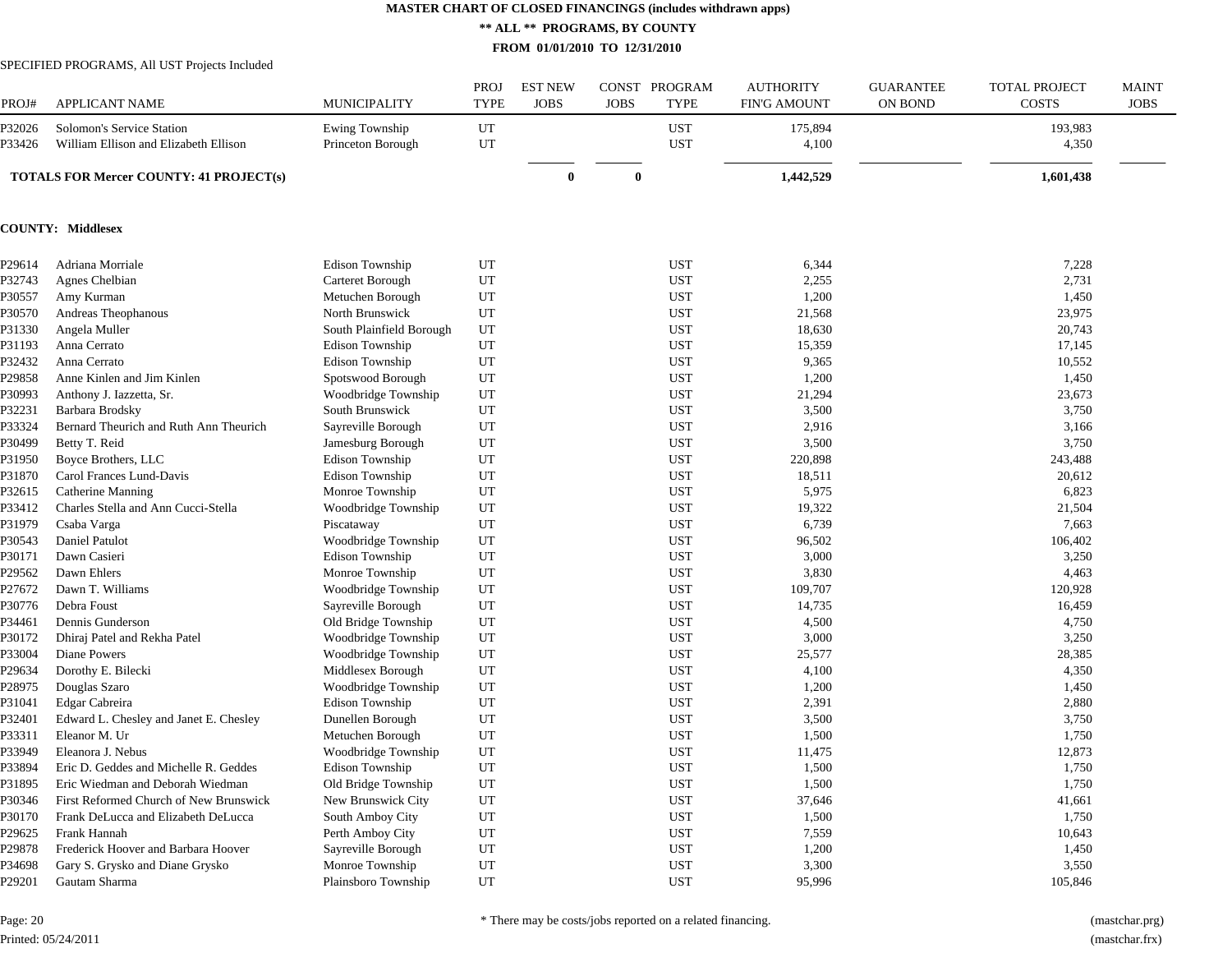**\*\* ALL \*\* PROGRAMS, BY COUNTY**

**FROM 01/01/2010 TO 12/31/2010**

#### SPECIFIED PROGRAMS, All UST Projects Included

| PROJ#  | APPLICANT NAME                               | <b>MUNICIPALITY</b>          | <b>PROJ</b><br><b>TYPE</b> | <b>EST NEW</b><br><b>JOBS</b> | CONST PROGRAM<br><b>JOBS</b><br><b>TYPE</b> | <b>AUTHORITY</b><br><b>FIN'G AMOUNT</b> | <b>GUARANTEE</b><br><b>ON BOND</b> | <b>TOTAL PROJECT</b><br><b>COSTS</b> | <b>MAINT</b><br><b>JOBS</b> |
|--------|----------------------------------------------|------------------------------|----------------------------|-------------------------------|---------------------------------------------|-----------------------------------------|------------------------------------|--------------------------------------|-----------------------------|
| 28256  | George McNicol                               | <b>Edison Township</b>       | UT                         |                               | <b>UST</b>                                  | 10,222                                  |                                    | 11,494                               |                             |
| P29226 | George Stankovich                            | Perth Amboy City             | UT                         |                               | <b>UST</b>                                  | 7,911                                   |                                    | 8,952                                |                             |
| P31155 | Gerald George and Grace George               | Old Bridge Township          | UT                         |                               | <b>UST</b>                                  | 3,200                                   |                                    | 3,450                                |                             |
| P32558 | Giovanni Leonardis and Marta Leonardis       | South Plainfield Borough     | UT                         |                               | <b>UST</b>                                  | 1,200                                   |                                    | 1,750                                |                             |
| P29279 | Gloria Hruska                                | Carteret Borough             | UT                         |                               | <b>UST</b>                                  | 28,426                                  |                                    | 31,519                               |                             |
| P29737 | Harry Cameron and Dorothy Cameron            | South Amboy City             | UT                         |                               | <b>UST</b>                                  | 3,000                                   |                                    | 3,250                                |                             |
| P31841 | Helen J. Schaefer                            | <b>Edison Township</b>       | UT                         |                               | <b>UST</b>                                  | 3,582                                   |                                    | 3,832                                |                             |
| P29971 | Hesham Attalla and Amal Attalla              | South River Borough          | UT                         |                               | <b>UST</b>                                  | 1,200                                   |                                    | 1,450                                |                             |
| P32445 | Holly M. Behrend and Richard D. Behrend      | South Brunswick              | UT                         |                               | <b>UST</b>                                  | 1,500                                   |                                    | 1,750                                |                             |
| P30810 | Irina Shor                                   | <b>Edison Township</b>       | UT                         |                               | <b>UST</b>                                  | 1,938                                   |                                    | 2,382                                |                             |
| P29535 | <b>Ivelisse Muller</b>                       | <b>Edison Township</b>       | UT                         |                               | <b>UST</b>                                  | 14,537                                  |                                    | 16,241                               |                             |
| P30945 | James Andes                                  | Woodbridge Township          | UT                         |                               | <b>UST</b>                                  | 18,806                                  |                                    | 20,937                               |                             |
| P31101 | James Cimaglia and Nancy Cimaglia            | East Brunswick Township      | UT                         |                               | <b>UST</b>                                  | 4,100                                   |                                    | 4,350                                |                             |
| P32744 | James Royster                                | Woodbridge Township          | UT                         |                               | <b>UST</b>                                  | 9,069                                   |                                    | 10,226                               |                             |
| P28863 | Jan Walesa                                   | South Amboy City             | UT                         |                               | <b>UST</b>                                  | 8,261                                   |                                    | 9,337                                |                             |
| P29684 | Jean Durnye                                  | Sayreville Borough           | UT                         |                               | <b>UST</b>                                  | 3,200                                   |                                    | 3,450                                |                             |
| P33920 | Jean Grogan                                  | <b>Edison Township</b>       | UT                         |                               | <b>UST</b>                                  | 3,355                                   |                                    | 3,605                                |                             |
| P31051 | Jean Heyl                                    | Monroe Township              | UT                         |                               | <b>UST</b>                                  | 6,010                                   |                                    | 6,861                                |                             |
| P31586 | Jeneen Miller Rutar and James Rutar          | South River Borough          | UT                         |                               | <b>UST</b>                                  | 1,500                                   |                                    | 1,750                                |                             |
| P31698 | Joanne Niestempski                           | South Amboy City             | UT                         |                               | <b>UST</b>                                  | 4,433                                   |                                    | 5,126                                |                             |
| P29925 | Joe Tringali                                 | South Amboy City             | UT                         |                               | <b>UST</b>                                  | 15,712                                  |                                    | 17,533                               |                             |
| P31512 | John Gilliam and Claire Gilliam              | North Brunswick              | UT                         |                               | <b>UST</b>                                  | 3,500                                   |                                    | 3,750                                |                             |
| P31052 | John Hutchins                                | Woodbridge Township          | UT                         |                               | <b>UST</b>                                  | 5,215                                   |                                    | 5,987                                |                             |
| P32222 | John P. McQuade and Margaret C. McQuade      | South Amboy City             | UT                         |                               | <b>UST</b>                                  | 1,500                                   |                                    | 1,750                                |                             |
| P29641 | Jonathan C. Hernandez and Maria K. Hernandez | Metuchen Borough             | UT                         |                               | <b>UST</b>                                  | 3,000                                   |                                    | 3,250                                |                             |
| P31192 | Joseph C. Caro                               | Woodbridge Township          | UT                         |                               | <b>UST</b>                                  | 3,643                                   |                                    | 4,257                                |                             |
| P31961 | Juana Gomez                                  | New Brunswick City           | UT                         |                               | <b>UST</b>                                  | 14,587                                  |                                    | 16,296                               |                             |
| P28552 | Juliet Samba                                 | <b>Edison Township</b>       | UT                         |                               | <b>UST</b>                                  | 95,505                                  |                                    | 105,306                              |                             |
| P33991 | <b>Karen Brunges</b>                         | <b>Edison Township</b>       | UT                         |                               | <b>UST</b>                                  | 3,900                                   |                                    | 4,150                                |                             |
| P31023 | Kathryn Beaumier and John Beaumier           | <b>Edison Township</b>       | UT                         |                               | <b>UST</b>                                  | 17,123                                  |                                    | 19,085                               |                             |
| P30628 | Ketevan Aptsiauri                            | New Brunswick City           | UT                         |                               | <b>UST</b>                                  | 33,191                                  |                                    | 36,760                               |                             |
| P33280 | Lawrence Suchak and Susanne Suchak           | Woodbridge Township          | UT                         |                               | <b>UST</b>                                  | 1,720                                   |                                    | 1,970                                |                             |
| P32201 | Leah Beardsley and David Beardsley           | <b>Highland Park Borough</b> | UT                         |                               | <b>UST</b>                                  | 1,500                                   |                                    | 1,750                                |                             |
| P33680 | Leopold L. Otway                             | South Brunswick              | UT                         |                               | <b>UST</b>                                  | 35,756                                  |                                    | 39,832                               |                             |
| P28809 | Lillian Marshall                             | South Amboy City             | UT                         |                               | <b>UST</b>                                  | 6,713                                   |                                    | 7,634                                |                             |
| P30290 | Lisa Gill                                    | South Brunswick              | UT                         |                               | <b>UST</b>                                  | 3,300                                   |                                    | 3,550                                |                             |
| P31139 | Lisa McManus                                 | Old Bridge Township          | UT                         |                               | <b>UST</b>                                  | 1,200                                   |                                    | 1,450                                |                             |
| P31576 | Lucy Campanella                              | Woodbridge Township          | UT                         |                               | <b>UST</b>                                  | 1,500                                   |                                    | 1,750                                |                             |
| P31289 | Lucy Miloc                                   | <b>Edison Township</b>       | UT                         |                               | <b>UST</b>                                  | 17,681                                  |                                    | 19,699                               |                             |
| P31305 | Maria S. Cifelli                             | Piscataway                   | UT                         |                               | <b>UST</b>                                  | 1,500                                   |                                    | 1,750                                |                             |
| P30444 | Marianne Check                               | Woodbridge Township          | UT                         |                               | <b>UST</b>                                  | 1,500                                   |                                    | 1,750                                |                             |
| P32024 | Marino Arias                                 | New Brunswick City           | UT                         |                               | <b>UST</b>                                  | 13,060                                  |                                    | 14,616                               |                             |
| P34494 | Mark Flatley and Mary Flatley                | Old Bridge Township          | UT                         |                               | <b>UST</b>                                  | 1,500                                   |                                    | 1,750                                |                             |
| P31111 | Martha Delikat                               | Sayreville Borough           | UT                         |                               | <b>UST</b>                                  | 3,369                                   |                                    | 3,619                                |                             |
| P30704 | Mary Lou Resner                              | <b>Edison Township</b>       | UT                         |                               | <b>UST</b>                                  | 9,118                                   |                                    | 10,280                               |                             |
| P28292 | Mary Malcolm                                 | Woodbridge Township          | UT                         |                               | <b>UST</b>                                  | 1,200                                   |                                    | 1,450                                |                             |
| P31086 | Melvin Todd                                  | Old Bridge Township          | UT                         |                               | <b>UST</b>                                  | 2,123                                   |                                    | 2,585                                |                             |

Page: 21 Printed: 05/24/2011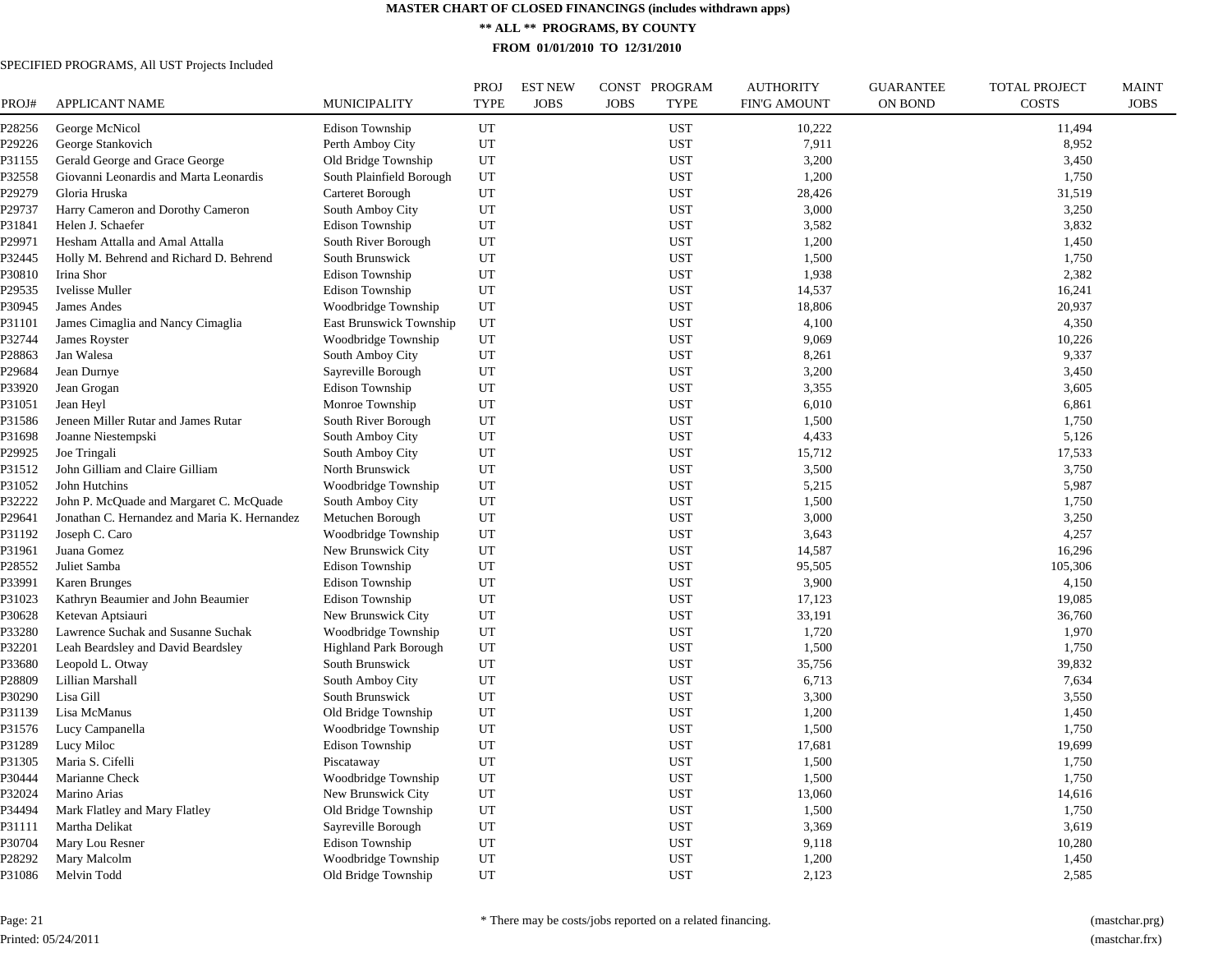**\*\* ALL \*\* PROGRAMS, BY COUNTY**

**FROM 01/01/2010 TO 12/31/2010**

#### SPECIFIED PROGRAMS, All UST Projects Included

| PROJ#            | <b>APPLICANT NAME</b>                                          | MUNICIPALITY                                  | PROJ<br><b>TYPE</b> | <b>EST NEW</b><br><b>JOBS</b> | CONST PROGRAM<br><b>JOBS</b><br><b>TYPE</b> | <b>AUTHORITY</b><br><b>FIN'G AMOUNT</b> | <b>GUARANTEE</b><br>ON BOND | <b>TOTAL PROJECT</b><br>COSTS | <b>MAINT</b><br><b>JOBS</b> |
|------------------|----------------------------------------------------------------|-----------------------------------------------|---------------------|-------------------------------|---------------------------------------------|-----------------------------------------|-----------------------------|-------------------------------|-----------------------------|
|                  |                                                                |                                               |                     |                               |                                             |                                         |                             |                               |                             |
| P29116           | Michael Burns                                                  | Sayreville Borough                            | UT                  |                               | <b>UST</b>                                  | 66,613                                  |                             | 73,524                        |                             |
| P27962           | Michael J. Heitzenroeder                                       | Edison Township<br>Piscataway                 | UT<br>UT            |                               | <b>UST</b><br><b>UST</b>                    | 39,416                                  |                             | 43,608                        |                             |
| P27650<br>P34319 | Michael Moynihan and Kristen Moynihan<br>Minnie Weber          | Sayreville Borough                            | UT                  |                               | <b>UST</b>                                  | 2,632<br>3,500                          |                             | 2,882<br>3,750                |                             |
| P29120           | Mount Calvary Missionary Church                                | New Brunswick City                            | UT                  |                               | <b>UST</b>                                  | 6,012                                   |                             | 7,113                         |                             |
|                  |                                                                |                                               | UT                  |                               | <b>UST</b>                                  | 3,000                                   |                             |                               |                             |
| P29808<br>P30851 | Nancy Nodelman<br>Nicola Nastasi                               | Old Bridge Township<br>Edison Township        | $_{\rm UT}$         |                               | <b>UST</b>                                  | 1,200                                   |                             | 3,250<br>1,450                |                             |
| P31053           | Owen Ravino                                                    | Woodbridge Township                           | UT                  |                               | <b>UST</b>                                  | 28,632                                  |                             | 31,745                        |                             |
| P29668           | Pasquale Lombardo and Rosetta Lombardo                         | New Brunswick City                            | UT                  |                               | <b>UST</b>                                  | 2,500                                   |                             | 2,750                         |                             |
| P32086           | Pravin Tejani                                                  | Edison Township                               | $\mathop{\rm UT}$   |                               | <b>UST</b>                                  | 10,844                                  |                             | 12,178                        |                             |
| P29730           | Raymond Williams                                               | <b>East Brunswick Township</b>                | $_{\rm UT}$         |                               | <b>UST</b>                                  | 76,460                                  |                             | 84,356                        |                             |
| P33565           | Richard Korycki                                                | Woodbridge Township                           | UT                  |                               | <b>UST</b>                                  | 10,120                                  |                             | 11,382                        |                             |
| P32542           | Richard L. Hayman and Laura L. Hayman                          | Edison Township                               | UT                  |                               | <b>UST</b>                                  | 3,000                                   |                             | 3,250                         |                             |
| P29582           | Richard Listash and Barbara Listash                            | Edison Township                               | UT                  |                               | <b>UST</b>                                  | 1,116                                   |                             | 1,645                         |                             |
| P29208           | Robert Kahora and Patricia Kahora                              | South Brunswick                               | UT                  |                               | <b>UST</b>                                  | 3,313                                   |                             | 3,813                         |                             |
| P32568           |                                                                |                                               | $_{\rm UT}$         |                               | <b>UST</b>                                  | 3,000                                   |                             | 3,250                         |                             |
| P32782           | Robert Ruggieri and Mary Ruggieri<br>Rose King                 | Piscataway<br><b>Highland Park Borough</b>    | UT                  |                               | <b>UST</b>                                  | 3,500                                   |                             | 3,750                         |                             |
| P34370           | Ryan Masterson and Laura Masterson                             | Metuchen Borough                              | UT                  |                               | <b>UST</b>                                  | 1,500                                   |                             | 1,750                         |                             |
| P29824           | Salvador Perez and Carmen Perez                                | Sayreville Borough                            | UT                  |                               | <b>UST</b>                                  | 1,500                                   |                             | 1,750                         |                             |
| P29185           | Shirley Monroe and Skyler Bode                                 | Highland Park Borough                         | UT                  |                               | <b>UST</b>                                  | 3,000                                   |                             | 3,250                         |                             |
| P31769           |                                                                | South Brunswick                               | $_{\rm UT}$         |                               | <b>UST</b>                                  | 6,167                                   |                             | 7,034                         |                             |
|                  | South Brunswick Family YMCA<br>Steven Cammack and Tori Cammack |                                               | UT                  |                               | <b>UST</b>                                  | 11,321                                  |                             |                               |                             |
| P30066<br>P29931 | Stuart P. Briggs and Lesley A. Briggs                          | Woodbridge Township<br><b>Edison Township</b> | UT                  |                               | <b>UST</b>                                  | 3,000                                   |                             | 12,703<br>3,250               |                             |
| P28272           | Sudesh Bhatia                                                  | Plainsboro Township                           | UT                  |                               | <b>UST</b>                                  | 3,839                                   |                             | 4,473                         |                             |
| P29218           | Terri Horowitz                                                 | Monroe Township                               | UT                  |                               | <b>UST</b>                                  | 8,029                                   |                             | 9,082                         |                             |
| P31772           | Theodore Wojton and Anne Wojton                                | Cranbury Township                             | UT                  |                               | <b>UST</b>                                  | 18,190                                  |                             | 20,259                        |                             |
| P29526           | Theresa Standowski                                             | South Amboy City                              | UT                  |                               | <b>UST</b>                                  | 1,200                                   |                             | 1,450                         |                             |
| P33204           | Thomas J. Lapsley                                              | Edison Township                               | UT                  |                               | <b>UST</b>                                  | 10,437                                  |                             | 11,731                        |                             |
| P30622           | Thomas Monaco                                                  | Sayreville Borough                            | UT                  |                               | <b>UST</b>                                  | 3,467                                   |                             | 4,064                         |                             |
| P29068           | Tobie Fischer                                                  | Piscataway                                    | UT                  |                               | <b>UST</b>                                  | 1,200                                   |                             | 1,450                         |                             |
| P29227           | Valerie Hanley                                                 | Edison Township                               | UT                  |                               | <b>UST</b>                                  | 6,762                                   |                             | 7,688                         |                             |
| P31873           | Valerie Hanley                                                 | Edison Township                               | UT                  |                               | <b>UST</b>                                  | 4,004                                   |                             | 4,654                         |                             |
| P30026           | Vaughn Sandor                                                  | Woodbridge Township                           | UT                  |                               | <b>UST</b>                                  | 45,843                                  |                             | 50,677                        |                             |
| P28379           | Vilma Manzano                                                  | Perth Amboy City                              | UT                  |                               | <b>UST</b>                                  | 21,480                                  |                             | 23,878                        |                             |
| P28386           | Virgle Russell                                                 | Metuchen Borough                              | UT                  |                               | <b>UST</b>                                  | 3,979                                   |                             | 4,627                         |                             |
| P31178           | William Hadzimichalis                                          | North Brunswick                               | UT                  |                               | <b>UST</b>                                  | 2,801                                   |                             | 3,331                         |                             |
| P31376           | William Marquard and Susan Marquard                            | Metuchen Borough                              | UT                  |                               | <b>UST</b>                                  | 1,500                                   |                             | 1,750                         |                             |
| P30949           | Zuzanna Bartman                                                | Middlesex Borough                             | $_{\rm UT}$         |                               | <b>UST</b>                                  | 23,030                                  |                             | 25,583                        |                             |
|                  | <b>TOTALS FOR Middlesex COUNTY: 124 PROJECT(s)</b>             |                                               |                     | $\bf{0}$                      | $\mathbf 0$                                 | 1,695,967                               |                             | 1,886,444                     |                             |
|                  | <b>COUNTY: Monmouth</b>                                        |                                               |                     |                               |                                             |                                         |                             |                               |                             |
| P32128           | Addison D. Clark and Mary E. Clark                             | Manalapan Township                            | UT                  |                               | <b>UST</b>                                  | 1,467                                   |                             | 1,717                         |                             |
| P29920           | Alberico Conte and Sandra Conte                                | Manalapan Township                            | UT                  |                               | <b>UST</b>                                  | 1,200                                   |                             | 1,450                         |                             |
| P30727           | Alberta Sherburne                                              | Oceanport Borough                             | UT                  |                               | <b>UST</b>                                  | 56,682                                  |                             | 62,600                        |                             |
|                  |                                                                |                                               |                     |                               |                                             |                                         |                             |                               |                             |

Page: 22 Printed: 05/24/2011 \* There may be costs/jobs reported on a related financing. (mastchar.prg)

(mastchar.frx)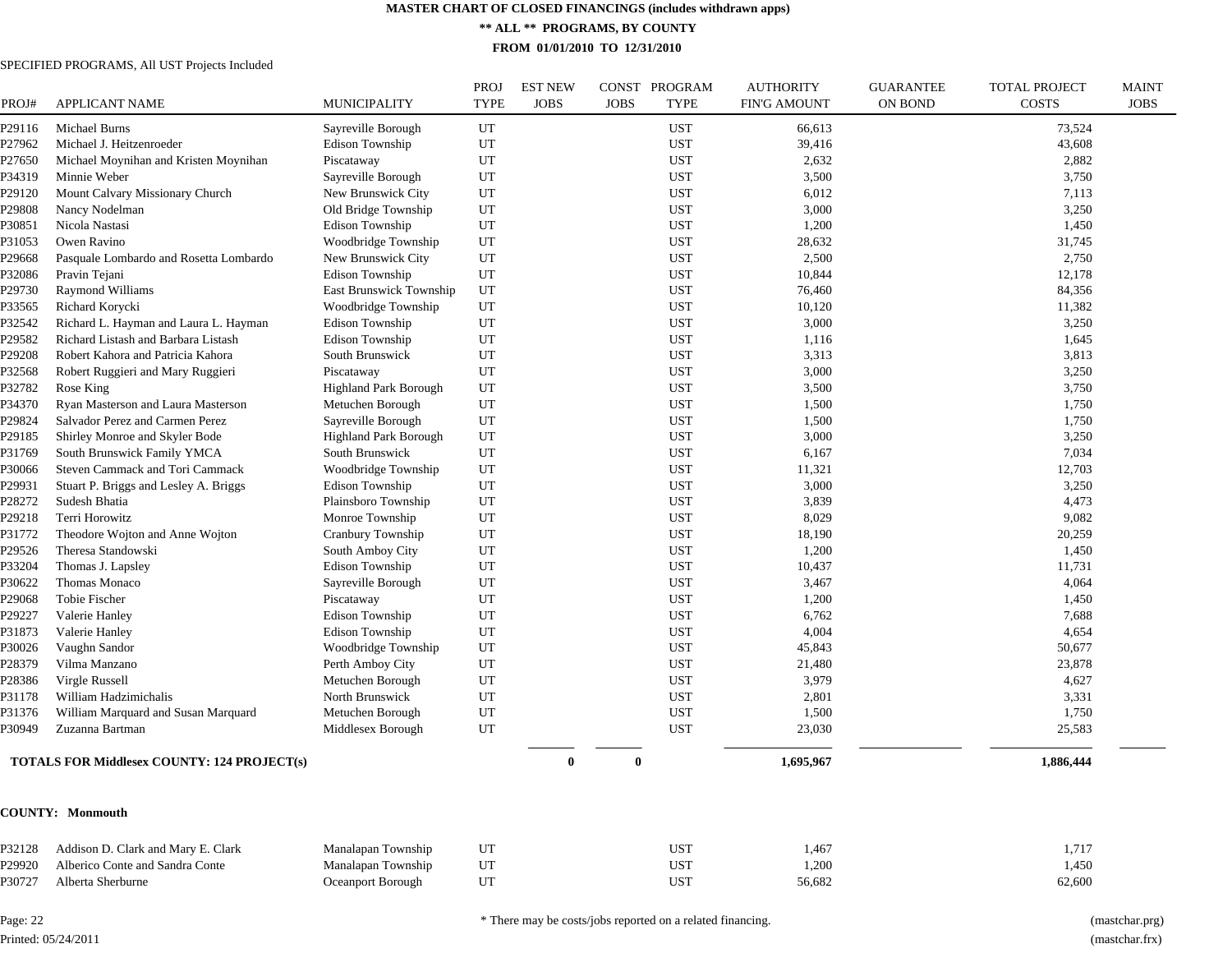**\*\* ALL \*\* PROGRAMS, BY COUNTY**

**FROM 01/01/2010 TO 12/31/2010**

| PROJ#  | <b>APPLICANT NAME</b>                        | MUNICIPALITY            | <b>PROJ</b><br><b>TYPE</b> | <b>EST NEW</b><br><b>JOBS</b> | CONST PROGRAM<br><b>JOBS</b><br><b>TYPE</b> | <b>AUTHORITY</b><br><b>FIN'G AMOUNT</b> | <b>GUARANTEE</b><br><b>ON BOND</b> | <b>TOTAL PROJECT</b><br><b>COSTS</b> | <b>MAINT</b><br><b>JOBS</b> |
|--------|----------------------------------------------|-------------------------|----------------------------|-------------------------------|---------------------------------------------|-----------------------------------------|------------------------------------|--------------------------------------|-----------------------------|
| P33496 | Alfred Rochette and Joan Rochette            | Neptune Township        | UT                         |                               | <b>UST</b>                                  | 1,500                                   |                                    | 1,750                                |                             |
| P29889 | Alfred Sorino                                | Howell Township         | UT                         |                               | <b>UST</b>                                  | 2,400                                   |                                    | 3,250                                |                             |
| P34403 | Annette Adams                                | Neptune Township        | UT                         |                               | <b>UST</b>                                  | 1,500                                   |                                    | 1,750                                |                             |
| P30936 | Annette Austin                               | <b>Asbury Park City</b> | UT                         |                               | UST                                         | 77,159                                  |                                    | 85,125                               |                             |
| P31049 | Anthony C. Pisano and Karen K. Pisano        | Howell Township         | UT                         |                               | <b>UST</b>                                  | 2,900                                   |                                    | 3,150                                |                             |
| P32339 | Anthony Defazio and Lois Defazio             | Long Branch City        | UT                         |                               | <b>UST</b>                                  | 1,500                                   |                                    | 1,750                                |                             |
| P29593 | Anthony Fischer and Deborah Fischer          | Howell Township         | UT                         |                               | <b>UST</b>                                  | 3,294                                   |                                    | 3,544                                |                             |
| P34372 | Anthony Panduri and Kim Panduri              | West Long Branch        | UT                         |                               | <b>UST</b>                                  | 3,000                                   |                                    | 3,250                                |                             |
| P29822 | Azriel Bauer and Sally Bauer                 | <b>Howell Township</b>  | UT                         |                               | <b>UST</b>                                  | 3,000                                   |                                    | 3,250                                |                             |
| P31989 | BNF NJ, LLC                                  | Neptune City Borough    | UT                         |                               | <b>UST</b>                                  | 92,671                                  |                                    | 102,438                              |                             |
| P32005 | Barbara Arway                                | Matawan Borough         | UT                         |                               | <b>UST</b>                                  | 5,897                                   |                                    | 6,737                                |                             |
| P30336 | Barry Friedman and Susan Friedman            | Freehold Township       | UT                         |                               | <b>UST</b>                                  | 3,500                                   |                                    | 3,750                                |                             |
| P33446 | Betty Ann Heeseman                           | Wall Township           | UT                         |                               | <b>UST</b>                                  | 1,500                                   |                                    | 1,750                                |                             |
| P33107 | <b>Betty Robinson</b>                        | Neptune Township        | UT                         |                               | <b>UST</b>                                  | 7,149                                   |                                    | 8,114                                |                             |
| P30057 | Birj Deckmejian and Lisa Deckmejian          | Colts Neck Township     | UT                         |                               | <b>UST</b>                                  | 10,110                                  |                                    | 11,371                               |                             |
| P30837 | <b>Bobby Logan</b>                           | Shrewsbury Township     | UT                         |                               | <b>UST</b>                                  | 3,500                                   |                                    | 3,750                                |                             |
| P29805 | Brendan Watson and Cynthia Watson            | Wall Township           | UT                         |                               | <b>UST</b>                                  | 299                                     |                                    | 1,745                                |                             |
| P27204 | <b>Brian Fay</b>                             | Fair Haven Borough      | UT                         |                               | <b>UST</b>                                  | 2,082                                   |                                    | 2,332                                |                             |
| P33263 | Brian J. Willis and Holly R. Willis          | Farmingdale Borough     | UT                         |                               | <b>UST</b>                                  | 1,400                                   |                                    | 1,650                                |                             |
| P30822 | Brian Koshefsky and Lisa Carrella            | Marlboro Township       | UT                         |                               | <b>UST</b>                                  | 1,500                                   |                                    | 1,750                                |                             |
| P31340 | Cathelma Stephenson                          | <b>Asbury Park City</b> | UT                         |                               | <b>UST</b>                                  | 1,285                                   |                                    | 1,535                                |                             |
| P32753 | Charles Ruggirello and Sandra Ruggirello     | Ocean Township          | UT                         |                               | <b>UST</b>                                  | 1,500                                   |                                    | 1,750                                |                             |
| P30312 | Craig Feldman and Laura Feldman              | Howell Township         | UT                         |                               | <b>UST</b>                                  | 3,150                                   |                                    | 3,400                                |                             |
| P33016 | David Dragonetti and Francoise Dragonetti    | Shrewsbury Borough      | UT                         |                               | <b>UST</b>                                  | 3,018                                   |                                    | 3,268                                |                             |
| P31447 | David Giordano and JoAnn Giordano            | Colts Neck Township     | UT                         |                               | <b>UST</b>                                  | 3,200                                   |                                    | 3,450                                |                             |
| P29111 | David Sobotka and Denise Sobotka             | Howell Township         | UT                         |                               | <b>UST</b>                                  | 3,000                                   |                                    | 3,250                                |                             |
| P28792 | Deal Lake Tower Homeowners Association, Inc. | <b>Asbury Park City</b> | UT                         |                               | <b>UST</b>                                  | 92,521                                  |                                    | 102,273                              |                             |
| P28773 | Dennis Heffernan and Brenda Heffernan        | Howell Township         | UT                         |                               | <b>UST</b>                                  | 720                                     |                                    | 1,450                                |                             |
| P29268 | Diane Corrado                                | Matawan Borough         | UT                         |                               | <b>UST</b>                                  | 7,165                                   |                                    | 8,132                                |                             |
| P28824 | <b>Dominick Basile</b>                       | Howell Township         | UT                         |                               | <b>UST</b>                                  | 85,661                                  |                                    | 94,477                               |                             |
| P31926 | Donald Finan and Emma Finan                  | Middletown Township     | UT                         |                               | <b>UST</b>                                  | 46,685                                  |                                    | 51,604                               |                             |
| P31387 | Doreen Giglio                                | Ocean Township          | UT                         |                               | <b>UST</b>                                  | 1,320                                   |                                    | 1,570                                |                             |
| P33319 | Doris F. West                                | Wall Township           | UT                         |                               | <b>UST</b>                                  | 3,201                                   |                                    | 3,451                                |                             |
| P28714 | Doris Fader                                  | Freehold Borough        | UT                         |                               | <b>UST</b>                                  | 3,000                                   |                                    | 3,250                                |                             |
| P33939 | Dorothy Schulz                               | Millstone Township      | UT                         |                               | <b>UST</b>                                  | 3,900                                   |                                    | 4,150                                |                             |
| P31402 | Douglas Marvel and Patricia Marvel           | Union Beach Borough     | UT                         |                               | <b>UST</b>                                  | 1,500                                   |                                    | 1,750                                |                             |
| P30520 | Eddie E. Walker, Jr. and Sharon E. Walker    | Marlboro Township       | UT                         |                               | <b>UST</b>                                  | 3,578                                   |                                    | 3,828                                |                             |
| P30061 | Edna Simms                                   | Aberdeen Township       | UT                         |                               | <b>UST</b>                                  | 23,685                                  |                                    | 26,304                               |                             |
| P31217 | Edward H. Fenton, Jr. and Marilyn A. Fenton  | Little Silver Borough   | UT                         |                               | <b>UST</b>                                  | 1,500                                   |                                    | 1,750                                |                             |
| P32795 | <b>Edward Matthes and Connie Matthes</b>     | Freehold Township       | $_{\rm UT}$                |                               | <b>UST</b>                                  | 300                                     |                                    | 1,750                                |                             |
| P30746 | Eileen Vellinga                              | Neptune Township        | UT                         |                               | <b>UST</b>                                  | 1,200                                   |                                    | 1,450                                |                             |
| P31027 | Elaine Kurilla                               | <b>Hazlet Township</b>  | UT                         |                               | <b>UST</b>                                  | 3,716                                   |                                    | 4,338                                |                             |
| P29287 | Eleanor C. Gale                              | Fair Haven Borough      | UT                         |                               | <b>UST</b>                                  | 3,000                                   |                                    | 3,250                                |                             |
| P33738 | Elisa Caridi and Jason Stark                 | <b>Holmdel Township</b> | UT                         |                               | <b>UST</b>                                  | 3,875                                   |                                    | 4,125                                |                             |
| P28029 | <b>Estate of Clara Bowens</b>                | Neptune Township        | UT                         |                               | <b>UST</b>                                  | 122,796                                 |                                    | 227,658                              |                             |
| P29778 | Evelyn Taylor                                | Long Branch City        | UT                         |                               | <b>UST</b>                                  | 1,200                                   |                                    | 1,450                                |                             |
| P30221 | Filomena Diebold                             | Eatontown Borough       | UT                         |                               | <b>UST</b>                                  | 1,500                                   |                                    | 1,750                                |                             |
|        |                                              |                         |                            |                               |                                             |                                         |                                    |                                      |                             |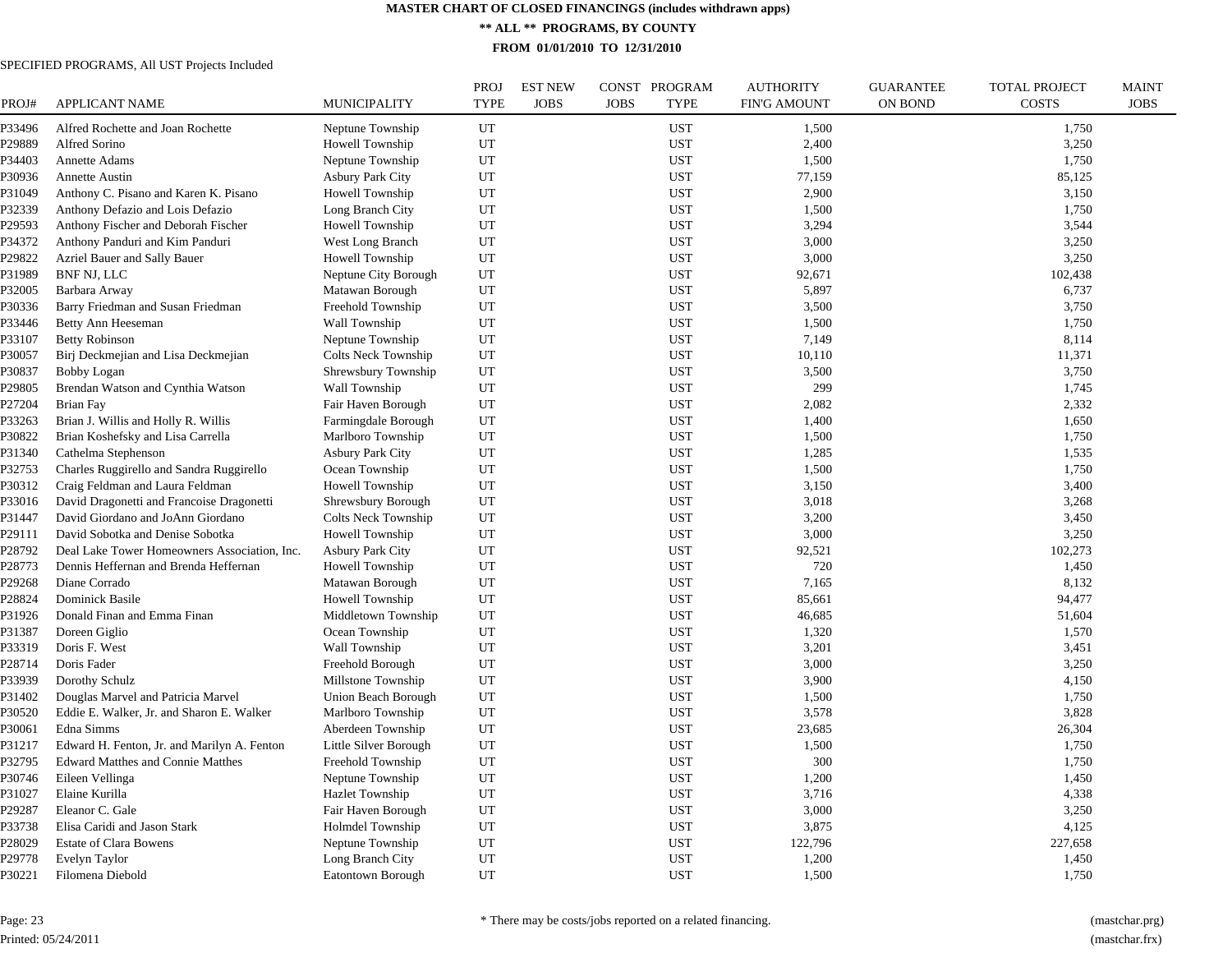**\*\* ALL \*\* PROGRAMS, BY COUNTY**

**FROM 01/01/2010 TO 12/31/2010**

#### SPECIFIED PROGRAMS, All UST Projects Included

| PROJ#  | <b>APPLICANT NAME</b>                        | <b>MUNICIPALITY</b>         | PROJ<br><b>TYPE</b> | <b>EST NEW</b><br><b>JOBS</b> | CONST PROGRAM<br><b>JOBS</b> | <b>TYPE</b> | <b>AUTHORITY</b><br><b>FIN'G AMOUNT</b> | <b>GUARANTEE</b><br><b>ON BOND</b> | <b>TOTAL PROJECT</b><br><b>COSTS</b> | <b>MAINT</b><br><b>JOBS</b> |
|--------|----------------------------------------------|-----------------------------|---------------------|-------------------------------|------------------------------|-------------|-----------------------------------------|------------------------------------|--------------------------------------|-----------------------------|
| P31742 | Francis X. Baker and Gwen G. Baker           | Freehold Township           | UT                  |                               |                              | <b>UST</b>  | 1,500                                   |                                    | 1,750                                |                             |
| P31087 | Frank Gyarmati                               | <b>Hazlet Township</b>      | UT                  |                               |                              | <b>UST</b>  | 27,356                                  |                                    | 30,342                               |                             |
| P31082 | Gail Clarritt                                | Long Branch City            | UT                  |                               |                              | <b>UST</b>  | 4,240                                   |                                    | 4,914                                |                             |
| P33940 | Gary McCandless and Corinne McCandless       | Howell Township             | UT                  |                               |                              | <b>UST</b>  | 3,900                                   |                                    | 4,150                                |                             |
| P29246 | Gary Shaw and Kathleen Shaw                  | Middletown Township         | UT                  |                               |                              | <b>UST</b>  | 3,000                                   |                                    | 3,250                                |                             |
| P31826 | Gary V. Catarella                            | Wall Township               | UT                  |                               |                              | <b>UST</b>  | 3,500                                   |                                    | 3,750                                |                             |
| P28917 | George Longobardi                            | Marlboro Township           | UT                  |                               |                              | <b>UST</b>  | 13,169                                  |                                    | 14,736                               |                             |
| P34374 | Giovanni F. Divinagracia and Erlinda L.      | Aberdeen Township           | UT                  |                               |                              | <b>UST</b>  | 3,500                                   |                                    | 3,750                                |                             |
|        | Divinagrac                                   |                             |                     |                               |                              |             |                                         |                                    |                                      |                             |
| P30536 | Gisela Wood and James Wood                   | Ocean Township              | UT                  |                               |                              | <b>UST</b>  | 3,275                                   |                                    | 3,525                                |                             |
| P31350 | Harold Rutledge and Nancy P. Rutledge        | Howell Township             | UT                  |                               |                              | <b>UST</b>  | 1,200                                   |                                    | 1,450                                |                             |
| P30879 | Harry Tweed, III and Carlene Smith           | Eatontown Borough           | UT                  |                               |                              | <b>UST</b>  | 2,093                                   |                                    | 2,343                                |                             |
| P33607 | Helen Barth and Leon Barth                   | Roosevelt Borough           | UT                  |                               |                              | <b>UST</b>  | 1,500                                   |                                    | 1,750                                |                             |
| P31141 | <b>Helen Tweed</b>                           | Shrewsbury Township         | UT                  |                               |                              | <b>UST</b>  | 121,770                                 |                                    | 134,197                              |                             |
| P32381 | Hyo I. Hwang                                 | Keansburg Borough           | UT                  |                               |                              | <b>UST</b>  | 2,400                                   |                                    | 2,650                                |                             |
| P28983 | James May and Celine May                     | Freehold Borough            | UT                  |                               |                              | <b>UST</b>  | 3,000                                   |                                    | 3,250                                |                             |
| P30025 | James Steinberger and Holly Steinberger      | <b>Tinton Falls Borough</b> | UT                  |                               |                              | <b>UST</b>  | 40,235                                  |                                    | 44,509                               |                             |
| P30718 | Javier Garguillo                             | Marlboro Township           | UT                  |                               |                              | <b>UST</b>  | 3,749                                   |                                    | 4,374                                |                             |
| P30010 | Jeanne Brennan                               | Marlboro Township           | UT                  |                               |                              | <b>UST</b>  | 4,100                                   |                                    | 4,350                                |                             |
| P31029 | Jeanne Jordan                                | Rumson Borough              | UT                  |                               |                              | <b>UST</b>  | 35,579                                  |                                    | 39,387                               |                             |
| P29400 | Jeffrey A. Poyner                            | Middletown Township         | UT                  |                               |                              | <b>UST</b>  | 50,064                                  |                                    | 55,320                               |                             |
| P33141 | Jennifer Frezza                              | Freehold Township           | UT                  |                               |                              | <b>UST</b>  | 9,961                                   |                                    | 11,207                               |                             |
| P31254 | Jenny Chin-Buck                              | <b>Eatontown Borough</b>    | UT                  |                               |                              | <b>UST</b>  | 28,225                                  |                                    | 31,298                               |                             |
| P29958 | Jeremy Stumpf                                | Marlboro Township           | UT                  |                               |                              | <b>UST</b>  | 16,658                                  |                                    | 18,574                               |                             |
| P30094 | Jessica L. Kuras and Erik P. Kuras           | Fair Haven Borough          | UT                  |                               |                              | <b>UST</b>  | 1,200                                   |                                    | 1,450                                |                             |
| P30940 | Jih Fang Wang and Hsiao Hung Hsu             | Howell Township             | UT                  |                               |                              | <b>UST</b>  | 3,500                                   |                                    | 3,750                                |                             |
| P32279 | Johanna Morrow and Matthew Strobel           | Middletown Township         | UT                  |                               |                              | <b>UST</b>  | 1,200                                   |                                    | 1,450                                |                             |
| P32655 | John B. LaValle and April L. LaValle         | Freehold Township           | UT                  |                               |                              | <b>UST</b>  | 3,300                                   |                                    | 3,550                                |                             |
| 29549  | John Bauer and Lisa Bauer                    | Matawan Borough             | UT                  |                               |                              | <b>UST</b>  | 3,500                                   |                                    | 3,750                                |                             |
| P30267 | John Broering and Jessica Broering           | Manalapan Township          | UT                  |                               |                              | <b>UST</b>  | 3,275                                   |                                    | 3,525                                |                             |
| P27508 | John Ferrari                                 | Ocean Township              | UT                  |                               |                              | <b>UST</b>  | 8,157                                   |                                    | 9,223                                |                             |
| P31393 | John Guertse and Carol Geurtse               | Middletown Township         | UT                  |                               |                              | <b>UST</b>  | 1,275                                   |                                    | 1,525                                |                             |
| P31122 | John J. Murphy                               | Freehold Township           | UT                  |                               |                              | <b>UST</b>  | 3,100                                   |                                    | 3,350                                |                             |
| P30356 | John R. Ross and Joan P. Ross                | Aberdeen Township           | UT                  |                               |                              | <b>UST</b>  | 3,990                                   |                                    | 4,240                                |                             |
| 226995 | John Schittig and Kathleen Schittig          | Howell Township             | UT                  |                               |                              | <b>UST</b>  | 2,640                                   |                                    | 3,154                                |                             |
| P33173 | Joseph E. Bernocco and Elizabeth A. Bernocco | Wall Township               | UT                  |                               |                              | <b>UST</b>  | 3,500                                   |                                    | 3,750                                |                             |
| P29581 | Joseph E. Michalski and Beatrice Michalski   | Ocean Township              | UT                  |                               |                              | <b>UST</b>  | 1,796                                   |                                    | 2,046                                |                             |
| P32440 | Joseph Kacirek                               | Matawan Borough             | UT                  |                               |                              | <b>UST</b>  | 57,003                                  |                                    | 62,953                               |                             |
| P32729 | Joseph M. Freeman and Suzanne Capraro        | Red Bank Borough            | UT                  |                               |                              | <b>UST</b>  | 3,500                                   |                                    | 3,750                                |                             |
| P33456 | Joseph N. De Pierro, III                     | Colts Neck Township         | UT                  |                               |                              | <b>UST</b>  | 1,500                                   |                                    | 1,750                                |                             |
| 32228  | Joseph Papinchak and Sharryn Papinchak       | <b>Colts Neck Township</b>  | UT                  |                               |                              | <b>UST</b>  | 2,875                                   |                                    | 3,125                                |                             |
| P29811 | Joseph Strucich and Ernestine Strucich       | Manasquan Borough           | UT                  |                               |                              | <b>UST</b>  | 1,200                                   |                                    | 1,450                                |                             |
| ?30073 | Josephine DeVito                             | Middletown Township         | UT                  |                               |                              | <b>UST</b>  | 43,854                                  |                                    | 48,489                               |                             |
| P30696 | Josephine E. Rolle                           | Neptune Township            | UT                  |                               |                              | <b>UST</b>  | 180,733                                 |                                    | 199,056                              |                             |
| 229785 | Juan Garcia and Maria Garcia                 | <b>Tinton Falls Borough</b> | UT                  |                               |                              | <b>UST</b>  | 3,900                                   |                                    | 4,150                                |                             |
| P29531 | Judith Dugan White                           | Englishtown Borough         | UT                  |                               |                              | <b>UST</b>  | 50,075                                  |                                    | 55,333                               |                             |
| P31890 | Julia Field                                  | Shrewsbury Township         | UT                  |                               |                              | <b>UST</b>  | 1,200                                   |                                    | 1,450                                |                             |
|        |                                              |                             |                     |                               |                              |             |                                         |                                    |                                      |                             |

Page: 24 Printed: 05/24/2011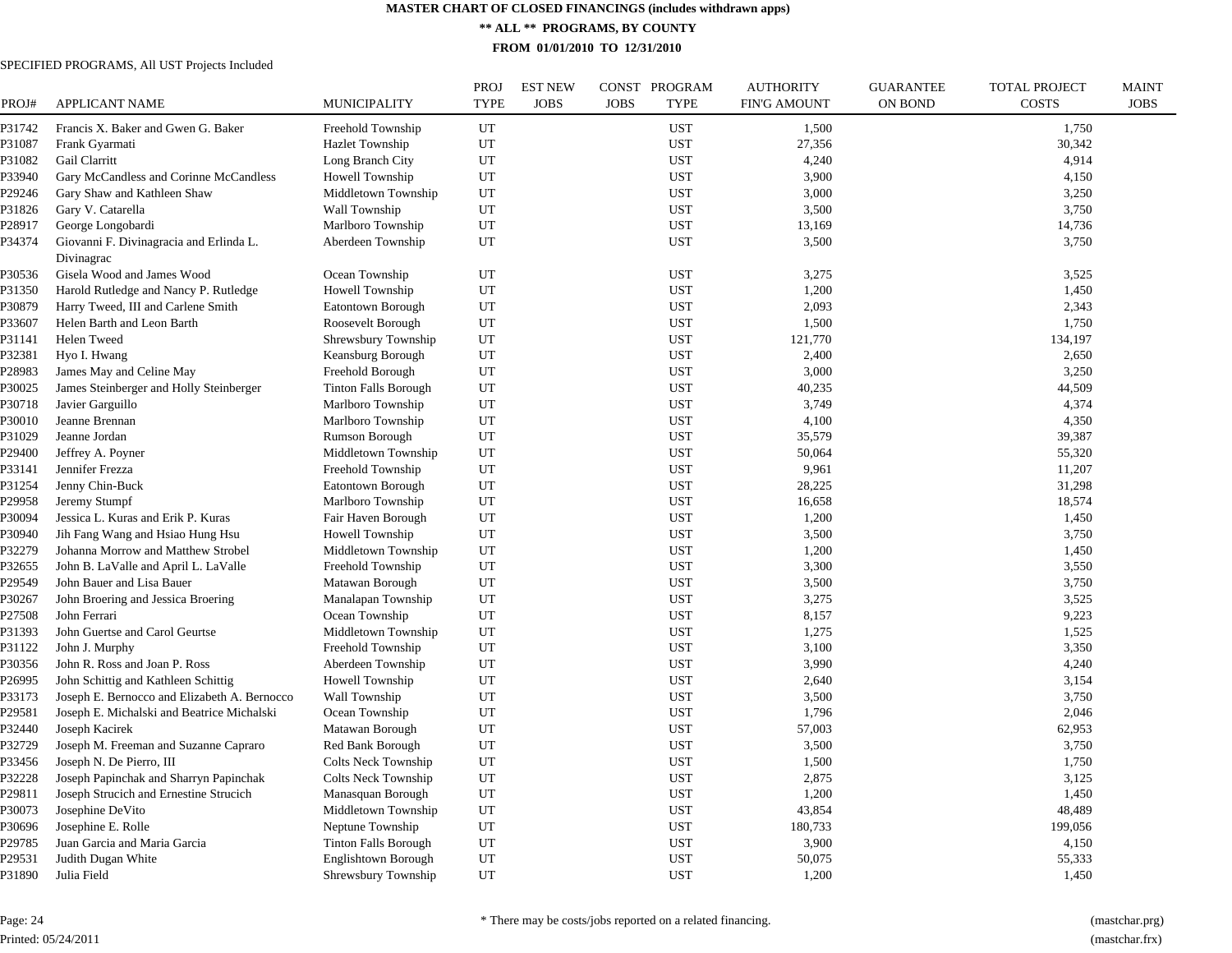**\*\* ALL \*\* PROGRAMS, BY COUNTY**

**FROM 01/01/2010 TO 12/31/2010**

| PROJ#  | <b>APPLICANT NAME</b>                   | <b>MUNICIPALITY</b>         | PROJ<br><b>TYPE</b> | <b>EST NEW</b><br><b>JOBS</b> | PROGRAM<br>CONST<br><b>JOBS</b><br><b>TYPE</b> | <b>AUTHORITY</b><br><b>FIN'G AMOUNT</b> | <b>GUARANTEE</b><br><b>ON BOND</b> | <b>TOTAL PROJECT</b><br><b>COSTS</b> | <b>MAINT</b><br><b>JOBS</b> |
|--------|-----------------------------------------|-----------------------------|---------------------|-------------------------------|------------------------------------------------|-----------------------------------------|------------------------------------|--------------------------------------|-----------------------------|
| P33398 | Julie Jackson                           | Little Silver Borough       | UT                  |                               | <b>UST</b>                                     | 73,460                                  |                                    | 81,056                               |                             |
| P33213 | Kathleen Illo                           | <b>Atlantic Highlands</b>   | UT                  |                               | <b>UST</b>                                     | 3,500                                   |                                    | 3,750                                |                             |
| P30107 | Keith B. Wells and Sandra S. Wells      | Little Silver Borough       | UT                  |                               | <b>UST</b>                                     | 3,275                                   |                                    | 3,525                                |                             |
| P32606 | Kevin Malone                            | Freehold Borough            | UT                  |                               | <b>UST</b>                                     | 3,475                                   |                                    | 3,725                                |                             |
| P31584 | Kristen Supchak                         | Freehold Borough            | UT                  |                               | <b>UST</b>                                     | 3,275                                   |                                    | 3,525                                |                             |
| P33293 | Kristi McGuire and Maureen Lavin        | Freehold Township           | UT                  |                               | <b>UST</b>                                     | 4,476                                   |                                    | 5,174                                |                             |
| P31948 | Kusum Tyagi                             | Matawan Borough             | UT                  |                               | <b>UST</b>                                     | 8,517                                   |                                    | 9,619                                |                             |
| P29571 | Lance Muller and Marie Muller           | <b>Tinton Falls Borough</b> | UT                  |                               | <b>UST</b>                                     | 3,000                                   |                                    | 3,250                                |                             |
| P29734 | Laura Strzelecki                        | Neptune Township            | UT                  |                               | <b>UST</b>                                     | 15,490                                  |                                    | 17,289                               |                             |
| P29968 | Leroy Poole                             | Oceanport Borough           | UT                  |                               | <b>UST</b>                                     | 3,929                                   |                                    | 4,572                                |                             |
| P31460 | Leslie A. Nicholson and Joann Nicholson | Millstone Township          | UT                  |                               | <b>UST</b>                                     | 3,875                                   |                                    | 4,125                                |                             |
| P32750 | Linda Mahland Ballantine                | Eatontown Borough           | UT                  |                               | <b>UST</b>                                     | 163,403                                 |                                    | 179,993                              |                             |
| P31465 | Lisa DeChirico and Thomas DeChirico     | <b>Colts Neck Township</b>  | UT                  |                               | <b>UST</b>                                     | 1,500                                   |                                    | 1,500                                |                             |
| P32264 | Lisa M. Mellor                          | Millstone Township          | UT                  |                               | <b>UST</b>                                     | 686                                     |                                    | 3,680                                |                             |
| P32843 | Lorraine Tavaglione                     | Middletown Township         | UT                  |                               | <b>UST</b>                                     | 3,275                                   |                                    | 3,525                                |                             |
| P30795 | Lydia Kolwalski                         | Freehold Borough            | UT                  |                               | <b>UST</b>                                     | 5,250                                   |                                    | 6,025                                |                             |
| P32801 | Lynn Tremarco and Vincent Tremarco      | Neptune City Borough        | UT                  |                               | <b>UST</b>                                     | 3,500                                   |                                    | 3,750                                |                             |
| P32583 | M. Philip Guba and Catherine Guba       | Fair Haven Borough          | UT                  |                               | <b>UST</b>                                     | 480                                     |                                    | 1,450                                |                             |
| P32004 | Madeline Little                         | Middletown Township         | UT                  |                               | <b>UST</b>                                     | 1,500                                   |                                    | 1,750                                |                             |
| P34772 | Malcolm G. Mugglin and Doris Mugglin    | Ocean Township              | UT                  |                               | <b>UST</b>                                     | 4,700                                   |                                    | 4,950                                |                             |
| P31750 | Malcolm Halsey and Patricia Halsey      | Ocean Township              | UT                  |                               | <b>UST</b>                                     | 1,200                                   |                                    | 1,450                                |                             |
| P31583 | <b>Margaret Murnane</b>                 | Manasquan Borough           | UT                  |                               | <b>UST</b>                                     | 1,290                                   |                                    | 1,540                                |                             |
| P29133 | Maria Reyes                             | <b>Tinton Falls Borough</b> | UT                  |                               | <b>UST</b>                                     | 50,900                                  |                                    | 56,240                               |                             |
| P31066 | Marie Mey                               | Matawan Borough             | UT                  |                               | <b>UST</b>                                     | 3,500                                   |                                    | 3,750                                |                             |
| P31508 | Mark Murphy and Anne M. Anselmo-Murphy  | Ocean Township              | UT                  |                               | <b>UST</b>                                     | 1,200                                   |                                    | 1,450                                |                             |
| P32197 | Mary Ann O'Brien and Dennis O'Brien     | Aberdeen Township           | UT                  |                               | <b>UST</b>                                     | 1,180                                   |                                    | 1,430                                |                             |
| P34255 | Mary Arcuri and Michael Arcuri          | Freehold Township           | UT                  |                               | <b>UST</b>                                     | 3,500                                   |                                    | 3,750                                |                             |
| P29018 | Maureen Castor and Amy Markee           | Neptune Township            | UT                  |                               | <b>UST</b>                                     | 5,236                                   |                                    | 6,010                                |                             |
| P32059 | Maureen Kelly                           | Neptune City Borough        | UT                  |                               | <b>UST</b>                                     | 1,200                                   |                                    | 1,450                                |                             |
| P34471 | Mel Boysen and Lori Boysen              | Freehold Township           | UT                  |                               | <b>UST</b>                                     | 3,900                                   |                                    | 4,150                                |                             |
| P30850 | Michael A. Magrini and Danielle Magrini | Avon-by-the-Sea Borough     | UT                  |                               | <b>UST</b>                                     | 1,500                                   |                                    | 1,750                                |                             |
| P29512 | Michael Coward                          | Shrewsbury Township         | UT                  |                               | <b>UST</b>                                     | 3,000                                   |                                    | 3,250                                |                             |
| P33726 | Michael J. Gunther                      | Howell Township             | UT                  |                               | <b>UST</b>                                     | 4,182                                   |                                    | 4,432                                |                             |
| P29683 | Michael Pinto and Melissa Pinto         | Howell Township             | UT                  |                               | <b>UST</b>                                     | 3,514                                   |                                    | 4,115                                |                             |
| P33864 | Michael T. Ruane and Barbara A. Ruane   | West Long Branch            | UT                  |                               | <b>UST</b>                                     | 2,887                                   |                                    | 3,137                                |                             |
| P30725 | <b>Milton Straus</b>                    | Freehold Borough            | UT                  |                               | <b>UST</b>                                     | 2,820                                   |                                    | 5,420                                |                             |
| 230488 | Mindy Horowitz                          | Interlaken Borough          | UT                  |                               | <b>UST</b>                                     | 72,329                                  |                                    | 79,812                               |                             |
| P32435 | Natale Garguilo, Jr.                    | Marlboro Township           | UT                  |                               | <b>UST</b>                                     | 7,684                                   |                                    | 10,814                               |                             |
| P33522 | Nikki Ronaghan and John Ronaghan        | <b>Allentown Borough</b>    | UT                  |                               | <b>UST</b>                                     | 2,100                                   |                                    | 2,350                                |                             |
| P31461 | Norma Wilson                            | Neptune Township            | UT                  |                               | <b>UST</b>                                     | 3,168                                   |                                    | 3,418                                |                             |
| P31629 | Patricia A. Pilot                       | Neptune Township            | UT                  |                               | <b>UST</b>                                     | 1,500                                   |                                    | 1,750                                |                             |
| P33438 | Patricia Fitzgerald                     | Red Bank Borough            | UT                  |                               | <b>UST</b>                                     | 1,400                                   |                                    | 3,750                                |                             |
| P34043 | Patrick DiSalvo and Carole DiSalvo      | Manasquan Borough           | UT                  |                               | <b>UST</b>                                     | 600                                     |                                    | 1,750                                |                             |
| P30289 | Paul Ahrens and Lisa Ahrens             | Howell Township             | UT                  |                               | <b>UST</b>                                     | 3,015                                   |                                    | 3,265                                |                             |
| P30948 | Paul Estenes and Dawne Estenes          | Howell Township             | UT                  |                               | <b>UST</b>                                     | 37,365                                  |                                    | 41,352                               |                             |
| P31096 | Paul Firth                              | Marlboro Township           | UT                  |                               | <b>UST</b>                                     | 6,600                                   |                                    | 7,510                                |                             |
| P29992 | Pauline Mautner                         | Ocean Township              | UT                  |                               | <b>UST</b>                                     | 3,500                                   |                                    | 3,750                                |                             |
|        |                                         |                             |                     |                               |                                                |                                         |                                    |                                      |                             |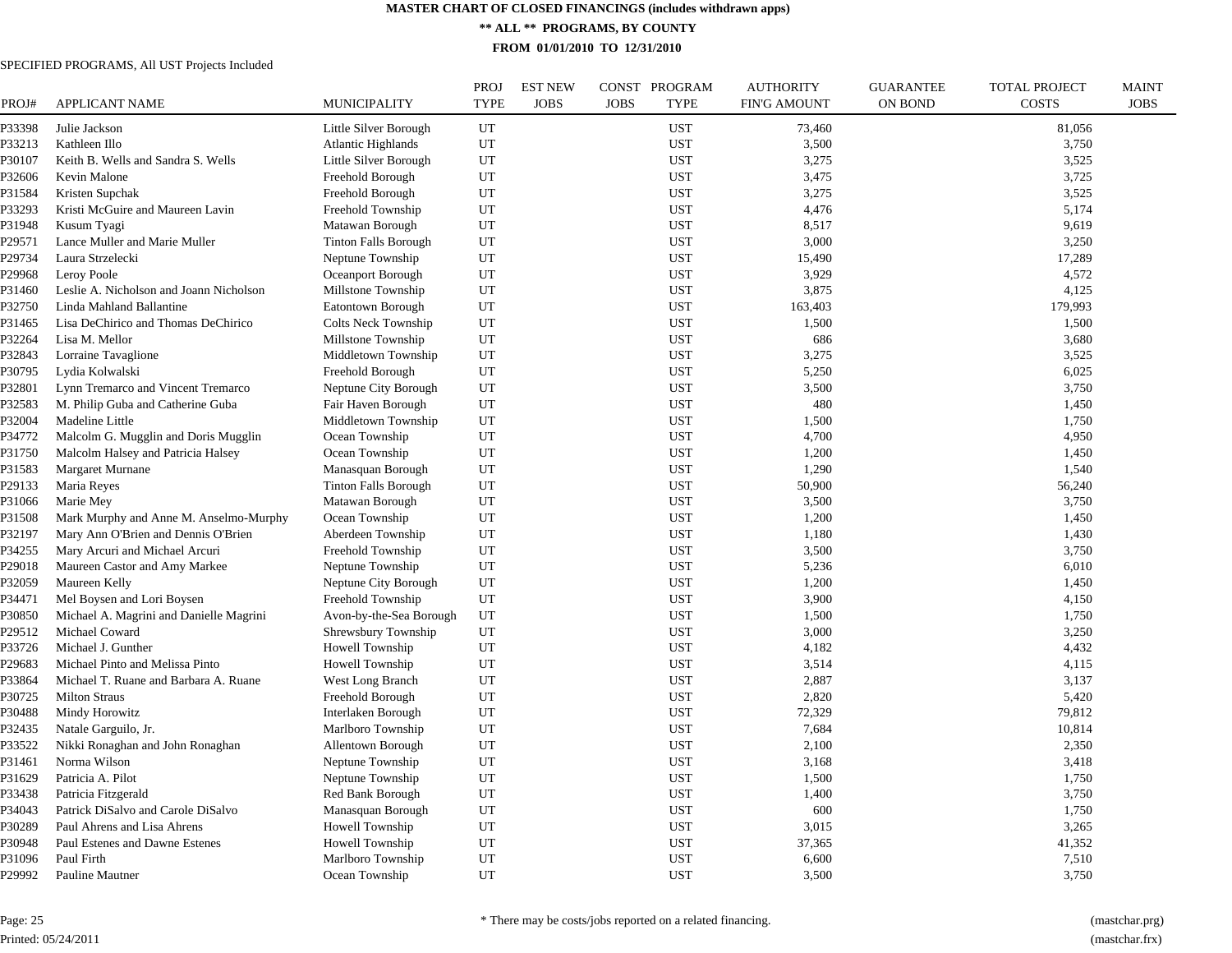**\*\* ALL \*\* PROGRAMS, BY COUNTY**

**FROM 01/01/2010 TO 12/31/2010**

| PROJ#  | <b>APPLICANT NAME</b>                               | <b>MUNICIPALITY</b>         | <b>PROJ</b><br><b>TYPE</b> | <b>EST NEW</b><br><b>JOBS</b> | PROGRAM<br>CONST<br><b>JOBS</b><br><b>TYPE</b> | <b>AUTHORITY</b><br><b>FIN'G AMOUNT</b> | <b>GUARANTEE</b><br><b>ON BOND</b> | TOTAL PROJECT<br><b>COSTS</b> | <b>MAINT</b><br><b>JOBS</b> |
|--------|-----------------------------------------------------|-----------------------------|----------------------------|-------------------------------|------------------------------------------------|-----------------------------------------|------------------------------------|-------------------------------|-----------------------------|
| P29821 | Peter Ficarra                                       | Shrewsbury Township         | UT                         |                               | <b>UST</b>                                     | 1,200                                   |                                    | 1,450                         |                             |
| P32523 | Peter Forsman and Maureen McQuaid Forsman           | <b>Tinton Falls Borough</b> | UT                         |                               | <b>UST</b>                                     | 2,913                                   |                                    | 3,163                         |                             |
| P32683 | Peter Karavites                                     | <b>Tinton Falls Borough</b> | UT                         |                               | <b>UST</b>                                     | 8,800                                   |                                    | 9,930                         |                             |
| P28687 | Peter M. Vota and Virginia C. Vota                  | Freehold Borough            | UT                         |                               | <b>UST</b>                                     | 2,782                                   |                                    | 3,032                         |                             |
| P28806 | Peter Reilly                                        | Farmingdale Borough         | UT                         |                               | <b>UST</b>                                     | 157,959                                 |                                    | 174,005                       |                             |
| P32304 | Ralph C. Kirkland                                   | Manalapan Township          | UT                         |                               | <b>UST</b>                                     | 2,788                                   |                                    | 3,735                         |                             |
| P31060 | Ralph Cash                                          | Red Bank Borough            | UT                         |                               | <b>UST</b>                                     | 3,279                                   |                                    | 3,857                         |                             |
| P29703 | Ramon Gonzalez and Mary Gonzalez                    | Freehold Borough            | UT                         |                               | <b>UST</b>                                     | 3,000                                   |                                    | 3,250                         |                             |
| P29355 | Ramon Gonzalez and Mary Gonzalez (Tank B)           | Freehold Borough            | UT                         |                               | <b>UST</b>                                     | 1,920                                   |                                    | 2,170                         |                             |
| P29774 | Raymond A. Carbone and Mary Lou Carbone             | <b>Colts Neck Township</b>  | UT                         |                               | <b>UST</b>                                     | 3,000                                   |                                    | 3,250                         |                             |
| P30415 | Raymond Shamlian                                    | Millstone Township          | UT                         |                               | <b>UST</b>                                     | 115,563                                 |                                    | 127,369                       |                             |
| P31295 | Richard A. Spahr and Patricia A. Spahr              | Oceanport Borough           | UT                         |                               | <b>UST</b>                                     | 2,920                                   |                                    | 3,170                         |                             |
| P31835 | Richard F. Conley                                   | Rumson Borough              | UT                         |                               | <b>UST</b>                                     | 3,332                                   |                                    | 3,582                         |                             |
| P30963 | Richard F. Doughty                                  | <b>Red Bank Borough</b>     | UT                         |                               | <b>UST</b>                                     | 1,275                                   |                                    | 1,653                         |                             |
| P31429 | Richard J. Kapuscinski and Audrey J.<br>Kapuscinski | Howell Township             | UT                         |                               | <b>UST</b>                                     | 3,185                                   |                                    | 3,435                         |                             |
| P32256 | Richard Nerod and Po Nerod                          | Manalapan Township          | UT                         |                               | <b>UST</b>                                     | 1,500                                   |                                    | 1,750                         |                             |
| P30809 | Rita Williams                                       | Neptune Township            | UT                         |                               | <b>UST</b>                                     | 36,666                                  |                                    | 40,583                        |                             |
| P28862 | Robert DiSanto                                      | <b>Asbury Park City</b>     | UT                         |                               | <b>UST</b>                                     | 53,594                                  |                                    | 59,203                        |                             |
| P30283 | <b>Robert Dickenson</b>                             | Howell Township             | UT                         |                               | <b>UST</b>                                     | 2,433                                   |                                    | 2,683                         |                             |
| P32035 | Robert Fitzsimmons and Suzanne Fitzsimmons          | Little Silver Borough       | UT                         |                               | <b>UST</b>                                     | 3,500                                   |                                    | 3,750                         |                             |
| P30141 | Robert J. Wombough and Virginia G. Wombough         | Wall Township               | UT                         |                               | <b>UST</b>                                     | 3,145                                   |                                    | 3,395                         |                             |
| P34007 | Robert Rosenthal and Ellen Rosenthal                | Marlboro Township           | UT                         |                               | <b>UST</b>                                     | 1,276                                   |                                    | 1,526                         |                             |
| P30319 | Robert Weiss and Miriam Weiss                       | Freehold Township           | UT                         |                               | <b>UST</b>                                     | 3,500                                   |                                    | 3,750                         |                             |
| P32919 | Roger Grill                                         | Manalapan Township          | UT                         |                               | <b>UST</b>                                     | 8,375                                   |                                    | 9,463                         |                             |
| P31256 | Roland Willuweit and Anne Willuweit                 | Farmingdale Borough         | UT                         |                               | <b>UST</b>                                     | 3,275                                   |                                    | 3,525                         |                             |
| P32306 | Rudolph Lopes and Frances I. Lopes                  | Neptune Township            | UT                         |                               | <b>UST</b>                                     | 2,800                                   |                                    | 3,750                         |                             |
| P33723 | Ruth M. Robertson                                   | Ocean Township              | UT                         |                               | <b>UST</b>                                     | 1,200                                   |                                    | 1,450                         |                             |
| P30617 | Sami Gjyriqi                                        | Matawan Borough             | UT                         |                               | <b>UST</b>                                     | 18,532                                  |                                    | 20,635                        |                             |
| P29719 | Sandra Tricarico                                    | Spring Lake Borough         | UT                         |                               | <b>UST</b>                                     | 720                                     |                                    | 1,450                         |                             |
| P30926 | Sergio Louro and Monica Louro                       | Neptune Township            | UT                         |                               | <b>UST</b>                                     | 68,269                                  |                                    | 75,346                        |                             |
| P33134 | Sharon Amalfa and Michael Amalfa                    | Howell Township             | UT                         |                               | <b>UST</b>                                     | 1,500                                   |                                    | 1,750                         |                             |
| 28807  | St. John's Episcopal Church                         | Little Silver Borough       | UT                         |                               | <b>UST</b>                                     | 27,260                                  |                                    | 30,236                        |                             |
| P32580 | Steven Daidone and Marie Daidone                    | Manalapan Township          | UT                         |                               | <b>UST</b>                                     | 2,575                                   |                                    | 2,825                         |                             |
| P32458 | Steven J. Dawson                                    | Howell Township             | UT                         |                               | <b>UST</b>                                     | 3,300                                   |                                    | 3,550                         |                             |
| P29627 | Stewart Moon and Victoria Moon                      | Manalapan Township          | UT                         |                               | <b>UST</b>                                     | 3,075                                   |                                    | 3,325                         |                             |
| P32745 | Susan A. Rardin                                     | Middletown Township         | UT                         |                               | <b>UST</b>                                     | 34,154                                  |                                    | 37,819                        |                             |
| P31022 | Susan Johnson                                       | Howell Township             | UT                         |                               | <b>UST</b>                                     | 14,870                                  |                                    | 16,607                        |                             |
| P32864 | Susan R. Feldman                                    | Ocean Township              | UT                         |                               | <b>UST</b>                                     | 3,325                                   |                                    | 3,575                         |                             |
| P31973 | Terrance Allan                                      | <b>Highlands Borough</b>    | UT                         |                               | <b>UST</b>                                     | 1,500                                   |                                    | 1,750                         |                             |
| P29389 | Theodore Harris and Lenore Harris                   | Marlboro Township           | UT                         |                               | <b>UST</b>                                     | 3,000                                   |                                    | 3,250                         |                             |
| P33153 | Thomas A. Calpini and Vikki L. Calpini              | Howell Township             | UT                         |                               | <b>UST</b>                                     | 3,500                                   |                                    | 3,750                         |                             |
| P31222 | Thomas Abel                                         | Wall Township               | UT                         |                               | <b>UST</b>                                     | 1,500                                   |                                    | 1,750                         |                             |
| P32671 | Thomas J. Frain, Jr. and Meryl J. Spector           | Howell Township             | UT                         |                               | <b>UST</b>                                     | 2,100                                   |                                    | 2,350                         |                             |
| P30647 | <b>Tisha Perez</b>                                  | Marlboro Township           | UT                         |                               | <b>UST</b>                                     | 14,357                                  |                                    | 16,043                        |                             |
| P28301 | Trudy Mercurio                                      | Millstone Township          | UT                         |                               | <b>UST</b>                                     | 600                                     |                                    | 1,450                         |                             |
| P34747 | Uday Patel and Shraddha Patel                       | <b>Holmdel Township</b>     | UT                         |                               | <b>UST</b>                                     | 4,700                                   |                                    | 4,950                         |                             |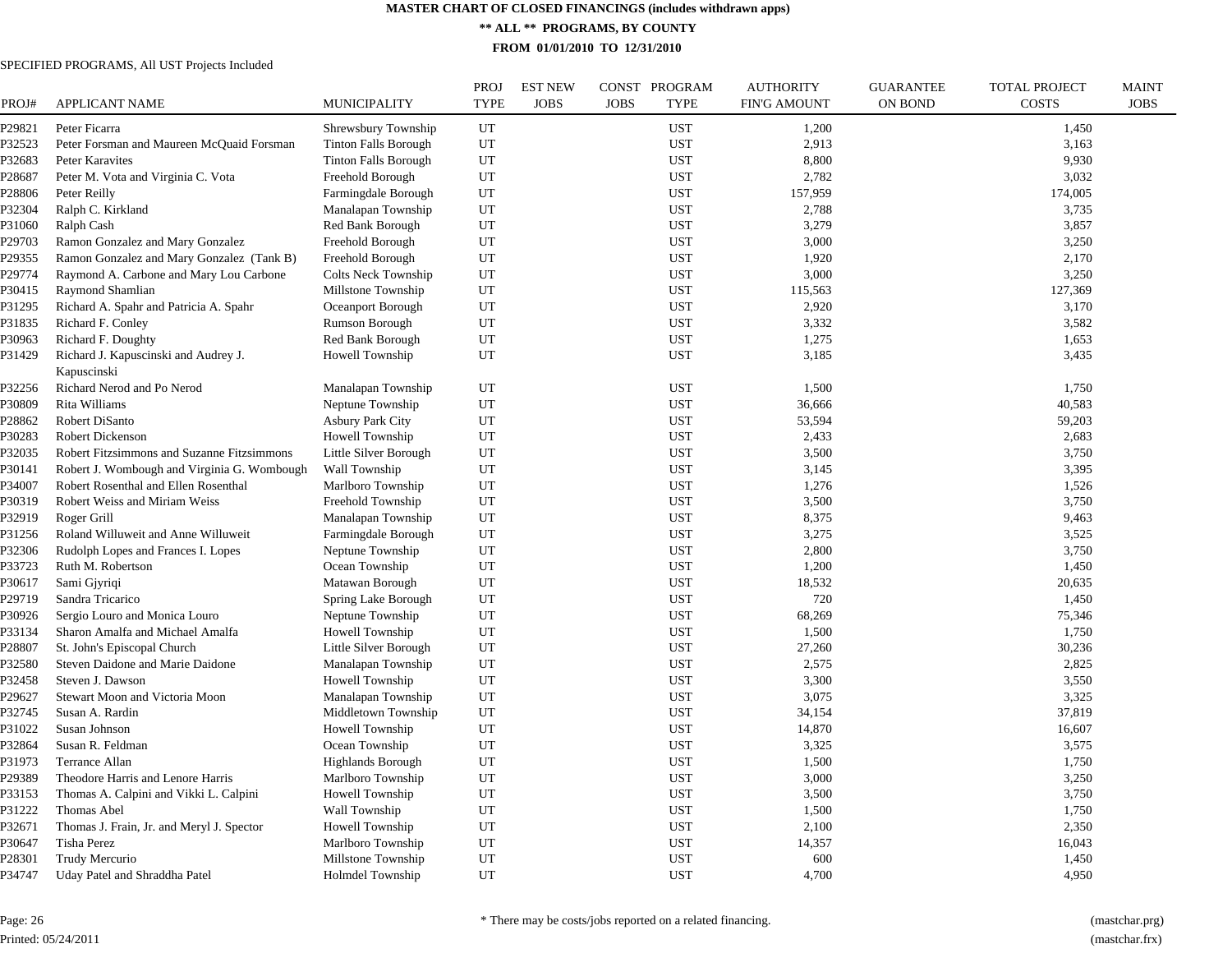**\*\* ALL \*\* PROGRAMS, BY COUNTY**

**FROM 01/01/2010 TO 12/31/2010**

# SPECIFIED PROGRAMS, All UST Projects Included

| 1,600<br>P30648<br>UT<br><b>UST</b><br>Walter C. Maxson, Sr.<br><b>Atlantic Highlands</b><br>1,350<br>UT<br><b>UST</b><br>3,217<br>3,467<br>P29848<br>Walter Ruszczyk and Linda Ruszczyk<br>Howell Township<br>UT<br>P31341<br>William Conover<br>Wall Township<br><b>UST</b><br>1,500<br>1,750<br>UT<br><b>UST</b><br>P29618<br>William D. Merritt, Jr.<br>Wall Township<br>6,564<br>7,470<br>UT<br>P33878<br><b>Tinton Falls Borough</b><br><b>UST</b><br>600<br>William DeSarno and Ann DeSarno<br>1,750<br>UT<br>William G. Hutzley<br><b>UST</b><br>1,220<br>P30297<br>Ocean Township<br>1,470<br>UT<br><b>UST</b><br>3,275<br>P32895<br>William Nebel<br>Millstone Township<br>3,525<br>UT<br><b>UST</b><br>3,000<br>P29529<br>William Stevenson and Jacquelyn Stevenson<br>Middletown Township<br>3,250<br>UT<br><b>UST</b><br>5,213<br>5,984<br>William Zarrella<br><b>Hazlet Township</b><br>P29611<br>UT<br><b>UST</b><br>3,275<br>3,525<br>Zivota Miskovic and Mirjana Miskovic<br><b>Howell Township</b><br>P30209<br>$\mathbf{0}$<br>$\bf{0}$<br>2,696,700<br>3,092,640<br><b>TOTALS FOR Monmouth COUNTY: 199 PROJECT(s)</b><br><b>COUNTY: Morris</b><br>P31901<br>Abbie Liehr and John Liehr<br>Randolph Township<br>UT<br><b>UST</b><br>3,185<br>3,435<br>UT<br>P34347<br>Abhay K. Jain and Kusum Jain<br>Mine Hill Township<br><b>UST</b><br>3,350<br>3,600<br>P33480<br>Adam Kandil and Dalia Ahmed<br>Dover Town<br>UT<br><b>UST</b><br>3,665<br>3,915<br>P29180<br>Al Rosikiewicz and Kathleen Rosikiewicz<br>Roxbury Township<br>UT<br><b>UST</b><br>1,489<br>3,227<br>P28269<br>Hanover Township<br>UT<br><b>UST</b><br>3,698<br>4,318<br>Alan Macdonald<br>UT<br>4,229<br>P31199<br>Albert B. Szollosi and Erzsebet L. Szollosi<br>Denville Township<br><b>UST</b><br>4,479<br>UT<br><b>UST</b><br>3,799<br>P32219<br>Albert J. Vidovich and Janet L. Vidovich<br>Rockaway Borough<br>4,049<br>P31258<br>Albert L. Chu and Mindanila E. Chu<br>Randolph Township<br>UT<br><b>UST</b><br>1,400<br>3,750<br>P31912<br>Alice A. Dannenbaum<br>Mendham Township<br>UT<br><b>UST</b><br>3,500<br>3,750<br>P29994<br>Alida Bohdan and Michael Bohdan<br>Jefferson Township<br>UT<br><b>UST</b><br>3,130<br>3,380<br>P32349<br>Aliou B. Niane and Kaori Y. Niane<br>Jefferson Township<br>UT<br><b>UST</b><br>3,500<br>3,750<br>UT<br>4,233<br>P30050<br>Alma Koontz<br>Kinnelon Borough<br><b>UST</b><br>4,906<br>UT<br>1,200<br>P33313<br>Ana Gaitanaru<br>Dover Town<br><b>UST</b><br>1,450<br>UT<br>P33742<br>Andre E. Finnegan<br>Wharton Borough<br><b>UST</b><br>3,133<br>5,993<br>P32294<br>Andrew J. Allu and Barbara A. Allu<br>Parsippany-Troy Hills<br>UT<br><b>UST</b><br>3,500<br>3,750<br>P33625<br>Andrew J. Murren and Elizabeth T. Murren<br>Mendham Township<br>UT<br><b>UST</b><br>2,480<br>3,350<br>P32833<br>Kinnelon Borough<br>UT<br><b>UST</b><br>3,465<br>3,715<br>Angela T. Joseph and Alfred J. Joseph<br>UT<br>3,965<br>P34291<br>Angelo DiNaro and Judith DiNaro<br>Rockaway Township<br><b>UST</b><br>4,215<br>Anita Baldwin and Patricia Baldwin<br>UT<br><b>UST</b><br>3,000<br>P29322<br>Parsippany-Troy Hills<br>3,250<br>UT<br>P29714<br>Ann Felicia Syrek<br>Montville Township<br><b>UST</b><br>3,000<br>3,250<br>P30142<br>Ann Rodriguez and Renaldo R. Rodriguez<br><b>Boonton Township</b><br>UT<br><b>UST</b><br>5,821<br>6,071<br>P29759<br>Anna Annuzzi<br>Rockaway Township<br>UT<br><b>UST</b><br>23,460<br>26,056<br>P29847<br>Anne Marie Steward<br>Mount Olive Township<br>UT<br><b>UST</b><br>3,500<br>3,750<br>P31985<br>UT<br><b>UST</b><br>3,460<br>3,710<br>Anthony J Zagarino and Arlene D. Zagarino<br>Rockaway Borough<br>UT<br><b>UST</b><br>1,980<br>P32688<br>Anthony Miliano and Suzanne Miliano<br>Jefferson Township<br>3,550<br>UT<br>P31784<br>Antoinette Clerico<br>Randolph Township<br><b>UST</b><br>4,000<br>4,250<br>UT<br>P29234<br>Artur Z. Kobylinski<br><b>Boonton Town</b><br><b>UST</b><br>3,000<br>3,250<br>P29635<br>Barbara DelValle and Reinaldo DelValle<br>Denville Township<br>UT<br><b>UST</b><br>1,713<br>3,675<br>UT<br>P32764<br>Barbara Wiedman and Richard Wiedman<br>Denville Township<br><b>UST</b><br>3,424<br>3,674<br>P31384<br>Barrett J. Walker<br>UT<br><b>UST</b><br>3,500<br>3,750<br>Rockaway Township<br>UT<br><b>UST</b><br>2,800<br>3,050<br>P31904<br><b>Barry Fox</b><br><b>Boonton Township</b> | PROJ# | <b>APPLICANT NAME</b> | <b>MUNICIPALITY</b> | <b>PROJ</b><br><b>TYPE</b> | <b>EST NEW</b><br><b>JOBS</b> | <b>JOBS</b> | CONST PROGRAM<br><b>TYPE</b> | <b>AUTHORITY</b><br><b>FIN'G AMOUNT</b> | <b>GUARANTEE</b><br><b>ON BOND</b> | <b>TOTAL PROJECT</b><br><b>COSTS</b> | <b>MAINT</b><br><b>JOBS</b> |
|--------------------------------------------------------------------------------------------------------------------------------------------------------------------------------------------------------------------------------------------------------------------------------------------------------------------------------------------------------------------------------------------------------------------------------------------------------------------------------------------------------------------------------------------------------------------------------------------------------------------------------------------------------------------------------------------------------------------------------------------------------------------------------------------------------------------------------------------------------------------------------------------------------------------------------------------------------------------------------------------------------------------------------------------------------------------------------------------------------------------------------------------------------------------------------------------------------------------------------------------------------------------------------------------------------------------------------------------------------------------------------------------------------------------------------------------------------------------------------------------------------------------------------------------------------------------------------------------------------------------------------------------------------------------------------------------------------------------------------------------------------------------------------------------------------------------------------------------------------------------------------------------------------------------------------------------------------------------------------------------------------------------------------------------------------------------------------------------------------------------------------------------------------------------------------------------------------------------------------------------------------------------------------------------------------------------------------------------------------------------------------------------------------------------------------------------------------------------------------------------------------------------------------------------------------------------------------------------------------------------------------------------------------------------------------------------------------------------------------------------------------------------------------------------------------------------------------------------------------------------------------------------------------------------------------------------------------------------------------------------------------------------------------------------------------------------------------------------------------------------------------------------------------------------------------------------------------------------------------------------------------------------------------------------------------------------------------------------------------------------------------------------------------------------------------------------------------------------------------------------------------------------------------------------------------------------------------------------------------------------------------------------------------------------------------------------------------------------------------------------------------------------------------------------------------------------------------------------------------------------------------------------------------------------------------------------------------------------------------------------------------------------------------------------------------------------------------------------------------------------------------------------------------------------------------------------------------------------------------------------------------------------------------------------------------------------------------------------------------------------------------------------------------------------------|-------|-----------------------|---------------------|----------------------------|-------------------------------|-------------|------------------------------|-----------------------------------------|------------------------------------|--------------------------------------|-----------------------------|
|                                                                                                                                                                                                                                                                                                                                                                                                                                                                                                                                                                                                                                                                                                                                                                                                                                                                                                                                                                                                                                                                                                                                                                                                                                                                                                                                                                                                                                                                                                                                                                                                                                                                                                                                                                                                                                                                                                                                                                                                                                                                                                                                                                                                                                                                                                                                                                                                                                                                                                                                                                                                                                                                                                                                                                                                                                                                                                                                                                                                                                                                                                                                                                                                                                                                                                                                                                                                                                                                                                                                                                                                                                                                                                                                                                                                                                                                                                                                                                                                                                                                                                                                                                                                                                                                                                                                                                                                                          |       |                       |                     |                            |                               |             |                              |                                         |                                    |                                      |                             |
|                                                                                                                                                                                                                                                                                                                                                                                                                                                                                                                                                                                                                                                                                                                                                                                                                                                                                                                                                                                                                                                                                                                                                                                                                                                                                                                                                                                                                                                                                                                                                                                                                                                                                                                                                                                                                                                                                                                                                                                                                                                                                                                                                                                                                                                                                                                                                                                                                                                                                                                                                                                                                                                                                                                                                                                                                                                                                                                                                                                                                                                                                                                                                                                                                                                                                                                                                                                                                                                                                                                                                                                                                                                                                                                                                                                                                                                                                                                                                                                                                                                                                                                                                                                                                                                                                                                                                                                                                          |       |                       |                     |                            |                               |             |                              |                                         |                                    |                                      |                             |
|                                                                                                                                                                                                                                                                                                                                                                                                                                                                                                                                                                                                                                                                                                                                                                                                                                                                                                                                                                                                                                                                                                                                                                                                                                                                                                                                                                                                                                                                                                                                                                                                                                                                                                                                                                                                                                                                                                                                                                                                                                                                                                                                                                                                                                                                                                                                                                                                                                                                                                                                                                                                                                                                                                                                                                                                                                                                                                                                                                                                                                                                                                                                                                                                                                                                                                                                                                                                                                                                                                                                                                                                                                                                                                                                                                                                                                                                                                                                                                                                                                                                                                                                                                                                                                                                                                                                                                                                                          |       |                       |                     |                            |                               |             |                              |                                         |                                    |                                      |                             |
|                                                                                                                                                                                                                                                                                                                                                                                                                                                                                                                                                                                                                                                                                                                                                                                                                                                                                                                                                                                                                                                                                                                                                                                                                                                                                                                                                                                                                                                                                                                                                                                                                                                                                                                                                                                                                                                                                                                                                                                                                                                                                                                                                                                                                                                                                                                                                                                                                                                                                                                                                                                                                                                                                                                                                                                                                                                                                                                                                                                                                                                                                                                                                                                                                                                                                                                                                                                                                                                                                                                                                                                                                                                                                                                                                                                                                                                                                                                                                                                                                                                                                                                                                                                                                                                                                                                                                                                                                          |       |                       |                     |                            |                               |             |                              |                                         |                                    |                                      |                             |
|                                                                                                                                                                                                                                                                                                                                                                                                                                                                                                                                                                                                                                                                                                                                                                                                                                                                                                                                                                                                                                                                                                                                                                                                                                                                                                                                                                                                                                                                                                                                                                                                                                                                                                                                                                                                                                                                                                                                                                                                                                                                                                                                                                                                                                                                                                                                                                                                                                                                                                                                                                                                                                                                                                                                                                                                                                                                                                                                                                                                                                                                                                                                                                                                                                                                                                                                                                                                                                                                                                                                                                                                                                                                                                                                                                                                                                                                                                                                                                                                                                                                                                                                                                                                                                                                                                                                                                                                                          |       |                       |                     |                            |                               |             |                              |                                         |                                    |                                      |                             |
|                                                                                                                                                                                                                                                                                                                                                                                                                                                                                                                                                                                                                                                                                                                                                                                                                                                                                                                                                                                                                                                                                                                                                                                                                                                                                                                                                                                                                                                                                                                                                                                                                                                                                                                                                                                                                                                                                                                                                                                                                                                                                                                                                                                                                                                                                                                                                                                                                                                                                                                                                                                                                                                                                                                                                                                                                                                                                                                                                                                                                                                                                                                                                                                                                                                                                                                                                                                                                                                                                                                                                                                                                                                                                                                                                                                                                                                                                                                                                                                                                                                                                                                                                                                                                                                                                                                                                                                                                          |       |                       |                     |                            |                               |             |                              |                                         |                                    |                                      |                             |
|                                                                                                                                                                                                                                                                                                                                                                                                                                                                                                                                                                                                                                                                                                                                                                                                                                                                                                                                                                                                                                                                                                                                                                                                                                                                                                                                                                                                                                                                                                                                                                                                                                                                                                                                                                                                                                                                                                                                                                                                                                                                                                                                                                                                                                                                                                                                                                                                                                                                                                                                                                                                                                                                                                                                                                                                                                                                                                                                                                                                                                                                                                                                                                                                                                                                                                                                                                                                                                                                                                                                                                                                                                                                                                                                                                                                                                                                                                                                                                                                                                                                                                                                                                                                                                                                                                                                                                                                                          |       |                       |                     |                            |                               |             |                              |                                         |                                    |                                      |                             |
|                                                                                                                                                                                                                                                                                                                                                                                                                                                                                                                                                                                                                                                                                                                                                                                                                                                                                                                                                                                                                                                                                                                                                                                                                                                                                                                                                                                                                                                                                                                                                                                                                                                                                                                                                                                                                                                                                                                                                                                                                                                                                                                                                                                                                                                                                                                                                                                                                                                                                                                                                                                                                                                                                                                                                                                                                                                                                                                                                                                                                                                                                                                                                                                                                                                                                                                                                                                                                                                                                                                                                                                                                                                                                                                                                                                                                                                                                                                                                                                                                                                                                                                                                                                                                                                                                                                                                                                                                          |       |                       |                     |                            |                               |             |                              |                                         |                                    |                                      |                             |
|                                                                                                                                                                                                                                                                                                                                                                                                                                                                                                                                                                                                                                                                                                                                                                                                                                                                                                                                                                                                                                                                                                                                                                                                                                                                                                                                                                                                                                                                                                                                                                                                                                                                                                                                                                                                                                                                                                                                                                                                                                                                                                                                                                                                                                                                                                                                                                                                                                                                                                                                                                                                                                                                                                                                                                                                                                                                                                                                                                                                                                                                                                                                                                                                                                                                                                                                                                                                                                                                                                                                                                                                                                                                                                                                                                                                                                                                                                                                                                                                                                                                                                                                                                                                                                                                                                                                                                                                                          |       |                       |                     |                            |                               |             |                              |                                         |                                    |                                      |                             |
|                                                                                                                                                                                                                                                                                                                                                                                                                                                                                                                                                                                                                                                                                                                                                                                                                                                                                                                                                                                                                                                                                                                                                                                                                                                                                                                                                                                                                                                                                                                                                                                                                                                                                                                                                                                                                                                                                                                                                                                                                                                                                                                                                                                                                                                                                                                                                                                                                                                                                                                                                                                                                                                                                                                                                                                                                                                                                                                                                                                                                                                                                                                                                                                                                                                                                                                                                                                                                                                                                                                                                                                                                                                                                                                                                                                                                                                                                                                                                                                                                                                                                                                                                                                                                                                                                                                                                                                                                          |       |                       |                     |                            |                               |             |                              |                                         |                                    |                                      |                             |
|                                                                                                                                                                                                                                                                                                                                                                                                                                                                                                                                                                                                                                                                                                                                                                                                                                                                                                                                                                                                                                                                                                                                                                                                                                                                                                                                                                                                                                                                                                                                                                                                                                                                                                                                                                                                                                                                                                                                                                                                                                                                                                                                                                                                                                                                                                                                                                                                                                                                                                                                                                                                                                                                                                                                                                                                                                                                                                                                                                                                                                                                                                                                                                                                                                                                                                                                                                                                                                                                                                                                                                                                                                                                                                                                                                                                                                                                                                                                                                                                                                                                                                                                                                                                                                                                                                                                                                                                                          |       |                       |                     |                            |                               |             |                              |                                         |                                    |                                      |                             |
|                                                                                                                                                                                                                                                                                                                                                                                                                                                                                                                                                                                                                                                                                                                                                                                                                                                                                                                                                                                                                                                                                                                                                                                                                                                                                                                                                                                                                                                                                                                                                                                                                                                                                                                                                                                                                                                                                                                                                                                                                                                                                                                                                                                                                                                                                                                                                                                                                                                                                                                                                                                                                                                                                                                                                                                                                                                                                                                                                                                                                                                                                                                                                                                                                                                                                                                                                                                                                                                                                                                                                                                                                                                                                                                                                                                                                                                                                                                                                                                                                                                                                                                                                                                                                                                                                                                                                                                                                          |       |                       |                     |                            |                               |             |                              |                                         |                                    |                                      |                             |
|                                                                                                                                                                                                                                                                                                                                                                                                                                                                                                                                                                                                                                                                                                                                                                                                                                                                                                                                                                                                                                                                                                                                                                                                                                                                                                                                                                                                                                                                                                                                                                                                                                                                                                                                                                                                                                                                                                                                                                                                                                                                                                                                                                                                                                                                                                                                                                                                                                                                                                                                                                                                                                                                                                                                                                                                                                                                                                                                                                                                                                                                                                                                                                                                                                                                                                                                                                                                                                                                                                                                                                                                                                                                                                                                                                                                                                                                                                                                                                                                                                                                                                                                                                                                                                                                                                                                                                                                                          |       |                       |                     |                            |                               |             |                              |                                         |                                    |                                      |                             |
|                                                                                                                                                                                                                                                                                                                                                                                                                                                                                                                                                                                                                                                                                                                                                                                                                                                                                                                                                                                                                                                                                                                                                                                                                                                                                                                                                                                                                                                                                                                                                                                                                                                                                                                                                                                                                                                                                                                                                                                                                                                                                                                                                                                                                                                                                                                                                                                                                                                                                                                                                                                                                                                                                                                                                                                                                                                                                                                                                                                                                                                                                                                                                                                                                                                                                                                                                                                                                                                                                                                                                                                                                                                                                                                                                                                                                                                                                                                                                                                                                                                                                                                                                                                                                                                                                                                                                                                                                          |       |                       |                     |                            |                               |             |                              |                                         |                                    |                                      |                             |
|                                                                                                                                                                                                                                                                                                                                                                                                                                                                                                                                                                                                                                                                                                                                                                                                                                                                                                                                                                                                                                                                                                                                                                                                                                                                                                                                                                                                                                                                                                                                                                                                                                                                                                                                                                                                                                                                                                                                                                                                                                                                                                                                                                                                                                                                                                                                                                                                                                                                                                                                                                                                                                                                                                                                                                                                                                                                                                                                                                                                                                                                                                                                                                                                                                                                                                                                                                                                                                                                                                                                                                                                                                                                                                                                                                                                                                                                                                                                                                                                                                                                                                                                                                                                                                                                                                                                                                                                                          |       |                       |                     |                            |                               |             |                              |                                         |                                    |                                      |                             |
|                                                                                                                                                                                                                                                                                                                                                                                                                                                                                                                                                                                                                                                                                                                                                                                                                                                                                                                                                                                                                                                                                                                                                                                                                                                                                                                                                                                                                                                                                                                                                                                                                                                                                                                                                                                                                                                                                                                                                                                                                                                                                                                                                                                                                                                                                                                                                                                                                                                                                                                                                                                                                                                                                                                                                                                                                                                                                                                                                                                                                                                                                                                                                                                                                                                                                                                                                                                                                                                                                                                                                                                                                                                                                                                                                                                                                                                                                                                                                                                                                                                                                                                                                                                                                                                                                                                                                                                                                          |       |                       |                     |                            |                               |             |                              |                                         |                                    |                                      |                             |
|                                                                                                                                                                                                                                                                                                                                                                                                                                                                                                                                                                                                                                                                                                                                                                                                                                                                                                                                                                                                                                                                                                                                                                                                                                                                                                                                                                                                                                                                                                                                                                                                                                                                                                                                                                                                                                                                                                                                                                                                                                                                                                                                                                                                                                                                                                                                                                                                                                                                                                                                                                                                                                                                                                                                                                                                                                                                                                                                                                                                                                                                                                                                                                                                                                                                                                                                                                                                                                                                                                                                                                                                                                                                                                                                                                                                                                                                                                                                                                                                                                                                                                                                                                                                                                                                                                                                                                                                                          |       |                       |                     |                            |                               |             |                              |                                         |                                    |                                      |                             |
|                                                                                                                                                                                                                                                                                                                                                                                                                                                                                                                                                                                                                                                                                                                                                                                                                                                                                                                                                                                                                                                                                                                                                                                                                                                                                                                                                                                                                                                                                                                                                                                                                                                                                                                                                                                                                                                                                                                                                                                                                                                                                                                                                                                                                                                                                                                                                                                                                                                                                                                                                                                                                                                                                                                                                                                                                                                                                                                                                                                                                                                                                                                                                                                                                                                                                                                                                                                                                                                                                                                                                                                                                                                                                                                                                                                                                                                                                                                                                                                                                                                                                                                                                                                                                                                                                                                                                                                                                          |       |                       |                     |                            |                               |             |                              |                                         |                                    |                                      |                             |
|                                                                                                                                                                                                                                                                                                                                                                                                                                                                                                                                                                                                                                                                                                                                                                                                                                                                                                                                                                                                                                                                                                                                                                                                                                                                                                                                                                                                                                                                                                                                                                                                                                                                                                                                                                                                                                                                                                                                                                                                                                                                                                                                                                                                                                                                                                                                                                                                                                                                                                                                                                                                                                                                                                                                                                                                                                                                                                                                                                                                                                                                                                                                                                                                                                                                                                                                                                                                                                                                                                                                                                                                                                                                                                                                                                                                                                                                                                                                                                                                                                                                                                                                                                                                                                                                                                                                                                                                                          |       |                       |                     |                            |                               |             |                              |                                         |                                    |                                      |                             |
|                                                                                                                                                                                                                                                                                                                                                                                                                                                                                                                                                                                                                                                                                                                                                                                                                                                                                                                                                                                                                                                                                                                                                                                                                                                                                                                                                                                                                                                                                                                                                                                                                                                                                                                                                                                                                                                                                                                                                                                                                                                                                                                                                                                                                                                                                                                                                                                                                                                                                                                                                                                                                                                                                                                                                                                                                                                                                                                                                                                                                                                                                                                                                                                                                                                                                                                                                                                                                                                                                                                                                                                                                                                                                                                                                                                                                                                                                                                                                                                                                                                                                                                                                                                                                                                                                                                                                                                                                          |       |                       |                     |                            |                               |             |                              |                                         |                                    |                                      |                             |
|                                                                                                                                                                                                                                                                                                                                                                                                                                                                                                                                                                                                                                                                                                                                                                                                                                                                                                                                                                                                                                                                                                                                                                                                                                                                                                                                                                                                                                                                                                                                                                                                                                                                                                                                                                                                                                                                                                                                                                                                                                                                                                                                                                                                                                                                                                                                                                                                                                                                                                                                                                                                                                                                                                                                                                                                                                                                                                                                                                                                                                                                                                                                                                                                                                                                                                                                                                                                                                                                                                                                                                                                                                                                                                                                                                                                                                                                                                                                                                                                                                                                                                                                                                                                                                                                                                                                                                                                                          |       |                       |                     |                            |                               |             |                              |                                         |                                    |                                      |                             |
|                                                                                                                                                                                                                                                                                                                                                                                                                                                                                                                                                                                                                                                                                                                                                                                                                                                                                                                                                                                                                                                                                                                                                                                                                                                                                                                                                                                                                                                                                                                                                                                                                                                                                                                                                                                                                                                                                                                                                                                                                                                                                                                                                                                                                                                                                                                                                                                                                                                                                                                                                                                                                                                                                                                                                                                                                                                                                                                                                                                                                                                                                                                                                                                                                                                                                                                                                                                                                                                                                                                                                                                                                                                                                                                                                                                                                                                                                                                                                                                                                                                                                                                                                                                                                                                                                                                                                                                                                          |       |                       |                     |                            |                               |             |                              |                                         |                                    |                                      |                             |
|                                                                                                                                                                                                                                                                                                                                                                                                                                                                                                                                                                                                                                                                                                                                                                                                                                                                                                                                                                                                                                                                                                                                                                                                                                                                                                                                                                                                                                                                                                                                                                                                                                                                                                                                                                                                                                                                                                                                                                                                                                                                                                                                                                                                                                                                                                                                                                                                                                                                                                                                                                                                                                                                                                                                                                                                                                                                                                                                                                                                                                                                                                                                                                                                                                                                                                                                                                                                                                                                                                                                                                                                                                                                                                                                                                                                                                                                                                                                                                                                                                                                                                                                                                                                                                                                                                                                                                                                                          |       |                       |                     |                            |                               |             |                              |                                         |                                    |                                      |                             |
|                                                                                                                                                                                                                                                                                                                                                                                                                                                                                                                                                                                                                                                                                                                                                                                                                                                                                                                                                                                                                                                                                                                                                                                                                                                                                                                                                                                                                                                                                                                                                                                                                                                                                                                                                                                                                                                                                                                                                                                                                                                                                                                                                                                                                                                                                                                                                                                                                                                                                                                                                                                                                                                                                                                                                                                                                                                                                                                                                                                                                                                                                                                                                                                                                                                                                                                                                                                                                                                                                                                                                                                                                                                                                                                                                                                                                                                                                                                                                                                                                                                                                                                                                                                                                                                                                                                                                                                                                          |       |                       |                     |                            |                               |             |                              |                                         |                                    |                                      |                             |
|                                                                                                                                                                                                                                                                                                                                                                                                                                                                                                                                                                                                                                                                                                                                                                                                                                                                                                                                                                                                                                                                                                                                                                                                                                                                                                                                                                                                                                                                                                                                                                                                                                                                                                                                                                                                                                                                                                                                                                                                                                                                                                                                                                                                                                                                                                                                                                                                                                                                                                                                                                                                                                                                                                                                                                                                                                                                                                                                                                                                                                                                                                                                                                                                                                                                                                                                                                                                                                                                                                                                                                                                                                                                                                                                                                                                                                                                                                                                                                                                                                                                                                                                                                                                                                                                                                                                                                                                                          |       |                       |                     |                            |                               |             |                              |                                         |                                    |                                      |                             |
|                                                                                                                                                                                                                                                                                                                                                                                                                                                                                                                                                                                                                                                                                                                                                                                                                                                                                                                                                                                                                                                                                                                                                                                                                                                                                                                                                                                                                                                                                                                                                                                                                                                                                                                                                                                                                                                                                                                                                                                                                                                                                                                                                                                                                                                                                                                                                                                                                                                                                                                                                                                                                                                                                                                                                                                                                                                                                                                                                                                                                                                                                                                                                                                                                                                                                                                                                                                                                                                                                                                                                                                                                                                                                                                                                                                                                                                                                                                                                                                                                                                                                                                                                                                                                                                                                                                                                                                                                          |       |                       |                     |                            |                               |             |                              |                                         |                                    |                                      |                             |
|                                                                                                                                                                                                                                                                                                                                                                                                                                                                                                                                                                                                                                                                                                                                                                                                                                                                                                                                                                                                                                                                                                                                                                                                                                                                                                                                                                                                                                                                                                                                                                                                                                                                                                                                                                                                                                                                                                                                                                                                                                                                                                                                                                                                                                                                                                                                                                                                                                                                                                                                                                                                                                                                                                                                                                                                                                                                                                                                                                                                                                                                                                                                                                                                                                                                                                                                                                                                                                                                                                                                                                                                                                                                                                                                                                                                                                                                                                                                                                                                                                                                                                                                                                                                                                                                                                                                                                                                                          |       |                       |                     |                            |                               |             |                              |                                         |                                    |                                      |                             |
|                                                                                                                                                                                                                                                                                                                                                                                                                                                                                                                                                                                                                                                                                                                                                                                                                                                                                                                                                                                                                                                                                                                                                                                                                                                                                                                                                                                                                                                                                                                                                                                                                                                                                                                                                                                                                                                                                                                                                                                                                                                                                                                                                                                                                                                                                                                                                                                                                                                                                                                                                                                                                                                                                                                                                                                                                                                                                                                                                                                                                                                                                                                                                                                                                                                                                                                                                                                                                                                                                                                                                                                                                                                                                                                                                                                                                                                                                                                                                                                                                                                                                                                                                                                                                                                                                                                                                                                                                          |       |                       |                     |                            |                               |             |                              |                                         |                                    |                                      |                             |
|                                                                                                                                                                                                                                                                                                                                                                                                                                                                                                                                                                                                                                                                                                                                                                                                                                                                                                                                                                                                                                                                                                                                                                                                                                                                                                                                                                                                                                                                                                                                                                                                                                                                                                                                                                                                                                                                                                                                                                                                                                                                                                                                                                                                                                                                                                                                                                                                                                                                                                                                                                                                                                                                                                                                                                                                                                                                                                                                                                                                                                                                                                                                                                                                                                                                                                                                                                                                                                                                                                                                                                                                                                                                                                                                                                                                                                                                                                                                                                                                                                                                                                                                                                                                                                                                                                                                                                                                                          |       |                       |                     |                            |                               |             |                              |                                         |                                    |                                      |                             |
|                                                                                                                                                                                                                                                                                                                                                                                                                                                                                                                                                                                                                                                                                                                                                                                                                                                                                                                                                                                                                                                                                                                                                                                                                                                                                                                                                                                                                                                                                                                                                                                                                                                                                                                                                                                                                                                                                                                                                                                                                                                                                                                                                                                                                                                                                                                                                                                                                                                                                                                                                                                                                                                                                                                                                                                                                                                                                                                                                                                                                                                                                                                                                                                                                                                                                                                                                                                                                                                                                                                                                                                                                                                                                                                                                                                                                                                                                                                                                                                                                                                                                                                                                                                                                                                                                                                                                                                                                          |       |                       |                     |                            |                               |             |                              |                                         |                                    |                                      |                             |
|                                                                                                                                                                                                                                                                                                                                                                                                                                                                                                                                                                                                                                                                                                                                                                                                                                                                                                                                                                                                                                                                                                                                                                                                                                                                                                                                                                                                                                                                                                                                                                                                                                                                                                                                                                                                                                                                                                                                                                                                                                                                                                                                                                                                                                                                                                                                                                                                                                                                                                                                                                                                                                                                                                                                                                                                                                                                                                                                                                                                                                                                                                                                                                                                                                                                                                                                                                                                                                                                                                                                                                                                                                                                                                                                                                                                                                                                                                                                                                                                                                                                                                                                                                                                                                                                                                                                                                                                                          |       |                       |                     |                            |                               |             |                              |                                         |                                    |                                      |                             |
|                                                                                                                                                                                                                                                                                                                                                                                                                                                                                                                                                                                                                                                                                                                                                                                                                                                                                                                                                                                                                                                                                                                                                                                                                                                                                                                                                                                                                                                                                                                                                                                                                                                                                                                                                                                                                                                                                                                                                                                                                                                                                                                                                                                                                                                                                                                                                                                                                                                                                                                                                                                                                                                                                                                                                                                                                                                                                                                                                                                                                                                                                                                                                                                                                                                                                                                                                                                                                                                                                                                                                                                                                                                                                                                                                                                                                                                                                                                                                                                                                                                                                                                                                                                                                                                                                                                                                                                                                          |       |                       |                     |                            |                               |             |                              |                                         |                                    |                                      |                             |
|                                                                                                                                                                                                                                                                                                                                                                                                                                                                                                                                                                                                                                                                                                                                                                                                                                                                                                                                                                                                                                                                                                                                                                                                                                                                                                                                                                                                                                                                                                                                                                                                                                                                                                                                                                                                                                                                                                                                                                                                                                                                                                                                                                                                                                                                                                                                                                                                                                                                                                                                                                                                                                                                                                                                                                                                                                                                                                                                                                                                                                                                                                                                                                                                                                                                                                                                                                                                                                                                                                                                                                                                                                                                                                                                                                                                                                                                                                                                                                                                                                                                                                                                                                                                                                                                                                                                                                                                                          |       |                       |                     |                            |                               |             |                              |                                         |                                    |                                      |                             |
|                                                                                                                                                                                                                                                                                                                                                                                                                                                                                                                                                                                                                                                                                                                                                                                                                                                                                                                                                                                                                                                                                                                                                                                                                                                                                                                                                                                                                                                                                                                                                                                                                                                                                                                                                                                                                                                                                                                                                                                                                                                                                                                                                                                                                                                                                                                                                                                                                                                                                                                                                                                                                                                                                                                                                                                                                                                                                                                                                                                                                                                                                                                                                                                                                                                                                                                                                                                                                                                                                                                                                                                                                                                                                                                                                                                                                                                                                                                                                                                                                                                                                                                                                                                                                                                                                                                                                                                                                          |       |                       |                     |                            |                               |             |                              |                                         |                                    |                                      |                             |
|                                                                                                                                                                                                                                                                                                                                                                                                                                                                                                                                                                                                                                                                                                                                                                                                                                                                                                                                                                                                                                                                                                                                                                                                                                                                                                                                                                                                                                                                                                                                                                                                                                                                                                                                                                                                                                                                                                                                                                                                                                                                                                                                                                                                                                                                                                                                                                                                                                                                                                                                                                                                                                                                                                                                                                                                                                                                                                                                                                                                                                                                                                                                                                                                                                                                                                                                                                                                                                                                                                                                                                                                                                                                                                                                                                                                                                                                                                                                                                                                                                                                                                                                                                                                                                                                                                                                                                                                                          |       |                       |                     |                            |                               |             |                              |                                         |                                    |                                      |                             |
|                                                                                                                                                                                                                                                                                                                                                                                                                                                                                                                                                                                                                                                                                                                                                                                                                                                                                                                                                                                                                                                                                                                                                                                                                                                                                                                                                                                                                                                                                                                                                                                                                                                                                                                                                                                                                                                                                                                                                                                                                                                                                                                                                                                                                                                                                                                                                                                                                                                                                                                                                                                                                                                                                                                                                                                                                                                                                                                                                                                                                                                                                                                                                                                                                                                                                                                                                                                                                                                                                                                                                                                                                                                                                                                                                                                                                                                                                                                                                                                                                                                                                                                                                                                                                                                                                                                                                                                                                          |       |                       |                     |                            |                               |             |                              |                                         |                                    |                                      |                             |
|                                                                                                                                                                                                                                                                                                                                                                                                                                                                                                                                                                                                                                                                                                                                                                                                                                                                                                                                                                                                                                                                                                                                                                                                                                                                                                                                                                                                                                                                                                                                                                                                                                                                                                                                                                                                                                                                                                                                                                                                                                                                                                                                                                                                                                                                                                                                                                                                                                                                                                                                                                                                                                                                                                                                                                                                                                                                                                                                                                                                                                                                                                                                                                                                                                                                                                                                                                                                                                                                                                                                                                                                                                                                                                                                                                                                                                                                                                                                                                                                                                                                                                                                                                                                                                                                                                                                                                                                                          |       |                       |                     |                            |                               |             |                              |                                         |                                    |                                      |                             |
|                                                                                                                                                                                                                                                                                                                                                                                                                                                                                                                                                                                                                                                                                                                                                                                                                                                                                                                                                                                                                                                                                                                                                                                                                                                                                                                                                                                                                                                                                                                                                                                                                                                                                                                                                                                                                                                                                                                                                                                                                                                                                                                                                                                                                                                                                                                                                                                                                                                                                                                                                                                                                                                                                                                                                                                                                                                                                                                                                                                                                                                                                                                                                                                                                                                                                                                                                                                                                                                                                                                                                                                                                                                                                                                                                                                                                                                                                                                                                                                                                                                                                                                                                                                                                                                                                                                                                                                                                          |       |                       |                     |                            |                               |             |                              |                                         |                                    |                                      |                             |
|                                                                                                                                                                                                                                                                                                                                                                                                                                                                                                                                                                                                                                                                                                                                                                                                                                                                                                                                                                                                                                                                                                                                                                                                                                                                                                                                                                                                                                                                                                                                                                                                                                                                                                                                                                                                                                                                                                                                                                                                                                                                                                                                                                                                                                                                                                                                                                                                                                                                                                                                                                                                                                                                                                                                                                                                                                                                                                                                                                                                                                                                                                                                                                                                                                                                                                                                                                                                                                                                                                                                                                                                                                                                                                                                                                                                                                                                                                                                                                                                                                                                                                                                                                                                                                                                                                                                                                                                                          |       |                       |                     |                            |                               |             |                              |                                         |                                    |                                      |                             |
|                                                                                                                                                                                                                                                                                                                                                                                                                                                                                                                                                                                                                                                                                                                                                                                                                                                                                                                                                                                                                                                                                                                                                                                                                                                                                                                                                                                                                                                                                                                                                                                                                                                                                                                                                                                                                                                                                                                                                                                                                                                                                                                                                                                                                                                                                                                                                                                                                                                                                                                                                                                                                                                                                                                                                                                                                                                                                                                                                                                                                                                                                                                                                                                                                                                                                                                                                                                                                                                                                                                                                                                                                                                                                                                                                                                                                                                                                                                                                                                                                                                                                                                                                                                                                                                                                                                                                                                                                          |       |                       |                     |                            |                               |             |                              |                                         |                                    |                                      |                             |
|                                                                                                                                                                                                                                                                                                                                                                                                                                                                                                                                                                                                                                                                                                                                                                                                                                                                                                                                                                                                                                                                                                                                                                                                                                                                                                                                                                                                                                                                                                                                                                                                                                                                                                                                                                                                                                                                                                                                                                                                                                                                                                                                                                                                                                                                                                                                                                                                                                                                                                                                                                                                                                                                                                                                                                                                                                                                                                                                                                                                                                                                                                                                                                                                                                                                                                                                                                                                                                                                                                                                                                                                                                                                                                                                                                                                                                                                                                                                                                                                                                                                                                                                                                                                                                                                                                                                                                                                                          |       |                       |                     |                            |                               |             |                              |                                         |                                    |                                      |                             |
|                                                                                                                                                                                                                                                                                                                                                                                                                                                                                                                                                                                                                                                                                                                                                                                                                                                                                                                                                                                                                                                                                                                                                                                                                                                                                                                                                                                                                                                                                                                                                                                                                                                                                                                                                                                                                                                                                                                                                                                                                                                                                                                                                                                                                                                                                                                                                                                                                                                                                                                                                                                                                                                                                                                                                                                                                                                                                                                                                                                                                                                                                                                                                                                                                                                                                                                                                                                                                                                                                                                                                                                                                                                                                                                                                                                                                                                                                                                                                                                                                                                                                                                                                                                                                                                                                                                                                                                                                          |       |                       |                     |                            |                               |             |                              |                                         |                                    |                                      |                             |
|                                                                                                                                                                                                                                                                                                                                                                                                                                                                                                                                                                                                                                                                                                                                                                                                                                                                                                                                                                                                                                                                                                                                                                                                                                                                                                                                                                                                                                                                                                                                                                                                                                                                                                                                                                                                                                                                                                                                                                                                                                                                                                                                                                                                                                                                                                                                                                                                                                                                                                                                                                                                                                                                                                                                                                                                                                                                                                                                                                                                                                                                                                                                                                                                                                                                                                                                                                                                                                                                                                                                                                                                                                                                                                                                                                                                                                                                                                                                                                                                                                                                                                                                                                                                                                                                                                                                                                                                                          |       |                       |                     |                            |                               |             |                              |                                         |                                    |                                      |                             |

Page: 27 Printed: 05/24/2011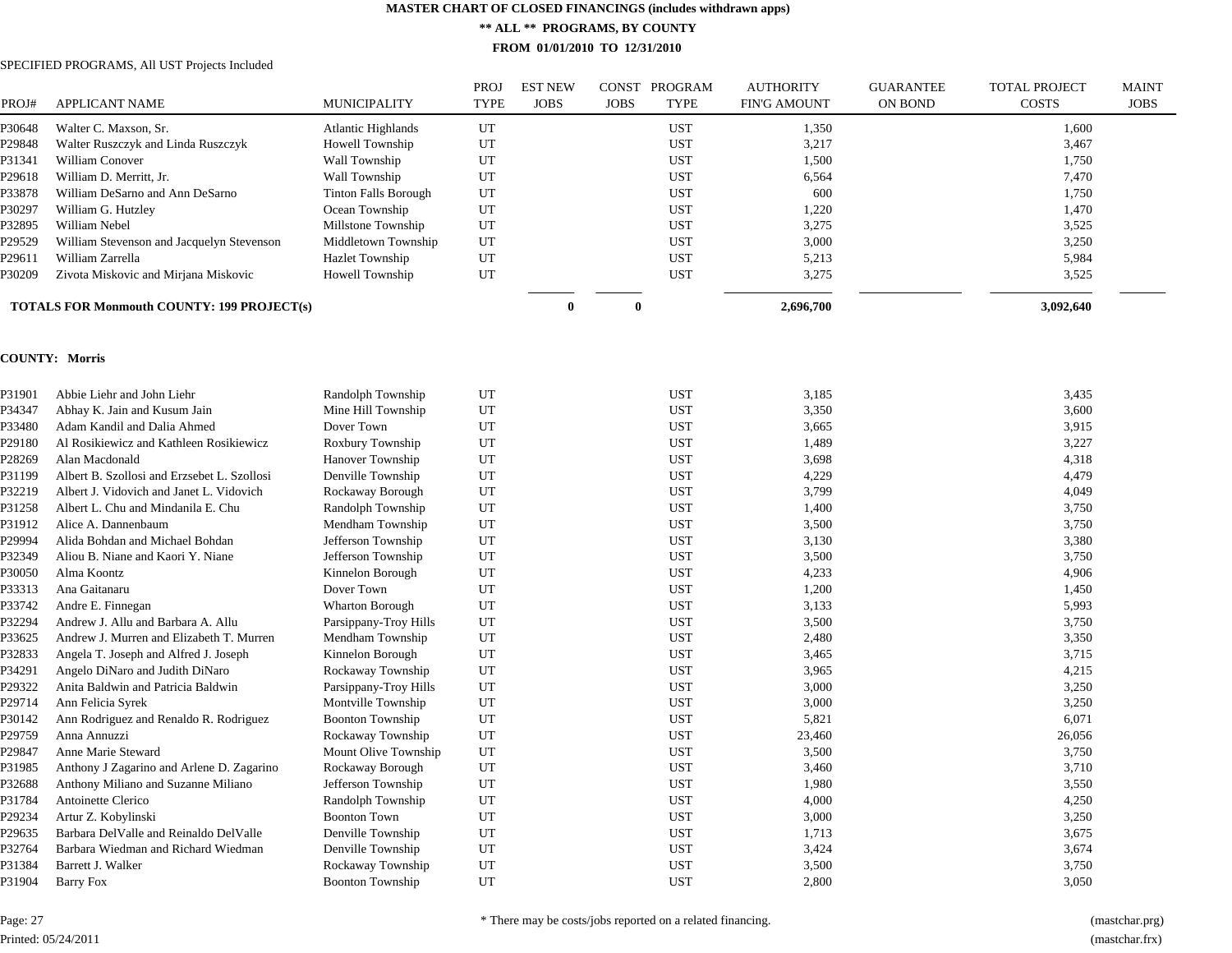**\*\* ALL \*\* PROGRAMS, BY COUNTY**

**FROM 01/01/2010 TO 12/31/2010**

| PROJ#            | <b>APPLICANT NAME</b>                                                      | <b>MUNICIPALITY</b>                    | PROJ<br><b>TYPE</b> | <b>EST NEW</b><br><b>JOBS</b> | CONST PROGRAM<br><b>JOBS</b><br><b>TYPE</b> | <b>AUTHORITY</b><br><b>FIN'G AMOUNT</b> | <b>GUARANTEE</b><br><b>ON BOND</b> | TOTAL PROJECT<br><b>COSTS</b> | <b>MAINT</b><br><b>JOBS</b> |
|------------------|----------------------------------------------------------------------------|----------------------------------------|---------------------|-------------------------------|---------------------------------------------|-----------------------------------------|------------------------------------|-------------------------------|-----------------------------|
|                  |                                                                            |                                        |                     |                               |                                             |                                         |                                    |                               |                             |
| 29496<br>?33809  | Bernard McNamara and June McNamara                                         | Jefferson Township                     | UT<br>UT            |                               | <b>UST</b><br><b>UST</b>                    | 3,208<br>4,500                          |                                    | 3,458                         |                             |
|                  | Bernard Schick and Shelley Sorkin-Schick                                   | Kinnelon Borough                       |                     |                               |                                             |                                         |                                    | 4,750                         |                             |
| P31701<br>?31160 | <b>Beth Braden</b><br>Borys Czernyk and Mary Noel Czernyk                  | Kinnelon Borough<br>Montville Township | UT<br>UT            |                               | <b>UST</b><br><b>UST</b>                    | 3,269<br>3,500                          |                                    | 3,519<br>3,750                |                             |
| P32230           | Bradley W. O'Connor and Gwen O'Connor                                      | Rockaway Borough                       | UT                  |                               | <b>UST</b>                                  | 3,280                                   |                                    | 4,350                         |                             |
| 29825            |                                                                            | Jefferson Township                     | UT                  |                               | <b>UST</b>                                  | 2,532                                   |                                    |                               |                             |
|                  | <b>Brent Cannon</b><br><b>Brian Fahrer</b>                                 |                                        | UT                  |                               | <b>UST</b>                                  | 3,500                                   |                                    | 2,782<br>3,750                |                             |
| P32899           |                                                                            | Roxbury Township                       | UT                  |                               |                                             |                                         |                                    |                               |                             |
| ?30047           | <b>Brian Flynn</b>                                                         | Jefferson Township                     | UT                  |                               | <b>UST</b>                                  | 31,880                                  |                                    | 35,319                        |                             |
| P31764<br>?32203 | Brian J. Wendt and Mary F. Wendt<br><b>Brian Travers and Susan Travers</b> | Jefferson Township<br>Roxbury Township | UT                  |                               | <b>UST</b><br><b>UST</b>                    | 22,831<br>3,960                         |                                    | 25,364<br>4,210               |                             |
| P33479           | Brian Ward                                                                 | Wharton Borough                        | UT                  |                               | <b>UST</b>                                  | 3,900                                   |                                    | 4,150                         |                             |
|                  |                                                                            |                                        |                     |                               |                                             |                                         |                                    |                               |                             |
| P31424           | Bruce E. Ostrowski and Joann E. Ostrowski                                  | Jefferson Township                     | UT                  |                               | <b>UST</b>                                  | 3,400                                   |                                    | 3,650                         |                             |
| 29564            | Bruce Ferguson and Dawn Ferguson                                           | Chatham Borough                        | UT                  |                               | <b>UST</b>                                  | 11,965                                  |                                    | 13,412                        |                             |
| ?30798           | Bryan Fox and Danielle Fox                                                 | <b>Chester Township</b>                | UT                  |                               | <b>UST</b>                                  | 4,100                                   |                                    | 4,350                         |                             |
| 231714           | Byung M. Song and Hwa Im Song                                              | Long Hill Township                     | UT                  |                               | <b>UST</b>                                  | 3,270                                   |                                    | 3,520                         |                             |
| 231435           | Carl Geisik and Patricia A. Geisik                                         | Denville Township                      | UT                  |                               | <b>UST</b>                                  | 3,500                                   |                                    | 3,750                         |                             |
| 234459           | Carl Koehne and Victoria Koehne                                            | Long Hill Township                     | UT                  |                               | <b>UST</b>                                  | 1,500                                   |                                    | 1,750                         |                             |
| ?33695           | Carl S. Koch and Ann Marie Koch                                            | <b>Washington Township</b>             | UT                  |                               | <b>UST</b>                                  | 4,540                                   |                                    | 4,790                         |                             |
| 228963           | Carlos Cortes                                                              | Dover Town                             | UT                  |                               | <b>UST</b>                                  | 18,884                                  |                                    | 21,022                        |                             |
| ?30102           | Carol Ialeggio                                                             | Jefferson Township                     | UT                  |                               | <b>UST</b>                                  | 6,595                                   |                                    | 7,505                         |                             |
| 232155           | Carole E. Fenners                                                          | Jefferson Township                     | UT                  |                               | <b>UST</b>                                  | 4,450                                   |                                    | 5,145                         |                             |
| ?32008           | Caroline Smith                                                             | Randolph Township                      | UT                  |                               | <b>UST</b>                                  | 60,889                                  |                                    | 67,228                        |                             |
| 933953           | Chabidai McCann and James McCann                                           | Jefferson Township                     | UT                  |                               | <b>UST</b>                                  | 3,732                                   |                                    | 3,982                         |                             |
| 229316           | Chang Lee and Gwen Dodd Lee                                                | Jefferson Township                     | UT                  |                               | <b>UST</b>                                  | 3,130                                   |                                    | 3,380                         |                             |
| 231108           | Charles Hoehn                                                              | Dover Town                             | UT                  |                               | <b>UST</b>                                  | 18,848                                  |                                    | 20,983                        |                             |
| ?30127           | Charles Kandziolka and Mary Kandziolka                                     | Mount Olive Township                   | UT                  |                               | <b>UST</b>                                  | 16,183                                  |                                    | 22,501                        |                             |
| 229585           | Charles Killeen                                                            | Randolph Township                      | UT                  |                               | <b>UST</b>                                  | 4,859                                   |                                    | 5,595                         |                             |
| ?32027           | Charles Nardino                                                            | <b>Butler Borough</b>                  | UT                  |                               | <b>UST</b>                                  | 24,712                                  |                                    | 27,433                        |                             |
| 28720            | Cheryl Whitmore                                                            | <b>Harding Township</b>                | UT                  |                               | <b>UST</b>                                  | 1,200                                   |                                    | 1,450                         |                             |
| ?32237           | Christina H. Modlesky                                                      | Jefferson Township                     | UT                  |                               | <b>UST</b>                                  | 3,315                                   |                                    | 3,565                         |                             |
| 229181           | <b>Christine Oakes</b>                                                     | Jefferson Township                     | UT                  |                               | <b>UST</b>                                  | 3,180                                   |                                    | 3,430                         |                             |
| P31745           | Christine Olszewski                                                        | Rockaway Township                      | UT                  |                               | <b>UST</b>                                  | 3,460                                   |                                    | 3,710                         |                             |
| ?34266           | Christopher J. Zittel and Catherine M. Zittel                              | <b>Butler Borough</b>                  | UT                  |                               | <b>UST</b>                                  | 3,500                                   |                                    | 3,750                         |                             |
| ?30660           | Christopher Ryan and Mirta Ryan                                            | <b>Chester Township</b>                | UT                  |                               | <b>UST</b>                                  | 3,500                                   |                                    | 3,750                         |                             |
| 228813           | Chung Sheng-Chou and Ju-Chen Lin                                           | Roxbury Township                       | UT                  |                               | <b>UST</b>                                  | 3,875                                   |                                    | 4,513                         |                             |
| ?30748           | Clifford Doll and Elizabeth Doll                                           | Long Hill Township                     | UT                  |                               | <b>UST</b>                                  | 2,520                                   |                                    | 3,770                         |                             |
| ?33256           | Consuelo Martinez                                                          | Dover Town                             | UT                  |                               | <b>UST</b>                                  | 1,500                                   |                                    | 1,750                         |                             |
| 29667            | Cynthia Nguyen                                                             | Dover Town                             | UT                  |                               | <b>UST</b>                                  | 3,000                                   |                                    | 3,250                         |                             |
| ?34696           | Dale C. Sargent and Joann M. Sargent                                       | Randolph Township                      | UT                  |                               | <b>UST</b>                                  | 2,100                                   |                                    | 2,350                         |                             |
| P31061           | Daniel Damiano                                                             | Jefferson Township                     | UT                  |                               | <b>UST</b>                                  | 5,213                                   |                                    | 5,984                         |                             |
| 231798           | Daniel E. Nemeth and Linda Nemeth                                          | Mount Olive Township                   | UT                  |                               | <b>UST</b>                                  | 1,200                                   |                                    | 1,450                         |                             |
| P31889           | Daniel Kleinrock and Kim Garrison-Kleinrock                                | Montville Township                     | UT                  |                               | <b>UST</b>                                  | 3,703                                   |                                    | 3,953                         |                             |
| 29466            | Daniel McCabe and Bree McCabe                                              | <b>Butler Borough</b>                  | UT                  |                               | <b>UST</b>                                  | 3,000                                   |                                    | 3,250                         |                             |
| P32596           | Darlene DeJesus-Hann and William G. Hann                                   | Dover Town                             | UT                  |                               | <b>UST</b>                                  | 4,500                                   |                                    | 4,750                         |                             |
| ?32186           | David Binczewski and Deborah Binczewski                                    | Roxbury Township                       | UT                  |                               | <b>UST</b>                                  | 3,500                                   |                                    | 3,750                         |                             |
| P30933           | David Figuerlli                                                            | Jefferson Township                     | UT                  |                               | <b>UST</b>                                  | 4,850                                   |                                    | 5,585                         |                             |
| P30549           | David Harder and Karen Harder                                              | Jefferson Township                     | UT                  |                               | <b>UST</b>                                  | 20,526                                  |                                    | 22,829                        |                             |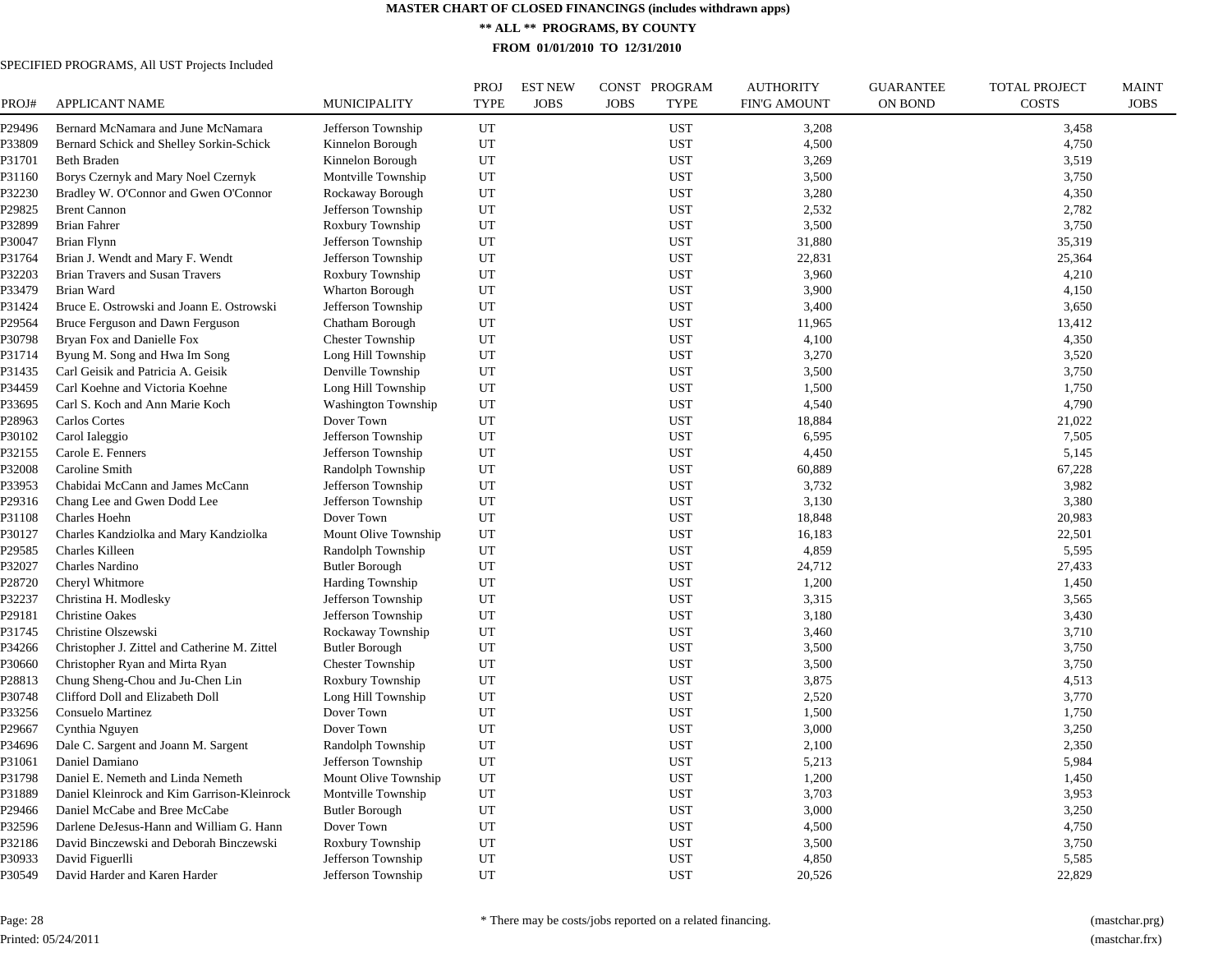**\*\* ALL \*\* PROGRAMS, BY COUNTY**

**FROM 01/01/2010 TO 12/31/2010**

| PROJ#  | <b>APPLICANT NAME</b>                         | <b>MUNICIPALITY</b>        | <b>PROJ</b><br><b>TYPE</b> | <b>EST NEW</b><br><b>JOBS</b> | CONST PROGRAM<br><b>JOBS</b><br><b>TYPE</b> | <b>AUTHORITY</b><br><b>FIN'G AMOUNT</b> | <b>GUARANTEE</b><br><b>ON BOND</b> | <b>TOTAL PROJECT</b><br><b>COSTS</b> | <b>MAINT</b><br><b>JOBS</b> |
|--------|-----------------------------------------------|----------------------------|----------------------------|-------------------------------|---------------------------------------------|-----------------------------------------|------------------------------------|--------------------------------------|-----------------------------|
| P33944 | David J. Miller and Claire A. Miller          | Rockaway Borough           | UT                         |                               | <b>UST</b>                                  | 3,500                                   |                                    | 3,750                                |                             |
| P29012 | David Kosakowski                              | Morris Plains Borough      | UT                         |                               | <b>UST</b>                                  | 1,200                                   |                                    | 1,450                                |                             |
| P30078 | David Martinez and Mary Martinez              | Randolph Township          | UT                         |                               | <b>UST</b>                                  | 24,267                                  |                                    | 26,944                               |                             |
| P29707 | David McGregor and Kerry McGregor             | Roxbury Township           | UT                         |                               | <b>UST</b>                                  | 3,000                                   |                                    | 3,250                                |                             |
| P29856 | David Nelson and Joyce Nelson                 | <b>Boonton Township</b>    | UT                         |                               | <b>UST</b>                                  | 3,200                                   |                                    | 3,450                                |                             |
| P31135 | David O'Dougherty and Susan O'Dougherty       | Jefferson Township         | UT                         |                               | <b>UST</b>                                  | 1,500                                   |                                    | 1,750                                |                             |
| P34495 | David Pedrick and Cheryl Underwood-Pedrick    | Randolph Township          | UT                         |                               | <b>UST</b>                                  | 2,100                                   |                                    | 2,350                                |                             |
| P32868 | David Sylvester and Lisa Sylvester            | Rockaway Borough           | UT                         |                               | <b>UST</b>                                  | 3,460                                   |                                    | 3,710                                |                             |
| P31813 | David W. Thompson                             | <b>Washington Township</b> | UT                         |                               | <b>UST</b>                                  | 3,200                                   |                                    | 3,450                                |                             |
| P29942 | David Wechtler and Alison Wechtler            | Jefferson Township         | UT                         |                               | <b>UST</b>                                  | 3,185                                   |                                    | 3,435                                |                             |
| P29339 | David Weinberg and Christine Weinberg         | Wharton Borough            | UT                         |                               | <b>UST</b>                                  | 3,000                                   |                                    | 3,250                                |                             |
| P29477 | Deanna Barry                                  | <b>Madison Borough</b>     | UT                         |                               | <b>UST</b>                                  | 1,200                                   |                                    | 1,450                                |                             |
| P30339 | Debbi Katcher and Keith Katcher               | Rockaway Township          | UT                         |                               | <b>UST</b>                                  | 3,000                                   |                                    | 3,250                                |                             |
| P34595 | Denis J. Ferfecki and Laura M. Ferfecki       | Rockaway Township          | UT                         |                               | <b>UST</b>                                  | 3,500                                   |                                    | 3,750                                |                             |
| P30856 | Denise Jaffe and Jeff Jaffe                   | Montville Township         | UT                         |                               | <b>UST</b>                                  | 1,890                                   |                                    | 2,140                                |                             |
| P33954 | Denise L. Arico                               | Roxbury Township           | UT                         |                               | <b>UST</b>                                  | 3,290                                   |                                    | 3,540                                |                             |
| P30353 | Dennis Kanazik and Sharon Kanazik             | Jefferson Township         | UT                         |                               | <b>UST</b>                                  | 3,601                                   |                                    | 3,851                                |                             |
| P29217 | Dennis P. Shelley                             | Montville Township         | UT                         |                               | <b>UST</b>                                  | 4,185                                   |                                    | 5,954                                |                             |
| P29566 | Diana Galazyn and Adrezej Galazyn             | Rockaway Township          | UT                         |                               | <b>UST</b>                                  | 2,400                                   |                                    | 3,250                                |                             |
| P31203 | Diego M. Hurtado and Lina M.Corredor          | Dover Town                 | UT                         |                               | <b>UST</b>                                  | 3,900                                   |                                    | 4,150                                |                             |
| P29852 | Dmitry Genel and Inna Genel                   | Mount Olive Township       | UT                         |                               | <b>UST</b>                                  | 2,853                                   |                                    | 3,103                                |                             |
|        |                                               |                            | UT                         |                               |                                             |                                         |                                    |                                      |                             |
| P31557 | Dolores Calabrese<br>Donald Baker             | Parsippany-Troy Hills      | UT                         |                               | <b>UST</b><br><b>UST</b>                    | 3,500<br>2,994                          |                                    | 3,750                                |                             |
| P32830 |                                               | Randolph Township          |                            |                               |                                             |                                         |                                    | 3,543                                |                             |
| P28463 | Donald Horvath                                | Wharton Borough            | UT                         |                               | <b>UST</b>                                  | 13,560                                  |                                    | 15,166                               |                             |
| P32887 | Donald Horvath                                | <b>Wharton Borough</b>     | UT                         |                               | <b>UST</b>                                  | 7,309                                   |                                    | 8,290                                |                             |
| P31914 | DongPing Lan and Huixian Tang                 | Jefferson Township         | UT                         |                               | <b>UST</b>                                  | 3,130                                   |                                    | 3,380                                |                             |
| P27718 | Donna Farrell                                 | Randolph Township          | UT                         |                               | <b>UST</b>                                  | 2,400                                   |                                    | 3,250                                |                             |
| P32242 | Donna Ragaglia                                | Denville Township          | UT                         |                               | <b>UST</b>                                  | 3,490                                   |                                    | 3,740                                |                             |
| P33421 | Doreen Rasp                                   | Rockaway Township          | UT                         |                               | <b>UST</b>                                  | 1,200                                   |                                    | 1,450                                |                             |
| P29823 | Doris M. Shapiro                              | Dover Town                 | UT                         |                               | <b>UST</b>                                  | 3,000                                   |                                    | 3,250                                |                             |
| P29642 | Dorothy Brahney and John Brahney              | Washington Township        | UT                         |                               | <b>UST</b>                                  | 3,000                                   |                                    | 3,250                                |                             |
| P28542 | Doug Billek                                   | Morristown Town            | UT                         |                               | <b>UST</b>                                  | 3,000                                   |                                    | 3,250                                |                             |
| P30188 | Durell Hood                                   | Mount Olive Township       | UT                         |                               | <b>UST</b>                                  | 12,194                                  |                                    | 13,663                               |                             |
| P33201 | <b>Edmund Keyes</b>                           | Morristown Town            | UT                         |                               | <b>UST</b>                                  | 13,394                                  |                                    | 14,983                               |                             |
| P29950 | Edward A. Gallucci and Donna A. Gallucci      | <b>Washington Township</b> | UT                         |                               | <b>UST</b>                                  | 3,000                                   |                                    | 3,250                                |                             |
| P32634 | Edward C. Daley and Christine G. Daley        | Kinnelon Borough           | UT                         |                               | <b>UST</b>                                  | 3,500                                   |                                    | 3,750                                |                             |
| P31741 | Edward C. Smyth and Eileen D. Smyth           | Jefferson Township         | UT                         |                               | <b>UST</b>                                  | 3,500                                   |                                    | 3,750                                |                             |
| P30348 | <b>Edward Rios</b>                            | Mount Olive Township       | UT                         |                               | <b>UST</b>                                  | 13,154                                  |                                    | 14,719                               |                             |
| P32723 | Edward S. Zelasny                             | Denville Township          | UT                         |                               | <b>UST</b>                                  | 3,323                                   |                                    | 3,573                                |                             |
| P28136 | Edward Twilley and Joyce Twilley              | <b>Washington Township</b> | UT                         |                               | <b>UST</b>                                  | 21,319                                  |                                    | 23,701                               |                             |
| P29560 | Edwin Ludwig and Maria Ludwig                 | Rockaway Township          | UT                         |                               | <b>UST</b>                                  | 4,783                                   |                                    | 5,511                                |                             |
| P31614 | Eileen Mack                                   | Kinnelon Borough           | UT                         |                               | <b>UST</b>                                  | 5,115                                   |                                    | 5,877                                |                             |
| P32690 | Elaine H. Macones and Bernard J. Macones, Jr. | Rockaway Borough           | UT                         |                               | <b>UST</b>                                  | 2,600                                   |                                    | 3,500                                |                             |
| P34399 | Elaine Reder                                  | Roxbury Township           | UT                         |                               | <b>UST</b>                                  | 3,069                                   |                                    | 3,319                                |                             |
| P29511 | Ellen McCready                                | Jefferson Township         | UT                         |                               | <b>UST</b>                                  | 4,628                                   |                                    | 5,341                                |                             |
| P30237 | Elmer Pensack and Karen Pensack               | Roxbury Township           | UT                         |                               | <b>UST</b>                                  | 6,464                                   |                                    | 7,360                                |                             |
| P29578 | Eloise Margus                                 | Parsippany-Troy Hills      | UT                         |                               | <b>UST</b>                                  | 3,573                                   |                                    | 3,823                                |                             |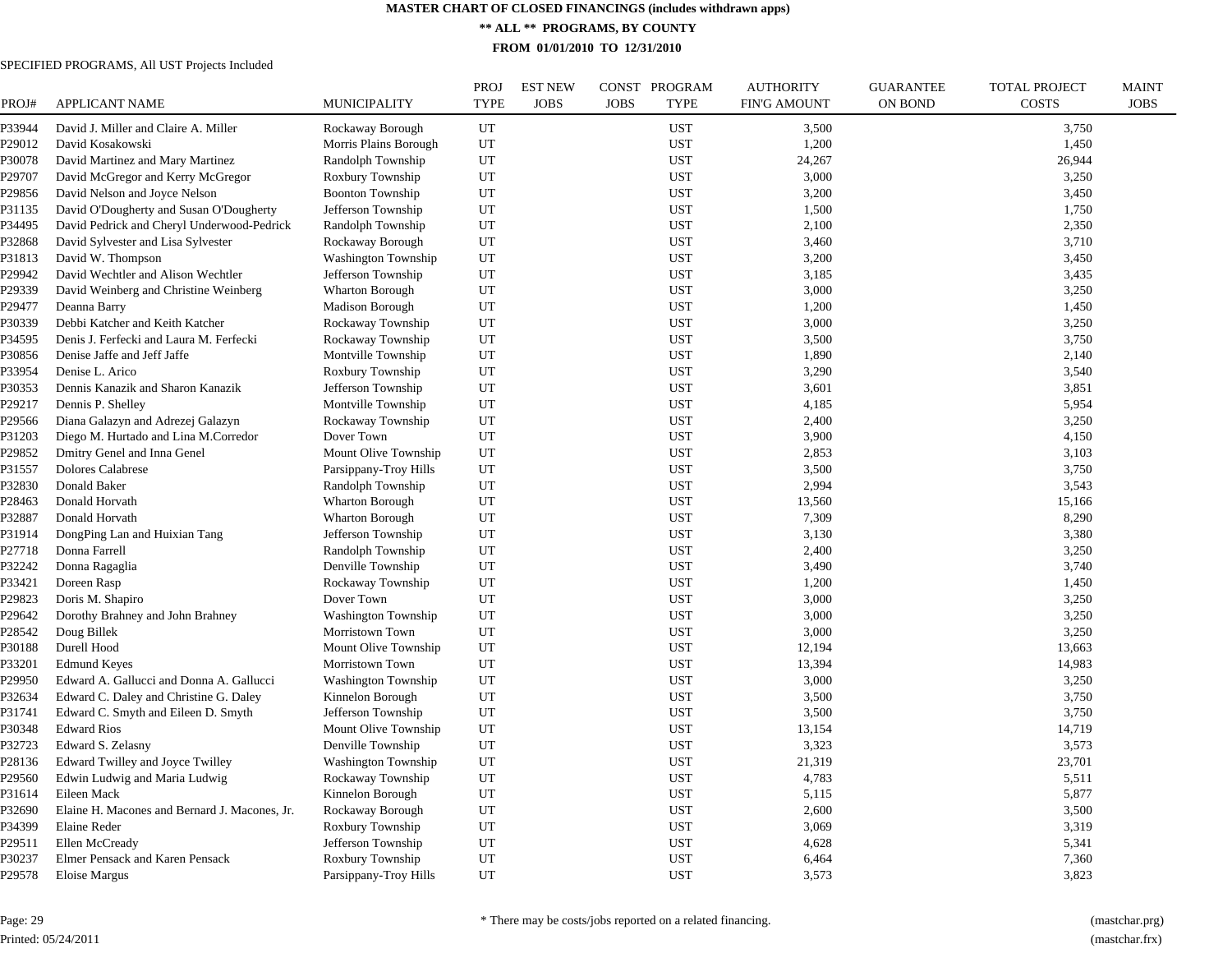**\*\* ALL \*\* PROGRAMS, BY COUNTY**

**FROM 01/01/2010 TO 12/31/2010**

| PROJ#  | <b>APPLICANT NAME</b>                           | MUNICIPALITY            | <b>PROJ</b><br><b>TYPE</b> | <b>EST NEW</b><br><b>JOBS</b> | CONST PROGRAM<br><b>JOBS</b><br><b>TYPE</b> | <b>AUTHORITY</b><br><b>FIN'G AMOUNT</b> | <b>GUARANTEE</b><br><b>ON BOND</b> | <b>TOTAL PROJECT</b><br><b>COSTS</b> | <b>MAINT</b><br><b>JOBS</b> |
|--------|-------------------------------------------------|-------------------------|----------------------------|-------------------------------|---------------------------------------------|-----------------------------------------|------------------------------------|--------------------------------------|-----------------------------|
| P30630 | Elsa Altarboush                                 | Rockaway Borough        | UT                         |                               | <b>UST</b>                                  | 12,887                                  |                                    | 14,426                               |                             |
| P34095 | <b>Emanuele Barone and Elaine Barone</b>        | Kinnelon Borough        | UT                         |                               | <b>UST</b>                                  | 4,100                                   |                                    | 4,350                                |                             |
| P30301 | Emelio Rea                                      | Netcong Borough         | UT                         |                               | <b>UST</b>                                  | 8.405                                   |                                    | 9.495                                |                             |
| P32797 | Emma R. Pollard                                 | Jefferson Township      | UT                         |                               | <b>UST</b>                                  | 3,592                                   |                                    | 3,842                                |                             |
| P31967 | Enrique Mesonero and Enid Mesonero              | Rockaway Borough        | UT                         |                               | <b>UST</b>                                  | 4,397                                   |                                    | 5,087                                |                             |
| P31852 | Eric Bleezarde and Robin Bleezarde              | Mount Arlington Borough | UT                         |                               | <b>UST</b>                                  | 3,350                                   |                                    | 3,600                                |                             |
| P33591 | Eric Kispert and Deborah Kispert                | Denville Township       | UT                         |                               | <b>UST</b>                                  | 3,551                                   |                                    | 3,801                                |                             |
| P34019 | Ernest F. Bock, Jr. and Sharon Bock             | Jefferson Township      | UT                         |                               | <b>UST</b>                                  | 3,500                                   |                                    | 3,750                                |                             |
| P33633 | Ernest Lance Burd                               | Roxbury Township        | UT                         |                               | <b>UST</b>                                  | 3,500                                   |                                    | 3,750                                |                             |
| P31587 | Eshwar Pittampalli and Veeramani Pittampalli    | Randolph Township       | UT                         |                               | <b>UST</b>                                  | 3,500                                   |                                    | 3,750                                |                             |
| P31321 | <b>Estelle Freeman</b>                          | Parsippany-Troy Hills   | UT                         |                               | <b>UST</b>                                  | 7,146                                   |                                    | 8,111                                |                             |
| P30270 | <b>Esther Rosenblatt</b>                        | Mount Arlington Borough | UT                         |                               | <b>UST</b>                                  | 3,000                                   |                                    | 3,250                                |                             |
| P29682 | Eva Teilborg                                    | Kinnelon Borough        | UT                         |                               | <b>UST</b>                                  | 3,299                                   |                                    | 3,549                                |                             |
| P31191 | Felician Sisters Immaculate Conception Province | Mount Arlington Borough | UT                         |                               | <b>UST</b>                                  | 93,885                                  |                                    | 103,774                              |                             |
| P33068 | Fernando Melendez and Madeline Melendez         | Dover Town              | UT                         |                               | <b>UST</b>                                  | 300                                     |                                    | 1,750                                |                             |
| P29932 | Frances S. Della Penna                          | Kinnelon Borough        | UT                         |                               | <b>UST</b>                                  | 3,000                                   |                                    | 3,250                                |                             |
| P31760 | Francesca Brumwell                              | Mount Olive Township    | UT                         |                               | <b>UST</b>                                  | 3,500                                   |                                    | 3,750                                |                             |
| P29765 | Francis Dominique and Majella Dominique         | Rockaway Township       | UT                         |                               | <b>UST</b>                                  | 3,500                                   |                                    | 3,750                                |                             |
| P34695 | Francis William Keefe                           | Jefferson Township      | UT                         |                               | <b>UST</b>                                  | 3,500                                   |                                    | 3,750                                |                             |
| P31571 | Frank Davitt and Lillian Davitt                 | Morris Township         | UT                         |                               | <b>UST</b>                                  | 1,500                                   |                                    | 1,750                                |                             |
| P29509 | Frank Freda                                     | Jefferson Township      | UT                         |                               | <b>UST</b>                                  | 24,179                                  |                                    | 26,847                               |                             |
| P30424 | Frank Freda                                     | Jefferson Township      | UT                         |                               | <b>UST</b>                                  | 62,064                                  |                                    | 68,520                               |                             |
| P30365 | Frank Luciano and Pamela Luciano                | Mountain Lakes Borough  | UT                         |                               | <b>UST</b>                                  | 3,500                                   |                                    | 3,750                                |                             |
| P29975 | Frank S. D'Amico and Danielle D'Amico           | Long Hill Township      | UT                         |                               | <b>UST</b>                                  | 1,475                                   |                                    | 1,725                                |                             |
| P31396 | Frank W. Petrillo and Shannon E. Petrillo       | Rockaway Township       | UT                         |                               | <b>UST</b>                                  | 3,500                                   |                                    | 3,750                                |                             |
| P30641 | Gary A. Kanya and Patricia A. Kanya             | Rockaway Township       | UT                         |                               | <b>UST</b>                                  | 3,900                                   |                                    | 4,150                                |                             |
| P31684 | Gary Kamenetz and Patricia J. Kamenetz          | Lincoln Park Borough    | UT                         |                               | <b>UST</b>                                  | 2,100                                   |                                    | 3,750                                |                             |
| P28356 | Gary Van Sweden                                 | Jefferson Township      | UT                         |                               | <b>UST</b>                                  | 7,036                                   |                                    | 7,990                                |                             |
| P32850 | Geoffrey C. Metje and Renee C. Metje            | Mount Arlington Borough | UT                         |                               | <b>UST</b>                                  | 2,850                                   |                                    | 3,100                                |                             |
| P31966 | George D. Grimler and Rita E. Grimler           | Long Hill Township      | UT                         |                               | <b>UST</b>                                  | 3,500                                   |                                    | 3,750                                |                             |
| P30921 | George Kimble, Jr. and Colette Kimble           | Wharton Borough         | UT                         |                               | UST                                         | 3,500                                   |                                    | 3,750                                |                             |
| P30595 | George Perez and Aura Perez                     | Montville Township      | UT                         |                               | <b>UST</b>                                  | 3,277                                   |                                    | 3,527                                |                             |
| P29644 | Gerald Dezenzo and Ruthann Dezenzo              | Randolph Township       | UT                         |                               | <b>UST</b>                                  | 1,500                                   |                                    | 1,750                                |                             |
| P30120 | Gerrit C. Veerman, II and Sondra A. Veerman     | Roxbury Township        | UT                         |                               | <b>UST</b>                                  | 3,000                                   |                                    | 3,250                                |                             |
| P33043 | Giancarlo Lupo and Gina Lupo                    | Roxbury Township        | UT                         |                               | <b>UST</b>                                  | 14,606                                  |                                    | 16,317                               |                             |
| P30462 | Glenn D. Howansky and Ramona L. Howansky        | Rockaway Township       | UT                         |                               | <b>UST</b>                                  | 3,298                                   |                                    | 3,548                                |                             |
| P33307 | Glenn E. Sisco                                  | Jefferson Township      | UT                         |                               | <b>UST</b>                                  | 3,195                                   |                                    | 3,445                                |                             |
| P30979 | Gloria Sandelli                                 | Mendham Township        | UT                         |                               | <b>UST</b>                                  | 1,320                                   |                                    | 1,570                                |                             |
| P32778 | Gordon Falt and Catherine Falt                  | Rockaway Borough        | UT                         |                               | <b>UST</b>                                  | 3,400                                   |                                    | 3,650                                |                             |
| P31536 | Gordon Routhier and Linda Routhier              | Parsippany-Troy Hills   | UT                         |                               | <b>UST</b>                                  | 18,514                                  |                                    | 20,615                               |                             |
| P32938 | Greg LaBruno and Maureen LaBruno                | Mount Olive Township    | UT                         |                               | <b>UST</b>                                  | 4,722                                   |                                    | 5,444                                |                             |
| P32728 | Gregory Blanck and Susan Blanck                 | Randolph Township       | UT                         |                               | <b>UST</b>                                  | 3,500                                   |                                    | 3,750                                |                             |
| P29356 | Harold E. Simpson and Karen F. Simpson          | Randolph Township       | UT                         |                               | <b>UST</b>                                  | 3,000                                   |                                    | 3,250                                |                             |
| P30786 | Harold Hakans and Judith Hakans                 | Jefferson Township      | UT                         |                               | <b>UST</b>                                  | 3,300                                   |                                    | 3,550                                |                             |
| P34134 | Harry Richardsen and Ingrid Richardsen          | <b>Chester Borough</b>  | UT                         |                               | <b>UST</b>                                  | 3,429                                   |                                    | 3,679                                |                             |
| P29197 | <b>Harvey Topitz</b>                            | Parsippany-Troy Hills   | UT                         |                               | <b>UST</b>                                  | 5,794                                   |                                    | 6,623                                |                             |
| P28939 | Heinrich Muschkat and Ann Muschkat              | Mine Hill Township      | UT                         |                               | <b>UST</b>                                  | 3,200                                   |                                    | 3,450                                |                             |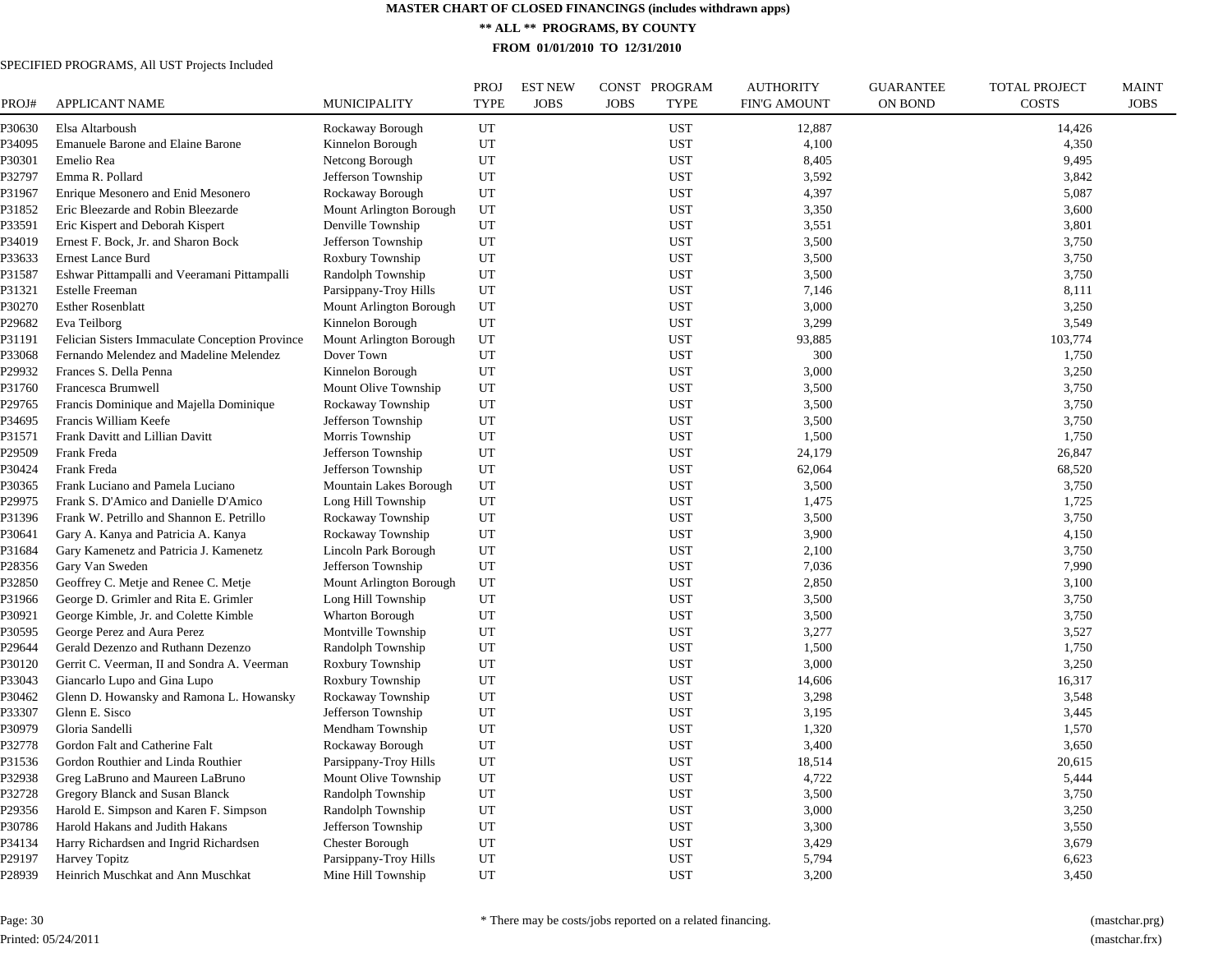**\*\* ALL \*\* PROGRAMS, BY COUNTY**

**FROM 01/01/2010 TO 12/31/2010**

# SPECIFIED PROGRAMS, All UST Projects Included

| PROJ#            | <b>APPLICANT NAME</b>                           | MUNICIPALITY               | PROJ<br><b>TYPE</b> | <b>EST NEW</b><br><b>JOBS</b> | CONST PROGRAM<br><b>JOBS</b><br><b>TYPE</b> | <b>AUTHORITY</b><br><b>FIN'G AMOUNT</b> | <b>GUARANTEE</b><br><b>ON BOND</b> | <b>TOTAL PROJECT</b><br><b>COSTS</b> | <b>MAINT</b><br><b>JOBS</b> |
|------------------|-------------------------------------------------|----------------------------|---------------------|-------------------------------|---------------------------------------------|-----------------------------------------|------------------------------------|--------------------------------------|-----------------------------|
| P30033           | Helen Holden                                    | Parsippany-Troy Hills      | UT                  |                               | <b>UST</b>                                  | 3,203                                   |                                    | 3,453                                |                             |
| P30705           | Helen Lombardi                                  | Parsippany-Troy Hills      | UT                  |                               | <b>UST</b>                                  | 7,236                                   |                                    | 8,210                                |                             |
| P30492           | Henry Digirolamo and Marisol Digirolamo         | Morris Plains Borough      | UT                  |                               | <b>UST</b>                                  | 1,275                                   |                                    | 1,525                                |                             |
| P29130           | Herbert D. Dyer and Kathleen M. Dyer            | Mount Olive Township       | UT                  |                               | <b>UST</b>                                  | 24,339                                  |                                    | 27,023                               |                             |
| P30101           | Humisar Sianipar                                | Dover Town                 | UT                  |                               | <b>UST</b>                                  | 6,500                                   |                                    | 7,400                                |                             |
| P29620           | Iglesia Evangelica Hispana of the Christian and | Dover Town                 | UT                  |                               | <b>UST</b>                                  | 22,005                                  |                                    | 24,706                               |                             |
|                  | <b>Missionary Alliance</b><br>Ilene M. Hurwitz  | Randolph Township          | UT                  |                               | <b>UST</b>                                  | 3,500                                   |                                    | 3,750                                |                             |
| P32827<br>P30136 | Jacob Robert Van Lenten and Madeline Van        |                            | UT                  |                               | <b>UST</b>                                  | 3,478                                   |                                    | 3,728                                |                             |
|                  | Lenten                                          | Pequannock Township        |                     |                               |                                             |                                         |                                    |                                      |                             |
| P29716           | James E. O'Dowd and Jocelyn M. O'Dowd           | <b>Boonton Township</b>    | UT                  |                               | <b>UST</b>                                  | 3,401                                   |                                    | 3,651                                |                             |
| P30111           | James M. O'Brien and Cheryl L. O'Brien          | Kinnelon Borough           | UT                  |                               | <b>UST</b>                                  | 3,309                                   |                                    | 3,559                                |                             |
| P31774           | James SanFilippo and Luisa SanFilippo           | East Hanover Township      | UT                  |                               | <b>UST</b>                                  | 3,500                                   |                                    | 3,750                                |                             |
| P30009           | James W. O'Brien and Susan M. O'Brien           | Jefferson Township         | UT                  |                               | <b>UST</b>                                  | 3,300                                   |                                    | 3,550                                |                             |
| P32177           | Janet Sedlak                                    | <b>Boonton Town</b>        | UT                  |                               | <b>UST</b>                                  | 1,500                                   |                                    | 1,750                                |                             |
| P30831           | Jason Palazzo and Suzie Palazzo                 | Rockaway Township          | UT                  |                               | <b>UST</b>                                  | 3,012                                   |                                    | 3,262                                |                             |
| P34531           | Jean Stewart                                    | Rockaway Township          | UT                  |                               | <b>UST</b>                                  | 3,485                                   |                                    | 3,735                                |                             |
| P30897           | Jeanne M. Howell                                | <b>Washington Township</b> | UT                  |                               | <b>UST</b>                                  | 3,000                                   |                                    | 3,250                                |                             |
| P29764           | Jeff Manno and Leslie Manno                     | Roxbury Township           | UT                  |                               | <b>UST</b>                                  | 3,343                                   |                                    | 3,593                                |                             |
| P32087           | Jeffrey H. Bond and Jill D. Bond                | Jefferson Township         | UT                  |                               | <b>UST</b>                                  | 2,040                                   |                                    | 2,494                                |                             |
| P31320           | Jeffrey Jordano and Karen Jordano               | Rockaway Township          | UT                  |                               | <b>UST</b>                                  | 3,500                                   |                                    | 3,750                                |                             |
| P30121           | Jeffrey Mufson and Maureen Mulvaney             | <b>Boonton Township</b>    | UT                  |                               | <b>UST</b>                                  | 3,000                                   |                                    | 3,250                                |                             |
| P34589           | Jeffrey Parrella and Kelly Parrella             | Kinnelon Borough           | UT                  |                               | <b>UST</b>                                  | 4,600                                   |                                    | 4,850                                |                             |
| P30540           | Jeffrey Thomas and Elaine Thomas                | Roxbury Township           | UT                  |                               | <b>UST</b>                                  | 3,500                                   |                                    | 3,750                                |                             |
| P31127           | Jeffrey Walker and Kristie Walker               | Mount Olive Township       | UT                  |                               | <b>UST</b>                                  | 3,389                                   |                                    | 3,639                                |                             |
| P28691           | Jeremy Reed and Paula Reed                      | Jefferson Township         | UT                  |                               | <b>UST</b>                                  | 1,200                                   |                                    | 1,450                                |                             |
| P30203           | Jerome A. Chevallier                            | <b>Washington Township</b> | UT                  |                               | <b>UST</b>                                  | 4,000                                   |                                    | 4,250                                |                             |
| P32657           | Jerzy Tupaczewski and Janina Tupaczewski        | <b>Boonton Township</b>    | UT                  |                               | <b>UST</b>                                  | 3,500                                   |                                    | 3,750                                |                             |
| P32633           | Jesse H. Harris, II                             | Jefferson Township         | UT                  |                               | <b>UST</b>                                  | 3,500                                   |                                    | 3,750                                |                             |
| P28007           | <b>Jim Mattis</b>                               | <b>Washington Township</b> | UT                  |                               | <b>UST</b>                                  | 3,000                                   |                                    | 3,250                                |                             |
| P31659           | Jiri Konvalinka                                 | Montville Township         | UT                  |                               | <b>UST</b>                                  | 23,534                                  |                                    | 26,137                               |                             |
| P32493           | Joan Covine                                     | Denville Township          | UT                  |                               | <b>UST</b>                                  | 1,500                                   |                                    | 1,750                                |                             |
| P31762           | Joanne Balaisius                                | Roxbury Township           | UT                  |                               | <b>UST</b>                                  | 2,200                                   |                                    | 3,950                                |                             |
| P32269           | Joanne Sala                                     | Rockaway Borough           | UT                  |                               | <b>UST</b>                                  | 3,100                                   |                                    | 3,350                                |                             |
| P31084           | Joanne Wickenheisser                            | Montville Township         | UT                  |                               | <b>UST</b>                                  | 3,500                                   |                                    | 3,750                                |                             |
| P30928           | Johan Boot                                      | Pequannock Township        | UT                  |                               | <b>UST</b>                                  | 19,514                                  |                                    | 21,715                               |                             |
| P29996           | Johann W. Millner and Anna Millner              | Montville Township         | UT                  |                               | <b>UST</b>                                  | 2,826                                   |                                    | 3,076                                |                             |
| P30092           | John C. Miller                                  | Roxbury Township           | UT                  |                               | <b>UST</b>                                  | 3,000                                   |                                    | 3,250                                |                             |
| P29224           | John Cies                                       | Jefferson Township         | UT                  |                               | <b>UST</b>                                  | 22,806                                  |                                    | 25,337                               |                             |
| P29297           | John Danus                                      | East Hanover Township      | UT                  |                               | <b>UST</b>                                  | 2,805                                   |                                    | 3,336                                |                             |
| P30332           | John DiScala and Dolores DiScala                | Rockaway Township          | UT                  |                               | <b>UST</b>                                  | 3,185                                   |                                    | 3,435                                |                             |
| P32885           | John Diglio and Marianne Diglio                 | Hanover Township           | UT                  |                               | <b>UST</b>                                  | 600                                     |                                    | 1,750                                |                             |
| P30903           | John F. Karcher, Jr.                            | Rockaway Borough           | UT                  |                               | <b>UST</b>                                  | 4,620                                   |                                    | 5,332                                |                             |
| P33494           | John Fett                                       | Jefferson Township         | UT                  |                               | <b>UST</b>                                  | 3,619                                   |                                    | 3,869                                |                             |
| P30431           | John Hamann and Ursula Hamann                   | <b>Chester Borough</b>     | UT                  |                               | <b>UST</b>                                  | 3,500                                   |                                    | 3,750                                |                             |
| P33431           | John J, Tobia, Jr and Susan Tobia               | Kinnelon Borough           | UT                  |                               | <b>UST</b>                                  | 3,100                                   |                                    | 3,350                                |                             |
| P33369           | John J. Esposito and Patricia Esposito          | Jefferson Township         | UT                  |                               | <b>UST</b>                                  | 3,500                                   |                                    | 3,750                                |                             |

Page: 31 Printed: 05/24/2011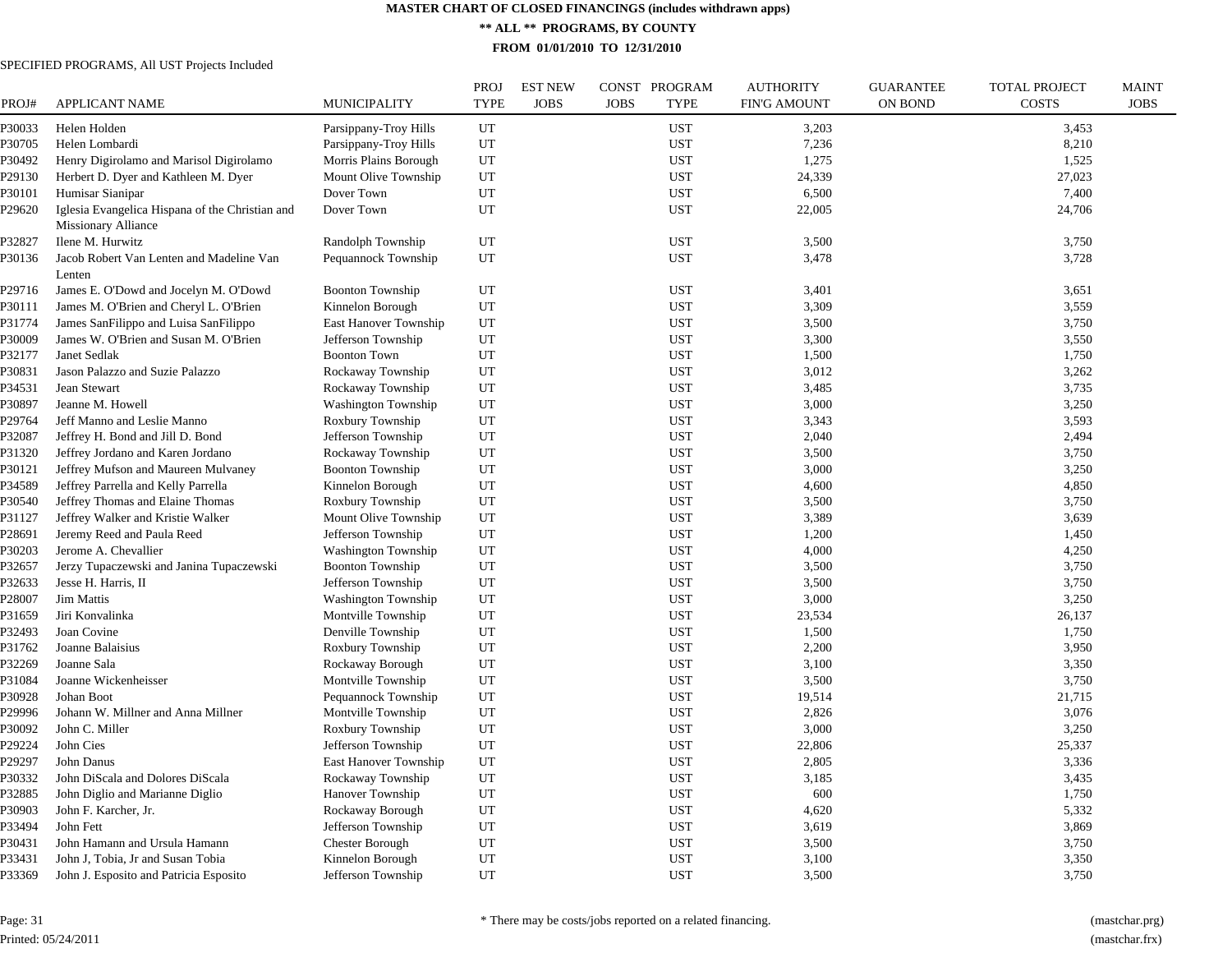**\*\* ALL \*\* PROGRAMS, BY COUNTY**

**FROM 01/01/2010 TO 12/31/2010**

| PROJ#  | <b>APPLICANT NAME</b>                     | MUNICIPALITY               | <b>PROJ</b><br><b>TYPE</b> | <b>EST NEW</b><br><b>JOBS</b> | CONST PROGRAM<br><b>JOBS</b><br><b>TYPE</b> | <b>AUTHORITY</b><br><b>FIN'G AMOUNT</b> | <b>GUARANTEE</b><br><b>ON BOND</b> | <b>TOTAL PROJECT</b><br><b>COSTS</b> | <b>MAINT</b><br><b>JOBS</b> |
|--------|-------------------------------------------|----------------------------|----------------------------|-------------------------------|---------------------------------------------|-----------------------------------------|------------------------------------|--------------------------------------|-----------------------------|
| P33341 | John J. Guenter and Helen M. Guenter      | <b>Butler Borough</b>      | UT                         |                               | <b>UST</b>                                  | 2,722                                   |                                    | 2,972                                |                             |
| P32327 | John Jeon and Kimberly Jeon               | Montville Township         | UT                         |                               | <b>UST</b>                                  | 3,500                                   |                                    | 3,750                                |                             |
| P32106 | John Kennedy                              | <b>Washington Township</b> | UT                         |                               | <b>UST</b>                                  | 2,500                                   |                                    | 3,000                                |                             |
| P27579 | John Killmeyer and Kathleen Killmeyer     | <b>Boonton Town</b>        | UT                         |                               | <b>UST</b>                                  | 3,000                                   |                                    | 3,250                                |                             |
| P29524 | John Konyak                               | Netcong Borough            | UT                         |                               | <b>UST</b>                                  | 3,154                                   |                                    | 3,404                                |                             |
| P31166 | John Millikin                             | Mendham Township           | UT                         |                               | <b>UST</b>                                  | 161,046                                 |                                    | 177,401                              |                             |
| P31631 | John P. Caulwell and Sandra F. Caulwell   | Mount Olive Township       | UT                         |                               | <b>UST</b>                                  | 4,800                                   |                                    | 5,050                                |                             |
| P32149 | John R. Stewart and Maria G. Stewart      | Montville Township         | UT                         |                               | <b>UST</b>                                  | 3,000                                   |                                    | 3,250                                |                             |
| P33135 | John Reynolds and Karin Reynolds          | Roxbury Township           | UT                         |                               | <b>UST</b>                                  | 2,600                                   |                                    | 2,850                                |                             |
| P31138 | John W. Miller and Lois I. Miller         | Jefferson Township         | UT                         |                               | <b>UST</b>                                  | 3,000                                   |                                    | 3,250                                |                             |
| P28855 | Jordan Visich and MaryAnn Visich          | Parsippany-Troy Hills      | UT                         |                               | <b>UST</b>                                  | 9,677                                   |                                    | 10,895                               |                             |
| P30834 | Jose G. Castillo                          | Morris Plains Borough      | UT                         |                               | <b>UST</b>                                  | 3,500                                   |                                    | 3,750                                |                             |
| P30757 | Joseph Bourdon and Carolyn Bourdon        | Roxbury Township           | UT                         |                               | <b>UST</b>                                  | 3,485                                   |                                    | 3,735                                |                             |
| P30667 | Joseph Byrnes                             | Morris Township            | UT                         |                               | <b>UST</b>                                  | 40,318                                  |                                    | 55,687                               |                             |
| P29782 | Joseph Good and Donna Good                | Jefferson Township         | UT                         |                               | <b>UST</b>                                  | 3,000                                   |                                    | 3,250                                |                             |
| P29506 | Joseph J. Leonhard and Gloria P. Leonhard | Roxbury Township           | UT                         |                               | <b>UST</b>                                  | 2,800                                   |                                    | 3,050                                |                             |
| P32872 | Joseph J. Montroni and Audrey M. Montroni | Rockaway Township          | UT                         |                               | <b>UST</b>                                  | 3,170                                   |                                    | 3,420                                |                             |
| P30836 | Joseph Lusardi, Jr. and Joann Lusardi     | Rockaway Borough           | UT                         |                               | <b>UST</b>                                  | 3,900                                   |                                    | 4,150                                |                             |
| P32682 | Joseph P. Nalavany                        | Jefferson Township         | UT                         |                               | <b>UST</b>                                  | 3,485                                   |                                    | 3,735                                |                             |
| P31864 | Joseph Polizzi                            | Montville Township         | UT                         |                               | <b>UST</b>                                  | 23,258                                  |                                    | 25,834                               |                             |
| P33452 | Joseph Rankin                             | Dover Town                 | UT                         |                               | <b>UST</b>                                  | 2,929                                   |                                    | 3,179                                |                             |
| P30563 | Joseph Soranno                            | Netcong Borough            | UT                         |                               | <b>UST</b>                                  | 24,095                                  |                                    | 26,755                               |                             |
| P33975 | Joseph Tencza                             | Mount Olive Township       | UT                         |                               | <b>UST</b>                                  | 3,900                                   |                                    | 4,150                                |                             |
| P33088 | Joshua Goldenberg and Vivianne Goldenberg | Kinnelon Borough           | UT                         |                               | <b>UST</b>                                  | 4,084                                   |                                    | 4,334                                |                             |
| P28870 | Joyce McLaughlin                          | Randolph Township          | UT                         |                               | <b>UST</b>                                  | 1,200                                   |                                    | 1,450                                |                             |
| P31875 | Judith Jahn                               | Jefferson Township         | UT                         |                               | <b>UST</b>                                  | 3,900                                   |                                    | 4,150                                |                             |
| P32776 | Judy Strydio                              | Pequannock Township        | UT                         |                               | <b>UST</b>                                  | 3,525                                   |                                    | 3,775                                |                             |
| P30489 | Julia Podber                              | Dover Town                 | UT                         |                               | <b>UST</b>                                  | 3,654                                   |                                    | 3,904                                |                             |
| P30841 | Julian Naranjo and Angela Naranjo         | Rockaway Borough           | UT                         |                               | <b>UST</b>                                  | 1,500                                   |                                    | 1,750                                |                             |
| P31386 | Julie Geffke                              | Kinnelon Borough           | UT                         |                               | <b>UST</b>                                  | 3,000                                   |                                    | 3,250                                |                             |
| P29536 | Kanubhai Patel                            | Parsippany-Troy Hills      | UT                         |                               | <b>UST</b>                                  | 4,028                                   |                                    | 4,681                                |                             |
| P31844 | Karen Dillon                              | Parsippany-Troy Hills      | UT                         |                               | <b>UST</b>                                  | 3,500                                   |                                    | 3,750                                |                             |
| P32527 | Kathleen Clohessy                         | Roxbury Township           | UT                         |                               | <b>UST</b>                                  | 4,100                                   |                                    | 4,350                                |                             |
| P34593 | Kathryn Mundell                           | Jefferson Township         | UT                         |                               | <b>UST</b>                                  | 3,500                                   |                                    | 3,750                                |                             |
| P29705 | Keith Crowningshield                      | Denville Township          | UT                         |                               | <b>UST</b>                                  | 3,047                                   |                                    | 3,297                                |                             |
| P32089 | Keith Marsh                               | Jefferson Township         | UT                         |                               | <b>UST</b>                                  | 20,435                                  |                                    | 22,729                               |                             |
| P32789 | Kelly Lawrence                            | Jefferson Township         | UT                         |                               | <b>UST</b>                                  | 3,470                                   |                                    | 3,720                                |                             |
| P28734 | Ken Bohs and Diane J. Bohs                | Mount Olive Township       | UT                         |                               | <b>UST</b>                                  | 3,000                                   |                                    | 3,250                                |                             |
| P30537 | Kevin B. Levy                             | Wharton Borough            | UT                         |                               | <b>UST</b>                                  | 3,228                                   |                                    | 3,478                                |                             |
| P33813 | Kevin F. Burke and Barbara S. Burke       | Kinnelon Borough           | UT                         |                               | <b>UST</b>                                  | 4,115                                   |                                    | 4,365                                |                             |
| P29943 | Kevin Glaser and Jillian Glaser           | Riverdale Borough          | UT                         |                               | <b>UST</b>                                  | 3,000                                   |                                    | 3,250                                |                             |
| P31693 | Kevin S. Edwards and Susan M. Edwards     | Mountain Lakes Borough     | UT                         |                               | <b>UST</b>                                  | 3,500                                   |                                    | 3,750                                |                             |
| P27951 | Kevin Wilkening                           | Washington Township        | UT                         |                               | UST                                         | 10,993                                  |                                    | 12,342                               |                             |
| P29136 | Kim Hon Lee and Rose W. Lee               | Parsippany-Troy Hills      | UT                         |                               | <b>UST</b>                                  | 3,000                                   |                                    | 3,250                                |                             |
| P33787 | Kirby Hummel and Corinne Hummel           | Kinnelon Borough           | UT                         |                               | <b>UST</b>                                  | 1,400                                   |                                    | 3,750                                |                             |
| P32007 | Konstantin Nazarov                        | Montville Township         | UT                         |                               | <b>UST</b>                                  | 21,846                                  |                                    | 24,281                               |                             |
| P30144 | Kristen Sudak and Eric F. Sudak           | Jefferson Township         | UT                         |                               | <b>UST</b>                                  | 3,700                                   |                                    | 4,320                                |                             |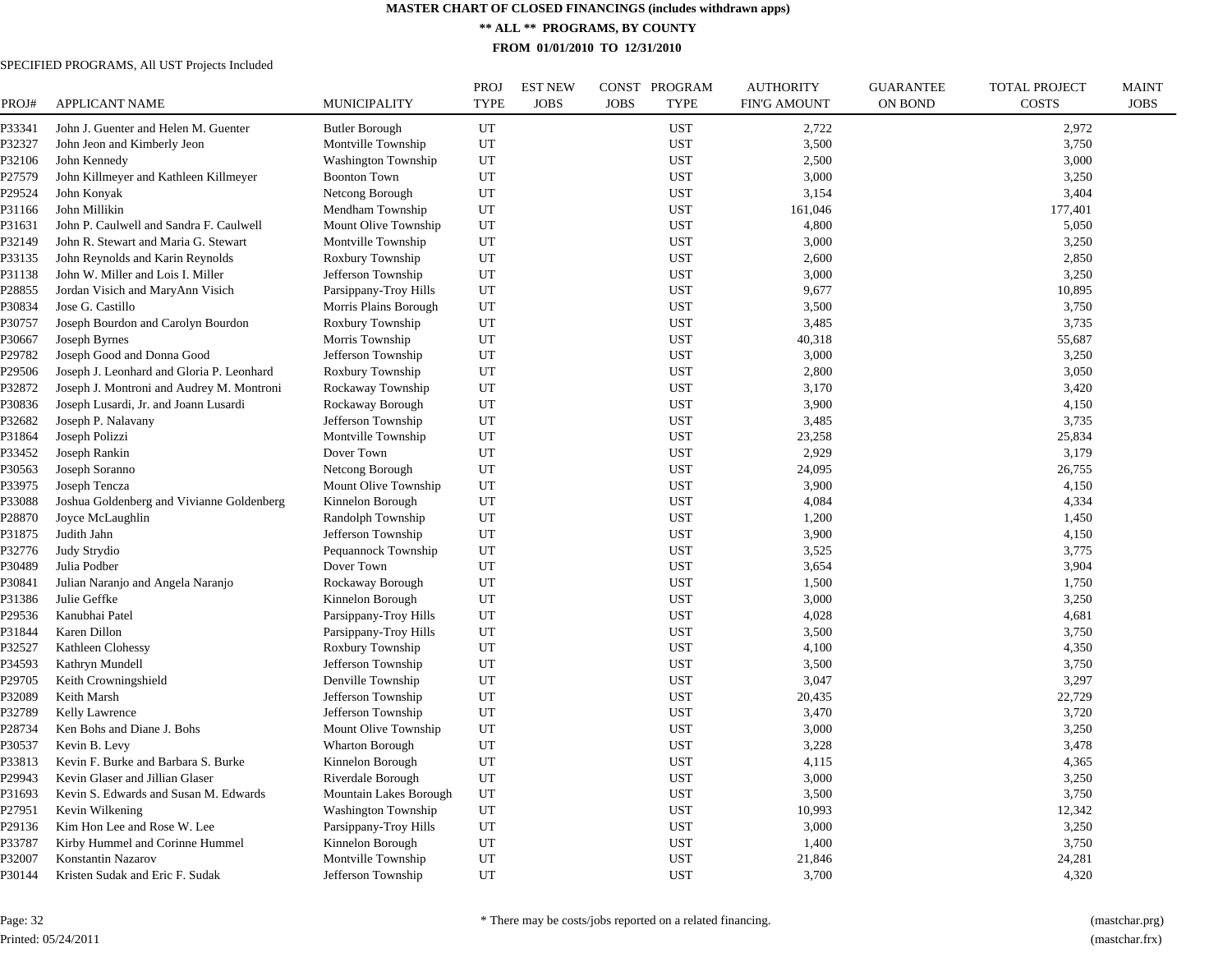**\*\* ALL \*\* PROGRAMS, BY COUNTY**

**FROM 01/01/2010 TO 12/31/2010**

| PROJ#  | <b>APPLICANT NAME</b>                                                        | <b>MUNICIPALITY</b>                        | <b>PROJ</b><br><b>TYPE</b> | <b>EST NEW</b><br><b>JOBS</b> | CONST PROGRAM<br><b>JOBS</b> | <b>TYPE</b> | <b>AUTHORITY</b><br><b>FIN'G AMOUNT</b> | <b>GUARANTEE</b><br>ON BOND | <b>TOTAL PROJECT</b><br><b>COSTS</b> | <b>MAINT</b><br><b>JOBS</b> |
|--------|------------------------------------------------------------------------------|--------------------------------------------|----------------------------|-------------------------------|------------------------------|-------------|-----------------------------------------|-----------------------------|--------------------------------------|-----------------------------|
| P32473 | Kurt Stafurik                                                                | Long Hill Township                         | UT                         |                               |                              | <b>UST</b>  | 13,341                                  |                             | 14,925                               |                             |
| P30160 | Lee Monday and Carolyn Monday                                                | <b>Washington Township</b>                 | UT                         |                               |                              | <b>UST</b>  | 3,200                                   |                             | 3,450                                |                             |
| P32858 | Leo Miller, Jr. and Edna N. Miller                                           | Parsippany-Troy Hills                      | UT                         |                               |                              | <b>UST</b>  | 3,900                                   |                             | 4,150                                |                             |
| P33531 | Leonard Kaufman and Phyllis Kaufman                                          | Montville Township                         | UT                         |                               |                              | <b>UST</b>  | 3,500                                   |                             | 3,750                                |                             |
| P30733 | Leonard M. Bloch                                                             | <b>Washington Township</b>                 | UT                         |                               |                              | <b>UST</b>  | 3,500                                   |                             | 3,750                                |                             |
| P31736 | Leonard Van Wingerden                                                        | Montville Township                         | UT                         |                               |                              | <b>UST</b>  | 2,100                                   |                             | 2,350                                |                             |
| P29732 | Leonard Zeng                                                                 | Randolph Township                          | UT                         |                               |                              | <b>UST</b>  | 5,008                                   |                             | 5,759                                |                             |
| P29941 | Lew P. Nycz and Margaret A. Nycz                                             | Kinnelon Borough                           | UT                         |                               |                              | <b>UST</b>  | 1,800                                   |                             | 3,250                                |                             |
| P31790 | Lewis R. Meyer and Christine Meyer                                           | Roxbury Township                           | UT                         |                               |                              | <b>UST</b>  | 2,600                                   |                             | 2,850                                |                             |
| P31381 | Linda Butler and Robert Butler                                               | Denville Township                          | UT                         |                               |                              | <b>UST</b>  | 3,485                                   |                             | 3,735                                |                             |
| P31420 | Linda E. Wetzel                                                              | Rockaway Township                          | UT                         |                               |                              | <b>UST</b>  | 3,500                                   |                             | 3,750                                |                             |
| P29969 | Linda Edelman                                                                | Parsippany-Troy Hills                      | UT                         |                               |                              | <b>UST</b>  | 14,686                                  |                             | 16,405                               |                             |
| P31923 | Linda Hand                                                                   | Rockaway Borough                           | UT                         |                               |                              | <b>UST</b>  | 16,859                                  |                             | 18,795                               |                             |
| P33643 | Linda Kline                                                                  | Jefferson Township                         | UT                         |                               |                              | <b>UST</b>  | 2,931                                   |                             | 3,181                                |                             |
| P30541 | Lisa Lynch                                                                   | <b>Washington Township</b>                 | UT                         |                               |                              | <b>UST</b>  | 3,000                                   |                             | 3,250                                |                             |
| P33245 | Lois C. Wilcox                                                               | Denville Township                          | UT                         |                               |                              | <b>UST</b>  | 1,500                                   |                             | 1,750                                |                             |
| P29266 | Lora Stawski                                                                 | Randolph Township                          | UT                         |                               |                              | <b>UST</b>  | 27,143                                  |                             | 30,107                               |                             |
| P32127 | Lori Schuster-Calderone                                                      | Jefferson Township                         | UT                         |                               |                              | <b>UST</b>  | 3,480                                   |                             | 3,730                                |                             |
| P33265 | Lorraine T. Barden and Eugene M. Barden                                      | <b>Boonton Township</b>                    | UT                         |                               |                              | <b>UST</b>  | 3,100                                   |                             | 3,350                                |                             |
| P32399 | Lottie Darling                                                               | Rockaway Township                          | UT                         |                               |                              | <b>UST</b>  | 3,401                                   |                             | 3,991                                |                             |
| P34066 | Louis Micchelli and Debra Micchelli                                          | Randolph Township                          | UT                         |                               |                              | <b>UST</b>  | 3,300                                   |                             | 3,550                                |                             |
| P34401 | Lynda L. Rodriguez                                                           | Jefferson Township                         | UT                         |                               |                              | <b>UST</b>  | 4,668                                   |                             | 4,918                                |                             |
| P31782 | Lynn Casole and Christopher Casole                                           | Jefferson Township                         | UT                         |                               |                              | <b>UST</b>  | 3,200                                   |                             | 3,450                                |                             |
| P30334 | Mahendra Patel and Smita Patel                                               | Parsippany-Troy Hills                      | UT                         |                               |                              | <b>UST</b>  | 3,500                                   |                             | 3,750                                |                             |
| P33501 | Malcolm Shelsky                                                              | Parsippany-Troy Hills                      | UT                         |                               |                              | <b>UST</b>  | 16,285                                  |                             | 18,164                               |                             |
| P29098 | Mansor Minaian and Laura G. Minaian                                          | Long Hill Township                         | UT                         |                               |                              | <b>UST</b>  | 1,200                                   |                             | 1,450                                |                             |
| P29869 | Marc Burge and Jacqueline Burge                                              | Parsippany-Troy Hills                      | UT                         |                               |                              | <b>UST</b>  | 3,500                                   |                             | 3,750                                |                             |
| P33072 | Marcello Kotler and Barbara Kotler                                           | Jefferson Township                         | UT                         |                               |                              | <b>UST</b>  | 3,706                                   |                             | 3,956                                |                             |
| P31480 | Marco Santacross                                                             | Long Hill Township                         | UT                         |                               |                              | <b>UST</b>  | 2,496                                   |                             | 2,746                                |                             |
| P31255 | Margaret J. Stankevich                                                       | Jefferson Township                         | UT                         |                               |                              | <b>UST</b>  | 3,213                                   |                             | 3,463                                |                             |
| P30153 | Margaret Schubkegel and Keith Schubkegel                                     | <b>Butler Borough</b>                      | UT                         |                               |                              | <b>UST</b>  | 1,200                                   |                             | 1,450                                |                             |
| P31836 | Marie E. Will                                                                | Rockaway Borough                           | UT                         |                               |                              | <b>UST</b>  | 3,300                                   |                             | 3,550                                |                             |
| P29552 | Marilena Sandulescu and Florin Sandulescu                                    | Randolph Township                          | UT                         |                               |                              | <b>UST</b>  | 3,000                                   |                             | 3,250                                |                             |
| P30268 | Marjorie McCormack                                                           | Roxbury Township                           | UT                         |                               |                              | <b>UST</b>  | 3,117                                   |                             | 3,367                                |                             |
| P28165 | Mark Eppedio                                                                 | Roxbury Township                           | UT                         |                               |                              | <b>UST</b>  | 23,157                                  |                             | 25,723                               |                             |
| P32544 | Mark Juhls and Tammy Juhls                                                   | Mount Olive Township                       | UT                         |                               |                              | <b>UST</b>  | 3,554                                   |                             | 3,804                                |                             |
| P30611 | Mark Langlois                                                                | <b>Boonton Town</b>                        | UT                         |                               |                              | <b>UST</b>  | 12,757                                  |                             | 14,283                               |                             |
| P29883 | Mark Piotrowsky and Francesca Piotrowsky                                     | Jefferson Township                         | UT                         |                               |                              | <b>UST</b>  | 3,730                                   |                             | 3,980                                |                             |
| P31581 | Mark S. DeCristoforo                                                         | <b>Boonton Township</b>                    | UT                         |                               |                              | <b>UST</b>  | 3,500                                   |                             | 3,750                                |                             |
| P32786 | Mark Sweetman and Nelleke Sweetman                                           | Jefferson Township                         | UT                         |                               |                              | <b>UST</b>  | 3,130                                   |                             | 3,380                                |                             |
| P34601 | Marshall Johnson and Deborah Mc Cann Johnson                                 | Jefferson Township                         | UT                         |                               |                              | <b>UST</b>  | 3,831                                   |                             | 4,081                                |                             |
| P31046 | Martin Dorenbush                                                             | Montville Township                         | UT                         |                               |                              | <b>UST</b>  | 10,295                                  |                             | 11,575                               |                             |
| P32770 |                                                                              |                                            | UT                         |                               |                              | <b>UST</b>  | 3,500                                   |                             |                                      |                             |
| P34373 | Martin Krupinski and Dawn Krupinski<br>Martin M. Arons and Margaret R. Arons | Lincoln Park Borough<br>Long Hill Township | UT                         |                               |                              | <b>UST</b>  | 3,500                                   |                             | 3,750<br>3,750                       |                             |
|        |                                                                              |                                            | UT                         |                               |                              | <b>UST</b>  |                                         |                             |                                      |                             |
| P31356 | Mary Anne Sabato                                                             | Montville Township                         |                            |                               |                              |             | 8,788                                   |                             | 9,917                                |                             |
| P34419 | Mary Lou Kurzenknabe                                                         | Mount Olive Township                       | UT                         |                               |                              | <b>UST</b>  | 3,304                                   |                             | 3,554                                |                             |
| P32066 | Matt Gesicki                                                                 | Parsippany-Troy Hills                      | UT                         |                               |                              | <b>UST</b>  | 4,898                                   |                             | 9,229                                |                             |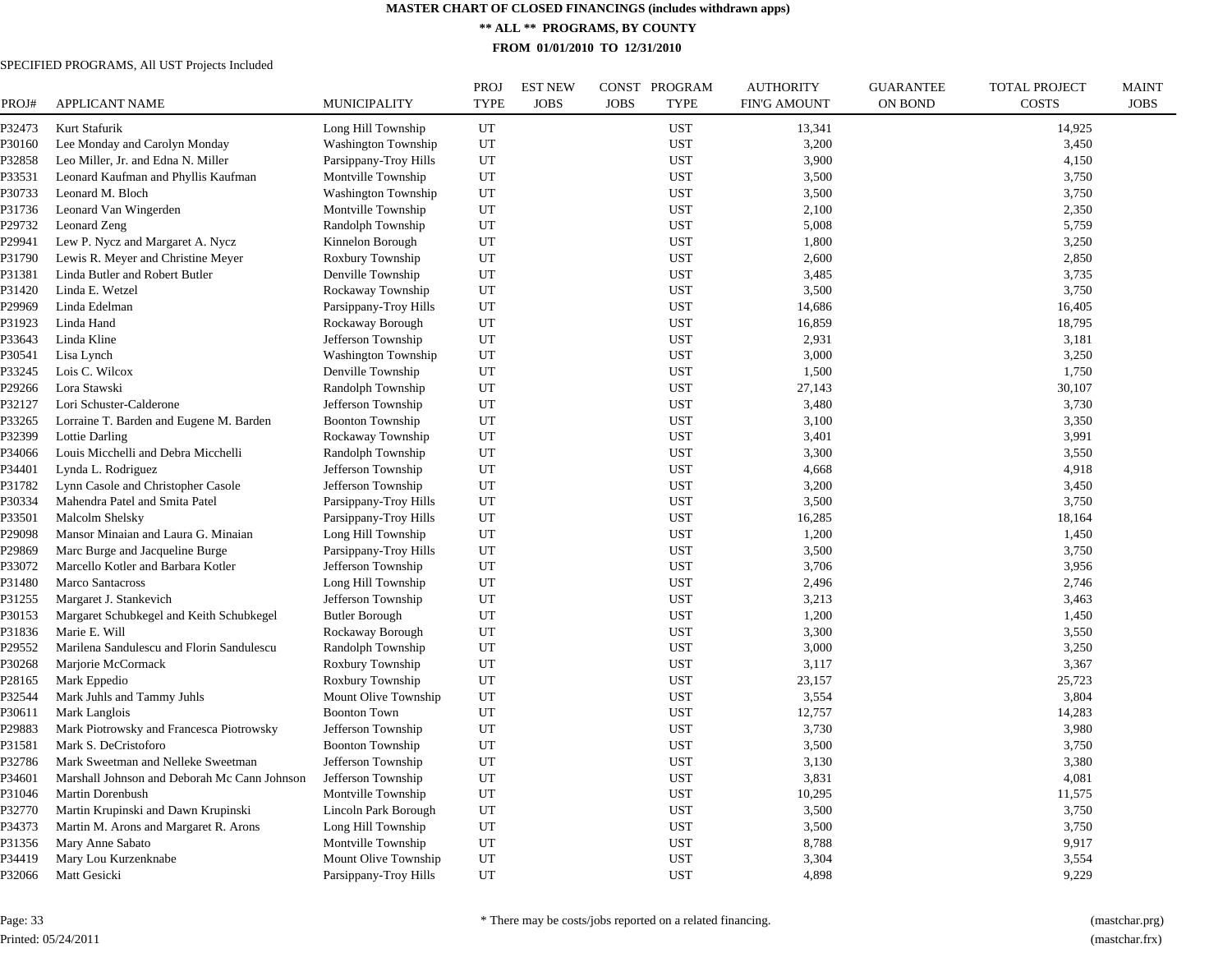**\*\* ALL \*\* PROGRAMS, BY COUNTY**

**FROM 01/01/2010 TO 12/31/2010**

# SPECIFIED PROGRAMS, All UST Projects Included

| PROJ#  | <b>APPLICANT NAME</b>                       | MUNICIPALITY               | <b>PROJ</b><br><b>TYPE</b> | <b>EST NEW</b><br><b>JOBS</b> | CONST PROGRAM<br><b>JOBS</b><br><b>TYPE</b> | <b>AUTHORITY</b><br><b>FIN'G AMOUNT</b> | <b>GUARANTEE</b><br><b>ON BOND</b> | <b>TOTAL PROJECT</b><br><b>COSTS</b> | <b>MAINT</b><br><b>JOBS</b> |
|--------|---------------------------------------------|----------------------------|----------------------------|-------------------------------|---------------------------------------------|-----------------------------------------|------------------------------------|--------------------------------------|-----------------------------|
| P32550 | Matthew H. Rankin and Mary S. Rankin        | Montville Township         | UT                         |                               | <b>UST</b>                                  | 2,161                                   |                                    | 3,853                                |                             |
| P29727 | Matthew R. White and Stacy J. White         | Randolph Township          | UT                         |                               | <b>UST</b>                                  | 3,000                                   |                                    | 3,250                                |                             |
| P33244 | Matthew Wangerin and Lisa Wangerin          | <b>Boonton Township</b>    | UT                         |                               | <b>UST</b>                                  | 1,500                                   |                                    | 1,750                                |                             |
| P32925 | Melissa Cascone and David Cascone           | Jefferson Township         | UT                         |                               | <b>UST</b>                                  | 3,025                                   |                                    | 3,578                                |                             |
| P33374 | Michael A. Clark and Cheryl L. Clark        | <b>Boonton Township</b>    | UT                         |                               | <b>UST</b>                                  | 1,500                                   |                                    | 1,750                                |                             |
| P32516 | Michael Abdinoor and Michelle Abdinoor      | Jefferson Township         | UT                         |                               | <b>UST</b>                                  | 3,500                                   |                                    | 3,750                                |                             |
| P29830 | Michael Ciardiello and June Ciardiello      | <b>Washington Township</b> | UT                         |                               | <b>UST</b>                                  | 3,500                                   |                                    | 3,750                                |                             |
| P30542 | Michael DeGregorio                          | Roxbury Township           | UT                         |                               | <b>UST</b>                                  | 3,500                                   |                                    | 3,750                                |                             |
| P32423 | Michael Dieffenbach and Suzanne Dieffenbach | Rockaway Township          | UT                         |                               | <b>UST</b>                                  | 3,987                                   |                                    | 4,237                                |                             |
| P33063 | Michael J. DiStefano and Susan C. DiStefano | Jefferson Township         | UT                         |                               | <b>UST</b>                                  | 6,586                                   |                                    | 6,836                                |                             |
| P32506 | Michael J. Hardie and Elizabeth A. Hardie   | Parsippany-Troy Hills      | UT                         |                               | <b>UST</b>                                  | 4,725                                   |                                    | 4,975                                |                             |
| P32285 | Michael J. Noone and Veronica B. Noone      | Montville Township         | UT                         |                               | <b>UST</b>                                  | 1,500                                   |                                    | 1,750                                |                             |
| P31851 | Michael L. Green and Luann M. Green         | Roxbury Township           | UT                         |                               | <b>UST</b>                                  | 4,100                                   |                                    | 4,350                                |                             |
| P32518 | Michael Levin                               | Parsippany-Troy Hills      | UT                         |                               | <b>UST</b>                                  | 12,570                                  |                                    | 14,077                               |                             |
| P29537 | Michael Mahoney                             | Jefferson Township         | UT                         |                               | <b>UST</b>                                  | 9,785                                   |                                    | 11,013                               |                             |
| P34105 | Michael R. Entrot                           | Denville Township          | UT                         |                               | <b>UST</b>                                  | 4,100                                   |                                    | 4,350                                |                             |
| P30132 | Michael R. Rec and Kathryn A. Rec           | <b>Washington Township</b> | UT                         |                               | <b>UST</b>                                  | 3,000                                   |                                    | 3,250                                |                             |
| P33021 | Michael Seymour and Carolynn Seymour        | Jefferson Township         | UT                         |                               | <b>UST</b>                                  | 3,300                                   |                                    | 3,550                                |                             |
| P30327 | Mike Healy and Ilene Healy                  | <b>Washington Township</b> | UT                         |                               | <b>UST</b>                                  | 1,250                                   |                                    | 1,500                                |                             |
| P34140 | Mike Rudge and Nicole Rudge                 | Riverdale Borough          | UT                         |                               | <b>UST</b>                                  | 3,900                                   |                                    | 4,150                                |                             |
| P31925 | Milan Lassiter                              | <b>Madison Borough</b>     | UT                         |                               | <b>UST</b>                                  | 23,340                                  |                                    | 25,924                               |                             |
| P32931 | Milena Cvitan                               | Montville Township         | UT                         |                               | <b>UST</b>                                  | 3,170                                   |                                    | 3,420                                |                             |
| P31697 | Myra Karetnick                              | Parsippany-Troy Hills      | UT                         |                               | <b>UST</b>                                  | 2,040                                   |                                    | 2,494                                |                             |
| P31083 | Nancy Lee Caufield                          | Jefferson Township         | UT                         |                               | <b>UST</b>                                  | 3,000                                   |                                    | 3,250                                |                             |
| P23246 | Nijazi Leka and Nexhmie Leka                | Netcong Borough            | UT                         |                               | <b>UST</b>                                  | 5,057                                   |                                    | 5,813                                |                             |
| P30937 | Nora Noll                                   | Mendham Borough            | UT                         |                               | <b>UST</b>                                  | 15,481                                  |                                    | 17,279                               |                             |
| P30989 | Palma Andico                                | Mount Arlington Borough    | UT                         |                               | <b>UST</b>                                  | 2,600                                   |                                    | 2,850                                |                             |
| P29420 | Paparao Kolli and Bhavani V. Kolli          | Randolph Township          | UT                         |                               | <b>UST</b>                                  | 1,200                                   |                                    | 1,450                                |                             |
| P32104 | Patricia Hatem                              | Denville Township          | UT                         |                               | <b>UST</b>                                  | 1,560                                   |                                    | 1,810                                |                             |
| P29559 | Patricia Martina                            | Mendham Township           | UT                         |                               | <b>UST</b>                                  | 28,263                                  |                                    | 31,339                               |                             |
| P31038 | Patricia Quadrel                            | Hanover Township           | UT                         |                               | <b>UST</b>                                  | 5,515                                   |                                    | 6,317                                |                             |
| P31279 | Paul D. Adler and Margaret M. Adler         | Jefferson Township         | UT                         |                               | <b>UST</b>                                  | 3,808                                   |                                    | 4,058                                |                             |
| P28350 | Paul Dube and Jolyne Dube                   | Randolph Township          | UT                         |                               | <b>UST</b>                                  | 13,128                                  |                                    | 14,691                               |                             |
| P32332 | Paul F. Koyce                               | Morris Plains Borough      | UT                         |                               | <b>UST</b>                                  | 3,200                                   |                                    | 3,450                                |                             |
| P30915 | Paul Miller                                 | Long Hill Township         | UT                         |                               | <b>UST</b>                                  | 5,124                                   |                                    | 5,886                                |                             |
| P32512 | Paul Vovchansky and Andrea Vovchansky       | Parsippany-Troy Hills      | UT                         |                               | <b>UST</b>                                  | 4,100                                   |                                    | 4,350                                |                             |
| P29772 | Paul W. Konyok and Patricia A. Konyok       | Mine Hill Township         | UT                         |                               | <b>UST</b>                                  | 3,061                                   |                                    | 3,311                                |                             |
| P29583 | Paul Yarussi                                | <b>Washington Township</b> | UT                         |                               | <b>UST</b>                                  | 3,000                                   |                                    | 3,250                                |                             |
| P32678 | Penny Martin and Arthur Dauenhauer          | Wharton Borough            | UT                         |                               | <b>UST</b>                                  | 3,149                                   |                                    | 3,399                                |                             |
| P30166 | Peter Bural                                 | <b>Butler Borough</b>      | UT                         |                               | <b>UST</b>                                  | 10,410                                  |                                    | 11,701                               |                             |
| P31019 | Peter Castelli and Maria Castelli           | Netcong Borough            | UT                         |                               | <b>UST</b>                                  | 15,510                                  |                                    | 17,311                               |                             |
| P29934 | Phil Saperstein and Jennifer Saperstein     | Jefferson Township         | UT                         |                               | <b>UST</b>                                  | 660                                     |                                    | 3,550                                |                             |
| P32767 | Philip A. Laman and Rebecca A. Laman        | Lincoln Park Borough       | UT                         |                               | <b>UST</b>                                  | 1,500                                   |                                    | 1,750                                |                             |
| P31648 | Philip Groh                                 | Roxbury Township           | UT                         |                               | <b>UST</b>                                  | 35,188                                  |                                    | 38,957                               |                             |
| P30991 | Phyllis Amato                               | Montville Township         | UT                         |                               | <b>UST</b>                                  | 1,700                                   |                                    | 2,120                                |                             |
| P34533 | Piotr Wolak and Aleksandra Wolak            | Mount Arlington Borough    | UT                         |                               | <b>UST</b>                                  | 3,200                                   |                                    | 3,450                                |                             |
| P29417 | Rachel Struble                              | Riverdale Borough          | UT                         |                               | <b>UST</b>                                  | 1,200                                   |                                    | 1,450                                |                             |
|        |                                             |                            |                            |                               |                                             |                                         |                                    |                                      |                             |

Page: 34 Printed: 05/24/2011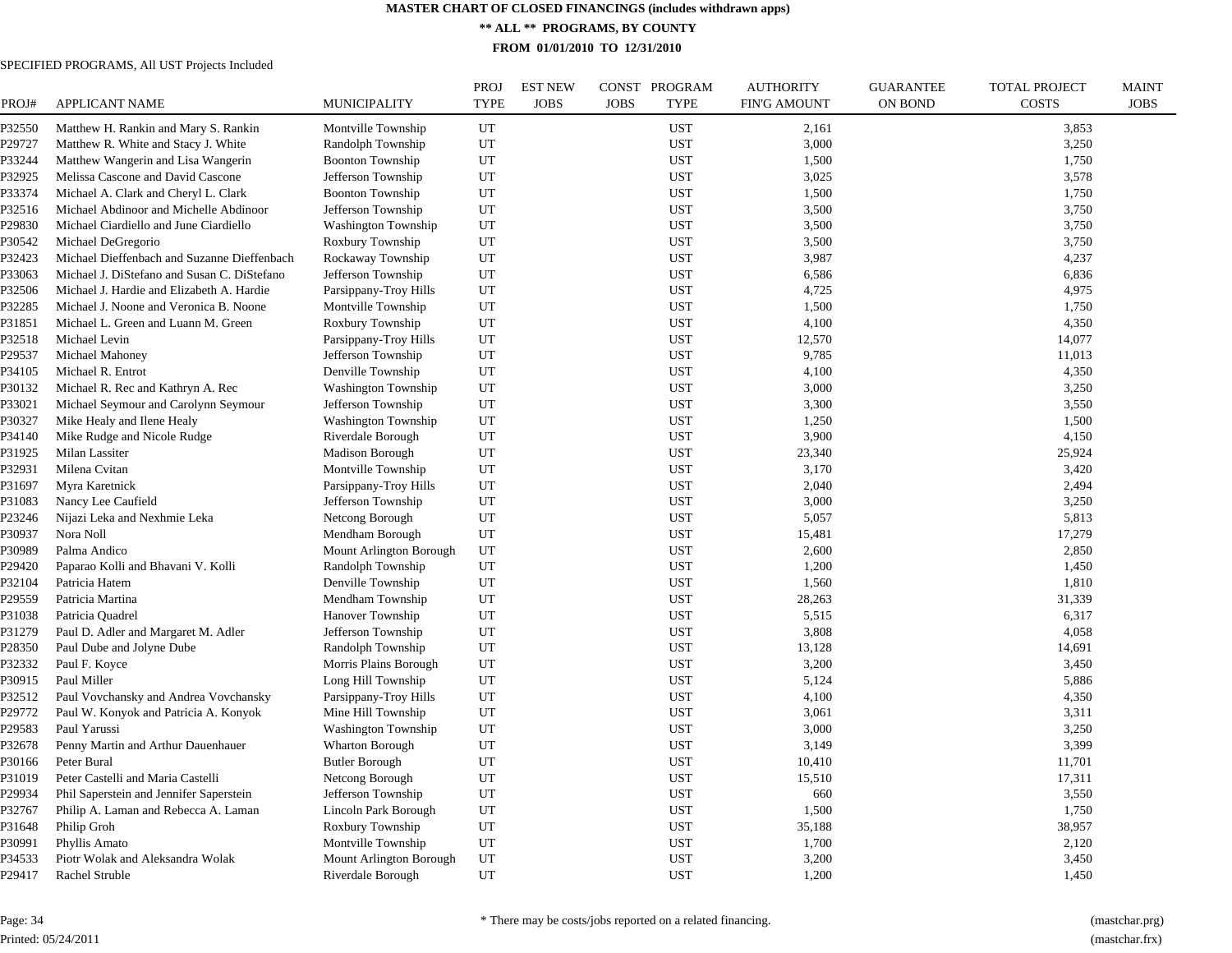**\*\* ALL \*\* PROGRAMS, BY COUNTY**

**FROM 01/01/2010 TO 12/31/2010**

| PROJ#  | <b>APPLICANT NAME</b>                       | MUNICIPALITY               | <b>PROJ</b><br><b>TYPE</b> | <b>EST NEW</b><br><b>JOBS</b> | CONST PROGRAM<br><b>JOBS</b><br><b>TYPE</b> | <b>AUTHORITY</b><br><b>FIN'G AMOUNT</b> | <b>GUARANTEE</b><br><b>ON BOND</b> | <b>TOTAL PROJECT</b><br><b>COSTS</b> | <b>MAINT</b><br><b>JOBS</b> |
|--------|---------------------------------------------|----------------------------|----------------------------|-------------------------------|---------------------------------------------|-----------------------------------------|------------------------------------|--------------------------------------|-----------------------------|
| P33929 | Rafael Gordils and Cecilia Gordils          | Roxbury Township           | UT                         |                               | <b>UST</b>                                  | 3,500                                   |                                    | 3,750                                |                             |
| P31558 | Ralph Bianca                                | Denville Township          | UT                         |                               | <b>UST</b>                                  | 3,456                                   |                                    | 3,706                                |                             |
| P31418 | Ralph R. LaManna, Jr.                       | Jefferson Township         | UT                         |                               | <b>UST</b>                                  | 4,250                                   |                                    | 4,500                                |                             |
| P32064 | Ram Misra                                   | Montville Township         | UT                         |                               | <b>UST</b>                                  | 20,868                                  |                                    | 23,205                               |                             |
| P32389 | Raymond J. Dugan, Jr. and Melissa A. Dugan  | Jefferson Township         | UT                         |                               | <b>UST</b>                                  | 4,352                                   |                                    | 4,602                                |                             |
| P29493 | Raymond P. Burke and Becky J. Burke         | Mount Olive Township       | UT                         |                               | <b>UST</b>                                  | 3,500                                   |                                    | 3,750                                |                             |
| P28794 | Raymond Picone                              | <b>Chester Township</b>    | UT                         |                               | <b>UST</b>                                  | 10,071                                  |                                    | 11,328                               |                             |
| P33594 | Reshu Jose Joy and Maya Baby                | East Hanover Township      | UT                         |                               | <b>UST</b>                                  | 3,500                                   |                                    | 3,750                                |                             |
| P32330 | Richard A. Heyman and Carol L. Heyman       | <b>Chester Township</b>    | UT                         |                               | <b>UST</b>                                  | 3,500                                   |                                    | 3,750                                |                             |
| P33165 | Richard A. Muccia and Morna Muccia          | Randolph Township          | UT                         |                               | <b>UST</b>                                  | 3,500                                   |                                    | 3,750                                |                             |
| P31569 | Richard A. Weiland and Sylvia Weiland       | Randolph Township          | UT                         |                               | UST                                         | 4,700                                   |                                    | 4,950                                |                             |
| P29853 | Richard Albert and Elizabeth Albert         | Parsippany-Troy Hills      | UT                         |                               | <b>UST</b>                                  | 3,454                                   |                                    | 3,704                                |                             |
| P29414 | Richard E. Johnson and Heather M. Johnson   | Mine Hill Township         | UT                         |                               | <b>UST</b>                                  | 3,000                                   |                                    | 3,250                                |                             |
| P31117 | Richard Gaulin and Joyce Gaulin             | Morris Plains Borough      | UT                         |                               | <b>UST</b>                                  | 3,500                                   |                                    | 3,750                                |                             |
| P32358 | Richard Gervasio                            | Mendham Borough            | UT                         |                               | <b>UST</b>                                  | 8,043                                   |                                    | 9,097                                |                             |
| P29937 | Richard Giessuebel and Judith Giessuebel    | Jefferson Township         | UT                         |                               | <b>UST</b>                                  | 2,800                                   |                                    | 3,750                                |                             |
| P33157 | Richard I. Cohen and Katharine O'Hara-Cohen | Parsippany-Troy Hills      | UT                         |                               | <b>UST</b>                                  | 3,428                                   |                                    | 3,678                                |                             |
| P33430 | Richard Ike, Jr. and Thelma J. Ike          | Roxbury Township           | UT                         |                               | <b>UST</b>                                  | 3,004                                   |                                    | 3,254                                |                             |
| P31123 | Richard Keir and Ingrid Keir                | Roxbury Township           | UT                         |                               | <b>UST</b>                                  | 3,180                                   |                                    | 3,430                                |                             |
| P29046 | Richard L. Brown and Dawn Brown             | Roxbury Township           | UT                         |                               | <b>UST</b>                                  | 3,000                                   |                                    | 3,250                                |                             |
| P31829 | Richard Leberman                            | Kinnelon Borough           | UT                         |                               | <b>UST</b>                                  | 3,705                                   |                                    | 3,955                                |                             |
| P29547 | Richard M. Lischy and Constance A. Lischy   | Montville Township         | UT                         |                               | <b>UST</b>                                  | 3,418                                   |                                    | 3,668                                |                             |
| P29633 | Richard Reed and Gale Reed                  | Randolph Township          | UT                         |                               | <b>UST</b>                                  | 4,750                                   |                                    | 5,000                                |                             |
| P33126 | Richard Tiel                                | Parsippany-Troy Hills      | UT                         |                               | <b>UST</b>                                  | 6,823                                   |                                    | 7,755                                |                             |
| P30539 | Ricky Rivera and Amanda Rivera              | Jefferson Township         | UT                         |                               | <b>UST</b>                                  | 3,000                                   |                                    | 3,250                                |                             |
| P31161 | Rita Papke                                  | Jefferson Township         | UT                         |                               | <b>UST</b>                                  | 2,730                                   |                                    | 2,980                                |                             |
| P27794 | <b>Riteway Cleaners</b>                     | Pequannock Township        | UT                         |                               | <b>UST</b>                                  | 22,129                                  |                                    | 24,842                               |                             |
| P34018 | Robert A. Frister and Barbara Frister       | Roxbury Township           | UT                         |                               | UST                                         | 3,500                                   |                                    | 3,750                                |                             |
| P29219 | Robert Bush and Helen Bush                  | Jefferson Township         | UT                         |                               | <b>UST</b>                                  | 3,493                                   |                                    | 3,743                                |                             |
| P31037 | Robert C. Urban, Jr.                        | Roxbury Township           | UT                         |                               | <b>UST</b>                                  | 1,400                                   |                                    | 1,790                                |                             |
| P30114 | Robert Demuth and Jennifer M. Demuth        | Rockaway Township          | UT                         |                               | UST                                         | 1,890                                   |                                    | 3,400                                |                             |
| P29740 | Robert H. Weaver and Rhonda L. Weaver       | Roxbury Township           | UT                         |                               | <b>UST</b>                                  | 3,500                                   |                                    | 3,750                                |                             |
| P32259 | Robert Knapp and Catherine Knapp            | Jefferson Township         | UT                         |                               | <b>UST</b>                                  | 3,800                                   |                                    | 4,050                                |                             |
| P33027 | <b>Robert Lliteras</b>                      | Rockaway Township          | UT                         |                               | <b>UST</b>                                  | 3,500                                   |                                    | 3,750                                |                             |
| P31018 | Robert M. Ryan and Lisa M. Ryan             | Jefferson Township         | UT                         |                               | <b>UST</b>                                  | 3,200                                   |                                    | 3,450                                |                             |
| P32578 | Robert Otnisky and Gail Otnisky             | Parsippany-Troy Hills      | UT                         |                               | <b>UST</b>                                  | 1,675                                   |                                    | 1,925                                |                             |
| P30465 | Robert Shepard and Claudia Shepard          | Jefferson Township         | UT                         |                               | <b>UST</b>                                  | 3,350                                   |                                    | 3,600                                |                             |
| P30117 | Robert Steinhauser and Laura Steinhauser    | <b>Boonton Township</b>    | UT                         |                               | <b>UST</b>                                  | 3,500                                   |                                    | 3,750                                |                             |
| P33277 | Robert W. Boyle and Doreen R. Boyle         | Mine Hill Township         | UT                         |                               | <b>UST</b>                                  | 4,100                                   |                                    | 4,350                                |                             |
| P30151 | Robert W. Ronan and Tatiana Grichko         | <b>Washington Township</b> | UT                         |                               | <b>UST</b>                                  | 3,150                                   |                                    | 3,400                                |                             |
| P33615 | Roger J. Munch and Susan E. Swiger          | Parsippany-Troy Hills      | UT                         |                               | UST                                         | 3,500                                   |                                    | 3,750                                |                             |
| P33887 | Ronald G. Rich and Florence L. Rich         | Roxbury Township           | UT                         |                               | <b>UST</b>                                  | 3,500                                   |                                    | 3,750                                |                             |
| P29545 | Ronit Sorrin                                | Randolph Township          | UT                         |                               | <b>UST</b>                                  | 18,756                                  |                                    | 20,882                               |                             |
| P31987 | Ronit Sorrin                                | Randolph Township          | UT                         |                               | <b>UST</b>                                  | 5,000                                   |                                    | 5,750                                |                             |
| P32948 | Ronnie R. Cherry and Carol Lee Cherry       | Mount Olive Township       | UT                         |                               | <b>UST</b>                                  | 3,259                                   |                                    | 3,509                                |                             |
| P30506 | Rosario Cardone and Concetta Cardone        | Randolph Township          | UT                         |                               | <b>UST</b>                                  | 1,500                                   |                                    | 1,750                                |                             |
| P32687 | Rosario Lia and Nancy B. Lia                | Morris Township            | UT                         |                               | <b>UST</b>                                  | 1,500                                   |                                    | 1,750                                |                             |
|        |                                             |                            |                            |                               |                                             |                                         |                                    |                                      |                             |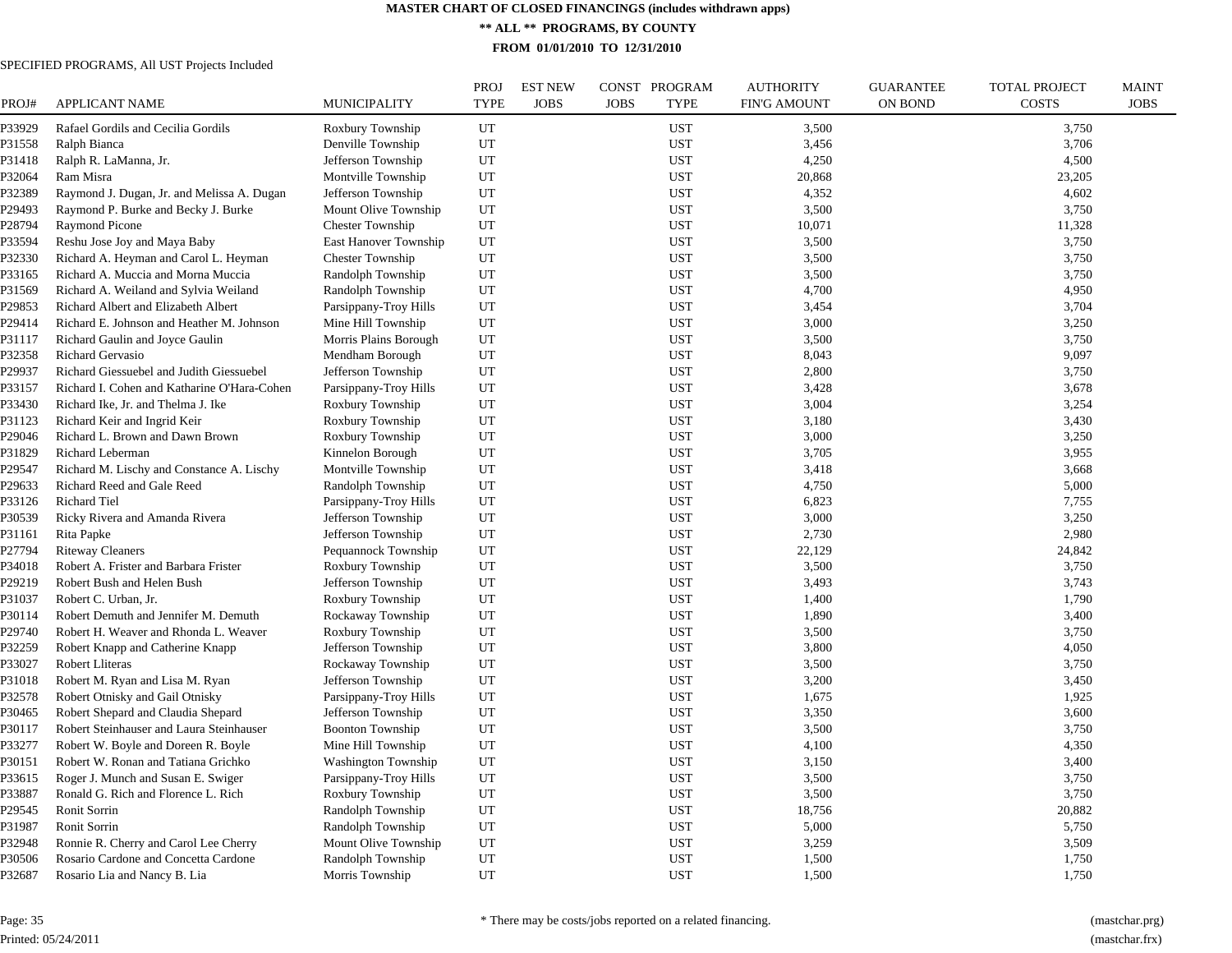**\*\* ALL \*\* PROGRAMS, BY COUNTY**

**FROM 01/01/2010 TO 12/31/2010**

| PROJ#              | <b>APPLICANT NAME</b>                      | <b>MUNICIPALITY</b>        | PROJ<br><b>TYPE</b> | <b>EST NEW</b><br><b>JOBS</b> | CONST PROGRAM<br><b>JOBS</b><br><b>TYPE</b> | <b>AUTHORITY</b><br><b>FIN'G AMOUNT</b> | <b>GUARANTEE</b><br><b>ON BOND</b> | <b>TOTAL PROJECT</b><br><b>COSTS</b> | <b>MAINT</b><br><b>JOBS</b> |
|--------------------|--------------------------------------------|----------------------------|---------------------|-------------------------------|---------------------------------------------|-----------------------------------------|------------------------------------|--------------------------------------|-----------------------------|
| P30560             | Rose Mary Polhemus                         | Jefferson Township         | UT                  |                               | <b>UST</b>                                  | 3,400                                   |                                    | 3,650                                |                             |
| P33230             | Russell Haas                               | Morris Plains Borough      | UT                  |                               | <b>UST</b>                                  | 8,817                                   |                                    | 9,949                                |                             |
| P30878             | Russell Van Oudenaren and Ellen C. Van     | Jefferson Township         | UT                  |                               | <b>UST</b>                                  | 3,900                                   |                                    | 4,150                                |                             |
|                    | Oudenaren                                  |                            |                     |                               |                                             |                                         |                                    |                                      |                             |
| P31722             | <b>Ruth Bott</b>                           | <b>Boonton Township</b>    | UT                  |                               | <b>UST</b>                                  | 3,500                                   |                                    | 3,750                                |                             |
| P30855             | Salvatore DAlbo                            | Jefferson Township         | UT                  |                               | <b>UST</b>                                  | 4,207                                   |                                    | 4,457                                |                             |
| P29145             | Satinder Manj and Ranjit Manj              | Mount Arlington Borough    | UT                  |                               | <b>UST</b>                                  | 3,000                                   |                                    | 3,250                                |                             |
| P30572             | Saverio Palermo                            | Wharton Borough            | UT                  |                               | <b>UST</b>                                  | 23,088                                  |                                    | 25,647                               |                             |
| P29544             | Seung Kim                                  | Parsippany-Troy Hills      | UT                  |                               | <b>UST</b>                                  | 9,509                                   |                                    | 10,710                               |                             |
| P32570             | Shane Smith and Helena Smith               | Morris Township            | UT                  |                               | <b>UST</b>                                  | 1,400                                   |                                    | 3,750                                |                             |
| P31992             | <b>Sharon Scully</b>                       | Jefferson Township         | UT                  |                               | <b>UST</b>                                  | 4,797                                   |                                    | 5,527                                |                             |
| P32582             | Shawn Morse                                | Mount Arlington Borough    | UT                  |                               | <b>UST</b>                                  | 3,485                                   |                                    | 3,735                                |                             |
| P30625             | Shyamalal Gianchandani                     | <b>Wharton Borough</b>     | UT                  |                               | <b>UST</b>                                  | 4,600                                   |                                    | 5,310                                |                             |
| P33432             | Silvia Schimek                             | Washington Township        | UT                  |                               | <b>UST</b>                                  | 4,000                                   |                                    | 4,250                                |                             |
| P28861             | <b>Stacey Opper</b>                        | Roxbury Township           | UT                  |                               | <b>UST</b>                                  | 16,196                                  |                                    | 18,066                               |                             |
| P31067             | Stanislaw Pirog and Monika Pirog           | Rockaway Borough           | UT                  |                               | <b>UST</b>                                  | 3,500                                   |                                    | 3,750                                |                             |
| P30504             | Stanley J. Yelen                           | Kinnelon Borough           | UT                  |                               | <b>UST</b>                                  | 1,200                                   |                                    | 1,450                                |                             |
| P32425             | Stefan E. Rakus and Jill A. Rakus          | <b>Boonton Township</b>    | UT                  |                               | <b>UST</b>                                  | 3,226                                   |                                    | 3,476                                |                             |
| P32014             | Stefanie Monroe                            | Jefferson Township         | UT                  |                               | <b>UST</b>                                  | 1,500                                   |                                    | 1,750                                |                             |
| P29518             | Stephane Berthier                          | Randolph Township          | UT                  |                               | <b>UST</b>                                  | 3,253                                   |                                    | 3,503                                |                             |
| ?30466             | Stephane Regnier and Maria Regnier         | Morris Township            | UT                  |                               | <b>UST</b>                                  | 3,526                                   |                                    | 3,776                                |                             |
| P29738             | Stephanie Marone                           | Mine Hill Township         | UT                  |                               | <b>UST</b>                                  | 3,000                                   |                                    | 3,250                                |                             |
| P31986             | Stephen Damron and Karen Damron            | Parsippany-Troy Hills      | UT                  |                               | <b>UST</b>                                  | 3,500                                   |                                    | 3,750                                |                             |
| P32793             | <b>Stephen Dancsecs</b>                    | Randolph Township          | UT                  |                               | <b>UST</b>                                  | 8,155                                   |                                    | 9,221                                |                             |
| P30438             | Stephen Ellerman                           | Rockaway Township          | UT                  |                               | <b>UST</b>                                  | 6,135                                   |                                    | 6,999                                |                             |
| P33646             | Stephen G. Lakatos and Margaret A. Lakatos | Mine Hill Township         | UT                  |                               | <b>UST</b>                                  | 2,846                                   |                                    | 3,096                                |                             |
| P31726             | Stephen M. Meehan                          | Rockaway Township          | UT                  |                               | <b>UST</b>                                  | 3,000                                   |                                    | 3,250                                |                             |
| P32483             | Stephen W. Wescott and Patricia A. Wescott | <b>Wharton Borough</b>     | UT                  |                               | <b>UST</b>                                  | 4,100                                   |                                    | 4,350                                |                             |
| 29930              | Steve Talmadge and Jill Talmadge           | Roxbury Township           | UT                  |                               | <b>UST</b>                                  | 3,360                                   |                                    | 3,610                                |                             |
| P29680             | <b>Stuart Gomer</b>                        | Rockaway Borough           | UT                  |                               | <b>UST</b>                                  | 56,545                                  |                                    | 62,450                               |                             |
| P30524             | Sue Gautsch and Tom Gautsch                | <b>Boonton Town</b>        | UT                  |                               | <b>UST</b>                                  | 3,535                                   |                                    | 3,785                                |                             |
| P32732             | Susan M. Broderick                         | Rockaway Township          | UT                  |                               | <b>UST</b>                                  | 3,500                                   |                                    | 3,750                                |                             |
| P30920             | Susan R. Bachert                           | <b>Washington Township</b> | UT                  |                               | <b>UST</b>                                  | 3,500                                   |                                    | 3,750                                |                             |
| P <sub>29901</sub> | Suzanne Seeger                             | <b>Wharton Borough</b>     | UT                  |                               | <b>UST</b>                                  | 3,500                                   |                                    | 3,750                                |                             |
| P32514             | Tani Schwartz and Linda Schwartz           | Rockaway Township          | UT                  |                               | <b>UST</b>                                  | 21,440                                  |                                    | 23,834                               |                             |
| P33619             | <b>Terry Carroll</b>                       | Mine Hill Township         | UT                  |                               | <b>UST</b>                                  | 29,738                                  |                                    | 32,962                               |                             |
| P26796             | The Raptor Trust                           | Long Hill Township         | UT                  |                               | <b>UST</b>                                  | 12,431                                  |                                    | 14,174                               |                             |
| P31845             | Theresa A. Dulio and Kenneth Dulio         | Roxbury Township           | UT                  |                               | <b>UST</b>                                  | 3,500                                   |                                    | 3,750                                |                             |
| P30390             | Theresa DeCroce                            | Parsippany-Troy Hills      | UT                  |                               | <b>UST</b>                                  | 9,657                                   |                                    | 10,873                               |                             |
| P32346             | Theresa Ertle                              | Rockaway Township          | UT                  |                               | <b>UST</b>                                  | 3,500                                   |                                    | 3,750                                |                             |
| P31686             | Theresa Paterno                            | Jefferson Township         | UT                  |                               | <b>UST</b>                                  | 3,500                                   |                                    | 3,750                                |                             |
| P34765             | Thomas Heller and Laura Heller             | Jefferson Township         | UT                  |                               | <b>UST</b>                                  | 1,920                                   |                                    | 3,450                                |                             |
| P29626             | Thomas Mackey and Carolyn Mackey           | Jefferson Township         | UT                  |                               | <b>UST</b>                                  | 3,000                                   |                                    | 3,250                                |                             |
| P31014             | Thomas P. Eskay and Gina M. Eskay          | Roxbury Township           | UT                  |                               | <b>UST</b>                                  | 3,000                                   |                                    | 3,250                                |                             |
| ?30661             | Thomas Preiss and Susan Preiss             | Washington Township        | UT                  |                               | <b>UST</b>                                  | 3,000                                   |                                    | 3,250                                |                             |
| P30777             | Tillie Lasker                              | Randolph Township          | UT                  |                               | <b>UST</b>                                  | 10,314                                  |                                    | 11,595                               |                             |
| P30946             | <b>Timothy Ehrhard</b>                     | Morris Township            | <b>UT</b>           |                               | <b>UST</b>                                  | 18,665                                  |                                    | 20,782                               |                             |
|                    |                                            |                            |                     |                               |                                             |                                         |                                    |                                      |                             |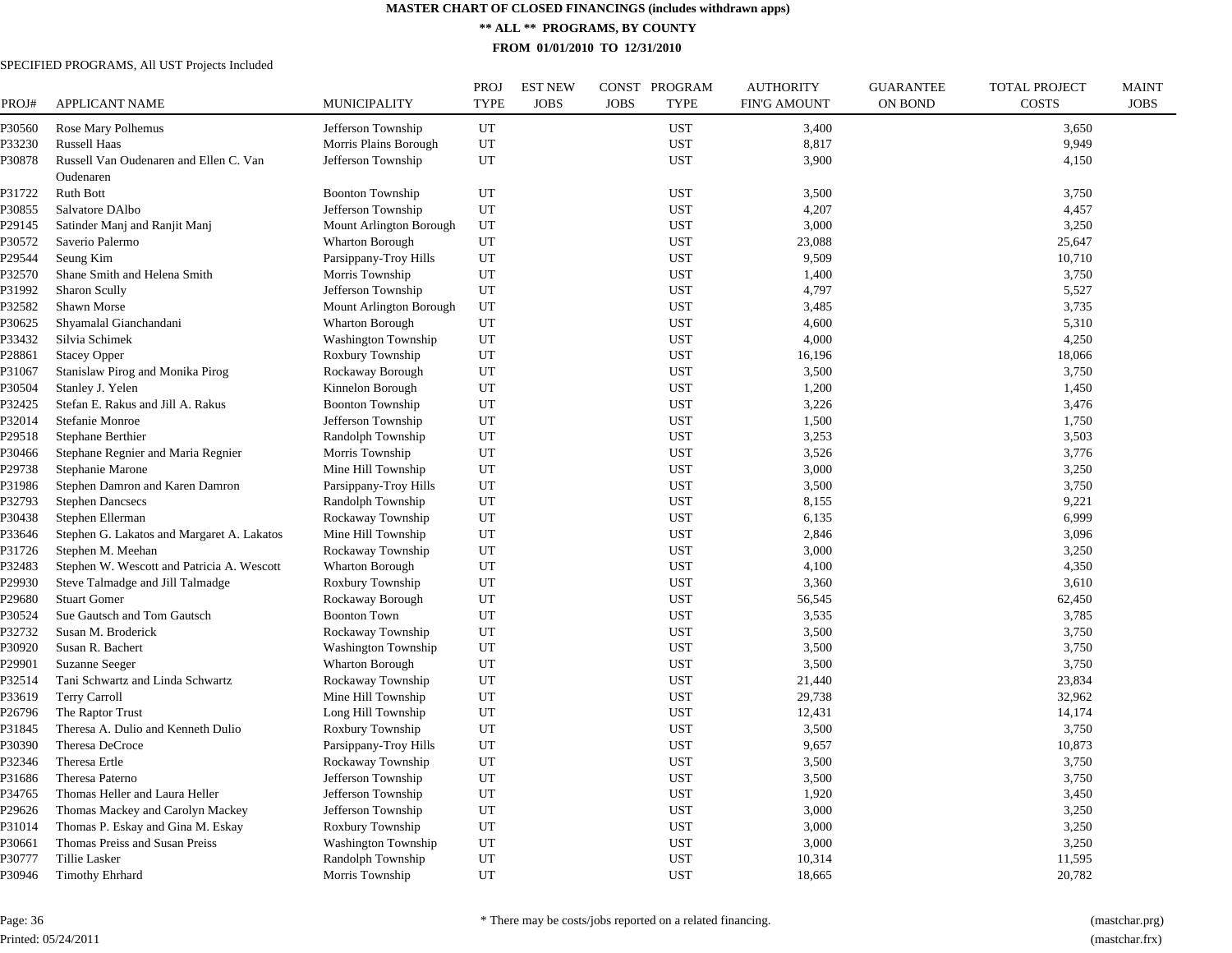**\*\* ALL \*\* PROGRAMS, BY COUNTY**

**FROM 01/01/2010 TO 12/31/2010**

# SPECIFIED PROGRAMS, All UST Projects Included

| PROJ#  | <b>APPLICANT NAME</b>                          | MUNICIPALITY               | PROJ<br><b>TYPE</b> | <b>EST NEW</b><br><b>JOBS</b> | CONST PROGRAM<br><b>JOBS</b> | <b>TYPE</b> | <b>AUTHORITY</b><br><b>FIN'G AMOUNT</b> | <b>GUARANTEE</b><br>ON BOND | <b>TOTAL PROJECT</b><br><b>COSTS</b> | MAINT<br><b>JOBS</b> |
|--------|------------------------------------------------|----------------------------|---------------------|-------------------------------|------------------------------|-------------|-----------------------------------------|-----------------------------|--------------------------------------|----------------------|
| P32949 | Timothy W. Smock                               | Chester Township           | UT                  |                               |                              | <b>UST</b>  | 4,100                                   |                             | 4,350                                |                      |
| P33764 | Todd Becker and Brooks Becker                  | Mount Olive Township       | UT                  |                               |                              | <b>UST</b>  | 3,500                                   |                             | 3,750                                |                      |
| P32015 | Todd Claytor and Gwenn Claytor                 | Harding Township           | UT                  |                               |                              | <b>UST</b>  | 6,550                                   |                             | 6,800                                |                      |
| P30802 | Tom Hefter                                     | East Hanover Township      | UT                  |                               |                              | <b>UST</b>  | 14,200                                  |                             | 15,870                               |                      |
| P30738 | Tom Shoemaker and Maureen Shoemaker            | Madison Borough            | UT                  |                               |                              | <b>UST</b>  | 3,194                                   |                             | 3,763                                |                      |
| P31327 | Tracey Scholts and James Scholts               | Randolph Township          | $_{\rm UT}$         |                               |                              | <b>UST</b>  | 3,000                                   |                             | 3,250                                |                      |
| P29494 | Van Altman                                     | Morristown Town            | UT                  |                               |                              | <b>UST</b>  | 62,878                                  |                             | 69,416                               |                      |
| P32867 | Vicki Ricker                                   | <b>Butler Borough</b>      | $_{\rm UT}$         |                               |                              | <b>UST</b>  | 3,500                                   |                             | 3,750                                |                      |
| P29989 | Victor A. Weglowski and Gail M. Weglowski      | Jefferson Township         | UT                  |                               |                              | <b>UST</b>  | 3,000                                   |                             | 3,250                                |                      |
| P32648 | Victor Benitez and Dian Benitez                | Montville Township         | UT                  |                               |                              | <b>UST</b>  | 4,700                                   |                             | 4,950                                |                      |
| P28820 | Victor Simonelli and Cathy Simonelli           | Jefferson Township         | UT                  |                               |                              | <b>UST</b>  | 12,257                                  |                             | 13,733                               |                      |
| P33250 | Vincent Gentile and Rita Gentile               | East Hanover Township      | UT                  |                               |                              | <b>UST</b>  | 3,500                                   |                             | 3,750                                |                      |
| P29345 | Vincent Trimarchi and Kira Trimarchi           | <b>Washington Township</b> | UT                  |                               |                              | <b>UST</b>  | 3,000                                   |                             | 3,250                                |                      |
| P29836 | Virginia Shasa                                 | Rockaway Township          | $_{\rm UT}$         |                               |                              | <b>UST</b>  | 3,000                                   |                             | 3,250                                |                      |
| P33203 | Vito C. Addotta                                | Jefferson Township         | UT                  |                               |                              | <b>UST</b>  | 4,086                                   |                             | 4,745                                |                      |
| P29568 | Walter J. Heintzelman and Barbara E.           | Rockaway Borough           | UT                  |                               |                              | <b>UST</b>  | 1,681                                   |                             | 3,612                                |                      |
|        | Heintzelman                                    |                            |                     |                               |                              |             |                                         |                             |                                      |                      |
| P31732 | Walter T. Vincent and Grace L. Vincent         | Rockaway Township          | UT                  |                               |                              | <b>UST</b>  | 2,600                                   |                             | 2,850                                |                      |
| P29629 | Warren W. Dischler, Jr. and Josephine Dischler | Randolph Township          | UT                  |                               |                              | <b>UST</b>  | 3,153                                   |                             | 3,403                                |                      |
| P24101 | Wayne C. Turner and Judith Turner              | Riverdale Borough          | UT                  |                               |                              | <b>UST</b>  | 2,413                                   |                             | 2,663                                |                      |
| P30126 | Wayne Corsey and Julie Corsey                  | Mount Olive Township       | UT                  |                               |                              | <b>UST</b>  | 4,765                                   |                             | 5,491                                |                      |
| P29579 | William A. Francis and Carla Francis           | Montville Township         | UT                  |                               |                              | <b>UST</b>  | 720                                     |                             | 1,450                                |                      |
| P30355 | William C. Spies and Joan S. Spies             | <b>Boonton Township</b>    | UT                  |                               |                              | <b>UST</b>  | 1,021                                   |                             | 1,271                                |                      |
| P31078 | William Cohl                                   | Parsippany-Troy Hills      | UT                  |                               |                              | <b>UST</b>  | 20,015                                  |                             | 22,267                               |                      |
| P32105 | William Dluzniewski                            | Mount Olive Township       | UT                  |                               |                              | <b>UST</b>  | 7,271                                   |                             | 8,248                                |                      |
| P29438 | William Gronau                                 | Roxbury Township           | UT                  |                               |                              | <b>UST</b>  | 20,587                                  |                             | 22,896                               |                      |
| P29348 | William Humecky and Dorothy Humecky            | Rockaway Township          | UT                  |                               |                              | <b>UST</b>  | 2,309                                   |                             | 2,559                                |                      |
| P32854 | William J. Meehan and Denise M. Meehan         | Rockaway Township          | UT                  |                               |                              | <b>UST</b>  | 3,500                                   |                             | 3,750                                |                      |
| P33482 | William Koskie and Sandra Koskie               | Rockaway Township          | UT                  |                               |                              | <b>UST</b>  | 3,500                                   |                             | 3,750                                |                      |
| P28500 | William M. Ahmer and Mary Anne Ahmer           | Mount Olive Township       | UT                  |                               |                              | <b>UST</b>  | 1,140                                   |                             | 1,390                                |                      |
| P29057 | William Murray                                 | Rockaway Township          | UT                  |                               |                              | <b>UST</b>  | 12,529                                  |                             | 14,032                               |                      |
| P32225 | William P. Haney and Theresa C. Haney          | Randolph Township          | UT                  |                               |                              | <b>UST</b>  | 3,200                                   |                             | 3,450                                |                      |
| P32281 | William Reed and Elaine Reed                   | Mount Olive Township       | UT                  |                               |                              | <b>UST</b>  | 21,767                                  |                             | 24,194                               |                      |
| P32639 | William Stutmann and Linda Stutmann            | Pequannock Township        | UT                  |                               |                              | <b>UST</b>  | 3,200                                   |                             | 3,450                                |                      |
| P33458 | William Thomas and Virginia Thomas             | Rockaway Borough           | UT                  |                               |                              | <b>UST</b>  | 1,400                                   |                             | 3,750                                |                      |
| P32806 | William Victoria                               | <b>Boonton Town</b>        | $_{\rm UT}$         |                               |                              | <b>UST</b>  | 11,555                                  |                             | 12,961                               |                      |
| P31553 | Wynfield Kornreich and Elaine Kornreich        | Parsippany-Troy Hills      | UT                  |                               |                              | <b>UST</b>  | 1,181                                   |                             | 3,203                                |                      |
| P30526 | Yong Jae Lee and Megan Joi Penick              | Rockaway Borough           | $_{\rm UT}$         |                               |                              | <b>UST</b>  | 2,942                                   |                             | 3,192                                |                      |
| P29698 | Yun Deng and Xiaoyu Li                         | Morris Plains Borough      | UT                  |                               |                              | <b>UST</b>  | 3,175                                   |                             | 3,425                                |                      |
|        | TOTALS FOR Morris COUNTY: 489 PROJECT(s)       |                            |                     | $\bf{0}$                      |                              |             | 3,135,011                               |                             | 3,517,105                            |                      |
|        | <b>COUNTY: Ocean</b>                           |                            |                     |                               |                              |             |                                         |                             |                                      |                      |
| P31943 | Adam Weissman and Chana D. Weissman            | Lakewood Township          | UT                  |                               |                              | UST         | 3,500                                   |                             | 3,750                                |                      |
| P34585 | Adrienne Saurer                                | Manchester Township        | UT                  |                               |                              | <b>UST</b>  | 1,500                                   |                             | 1,750                                |                      |
|        |                                                |                            |                     |                               |                              |             |                                         |                             |                                      |                      |

Page: 37 Printed: 05/24/2011 \* There may be costs/jobs reported on a related financing. (mastchar.prg)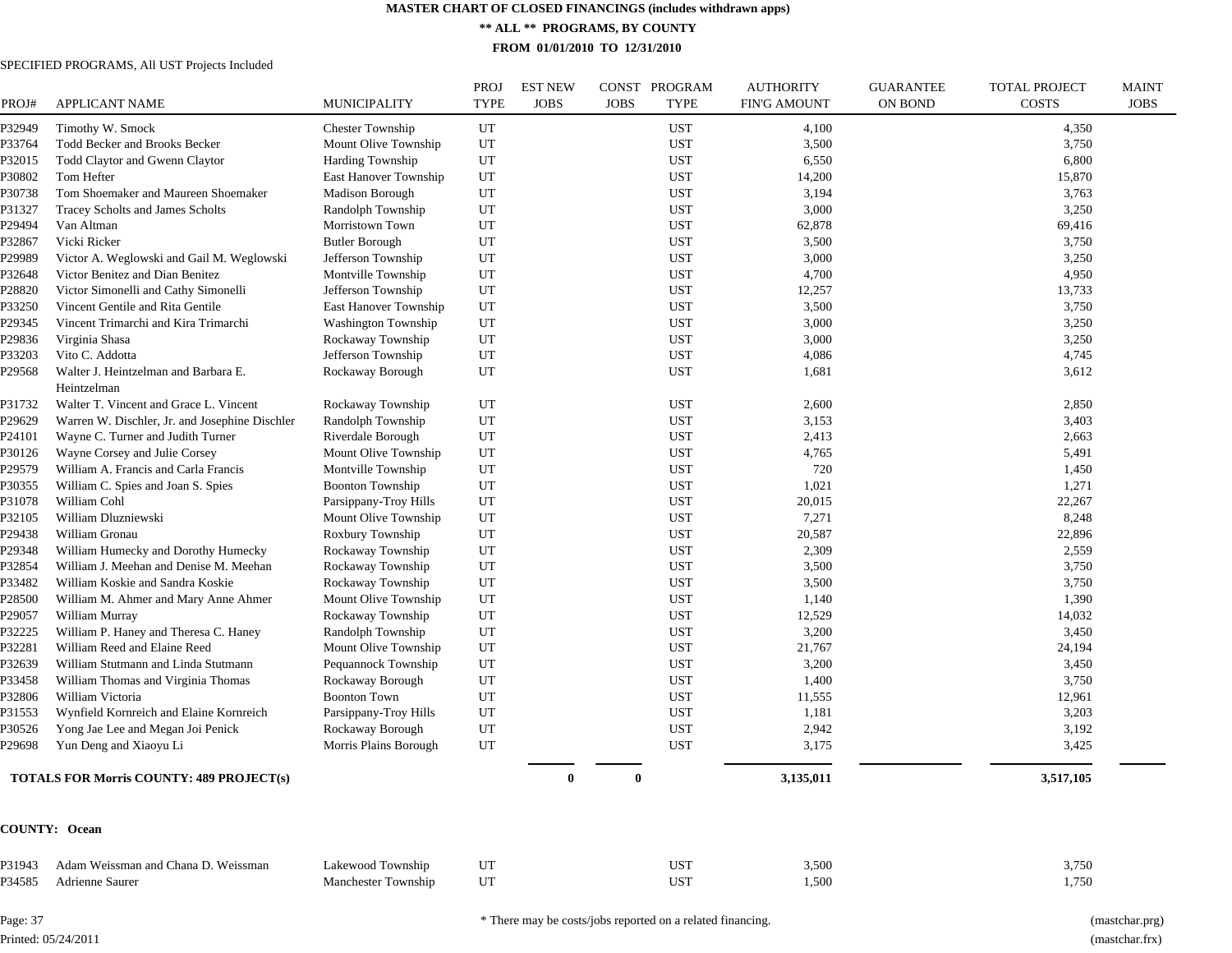**\*\* ALL \*\* PROGRAMS, BY COUNTY**

**FROM 01/01/2010 TO 12/31/2010**

# SPECIFIED PROGRAMS, All UST Projects Included

|                  |                                              |                          | PROJ        | <b>EST NEW</b> | CONST PROGRAM              | <b>AUTHORITY</b>    | <b>GUARANTEE</b> | <b>TOTAL PROJECT</b> | <b>MAINT</b> |
|------------------|----------------------------------------------|--------------------------|-------------|----------------|----------------------------|---------------------|------------------|----------------------|--------------|
| PROJ#            | APPLICANT NAME                               | <b>MUNICIPALITY</b>      | <b>TYPE</b> | <b>JOBS</b>    | <b>JOBS</b><br><b>TYPE</b> | <b>FIN'G AMOUNT</b> | <b>ON BOND</b>   | <b>COSTS</b>         | <b>JOBS</b>  |
| P30178           | Alan Delis and Presicilla Delis              | Manchester Township      | UT          |                | <b>UST</b>                 | 3,288               |                  | 3,538                |              |
| P30664           | Albert C. Winkleman and Teresa E. Winkleman  | Manchester Township      | UT          |                | <b>UST</b>                 | 3,288               |                  | 3,538                |              |
| P30187           | Albert Grupico and Marie Grupico             | Manchester Township      | UT          |                | <b>UST</b>                 | 3,288               |                  | 3,538                |              |
| P32195           | Albert J. Vero and Lauralynn A. Vero         | <b>Barnegat Township</b> | UT          |                | <b>UST</b>                 | 3,500               |                  | 3,750                |              |
| P30186           | Albert McComas and Maureen McComas           | Manchester Township      | UT          |                | <b>UST</b>                 | 3,288               |                  | 3,538                |              |
| P29798           | Alex Wisienski and Maria Wisienski           | Jackson Township         | UT          |                | <b>UST</b>                 | 3,500               |                  | 3,750                |              |
| P33941           | Aloysius Doxbeck and Anna Doxbeck            | Jackson Township         | UT          |                | <b>UST</b>                 | 3,289               |                  | 3,539                |              |
| P32561           | Alvin Brock and Margaret Brock               | Manchester Township      | UT          |                | <b>UST</b>                 | 1,500               |                  | 1,750                |              |
| P30337           | Andrew Kivatisky and Carol Kivatisky         | Manchester Township      | UT          |                | <b>UST</b>                 | 2,809               |                  | 3,059                |              |
| P32276           | Andrew R. Westhoven and Margaret M.          | Berkeley Township        | UT          |                | <b>UST</b>                 | 3,500               |                  | 3,750                |              |
|                  | Westhoven                                    |                          |             |                |                            |                     |                  |                      |              |
| P29672           | Ann Drop                                     | Dover Township           | UT          |                | <b>UST</b>                 | 3,000               |                  | 3,250                |              |
| P30313           | Anna Bruno and Michael Bruno                 | Manchester Township      | UT          |                | <b>UST</b>                 | 1,200               |                  | 1,450                |              |
| P33616           | Anna Hegg                                    | Manchester Township      | UT          |                | <b>UST</b>                 | 1,200               |                  | 1,450                |              |
| P31664           | Anne Hill                                    | Manchester Township      | UT          |                | <b>UST</b>                 | 1,200               |                  | 1,450                |              |
| P30263           | Anne Pribush                                 | Beachwood Borough        | UT          |                | <b>UST</b>                 | 3,233               |                  | 3,483                |              |
| P33593           | Anne-Marie Engvik                            | Manchester Township      | UT          |                | <b>UST</b>                 | 1,200               |                  | 1,450                |              |
| P32134           | Anniello J. Nappi and Lois A. Nappi          | Manchester Township      | UT          |                | <b>UST</b>                 | 1,500               |                  | 1,750                |              |
| P32050           | Anthony Fulco and Patricia Fulco             | Manchester Township      | UT          |                | <b>UST</b>                 | 3,500               |                  | 3,750                |              |
| P33179           | Anthony M. Lombardo and Patricia A. Lombardo | Jackson Township         | UT          |                | <b>UST</b>                 | 1,320               |                  | 3,550                |              |
| P33994           | Anthony Rudnicki and Ella Rudnicki           | Manchester Township      | UT          |                | <b>UST</b>                 | 1,200               |                  | 1,450                |              |
| P30378           | Armand Haber and Helen Haber                 | Manchester Township      | UT          |                | <b>UST</b>                 | 3,288               |                  | 3,538                |              |
| P33422           | Arthur Sinski and MaryAnn Sinski             | Manchester Township      | UT          |                | <b>UST</b>                 | 1,200               |                  | 1,450                |              |
| P33881           | Avrohom David                                | Lakewood Township        | UT          |                | <b>UST</b>                 | 7,415               |                  | 8,407                |              |
| P32379           | Barbara Aldarelli and Geoffrey Aldarelli     | Dover Township           | UT          |                | <b>UST</b>                 | 3,388               |                  | 3,638                |              |
| P32284           | Barbara Cohen                                | Jackson Township         | UT          |                | <b>UST</b>                 | 1,500               |                  | 1,750                |              |
| P31560           | Barbara E. Smith                             | Manchester Township      | UT          |                | <b>UST</b>                 | 2,476               |                  | 2,726                |              |
| P32503           | Barbara J. Piper                             | <b>Barnegat Township</b> | UT          |                | <b>UST</b>                 | 61,212              |                  | 67,583               |              |
| P29936           | Benjamin Kurland and Naomi Kurland           | Lakewood Township        | UT          |                | <b>UST</b>                 | 3,000               |                  | 3,250                |              |
| P34047           | Bernard Amsterdam and Nancy Amsterdam        | <b>Stafford Township</b> | UT          |                | <b>UST</b>                 | 3,500               |                  | 3,750                |              |
| P31039           | <b>Beverly Ceccarelli</b>                    | Beachwood Borough        | UT          |                | <b>UST</b>                 | 81,110              |                  | 89,471               |              |
| P32031           | <b>Blanche Luttrell</b>                      | Dover Township           | UT          |                | <b>UST</b>                 | 3,500               |                  | 3,750                |              |
| P31531           | Blase O'Brien and Maureen O'Brien            | <b>Barnegat Township</b> | UT          |                | <b>UST</b>                 | 12,335              |                  | 13,819               |              |
| P30880           | <b>Brian Dugan</b>                           | Dover Township           | UT          |                | <b>UST</b>                 | 3,296               |                  | 3,546                |              |
|                  |                                              |                          | UT          |                | <b>UST</b>                 | 3,802               |                  |                      |              |
| P29203<br>P33820 | Brian Dusheck and Cheryl Dusheck             | Dover Township           | UT          |                | <b>UST</b>                 | 4,100               |                  | 4,432<br>4,350       |              |
|                  | Brian Hardyal and Cynthia Hardyal            | <b>Berkeley Township</b> | UT          |                | <b>UST</b>                 |                     |                  |                      |              |
| P31478           | <b>Brian Kenney</b>                          | Jackson Township         |             |                |                            | 1,277               |                  | 1,527                |              |
| P30258           | Brian Schwarz and Carmela Taglialavore       | Manchester Township      | UT          |                | <b>UST</b>                 | 2,100               |                  | 3,750                |              |
| P32302           | Bruce Dezendorf and Sharon Dezendorf         | Dover Township           | UT          |                | <b>UST</b>                 | 1,301               |                  | 1,551                |              |
| P29624           | <b>Bruce Peisel</b>                          | Dover Township           | UT          |                | <b>UST</b>                 | 3,357               |                  | 3,943                |              |
| P29926           | <b>Bruce Schalk and Emily Schalk</b>         | Manchester Township      | UT          |                | <b>UST</b>                 | 562                 |                  | 3,059                |              |
| P34078           | Cameron L. McNeal                            | Lakewood Township        | UT          |                | <b>UST</b>                 | 3,500               |                  | 3,750                |              |
| P30377           | Carmela Allegretta                           | Dover Township           | UT          |                | <b>UST</b>                 | 3,297               |                  | 3,547                |              |
| P31322           | <b>Carmine Pescatore</b>                     | Jackson Township         | UT          |                | <b>UST</b>                 | 11,182              |                  | 12,550               |              |
| P32312           | Carol A. Garneau                             | Manchester Township      | UT          |                | <b>UST</b>                 | 1,500               |                  | 1,750                |              |
| P30206           | Carol A. Moroz and Michael J. Moroz          | Manchester Township      | UT          |                | <b>UST</b>                 | 1,200               |                  | 1,450                |              |
| P29845           | Carol Conaty                                 | Manchester Township      | UT          |                | <b>UST</b>                 | 1,200               |                  | 1,450                |              |

Page: 38 Printed: 05/24/2011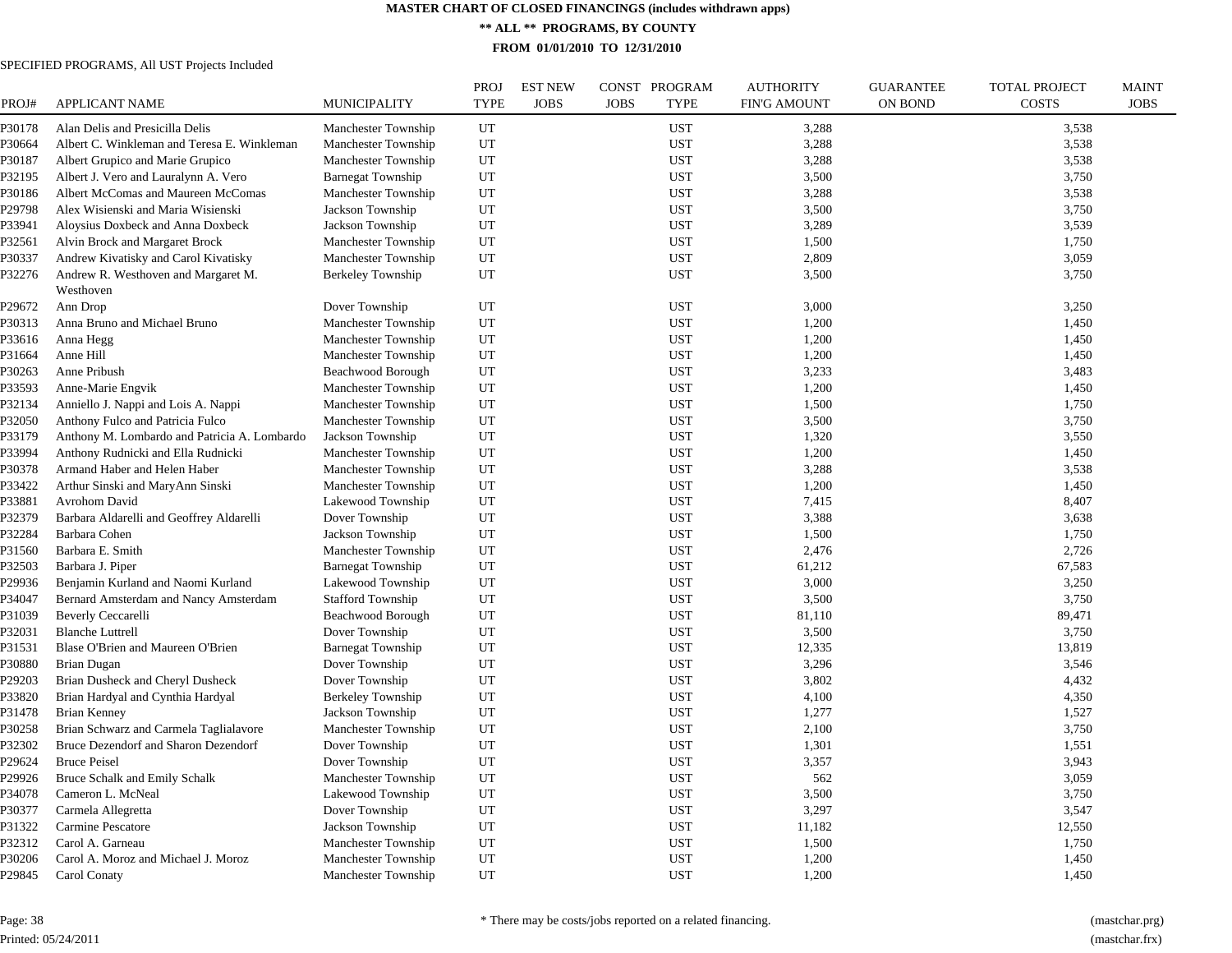**\*\* ALL \*\* PROGRAMS, BY COUNTY**

**FROM 01/01/2010 TO 12/31/2010**

| PROJ#  | <b>APPLICANT NAME</b>                          | <b>MUNICIPALITY</b>      | PROJ<br><b>TYPE</b> | <b>EST NEW</b><br><b>JOBS</b> | CONST PROGRAM<br><b>JOBS</b><br><b>TYPE</b> | <b>AUTHORITY</b><br><b>FIN'G AMOUNT</b> | <b>GUARANTEE</b><br><b>ON BOND</b> | <b>TOTAL PROJECT</b><br><b>COSTS</b> | <b>MAINT</b><br><b>JOBS</b> |
|--------|------------------------------------------------|--------------------------|---------------------|-------------------------------|---------------------------------------------|-----------------------------------------|------------------------------------|--------------------------------------|-----------------------------|
| P29654 | Carol Pavlik                                   | Berkeley Township        | UT                  |                               | <b>UST</b>                                  | 3,500                                   |                                    | 3,750                                |                             |
| P33115 | Carol Roem                                     | Manchester Township      | UT                  |                               | <b>UST</b>                                  | 1,500                                   |                                    | 1,750                                |                             |
| P33129 | Carole MacDonald                               | <b>Stafford Township</b> | UT                  |                               | <b>UST</b>                                  | 3,101                                   |                                    | 3,351                                |                             |
| P28499 | Carole McClinton and Kevin McClinton           | Manchester Township      | UT                  |                               | <b>UST</b>                                  | 3,000                                   |                                    | 3,250                                |                             |
| P29735 | Caroline Varkala                               | <b>Barnegat Township</b> | UT                  |                               | <b>UST</b>                                  | 2,800                                   |                                    | 3,050                                |                             |
| P31668 | Carolus J. Davis and Shirley E. Davis          | Lacey Township           | UT                  |                               | <b>UST</b>                                  | 3,300                                   |                                    | 3,550                                |                             |
| P32187 | Carolyn A. Smith                               | Berkeley Township        | UT                  |                               | <b>UST</b>                                  | 1,500                                   |                                    | 1,750                                |                             |
| P29336 | Carolyn Bialecki                               | Jackson Township         | UT                  |                               | <b>UST</b>                                  | 2,812                                   |                                    | 3,062                                |                             |
| P33600 | Catrenzo J. Scrudato and Kay Scrudato          | Manchester Township      | UT                  |                               | <b>UST</b>                                  | 1,500                                   |                                    | 1,750                                |                             |
| P31978 | Cedomir Pesic and Jenny Pesic                  | <b>Barnegat Township</b> | UT                  |                               | <b>UST</b>                                  | 10,678                                  |                                    | 11,996                               |                             |
| P31382 | Chaim Rubin and Leah Rubin                     | Jackson Township         | UT                  |                               | <b>UST</b>                                  | 3,327                                   |                                    | 3,577                                |                             |
| P30607 | Charles Bird and Virginia Bird                 | Jackson Township         | UT                  |                               | <b>UST</b>                                  | 4,631                                   |                                    | 5,344                                |                             |
| P33079 | <b>Charles Cummings</b>                        | Jackson Township         | UT                  |                               | <b>UST</b>                                  | 3,300                                   |                                    | 3,550                                |                             |
| P31913 | Charles J. Geraci and Celeste M. Geraci        | Jackson Township         | UT                  |                               | <b>UST</b>                                  | 3,478                                   |                                    | 3,728                                |                             |
| P32009 | <b>Charles Laverty</b>                         | <b>Barnegat Township</b> | UT                  |                               | <b>UST</b>                                  | 11,760                                  |                                    | 13,186                               |                             |
| P32826 | Charles S. Constanza and Kathleen M. Constanza | Berkeley Township        | UT                  |                               | <b>UST</b>                                  | 1,275                                   |                                    | 1,525                                |                             |
| P29804 | Charles Tice, Jr. and Nancy Tice               | Jackson Township         | UT                  |                               | <b>UST</b>                                  | 1,845                                   |                                    | 3,325                                |                             |
| P31431 | Cheryl Stack                                   | <b>Brick Township</b>    | UT                  |                               | <b>UST</b>                                  | 3,500                                   |                                    | 3,750                                |                             |
| P30014 | Chris Ritter                                   | <b>Plumsted Township</b> | UT                  |                               | <b>UST</b>                                  | 3,500                                   |                                    | 3,750                                |                             |
| P30472 | Christine Pardun and Brett Pardun              | Jackson Township         | UT                  |                               | <b>UST</b>                                  | 3,362                                   |                                    | 3,612                                |                             |
| P32870 | Christophea Averkiou and Eugene Averkiou       | Lakewood Township        | UT                  |                               | <b>UST</b>                                  | 1,300                                   |                                    | 1,550                                |                             |
| P34173 | Clarence S. Louth and Patricia A. Louth        | Berkeley Township        | UT                  |                               | <b>UST</b>                                  | 3,500                                   |                                    | 3,750                                |                             |
| P30145 | Clifford M. Johnson                            | Lakewood Township        | UT                  |                               | <b>UST</b>                                  | 2,672                                   |                                    | 3,189                                |                             |
| P29990 | Clifford Shiels and Doris Shiels               | Manchester Township      | UT                  |                               | <b>UST</b>                                  | 2,809                                   |                                    | 3,059                                |                             |
| P33956 | Colleen Flores and Keith Flores                | Jackson Township         | UT                  |                               | <b>UST</b>                                  | 3,051                                   |                                    | 3,301                                |                             |
| P32375 | Craig Underwald                                | <b>Barnegat Township</b> | UT                  |                               | <b>UST</b>                                  | 4,330                                   |                                    | 5,013                                |                             |
| P29037 | Daniel Deichman and Ann Marie Deichman         | <b>Brick Township</b>    | UT                  |                               | <b>UST</b>                                  | 1,200                                   |                                    | 3,250                                |                             |
| P29884 | Daniel Edinger and Barbara Edinger             | Manchester Township      | UT                  |                               | <b>UST</b>                                  | 2,988                                   |                                    | 3,238                                |                             |
| P31909 | Daniel J. Brennan and Patricia Brennan         | Manchester Township      | UT                  |                               | <b>UST</b>                                  | 1,500                                   |                                    | 1,750                                |                             |
| P29792 | Daniel Romando and Janice Romando              | Manchester Township      | UT                  |                               | <b>UST</b>                                  | 3,288                                   |                                    | 3,538                                |                             |
| P30155 | Daniel Smith and Carol Smith                   | Manchester Township      | UT                  |                               | <b>UST</b>                                  | 3,500                                   |                                    | 3,750                                |                             |
| P33652 | Darlene Butcher                                | Manchester Township      | UT                  |                               | <b>UST</b>                                  | 3,495                                   |                                    | 3,745                                |                             |
| P32736 | Daryl Doran and Annette Doran                  | Manchester Township      | UT                  |                               | <b>UST</b>                                  | 1,500                                   |                                    | 1,750                                |                             |
| P31003 | David Boyce                                    | <b>Barnegat Township</b> | UT                  |                               | <b>UST</b>                                  | 3,758                                   |                                    | 4,384                                |                             |
| ?30591 | David Klein and Kathleen Klein                 | <b>Brick Township</b>    | UT                  |                               | <b>UST</b>                                  | 3,000                                   |                                    | 3,250                                |                             |
| P30303 | David Milecki and Deborah Milecki              | Manchester Township      | UT                  |                               | <b>UST</b>                                  | 3,300                                   |                                    | 3,550                                |                             |
| P33997 | David Osborn and Lois Osborn                   | Manchester Township      | UT                  |                               | <b>UST</b>                                  | 3,500                                   |                                    | 3,750                                |                             |
| P30129 | David W. Mabey and Kimberly A. Mabey           | Jackson Township         | UT                  |                               | <b>UST</b>                                  | 3,900                                   |                                    | 4,150                                |                             |
| P31278 | Dawn Vetterick                                 | Lakehurst Borough        | UT                  |                               | <b>UST</b>                                  | 3,388                                   |                                    | 3,638                                |                             |
| P34190 | Deborah Mills                                  | Island Heights Borough   | UT                  |                               | <b>UST</b>                                  | 1,500                                   |                                    | 1,750                                |                             |
| P33140 | Delores Allen                                  | Lakewood Township        | UT                  |                               | <b>UST</b>                                  | 9,495                                   |                                    | 10,695                               |                             |
| P34187 | <b>Delores Doty</b>                            | Manchester Township      | UT                  |                               | <b>UST</b>                                  | 1,500                                   |                                    | 1,750                                |                             |
| P30994 | Dennis Bourke and Christine Bourke             | Ocean Gate Borough       | UT                  |                               | <b>UST</b>                                  | 4,545                                   |                                    | 5,250                                |                             |
| P32157 | Derek Cunningham and Alison Cunningham         | Beachwood Borough        | UT                  |                               | <b>UST</b>                                  | 3,350                                   |                                    | 3,600                                |                             |
| P31514 | Derek Smith and Lisa Smith                     | <b>Brick Township</b>    | UT                  |                               | <b>UST</b>                                  | 1,500                                   |                                    | 1,750                                |                             |
| P31033 | Derrick Niechwiadowicz                         | Lakewood Township        | UT                  |                               | <b>UST</b>                                  | 15,084                                  |                                    | 16,842                               |                             |
| P29939 | DiVelda Hunt                                   | Manchester Township      | UT                  |                               | <b>UST</b>                                  | 2,809                                   |                                    | 3,059                                |                             |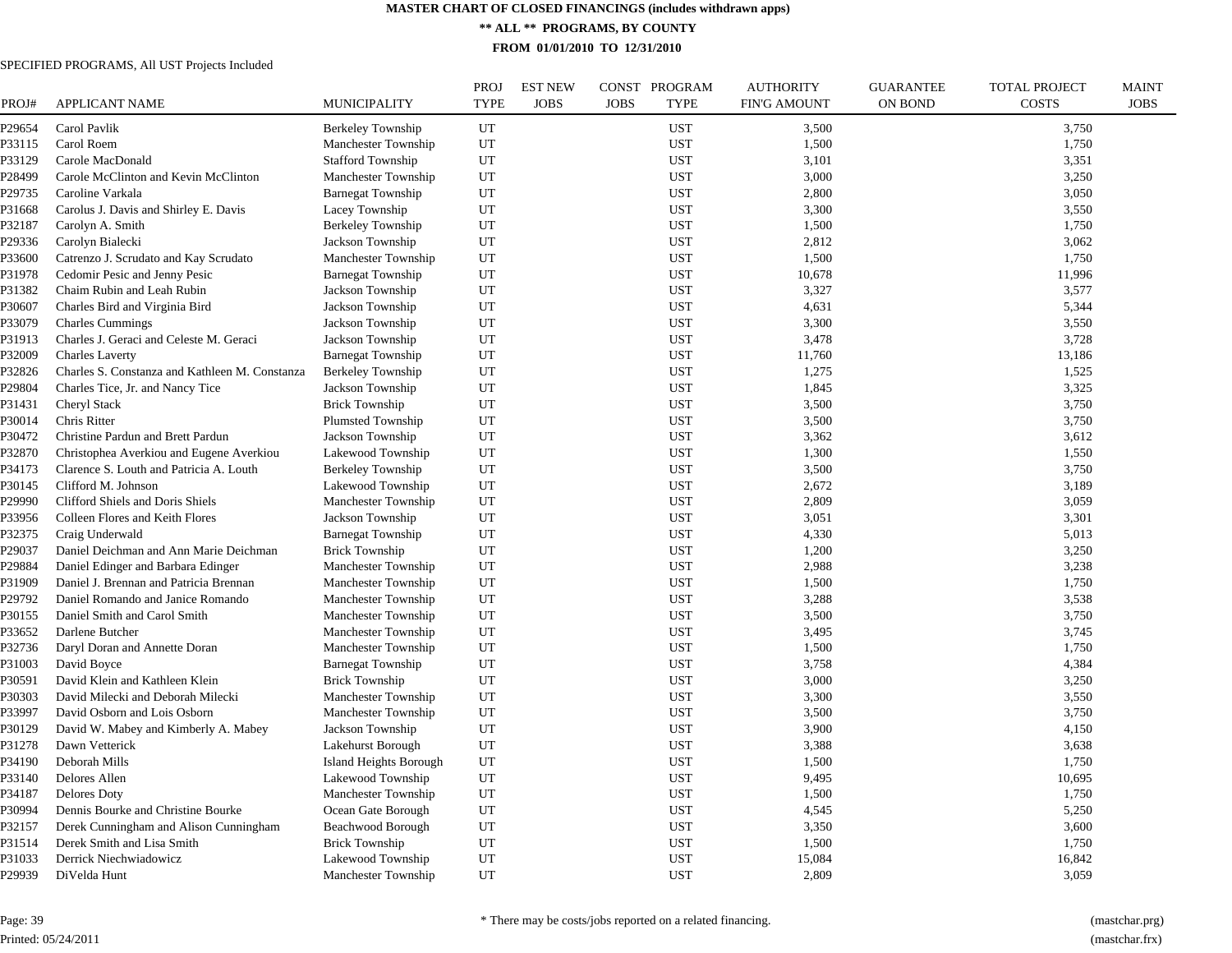**\*\* ALL \*\* PROGRAMS, BY COUNTY**

**FROM 01/01/2010 TO 12/31/2010**

| PROJ#  | <b>APPLICANT NAME</b>                       | MUNICIPALITY               | <b>PROJ</b><br><b>TYPE</b> | <b>EST NEW</b><br><b>JOBS</b> | CONST PROGRAM<br><b>JOBS</b><br><b>TYPE</b> | <b>AUTHORITY</b><br>FIN'G AMOUNT | <b>GUARANTEE</b><br><b>ON BOND</b> | <b>TOTAL PROJECT</b><br><b>COSTS</b> | <b>MAINT</b><br><b>JOBS</b> |
|--------|---------------------------------------------|----------------------------|----------------------------|-------------------------------|---------------------------------------------|----------------------------------|------------------------------------|--------------------------------------|-----------------------------|
| P30474 | Dian Nelke                                  | Berkeley Township          | UT                         |                               | <b>UST</b>                                  | 3,328                            |                                    | 3,578                                |                             |
| P31154 | Dieula Etienne                              | Lakewood Township          | UT                         |                               | <b>UST</b>                                  | 3,500                            |                                    | 3,750                                |                             |
| P34191 | Dolores Stonborg                            | <b>Manchester Township</b> | UT                         |                               | <b>UST</b>                                  | 1,500                            |                                    | 1,750                                |                             |
| P31291 | Dominick A. Zarrillo and Linda A. Zarrillo  | <b>Brick Township</b>      | UT                         |                               | <b>UST</b>                                  | 3,300                            |                                    | 3,550                                |                             |
| P29879 | Dominick Minneci and Mary Ellen Minneci     | <b>Berkeley Township</b>   | UT                         |                               | <b>UST</b>                                  | 3,000                            |                                    | 3,250                                |                             |
| P31957 | Donald Boe                                  | Jackson Township           | UT                         |                               | <b>UST</b>                                  | 9.914                            |                                    | 11,155                               |                             |
| P31911 | Donald Crosby and Linda Crosby              | Jackson Township           | UT                         |                               | <b>UST</b>                                  | 3,500                            |                                    | 3,750                                |                             |
| P28936 | Donald Cycak and Sharon Cycak               | Dover Township             | UT                         |                               | <b>UST</b>                                  | 1,200                            |                                    | 1,450                                |                             |
| P29855 | Donald H. Ginsberg and Elaine S. Ginsberg   | Manchester Township        | UT                         |                               | <b>UST</b>                                  | 2,809                            |                                    | 3,059                                |                             |
| P32132 | Donald Krogman                              | <b>Barnegat Township</b>   | UT                         |                               | <b>UST</b>                                  | 1,657                            |                                    | 2,073                                |                             |
| P30333 | Donald M. DeFelice and Deborah A. DeFelice  | Manchester Township        | UT                         |                               | <b>UST</b>                                  | 3,300                            |                                    | 3,550                                |                             |
| P30827 | Donald W. McClanahan and Elizabeth A.       | <b>Berkeley Township</b>   | UT                         |                               | <b>UST</b>                                  | 3,333                            |                                    | 3,583                                |                             |
|        | McClanahan                                  |                            |                            |                               |                                             |                                  |                                    |                                      |                             |
| P34358 | Donald Webster, Jr. and Carol Webster       | Manchester Township        | UT                         |                               | <b>UST</b>                                  | 3,500                            |                                    | 3,750                                |                             |
| P30359 | Donna Martucci                              | Lacey Township             | UT                         |                               | <b>UST</b>                                  | 3,000                            |                                    | 3,250                                |                             |
| P30013 | Donna Perdek                                | Jackson Township           | UT                         |                               | <b>UST</b>                                  | 3,500                            |                                    | 3,750                                |                             |
| P31470 | Donna Sierchio and Thomas Sierchio          | Dover Township             | UT                         |                               | <b>UST</b>                                  | 3,900                            |                                    | 4,150                                |                             |
| P33880 | Donna Woodruff                              | Dover Township             | UT                         |                               | <b>UST</b>                                  | 3,500                            |                                    | 3,750                                |                             |
| P29813 | Doreen Curci                                | Dover Township             | UT                         |                               | <b>UST</b>                                  | 3,897                            |                                    | 4,147                                |                             |
| P31539 | Doreen Jones                                | <b>Barnegat Township</b>   | UT                         |                               | <b>UST</b>                                  | 3,000                            |                                    | 3,250                                |                             |
| P32643 | Doris Kievit                                | Lacey Township             | UT                         |                               | <b>UST</b>                                  | 3,500                            |                                    | 3,750                                |                             |
| P27820 | Doris Roberts                               | Jackson Township           | UT                         |                               | <b>UST</b>                                  | 9,509                            |                                    | 10,710                               |                             |
| P28570 | Dorothy Fachet                              | <b>Berkeley Township</b>   | UT                         |                               | <b>UST</b>                                  | 3,000                            |                                    | 3,250                                |                             |
| P31147 | Dorothy Norris                              | <b>Barnegat Township</b>   | UT                         |                               | <b>UST</b>                                  | 3,150                            |                                    | 3,715                                |                             |
| P33264 | Dorothy R. Hindle                           | Manchester Township        | UT                         |                               | <b>UST</b>                                  | 1,200                            |                                    | 1,450                                |                             |
| P33116 | Dorothy Zanzonico                           | Manchester Township        | UT                         |                               | <b>UST</b>                                  | 1,500                            |                                    | 1,750                                |                             |
| P32368 | Douglas A. Blyth and Eileen Blyth           | Dover Township             | UT                         |                               | <b>UST</b>                                  | 3,327                            |                                    | 3,577                                |                             |
| P28716 | Douglas Glen and Lesa Glen                  | <b>Barnegat Township</b>   | UT                         |                               | <b>UST</b>                                  | 2,957                            |                                    | 3,207                                |                             |
| P30684 | Ed Otreba and Sharon Otreba                 | Manchester Township        | UT                         |                               | <b>UST</b>                                  | 3,900                            |                                    | 4,150                                |                             |
| P30177 | Edward Delnero and Pamela Delnero           | Manchester Township        | UT                         |                               | <b>UST</b>                                  | 3,293                            |                                    | 3,543                                |                             |
| P33101 | Edward Gooley and Joanne M. Gooley          | Jackson Township           | UT                         |                               | <b>UST</b>                                  | 3,500                            |                                    | 3,750                                |                             |
| P32003 | Edward J. Collins, III and Jennifer Collins | Dover Township             | UT                         |                               | <b>UST</b>                                  | 3,500                            |                                    | 3,750                                |                             |
| P28416 | Edward J. Schultz                           | South Toms River           | UT                         |                               | <b>UST</b>                                  | 6.491                            |                                    | 7,390                                |                             |
| P29678 | <b>Edward Johnson</b>                       | <b>Barnegat Township</b>   | UT                         |                               | <b>UST</b>                                  | 31,373                           |                                    | 34,760                               |                             |
| P29803 | Edward Kish and Barbara Kish                | Manchester Township        | UT                         |                               | UST                                         | 3,288                            |                                    | 3,538                                |                             |
| P29556 | Edward L. Smith and Marie P. Smith          | <b>Plumsted Township</b>   | UT                         |                               | <b>UST</b>                                  | 2,127                            |                                    | 2,377                                |                             |
| P30280 | Edward Lynch and Elizabeth Lynch            | Manchester Township        | UT                         |                               | <b>UST</b>                                  | 1,973                            |                                    | 3,538                                |                             |
| P30974 | <b>Edward Martin and Jane Martin</b>        | Point Pleasant Beach       | UT                         |                               | <b>UST</b>                                  | 42,175                           |                                    | 46,643                               |                             |
| P31042 | Edward R. Herkert                           | Jackson Township           | UT                         |                               | <b>UST</b>                                  | 8,591                            |                                    | 9,700                                |                             |
| P33131 | Edward T. McHale and Mary Jean McHale       | Manchester Township        | UT                         |                               | <b>UST</b>                                  | 2,980                            |                                    | 3,230                                |                             |
| P30694 | Edward W. Rupp and Kathleen V. Rupp         | Lakewood Township          | UT                         |                               | <b>UST</b>                                  | 3,649                            |                                    | 3,899                                |                             |
| P29189 | Edwin Clowney and Elizabeth Clowney         | Jackson Township           | UT                         |                               | <b>UST</b>                                  | 1,200                            |                                    | 1,450                                |                             |
| P30182 | Eileen Benson and Kenneth Benson            | Manchester Township        | UT                         |                               | <b>UST</b>                                  | 3,288                            |                                    | 3,538                                |                             |
| P32869 | Eileen Ronacher and John Ronacher           | Manchester Township        | UT                         |                               | <b>UST</b>                                  | 1,500                            |                                    | 1,750                                |                             |
| P33462 | <b>Elenore Hansen</b>                       | Manchester Township        | UT                         |                               | <b>UST</b>                                  | 1,200                            |                                    | 1,450                                |                             |
| P31247 | Eliyahu Finkel and Rivka Finkel             | Lakewood Township          | UT                         |                               | <b>UST</b>                                  | 1,500                            |                                    | 1,750                                |                             |
| P30699 | Elizabeth A. Paulera                        | Berkeley Township          | UT                         |                               | <b>UST</b>                                  | 2,577                            |                                    | 2,827                                |                             |
|        |                                             |                            |                            |                               |                                             |                                  |                                    |                                      |                             |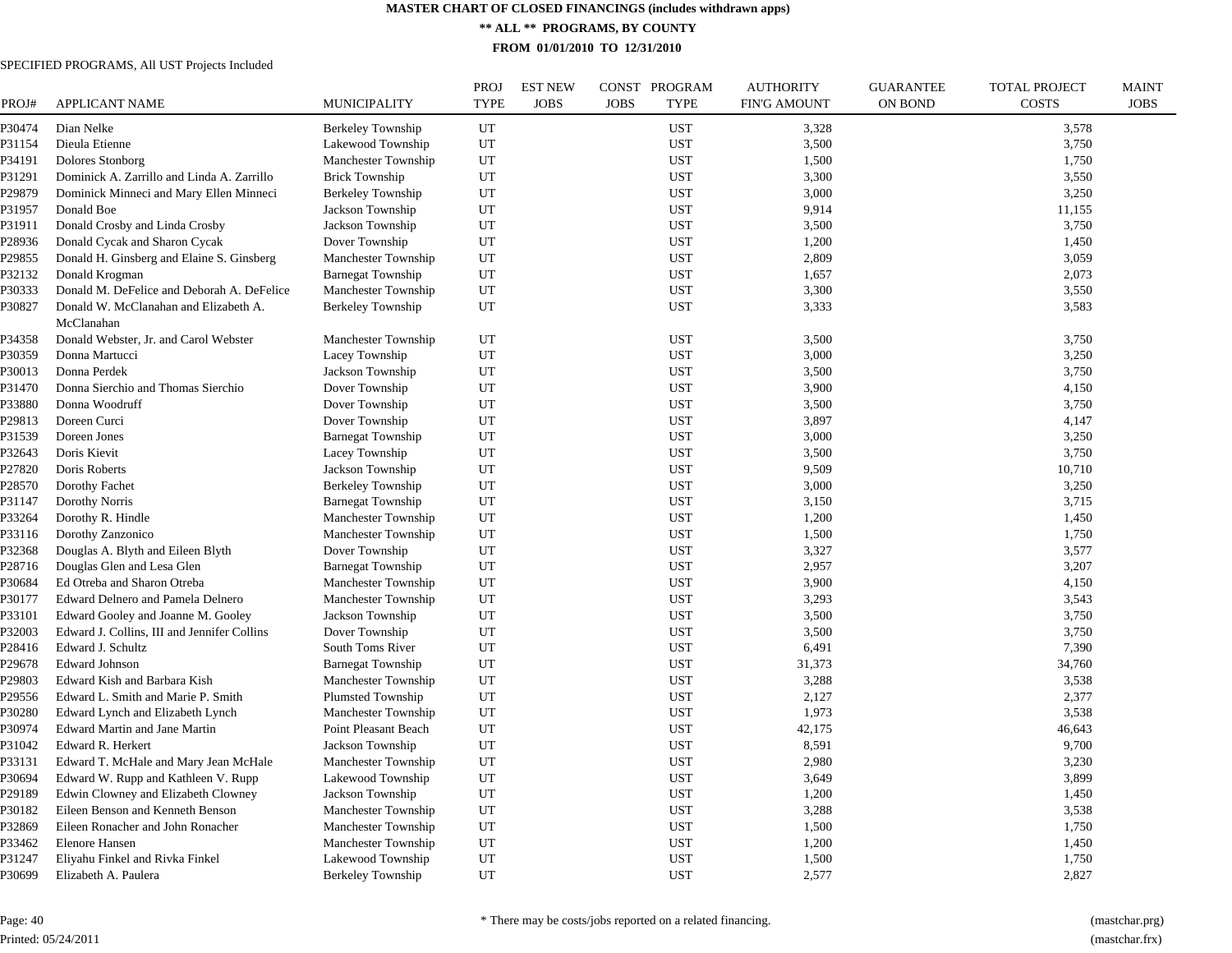**\*\* ALL \*\* PROGRAMS, BY COUNTY**

**FROM 01/01/2010 TO 12/31/2010**

# SPECIFIED PROGRAMS, All UST Projects Included

| PROJ#  | <b>APPLICANT NAME</b>                       | MUNICIPALITY             | <b>PROJ</b><br><b>TYPE</b> | <b>EST NEW</b><br><b>JOBS</b> | CONST PROGRAM<br><b>JOBS</b><br><b>TYPE</b> | <b>AUTHORITY</b><br><b>FIN'G AMOUNT</b> | <b>GUARANTEE</b><br><b>ON BOND</b> | <b>TOTAL PROJECT</b><br><b>COSTS</b> | <b>MAINT</b><br><b>JOBS</b> |
|--------|---------------------------------------------|--------------------------|----------------------------|-------------------------------|---------------------------------------------|-----------------------------------------|------------------------------------|--------------------------------------|-----------------------------|
| P33675 | Elizabeth Bolinsky                          | Jackson Township         | UT                         |                               | <b>UST</b>                                  | 1,500                                   |                                    | 1,750                                |                             |
| P31944 | Elizabeth Buckley                           | Berkeley Township        | UT                         |                               | <b>UST</b>                                  | 3,500                                   |                                    | 3,750                                |                             |
| P33371 | Elizabeth Kwap                              | <b>Berkeley Township</b> | UT                         |                               | <b>UST</b>                                  | 3,076                                   |                                    | 3,326                                |                             |
| P32522 | Elizabeth Trasko                            | Dover Township           | UT                         |                               | <b>UST</b>                                  | 1,500                                   |                                    | 1,750                                |                             |
| P32660 | Elizabeth Winter                            | Manchester Township      | UT                         |                               | <b>UST</b>                                  | 3,000                                   |                                    | 3,250                                |                             |
| P33326 | Elmer Lips                                  | <b>Brick Township</b>    | UT                         |                               | <b>UST</b>                                  | 3,500                                   |                                    | 3,750                                |                             |
| P30375 | Elmira Petrola                              | Dover Township           | UT                         |                               | <b>UST</b>                                  | 3,297                                   |                                    | 3,547                                |                             |
| P29810 | <b>Emily Benedict</b>                       | Beachwood Borough        | UT                         |                               | <b>UST</b>                                  | 1,200                                   |                                    | 1,450                                |                             |
| P33316 | Erik J. Geise and Heather A. Geise          | Manchester Township      | UT                         |                               | <b>UST</b>                                  | 3,900                                   |                                    | 4,150                                |                             |
| P32541 | Erika Mazzeo and Robert Mazzeo              | Jackson Township         | UT                         |                               | <b>UST</b>                                  | 3,302                                   |                                    | 3,552                                |                             |
| P32251 | Ernest Dearing and Roseann Dearing          | Manchester Township      | UT                         |                               | <b>UST</b>                                  | 3,500                                   |                                    | 3,750                                |                             |
| P29594 | <b>Esther Csierny</b>                       | Dover Township           | UT                         |                               | <b>UST</b>                                  | 3,297                                   |                                    | 3,547                                |                             |
| P30015 | Esther Green and David M. Green             | Lakewood Township        | UT                         |                               | <b>UST</b>                                  | 3,900                                   |                                    | 4,150                                |                             |
| P32832 | Eugene Belli and Marilyn Belli              | Manchester Township      | UT                         |                               | <b>UST</b>                                  | 1,500                                   |                                    | 1,750                                |                             |
| P33414 | Eugene H. Dalusio and Wanda Y. Dalusio      | Dover Township           | UT                         |                               | <b>UST</b>                                  | 3,297                                   |                                    | 3,547                                |                             |
| P31113 | Eugene Lynch, Jr. and Donna Lynch           | Manchester Township      | UT                         |                               | <b>UST</b>                                  | 3,288                                   |                                    | 3,538                                |                             |
| P32842 | Eugene P. Lynch, Sr. and Margaret M. Lynch  | Manchester Township      | UT                         |                               | <b>UST</b>                                  | 1,500                                   |                                    | 1,750                                |                             |
| P30423 | Everett Champion and Emma Champion          | Manchester Township      | UT                         |                               | <b>UST</b>                                  | 3,500                                   |                                    | 3,750                                |                             |
| P29951 | Ewart McLeod and Mary McLeod                | Berkeley Township        | UT                         |                               | <b>UST</b>                                  | 3,028                                   |                                    | 3,278                                |                             |
| P32446 | Frances Gajano                              | Island Heights Borough   | UT                         |                               | <b>UST</b>                                  | 3,500                                   |                                    | 3,750                                |                             |
| P28650 | Frances Virginia Mahon                      | Manchester Township      | UT                         |                               | <b>UST</b>                                  | 2,980                                   |                                    | 3,230                                |                             |
| P32080 | Francine Case                               | Dover Township           | UT                         |                               | <b>UST</b>                                  | 3,500                                   |                                    | 3,750                                |                             |
| P34179 | Francis Gorda and Lois Gorda                | Dover Township           | UT                         |                               | <b>UST</b>                                  | 3,500                                   |                                    | 3,750                                |                             |
| P30249 | Francis Volz and Patricia Volz              | <b>Stafford Township</b> | UT                         |                               | <b>UST</b>                                  | 900                                     |                                    | 1,750                                |                             |
| P29766 | Frank Bailis and Florence Bailis            | Lacey Township           | UT                         |                               | <b>UST</b>                                  | 3,288                                   |                                    | 3,538                                |                             |
| P30515 | Frank Fusaro                                | Dover Township           | UT                         |                               | UST                                         | 3,297                                   |                                    | 3,547                                |                             |
| P34226 | Frank Golden and Maureen Golden             | Manchester Township      | UT                         |                               | <b>UST</b>                                  | 1,500                                   |                                    | 1,750                                |                             |
| P33110 | Frank J. Bury and Joan O. Bury              | Manchester Township      | UT                         |                               | <b>UST</b>                                  | 1,500                                   |                                    | 1,750                                |                             |
| P31468 | Frank J. McClintic and Penny R. McClintic   | Dover Township           | UT                         |                               | UST                                         | 2,100                                   |                                    | 2,350                                |                             |
| P30012 | <b>Frank Martins</b>                        | Jackson Township         | UT                         |                               | UST                                         | 4,700                                   |                                    | 4,950                                |                             |
| P31713 | Frank Miri and Isla Miri                    | Dover Township           | UT                         |                               | <b>UST</b>                                  | 6,971                                   |                                    | 7,918                                |                             |
| P29677 | Frank V. Hurley, Sr. and Margaret A. Hurley | <b>Brick Township</b>    | UT                         |                               | <b>UST</b>                                  | 1,200                                   |                                    | 1,450                                |                             |
| P29670 | Frank Varga and Marlene Varga               | Dover Township           | UT                         |                               | <b>UST</b>                                  | 2,997                                   |                                    | 3,247                                |                             |
| P30670 | Fred Raymond and Joan Raymond               | Jackson Township         | UT                         |                               | <b>UST</b>                                  | 3,900                                   |                                    | 4,150                                |                             |
| P29459 | Freddy McCullough and Greta McCullough      | Beachwood Borough        | UT                         |                               | <b>UST</b>                                  | 3,350                                   |                                    | 3,600                                |                             |
| P30287 | Frederick A. Paugh III and Sara Lynn Paugh  | <b>Brick Township</b>    | UT                         |                               | <b>UST</b>                                  | 3,150                                   |                                    | 3,400                                |                             |
| P31818 | Frederick Martone and Joanne Martone        | <b>Brick Township</b>    | UT                         |                               | <b>UST</b>                                  | 3,000                                   |                                    | 3,250                                |                             |
| P34321 | Frederick Ruggeri and Rose Ruggeri          | Dover Township           | UT                         |                               | <b>UST</b>                                  | 1,500                                   |                                    | 1,750                                |                             |
| P30321 | Frederick Theiler                           | Lacey Township           | UT                         |                               | <b>UST</b>                                  | 3,500                                   |                                    | 3,750                                |                             |
| P27994 | Frederick Winch                             | Lakewood Township        | UT                         |                               | <b>UST</b>                                  | 3,887                                   |                                    | 4,526                                |                             |
| P32763 | Gary A. Robicheau and Kelly L. Robicheau    | Manchester Township      | UT                         |                               | <b>UST</b>                                  | 4,100                                   |                                    | 4,350                                |                             |
| P29912 | Gary Gillon and Lori Gillon                 | Dover Township           | UT                         |                               | <b>UST</b>                                  | 3,500                                   |                                    | 3,750                                |                             |
|        |                                             |                          |                            |                               |                                             |                                         |                                    |                                      |                             |
| P29904 | Gary Lighthipe and Mary Lighthipe           | Dover Township           | UT<br>UT                   |                               | <b>UST</b><br><b>UST</b>                    | 3,288                                   |                                    | 3,538                                |                             |
| P29700 | Geoffrey McDade and Sharon McDade           | Lacey Township           |                            |                               |                                             | 865                                     |                                    | 1,115                                |                             |
| P30266 | George Brown, Sr. and Maryann T. Brown      | Beachwood Borough        | UT                         |                               | <b>UST</b>                                  | 3,183                                   |                                    | 3,433                                |                             |
| P33078 | George E. Silvers and Sharon L. Silver      | <b>Brick Township</b>    | UT                         |                               | <b>UST</b>                                  | 3,300                                   |                                    | 3,550                                |                             |
| P33781 | George J. Brandshagen                       | Dover Township           | UT                         |                               | <b>UST</b>                                  | 3,500                                   |                                    | 3,750                                |                             |

Page: 41 Printed: 05/24/2011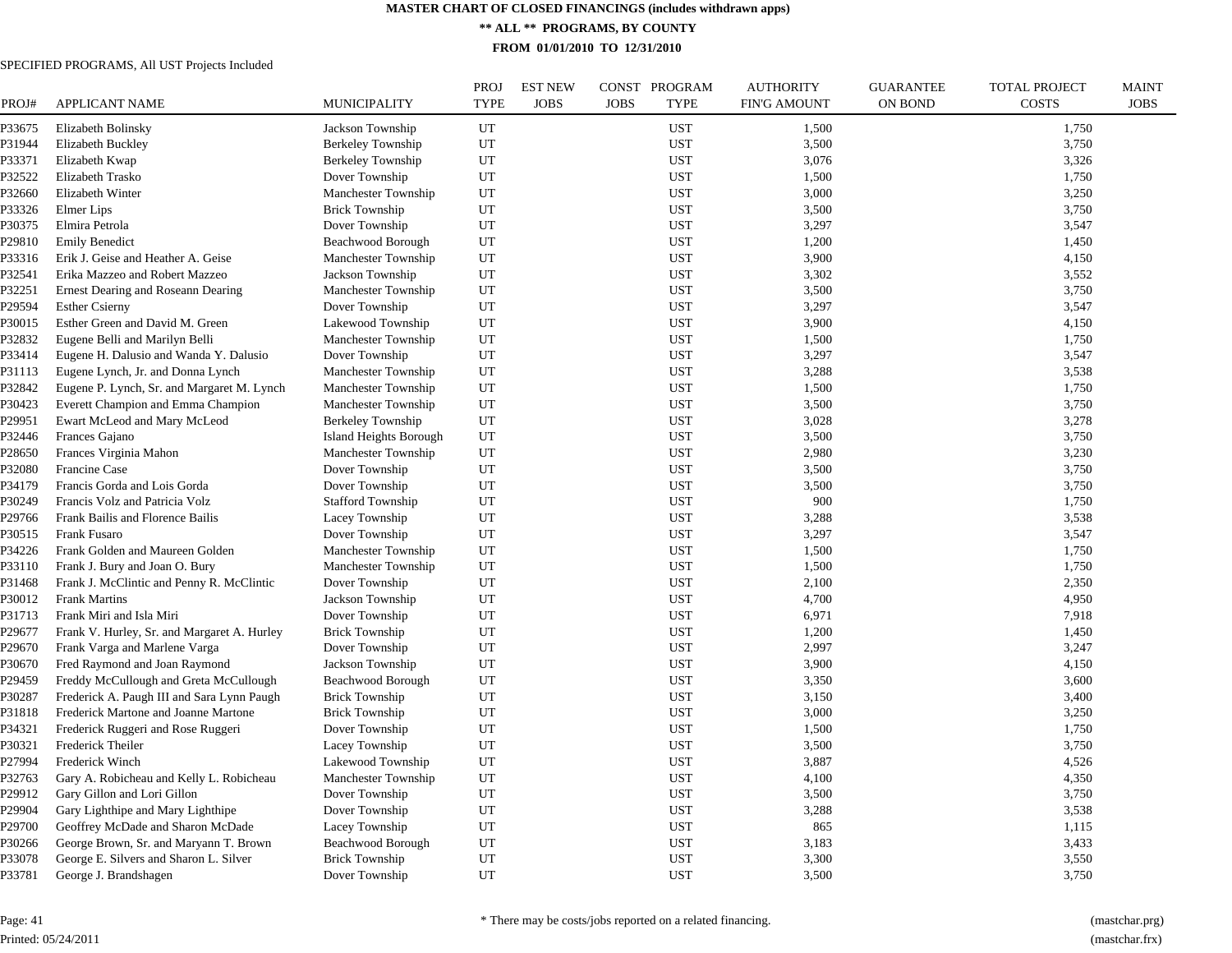**\*\* ALL \*\* PROGRAMS, BY COUNTY**

**FROM 01/01/2010 TO 12/31/2010**

| PROJ#  | APPLICANT NAME                               | <b>MUNICIPALITY</b>      | <b>PROJ</b><br><b>TYPE</b> | <b>EST NEW</b><br><b>JOBS</b> | CONST PROGRAM<br><b>JOBS</b><br><b>TYPE</b> | <b>AUTHORITY</b><br><b>FIN'G AMOUNT</b> | <b>GUARANTEE</b><br><b>ON BOND</b> | <b>TOTAL PROJECT</b><br><b>COSTS</b> | <b>MAINT</b><br><b>JOBS</b> |
|--------|----------------------------------------------|--------------------------|----------------------------|-------------------------------|---------------------------------------------|-----------------------------------------|------------------------------------|--------------------------------------|-----------------------------|
| P28299 | George Sellers and Colleen Sellers           | Jackson Township         | UT                         |                               | <b>UST</b>                                  | 3,000                                   |                                    | 3,250                                |                             |
| P33510 | Gerald Batkay and Geraldine Batkay           | Manchester Township      | UT                         |                               | <b>UST</b>                                  | 1,200                                   |                                    | 1,450                                |                             |
| P30559 | Geraldine O'Brien                            | Dover Township           | UT                         |                               | <b>UST</b>                                  | 3,191                                   |                                    | 3,441                                |                             |
| P33288 | Gerard N. Battaglia and Dorothy L. Battaglia | Manchester Township      | UT                         |                               | <b>UST</b>                                  | 1,200                                   |                                    | 1,450                                |                             |
| P32556 | Giacomo J. Macaluso                          | <b>Brick Township</b>    | UT                         |                               | <b>UST</b>                                  | 3,300                                   |                                    | 3,550                                |                             |
| P32837 | Gilbert Schiavino and Arlene Schiavino       | Manchester Township      | UT                         |                               | <b>UST</b>                                  | 1,500                                   |                                    | 1,750                                |                             |
| P33308 | Gladys Joy Snyder                            | Manchester Township      | UT                         |                               | <b>UST</b>                                  | 1,200                                   |                                    | 1,450                                |                             |
| P31932 | Gloria Panebianco                            | Manchester Township      | UT                         |                               | <b>UST</b>                                  | 1,500                                   |                                    | 1,750                                |                             |
| P31124 | Gregory Grzybek and Judith Grzybek           | Manchester Township      | UT                         |                               | <b>UST</b>                                  | 3,288                                   |                                    | 3,538                                |                             |
| P29747 | Gritsko John Klein and Maria G. John Klein   | Berkeley Township        | UT                         |                               | <b>UST</b>                                  | 1,200                                   |                                    | 1,450                                |                             |
| P33111 | Guy J. Graziano, Sr. and Palma A. Graziano   | Manchester Township      | UT                         |                               | <b>UST</b>                                  | 1,500                                   |                                    | 1,750                                |                             |
| P29767 | Harlan Black and Eileen Black                | Lakewood Township        | UT                         |                               | <b>UST</b>                                  | 3,425                                   |                                    | 3,675                                |                             |
| P34225 | Harold Sturman and Joan Sturman              | Manchester Township      | UT                         |                               | <b>UST</b>                                  | 1,500                                   |                                    | 1,750                                |                             |
| P31606 | Harry Hammett and Anna Hammett               | Manchester Township      | UT                         |                               | <b>UST</b>                                  | 3,500                                   |                                    | 3,750                                |                             |
| P33915 | Helen J. Zolcinski                           | Manchester Township      | UT                         |                               | <b>UST</b>                                  | 1,200                                   |                                    | 1,450                                |                             |
| P31602 | Helen Johnson                                | Manchester Township      | UT                         |                               | <b>UST</b>                                  | 3,500                                   |                                    | 3,750                                |                             |
| P31900 | Helen Lishman                                | Beachwood Borough        | UT                         |                               | <b>UST</b>                                  | 3,300                                   |                                    | 3,550                                |                             |
| P32212 | Henry G. Beenders and Pamela L. Beenders     | <b>Brick Township</b>    | UT                         |                               | <b>UST</b>                                  | 1,500                                   |                                    | 1,750                                |                             |
| P31210 | Henry L. Montanus, Jr. and Catherine A.      | Manchester Township      | UT                         |                               | <b>UST</b>                                  | 3,293                                   |                                    | 3,543                                |                             |
|        | Montanus                                     |                          |                            |                               |                                             |                                         |                                    |                                      |                             |
| P29873 | Herbert Heller and Bonnie Heller             | Dover Township           | UT                         |                               | <b>UST</b>                                  | 3,297                                   |                                    | 3,547                                |                             |
| P32656 | Horst Kremer and Marianne Kremer             | <b>Brick Township</b>    | UT                         |                               | <b>UST</b>                                  | 3,500                                   |                                    | 3,750                                |                             |
| P33113 | Howard C. Hauck and Carol A. Hauck           | Manchester Township      | UT                         |                               | <b>UST</b>                                  | 1,500                                   |                                    | 1,750                                |                             |
| P30219 | Howard W. Clayton, Jr. and Janice Clayton    | Jackson Township         | UT                         |                               | <b>UST</b>                                  | 3,500                                   |                                    | 3,750                                |                             |
| P30207 | Hugh George and Jo-An R. George              | Manchester Township      | UT                         |                               | <b>UST</b>                                  | 3,032                                   |                                    | 3,282                                |                             |
| P30279 | Hugh Nielsen and Kathleen Nielsen            | Manchester Township      | UT                         |                               | <b>UST</b>                                  | 2,631                                   |                                    | 3,538                                |                             |
| P29333 | <b>Hugh Stapleton</b>                        | Little Egg Harbor        | UT                         |                               | <b>UST</b>                                  | 2,500                                   |                                    | 2,750                                |                             |
| P33342 | Ilsa Pitt                                    | Dover Township           | UT                         |                               | <b>UST</b>                                  | 1,100                                   |                                    | 1,350                                |                             |
| P30277 | Irene Johnston                               | Dover Township           | UT                         |                               | <b>UST</b>                                  | 2,997                                   |                                    | 3,247                                |                             |
| P32759 | Jack Krieger and Catherine Krieger           | Berkeley Township        | UT                         |                               | <b>UST</b>                                  | 1,165                                   |                                    | 1,415                                |                             |
| P33286 | Jackie Wilczewski                            | Jackson Township         | UT                         |                               | <b>UST</b>                                  | 3,500                                   |                                    | 3,750                                |                             |
| P34402 | James Elefante and Deborah Elefante          | Little Egg Harbor        | UT                         |                               | <b>UST</b>                                  | 1,500                                   |                                    | 1,750                                |                             |
| P33030 | James J. Magovern, III and Lisa Magovern     | Dover Township           | UT                         |                               | <b>UST</b>                                  | 3,476                                   |                                    | 3,726                                |                             |
| P32730 | James Karaba and Regina Karaba               | Jackson Township         | UT                         |                               | <b>UST</b>                                  | 3,500                                   |                                    | 3,750                                |                             |
| P33423 | James Masco and Susan E. Standley-Masco      | Jackson Township         | UT                         |                               | <b>UST</b>                                  | 3,651                                   |                                    | 3,901                                |                             |
| P30548 | James Parry                                  | Dover Township           | UT                         |                               | <b>UST</b>                                  | 4,000                                   |                                    | 4,650                                |                             |
| P29630 | James Roe and Suzanne Roe                    | Jackson Township         | UT                         |                               | <b>UST</b>                                  | 2,850                                   |                                    | 3,100                                |                             |
| P29456 | James S. Hawkes                              | Lakewood Township        | UT                         |                               | <b>UST</b>                                  | 3,138                                   |                                    | 3,388                                |                             |
| P30080 | James Updike and Denise Updike               | Jackson Township         | UT                         |                               | <b>UST</b>                                  | 9,360                                   |                                    | 10,546                               |                             |
| P31633 | Janine Voss                                  | Manchester Township      | UT                         |                               | <b>UST</b>                                  | 3,900                                   |                                    | 4,150                                |                             |
| P33599 | Janis W. Lachowycz                           | Dover Township           | UT                         |                               | <b>UST</b>                                  | 3,500                                   |                                    | 3,750                                |                             |
| P31259 | Jason Lewis and Cheryl Lewis                 | Jackson Township         | UT                         |                               | <b>UST</b>                                  | 3,500                                   |                                    | 3,750                                |                             |
| P31929 | Jay Attiya and Mary Ellen Attiya             | Beachwood Borough        | UT                         |                               | <b>UST</b>                                  | 3,500                                   |                                    | 3,750                                |                             |
| P33234 | Jean G. White                                | Manchester Township      | UT                         |                               | <b>UST</b>                                  | 1,200                                   |                                    | 1,450                                |                             |
| P32156 | Jean R. Maines and John P. Maines            | Jackson Township         | UT                         |                               | <b>UST</b>                                  | 4,454                                   |                                    | 5,149                                |                             |
| P32204 | Jean Sadenwater                              | Jackson Township         | UT                         |                               | <b>UST</b>                                  | 3,500                                   |                                    | 3,750                                |                             |
| P31968 | Jean Wrisley                                 | <b>Barnegat Township</b> | UT                         |                               | <b>UST</b>                                  | 32,520                                  |                                    | 36,022                               |                             |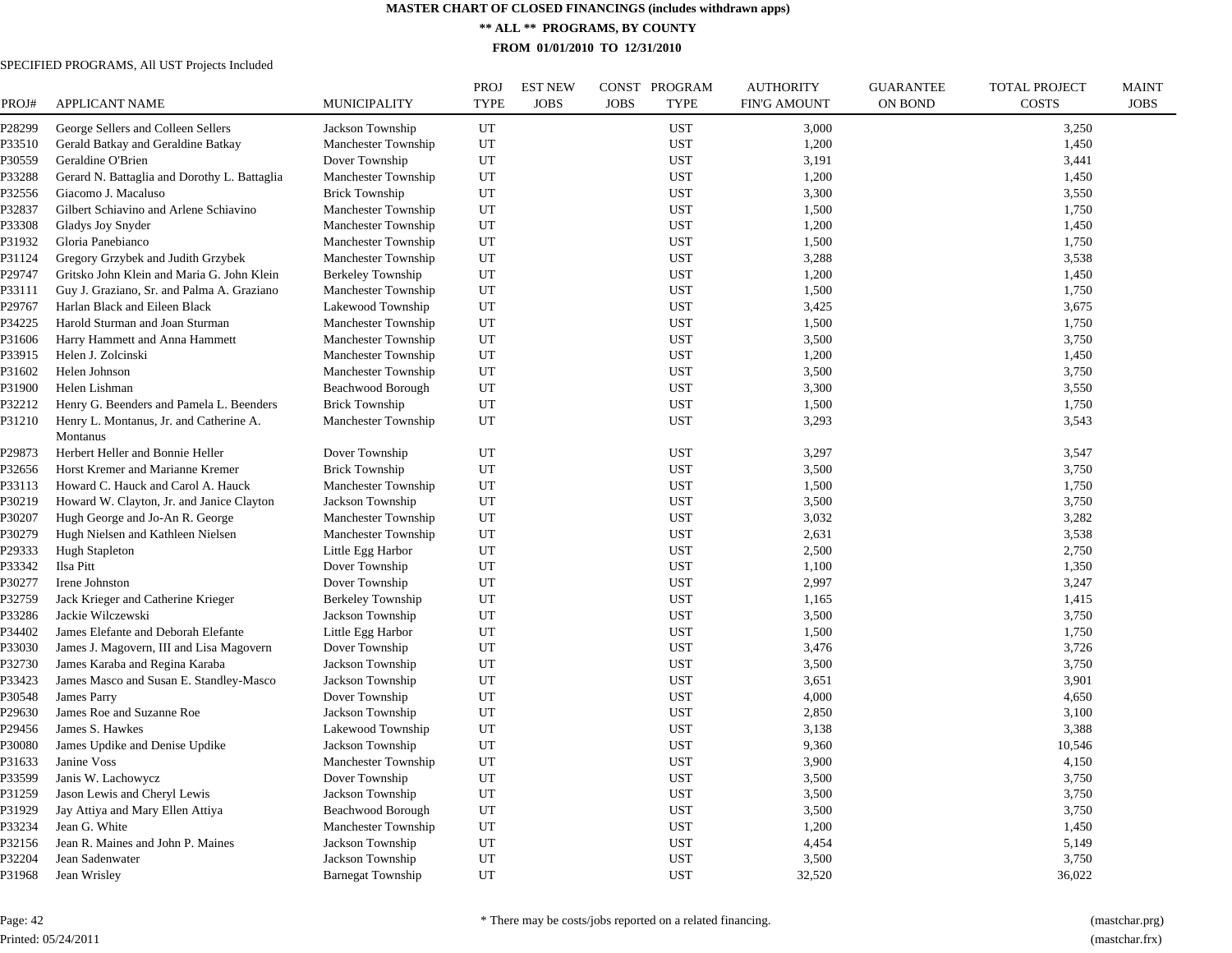**\*\* ALL \*\* PROGRAMS, BY COUNTY**

**FROM 01/01/2010 TO 12/31/2010**

| PROJ#  | <b>APPLICANT NAME</b>                    | MUNICIPALITY             | <b>PROJ</b><br><b>TYPE</b> | <b>EST NEW</b><br><b>JOBS</b> | CONST PROGRAM<br><b>JOBS</b><br><b>TYPE</b> | <b>AUTHORITY</b><br><b>FIN'G AMOUNT</b> | <b>GUARANTEE</b><br><b>ON BOND</b> | <b>TOTAL PROJECT</b><br><b>COSTS</b> | <b>MAINT</b><br><b>JOBS</b> |
|--------|------------------------------------------|--------------------------|----------------------------|-------------------------------|---------------------------------------------|-----------------------------------------|------------------------------------|--------------------------------------|-----------------------------|
| P34318 | Jeanine Bauer                            | <b>Brick Township</b>    | UT                         |                               | <b>UST</b>                                  | 3,300                                   |                                    | 3,550                                |                             |
| P32731 | Jeanne D'Arc-Valenzano                   | Manchester Township      | UT                         |                               | <b>UST</b>                                  | 3,378                                   |                                    | 3,628                                |                             |
| P33911 | Jeanne Mitchell                          | Dover Township           | UT                         |                               | <b>UST</b>                                  | 3,500                                   |                                    | 3,750                                |                             |
| P29790 | Jeanne Velcamp                           | Manchester Township      | UT                         |                               | <b>UST</b>                                  | 3,288                                   |                                    | 3,538                                |                             |
| P30519 | Jeannine Hogan                           | <b>Brick Township</b>    | UT                         |                               | <b>UST</b>                                  | 3,300                                   |                                    | 3,550                                |                             |
| P29779 | Jennifer Carnes and Jamison Carnes       | Little Egg Harbor        | UT                         |                               | <b>UST</b>                                  | 3,000                                   |                                    | 3,250                                |                             |
| P32308 | Jennifer Groesch                         | Berkeley Township        | UT                         |                               | <b>UST</b>                                  | 3,500                                   |                                    | 3,750                                |                             |
| P30165 | Jerome Gilbert and Cynthia Gilbert       | <b>Barnegat Township</b> | UT                         |                               | <b>UST</b>                                  | 2,957                                   |                                    | 3,207                                |                             |
| P32716 | Jerome J. Potter and Judy M. Potter      | Beachwood Borough        | UT                         |                               | <b>UST</b>                                  | 1,500                                   |                                    | 1,750                                |                             |
| P33364 | Jim Parks and Melanie Parks              | Berkeley Township        | UT                         |                               | <b>UST</b>                                  | 3,500                                   |                                    | 3,750                                |                             |
| P28514 | JoAnn Vaccaro                            | Dover Township           | UT                         |                               | <b>UST</b>                                  | 1,200                                   |                                    | 1,450                                |                             |
| P30210 | JoAnne Terrizzi                          | Lakewood Township        | UT                         |                               | <b>UST</b>                                  | 156,495                                 |                                    | 172,395                              |                             |
| P31504 | Joan E. Gruca-Curtis                     | <b>Plumsted Township</b> | UT                         |                               | <b>UST</b>                                  | 3,500                                   |                                    | 3,750                                |                             |
| P31379 | Joan Grimes                              | Dover Township           | UT                         |                               | <b>UST</b>                                  | 1,500                                   |                                    | 1,750                                |                             |
| P29817 | Joan Koharchik                           | Jackson Township         | UT                         |                               | <b>UST</b>                                  | 3,000                                   |                                    | 3,250                                |                             |
| P30552 | Joan Olsson                              | Manchester Township      | UT                         |                               | <b>UST</b>                                  | 46,287                                  |                                    | 51,166                               |                             |
| P30471 | Joan Raymond                             | <b>Barnegat Township</b> | UT                         |                               | <b>UST</b>                                  | 2,850                                   |                                    | 3,100                                |                             |
| P30245 | Joanne Greene and Kenneth Greene         | Dover Township           | UT                         |                               | <b>UST</b>                                  | 3,297                                   |                                    | 3,547                                |                             |
| P29610 | Joanne Reitemeyer                        | Lakewood Township        | UT                         |                               | <b>UST</b>                                  | 5,098                                   |                                    | 5,858                                |                             |
| P34120 | Joel R. Narducci and Ann M. Narducci     | Manchester Township      | UT                         |                               | <b>UST</b>                                  | 1,500                                   |                                    | 1,750                                |                             |
| P30758 | John Alberti and Gail Alberti            | <b>Brick Township</b>    | UT                         |                               | <b>UST</b>                                  | 3,500                                   |                                    | 3,750                                |                             |
| P31689 | John Brenkach and Helen Brenkach         | Berkeley Township        | UT                         |                               | <b>UST</b>                                  | 3,300                                   |                                    | 3,550                                |                             |
| P30848 | John Buck and Kay Buck                   | Manchester Township      | UT                         |                               | <b>UST</b>                                  | 3,288                                   |                                    | 3,538                                |                             |
| P30533 | John D. Jones, Jr. and Betty W. Jones    | Manchester Township      | UT                         |                               | <b>UST</b>                                  | 1,200                                   |                                    | 1,450                                |                             |
| P32640 | John Delaney, III                        | Barnegat Township        | UT                         |                               | <b>UST</b>                                  | 3,500                                   |                                    | 3,750                                |                             |
| P30323 | John Doyle and Theresa Doyle             | Lakewood Township        | UT                         |                               | <b>UST</b>                                  | 3,288                                   |                                    | 3,538                                |                             |
| P29381 | John E. Clark and Suzanne M. Clark       | Dover Township           | UT                         |                               | <b>UST</b>                                  | 3,300                                   |                                    | 3,550                                |                             |
| P32595 | John F. Gibbons and Christine H. Gibbons | Jackson Township         | UT                         |                               | UST                                         | 3,500                                   |                                    | 3,750                                |                             |
| P29771 | John Grasser                             | <b>Stafford Township</b> | UT                         |                               | <b>UST</b>                                  | 3,000                                   |                                    | 3,250                                |                             |
| P33788 | John Greberis and Jane Greberis          | Jackson Township         | UT                         |                               | <b>UST</b>                                  | 4,100                                   |                                    | 4,350                                |                             |
| P30740 | John H. VanArsdale                       | Dover Township           | UT                         |                               | <b>UST</b>                                  | 1,287                                   |                                    | 1,537                                |                             |
| P30845 | John Hillenbrand                         | <b>Brick Township</b>    | UT                         |                               | <b>UST</b>                                  | 23,945                                  |                                    | 26,590                               |                             |
| P33676 | John Holovack and Patricia Holovack      | Berkeley Township        | UT                         |                               | <b>UST</b>                                  | 2,000                                   |                                    | 2,250                                |                             |
| P30763 | John Kane and Christine J. Kane          | Pine Beach Borough       | UT                         |                               | <b>UST</b>                                  | 1,200                                   |                                    | 1,450                                |                             |
| P29123 | John Karlovitch                          | Dover Township           | UT                         |                               | <b>UST</b>                                  | 7,207                                   |                                    | 8,178                                |                             |
| P32844 | John Keenan and Anthonia Keenan          | Manchester Township      | UT                         |                               | <b>UST</b>                                  | 1,500                                   |                                    | 1,750                                |                             |
| P30518 | John Kilduff and Joan Kilduff            | Manchester Township      | UT                         |                               | <b>UST</b>                                  | 2,988                                   |                                    | 3,238                                |                             |
| P32834 | John Kirbas and Marie Kirbas             | Manchester Township      | UT                         |                               | <b>UST</b>                                  | 1,500                                   |                                    | 1,750                                |                             |
| P30517 | John Manfra and Kimberly Manfra          | Jackson Township         | UT                         |                               | <b>UST</b>                                  | 3,362                                   |                                    | 3,612                                |                             |
| P30278 | John Murray and Mary Murray              | Manchester Township      | UT                         |                               | <b>UST</b>                                  | 3,288                                   |                                    | 3,538                                |                             |
| P33087 | John N. Affuso and Barbara J. Affuso     | Manchester Township      | UT                         |                               | <b>UST</b>                                  | 1,021                                   |                                    | 1,271                                |                             |
| P30322 | John Pushko and Sonal Pushko             | Jackson Township         | UT                         |                               | <b>UST</b>                                  | 3,362                                   |                                    | 3,612                                |                             |
| P33327 | John R. Forgione and Joan J. Forgione    | Manchester Township      | UT                         |                               | <b>UST</b>                                  | 1,500                                   |                                    | 1,750                                |                             |
| P29829 | John Racioppi                            | Point Pleasant Borough   | UT                         |                               | <b>UST</b>                                  | 3,600                                   |                                    | 3,850                                |                             |
| P33596 | John Richmond and Susan Richmond         | Plumsted Township        | UT                         |                               | <b>UST</b>                                  | 3,335                                   |                                    | 3,585                                |                             |
| P29916 | John Teschko and Marlene Teschko         | Little Egg Harbor        | UT                         |                               | <b>UST</b>                                  | 2,655                                   |                                    | 2,905                                |                             |
| P31669 | John W. Hess and Frances E. Hess         | Jackson Township         | UT                         |                               | <b>UST</b>                                  | 4,100                                   |                                    | 4,350                                |                             |
|        |                                          |                          |                            |                               |                                             |                                         |                                    |                                      |                             |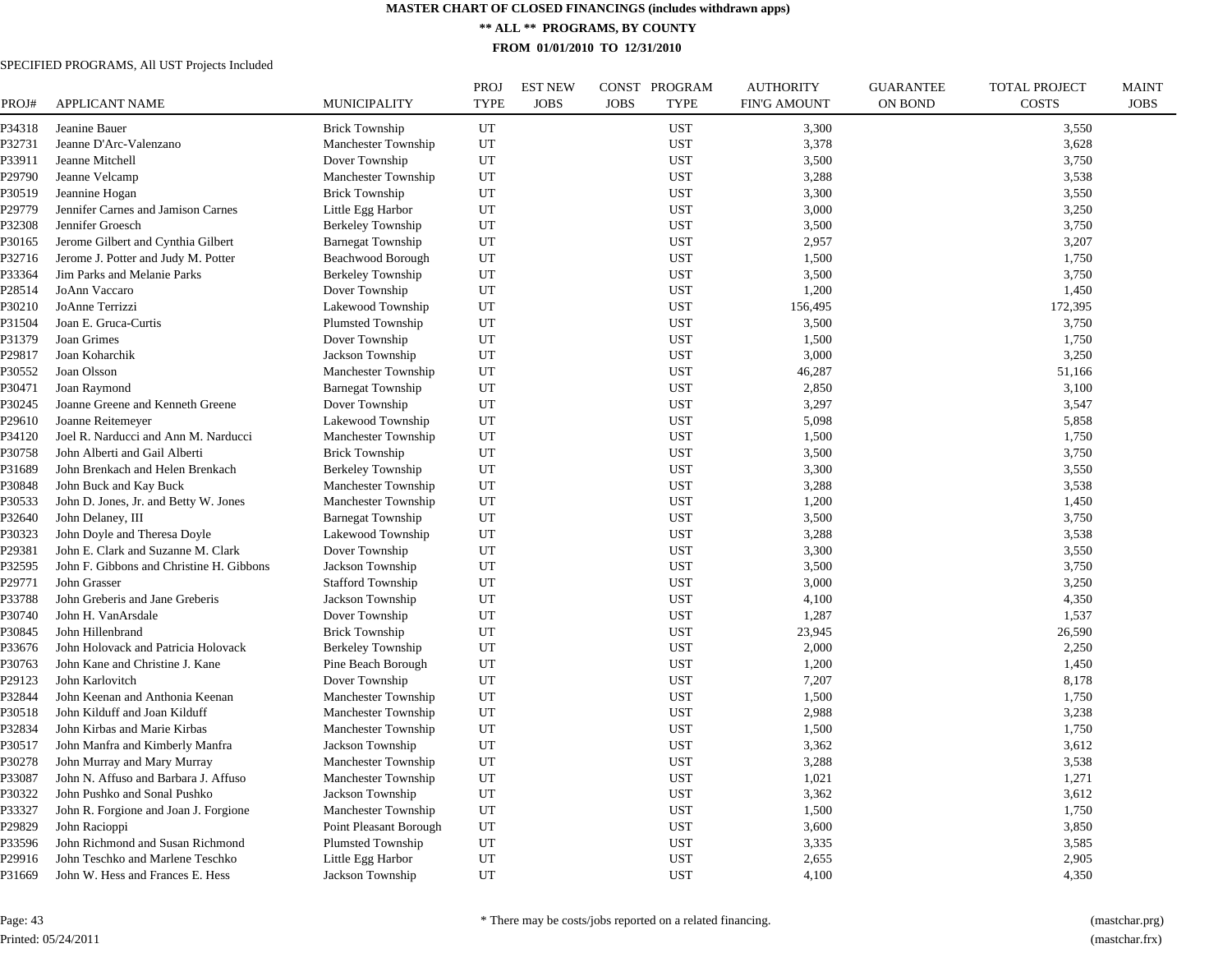**\*\* ALL \*\* PROGRAMS, BY COUNTY**

**FROM 01/01/2010 TO 12/31/2010**

| PROJ#  | <b>APPLICANT NAME</b>                       | <b>MUNICIPALITY</b>      | <b>PROJ</b><br><b>TYPE</b> | <b>EST NEW</b><br><b>JOBS</b> | PROGRAM<br><b>CONST</b><br><b>JOBS</b><br><b>TYPE</b> | <b>AUTHORITY</b><br><b>FIN'G AMOUNT</b> | <b>GUARANTEE</b><br><b>ON BOND</b> | TOTAL PROJECT<br><b>COSTS</b> | <b>MAINT</b><br><b>JOBS</b> |
|--------|---------------------------------------------|--------------------------|----------------------------|-------------------------------|-------------------------------------------------------|-----------------------------------------|------------------------------------|-------------------------------|-----------------------------|
| P31787 | John Walter and Cathleen Walter             | Point Pleasant Beach     | UT                         |                               | <b>UST</b>                                            | 3,375                                   |                                    | 3,625                         |                             |
| P34554 | John Wheelock and Jauri Wheelock            | Dover Township           | UT                         |                               | <b>UST</b>                                            | 3,500                                   |                                    | 3,750                         |                             |
| P29699 | Jorge Esmart and Awilda Esmart              | Lakewood Township        | UT                         |                               | <b>UST</b>                                            | 2,910                                   |                                    | 3,160                         |                             |
| ?30003 | Joseph A. Gronczewski and Patricia E.       | Manchester Township      | UT                         |                               | <b>UST</b>                                            | 2,127                                   |                                    | 2,377                         |                             |
|        | Gronczewski                                 |                          |                            |                               |                                                       |                                         |                                    |                               |                             |
| P28976 | Joseph Aiello and Tracy Hurley              | Dover Township           | UT                         |                               | <b>UST</b>                                            | 3,000                                   |                                    | 3,250                         |                             |
| P33903 | Joseph B. McDermott and Greta J. McDermott  | Manchester Township      | UT                         |                               | <b>UST</b>                                            | 1,200                                   |                                    | 1,450                         |                             |
| P31981 | Joseph Bellisano                            | <b>Brick Township</b>    | UT                         |                               | <b>UST</b>                                            | 7,687                                   |                                    | 8,706                         |                             |
| P31627 | Joseph Burke and Patricia Burke             | Manchester Township      | UT                         |                               | <b>UST</b>                                            | 4,100                                   |                                    | 4,350                         |                             |
| P30952 | Joseph Caruso and Josephine Caruso          | Dover Township           | UT                         |                               | <b>UST</b>                                            | 3,288                                   |                                    | 3,538                         |                             |
| P29908 | Joseph Domanski                             | Jackson Township         | UT                         |                               | <b>UST</b>                                            | 3,362                                   |                                    | 3,612                         |                             |
| P34414 | Joseph Giallanza and Vanessa Giallanza      | Manchester Township      | UT                         |                               | <b>UST</b>                                            | 3,500                                   |                                    | 3,750                         |                             |
| P32190 | Joseph Golembowski and Maureen Golembowski  | <b>Brick Township</b>    | UT                         |                               | <b>UST</b>                                            | 1,500                                   |                                    | 1,750                         |                             |
| P29922 | Joseph Graziano and Joanne Graziano         | Manchester Township      | UT                         |                               | <b>UST</b>                                            | 1,793                                   |                                    | 3,238                         |                             |
| P31441 | Joseph J. Kelsey and Anna M. Kelsey         | Manchester Township      | UT                         |                               | <b>UST</b>                                            | 3,288                                   |                                    | 3,538                         |                             |
| P32338 | Joseph J. Ranellone and Jeanne A. Ranellone | Manchester Township      | UT                         |                               | <b>UST</b>                                            | 2,993                                   |                                    | 3,243                         |                             |
| P31625 | Joseph L. DiFedele and Lois A. DiFedele     | Lakewood Township        | UT                         |                               | <b>UST</b>                                            | 3,500                                   |                                    | 3,750                         |                             |
| P34024 | Joseph M. Moylan                            | Manchester Township      | UT                         |                               | <b>UST</b>                                            | 600                                     |                                    | 1,750                         |                             |
| P30910 | Joseph Recht and Helen Recht                | <b>Stafford Township</b> | UT                         |                               | <b>UST</b>                                            | 3,500                                   |                                    | 3,750                         |                             |
| P31005 | Joseph Scarpelli                            | <b>Brick Township</b>    | UT                         |                               | <b>UST</b>                                            | 4,699                                   |                                    | 5,419                         |                             |
| P30440 | Joseph Schroepfer and Allison Schroepfer    | Lakewood Township        | UT                         |                               | <b>UST</b>                                            | 3,900                                   |                                    | 4,150                         |                             |
| P31004 | Joseph Vannella                             | <b>Berkeley Township</b> | UT                         |                               | <b>UST</b>                                            | 31,099                                  |                                    | 34,459                        |                             |
| P32121 | Joseph Ventura                              | <b>Berkeley Township</b> | UT                         |                               | <b>UST</b>                                            | 7,163                                   |                                    | 8,129                         |                             |
| P31109 | Joseph Waldrop                              | Jackson Township         | UT                         |                               | <b>UST</b>                                            | 15,718                                  |                                    | 17,540                        |                             |
| P31865 | Jospeh Miesieski and Julie Miesieski        | Berkeley Township        | UT                         |                               | <b>UST</b>                                            | 14,376                                  |                                    | 16,064                        |                             |
| P30214 | Joyce Miller                                | Manchester Township      | UT                         |                               | <b>UST</b>                                            | 3,288                                   |                                    | 3,538                         |                             |
| P31133 | Jozef Chmiel and Cecvlia Chmiel             | Jackson Township         | UT                         |                               | <b>UST</b>                                            | 3,500                                   |                                    | 3,750                         |                             |
| P30011 | Juan J. Gallegos and Rosalie Gallegos       | Lakewood Township        | UT                         |                               | <b>UST</b>                                            | 3,900                                   |                                    | 4,150                         |                             |
| P30006 | Jule Weining                                | Dover Township           | UT                         |                               | <b>UST</b>                                            | 1,200                                   |                                    | 1,450                         |                             |
| P31331 | Julia Bento                                 | Dover Township           | UT                         |                               | <b>UST</b>                                            | 1,500                                   |                                    | 1,750                         |                             |
| P29377 | Julian Ayala and Awilda Ayala               | Manchester Township      | UT                         |                               | <b>UST</b>                                            | 2,988                                   |                                    | 3,238                         |                             |
| P34124 | Julius D. Tarr and Joan M. Tarr             | Manchester Township      | UT                         |                               | <b>UST</b>                                            | 1,500                                   |                                    | 1,750                         |                             |
| P31605 | June Cottrell-Miller                        | Dover Township           | UT                         |                               | <b>UST</b>                                            | 3,500                                   |                                    | 3,750                         |                             |
| P29909 | Justin Sanok and Lori Sanok                 | Dover Township           | UT                         |                               | <b>UST</b>                                            | 3,262                                   |                                    | 3,512                         |                             |
| 229863 | Kasim Paul Sahin                            | Jackson Township         | UT                         |                               | <b>UST</b>                                            | 3,262                                   |                                    | 3,512                         |                             |
| P29809 | Kathleen Lynch                              | <b>Barnegat Township</b> | UT                         |                               | <b>UST</b>                                            | 2,857                                   |                                    | 3,107                         |                             |
| P30217 | Kathleen Mayer                              | Dover Township           | UT                         |                               | <b>UST</b>                                            | 3,297                                   |                                    | 3,547                         |                             |
| P30596 | Kathy Bozan                                 | Jackson Township         | UT                         |                               | <b>UST</b>                                            | 2,718                                   |                                    | 2,968                         |                             |
| P33097 | Kathy Ortiz and Modesto Ortiz               | Manchester Township      | UT                         |                               | <b>UST</b>                                            | 3,500                                   |                                    | 3,750                         |                             |
| P30498 | Kelly Bechold                               | Dover Township           | UT                         |                               | <b>UST</b>                                            | 2,876                                   |                                    | 3,126                         |                             |
| ?30243 | Kelly J. Cunniff and Lorrie A. Cunniff      | Manchester Township      | UT                         |                               | <b>UST</b>                                            | 1,200                                   |                                    | 1,750                         |                             |
| P29793 | Ken Depasquale and Melissa Depasquale       | Jackson Township         | UT                         |                               | <b>UST</b>                                            | 3,000                                   |                                    | 3,250                         |                             |
| P33451 | Ken Flatt                                   | Ocean Township           | UT                         |                               | <b>UST</b>                                            | 1,500                                   |                                    | 1,750                         |                             |
| P30475 | Kenneth Berkebile and Shirley Berkebile     | Manchester Township      | UT                         |                               | <b>UST</b>                                            | 3,288                                   |                                    | 3,538                         |                             |
| P34375 | Kenneth Goodwin                             | Dover Township           | UT                         |                               | <b>UST</b>                                            | 3,500                                   |                                    | 3,750                         |                             |
| P32591 | Kenneth Hastick and Elemerna Hastick        | Dover Township           | UT                         |                               | <b>UST</b>                                            | 1,500                                   |                                    | 1,750                         |                             |
| P31549 | Kenneth J. Courtney                         | Manchester Township      | UT                         |                               | <b>UST</b>                                            | 1,500                                   |                                    | 1,750                         |                             |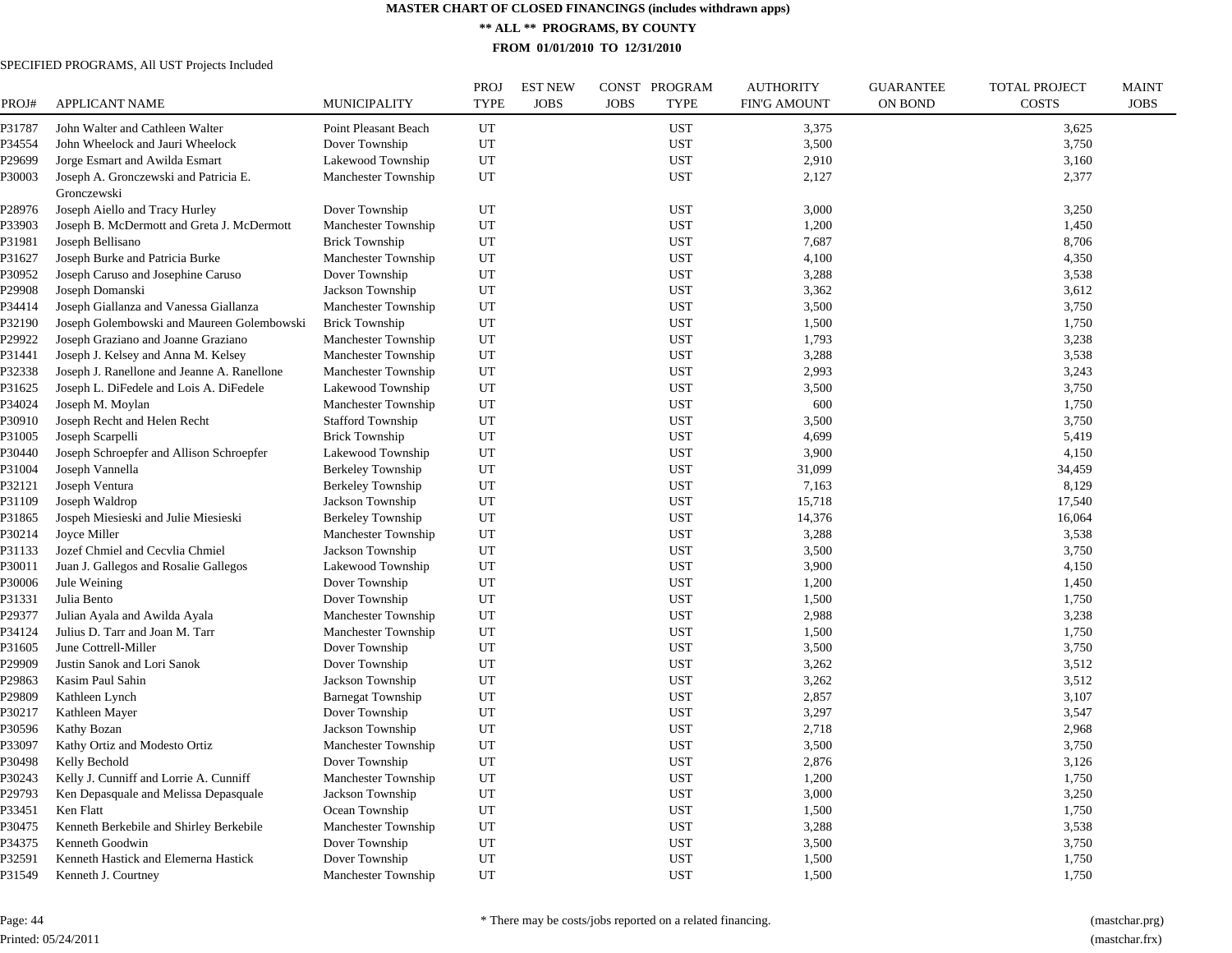**\*\* ALL \*\* PROGRAMS, BY COUNTY**

**FROM 01/01/2010 TO 12/31/2010**

| PROJ#  | <b>APPLICANT NAME</b>                           | <b>MUNICIPALITY</b>      | <b>PROJ</b><br><b>TYPE</b> | <b>EST NEW</b><br><b>JOBS</b> | <b>JOBS</b> | CONST PROGRAM<br><b>TYPE</b> | <b>AUTHORITY</b><br><b>FIN'G AMOUNT</b> | <b>GUARANTEE</b><br>ON BOND | <b>TOTAL PROJECT</b><br><b>COSTS</b> | <b>MAINT</b><br><b>JOBS</b> |
|--------|-------------------------------------------------|--------------------------|----------------------------|-------------------------------|-------------|------------------------------|-----------------------------------------|-----------------------------|--------------------------------------|-----------------------------|
| P31421 | Kenneth M. Fenton and Ellen Fenton              | Dover Township           | UT                         |                               |             | <b>UST</b>                   | 1,500                                   |                             | 1,750                                |                             |
| P32492 | Kenneth T. Lemaszewski and JoAnn<br>Lemaszewski | Manchester Township      | UT                         |                               |             | <b>UST</b>                   | 3,500                                   |                             | 3,750                                |                             |
| P30972 | Kenneth Walters and Marilyn Walters             | Jackson Township         | UT                         |                               |             | <b>UST</b>                   | 3,500                                   |                             | 3,750                                |                             |
| P30376 | Kevin Kieffer and Tina Kieffer                  | <b>Brick Township</b>    | UT                         |                               |             | <b>UST</b>                   | 1,200                                   |                             | 1,450                                |                             |
| P30604 | Kevin Melia and Susan Melia                     | Dover Township           | UT                         |                               |             | <b>UST</b>                   | 3,500                                   |                             | 3,750                                |                             |
| P34129 | Kevin P. Donlin and Ethel M. Donlin             | Dover Township           | UT                         |                               |             | <b>UST</b>                   | 1,500                                   |                             | 1,750                                |                             |
| P32894 | Kevin Trainor                                   | Manchester Township      | UT                         |                               |             | <b>UST</b>                   | 3,021                                   |                             | 3,271                                |                             |
| P33814 | Kevin Tye                                       | Berkeley Township        | UT                         |                               |             | <b>UST</b>                   | 3,500                                   |                             | 3,750                                |                             |
| P31059 | Kristen Nilsen                                  | <b>Barnegat Township</b> | UT                         |                               |             | <b>UST</b>                   | 54,840                                  |                             | 60,574                               |                             |
| P34472 | Kyle Giddes                                     | Jackson Township         | UT                         |                               |             | <b>UST</b>                   | 3,900                                   |                             | 4,150                                |                             |
| P32116 | Lakisha Bartee                                  | Lakewood Township        | UT                         |                               |             | <b>UST</b>                   | 3,500                                   |                             | 3,750                                |                             |
| P34123 | Laurel E. Errington                             | Manchester Township      | UT                         |                               |             | <b>UST</b>                   | 1,500                                   |                             | 1,750                                |                             |
| P33332 | Laurence D. Arico                               | Manchester Township      | UT                         |                               |             | <b>UST</b>                   | 1,500                                   |                             | 1,750                                |                             |
| P32099 | Lawrence Cataldo and Mary A. Cataldo            | <b>Barnegat Township</b> | UT                         |                               |             | <b>UST</b>                   | 1,000                                   |                             | 1,250                                |                             |
| P34032 | Lawrence Fischer and Rebecca Fischer            | Dover Township           | UT                         |                               |             | <b>UST</b>                   | 3,500                                   |                             | 3,750                                |                             |
| P31114 | LeRoy R. Wilson and Jean M. Wilson              | Manchester Township      | UT                         |                               |             | <b>UST</b>                   | 1,200                                   |                             | 1,450                                |                             |
| P31221 | Leonard Montone, Jr., and Joyce Montone         | Manchester Township      | UT                         |                               |             | <b>UST</b>                   | 3,500                                   |                             | 3,750                                |                             |
| P31740 | Lesley Daniels and James Daniels                | <b>Stafford Township</b> | UT                         |                               |             | <b>UST</b>                   | 2,977                                   |                             | 3,227                                |                             |
| P34084 | Lewis Henry Weil and Carol Ann Weil             | Manchester Township      | UT                         |                               |             | <b>UST</b>                   | 1,500                                   |                             | 1,750                                |                             |
| P32377 | Lillian Collins                                 | Dover Township           | UT                         |                               |             | <b>UST</b>                   | 3,200                                   |                             | 3,450                                |                             |
| P33822 | Linda Dios                                      | Beachwood Borough        | UT                         |                               |             | <b>UST</b>                   | 3,500                                   |                             | 3,750                                |                             |
| P33370 | Linda S. Bosley and George R. Bosley, Jr.       | Jackson Township         | UT                         |                               |             | <b>UST</b>                   | 2,100                                   |                             | 3,750                                |                             |
| P30739 | Lisa M. Cherney and William T. Cherney          | <b>Brick Township</b>    | UT                         |                               |             | <b>UST</b>                   | 3,272                                   |                             | 3,522                                |                             |
| P31791 | Lisa Simms and Deborah Hadley                   | Jackson Township         | UT                         |                               |             | <b>UST</b>                   | 1,300                                   |                             | 1,550                                |                             |
| P33376 | Lois A. Helleland                               | Manchester Township      | UT                         |                               |             | <b>UST</b>                   | 3,500                                   |                             | 3,750                                |                             |
| P31797 | Lori Ann Ziemba and William Fitzsimmons         | <b>Berkeley Township</b> | UT                         |                               |             | <b>UST</b>                   | 4,100                                   |                             | 4,350                                |                             |
| P34514 | Lorraine Janeske                                | Dover Township           | UT                         |                               |             | <b>UST</b>                   | 3,500                                   |                             | 3,750                                |                             |
| P30709 | Lorraine Kuchera                                | Dover Township           | UT                         |                               |             | <b>UST</b>                   | 3,039                                   |                             | 3,593                                |                             |
| P29918 | Lorraine Mandell and Michael Mandell            | Little Egg Harbor        | UT                         |                               |             | <b>UST</b>                   | 4,100                                   |                             | 4,350                                |                             |
| P30823 | Lorraine Nichols                                | <b>Berkeley Township</b> | UT                         |                               |             | <b>UST</b>                   | 7,684                                   |                             | 8,702                                |                             |
| P30324 | Louis Candeletti                                | Lacey Township           | UT                         |                               |             | <b>UST</b>                   | 3,500                                   |                             | 3,750                                |                             |
| P34340 | Louis E. Pombo and Viola Pombo                  | Manchester Township      | UT                         |                               |             | <b>UST</b>                   | 3,233                                   |                             | 3,483                                |                             |
| P29775 | Louise Youmans                                  | Dover Township           | UT                         |                               |             | <b>UST</b>                   | 3,025                                   |                             | 3,275                                |                             |
| P32366 | Lynda A. Magich                                 | <b>Berkeley Township</b> | UT                         |                               |             | <b>UST</b>                   | 3,300                                   |                             | 3,550                                |                             |
| P28527 | Lynn M. Fox                                     | Jackson Township         | UT                         |                               |             | <b>UST</b>                   | 2,775                                   |                             | 3,025                                |                             |
| P30885 | Lynn R. O'Toole                                 | Dover Township           | UT                         |                               |             | <b>UST</b>                   | 1,200                                   |                             | 1,450                                |                             |
| P33112 | Malcolm Jeans and Patricia Jeans                | Manchester Township      | UT                         |                               |             | <b>UST</b>                   | 1,500                                   |                             | 1,750                                |                             |
| P32852 | Manfred Spieth and Janet Spieth                 | Manchester Township      | UT                         |                               |             | <b>UST</b>                   | 1,500                                   |                             | 1,750                                |                             |
| P26123 | Manitou Park Volunteer Fire Company             | Dover Township           | UT                         |                               |             | <b>UST</b>                   | 16,330                                  |                             | 18,213                               |                             |
| P29455 | Manny Leftkowitz                                | Lakewood Township        | UT                         |                               |             | <b>UST</b>                   | 1,535                                   |                             | 1,785                                |                             |
| P28909 | Manooj Prasad                                   | Beachwood Borough        | UT                         |                               |             | <b>UST</b>                   | 2,983                                   |                             | 3,233                                |                             |
| P31678 | Marc A. DeRogatis and Vickie M. DeRogatis       | <b>Brick Township</b>    | UT                         |                               |             | <b>UST</b>                   | 3,474                                   |                             | 3,724                                |                             |
| P29656 | <b>Margaret Browne</b>                          | Manchester Township      | UT                         |                               |             | <b>UST</b>                   | 3,000                                   |                             | 3,250                                |                             |
| P31377 | Margaret D. Prokop                              | Manchester Township      | UT                         |                               |             | <b>UST</b>                   | 3,000                                   |                             | 3,250                                |                             |
| P30247 | Margaret Dombrowski                             | Jackson Township         | UT                         |                               |             | <b>UST</b>                   | 3,362                                   |                             | 3,612                                |                             |
| P31533 | Margaret Kendall                                | <b>Plumsted Township</b> | UT                         |                               |             | <b>UST</b>                   | 26,659                                  |                             | 29,575                               |                             |
|        |                                                 |                          |                            |                               |             |                              |                                         |                             |                                      |                             |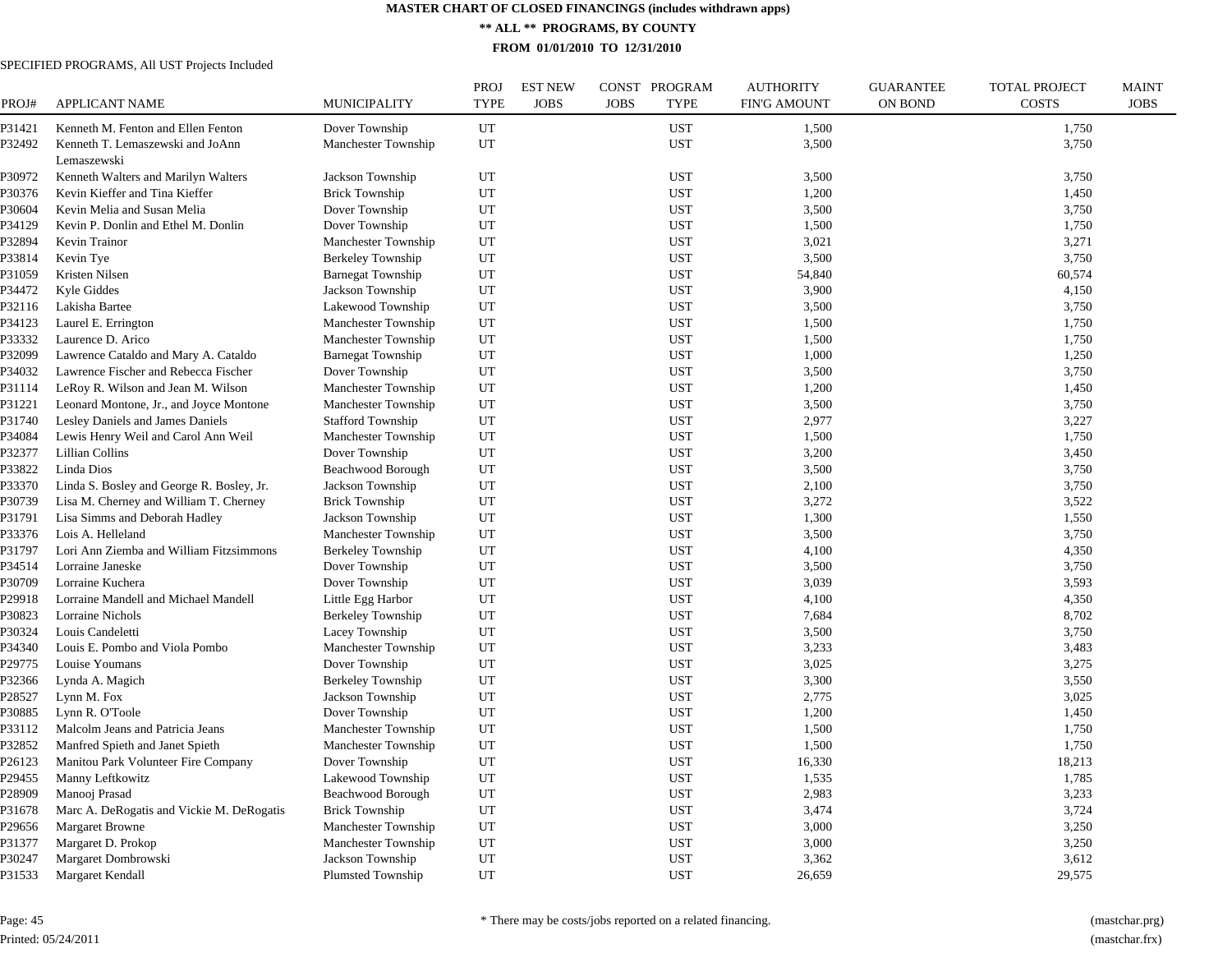**\*\* ALL \*\* PROGRAMS, BY COUNTY**

**FROM 01/01/2010 TO 12/31/2010**

| PROJ#  | <b>APPLICANT NAME</b>                           | MUNICIPALITY             | <b>PROJ</b><br><b>TYPE</b> | <b>EST NEW</b><br><b>JOBS</b> | PROGRAM<br>CONST<br><b>JOBS</b><br><b>TYPE</b> | <b>AUTHORITY</b><br><b>FIN'G AMOUNT</b> | <b>GUARANTEE</b><br>ON BOND | <b>TOTAL PROJECT</b><br><b>COSTS</b> | <b>MAINT</b><br><b>JOBS</b> |
|--------|-------------------------------------------------|--------------------------|----------------------------|-------------------------------|------------------------------------------------|-----------------------------------------|-----------------------------|--------------------------------------|-----------------------------|
| 231423 | Marguerite Bentsen                              | Lacey Township           | UT                         |                               | <b>UST</b>                                     | 1,500                                   |                             | 1,750                                |                             |
| ?34121 | Marianne Sostituto                              | Manchester Township      | UT                         |                               | <b>UST</b>                                     | 1,500                                   |                             | 1,750                                |                             |
| P29222 | Marie Dellipoali                                | Dover Township           | UT                         |                               | <b>UST</b>                                     | 3,048                                   |                             | 3,298                                |                             |
| 231246 | Marie J. Edgin                                  | Dover Township           | UT                         |                               | <b>UST</b>                                     | 3,500                                   |                             | 3,750                                |                             |
| ?30281 | Marilyn Cauldren                                | Manchester Township      | UT                         |                               | <b>UST</b>                                     | 2,988                                   |                             | 3,238                                |                             |
| 231757 | Marilyn M. Sereda                               | Manchester Township      | UT                         |                               | <b>UST</b>                                     | 3,500                                   |                             | 3,750                                |                             |
| ?32574 | Marion A. Vogt                                  | Jackson Township         | UT                         |                               | <b>UST</b>                                     | 3,500                                   |                             | 3,750                                |                             |
| ?30174 | Marion McGuire                                  | Manchester Township      | UT                         |                               | <b>UST</b>                                     | 3,288                                   |                             | 3,538                                |                             |
| ?30473 | <b>Marion Russell</b>                           | Manchester Township      | UT                         |                               | <b>UST</b>                                     | 3,293                                   |                             | 3,543                                |                             |
| ?33261 | Marion V. Kennedy                               | Manchester Township      | UT                         |                               | <b>UST</b>                                     | 1,200                                   |                             | 1,450                                |                             |
| 231375 | Mark G. Kushpa and Susan M. Kushpa              | Jackson Township         | UT                         |                               | <b>UST</b>                                     | 3,500                                   |                             | 3,750                                |                             |
| ?30090 | Mark Griesemer                                  | Dover Township           | UT                         |                               | <b>UST</b>                                     | 38,327                                  |                             | 42,410                               |                             |
| ?30308 | Mark Simeone and Linda Simeone                  | <b>Barnegat Township</b> | UT                         |                               | <b>UST</b>                                     | 3,257                                   |                             | 3,507                                |                             |
| 29522  | Mark Worthy and Juanita Worthy                  | <b>Brick Township</b>    | UT                         |                               | <b>UST</b>                                     | 2,418                                   |                             | 2,668                                |                             |
| P33125 | Martha Balle                                    | Dover Township           | UT                         |                               | <b>UST</b>                                     | 32,440                                  |                             | 35,934                               |                             |
| ?30941 | Martha Sahin                                    | Jackson Township         | UT                         |                               | <b>UST</b>                                     | 3,362                                   |                             | 3,612                                |                             |
| P31219 | Mary Ellen Mannix                               | Manchester Township      | UT                         |                               | <b>UST</b>                                     | 3,480                                   |                             | 3,730                                |                             |
| P31717 | Mary M. Guzy                                    | Lakewood Township        | UT                         |                               | <b>UST</b>                                     | 3,493                                   |                             | 3,743                                |                             |
| P32600 | Mary Santiago                                   | Jackson Township         | UT                         |                               | <b>UST</b>                                     | 3,500                                   |                             | 3,750                                |                             |
| P30252 | Mary Switz                                      | Dover Township           | UT                         |                               | <b>UST</b>                                     | 3,297                                   |                             | 3,547                                |                             |
| P31118 | Matthew E. Ross and Cathy M. Ross               | Little Egg Harbor        | UT                         |                               | <b>UST</b>                                     | 2,947                                   |                             | 3,197                                |                             |
| P31319 | Meredith Cahill                                 | <b>Tuckerton Borough</b> | UT                         |                               | <b>UST</b>                                     | 3,350                                   |                             | 3,600                                |                             |
| ?32733 | Michael A. Kosich                               | Dover Township           | UT                         |                               | <b>UST</b>                                     | 3,000                                   |                             | 3,250                                |                             |
| P33081 | Michael Adelung and Courtney Adelung            | Plumsted Township        | UT                         |                               | <b>UST</b>                                     | 2,910                                   |                             | 3,160                                |                             |
| P31779 | Michael Anderson and Anne-Marie Anderson        | <b>Brick Township</b>    | UT                         |                               | <b>UST</b>                                     | 3,300                                   |                             | 3,550                                |                             |
| P31703 | Michael Caruso and Martha Caruso                | Beachwood Borough        | UT                         |                               | <b>UST</b>                                     | 3,300                                   |                             | 3,550                                |                             |
| P31720 | Michael D. Carpenter and Elizabeth C. Carpenter | Dover Township           | UT                         |                               | <b>UST</b>                                     | 3,500                                   |                             | 3,750                                |                             |
| P30220 | Michael Damato and Willow Damato                | Dover Township           | UT                         |                               | <b>UST</b>                                     | 1,973                                   |                             | 3,538                                |                             |
| 229815 | Michael Fluck                                   | Dover Township           | UT                         |                               | <b>UST</b>                                     | 3,000                                   |                             | 3,250                                |                             |
| P31801 | Michael J. Canning and Barbara A. Canning       | <b>Brick Township</b>    | UT                         |                               | <b>UST</b>                                     | 3,500                                   |                             | 3,750                                |                             |
| P31521 | Michael K. Dillon and Rosalie Dillon            | <b>Barnegat Township</b> | UT                         |                               | <b>UST</b>                                     | 1,500                                   |                             | 1,750                                |                             |
| P29923 | Michael Menosky and Pamela Menosky              | Jackson Township         | UT                         |                               | <b>UST</b>                                     | 3,000                                   |                             | 3,250                                |                             |
| ?32041 | Michael P. Vill and Margaret E. Vill            | Manchester Township      | UT                         |                               | <b>UST</b>                                     | 3,500                                   |                             | 3,750                                |                             |
| P31080 | Michael Phillips and Noreen Phillips            | Manchester Township      | UT                         |                               | <b>UST</b>                                     | 3,297                                   |                             | 3,547                                |                             |
| ?34484 | Michael Shahinian and Doris Shahinian           | Manchester Township      | UT                         |                               | <b>UST</b>                                     | 3,500                                   |                             | 3,750                                |                             |
| P30176 | Michael Spiri and Janice Spiri                  | Manchester Township      | UT                         |                               | <b>UST</b>                                     | 3,288                                   |                             | 3,538                                |                             |
| ?30862 | Michele Caruso                                  | Dover Township           | UT                         |                               | <b>UST</b>                                     | 3,500                                   |                             | 4,100                                |                             |
| P29796 | Micheline Bruschansky                           | Berkeley Township        | UT                         |                               | <b>UST</b>                                     | 3,000                                   |                             | 3,250                                |                             |
| 29799  | Mordechai Reich and Miriam Gefen                | Lakewood Township        | UT                         |                               | <b>UST</b>                                     | 3,900                                   |                             | 4,150                                |                             |
| P29786 | Moshe Friedman and Sara Friedman                | Lakewood Township        | UT                         |                               | <b>UST</b>                                     | 3,500                                   |                             | 3,750                                |                             |
| 229816 | Myrna Grohosky                                  | Dover Township           | UT                         |                               | <b>UST</b>                                     | 3,000                                   |                             | 3,250                                |                             |
| P34556 | Nachman Taub and Shoshana Taub                  | Lakewood Township        | UT                         |                               | <b>UST</b>                                     | 3,900                                   |                             | 4,150                                |                             |
| P33061 | Nancy Abilheira                                 | Jackson Township         | UT                         |                               | <b>UST</b>                                     | 3,300                                   |                             | 3,550                                |                             |
| P30464 | Nancy Eckert                                    | Dover Township           | UT                         |                               | <b>UST</b>                                     | 5,641                                   |                             | 6,455                                |                             |
| P29640 | Nancy Holman                                    | Jackson Township         | UT                         |                               | <b>UST</b>                                     | 2,612                                   |                             | 2,862                                |                             |
| P31194 | Nancy J. Miller                                 | Manchester Township      | UT                         |                               | <b>UST</b>                                     | 3,480                                   |                             | 3,730                                |                             |
| P30476 | Nancy Korsen                                    | Dover Township           | UT                         |                               | <b>UST</b>                                     | 3,297                                   |                             | 3,547                                |                             |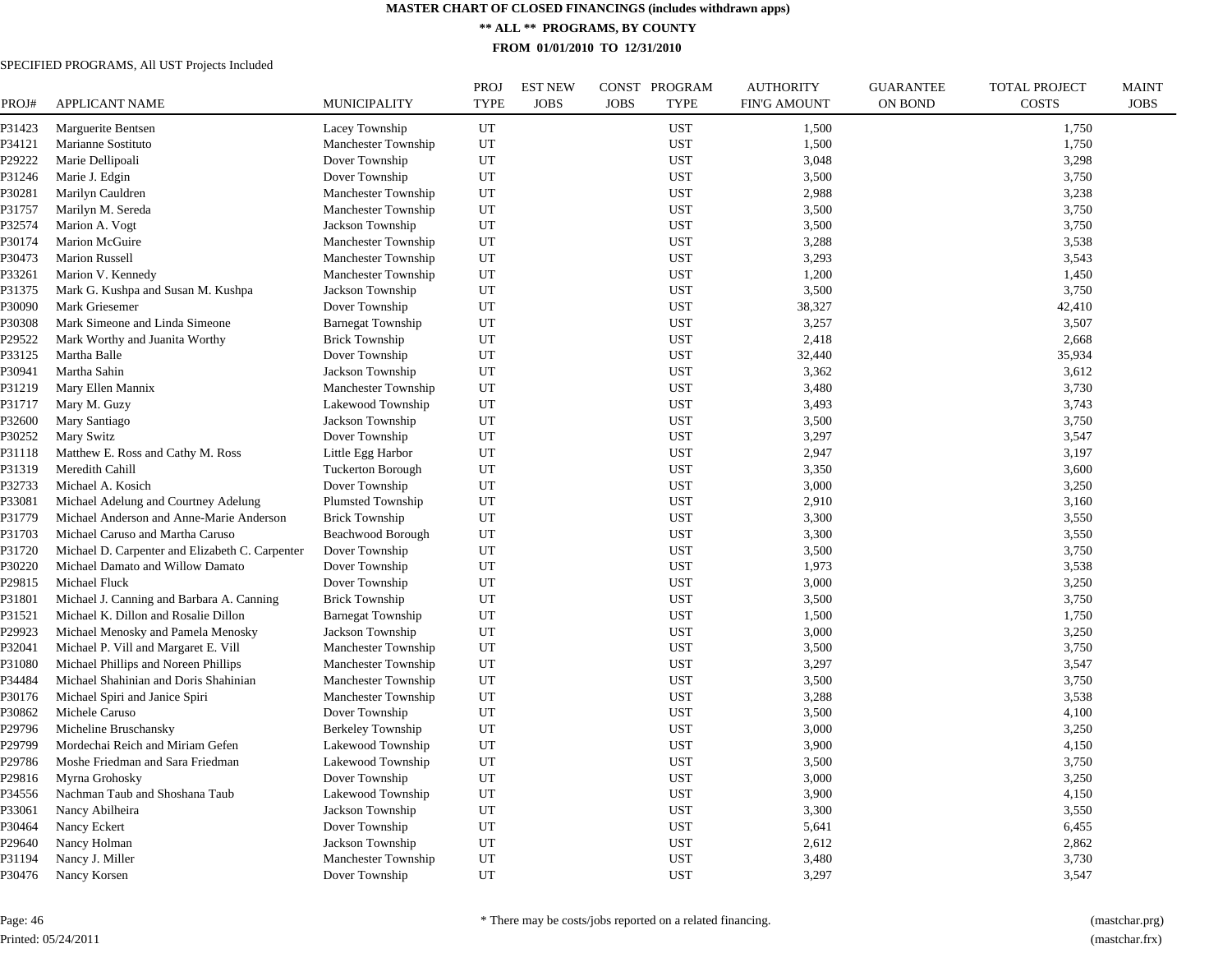**\*\* ALL \*\* PROGRAMS, BY COUNTY**

**FROM 01/01/2010 TO 12/31/2010**

| PROJ#  | <b>APPLICANT NAME</b>                          | <b>MUNICIPALITY</b>      | <b>PROJ</b><br><b>TYPE</b> | <b>EST NEW</b><br><b>JOBS</b> | CONST PROGRAM<br><b>TYPE</b><br><b>JOBS</b> | <b>AUTHORITY</b><br><b>FIN'G AMOUNT</b> | <b>GUARANTEE</b><br><b>ON BOND</b> | <b>TOTAL PROJECT</b><br><b>COSTS</b> | <b>MAINT</b><br><b>JOBS</b> |
|--------|------------------------------------------------|--------------------------|----------------------------|-------------------------------|---------------------------------------------|-----------------------------------------|------------------------------------|--------------------------------------|-----------------------------|
| P31025 | Nancy Manion                                   | Beachwood Borough        | UT                         |                               | <b>UST</b>                                  | 3,880                                   |                                    | 5,585                                |                             |
| P29789 | Nancy Morgan and Ernest Morgan                 | Jackson Township         | UT                         |                               | <b>UST</b>                                  | 3,000                                   |                                    | 3,250                                |                             |
| P33589 | Nancy Russo                                    | Dover Township           | UT                         |                               | <b>UST</b>                                  | 3,000                                   |                                    | 3,250                                |                             |
| P30999 | Nicholas DeBenedetto                           | Manchester Township      | UT                         |                               | <b>UST</b>                                  | 37,919                                  |                                    | 41,961                               |                             |
| P29998 | Nicholas DeVico                                | <b>Brick Township</b>    | UT                         |                               | <b>UST</b>                                  | 2,900                                   |                                    | 3,150                                |                             |
| P30218 | Nicole Nichols and Donald Nichols              | Dover Township           | UT                         |                               | <b>UST</b>                                  | 1,978                                   |                                    | 3,547                                |                             |
| P32847 | Nora A. Starcher                               | <b>Berkeley Township</b> | UT                         |                               | <b>UST</b>                                  | 3,452                                   |                                    | 3,702                                |                             |
| P34006 | Nunzi Forlenza and Dolores Forlenza            | Manchester Township      | UT                         |                               | <b>UST</b>                                  | 1,200                                   |                                    | 1,450                                |                             |
| P34498 | Owen Bonner and Jennie Bonner                  | <b>Beachwood Borough</b> | UT                         |                               | <b>UST</b>                                  | 3,500                                   |                                    | 3,750                                |                             |
| P30882 | Patricia A. Bloomer and Walter E. Bloomer, Jr. | <b>Barnegat Township</b> | UT                         |                               | <b>UST</b>                                  | 3,000                                   |                                    | 3,250                                |                             |
| P33114 | Patricia A. Janelli                            | Manchester Township      | UT                         |                               | <b>UST</b>                                  | 1,500                                   |                                    | 1,750                                |                             |
| P33075 | Patricia Dulny                                 | Dover Township           | UT                         |                               | <b>UST</b>                                  | 3,500                                   |                                    | 3,750                                |                             |
| P30909 | Patricia J. Camburn                            | Dover Township           | UT                         |                               | <b>UST</b>                                  | 3,303                                   |                                    | 3,553                                |                             |
| P33243 | Patricia Kisseberth                            | Jackson Township         | UT                         |                               | <b>UST</b>                                  | 3,500                                   |                                    | 3,750                                |                             |
| P33761 | Patricia Longo                                 | Manchester Township      | UT                         |                               | <b>UST</b>                                  | 1,200                                   |                                    | 1,450                                |                             |
| P30130 | Patricia Moore and George Moore                | <b>Berkeley Township</b> | UT                         |                               | <b>UST</b>                                  | 3,900                                   |                                    | 4,150                                |                             |
| P32364 | Patricia Thompson                              | Dover Township           | UT                         |                               | <b>UST</b>                                  | 4,497                                   |                                    | 5,197                                |                             |
| P33877 | Patrick P. Prebor and Phyllis B. Prebor        | Manchester Township      | UT                         |                               | <b>UST</b>                                  | 1,500                                   |                                    | 1,750                                |                             |
| P31810 | Patrick Pizzulo and Rosemarie Pizzulo          | <b>Berkeley Township</b> | UT                         |                               | <b>UST</b>                                  | 3,675                                   |                                    | 3,925                                |                             |
| P34473 | Patrick Schroeder                              | Jackson Township         | UT                         |                               | <b>UST</b>                                  | 3,900                                   |                                    | 4,150                                |                             |
| P32310 | Patsy Barcello                                 | <b>Berkeley Township</b> | UT                         |                               | <b>UST</b>                                  | 4,700                                   |                                    | 4,950                                |                             |
| P33121 | Paul A. Fries and Suely Fries                  | Jackson Township         | UT                         |                               | <b>UST</b>                                  | 3,300                                   |                                    | 3,550                                |                             |
| P32143 | Paul Barnick and Deborah M. Barnick            | Dover Township           | UT                         |                               | UST                                         | 1,980                                   |                                    | 3,550                                |                             |
| P31624 | Paul E. Tantum Jr. and Karen G. Tantum         | Plumsted Township        | UT                         |                               | <b>UST</b>                                  | 4,700                                   |                                    | 4,950                                |                             |
| P29501 | Paul H. Kotter and Nathalie Kotter             | Manchester Township      | UT                         |                               | <b>UST</b>                                  | 3,033                                   |                                    | 3,283                                |                             |
| P31781 | Paul M. Matula                                 | <b>Brick Township</b>    | UT                         |                               | <b>UST</b>                                  | 3,300                                   |                                    | 3,550                                |                             |
| P30768 | Paul Vogler and Dorothy Vogler                 | Manchester Township      | UT                         |                               | <b>UST</b>                                  | 3,288                                   |                                    | 3,538                                |                             |
| P31172 | Paul Zarenkiewicz                              | Dover Township           | UT                         |                               | <b>UST</b>                                  | 5,673                                   |                                    | 6,490                                |                             |
| P31380 | Penny Bair and Jeffrey S. Bair                 | Plumsted Township        | UT                         |                               | <b>UST</b>                                  | 1,500                                   |                                    | 1,750                                |                             |
| P33772 | Peter Fitzpatrick and Valerie T. Fitzpatrick   | Jackson Township         | UT                         |                               | <b>UST</b>                                  | 3,500                                   |                                    | 3,750                                |                             |
| P32573 | Peter Kavitt and Maribeth Kavitt               | <b>Berkeley Township</b> | UT                         |                               | <b>UST</b>                                  | 3,500                                   |                                    | 3,750                                |                             |
| P33433 | Peter Kuhnert                                  | Dover Township           | UT                         |                               | <b>UST</b>                                  | 3,500                                   |                                    | 3,750                                |                             |
| P27664 | Peter Mucchiello and Monique Mucchiello        | Dover Township           | UT                         |                               | <b>UST</b>                                  | 5,685                                   |                                    | 6,504                                |                             |
| P29952 | Phil Guarino and Rachel Guarino                | <b>Brick Township</b>    | UT                         |                               | <b>UST</b>                                  | 3,125                                   |                                    | 3,375                                |                             |
| P29349 | Phyllis E. Latourette                          | <b>Brick Township</b>    | UT                         |                               | <b>UST</b>                                  | 3,000                                   |                                    | 3,250                                |                             |
| P29894 | Phyllis M. Donlan                              | Manchester Township      | UT                         |                               | <b>UST</b>                                  | 3,137                                   |                                    | 3,387                                |                             |
| P31601 | Ralph Botte and Catherine Botte                | Dover Township           | UT                         |                               | <b>UST</b>                                  | 3,300                                   |                                    | 3,550                                |                             |
| P29679 | Ralph Della Sala and Rosemary Della Sala       | Jackson Township         | UT                         |                               | <b>UST</b>                                  | 1,227                                   |                                    | 1,477                                |                             |
| P29871 | Randy Johnson and Jolie Johnson                | Dover Township           | UT                         |                               | <b>UST</b>                                  | 2,997                                   |                                    | 3,247                                |                             |
| P33302 | Raul Delgado and Rafaela E. Delgado            | Jackson Township         | UT                         |                               | <b>UST</b>                                  | 3,500                                   |                                    | 3,750                                |                             |
| P32191 | Raymond J. Lecki and Erin C. Lecki             | <b>Brick Township</b>    | UT                         |                               | <b>UST</b>                                  | 1,500                                   |                                    | 1,750                                |                             |
| P30179 | Raymond Steele and Goldie Steele               | Manchester Township      | UT                         |                               | <b>UST</b>                                  | 3,288                                   |                                    | 3,538                                |                             |
| P32637 | Richard A. Bechberger                          | Lakewood Township        | UT                         |                               | <b>UST</b>                                  | 3,500                                   |                                    | 3,750                                |                             |
| P31596 | Richard A. Van Sprang and Karen A. Van Sprang  | Dover Township           | UT                         |                               | <b>UST</b>                                  | 1,308                                   |                                    | 1,558                                |                             |
| P32722 | Richard E. Creveling and Catherine Creveling   | Dover Township           | UT                         |                               | <b>UST</b>                                  | 3,150                                   |                                    | 3,400                                |                             |
| P30722 | Richard Feldman and Barbara Feldman            | Manchester Township      | UT                         |                               | <b>UST</b>                                  | 2,988                                   |                                    | 3,238                                |                             |
| P30655 | Richard Grossman and Jacklyn Grossman          | Manchester Township      | UT                         |                               | <b>UST</b>                                  | 1,200                                   |                                    | 1,450                                |                             |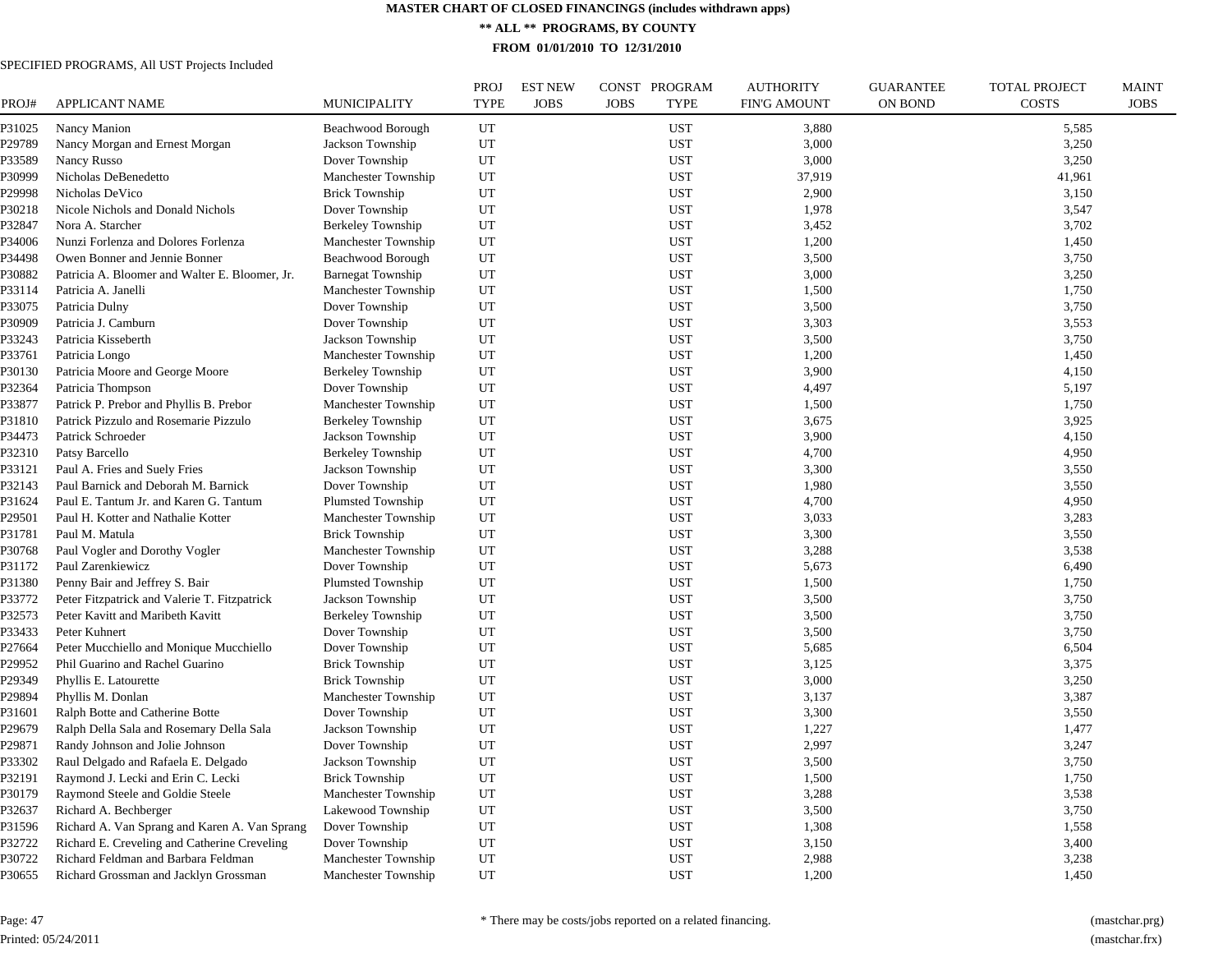**\*\* ALL \*\* PROGRAMS, BY COUNTY**

**FROM 01/01/2010 TO 12/31/2010**

| PROJ#  | <b>APPLICANT NAME</b>                        | MUNICIPALITY             | PROJ<br><b>TYPE</b> | <b>EST NEW</b><br><b>JOBS</b> | CONST PROGRAM<br><b>JOBS</b><br><b>TYPE</b> | <b>AUTHORITY</b><br><b>FIN'G AMOUNT</b> | <b>GUARANTEE</b><br><b>ON BOND</b> | <b>TOTAL PROJECT</b><br><b>COSTS</b> | <b>MAINT</b><br><b>JOBS</b> |
|--------|----------------------------------------------|--------------------------|---------------------|-------------------------------|---------------------------------------------|-----------------------------------------|------------------------------------|--------------------------------------|-----------------------------|
| P33663 | Richard Icker and Cynthia L. Icker           | <b>Brick Township</b>    | UT                  |                               | <b>UST</b>                                  | 3,500                                   |                                    | 3,750                                |                             |
| P32036 | Richard J. Cook and Sandra M. Cook           | Jackson Township         | UT                  |                               | <b>UST</b>                                  | 3,500                                   |                                    | 3,750                                |                             |
| P30829 | Richard MacGregor and Susan MacGregor        | <b>Brick Township</b>    | UT                  |                               | <b>UST</b>                                  | 3,474                                   |                                    | 3,724                                |                             |
| P30369 | <b>Richard Marine</b>                        | Dover Township           | UT                  |                               | <b>UST</b>                                  | 3,297                                   |                                    | 3,547                                |                             |
| P31590 | Richard N. Rein and Grace L. Rein            | <b>Plumsted Township</b> | UT                  |                               | <b>UST</b>                                  | 1,976                                   |                                    | 3,542                                |                             |
| P30260 | Richard Quade and Vira Quade                 | Jackson Township         | UT                  |                               | <b>UST</b>                                  | 3,500                                   |                                    | 3,750                                |                             |
| P30370 | Richard R. Wyka and Barbara M. Wyka          | Manchester Township      | UT                  |                               | <b>UST</b>                                  | 2,391                                   |                                    | 3,238                                |                             |
| P29910 | Richard Schuster and Diane Schuster          | <b>Berkeley Township</b> | UT                  |                               | <b>UST</b>                                  | 2,352                                   |                                    | 2,602                                |                             |
| P33670 | Richard Tretsky and Joy Tretsky              | Manchester Township      | UT                  |                               | <b>UST</b>                                  | 1,500                                   |                                    | 1,750                                |                             |
| P31115 | Robert A. Cook and Veronica S. Cook          | Manchester Township      | UT                  |                               | <b>UST</b>                                  | 3,288                                   |                                    | 3,538                                |                             |
| P30004 | Robert A. Dress and Denise L. Dress          | Berkeley Township        | UT                  |                               | <b>UST</b>                                  | 2,600                                   |                                    | 2,850                                |                             |
| P34656 | Robert A. Nicholas and Constance C. Nicholas | Manchester Township      | UT                  |                               | <b>UST</b>                                  | 1,500                                   |                                    | 1,750                                |                             |
| ?33808 | Robert Andre' and Doris Andre'               | Manchester Township      | UT                  |                               | <b>UST</b>                                  | 1,200                                   |                                    | 1,450                                |                             |
| P30905 | Robert Arnaudin                              | <b>Barnegat Township</b> | UT                  |                               | <b>UST</b>                                  | 7,635                                   |                                    | 8,649                                |                             |
| 228969 | Robert B. Clark and Marcia Clark             | Dover Township           | UT                  |                               | <b>UST</b>                                  | 1,000                                   |                                    | 1,250                                |                             |
| P32957 | <b>Robert Bartley</b>                        | Dover Township           | UT                  |                               | <b>UST</b>                                  | 91,557                                  |                                    | 100,963                              |                             |
| P30150 | Robert C. Johnson and Grace V. Johnson       | Beachwood Borough        | UT                  |                               | <b>UST</b>                                  | 2,803                                   |                                    | 3,053                                |                             |
| P28213 | Robert Dillon                                | Jackson Township         | UT                  |                               | <b>UST</b>                                  | 2,461                                   |                                    | 2,711                                |                             |
| P30216 | Robert Donnelly and Lynda Donnelly           | Manchester Township      | UT                  |                               | <b>UST</b>                                  | 3,888                                   |                                    | 4,138                                |                             |
| P31529 | <b>Robert Emery</b>                          | Plumsted Township        | UT                  |                               | <b>UST</b>                                  | 24,059                                  |                                    | 26,715                               |                             |
| P31946 | <b>Robert Ermatinger</b>                     | Dover Township           | UT                  |                               | <b>UST</b>                                  | 3,500                                   |                                    | 3,750                                |                             |
| P32953 | Robert Gemignani and Diane M. Gemignani      | Jackson Township         | UT                  |                               | <b>UST</b>                                  | 3,500                                   |                                    | 3,750                                |                             |
| P31938 | Robert Gonzalez and Madeline Gonzalez        | <b>Berkeley Township</b> | UT                  |                               | <b>UST</b>                                  | 13,250                                  |                                    | 14,825                               |                             |
| P32594 | Robert Hackos and Norma Hackos               | Jackson Township         | UT                  |                               | <b>UST</b>                                  | 3,500                                   |                                    | 3,750                                |                             |
| P31910 | Robert J. Beattie and Margaret M. Beattie    | Berkeley Township        | UT                  |                               | <b>UST</b>                                  | 720                                     |                                    | 1,450                                |                             |
| P32427 | Robert J. Pukash and Anita Pukash            | Beachwood Borough        | UT                  |                               | <b>UST</b>                                  | 3,250                                   |                                    | 3,500                                |                             |
| P30646 | Robert J. Selfridge and Margery Selfridge    | <b>Stafford Township</b> | UT                  |                               | <b>UST</b>                                  | 1,972                                   |                                    | 3,537                                |                             |
| P30759 | Robert Kennedy and Linda Kennedy             | Dover Township           | UT                  |                               | <b>UST</b>                                  | 3,500                                   |                                    | 3,750                                |                             |
| 232836 | Robert L. Fenton and Marjorie M. Fenton      | Manchester Township      | UT                  |                               | <b>UST</b>                                  | 1,500                                   |                                    | 1,750                                |                             |
| P32048 | Robert Lampasona Jr., and Robin Lampasona    | Jackson Township         | UT                  |                               | <b>UST</b>                                  | 3,500                                   |                                    | 3,750                                |                             |
| P30302 | Robert Lyons                                 | <b>Brick Township</b>    | UT                  |                               | <b>UST</b>                                  | 2,843                                   |                                    | 3,093                                |                             |
| P33457 | Robert M. Tracey and Audrey J. Tracey        | Manchester Township      | UT                  |                               | <b>UST</b>                                  | 1,200                                   |                                    | 1,450                                |                             |
| P30710 | Robert McGrath                               | <b>Brick Township</b>    | UT                  |                               | <b>UST</b>                                  | 47,863                                  |                                    | 52,899                               |                             |
| P32096 | Robert Miceli                                | Dover Township           | UT                  |                               | <b>UST</b>                                  | 15,007                                  |                                    | 16,758                               |                             |
| P31012 | Robert P. Porro and Loraine Gore Porro       | <b>Brick Township</b>    | UT                  |                               | <b>UST</b>                                  | 3,120                                   |                                    | 3,370                                |                             |
| P31863 | <b>Robert Palmer</b>                         | <b>Tuckerton Borough</b> | UT                  |                               | <b>UST</b>                                  | 98,598                                  |                                    | 108,708                              |                             |
| P30426 | Robert Romano                                | Dover Township           | UT                  |                               | <b>UST</b>                                  | 2,700                                   |                                    | 2,950                                |                             |
| P30189 | Robert Schlosser                             | Point Pleasant Beach     | UT                  |                               | <b>UST</b>                                  | 4,554                                   |                                    | 5,259                                |                             |
| P30581 | Robert Simpson                               | Lacey Township           | UT                  |                               | <b>UST</b>                                  | 81,796                                  |                                    | 90,226                               |                             |
| P32032 | Robert Thompson and Sheila Thompson          | Manchester Township      | UT                  |                               | <b>UST</b>                                  | 3,293                                   |                                    | 3,543                                |                             |
| P33471 | Robert Trenkle and Jane Trenkle              | Point Pleasant Borough   | UT                  |                               | <b>UST</b>                                  | 4,100                                   |                                    | 4,350                                |                             |
| P33952 | Robert Walker and Doris Walker               | Beachwood Borough        | UT                  |                               | <b>UST</b>                                  | 3,500                                   |                                    | 3,750                                |                             |
| P34094 | Robert Watson and Eleanor Watson             | Dover Township           | UT                  |                               | <b>UST</b>                                  | 1,500                                   |                                    | 1,750                                |                             |
| P30587 | Robert Yuro and Joanne Yuro                  | Dover Township           | UT                  |                               | <b>UST</b>                                  | 2,873                                   |                                    | 3,123                                |                             |
| P31599 | Robin Kuri                                   | Dover Township           | UT                  |                               | <b>UST</b>                                  | 5,364                                   |                                    | 6,150                                |                             |
| P32777 | Robin L. Ford and Ruth N. Ford               | Manchester Township      | UT                  |                               | <b>UST</b>                                  | 3,021                                   |                                    | 3,271                                |                             |
| P34778 | Roger McMenamin and Mana McMenamin           | Dover Township           | UT                  |                               | <b>UST</b>                                  | 4,100                                   |                                    | 4,350                                |                             |
|        |                                              |                          |                     |                               |                                             |                                         |                                    |                                      |                             |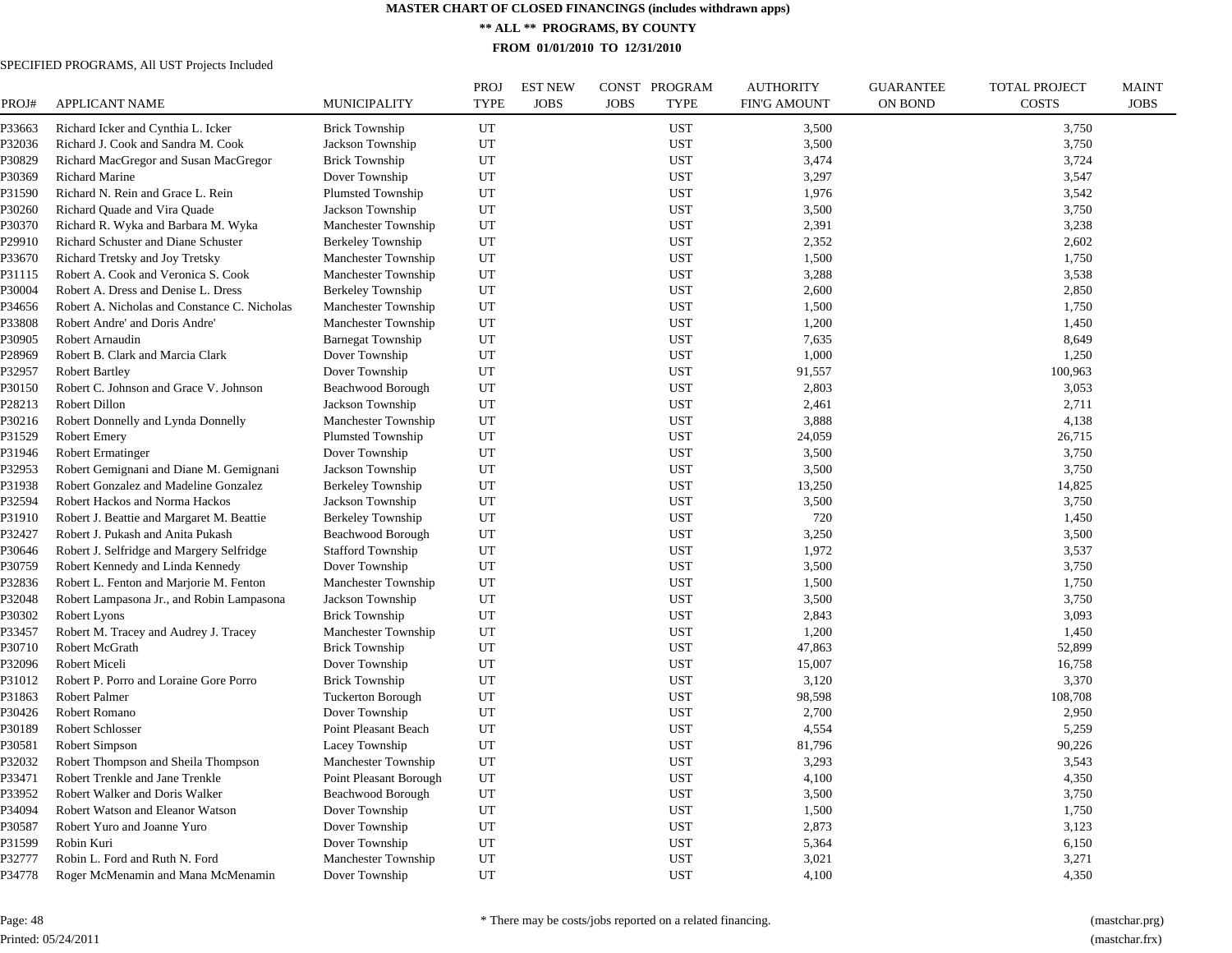**\*\* ALL \*\* PROGRAMS, BY COUNTY**

**FROM 01/01/2010 TO 12/31/2010**

| PROJ#            | <b>APPLICANT NAME</b>                                                              | <b>MUNICIPALITY</b>                | <b>PROJ</b><br><b>TYPE</b> | <b>EST NEW</b><br><b>JOBS</b> | CONST PROGRAM<br><b>JOBS</b><br><b>TYPE</b> | <b>AUTHORITY</b><br><b>FIN'G AMOUNT</b> | <b>GUARANTEE</b><br><b>ON BOND</b> | <b>TOTAL PROJECT</b><br><b>COSTS</b> | <b>MAINT</b><br><b>JOBS</b> |
|------------------|------------------------------------------------------------------------------------|------------------------------------|----------------------------|-------------------------------|---------------------------------------------|-----------------------------------------|------------------------------------|--------------------------------------|-----------------------------|
| P34532           | Roger Shaler and Betty Lou Shaler                                                  | Manchester Township                | UT                         |                               | <b>UST</b>                                  | 1,500                                   |                                    | 1,750                                |                             |
| P31337           | Ron Mader and Tracey Mader                                                         | Lakewood Township                  | UT                         |                               | <b>UST</b>                                  | 1,500                                   |                                    | 1,750                                |                             |
| P33344           | Ron Matullo and Josephine Matullo                                                  | <b>Berkeley Township</b>           | UT                         |                               | <b>UST</b>                                  | 3,500                                   |                                    | 3,750                                |                             |
| P31525           | Ronald A. Herdman and Adrianne A. Herdman                                          | Manchester Township                | UT                         |                               | <b>UST</b>                                  | 3,500                                   |                                    | 3,750                                |                             |
| P31102           | Ronald G. Martin and Sandra Martin                                                 | Manchester Township                | UT                         |                               | <b>UST</b>                                  | 3,288                                   |                                    | 3,538                                |                             |
| P32457           | Ronald Moreland and Helen Moreland                                                 | Lacey Township                     | UT                         |                               | <b>UST</b>                                  | 3,150                                   |                                    | 3,400                                |                             |
| P31582           | Rose Ann Cruise                                                                    | Jackson Township                   | UT                         |                               | <b>UST</b>                                  | 3,300                                   |                                    | 3,550                                |                             |
| P32179           | Rose M. Hunsinger                                                                  | Manchester Township                | UT                         |                               | <b>UST</b>                                  | 1,021                                   |                                    | 1,271                                |                             |
| P30269           | Rose Webster and Bruce Webster                                                     | Manchester Township                | UT                         |                               | <b>UST</b>                                  | 1,497                                   |                                    | 1,747                                |                             |
| P30251           | Roseanne Neff                                                                      | Beachwood Borough                  | UT                         |                               | <b>UST</b>                                  | 3.283                                   |                                    | 3,533                                |                             |
| P30254           | <b>Rosemary Drew</b>                                                               | Dover Township                     | UT                         |                               | <b>UST</b>                                  | 3,297                                   |                                    | 3,547                                |                             |
| P33320           | Ruth E. Schauder                                                                   | Manchester Township                | UT                         |                               | <b>UST</b>                                  | 1,200                                   |                                    | 1,450                                |                             |
| P33038           | Ruth Przybilski                                                                    | Dover Township                     | UT                         |                               | <b>UST</b>                                  | 21,330                                  |                                    | 23,713                               |                             |
| P33254           | Salvatore Mavaro and Philomena Mavaro                                              | Manchester Township                | UT                         |                               | <b>UST</b>                                  | 1,200                                   |                                    | 1,450                                |                             |
| P33770           | Sam J. Porcello and Karen C. Porcello                                              | Dover Township                     | UT                         |                               | <b>UST</b>                                  | 4,100                                   |                                    | 4,350                                |                             |
| P33843           | Sandra A. Bell                                                                     | Pine Beach Borough                 | UT                         |                               | <b>UST</b>                                  | 3,500                                   |                                    | 3,750                                |                             |
| P33255           | Sarah Nichols                                                                      | Beachwood Borough                  | UT                         |                               | <b>UST</b>                                  | 3,300                                   |                                    | 3,550                                |                             |
| P34265           | Scott Bartolf                                                                      | Jackson Township                   | UT                         |                               | <b>UST</b>                                  | 3,500                                   |                                    | 3,750                                |                             |
| P30244           | Scott J. Mahnken and Josephine Mahnken                                             | Berkeley Township                  | UT                         |                               | <b>UST</b>                                  | 3,500                                   |                                    | 3,750                                |                             |
| P31585           | Scott Lindstrom and Eileen Lindstrom                                               | Dover Township                     | UT                         |                               | <b>UST</b>                                  | 3,076                                   |                                    | 3,326                                |                             |
| 29729            | <b>Scott Roessle</b>                                                               | Lakehurst Borough                  | UT                         |                               | <b>UST</b>                                  | 1,500                                   |                                    | 1,750                                |                             |
| P30701           | Sean Parker                                                                        | Lakehurst Borough                  | UT                         |                               | <b>UST</b>                                  | 2,949                                   |                                    | 3,199                                |                             |
| P31704           | Seth Lovell and Elizabeth Lovell                                                   | Pine Beach Borough                 | UT                         |                               | <b>UST</b>                                  | 3,500                                   |                                    | 3,750                                |                             |
| P31426           | Shaindy Kleinkaufman and Yossi Kleinkaufman                                        | Lakewood Township                  | UT                         |                               | <b>UST</b>                                  | 3,900                                   |                                    | 4,150                                |                             |
| P31391           | Shawn Scherer and Donna Scherer                                                    | Jackson Township                   | UT                         |                               | <b>UST</b>                                  | 3,500                                   |                                    | 3,750                                |                             |
| P32592           | Sheila I. Zelaskowski                                                              | Jackson Township                   | UT                         |                               | <b>UST</b>                                  | 3,500                                   |                                    | 3,750                                |                             |
| P28184           | Shelly Adaret and Basya Adaret                                                     | Lakewood Township                  | UT                         |                               | <b>UST</b>                                  | 1,200                                   |                                    | 1,450                                |                             |
| P30762           | Shimon Meyer and Esther Meyer                                                      | Lakewood Township                  | UT                         |                               | <b>UST</b>                                  | 1,200                                   |                                    | 1,450                                |                             |
| P28805           | Shore Point Marina & Yacht Sales                                                   | Pine Beach Borough                 | UT                         |                               | <b>UST</b>                                  | 167,900                                 |                                    | 185,190                              |                             |
| P31876           | Solomon Tubbs, Sr., and Wyvonnie Tubbs                                             | Lakewood Township                  | UT                         |                               | <b>UST</b>                                  | 3,493                                   |                                    | 3,743                                |                             |
| P34093           | Stanley C. Marsh Jr. and DeEtta J. Marsh                                           | Manchester Township                | UT                         |                               | <b>UST</b>                                  | 1,500                                   |                                    | 1,750                                |                             |
| P32916           | Stanley E. Szymczak and Wendy J. Szymczak                                          | Jackson Township                   | UT                         |                               | <b>UST</b>                                  | 3,300                                   |                                    | 3,550                                |                             |
| P31896           | Stavros Ploumitsakos                                                               | Lakehurst Borough                  | UT                         |                               | <b>UST</b>                                  | 1,340                                   |                                    | 1,590                                |                             |
| P30391           | Stephen Jansen                                                                     | Beachwood Borough                  | UT                         |                               | <b>UST</b>                                  | 20,495                                  |                                    | 22,795                               |                             |
| P29911           | Stephen Oras, Jr. and Gina Oras                                                    | Dover Township                     | UT                         |                               | <b>UST</b>                                  | 3,297                                   |                                    | 3,547                                |                             |
| P31616           | Steven Catapano and Lisa Catapano                                                  | Dover Township                     | UT                         |                               | <b>UST</b>                                  | 11,090                                  |                                    | 12,449                               |                             |
| P31935           | <b>Steven Greene</b>                                                               | Lakehurst Borough                  | UT                         |                               | <b>UST</b>                                  | 1,076                                   |                                    | 1,326                                |                             |
| P31473           | Steven Jones and Cindy Jones                                                       | <b>Berkeley Township</b>           | UT                         |                               | <b>UST</b>                                  | 2,680                                   |                                    | 3,600                                |                             |
| P30318           | <b>Stuart East and Pamela East</b>                                                 | Jackson Township                   | UT                         |                               | <b>UST</b>                                  | 3,362                                   |                                    | 3,612                                |                             |
|                  |                                                                                    |                                    | UT                         |                               | <b>UST</b>                                  | 1,267                                   |                                    | 1,517                                |                             |
| P30602<br>P32973 | Suelynn Laureigh and Walter Laureigh<br>Susan J. Carstensen and John F. Carstensen | Lacey Township<br>Jackson Township | UT                         |                               | <b>UST</b>                                  | 1,500                                   |                                    | 1,750                                |                             |
|                  | Susan M. Cinelli                                                                   |                                    |                            |                               |                                             |                                         |                                    |                                      |                             |
| P31559           |                                                                                    | Manchester Township                | UT                         |                               | <b>UST</b>                                  | 2,809                                   |                                    | 3,059                                |                             |
| P31438           | Susan Maiorano                                                                     | <b>Barnegat Township</b>           | UT                         |                               | <b>UST</b>                                  | 3,500                                   |                                    | 3,750                                |                             |
| P29903           | Susan Wirth                                                                        | Dover Township                     | UT                         |                               | <b>UST</b>                                  | 3,000                                   |                                    | 3,250                                |                             |
| P30983           | Susanna Fiorentino                                                                 | <b>Barnegat Township</b>           | UT                         |                               | <b>UST</b>                                  | 3,500                                   |                                    | 3,750                                |                             |
| P32233           | Suzanne V. Conklin                                                                 | Jackson Township                   | UT                         |                               | <b>UST</b>                                  | 3,500                                   |                                    | 3,750                                |                             |
| P28795           | Sylvia Gray                                                                        | Lakewood Township                  | UT                         |                               | <b>UST</b>                                  | 13,526                                  |                                    | 15,129                               |                             |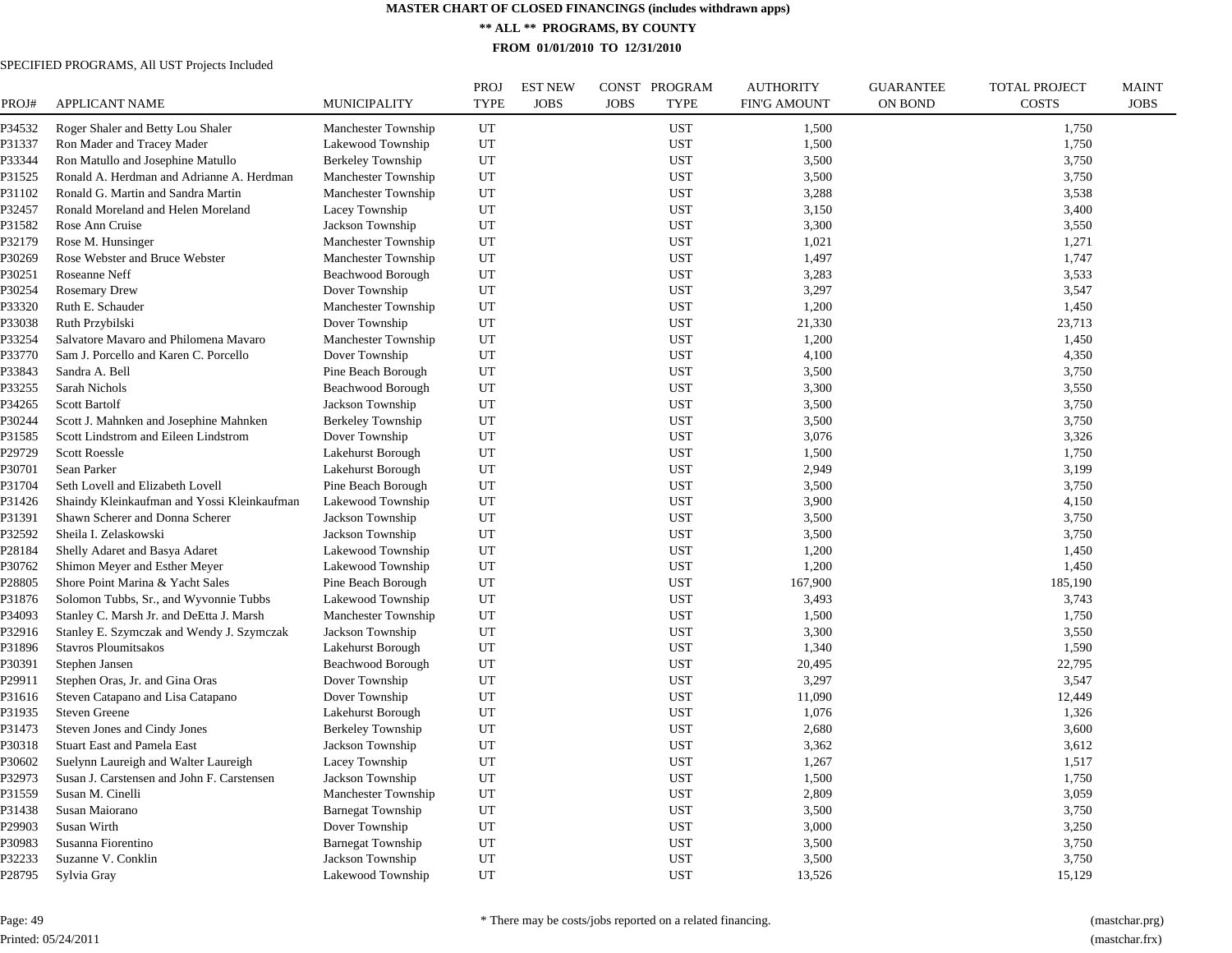**\*\* ALL \*\* PROGRAMS, BY COUNTY**

**FROM 01/01/2010 TO 12/31/2010**

| PROJ#  | <b>APPLICANT NAME</b>                      | <b>MUNICIPALITY</b>      | PROJ<br><b>TYPE</b> | <b>EST NEW</b><br><b>JOBS</b> | CONST PROGRAM<br><b>TYPE</b><br><b>JOBS</b> | <b>AUTHORITY</b><br><b>FIN'G AMOUNT</b> | <b>GUARANTEE</b><br>ON BOND | <b>TOTAL PROJECT</b><br><b>COSTS</b> | <b>MAINT</b><br><b>JOBS</b> |
|--------|--------------------------------------------|--------------------------|---------------------|-------------------------------|---------------------------------------------|-----------------------------------------|-----------------------------|--------------------------------------|-----------------------------|
| P34376 | Tammy Newman                               | Berkeley Township        | UT                  |                               | <b>UST</b>                                  | 3,500                                   |                             | 3,750                                |                             |
| P32707 | Teresa Dennis                              | <b>Brick Township</b>    | UT                  |                               | <b>UST</b>                                  | 19,300                                  |                             | 21,480                               |                             |
| P30284 | Teresa McGrath                             | Manchester Township      | UT                  |                               | <b>UST</b>                                  | 3,500                                   |                             | 3,750                                |                             |
| P33343 | Teri Anne Kraft and Leonard H. Kraft       | Manchester Township      | UT                  |                               | <b>UST</b>                                  | 1,200                                   |                             | 1,450                                |                             |
| P29927 | Terrence S. Carey                          | Point Pleasant Beach     | UT                  |                               | <b>UST</b>                                  | 1,300                                   |                             | 1,550                                |                             |
| P31201 | Thelma Hill                                | Lakewood Township        | UT                  |                               | <b>UST</b>                                  | 1,200                                   |                             | 1,450                                |                             |
| P29861 | Theodore Stinner and Dolores Stinner       | Beachwood Borough        | UT                  |                               | <b>UST</b>                                  | 2,983                                   |                             | 3,233                                |                             |
| P33360 | Theodore Thompson                          | Dover Township           | UT                  |                               | <b>UST</b>                                  | 3,500                                   |                             | 3,750                                |                             |
| P34312 | Theresa Calsetta and Wayne Calsetta        | Jackson Township         | UT                  |                               | <b>UST</b>                                  | 3,500                                   |                             | 3,750                                |                             |
| P31477 | Theresa Noto                               | Dover Township           | UT                  |                               | <b>UST</b>                                  | 3,500                                   |                             | 3,750                                |                             |
| P31202 | Thomas Bocchino and Eileen Bocchino        | Dover Township           | UT                  |                               | <b>UST</b>                                  | 3,500                                   |                             | 3,750                                |                             |
| P30938 | Thomas Burke                               | Jackson Township         | UT                  |                               | <b>UST</b>                                  | 6,233                                   |                             | 7,106                                |                             |
| P32911 | Thomas Corblies and Lisa Corblies          | Dover Township           | UT                  |                               | <b>UST</b>                                  | 2,712                                   |                             | 3,233                                |                             |
| P33924 | Thomas F. Nolan and Margaret A. Nolan      | <b>Brick Township</b>    | UT                  |                               | <b>UST</b>                                  | 3,300                                   |                             | 3,550                                |                             |
| P31756 | Thomas G. Blythe Jr. and Yvette R. Blythe  | Jackson Township         | UT                  |                               | <b>UST</b>                                  | 3,500                                   |                             | 3,750                                |                             |
| P32351 | Thomas H. Lynch and Margaret A. Lynch      | Berkeley Township        | UT                  |                               | <b>UST</b>                                  | 3,500                                   |                             | 3,750                                |                             |
| P31204 | Thomas J. Flemming and Michelle Flemming   | Dover Township           | UT                  |                               | <b>UST</b>                                  | 1,500                                   |                             | 1,750                                |                             |
| P29723 | Thomas Kemp and Chumnong Kemp              | Manchester Township      | UT                  |                               | <b>UST</b>                                  | 1,770                                   |                             | 3,200                                |                             |
| P29888 | Thomas McCann and Kathleen McCann          | Manchester Township      | UT                  |                               | <b>UST</b>                                  | 2,527                                   |                             | 2,777                                |                             |
| P30204 | Thomas Nivison and Dawn M. Nivison         | Dover Township           | UT                  |                               | <b>UST</b>                                  | 3,900                                   |                             | 4,150                                |                             |
| P29788 | Thomas Saliski and Jacquelyn Saliski       | Dover Township           | UT                  |                               | <b>UST</b>                                  | 2,988                                   |                             | 3,238                                |                             |
| P29791 | Thomas Schoemer and Joyce Schoemer         | Manchester Township      | UT                  |                               | <b>UST</b>                                  | 3,288                                   |                             | 3,538                                |                             |
| P29748 | Timothy Duggan and Christina Duggan        | Jackson Township         | UT                  |                               | <b>UST</b>                                  | 1,200                                   |                             | 1,450                                |                             |
| P33249 | Timothy M. Werder and Kathleen Werder      | Beachwood Borough        | UT                  |                               | <b>UST</b>                                  | 3,500                                   |                             | 3,750                                |                             |
| P30016 | Tony Mamazza and Carol Mamazza             | Jackson Township         | UT                  |                               | <b>UST</b>                                  | 3,500                                   |                             | 3,750                                |                             |
| P30271 | <b>Trevor Rees Ellis</b>                   | Dover Township           | UT                  |                               | <b>UST</b>                                  | 3,200                                   |                             | 3,450                                |                             |
| P29619 | Udo Max Sunder                             | Jackson Township         | UT                  |                               | <b>UST</b>                                  | 6,020                                   |                             | 6,872                                |                             |
| P31433 | Victor L. Young and Ernestine H. Young     | Lakewood Township        | UT                  |                               | <b>UST</b>                                  | 3,500                                   |                             | 3,750                                |                             |
| P29653 | Vincent Russo and Elayne Russo             | Dover Township           | UT                  |                               | <b>UST</b>                                  | 1,500                                   |                             | 1,750                                |                             |
| P33493 | Vito Festa and Evelyn Festa                | Berkeley Township        | UT                  |                               | <b>UST</b>                                  | 3,075                                   |                             | 3,325                                |                             |
| P31819 | Walter Angster and Toni Angster            | Manchester Township      | UT                  |                               | <b>UST</b>                                  | 3,566                                   |                             | 3,816                                |                             |
| P33045 | Wayne Asony                                | Manchester Township      | UT                  |                               | <b>UST</b>                                  | 5,155                                   |                             | 5,921                                |                             |
| P30663 | Wayne E. Roberto and Laurie A. Roberto     | Lakewood Township        | UT                  |                               | <b>UST</b>                                  | 3,900                                   |                             | 4,150                                |                             |
| P30453 | William A. Warren and Audrey J. Warren     | Lacey Township           | UT                  |                               | <b>UST</b>                                  | 1,250                                   |                             | 1,500                                |                             |
| P33005 | William C. Joule                           | <b>Brick Township</b>    | UT                  |                               | <b>UST</b>                                  | 7,585                                   |                             | 8,594                                |                             |
| P29726 | William C. Neyenhouse and Beverly K.       | <b>Barnegat Township</b> | UT                  |                               | <b>UST</b>                                  | 1,200                                   |                             | 1,450                                |                             |
|        | Nevenhouse                                 |                          |                     |                               |                                             |                                         |                             |                                      |                             |
| P29881 | William Corbett and Diane Corbett          | Manchester Township      | UT                  |                               | <b>UST</b>                                  | 3,288                                   |                             | 3,538                                |                             |
| P33166 | William Dempsey and Maria Dempsey          | Dover Township           | UT                  |                               | <b>UST</b>                                  | 3,500                                   |                             | 3,750                                |                             |
| P32341 | William F. Riche and Jennifer A. Riche     | Dover Township           | UT                  |                               | <b>UST</b>                                  | 3,500                                   |                             | 3,750                                |                             |
| P33315 | William F. Zimmer and Vivian A. Zimmer     | <b>Brick Township</b>    | UT                  |                               | <b>UST</b>                                  | 3,900                                   |                             | 4,150                                |                             |
| P30259 | William G. Bittner                         | Jackson Township         | UT                  |                               | <b>UST</b>                                  | 3,362                                   |                             | 3,612                                |                             |
| P31120 | William J. Card                            | <b>Barnegat Township</b> | UT                  |                               | <b>UST</b>                                  | 3,500                                   |                             | 3,750                                |                             |
| P32841 | William J. Van Zyl                         | Manchester Township      | UT                  |                               | <b>UST</b>                                  | 1,500                                   |                             | 1,750                                |                             |
| P31503 | William L. Arbogast and Waltraud Arbogast  | Manchester Township      | UT                  |                               | <b>UST</b>                                  | 1,500                                   |                             | 1,750                                |                             |
| P30183 | William McDermott and Jacqueline McDermott | Dover Township           | UT                  |                               | <b>UST</b>                                  | 1,500                                   |                             | 1,750                                |                             |
| P33725 | William N. Kreger and Mildred V. Kreger    | Manchester Township      | UT                  |                               | <b>UST</b>                                  | 1,200                                   |                             | 1,450                                |                             |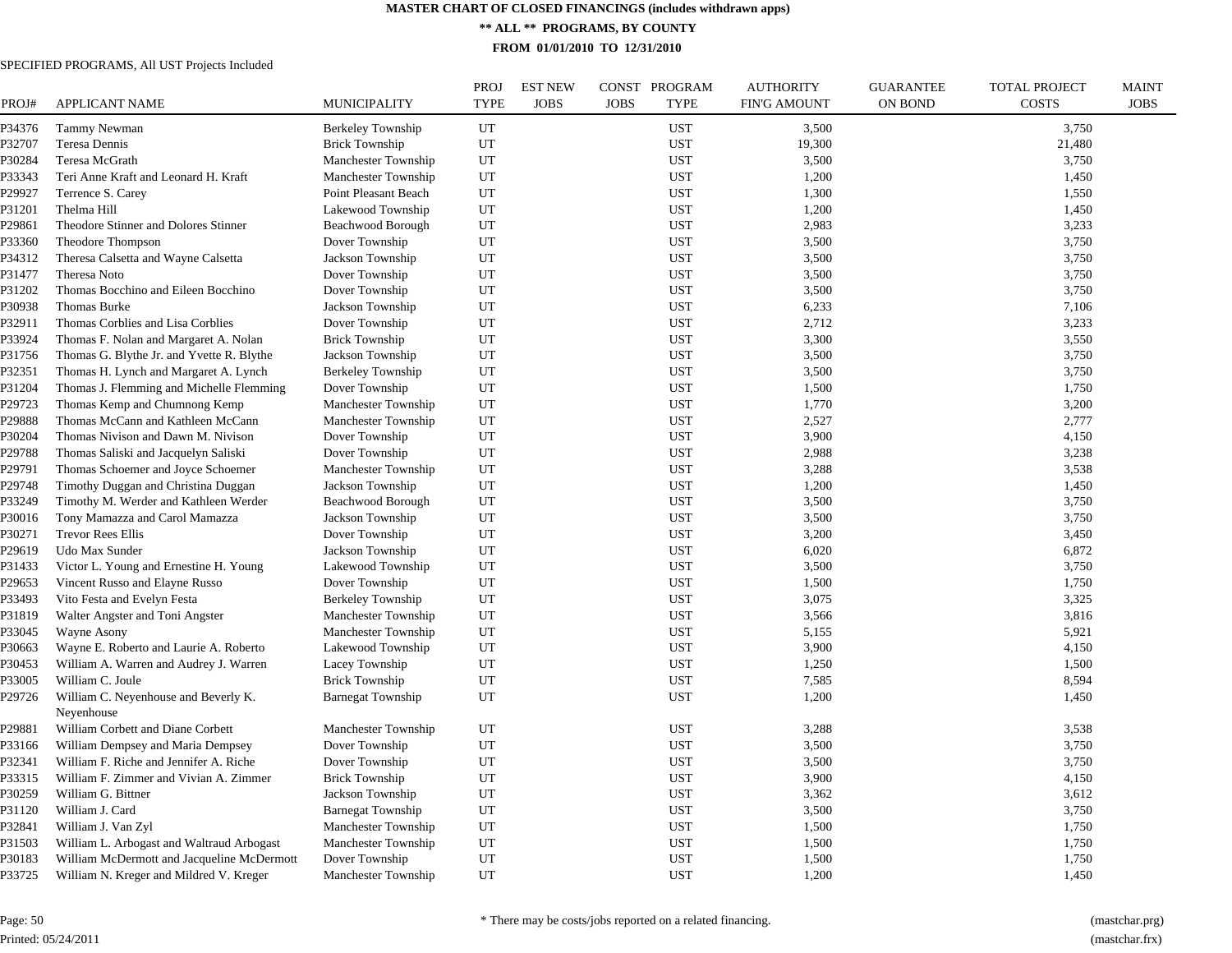**\*\* ALL \*\* PROGRAMS, BY COUNTY**

**FROM 01/01/2010 TO 12/31/2010**

| PROJ#  | <b>APPLICANT NAME</b>                                      | <b>MUNICIPALITY</b>         | <b>PROJ</b><br><b>TYPE</b> | <b>EST NEW</b><br><b>JOBS</b> | CONST<br><b>JOBS</b> | PROGRAM<br><b>TYPE</b> | <b>AUTHORITY</b><br><b>FIN'G AMOUNT</b> | <b>GUARANTEE</b><br>ON BOND | <b>TOTAL PROJECT</b><br>COSTS | <b>MAINT</b><br><b>JOBS</b> |
|--------|------------------------------------------------------------|-----------------------------|----------------------------|-------------------------------|----------------------|------------------------|-----------------------------------------|-----------------------------|-------------------------------|-----------------------------|
| P30368 | William R. Hadley and Patricia R. Hadley                   | Manchester Township         | UT                         |                               |                      | <b>UST</b>             | 3,293                                   |                             | 3,543                         |                             |
| P34281 | William R. Pennock                                         | Lakewood Township           | UT                         |                               |                      | <b>UST</b>             | 3,300                                   |                             | 3,550                         |                             |
| P31248 | William Walsh and Ruthe Ann Walsh                          | Jackson Township            | UT                         |                               |                      | <b>UST</b>             | 960                                     |                             | 1,450                         |                             |
| P28838 | William Ward and Gail Ward                                 | Dover Township              | UT                         |                               |                      | <b>UST</b>             | 2,896                                   |                             | 3,146                         |                             |
| P32696 | Willie L. Pierce, III and Jennifer L. Pierce               | Dover Township              | UT                         |                               |                      | <b>UST</b>             | 3,500                                   |                             | 3,750                         |                             |
| P29826 | <b>Wilson Martinez</b>                                     | Lakewood Township           | UT                         |                               |                      | <b>UST</b>             | 3,000                                   |                             | 3,250                         |                             |
| P33461 | Yechezekel Whiter and Shaina B. Whiter                     | Lakewood Township           | UT                         |                               |                      | <b>UST</b>             | 3,900                                   |                             | 4,150                         |                             |
| P29721 | Yehuda Kalish and Renee Greenberg                          | Lakewood Township           | UT                         |                               |                      | <b>UST</b>             | 3,500                                   |                             | 3,750                         |                             |
| P29460 | Yehudah Pirutinsky and Gittie Pirutinsky                   | Lakewood Township           | UT                         |                               |                      | <b>UST</b>             | 3,000                                   |                             | 3,250                         |                             |
| P30128 | Yitzchok Gelb and Batsheva Gelb                            | Lakewood Township           | UT                         |                               |                      | <b>UST</b>             | 3,500                                   |                             | 3,750                         |                             |
| P31482 | Yolanda Presley                                            | Jackson Township            | UT                         |                               |                      | <b>UST</b>             | 3,500                                   |                             | 3,750                         |                             |
| P30688 | Yosef Yankelowitz and Dina Yankelowitz                     | Lakewood Township           | UT                         |                               |                      | <b>UST</b>             | 1,500                                   |                             | 1,750                         |                             |
| P30197 | Zev Hoberman                                               | Lakewood Township           | UT                         |                               |                      | <b>UST</b>             | 3,000                                   |                             | 3,250                         |                             |
|        | <b>TOTALS FOR Ocean COUNTY: 620 PROJECT(s)</b>             |                             |                            | $\bf{0}$                      | $\bf{0}$             |                        | 3,162,777                               |                             | 3,509,710                     |                             |
|        | <b>COUNTY: Passaic</b>                                     |                             |                            |                               |                      |                        |                                         |                             |                               |                             |
| P30019 | Agnes Darley and Thomas Darley                             | <b>Clifton City</b>         | UT                         |                               |                      | <b>UST</b>             | 3,400                                   |                             | 3,990                         |                             |
| P29507 | Aharon Cohen and Golda R. Cohen                            | Passaic City                | UT                         |                               |                      | <b>UST</b>             | 4,560                                   |                             | 4,810                         |                             |
| P33159 | Albert Haidinger                                           | <b>Bloomingdale Borough</b> | UT                         |                               |                      | <b>UST</b>             | 8,701                                   |                             | 9,821                         |                             |
| P32328 | Alphonso C. Russo                                          | <b>Clifton City</b>         | UT                         |                               |                      | <b>UST</b>             | 1,500                                   |                             | 1,750                         |                             |
| P29066 | Ana G. Then                                                | Paterson City               | UT                         |                               |                      | <b>UST</b>             | 1,200                                   |                             | 1,450                         |                             |
| P30741 | Antoni Andreevski, Mite Andreevski, and Hope<br>Andr evski | <b>Clifton City</b>         | UT                         |                               |                      | <b>UST</b>             | 2,100                                   |                             | 2,350                         |                             |
| P32897 | Arthur D. Rhinesmith and Donna M. Rhinesmith               | West Milford Township       | UT                         |                               |                      | <b>UST</b>             | 2,990                                   |                             | 3,240                         |                             |
| P30950 | Audrey E. Roan and Patricia A. Burns                       | West Milford Township       | UT                         |                               |                      | <b>UST</b>             | 3,425                                   |                             | 3,675                         |                             |
| P29521 | Barbara Tyzbir                                             | <b>Clifton City</b>         | UT                         |                               |                      | <b>UST</b>             | 1,329                                   |                             | 1,579                         |                             |
| P31803 | Bart T. Andersen and Gretchen W. Andersen                  | Ringwood Borough            | UT                         |                               |                      | <b>UST</b>             | 4,900                                   |                             | 5,150                         |                             |
| P30027 | <b>Bette Vivinetto</b>                                     | <b>Clifton City</b>         | UT                         |                               |                      | <b>UST</b>             | 13,354                                  |                             | 14,939                        |                             |
| P33289 | Betty Lou DeKnight                                         | <b>Ringwood Borough</b>     | UT                         |                               |                      | <b>UST</b>             | 3,500                                   |                             | 3,750                         |                             |
| P33786 | Boris Tuber and Galina Tuber                               | West Milford Township       | UT                         |                               |                      | <b>UST</b>             | 3,500                                   |                             | 3,750                         |                             |
| P31506 | Brian P. Diani                                             | West Milford Township       | UT                         |                               |                      | <b>UST</b>             | 3,900                                   |                             | 4,150                         |                             |
| P30687 | <b>Bruce Bublick and Judy Bublick</b>                      | Passaic City                | UT                         |                               |                      | <b>UST</b>             | 3,500                                   |                             | 3,750                         |                             |
| P32107 | Bryan K. Cuozzo and Nancy E. Cuozzo                        | West Milford Township       | UT                         |                               |                      | <b>UST</b>             | 3,500                                   |                             | 3,750                         |                             |
| P29372 | Candy L. Gordon                                            | Hawthorne Borough           | UT                         |                               |                      | <b>UST</b>             | 3,000                                   |                             | 3,250                         |                             |
| P31825 | Candy Romania Lyons                                        | West Milford Township       | UT                         |                               |                      | <b>UST</b>             | 3,338                                   |                             | 3,588                         |                             |
| P29517 | Carlos Ferrer and Blanca E. Ferrer                         | Paterson City               | UT                         |                               |                      | <b>UST</b>             | 1,377                                   |                             | 1,627                         |                             |
| P30576 | Carmen John Occhiuzzi                                      | North Haledon Borough       | UT                         |                               |                      | <b>UST</b>             | 23,458                                  |                             | 26,054                        |                             |
| P30372 | Christian Apel and Lorraine Apel                           | Ringwood Borough            | UT                         |                               |                      | <b>UST</b>             | 4,100                                   |                             | 4,350                         |                             |
| P32101 | Christopher Hoey                                           | Wayne Township              | UT                         |                               |                      | <b>UST</b>             | 22,595                                  |                             | 25,105                        |                             |
| P30766 | Cornelius B. Prol and Maureen B. Prol                      | West Milford Township       | UT                         |                               |                      | <b>UST</b>             | 3,500                                   |                             | 3,750                         |                             |
| P33138 | Cornelius Breure and Ann Breure                            | <b>Clifton City</b>         | UT                         |                               |                      | <b>UST</b>             | 3,095                                   |                             | 3,345                         |                             |
| P29140 | Daisy Traverzo and Francisco Feliciano                     | Paterson City               | UT                         |                               |                      | <b>UST</b>             | 3,000                                   |                             | 3,250                         |                             |
| P31464 | Damyan Schlachter and Kristen Schlachter                   | Wayne Township              | UT                         |                               |                      | <b>UST</b>             | 1,500                                   |                             | 1,750                         |                             |
| P33529 | Daniel J. Buckley and Kathleen Buckley                     | West Milford Township       | UT                         |                               |                      | <b>UST</b>             | 3,500                                   |                             | 3,750                         |                             |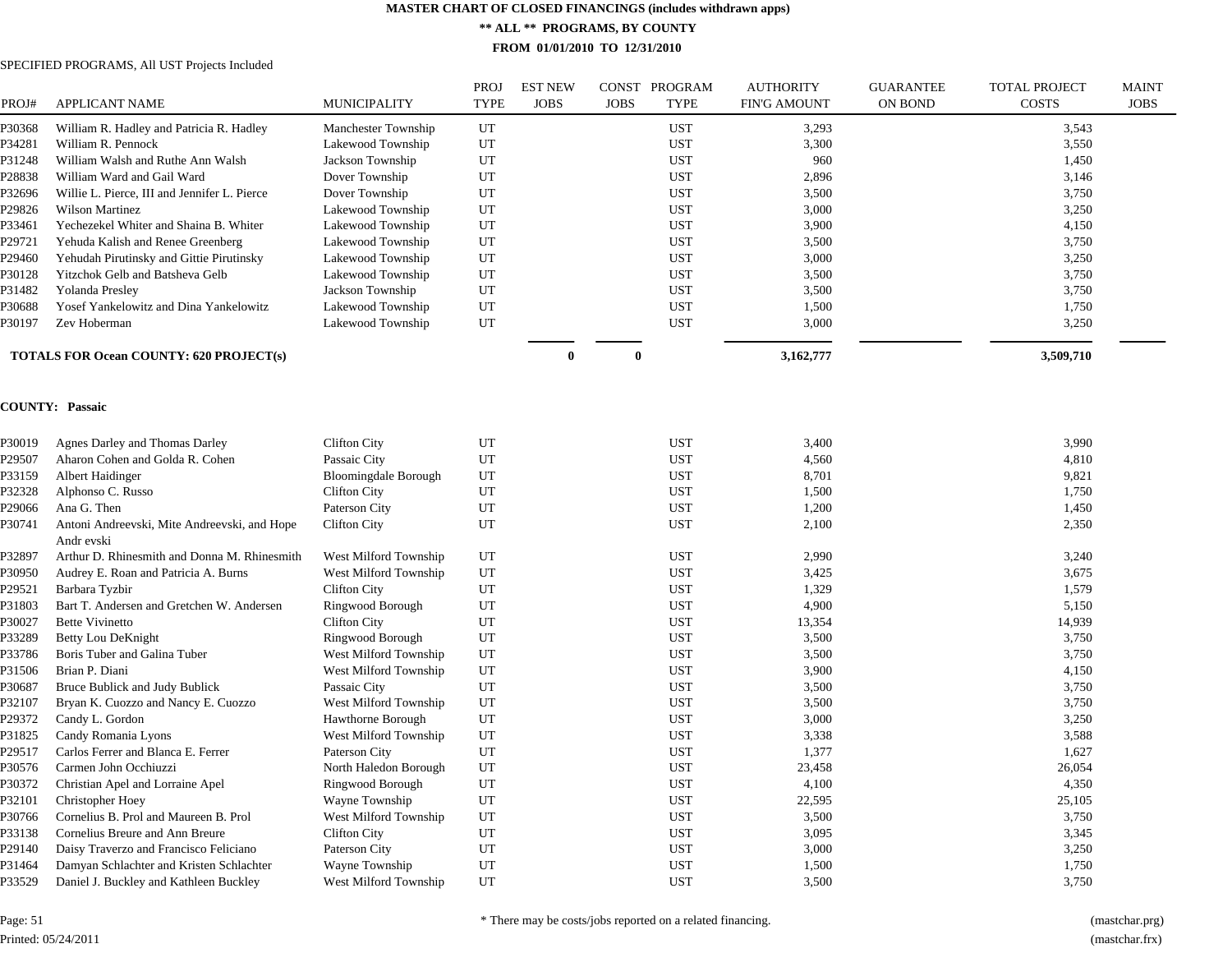**\*\* ALL \*\* PROGRAMS, BY COUNTY**

**FROM 01/01/2010 TO 12/31/2010**

# SPECIFIED PROGRAMS, All UST Projects Included

| PROJ#  | <b>APPLICANT NAME</b>                           | <b>MUNICIPALITY</b>          | PROJ<br><b>TYPE</b> | <b>EST NEW</b><br><b>JOBS</b> | CONST PROGRAM<br><b>JOBS</b><br><b>TYPE</b> | <b>AUTHORITY</b><br><b>FIN'G AMOUNT</b> | <b>GUARANTEE</b><br><b>ON BOND</b> | <b>TOTAL PROJECT</b><br><b>COSTS</b> | <b>MAINT</b><br><b>JOBS</b> |
|--------|-------------------------------------------------|------------------------------|---------------------|-------------------------------|---------------------------------------------|-----------------------------------------|------------------------------------|--------------------------------------|-----------------------------|
| P29094 | Daniel V. Williams, Jr. and Lizette A. Williams | <b>Clifton City</b>          | UT                  |                               | <b>UST</b>                                  | 1,848                                   |                                    | 3,330                                |                             |
| P29725 | David Muth and Stephanie Muth                   | Wayne Township               | UT                  |                               | <b>UST</b>                                  | 1,200                                   |                                    | 1,450                                |                             |
| P31207 | David Thomas and Daphne Thomas                  | Passaic City                 | UT                  |                               | <b>UST</b>                                  | 3,500                                   |                                    | 3,750                                |                             |
| P28978 | Deborah A. Hunter                               | Haledon Borough              | UT                  |                               | <b>UST</b>                                  | 3,250                                   |                                    | 3,500                                |                             |
| P30001 | Dennis Durot and Nancy L. Durot                 | Wayne Township               | UT                  |                               | <b>UST</b>                                  | 3,000                                   |                                    | 3,250                                |                             |
| P29386 | Dennis G. Johnson and Joyceann Johnson          | West Milford Township        | UT                  |                               | <b>UST</b>                                  | 3,000                                   |                                    | 3,250                                |                             |
| P30785 | Dennis Stankiewicz and Deborah Stankiewicz      | Pompton Lakes Borough        | UT                  |                               | <b>UST</b>                                  | 3,500                                   |                                    | 3,750                                |                             |
| P32459 | Donald J. Escolano and Theresa L. Escolano      | West Milford Township        | UT                  |                               | <b>UST</b>                                  | 3,900                                   |                                    | 4,150                                |                             |
| P29870 | Donald Van Valkenburgh                          | Prospect Park Borough        | UT                  |                               | <b>UST</b>                                  | 3,208                                   |                                    | 3,458                                |                             |
| P32555 | Donald W. Stinnard and JoAnn Stinnard           | Pompton Lakes Borough        | UT                  |                               | <b>UST</b>                                  | 4,208                                   |                                    | 4,458                                |                             |
| P34079 | Donna Gallo                                     | Little Falls Township        | UT                  |                               | <b>UST</b>                                  | 1,718                                   |                                    | 1,968                                |                             |
| P33317 | Edmund T. Rekesius and Rosalie Rekesius         | West Milford Township        | UT                  |                               | <b>UST</b>                                  | 3,414                                   |                                    | 3,664                                |                             |
| P33328 | Edward S. Van Ness                              | Pompton Lakes Borough        | UT                  |                               | <b>UST</b>                                  | 3,646                                   |                                    | 3,896                                |                             |
| P31024 | Edward T. Madsen and Bonnie Madsen              | Ringwood Borough             | UT                  |                               | <b>UST</b>                                  | 6,989                                   |                                    | 7,938                                |                             |
| P32762 | Eric Gillman and Amanda Gillman                 | Ringwood Borough             | UT                  |                               | <b>UST</b>                                  | 3,500                                   |                                    | 3,750                                |                             |
| P32246 | Ermend DeBoo                                    | Wayne Township               | UT                  |                               | <b>UST</b>                                  | 1,500                                   |                                    | 1,750                                |                             |
| P29915 | Erwin Bielitz and Anne Bielitz                  | <b>Clifton City</b>          | UT                  |                               | <b>UST</b>                                  | 4,500                                   |                                    | 4,750                                |                             |
| P33378 | Erwin Wolff and Lois Wolff                      | West Milford Township        | UT                  |                               | <b>UST</b>                                  | 1,500                                   |                                    | 1,750                                |                             |
| P32689 | Fehmi Berk and Aysel Berk                       | North Haledon Borough        | UT                  |                               | <b>UST</b>                                  | 2,100                                   |                                    | 2,350                                |                             |
| P30257 | Fouad Nouri                                     | Paterson City                | UT                  |                               | <b>UST</b>                                  | 72,036                                  |                                    | 79,740                               |                             |
| P30804 | Francisco Abarca                                | Paterson City                | UT                  |                               | <b>UST</b>                                  | 1,419                                   |                                    | 1,811                                |                             |
| P32252 | Francisco Torres, Jr. and Adrienne Torres       | West Milford Township        | UT                  |                               | <b>UST</b>                                  | 3,900                                   |                                    | 4,150                                |                             |
| P29960 | Frank Dattilo                                   | <b>West Paterson Borough</b> | UT                  |                               | <b>UST</b>                                  | 3,057                                   |                                    | 3,613                                |                             |
| P33154 | Frank F. Jannace                                | West Milford Township        | UT                  |                               | <b>UST</b>                                  | 5,302                                   |                                    | 6,878                                |                             |
| P32082 | Fred C. Wedemeier                               | Pompton Lakes Borough        | UT                  |                               | <b>UST</b>                                  | 2,839                                   |                                    | 3,089                                |                             |
| P28466 | Genevieve Curtis                                | West Milford Township        | UT                  |                               | <b>UST</b>                                  | 2,606                                   |                                    | 3,117                                |                             |
| 228467 | George Gardner and Cathy Gardner                | West Milford Township        | UT                  |                               | <b>UST</b>                                  | 40,668                                  |                                    | 44,985                               |                             |
| P30888 | George S. Wood and Lorraine Wood                | Ringwood Borough             | UT                  |                               | <b>UST</b>                                  | 1,250                                   |                                    | 1,500                                |                             |
| 29465  | Gerard Nicholson and Marisol Nicholson          | Passaic City                 | UT                  |                               | <b>UST</b>                                  | 1,200                                   |                                    | 1,450                                |                             |
| P31632 | Gerardo E. Rivera                               | Passaic City                 | UT                  |                               | <b>UST</b>                                  | 20,015                                  |                                    | 22,267                               |                             |
| P29485 | Grace Amato                                     | <b>Clifton City</b>          | UT                  |                               | <b>UST</b>                                  | 24,468                                  |                                    | 27,165                               |                             |
| P34044 | Gregory Hruska                                  | <b>Clifton City</b>          | UT                  |                               | <b>UST</b>                                  | 1,500                                   |                                    | 1,750                                |                             |
| P33321 | Gregory Wojtowicz                               | Pompton Lakes Borough        | UT                  |                               | <b>UST</b>                                  | 3,500                                   |                                    | 3,750                                |                             |
| P32331 | Harry J. Rescigno and Rosemary V. Rescigno      | West Milford Township        | UT                  |                               | <b>UST</b>                                  | 2,780                                   |                                    | 3,725                                |                             |
| P31234 | Harvest Outreach Ministry, Inc.                 | Paterson City                | UT                  |                               | <b>UST</b>                                  | 229,278                                 |                                    | 252,706                              |                             |
| P28524 | Henry Richardson                                | Paterson City                | UT                  |                               | <b>UST</b>                                  | 16,154                                  |                                    | 18,019                               |                             |
| P31367 | Indulfa Borgwardt                               | Paterson City                | UT                  |                               | <b>UST</b>                                  | 20,673                                  |                                    | 22,990                               |                             |
| P31103 | Jackson Rasic and Lena Rasic                    | <b>Clifton City</b>          | UT                  |                               | <b>UST</b>                                  | 1,500                                   |                                    | 1,750                                |                             |
| P30349 | James Grider and Dale Grider                    | Pompton Lakes Borough        | UT                  |                               | <b>UST</b>                                  | 1,500                                   |                                    | 1,750                                |                             |
| P31169 | James M. Farley                                 | <b>Clifton City</b>          | UT                  |                               | <b>UST</b>                                  | 24,961                                  |                                    | 27,707                               |                             |
| P31915 | James Macario                                   | West Milford Township        | UT                  |                               | <b>UST</b>                                  | 3,500                                   |                                    | 3,750                                |                             |
| P34800 | James Maldonato and Eileen Maldonato            | Wanaque Borough              | UT                  |                               | <b>UST</b>                                  | 1,250                                   |                                    | 1,500                                |                             |
| P29906 | James V. Diamond and Joan Diamond               | Ringwood Borough             | UT                  |                               | <b>UST</b>                                  | 3,500                                   |                                    | 3,750                                |                             |
| P28177 | Jane DenHeyer                                   | Ringwood Borough             | UT                  |                               | <b>UST</b>                                  | 1,200                                   |                                    | 1,450                                |                             |
| P32559 | Jay M. Lijoi and Laura K. Lijoi                 | <b>West Paterson Borough</b> | UT                  |                               | <b>UST</b>                                  | 600                                     |                                    | 1,750                                |                             |
| P33144 | Jean Dougherty                                  | West Milford Township        | UT                  |                               | <b>UST</b>                                  | 38,092                                  |                                    | 42,151                               |                             |
| P31792 | Jefferey Lewis and Monica Bellinger-Lewis       | West Milford Township        | UT                  |                               | <b>UST</b>                                  | 3,500                                   |                                    | 3,750                                |                             |
|        |                                                 |                              |                     |                               |                                             |                                         |                                    |                                      |                             |

Page: 52 Printed: 05/24/2011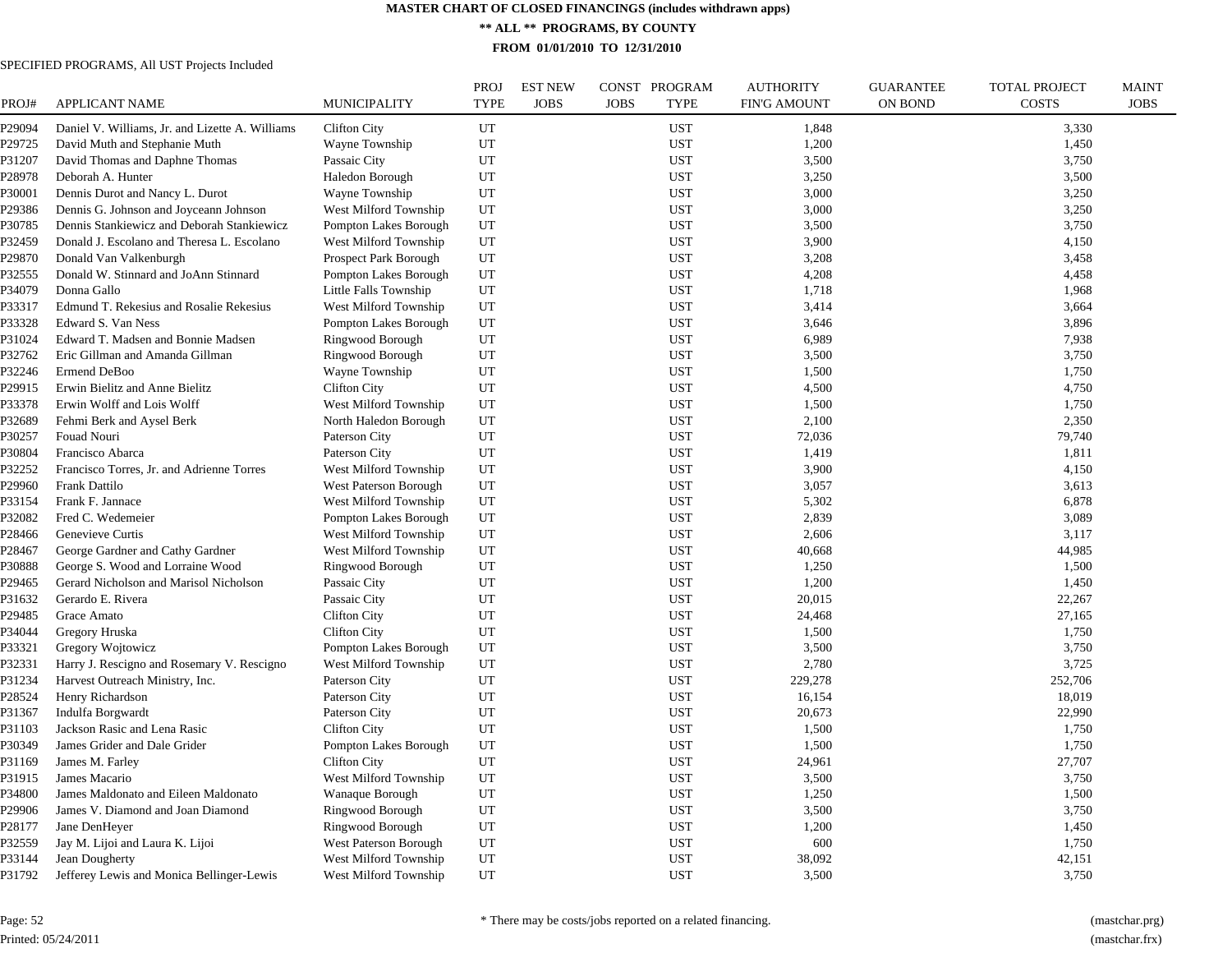**\*\* ALL \*\* PROGRAMS, BY COUNTY**

**FROM 01/01/2010 TO 12/31/2010**

| PROJ#  | <b>APPLICANT NAME</b>                        | <b>MUNICIPALITY</b>          | <b>PROJ</b><br><b>TYPE</b> | <b>EST NEW</b><br><b>JOBS</b> | CONST PROGRAM<br><b>JOBS</b><br><b>TYPE</b> | <b>AUTHORITY</b><br><b>FIN'G AMOUNT</b> | <b>GUARANTEE</b><br><b>ON BOND</b> | <b>TOTAL PROJECT</b><br><b>COSTS</b> | <b>MAINT</b><br><b>JOBS</b> |
|--------|----------------------------------------------|------------------------------|----------------------------|-------------------------------|---------------------------------------------|-----------------------------------------|------------------------------------|--------------------------------------|-----------------------------|
| P32962 | Jerome Pasek                                 | Wayne Township               | UT                         |                               | <b>UST</b>                                  | 17,715                                  |                                    | 32,727                               |                             |
| P32334 | Jin-A Child Care Center, Inc.                | <b>Clifton City</b>          | UT                         |                               | <b>UST</b>                                  | 1,500                                   |                                    | 2,000                                |                             |
| P29267 | Johanna Dineen                               | Wayne Township               | UT                         |                               | <b>UST</b>                                  | 17,589                                  |                                    | 19,598                               |                             |
| P31823 | John A. Swaney and Patricia A. Swaney        | Little Falls Township        | UT                         |                               | <b>UST</b>                                  | 1,450                                   |                                    | 1,700                                |                             |
| P30593 | John Florey and Kristy Florey                | West Milford Township        | UT                         |                               | <b>UST</b>                                  | 3,467                                   |                                    | 3,717                                |                             |
| P33560 | John Grassa and Mathilde Grassa              | Wayne Township               | UT                         |                               | UST                                         | 1,500                                   |                                    | 1,750                                |                             |
| P30497 | John J. McGuire and Dolores McGuire          | Wayne Township               | UT                         |                               | <b>UST</b>                                  | 1,800                                   |                                    | 3,250                                |                             |
| P32119 | John Stanton                                 | Ringwood Borough             | UT                         |                               | <b>UST</b>                                  | 17,328                                  |                                    | 19,311                               |                             |
| P29433 | John Von Atzingen and Gloria Von Atzingen    | West Milford Township        | UT                         |                               | <b>UST</b>                                  | 1,500                                   |                                    | 3,250                                |                             |
| P31556 | Jorge C. Barca and Donna A. Barca            | Ringwood Borough             | UT                         |                               | <b>UST</b>                                  | 2,850                                   |                                    | 3,100                                |                             |
| P29728 | Joseph A. Lukos, Jr. and Florence A. Lukos   | West Milford Township        | UT                         |                               | <b>UST</b>                                  | 3,363                                   |                                    | 3,613                                |                             |
| P33926 | Joseph Germain                               | Wayne Township               | UT                         |                               | <b>UST</b>                                  | 3,500                                   |                                    | 3,750                                |                             |
| P29404 | Joseph Kramer and Rivka Kramer               | Passaic City                 | UT                         |                               | <b>UST</b>                                  | 1,200                                   |                                    | 1,450                                |                             |
| P31956 | Joseph Pankalla and Maureen Pankalla         | West Milford Township        | UT                         |                               | <b>UST</b>                                  | 4,499                                   |                                    | 4,749                                |                             |
| P34746 | Joseph R. Berecz and Linda Berecz            | <b>Bloomingdale Borough</b>  | UT                         |                               | <b>UST</b>                                  | 1,500                                   |                                    | 1,750                                |                             |
| P30419 | Joseph Zangara                               | Passaic City                 | UT                         |                               | <b>UST</b>                                  | 16,731                                  |                                    | 18,654                               |                             |
| P32380 | Joseph Zangara                               | Passaic City                 | UT                         |                               | <b>UST</b>                                  | 5,562                                   |                                    | 6,368                                |                             |
| P30314 | Josephine Gibbons                            | Ringwood Borough             | UT                         |                               | <b>UST</b>                                  | 1,500                                   |                                    | 1,750                                |                             |
| P30020 | Joshua Mahtaban                              | Passaic City                 | UT                         |                               | <b>UST</b>                                  | 3,372                                   |                                    | 3,622                                |                             |
| P29713 | Juan Lubrani and Esther Lubrani              | Paterson City                | UT                         |                               | <b>UST</b>                                  | 2,250                                   |                                    | 2,500                                |                             |
| P30881 | Julia Sweerus                                | Wayne Township               | UT                         |                               | <b>UST</b>                                  | 3,965                                   |                                    | 4,215                                |                             |
| P34057 | Justin E. McCarthy and Lori A. McCarthy      | Hawthorne Borough            | UT                         |                               | <b>UST</b>                                  | 1,300                                   |                                    | 1,550                                |                             |
| P32914 | Karen Timpanaro and John V. Timpanaro, Jr.   | <b>Bloomingdale Borough</b>  | UT                         |                               | <b>UST</b>                                  | 3,834                                   |                                    | 4,084                                |                             |
| P32359 | Kathleen Miller                              | West Milford Township        | UT                         |                               | <b>UST</b>                                  | 20,206                                  |                                    | 22,477                               |                             |
| P31528 | Keith Bonanno                                | Ringwood Borough             | UT                         |                               | <b>UST</b>                                  | 6,967                                   |                                    | 7,914                                |                             |
| P29270 | Kelly Lombardo and Matthew Lombardo          | West Milford Township        | UT                         |                               | <b>UST</b>                                  | 4,010                                   |                                    | 4,661                                |                             |
| P34082 | Ken Ritsma and Melissa Ritsma                | Wayne Township               | UT                         |                               | UST                                         | 1,500                                   |                                    | 1,750                                |                             |
| P28373 | Kenneth Johnson                              | West Milford Township        | UT                         |                               | <b>UST</b>                                  | 3,817                                   |                                    | 5,498                                |                             |
| P31493 | Krzysztof Kotapka and Zofia Lisowska-Kotapka | <b>Bloomingdale Borough</b>  | UT                         |                               | <b>UST</b>                                  | 3,200                                   |                                    | 3,450                                |                             |
| P33117 | Krzysztof Oldziej and Renata Oldziej         | <b>Clifton City</b>          | UT                         |                               | UST                                         | 3,600                                   |                                    | 3,850                                |                             |
| P31927 | Lee Goar                                     | Paterson City                | UT                         |                               | <b>UST</b>                                  | 3,618                                   |                                    | 4,230                                |                             |
| P31392 | Leo Kieran and Marge Kieran                  | Wayne Township               | UT                         |                               | <b>UST</b>                                  | 3,334                                   |                                    | 3,584                                |                             |
| P29860 | Linda Anderson Jenkins and Bret D. Jenkins   | West Milford Township        | UT                         |                               | <b>UST</b>                                  | 3,000                                   |                                    | 3,250                                |                             |
| P31261 | Linda E. Wagoner                             | Wayne Township               | UT                         |                               | <b>UST</b>                                  | 3,320                                   |                                    | 3,570                                |                             |
| P30264 | Loren Marcus                                 | Pompton Lakes Borough        | UT                         |                               | UST                                         | 1,200                                   |                                    | 1,450                                |                             |
| P29857 | Lorraine Berry                               | West Milford Township        | UT                         |                               | <b>UST</b>                                  | 2,895                                   |                                    | 3,145                                |                             |
| P31165 | Lorraine Oxley                               | Little Falls Township        | UT                         |                               | <b>UST</b>                                  | 18,550                                  |                                    | 20,655                               |                             |
| P34771 | Lorraine Van Loke                            | West Milford Township        | UT                         |                               | <b>UST</b>                                  | 3,300                                   |                                    | 3,550                                |                             |
| P33428 | Louis Lo Re                                  | West Milford Township        | UT                         |                               | <b>UST</b>                                  | 3,475                                   |                                    | 3,725                                |                             |
| P33996 | Louise Moccia and Louis Moccia               | <b>Clifton City</b>          | UT                         |                               | <b>UST</b>                                  | 1,928                                   |                                    | 2,178                                |                             |
| P31708 | Lyn Casaleggio and John Casaleggio           | Wanaque Borough              | UT                         |                               | <b>UST</b>                                  | 20,143                                  |                                    | 22,407                               |                             |
| P30729 | Manuel Bonilla                               | <b>West Paterson Borough</b> | UT                         |                               | <b>UST</b>                                  | 6,953                                   |                                    | 7,898                                |                             |
| P31541 | Marguerite Bonnett                           | Totowa Borough               | UT                         |                               | <b>UST</b>                                  | 43,525                                  |                                    | 48,128                               |                             |
| P32487 | Maria-Elena Grant and Charles C. Grant II    | West Milford Township        | UT                         |                               | <b>UST</b>                                  | 3,475                                   |                                    | 3,725                                |                             |
| P29720 | Marianne Yewaisis and Julie-Jean Sutton      | West Milford Township        | UT                         |                               | <b>UST</b>                                  | 3,500                                   |                                    | 3,750                                |                             |
| P30966 | Marie Bowden                                 | Paterson City                | UT                         |                               | <b>UST</b>                                  | 8,425                                   |                                    | 9,518                                |                             |
| P32411 | Marie Laciura                                | Pompton Lakes Borough        | UT                         |                               | <b>UST</b>                                  | 1,107                                   |                                    | 1,357                                |                             |
|        |                                              |                              |                            |                               |                                             |                                         |                                    |                                      |                             |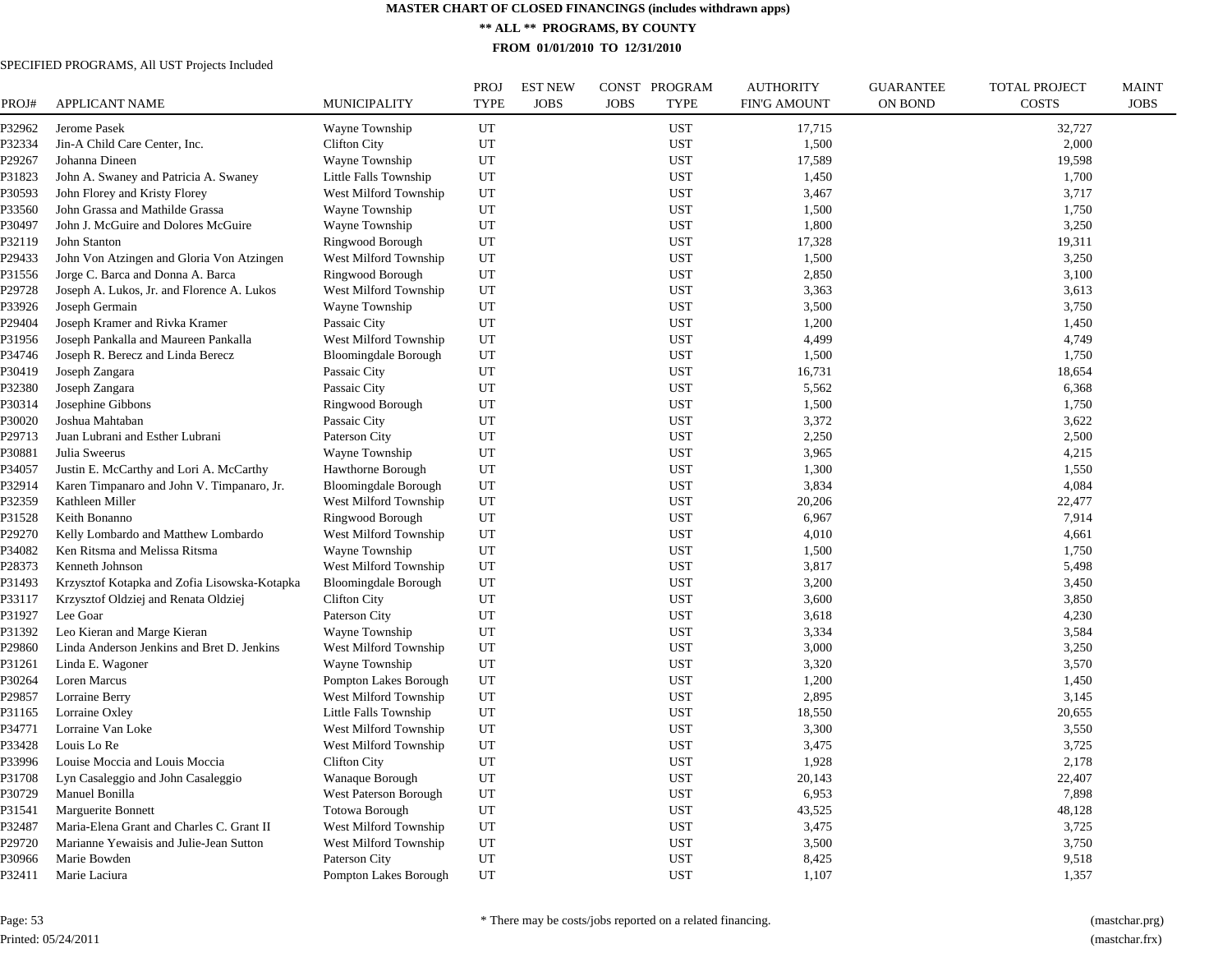**\*\* ALL \*\* PROGRAMS, BY COUNTY**

**FROM 01/01/2010 TO 12/31/2010**

| PROJ#  | APPLICANT NAME                              | <b>MUNICIPALITY</b>         | <b>PROJ</b><br><b>TYPE</b> | <b>EST NEW</b><br><b>JOBS</b> | CONST PROGRAM<br><b>TYPE</b><br><b>JOBS</b> | <b>AUTHORITY</b><br><b>FIN'G AMOUNT</b> | <b>GUARANTEE</b><br><b>ON BOND</b> | TOTAL PROJECT<br><b>COSTS</b> | <b>MAINT</b><br><b>JOBS</b> |
|--------|---------------------------------------------|-----------------------------|----------------------------|-------------------------------|---------------------------------------------|-----------------------------------------|------------------------------------|-------------------------------|-----------------------------|
| P31220 | Mark Baran and Tracey Baran                 | Ringwood Borough            | UT                         |                               | <b>UST</b>                                  | 3,500                                   |                                    | 3,750                         |                             |
| P30068 | Mark Bialoskorski and Lisa Bialoskorski     | Clifton City                | UT                         |                               | <b>UST</b>                                  | 22,720                                  |                                    | 25,242                        |                             |
| P32579 | Mark Waszkiewicz and Patricia Waszkiewicz   | West Milford Township       | UT                         |                               | <b>UST</b>                                  | 3,375                                   |                                    | 3,625                         |                             |
| P29554 | Mary Ajia                                   | Wayne Township              | UT                         |                               | <b>UST</b>                                  | 3,000                                   |                                    | 3,250                         |                             |
| P29697 | Mary C. Weber-Iannone                       | West Milford Township       | UT                         |                               | <b>UST</b>                                  | 3,325                                   |                                    | 3,575                         |                             |
| P29976 | Mary Landowski                              | Clifton City                | UT                         |                               | <b>UST</b>                                  | 3,475                                   |                                    | 3,725                         |                             |
| P32470 | Mathew Thomas                               | Prospect Park Borough       | UT                         |                               | <b>UST</b>                                  | 12,199                                  |                                    | 13,669                        |                             |
| P31942 | Michael A. Montana and Alice Montana        | Wayne Township              | UT                         |                               | <b>UST</b>                                  | 2,100                                   |                                    | 2,350                         |                             |
| P34184 | Michael J. Ross, Jr. and Georgiana Ross     | <b>Clifton City</b>         | UT                         |                               | <b>UST</b>                                  | 1,200                                   |                                    | 1,750                         |                             |
| P33014 | Michael Naipawer, Jr. and Bonita Naipawer   | <b>Bloomingdale Borough</b> | UT                         |                               | <b>UST</b>                                  | 3,000                                   |                                    | 3,250                         |                             |
| P32136 | Michael Pelar and Sandra Pelar              | North Haledon Borough       | UT                         |                               | <b>UST</b>                                  | 2,000                                   |                                    | 2,250                         |                             |
| P33372 | Michael Popovich                            | Wayne Township              | UT                         |                               | <b>UST</b>                                  | 1,200                                   |                                    | 1,750                         |                             |
| P32936 | <b>Michael Press</b>                        | Ringwood Borough            | UT                         |                               | <b>UST</b>                                  | 1,500                                   |                                    | 1,750                         |                             |
| P33487 | Michael Ramos and Karen Lee Ramos           | West Milford Township       | $_{\rm UT}$                |                               | <b>UST</b>                                  | 3,333                                   |                                    | 3,583                         |                             |
| P29948 | Michel Vitiello and Cheryl Vitiello         | Ringwood Borough            | UT                         |                               | <b>UST</b>                                  | 3,820                                   |                                    | 4,070                         |                             |
| P28672 | Miguel J. Torres                            | Paterson City               | UT                         |                               | <b>UST</b>                                  | 1,200                                   |                                    | 1,450                         |                             |
| P29205 | Mohammed Helal Uddin                        | <b>Totowa Borough</b>       | UT                         |                               | <b>UST</b>                                  | 9,350                                   |                                    | 10,535                        |                             |
| P30961 | Mohammed Helal Uddin                        | <b>Totowa Borough</b>       | UT                         |                               | <b>UST</b>                                  | 6,303                                   |                                    | 7,183                         |                             |
| P33957 | Mohammed Mohosin and Ruzi Mohosin           | Paterson City               | UT                         |                               | <b>UST</b>                                  | 1,500                                   |                                    | 1,750                         |                             |
| P32463 | Nicholas A. Diaz and Emily Diaz             | West Milford Township       | UT                         |                               | <b>UST</b>                                  | 3,500                                   |                                    | 3,750                         |                             |
| P33628 | Nicholas Cherbetko and Olga Cherbetko       | West Milford Township       | UT                         |                               | <b>UST</b>                                  | 3,233                                   |                                    | 3,483                         |                             |
| P32215 | Nisha M. Matson                             | Ringwood Borough            | UT                         |                               | <b>UST</b>                                  | 3,443                                   |                                    | 3,693                         |                             |
| P33491 | Olga A. Silberg and Enrique F. Silberg      | Paterson City               | UT                         |                               | <b>UST</b>                                  | 1,500                                   |                                    | 1,750                         |                             |
| P29913 | Olga Ribble                                 | Ringwood Borough            | UT                         |                               | <b>UST</b>                                  | 3,000                                   |                                    | 3,250                         |                             |
| P32280 | Patricia Longo                              | Passaic City                | UT                         |                               | <b>UST</b>                                  | 1,500                                   |                                    | 1,750                         |                             |
| P31588 | Peter J. Hall and Cheryl Provost            | Ringwood Borough            | UT                         |                               | <b>UST</b>                                  | 3,338                                   |                                    | 3,588                         |                             |
| P32326 | Piotr Kaczmarczyk                           | <b>Clifton City</b>         | UT                         |                               | <b>UST</b>                                  | 1,500                                   |                                    | 1,750                         |                             |
| P32299 | Rabindra N. Persaud and Padmini D. Persaud  | Passaic City                | UT                         |                               | <b>UST</b>                                  | 1,500                                   |                                    | 1,750                         |                             |
| P29223 | <b>Raymond Danziger</b>                     | Wayne Township              | UT                         |                               | <b>UST</b>                                  | 8,266                                   |                                    | 9,343                         |                             |
| P31983 | Revital Gorodeski and Brian Borchers        | Ringwood Borough            | UT                         |                               | <b>UST</b>                                  | 3,000                                   |                                    | 3,250                         |                             |
| P31472 | Richard Kook and Barbara Kook               | Wayne Township              | UT                         |                               | <b>UST</b>                                  | 1,450                                   |                                    | 1,700                         |                             |
| P30840 | Richard Pierce and Sheryl Pierce            | North Haledon Borough       | UT                         |                               | <b>UST</b>                                  | 1,500                                   |                                    | 1,750                         |                             |
| P30131 | Richard Stein and Janice Ortner-Stein       | Wayne Township              | UT                         |                               | <b>UST</b>                                  | 3,379                                   |                                    | 3,629                         |                             |
| P29840 | Robert Bioletti and Jane Bioletti           | Ringwood Borough            | UT                         |                               | <b>UST</b>                                  | 3,000                                   |                                    | 3,250                         |                             |
| P33478 | Robert Cottingham and Eileen Cottingham     | West Milford Township       | UT                         |                               | <b>UST</b>                                  | 2,800                                   |                                    | 3,750                         |                             |
| P29676 | Robert M. Gilmartin and Nicole M. Gilmartin | Hawthorne Borough           | UT                         |                               | <b>UST</b>                                  | 3,695                                   |                                    | 3,945                         |                             |
| P31964 | Robert P. Tanis and Maryellen Tanis         | Ringwood Borough            | UT                         |                               | <b>UST</b>                                  | 1,200                                   |                                    | 1,450                         |                             |
| P33055 | <b>Roger Brooks</b>                         | Paterson City               | UT                         |                               | <b>UST</b>                                  | 40,613                                  |                                    | 44,924                        |                             |
| P31342 | Rosario M. Lobosco                          | <b>Totowa Borough</b>       | UT                         |                               | <b>UST</b>                                  | 2,500                                   |                                    | 2,750                         |                             |
| P32835 | Rose Ginasto                                | Wayne Township              | UT                         |                               | <b>UST</b>                                  | 3,963                                   |                                    | 4,213                         |                             |
| P32658 | Samuel Wiener                               | <b>Ringwood Borough</b>     | UT                         |                               | <b>UST</b>                                  | 900                                     |                                    | 1,750                         |                             |
| P31619 | Scott Miller and Cheryl Miller              | Ringwood Borough            | UT                         |                               | <b>UST</b>                                  | 29,763                                  |                                    | 32,989                        |                             |
| P30815 | Scott Young and LeAnne Young                | Ringwood Borough            | UT                         |                               | <b>UST</b>                                  | 1,203                                   |                                    | 1,453                         |                             |
| P31982 | Sergiy Chernetskyy                          | Wayne Township              | UT                         |                               | <b>UST</b>                                  | 3,200                                   |                                    | 3,450                         |                             |
| P29200 | Shirley A. Lennon                           | Hawthorne Borough           | UT                         |                               | <b>UST</b>                                  | 1,500                                   |                                    | 1,750                         |                             |
| P32055 | Simeon Hodorovych                           | <b>Clifton City</b>         | UT                         |                               | <b>UST</b>                                  | 1,500                                   |                                    | 1,750                         |                             |
| P32367 | Stanislau Sinelnikov and Natalie Girenkov   | Wayne Township              | UT                         |                               | <b>UST</b>                                  | 1,500                                   |                                    | 1,750                         |                             |
|        |                                             |                             |                            |                               |                                             |                                         |                                    |                               |                             |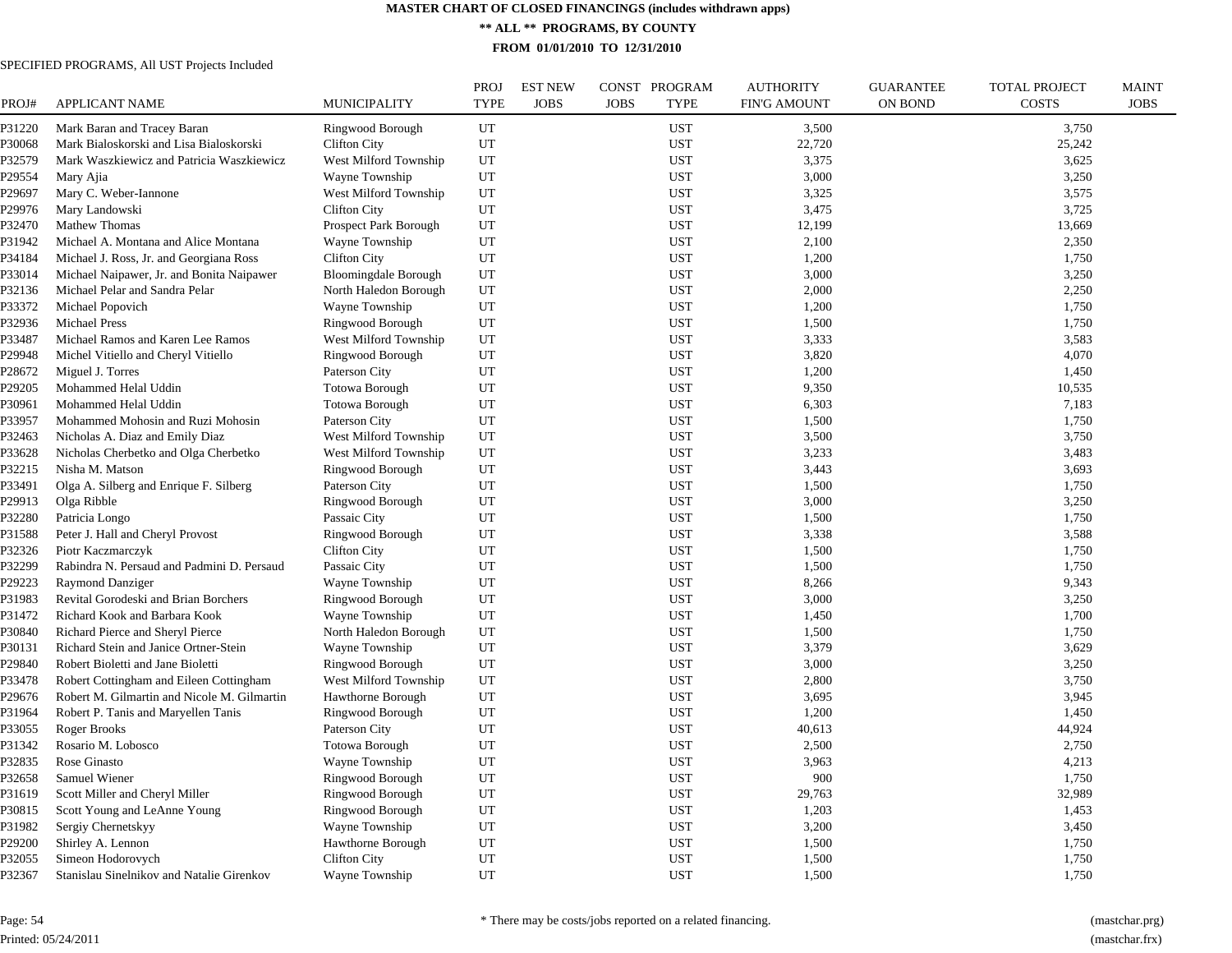**\*\* ALL \*\* PROGRAMS, BY COUNTY**

**FROM 01/01/2010 TO 12/31/2010**

| PROJ#  | <b>APPLICANT NAME</b>                            | <b>MUNICIPALITY</b>     | <b>PROJ</b><br><b>TYPE</b> | <b>EST NEW</b><br><b>JOBS</b> | <b>JOBS</b> | CONST PROGRAM<br><b>TYPE</b> | <b>AUTHORITY</b><br><b>FIN'G AMOUNT</b> | <b>GUARANTEE</b><br>ON BOND | <b>TOTAL PROJECT</b><br><b>COSTS</b> | <b>MAINT</b><br><b>JOBS</b> |
|--------|--------------------------------------------------|-------------------------|----------------------------|-------------------------------|-------------|------------------------------|-----------------------------------------|-----------------------------|--------------------------------------|-----------------------------|
| P33071 | Stephen M. Tabulov and Traci A. Tabulov          | Ringwood Borough        | UT                         |                               |             | <b>UST</b>                   | 1,500                                   |                             | 1,750                                |                             |
| P33236 | Steven C. Steneken and Carole A. Steneken        | West Milford Township   | UT                         |                               |             | <b>UST</b>                   | 3,438                                   |                             | 3,688                                |                             |
| P33681 | Steven Mett and Amy Mett                         | West Milford Township   | UT                         |                               |             | <b>UST</b>                   | 3,608                                   |                             | 3,858                                |                             |
| P32226 | Stuart DeLeeuw and Catherine DeLeeuw             | West Milford Township   | UT                         |                               |             | <b>UST</b>                   | 3,362                                   |                             | 3,612                                |                             |
| P30029 | Stuart Gelfer and Mary Gelfer                    | West Milford Township   | UT                         |                               |             | <b>UST</b>                   | 3,362                                   |                             | 3,612                                |                             |
| P34780 | Susan Pady                                       | West Milford Township   | UT                         |                               |             | <b>UST</b>                   | 3,163                                   |                             | 3,413                                |                             |
| P32857 | Teri Rocco                                       | Ringwood Borough        | UT                         |                               |             | <b>UST</b>                   | 3,338                                   |                             | 3,588                                |                             |
| P32488 | Thelma Peres                                     | Paterson City           | UT                         |                               |             | <b>UST</b>                   | 3,487                                   |                             | 3,737                                |                             |
| P30571 | Thomas Fowler and Susan Fowler                   | West Milford Township   | UT                         |                               |             | <b>UST</b>                   | 22,110                                  |                             | 24,571                               |                             |
| P30750 | Thomas Trapasso and Kerri Trapasso               | West Milford Township   | UT                         |                               |             | <b>UST</b>                   | 3,500                                   |                             | 3,750                                |                             |
| P32861 | Thomas Witterschein and Kathleen Witterschein    | Wayne Township          | UT                         |                               |             | UST                          | 1,500                                   |                             | 1,750                                |                             |
| P30633 | Tina Miles                                       | Ringwood Borough        | UT                         |                               |             | <b>UST</b>                   | 16,202                                  |                             | 18,072                               |                             |
| P29797 | Tzvi Daum and Naomi Daum                         | Passaic City            | UT                         |                               |             | <b>UST</b>                   | 1,500                                   |                             | 1,750                                |                             |
| P33028 | Victoria Shenise and Randy Shenise               | West Milford Township   | UT                         |                               |             | <b>UST</b>                   | 5,000                                   |                             | 5,250                                |                             |
| P32572 | Vincent Bavaro                                   | West Milford Township   | UT                         |                               |             | <b>UST</b>                   | 5,858                                   |                             | 6,694                                |                             |
| P33921 | Vincent L. Esposito and Anne R. Esposito         | West Milford Township   | UT                         |                               |             | <b>UST</b>                   | 3,500                                   |                             | 3,750                                |                             |
| P29606 | <b>Walter Preiss</b>                             | Wayne Township          | UT                         |                               |             | <b>UST</b>                   | 4,284                                   |                             | 4,962                                |                             |
| P32260 | Waltraud E. Culligan                             | West Milford Township   | UT                         |                               |             | <b>UST</b>                   | 3,505                                   |                             | 3,755                                |                             |
| P32348 | Ward W. Hoekstra and Linda Brandt                | West Milford Township   | UT                         |                               |             | <b>UST</b>                   | 4,490                                   |                             | 4,740                                |                             |
| P31544 | William P. Vandyk and Helen Vandyk               | Hawthorne Borough       | UT                         |                               |             | <b>UST</b>                   | 1,500                                   |                             | 1,750                                |                             |
| P31162 | Yeathus Johnson and Katherine P. Johnson         | Paterson City           | UT                         |                               |             | <b>UST</b>                   | 1,500                                   |                             | 1,750                                |                             |
|        | <b>TOTALS FOR Passaic COUNTY: 189 PROJECT(s)</b> |                         |                            | $\mathbf{0}$                  | $\bf{0}$    |                              | 1,349,127                               |                             | 1,515,995                            |                             |
|        | <b>COUNTY: Salem</b>                             |                         |                            |                               |             |                              |                                         |                             |                                      |                             |
| P30350 | Albert DeMaris                                   | Salem City              | UT                         |                               |             | <b>UST</b>                   | 2,997                                   |                             | 3,247                                |                             |
| P32357 | Alfio Puglisi                                    | Carneys Point Township  | UT                         |                               |             | <b>UST</b>                   | 30,887                                  |                             | 34,226                               |                             |
| P29979 | Ambrose Salinas                                  | Salem City              | UT                         |                               |             | <b>UST</b>                   | 11,102                                  |                             | 12,462                               |                             |
| P30700 | Anne Sheppard and Mark Noel                      | Pittsgrove Township     | UT                         |                               |             | <b>UST</b>                   | 4,600                                   |                             | 4,850                                |                             |
| P31882 | Charles T. Berry, Sr. and Carol L. Berry         | Carneys Point Township  | UT                         |                               |             | <b>UST</b>                   | 3,500                                   |                             | 3,750                                |                             |
| P28641 | Christina Hopkins                                | Elmer Borough           | UT                         |                               |             | <b>UST</b>                   | 3,000                                   |                             | 3,250                                |                             |
| P32223 | David A. Hunt and Andrea P. Hunt                 | Pittsgrove Township     | UT                         |                               |             | <b>UST</b>                   | 3,255                                   |                             | 3,505                                |                             |
| P30425 | David A. Raine                                   | Carneys Point Township  | UT                         |                               |             | <b>UST</b>                   | 1,500                                   |                             | 1,750                                |                             |
| P32030 | <b>Edward Nusspickel</b>                         | Penns Grove Borough     | UT                         |                               |             | <b>UST</b>                   | 31,061                                  |                             | 34,417                               |                             |
| P31674 | Frances G. Smith                                 | <b>Oldmans Township</b> | UT                         |                               |             | <b>UST</b>                   | 4,100                                   |                             | 4,350                                |                             |
| P29689 | Fred W. Tomarchio and Michele E. Tomarchio       | Carneys Point Township  | UT                         |                               |             | <b>UST</b>                   | 3,101                                   |                             | 3,351                                |                             |
| P32227 | Helen Castellano                                 | Pittsgrove Township     | UT                         |                               |             | <b>UST</b>                   | 5,245                                   |                             | 5,495                                |                             |
| P32604 | James G. Master and Marjorie A. Master           | Lower Alloways Creek    | UT                         |                               |             | <b>UST</b>                   | 2,950                                   |                             | 3,200                                |                             |
| P30875 | James G. Van Etten and Mary T. Van Etten         | Elmer Borough           | UT                         |                               |             | <b>UST</b>                   | 1,500                                   |                             | 1,750                                |                             |
|        |                                                  |                         | UT                         |                               |             |                              |                                         |                             |                                      |                             |
| P30335 | Jeffrey Paruszewski and Patricia L. Paruszewski  | Pilesgrove Township     |                            |                               |             | <b>UST</b>                   | 2,895                                   |                             | 3,145                                |                             |
| P33955 | Joseph Englett and Pauline Englett               | Oldmans Township        | UT                         |                               |             | <b>UST</b>                   | 1,500                                   |                             | 1,750                                |                             |
| P30352 | Joseph F. Elk                                    | Salem City              | UT                         |                               |             | <b>UST</b>                   | 3,500                                   |                             | 3,750                                |                             |
| P31580 | Lee Hitchner and Karen Hitchner                  | Alloway Township        | UT                         |                               |             | <b>UST</b>                   | 3,017                                   |                             | 3,267                                |                             |
| P30708 | Lola Weigel and Norman Weigel                    | Pilesgrove Township     | UT                         |                               |             | <b>UST</b>                   | 5,754                                   |                             | 6,579                                |                             |
| P30326 | Marge Owen and Charles Owen                      | Alloway Township        | UT                         |                               |             | <b>UST</b>                   | 3,500                                   |                             | 3,750                                |                             |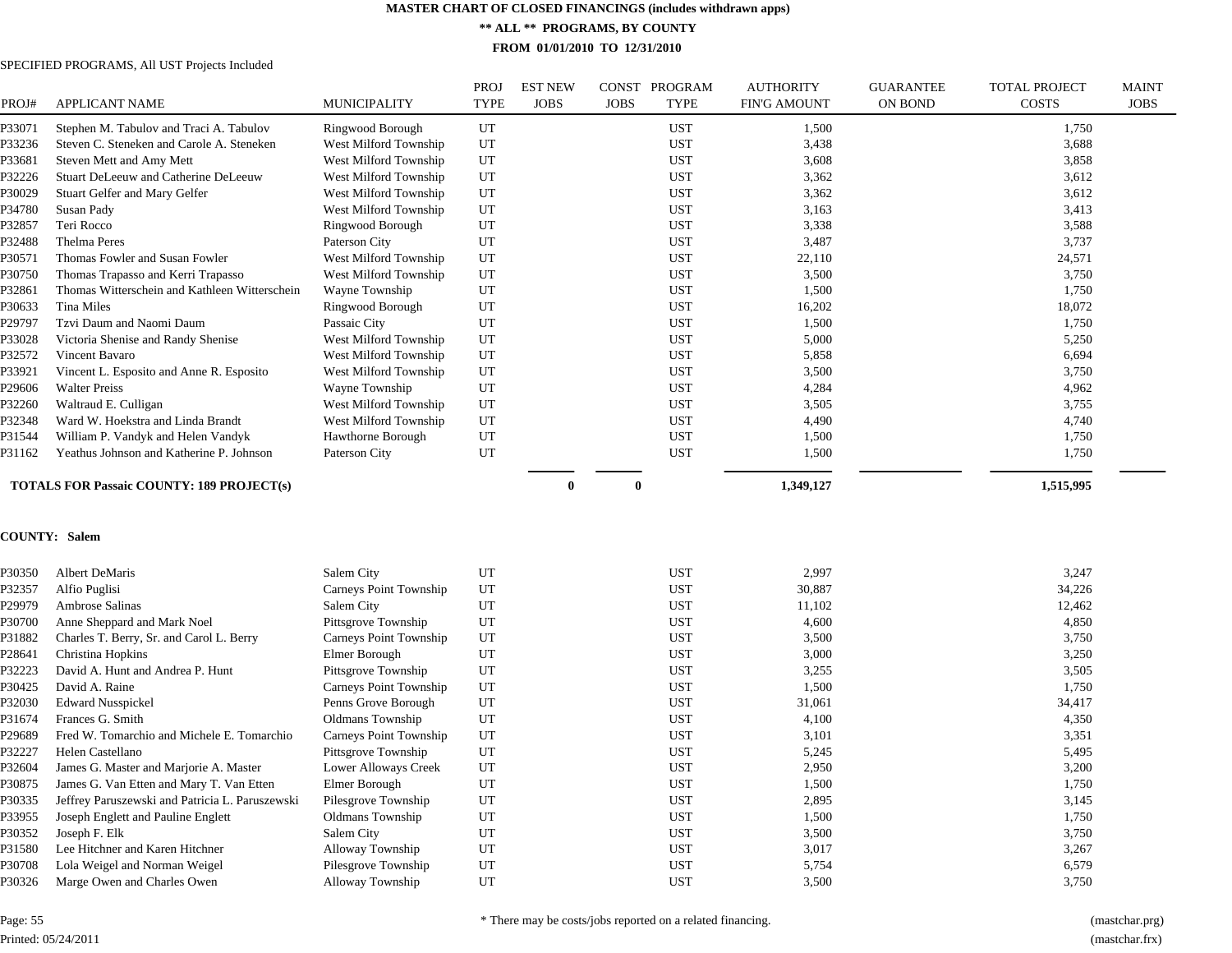**\*\* ALL \*\* PROGRAMS, BY COUNTY**

**FROM 01/01/2010 TO 12/31/2010**

# SPECIFIED PROGRAMS, All UST Projects Included

| PROJ#  | <b>APPLICANT NAME</b>                         | MUNICIPALITY                  | <b>PROJ</b><br><b>TYPE</b> | <b>EST NEW</b><br><b>JOBS</b> | <b>JOBS</b> | CONST PROGRAM<br><b>TYPE</b> | <b>AUTHORITY</b><br><b>FIN'G AMOUNT</b> | <b>GUARANTEE</b><br>ON BOND | TOTAL PROJECT<br><b>COSTS</b> | <b>MAINT</b><br><b>JOBS</b> |
|--------|-----------------------------------------------|-------------------------------|----------------------------|-------------------------------|-------------|------------------------------|-----------------------------------------|-----------------------------|-------------------------------|-----------------------------|
| P30984 | Mark Bayous and Diane Bayous                  | Woodstown Borough             | UT                         |                               |             | <b>UST</b>                   | 3,243                                   |                             | 3,493                         |                             |
| P29449 | Patrick K. Foster and Cynthia D. Foster       | Quinton Township              | UT                         |                               |             | <b>UST</b>                   | 1,200                                   |                             | 1,450                         |                             |
| P30510 | Paul Oshipp and Judith Oshipp                 | <b>Woodstown Borough</b>      | UT                         |                               |             | <b>UST</b>                   | 1,500                                   |                             | 1,750                         |                             |
| P32924 | Robert Buff                                   | Pittsgrove Township           | UT                         |                               |             | <b>UST</b>                   | 6,093                                   |                             | 6,952                         |                             |
| P30100 | Sandra F. Cherry                              | Pennsville Township           | UT                         |                               |             | <b>UST</b>                   | 3,500                                   |                             | 3,750                         |                             |
| P34038 | Scott McDonald and Jeanette McDonald          | Elmer Borough                 | UT                         |                               |             | <b>UST</b>                   | 1,445                                   |                             | 1,695                         |                             |
| P30045 | Scott's Auto, LLC                             | Carneys Point Township        | UT                         |                               |             | <b>UST</b>                   | 32,622                                  |                             | 36,384                        |                             |
| P31446 | Shannon Hamilton and Lois Hamilton            | Alloway Township              | UT                         |                               |             | <b>UST</b>                   | 3,500                                   |                             | 3,750                         |                             |
| P30574 | Stephen Ferrara                               | <b>Carneys Point Township</b> | UT                         |                               |             | <b>UST</b>                   | 27,826                                  |                             | 30,859                        |                             |
| P30018 | Walter Vennell and Mary Ann Vennell           | <b>Upper Pittsgrove</b>       | UT                         |                               |             | <b>UST</b>                   | 3,000                                   |                             | 3,250                         |                             |
| P32298 | William S. Shimp and Christine M. Shimp       | Elmer Borough                 | UT                         |                               |             | <b>UST</b>                   | 3,445                                   |                             | 3,695                         |                             |
|        | <b>TOTALS FOR Salem COUNTY: 31 PROJECT(s)</b> |                               |                            | $\theta$                      | $\theta$    |                              | 216,338                                 |                             | 238,872                       |                             |
|        | <b>COUNTY: Somerset</b>                       |                               |                            |                               |             |                              |                                         |                             |                               |                             |
| P30275 | Abdur Iqbal                                   | Hillsborough Township         | UT                         |                               |             | <b>UST</b>                   | 16,707                                  |                             | 18,628                        |                             |
| P30310 | Adele Cannizzaro                              | Bernardsville Borough         | UT                         |                               |             | <b>UST</b>                   | 1,200                                   |                             | 1,450                         |                             |
| P30978 | Art Collins                                   | <b>Branchburg Township</b>    | UT                         |                               |             | <b>UST</b>                   | 22,800                                  |                             | 25,330                        |                             |
| P31329 | Bruce R. Baran                                | Hillsborough Township         | UT                         |                               |             | <b>UST</b>                   | 8,673                                   |                             | 9,790                         |                             |
| P30105 | Bunker Hill Lutheran Church                   | Franklin Township             | UT                         |                               |             | <b>UST</b>                   | 2,811                                   |                             | 3,342                         |                             |
| P32771 | Caren Chiriaco and Timothy J. Murphy          | Bernards Township             | UT                         |                               |             | <b>UST</b>                   | 3,500                                   |                             | 3,750                         |                             |
| P30682 | Carolyn Sterback-Kogut                        | Peapack-Gladstone             | UT                         |                               |             | <b>UST</b>                   | 4,971                                   |                             | 5,221                         |                             |
| P32221 | Carsten E. Paulsen and Judith M. Paulsen      | Franklin Township             | UT                         |                               |             | <b>UST</b>                   | 3,423                                   |                             | 3,673                         |                             |
| P27957 | <b>Charles Moersdorf</b>                      | <b>Branchburg Township</b>    | UT                         |                               |             | <b>UST</b>                   | 1,921                                   |                             | 5,533                         |                             |
| P29570 | Christopher Kelly                             | Franklin Township             | UT                         |                               |             | <b>UST</b>                   | 36,258                                  |                             | 64,305                        |                             |
| P34363 | Cynthia Elkins and George Elkins              | Bernardsville Borough         | UT                         |                               |             | <b>UST</b>                   | 1,500                                   |                             | 1,750                         |                             |
| P29383 | Daniel Kelly and Maureen Kelly                | Bernardsville Borough         | UT                         |                               |             | <b>UST</b>                   | 2,800                                   |                             | 3,050                         |                             |
| P29724 | Edna M. Gagliano                              | Somerville Borough            | UT                         |                               |             | <b>UST</b>                   | 3,500                                   |                             | 3,750                         |                             |
| P33416 | Edward Milonski and Nancy Milonski            | Manville Borough              | UT                         |                               |             | <b>UST</b>                   | 3,228                                   |                             | 3,478                         |                             |
| P31751 | Eileen M. Hurley                              | Bernardsville Borough         | UT                         |                               |             | <b>UST</b>                   | 3,143                                   |                             | 3,393                         |                             |
| P31636 | Elizabeth Muller                              | Somerville Borough            | UT                         |                               |             | <b>UST</b>                   | 21,209                                  |                             | 23,580                        |                             |
| P31949 | <b>Elizabeth Titus</b>                        | Watchung Borough              | UT                         |                               |             | <b>UST</b>                   | 12,453                                  |                             | 13,948                        |                             |
| P33287 | Fern Sakos                                    | <b>Bridgewater Township</b>   | UT                         |                               |             | <b>UST</b>                   | 4,500                                   |                             | 4,750                         |                             |
| P32342 | First Baptist Church of Somerville            | Somerville Borough            | UT                         |                               |             | <b>UST</b>                   | 7,568                                   |                             | 8,825                         |                             |
| P32078 | Frances J. Lusardi                            | Somerville Borough            | UT                         |                               |             | <b>UST</b>                   | 3,500                                   |                             | 3,750                         |                             |
| P34026 | Gary McMillan and Melanie McMillan            | North Plainfield Borough      | UT                         |                               |             | <b>UST</b>                   | 3,900                                   |                             | 4,150                         |                             |
| P31778 | Gertrude J. Martin                            | North Plainfield Borough      | UT                         |                               |             | <b>UST</b>                   | 3,500                                   |                             | 3,750                         |                             |
| P28814 | Hermann Knapp                                 | Montgomery Township           | UT                         |                               |             | <b>UST</b>                   | 7,455                                   |                             | 8,451                         |                             |
| P31977 | Irene Shaw                                    | Peapack-Gladstone             | UT                         |                               |             | <b>UST</b>                   | 4,650                                   |                             | 5,365                         |                             |
| P32765 | James C. DeLorenzo and Eleanor S. DeLorenzo   | <b>Branchburg Township</b>    | UT                         |                               |             | <b>UST</b>                   | 2,100                                   |                             | 2,350                         |                             |
| P30686 | Jane Lavoie                                   | Hillsborough Township         | UT                         |                               |             | <b>UST</b>                   | 3,876                                   |                             | 4,514                         |                             |
| P30394 | Jeanann Harris                                | Franklin Township             | UT                         |                               |             | <b>UST</b>                   | 41,675                                  |                             | 46,093                        |                             |
| P31628 | Jian Zheng and Stella Zhang                   | <b>Bridgewater Township</b>   | UT                         |                               |             | <b>UST</b>                   | 2,800                                   |                             | 3,750                         |                             |
| P29696 | John DeMarzo                                  | Warren Township               | UT                         |                               |             | <b>UST</b>                   | 1,300                                   |                             | 1,550                         |                             |
| P29657 | John Krick                                    | Hillsborough Township         | UT                         |                               |             | <b>UST</b>                   | 9,032                                   |                             | 10,185                        |                             |

Page: 56 Printed: 05/24/2011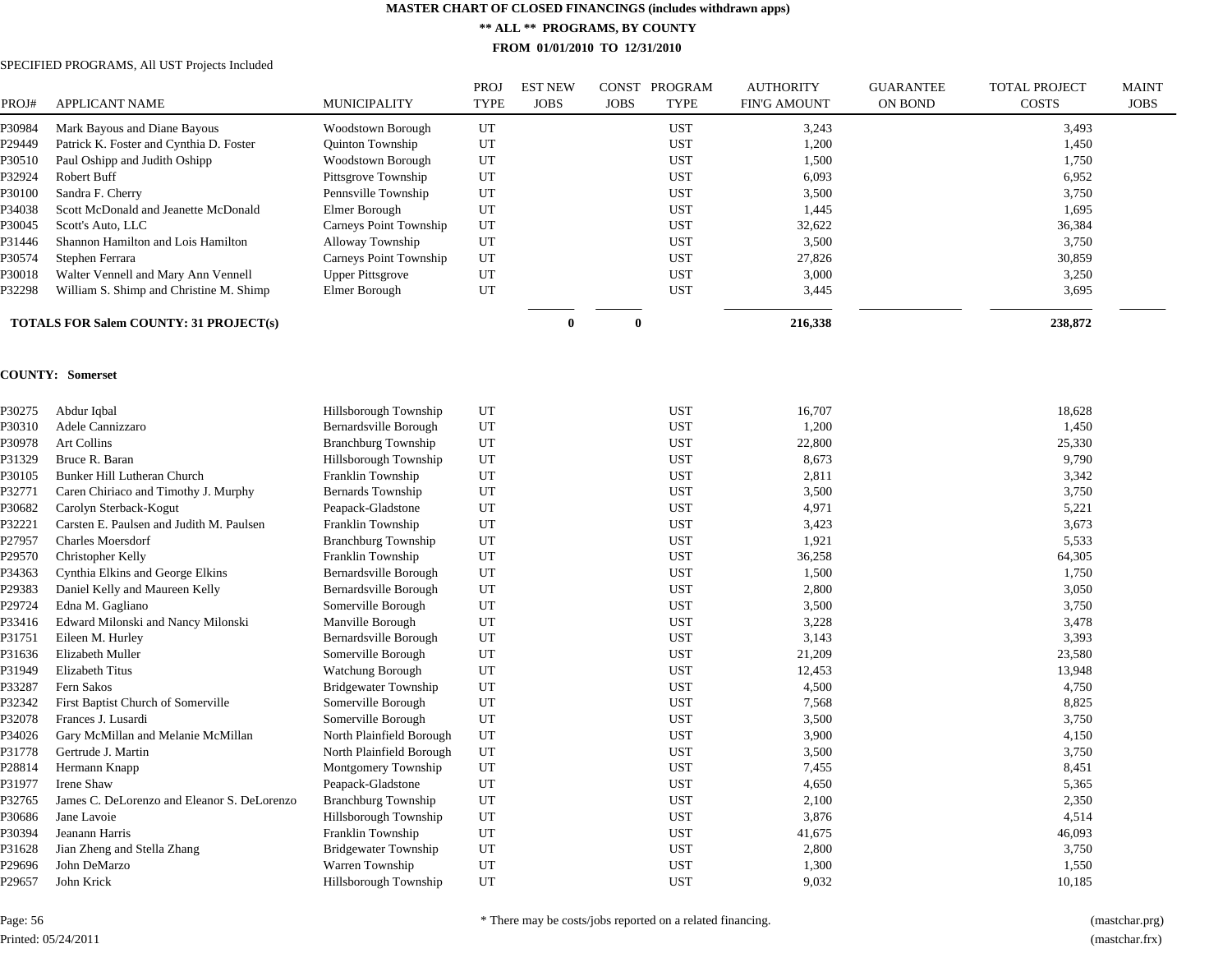**\*\* ALL \*\* PROGRAMS, BY COUNTY**

**FROM 01/01/2010 TO 12/31/2010**

# SPECIFIED PROGRAMS, All UST Projects Included

| PROJ#  | <b>APPLICANT NAME</b>                            | <b>MUNICIPALITY</b>         | PROJ<br><b>TYPE</b> | <b>EST NEW</b><br><b>JOBS</b> | <b>JOBS</b> | CONST PROGRAM<br><b>TYPE</b> | <b>AUTHORITY</b><br><b>FIN'G AMOUNT</b> | <b>GUARANTEE</b><br>ON BOND | <b>TOTAL PROJECT</b><br><b>COSTS</b> | <b>MAINT</b><br><b>JOBS</b> |
|--------|--------------------------------------------------|-----------------------------|---------------------|-------------------------------|-------------|------------------------------|-----------------------------------------|-----------------------------|--------------------------------------|-----------------------------|
| P32098 | John Majewski                                    | <b>Branchburg Township</b>  | UT                  |                               |             | <b>UST</b>                   | 12,762                                  |                             | 14,288                               |                             |
| P30404 | Karen L. Youngman and Gail A. Johnson            | Hillsborough Township       | UT                  |                               |             | <b>UST</b>                   | 3,900                                   |                             | 4,150                                |                             |
| P30558 | Kathleen Meany                                   | Hillsborough Township       | $_{\rm UT}$         |                               |             | <b>UST</b>                   | 1,435                                   |                             | 1,685                                |                             |
| P29746 | Keith Grade and Donna Grade                      | Somerville Borough          | UT                  |                               |             | <b>UST</b>                   | 3,000                                   |                             | 3,250                                |                             |
| P30773 | <b>Kelly Cassutt</b>                             | Franklin Township           | UT                  |                               |             | <b>UST</b>                   | 15,282                                  |                             | 17,060                               |                             |
| P31577 | Khaja Kaiser and Elaine Kaiser                   | Green Brook Township        | UT                  |                               |             | <b>UST</b>                   | 3,500                                   |                             | 3,750                                |                             |
| P33449 | Lillian Grattan                                  | Montgomery Township         | UT                  |                               |             | <b>UST</b>                   | 1,500                                   |                             | 1,750                                |                             |
| P33925 | Lillian Rubin and Robert Rubin                   | Watchung Borough            | UT                  |                               |             | <b>UST</b>                   | 3,500                                   |                             | 3,750                                |                             |
| P30997 | Loraine Patterson                                | Franklin Township           | UT                  |                               |             | <b>UST</b>                   | 15,850                                  |                             | 17,685                               |                             |
| P31008 | Louis Mondello                                   | Far Hills Borough           | UT                  |                               |             | <b>UST</b>                   | 29,883                                  |                             | 33,121                               |                             |
| P32255 | Margaret Henrich                                 | Bernardsville Borough       | UT                  |                               |             | <b>UST</b>                   | 1,962                                   |                             | 2,212                                |                             |
| P32641 | Michael Waranis and Cynthia Holtzman-Waranis     | Montgomery Township         | UT                  |                               |             | <b>UST</b>                   | 3,178                                   |                             | 3,428                                |                             |
| P32462 | Milton C. Mosko                                  | <b>Branchburg Township</b>  | UT                  |                               |             | <b>UST</b>                   | 3,394                                   |                             | 3,644                                |                             |
| P33682 | Nadene Szerwiel                                  | Manville Borough            | UT                  |                               |             | <b>UST</b>                   | 3,300                                   |                             | 3,550                                |                             |
| P31906 | Newton A. Chanin                                 | <b>Bound Brook Borough</b>  | UT                  |                               |             | <b>UST</b>                   | 2,600                                   |                             | 2,850                                |                             |
| P31972 | Nicholas Havrilak                                | <b>Bridgewater Township</b> | UT                  |                               |             | <b>UST</b>                   | 5,208                                   |                             | 5,979                                |                             |
| P29687 | Patricia A. Reese                                | <b>Bound Brook Borough</b>  | UT                  |                               |             | <b>UST</b>                   | 3,000                                   |                             | 3,250                                |                             |
| P30971 | Patricia Donohue                                 | Bernardsville Borough       | UT                  |                               |             | <b>UST</b>                   | 3,000                                   |                             | 3,250                                |                             |
| P33399 | Paul Rosander                                    | <b>Bridgewater Township</b> | UT                  |                               |             | <b>UST</b>                   | 15,426                                  |                             | 17,219                               |                             |
| P30420 | <b>Ramon Quinones</b>                            | North Plainfield Borough    | UT                  |                               |             | <b>UST</b>                   | 8,395                                   |                             | 9,485                                |                             |
| P32958 | Richard Lawton                                   | <b>Bridgewater Township</b> | UT                  |                               |             | <b>UST</b>                   | 17,963                                  |                             | 20,010                               |                             |
| P32025 | <b>Ricky Puleio</b>                              | Hillsborough Township       | $\mathop{\rm UT}$   |                               |             | <b>UST</b>                   | 21,782                                  |                             | 24,210                               |                             |
| P29035 | <b>Robert Higgins</b>                            | <b>Bridgewater Township</b> | UT                  |                               |             | <b>UST</b>                   | 1,875                                   |                             | 2,125                                |                             |
| P28938 | Robert L. Kane and Corinne Kane                  | Hillsborough Township       | UT                  |                               |             | <b>UST</b>                   | 3,000                                   |                             | 3,250                                |                             |
| P29688 | Robert L. Meszaros                               | Franklin Township           | $_{\rm UT}$         |                               |             | <b>UST</b>                   | 1,258                                   |                             | 1,634                                |                             |
| P32585 | Robert Marquardt and Barbara Marquardt           | Bernards Township           | UT                  |                               |             | <b>UST</b>                   | 3,500                                   |                             | 3,750                                |                             |
|        |                                                  |                             | UT                  |                               |             | <b>UST</b>                   | 1,500                                   |                             |                                      |                             |
| P30769 | Samuel Adams and Jennifer Adams                  | Bernardsville Borough       |                     |                               |             |                              |                                         |                             | 1,750                                |                             |
| P30675 | Scott W. Raas and Ann G. Raas                    | <b>Bedminster Township</b>  | UT<br>UT            |                               |             | <b>UST</b><br><b>UST</b>     | 3,200<br>1,373                          |                             | 3,450                                |                             |
| P30167 | Sean Pimenta and Auria Dsouza                    | Montgomery Township         |                     |                               |             |                              |                                         |                             | 1,623                                |                             |
| P30584 | <b>Stanley Bogdan</b>                            | Bridgewater Township        | UT                  |                               |             | <b>UST</b>                   | 19,392                                  |                             | 21,581                               |                             |
| P33042 | Stephen Keogh                                    | <b>Bound Brook Borough</b>  | UT                  |                               |             | <b>UST</b>                   | 4,596                                   |                             | 5,306                                |                             |
| P31091 | <b>Stephen Soltys</b>                            | Warren Township             | UT                  |                               |             | <b>UST</b>                   | 4,646                                   |                             | 5,361                                |                             |
| P31048 | Steven Cusumano                                  | Watchung Borough            | $_{\rm UT}$         |                               |             | <b>UST</b>                   | 14,003                                  |                             | 15,653                               |                             |
| P31047 | Steven Sikoryak and Susan Sikoryak               | Hillsborough Township       | UT                  |                               |             | <b>UST</b>                   | 21,325                                  |                             | 23,707                               |                             |
| P30021 | Susan M. Moen and Edward M. Moen, Jr.            | <b>Bridgewater Township</b> | UT                  |                               |             | <b>UST</b>                   | 6,457                                   |                             | 7,353                                |                             |
| P30393 | Tamara Carter                                    | Somerville Borough          | UT                  |                               |             | <b>UST</b>                   | 8,870                                   |                             | 10,007                               |                             |
| P31032 | Theodore Kijek                                   | <b>Bridgewater Township</b> | UT                  |                               |             | <b>UST</b>                   | 12,278                                  |                             | 13,756                               |                             |
| P34581 | Veronica A. Clark                                | Manville Borough            | UT                  |                               |             | <b>UST</b>                   | 3,337                                   |                             | 3,587                                |                             |
| P31365 | Vincent DiPaola and Joan DiPaola                 | <b>Bridgewater Township</b> | UT                  |                               |             | <b>UST</b>                   | 12,418                                  |                             | 13,910                               |                             |
| P30373 | William J. Ussery and Carol A. Ussery            | Bernardsville Borough       | UT                  |                               |             | <b>UST</b>                   | 3,492                                   |                             | 3,742                                |                             |
|        | <b>TOTALS FOR Somerset COUNTY: 70 PROJECT(s)</b> |                             |                     | 0                             |             |                              | 552,293                                 |                             | 642,575                              |                             |
|        | <b>COUNTY: Sussex</b>                            |                             |                     |                               |             |                              |                                         |                             |                                      |                             |
| P31310 | Al Tripodi and Grace Tripodi                     | Vernon Township             | UT                  |                               |             | <b>UST</b>                   | 3,348                                   |                             | 3,598                                |                             |

Page: 57 Printed: 05/24/2011 \* There may be costs/jobs reported on a related financing. (mastchar.prg)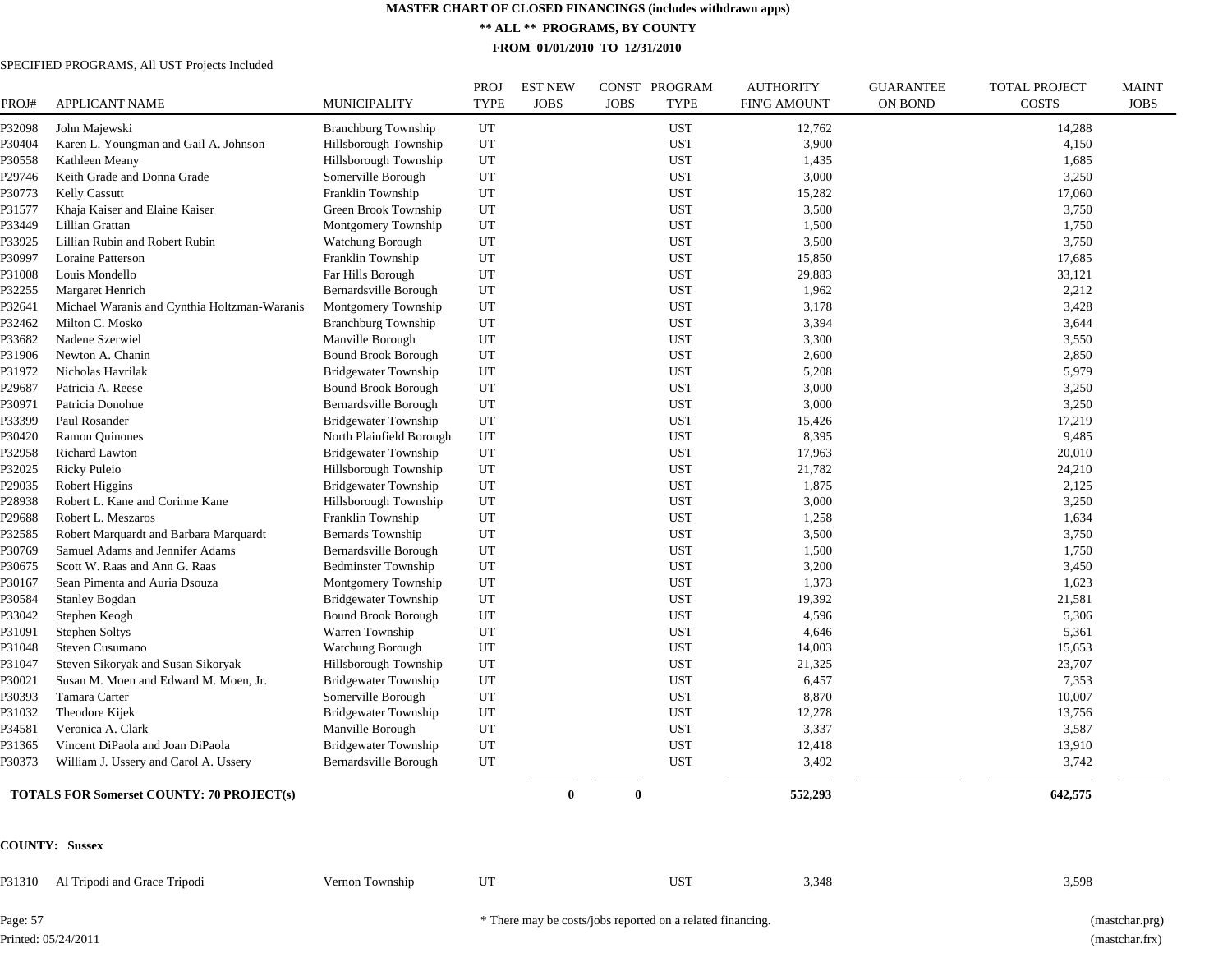**\*\* ALL \*\* PROGRAMS, BY COUNTY**

**FROM 01/01/2010 TO 12/31/2010**

SPECIFIED PROGRAMS, All UST Projects Included

| PROJ#  | <b>APPLICANT NAME</b>                           | <b>MUNICIPALITY</b>        | PROJ<br><b>TYPE</b> | <b>EST NEW</b><br><b>JOBS</b> | <b>CONST</b><br>PROGRAM<br><b>TYPE</b><br><b>JOBS</b> | <b>AUTHORITY</b><br><b>FIN'G AMOUNT</b> | <b>GUARANTEE</b><br><b>ON BOND</b> | <b>TOTAL PROJECT</b><br><b>COSTS</b> | <b>MAINT</b><br><b>JOBS</b> |
|--------|-------------------------------------------------|----------------------------|---------------------|-------------------------------|-------------------------------------------------------|-----------------------------------------|------------------------------------|--------------------------------------|-----------------------------|
| P29072 | Alessandra L. Davis and Brian P. Davis (Tank A) | Newton Town                | UT                  |                               | <b>UST</b>                                            | 2,864                                   |                                    | 3,114                                |                             |
| P29109 | Alessandra L. Davis and Brian P. Davis (Tank B) | Newton Town                | UT                  |                               | <b>UST</b>                                            | 1,664                                   |                                    | 1,914                                |                             |
| P32159 | Alexander S. Herbert III and Dana Herbert       | Sparta Township            | UT                  |                               | <b>UST</b>                                            | 3,300                                   |                                    | 3,550                                |                             |
| P31362 | Alfred G. Segro                                 | Branchville Borough        | UT                  |                               | <b>UST</b>                                            | 5,009                                   |                                    | 5,760                                |                             |
| P34357 | Allan Perugino and Jeanie Perugino              | Sparta Township            | UT                  |                               | <b>UST</b>                                            | 5,500                                   |                                    | 5,750                                |                             |
| P32265 | Alvan Burn and Connie Burn                      | Frankford Township         | UT                  |                               | <b>UST</b>                                            | 3,500                                   |                                    | 3,750                                |                             |
| P29949 | Alvis Harden and Robilee Green                  | <b>Branchville Borough</b> | UT                  |                               | <b>UST</b>                                            | 2,400                                   |                                    | 3,250                                |                             |
| P29557 | Andrew S. Garger and Betty A. Garger            | Sparta Township            | UT                  |                               | <b>UST</b>                                            | 22,475                                  |                                    | 24,973                               |                             |
| P29907 | Angelina V. Gargiulo                            | Lafayette Township         | UT                  |                               | <b>UST</b>                                            | 2,969                                   |                                    | 3,219                                |                             |
| P34253 | Ann Speciale                                    | <b>Hopatcong Borough</b>   | UT                  |                               | <b>UST</b>                                            | 3,429                                   |                                    | 3,679                                |                             |
| P33312 | Anna Garrera                                    | Franklin Borough           | UT                  |                               | <b>UST</b>                                            | 3,100                                   |                                    | 3,350                                |                             |
| P34028 | Anthony Cali and Victoria Cali                  | Vernon Township            | UT                  |                               | <b>UST</b>                                            | 4,022                                   |                                    | 4,272                                |                             |
| P32772 | Anthony Gimmelli and Mary Ann Gimmelli          | Hamburg Borough            | UT                  |                               | <b>UST</b>                                            | 3,762                                   |                                    | 5,422                                |                             |
| P30017 | Arshad Ashraf and Elizabeth Ashraf              | Vernon Township            | UT                  |                               | <b>UST</b>                                            | 3,340                                   |                                    | 3,590                                |                             |
| P34005 | Arthur Goncalves and Paula Goncalves            | <b>Byram Township</b>      | UT                  |                               | <b>UST</b>                                            | 3,500                                   |                                    | 3,750                                |                             |
| P33096 | Ava Prestipino                                  | Sparta Township            | UT                  |                               | <b>UST</b>                                            | 3,328                                   |                                    | 3,578                                |                             |
| P30042 | Barbara Moore                                   | <b>Hopatcong Borough</b>   | UT                  |                               | <b>UST</b>                                            | 9,278                                   |                                    | 10,456                               |                             |
| P33227 | <b>Barry Ruth</b>                               | Sparta Township            | UT                  |                               | <b>UST</b>                                            | 4,492                                   |                                    | 5,191                                |                             |
| P31399 | Benjamin Chadwick and Kathleen Chadwick         | Newton Town                | UT                  |                               | <b>UST</b>                                            | 2,600                                   |                                    | 2,850                                |                             |
| P29864 | Benjamin F. Sellitto                            | Frankford Township         | UT                  |                               | <b>UST</b>                                            | 3,000                                   |                                    | 3,250                                |                             |
| P33069 | Bernard G. Greco and Joyce M. Greco             | Wantage Township           | UT                  |                               | <b>UST</b>                                            | 3,900                                   |                                    | 4,150                                |                             |
| P31634 | Betty J. Richards                               | Franklin Borough           | UT                  |                               | <b>UST</b>                                            | 4,702                                   |                                    | 5,422                                |                             |
| P32792 | <b>Beverly Tietz</b>                            | Vernon Township            | UT                  |                               | <b>UST</b>                                            | 1,920                                   |                                    | 2,362                                |                             |
| P31680 | Bonnie Onuskonych and Mike Onuskonych           | <b>Byram Township</b>      | UT                  |                               | <b>UST</b>                                            | 3,219                                   |                                    | 3,469                                |                             |
| P32057 | Bradly J. Vitale and Deborah E. Vitale          | Ogdensburg Borough         | UT                  |                               | <b>UST</b>                                            | 3,452                                   |                                    | 3,702                                |                             |
| P32286 | Brian Hickey and Mariela Hickey                 | <b>Hopatcong Borough</b>   | UT                  |                               | <b>UST</b>                                            | 3,009                                   |                                    | 3,259                                |                             |
| P29538 | Brian Liszeski and Janice Liszeski              | Vernon Township            | UT                  |                               | <b>UST</b>                                            | 6,589                                   |                                    | 7,498                                |                             |
| P29366 | Brian M. Owens and Marilyn R. Owens             | <b>Hopatcong Borough</b>   | UT                  |                               | <b>UST</b>                                            | 2,600                                   |                                    | 2,850                                |                             |
| P31547 | Brooks Burton and Amy Burton                    | Andover Township           | UT                  |                               | <b>UST</b>                                            | 3,500                                   |                                    | 3,750                                |                             |
| P30500 | Carl S. Ackerman and Suzanne C. Ackerman        | Green Township             | UT                  |                               | <b>UST</b>                                            | 2,176                                   |                                    | 3,876                                |                             |
| P29006 | Carlo D'Ambrosi and Nicole D'Ambrosi            | Franklin Borough           | UT                  |                               | <b>UST</b>                                            | 3,000                                   |                                    | 3,250                                |                             |
| P30493 | Carol Romeo                                     | Sparta Township            | UT                  |                               | <b>UST</b>                                            | 3,200                                   |                                    | 3,450                                |                             |
| P29947 | Carole Hartman                                  | Sparta Township            | UT                  |                               | <b>UST</b>                                            | 4,100                                   |                                    | 4,350                                |                             |
| P32254 | Carolyn Kopchains and Thomas Kopchains          | Sparta Township            | UT                  |                               | <b>UST</b>                                            | 4,374                                   |                                    | 4,624                                |                             |
| P34752 | Catherine M. Meijntjes                          | Lafayette Township         | UT                  |                               | <b>UST</b>                                            | 3,495                                   |                                    | 3,745                                |                             |
| P29964 | Charles F. Coffey, III and Jennifer Coffey      | Andover Township           | UT                  |                               | <b>UST</b>                                            | 3,445                                   |                                    | 3,695                                |                             |
| P30756 | Charles R. Millahn and Constance P. Millahn     | <b>Wantage Township</b>    | UT                  |                               | <b>UST</b>                                            | 3,000                                   |                                    | 3,250                                |                             |
| P29632 | <b>Charles Reiser</b>                           | Wantage Township           | UT                  |                               | <b>UST</b>                                            | 3,000                                   |                                    | 3,250                                |                             |
| P33350 | Chris Hower and Debra Hower                     | Sparta Township            | UT                  |                               | <b>UST</b>                                            | 3,500                                   |                                    | 3,750                                |                             |
| P30485 | Christopher Lackowitz                           | Frankford Township         | UT                  |                               | <b>UST</b>                                            | 3,163                                   |                                    | 3,413                                |                             |
| P32123 | Ciu Qun Zhang                                   | Sparta Township            | UT                  |                               | <b>UST</b>                                            | 6,825                                   |                                    | 7,757                                |                             |
| P33300 | Clark D. Howell and Victoria E. Howell          | Wantage Township           | UT                  |                               | <b>UST</b>                                            | 1,450                                   |                                    | 1,700                                |                             |
| P32611 | Crista Coppers and Keith Coppers                | Vernon Township            | UT                  |                               | <b>UST</b>                                            | 3,500                                   |                                    | 3,750                                |                             |
| P28729 | Cynthia Brighton and Ronald Midgett             | <b>Wantage Township</b>    | UT                  |                               | <b>UST</b>                                            | 3,000                                   |                                    | 3,250                                |                             |
| P31644 | Dale Buckmaster                                 | Newton Town                | UT                  |                               | <b>UST</b>                                            | 43,643                                  |                                    | 48,257                               |                             |
| P30707 | Damon Daura                                     | Sparta Township            | UT                  |                               | <b>UST</b>                                            | 9,475                                   |                                    | 10,673                               |                             |
| P31846 | Daniel D'Angelo and Camille A. D'Angelo         | Sparta Township            | UT                  |                               | <b>UST</b>                                            | 2,974                                   |                                    | 3,224                                |                             |
|        |                                                 |                            |                     |                               |                                                       |                                         |                                    |                                      |                             |

Page: 58 Printed: 05/24/2011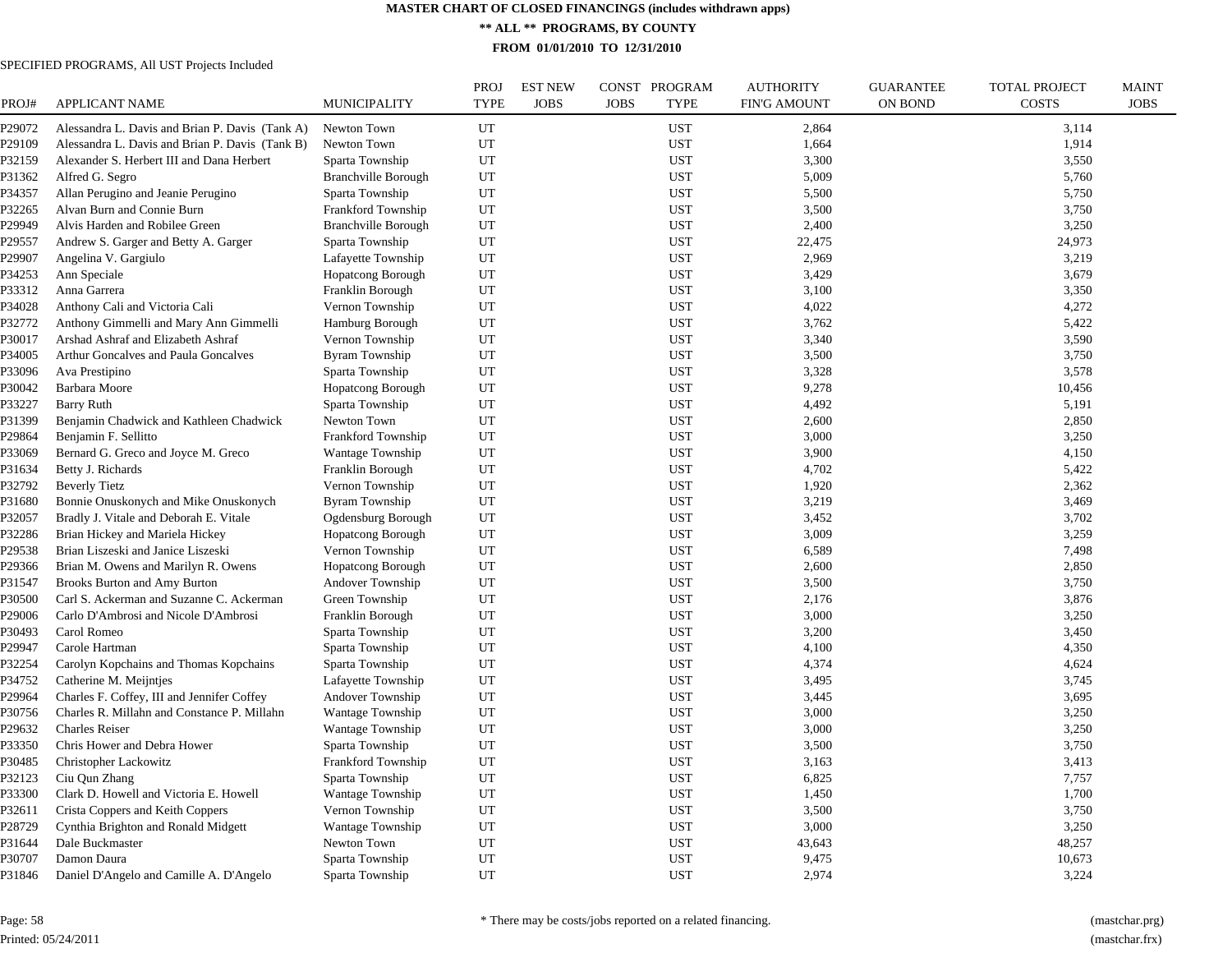**\*\* ALL \*\* PROGRAMS, BY COUNTY**

**FROM 01/01/2010 TO 12/31/2010**

# SPECIFIED PROGRAMS, All UST Projects Included

| PROJ#  | <b>APPLICANT NAME</b>                        | <b>MUNICIPALITY</b>        | <b>PROJ</b><br><b>TYPE</b> | <b>EST NEW</b><br><b>JOBS</b> | CONST PROGRAM<br><b>JOBS</b><br><b>TYPE</b> | <b>AUTHORITY</b><br><b>FIN'G AMOUNT</b> | <b>GUARANTEE</b><br><b>ON BOND</b> | <b>TOTAL PROJECT</b><br><b>COSTS</b> | <b>MAINT</b><br><b>JOBS</b> |
|--------|----------------------------------------------|----------------------------|----------------------------|-------------------------------|---------------------------------------------|-----------------------------------------|------------------------------------|--------------------------------------|-----------------------------|
| P31401 | Daniel Dean and Stephanie Dean               | Sparta Township            | UT                         |                               | <b>UST</b>                                  | 3,493                                   |                                    | 3,743                                |                             |
| P30653 | Daniel Faraj and Elizabeth Faraj             | <b>Hopatcong Borough</b>   | UT                         |                               | <b>UST</b>                                  | 2,600                                   |                                    | 2,850                                |                             |
| P28376 | Daniel Howard                                | Vernon Township            | UT                         |                               | <b>UST</b>                                  | 22,974                                  |                                    | 25,521                               |                             |
| P31695 | Daniel McDermott and Mary McDermott          | Sparta Township            | UT                         |                               | <b>UST</b>                                  | 3,570                                   |                                    | 3,820                                |                             |
| P29849 | Danny DeLuise and Tara DeLuise               | Hamburg Borough            | UT                         |                               | <b>UST</b>                                  | 3,500                                   |                                    | 3,750                                |                             |
| P30125 | Dariusz Gruca                                | Newton Town                | UT                         |                               | <b>UST</b>                                  | 12,876                                  |                                    | 14,414                               |                             |
| P31449 | Dave Arlington and Cathleen Arlington        | Andover Township           | UT                         |                               | <b>UST</b>                                  | 3,500                                   |                                    | 3,750                                |                             |
| P30340 | David B. Dedrick and Christine Dedrick       | Wantage Township           | UT                         |                               | <b>UST</b>                                  | 4,897                                   |                                    | 5,147                                |                             |
| P30487 | David Conklin                                | Lafayette Township         | UT                         |                               | <b>UST</b>                                  | 25,795                                  |                                    | 28,625                               |                             |
| P33499 | David K. Granholm                            | Andover Township           | UT                         |                               | <b>UST</b>                                  | 3,448                                   |                                    | 3,698                                |                             |
| P31498 | David M. Harrod and Lorraine F. Harrod       | Hampton Township           | UT                         |                               | <b>UST</b>                                  | 3,379                                   |                                    | 3,629                                |                             |
| P30234 | David Robbins and Constance Robbins          | Sparta Township            | UT                         |                               | <b>UST</b>                                  | 3,328                                   |                                    | 3,578                                |                             |
| P30276 | David Sasdi and Kathleen Sasdi               | Sparta Township            | UT                         |                               | <b>UST</b>                                  | 2,873                                   |                                    | 5,037                                |                             |
| P30482 | David Vera and Deborah Vera                  | Vernon Township            | UT                         |                               | <b>UST</b>                                  | 2,800                                   |                                    | 3,750                                |                             |
| P29743 | Dawn M. DeVoil                               | <b>Hopatcong Borough</b>   | UT                         |                               | <b>UST</b>                                  | 3,237                                   |                                    | 3,487                                |                             |
| P29874 | Dean C. Jensen and Susan R. Jensen           | Wantage Township           | UT                         |                               | <b>UST</b>                                  | 3,149                                   |                                    | 3,399                                |                             |
| P30569 | Debra Pruestel                               | Vernon Township            | UT                         |                               | <b>UST</b>                                  | 14,564                                  |                                    | 16,270                               |                             |
| P30139 | Dennis Marcus                                | <b>Sussex Borough</b>      | UT                         |                               | <b>UST</b>                                  | 3,150                                   |                                    | 3,400                                |                             |
| P34256 | Dennis Pariso and Jane Pariso                | <b>Hopatcong Borough</b>   | UT                         |                               | UST                                         | 3,409                                   |                                    | 3,659                                |                             |
| P31653 | Dennis Wolf and Ruth Wolf                    | Vernon Township            | UT                         |                               | <b>UST</b>                                  | 21,426                                  |                                    | 23,819                               |                             |
| P29384 | Diane S. Schmid                              | Vernon Township            | UT                         |                               | <b>UST</b>                                  | 3,000                                   |                                    | 3,250                                |                             |
| P29768 | Dianne T. Meade                              | Vernon Township            | UT                         |                               | <b>UST</b>                                  | 3,000                                   |                                    | 3,250                                |                             |
| P31300 | Dimitriy Tsyrlin                             | Franklin Borough           | UT                         |                               | <b>UST</b>                                  | 14,642                                  |                                    | 16,356                               |                             |
| P31758 | Don E. Carver and Nancy J. B. Carver         | Montague Township          | UT                         |                               | <b>UST</b>                                  | 2,100                                   |                                    | 3,750                                |                             |
| P30108 | Donald Ball and Molly Ball                   | <b>Branchville Borough</b> | UT                         |                               | <b>UST</b>                                  | 3,632                                   |                                    | 3,882                                |                             |
| P31807 | Donald Ferralasco and Deborah A. Ferralasco  | Ogdensburg Borough         | UT                         |                               | <b>UST</b>                                  | 3,000                                   |                                    | 3,250                                |                             |
| P29760 | Donald Gerrone and Dorothy Gerrone           | Andover Township           | UT                         |                               | <b>UST</b>                                  | 4,675                                   |                                    | 5,393                                |                             |
| P33667 | Donna Carney and Kimberly Drost              | <b>Hopatcong Borough</b>   | UT                         |                               | <b>UST</b>                                  | 3,900                                   |                                    | 4,150                                |                             |
| P27789 | Dorothy Capasso                              | Sparta Township            | UT                         |                               | <b>UST</b>                                  | 1,546                                   |                                    | 1,951                                |                             |
| P31490 | Edith Adam                                   | <b>Wantage Township</b>    | UT                         |                               | <b>UST</b>                                  | 4,100                                   |                                    | 4,350                                |                             |
| P30401 | Edna Powell                                  | <b>Branchville Borough</b> | UT                         |                               | <b>UST</b>                                  | 3,200                                   |                                    | 3,450                                |                             |
| P33811 | Edward A. Barrett and Joyce Barrett          | <b>Hopatcong Borough</b>   | UT                         |                               | <b>UST</b>                                  | 3,500                                   |                                    | 3,750                                |                             |
| P30329 | Edward J. Pavlick, Sr.                       | Stanhope Borough           | UT                         |                               | <b>UST</b>                                  | 1,500                                   |                                    | 1,750                                |                             |
| P29358 | Edward R. Nitch and Lisa M. Nitch            | Vernon Township            | UT                         |                               | <b>UST</b>                                  | 3,500                                   |                                    | 3,750                                |                             |
| P33147 | <b>Edward Senick</b>                         | Vernon Township            | UT                         |                               | <b>UST</b>                                  | 4,275                                   |                                    | 4,953                                |                             |
| P29780 | Eileen Fra and Recaredo Fra                  | Newton Town                | UT                         |                               | <b>UST</b>                                  | 3,200                                   |                                    | 3,450                                |                             |
| P31604 | Eleanor LoCicero                             | Vernon Township            | UT                         |                               | <b>UST</b>                                  | 3,903                                   |                                    | 4,153                                |                             |
| P33673 | Elias Vainchenker                            | <b>Hopatcong Borough</b>   | UT                         |                               | <b>UST</b>                                  | 3,729                                   |                                    | 3,979                                |                             |
| P31589 | Eliot Zaiken and Meredith Whittlemore-Zaiken | Sparta Township            | UT                         |                               | <b>UST</b>                                  | 3,500                                   |                                    | 3,750                                |                             |
| P31245 | Emily Mortenson and Luke Mortenson           | Wantage Township           | UT                         |                               | <b>UST</b>                                  | 3,650                                   |                                    | 3,900                                |                             |
| P29851 | Emma Robbins                                 | Frankford Township         | UT                         |                               | <b>UST</b>                                  | 3,500                                   |                                    | 3,750                                |                             |
| P29900 | Eric Anteliff                                | <b>Wantage Township</b>    | UT                         |                               | <b>UST</b>                                  | 3,500                                   |                                    | 3,750                                |                             |
| P29733 | Eric Dietz                                   | Andover Township           | UT                         |                               | <b>UST</b>                                  | 9,942                                   |                                    | 11,186                               |                             |
| P33469 | Eric Snyder and Christine Raymond            | Stanhope Borough           | UT                         |                               | <b>UST</b>                                  | 3,500                                   |                                    | 3,750                                |                             |
| P30494 | Eric Steffen and Andrea Steffen              | Sparta Township            | UT                         |                               | <b>UST</b>                                  | 3,310                                   |                                    | 3,560                                |                             |
| P30161 | Erik Knight and Ana Lisa Knight              | Vernon Township            | UT                         |                               | <b>UST</b>                                  | 3,500                                   |                                    | 3,750                                |                             |
| P33164 | Eva VanHerwynen                              | Frankford Township         | UT                         |                               | <b>UST</b>                                  | 3,900                                   |                                    | 4,150                                |                             |
|        |                                              |                            |                            |                               |                                             |                                         |                                    |                                      |                             |

Page: 59 Printed: 05/24/2011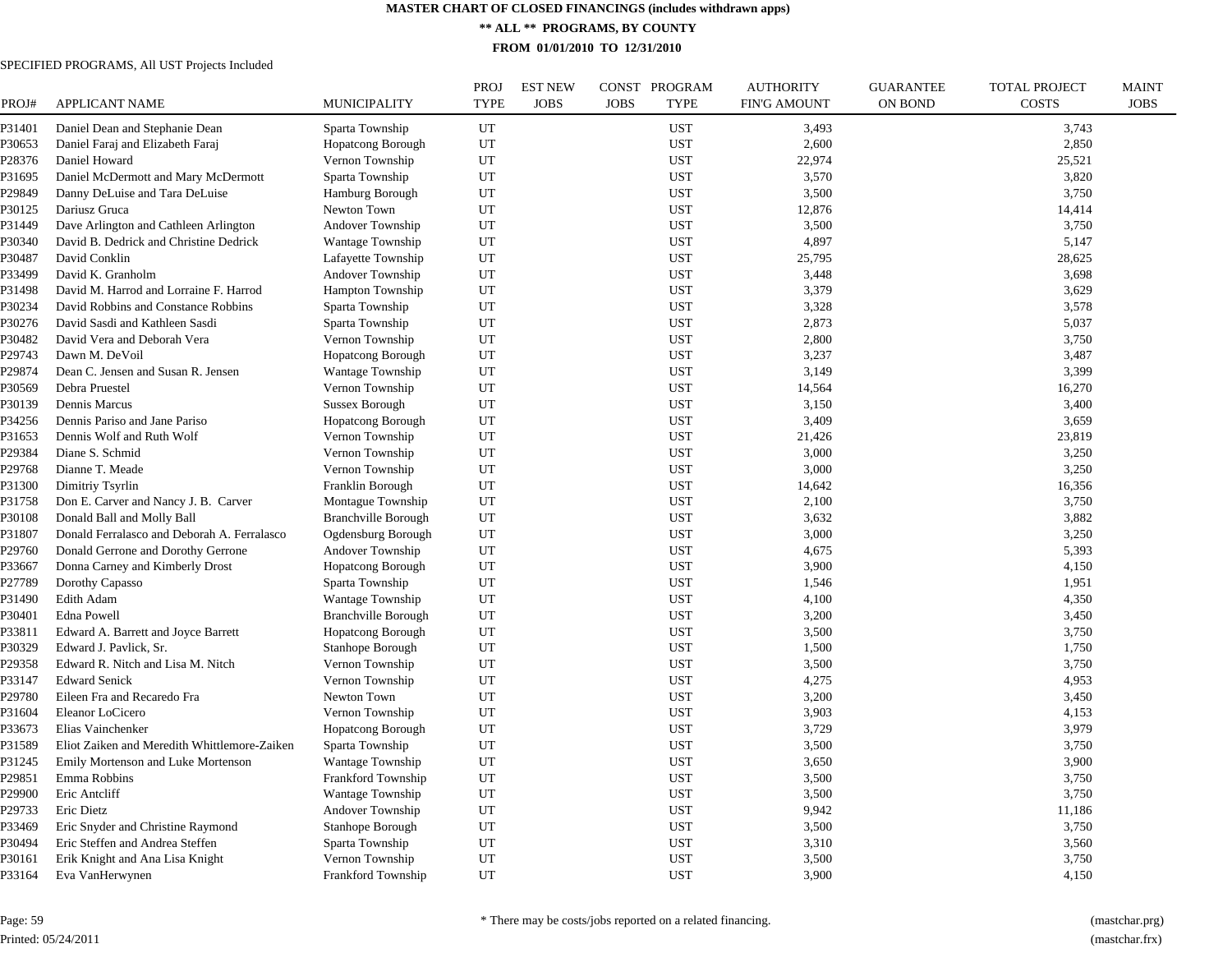**\*\* ALL \*\* PROGRAMS, BY COUNTY**

**FROM 01/01/2010 TO 12/31/2010**

| PROJ#  | <b>APPLICANT NAME</b>                          | MUNICIPALITY               | <b>PROJ</b><br><b>TYPE</b> | <b>EST NEW</b><br><b>JOBS</b> | CONST PROGRAM<br><b>JOBS</b><br><b>TYPE</b> | <b>AUTHORITY</b><br><b>FIN'G AMOUNT</b> | <b>GUARANTEE</b><br><b>ON BOND</b> | <b>TOTAL PROJECT</b><br><b>COSTS</b> | <b>MAINT</b><br><b>JOBS</b> |
|--------|------------------------------------------------|----------------------------|----------------------------|-------------------------------|---------------------------------------------|-----------------------------------------|------------------------------------|--------------------------------------|-----------------------------|
| P30112 | Eve Dorgan and Robert Dorgan                   | Sussex Borough             | UT                         |                               | <b>UST</b>                                  | 3,150                                   |                                    | 3,400                                |                             |
| P33247 | Evelyn A. Riley                                | Franklin Borough           | UT                         |                               | <b>UST</b>                                  | 3,428                                   |                                    | 3,678                                |                             |
| P29121 | <b>Evelyn Noland</b>                           | Vernon Township            | UT                         |                               | <b>UST</b>                                  | 24,867                                  |                                    | 27,854                               |                             |
| P31951 | <b>Frances Ross</b>                            | Franklin Borough           | UT                         |                               | <b>UST</b>                                  | 8,230                                   |                                    | 9,303                                |                             |
| P29601 | Francis Murch                                  | Hardyston Township         | UT                         |                               | <b>UST</b>                                  | 2,915                                   |                                    | 3,457                                |                             |
| P32199 | Frank Arvizzigno and Marie Arvizzigno          | Hardyston Township         | UT                         |                               | <b>UST</b>                                  | 4,250                                   |                                    | 4,500                                |                             |
| P32467 | Frank Derise and Elaine Derise                 | Vernon Township            | UT                         |                               | <b>UST</b>                                  | 4,601                                   |                                    | 5,311                                |                             |
| P30918 | Frank Falotico and Patti Falotico              | Stillwater Township        | UT                         |                               | <b>UST</b>                                  | 9,578                                   |                                    | 10,786                               |                             |
| P32625 | Frank J. McNerney and Heidi B. McNerney        | Stanhope Borough           | UT                         |                               | <b>UST</b>                                  | 3,400                                   |                                    | 3,650                                |                             |
| P31371 | Frank Malfatto and Grace Malfatto              | <b>Branchville Borough</b> | UT                         |                               | <b>UST</b>                                  | 4,416                                   |                                    | 5,108                                |                             |
| P32685 | Frank Prezioso                                 | Newton Town                | UT                         |                               | UST                                         | 28,317                                  |                                    | 31,399                               |                             |
| P31073 | Frank Rickenbaugh                              | Wantage Township           | UT                         |                               | <b>UST</b>                                  | 3,000                                   |                                    | 3,250                                |                             |
| P29513 | Frank Sanchez and Elizabeth Sanchez            | Sparta Township            | UT                         |                               | <b>UST</b>                                  | 3,000                                   |                                    | 3,250                                |                             |
| P32955 | Fred Carrell                                   | Sussex Borough             | UT                         |                               | <b>UST</b>                                  | 35,535                                  |                                    | 39,339                               |                             |
| P31311 | Fred Wertz and Joyce Wertz                     | Sparta Township            | UT                         |                               | <b>UST</b>                                  | 3,256                                   |                                    | 4,082                                |                             |
| P29865 | Frederick C. Winkler III and Laura Ann Winkler | Ogdensburg Borough         | UT                         |                               | <b>UST</b>                                  | 3,500                                   |                                    | 3,750                                |                             |
| P28849 | Garfield W. Jones, Jr.                         | Fredon Township            | UT                         |                               | <b>UST</b>                                  | 5,557                                   |                                    | 6,363                                |                             |
| P29846 | Gary R. Yonitch and Nancy A. Yonitch           | Stanhope Borough           | UT                         |                               | <b>UST</b>                                  | 3,500                                   |                                    | 3,750                                |                             |
| P34227 | Gary S. Moldovany                              | Newton Town                | UT                         |                               | <b>UST</b>                                  | 3,485                                   |                                    | 3,735                                |                             |
| P32020 | George Farrand and Elyn Farrand                | Vernon Township            | UT                         |                               | <b>UST</b>                                  | 6,877                                   |                                    | 7,815                                |                             |
| P31984 | George M. Botsko and Christine F. Botsko       | Vernon Township            | UT                         |                               | <b>UST</b>                                  | 2,519                                   |                                    | 3,398                                |                             |
| P33340 | George P. Shiko and Anastasia Darrat           | Hamburg Borough            | UT                         |                               | <b>UST</b>                                  | 7,900                                   |                                    | 8,150                                |                             |
| P33563 | George S. Shammas and Peggy E. Shammas         | <b>Hampton Township</b>    | UT                         |                               | <b>UST</b>                                  | 3,500                                   |                                    | 3,750                                |                             |
| P34493 | Gerald Martress and Shannon Martress           | Wantage Township           | UT                         |                               | <b>UST</b>                                  | 2,100                                   |                                    | 2,350                                |                             |
| P30872 | Gerard Carbone and Roseanne Carbone            | Newton Town                | UT                         |                               | <b>UST</b>                                  | 4,695                                   |                                    | 5,415                                |                             |
| P30847 | Glen Jankowski                                 | Stanhope Borough           | UT                         |                               | <b>UST</b>                                  | 5,012                                   |                                    | 5,763                                |                             |
| P28263 | Glenn Fertel and Pamela Fertel                 | Vernon Township            | UT                         |                               | <b>UST</b>                                  | 3,000                                   |                                    | 3,250                                |                             |
| P33958 | Glenn Tomasino and Claudia Tomasino            | <b>Hopatcong Borough</b>   | UT                         |                               | UST                                         | 3,500                                   |                                    | 3,750                                |                             |
| P32880 | Gordon H. Waite and Lillian M. Waite           | Wantage Township           | UT                         |                               | <b>UST</b>                                  | 3,249                                   |                                    | 3,499                                |                             |
| P31013 | Gregory J. Fernicola and Patricia J. Fernicola | Frankford Township         | UT                         |                               | <b>UST</b>                                  | 5,053                                   |                                    | 5,303                                |                             |
| P29954 | Gregory T. Pink                                | Wantage Township           | UT                         |                               | <b>UST</b>                                  | 3,319                                   |                                    | 3,569                                |                             |
| P33167 | Guy S. Harby                                   | Hamburg Borough            | UT                         |                               | <b>UST</b>                                  | 1,500                                   |                                    | 1,750                                |                             |
| P32217 | <b>Harry Entenberg</b>                         | <b>Byram Township</b>      | UT                         |                               | <b>UST</b>                                  | 2,099                                   |                                    | 3,747                                |                             |
| P33367 | Helen P. Tassey                                | Vernon Township            | UT                         |                               | <b>UST</b>                                  | 3,500                                   |                                    | 3,750                                |                             |
| P30119 | Herbert Yardley and Patricia Yardley           | Stillwater Township        | UT                         |                               | <b>UST</b>                                  | 3,099                                   |                                    | 3,349                                |                             |
| P30844 | Howard W. Ackerman, Jr. and Susan J.           | <b>Branchville Borough</b> | UT                         |                               | <b>UST</b>                                  | 3,022                                   |                                    | 3,272                                |                             |
|        | Ackerman                                       |                            |                            |                               |                                             |                                         |                                    |                                      |                             |
| P34774 | Jacalyn Giaclone Willis and Gregory Willis     | Sparta Township            | UT                         |                               | UST                                         | 3,500                                   |                                    | 3,750                                |                             |
| P33527 | Jacek Klubek and Dorota Klubek                 | Stanhope Borough           | UT                         |                               | <b>UST</b>                                  | 3,300                                   |                                    | 3,550                                |                             |
| P33022 | Jack J. Caleca and Rhonda K. Caleca            | <b>Hampton Township</b>    | UT                         |                               | <b>UST</b>                                  | 3,021                                   |                                    | 3,271                                |                             |
| P31568 | James A. Brancato and Maribeth Brancato        | Sparta Township            | UT                         |                               | UST                                         | 3,360                                   |                                    | 3,610                                |                             |
| P32846 | James B. Behan and Margaret A. Behan           | Sparta Township            | UT                         |                               | <b>UST</b>                                  | 3,328                                   |                                    | 3,578                                |                             |
| P30196 | James Berls and Patricia Berls                 | Vernon Township            | UT                         |                               | <b>UST</b>                                  | 3,200                                   |                                    | 3,450                                |                             |
| P29589 | James Blesson and Joann Blesson                | <b>Byram Township</b>      | UT                         |                               | <b>UST</b>                                  | 3,219                                   |                                    | 3,469                                |                             |
| P30680 | James D. Lunz and Susan Lunz                   | Vernon Township            | UT                         |                               | <b>UST</b>                                  | 3,200                                   |                                    | 3,450                                |                             |
| P30191 | James DiMauro                                  | Sussex Borough             | UT                         |                               | <b>UST</b>                                  | 27,644                                  |                                    | 30,658                               |                             |
| P31999 | James F. Prunty, Jr. and Joy D. Prunty         | <b>Byram Township</b>      | UT                         |                               | <b>UST</b>                                  | 7,506                                   |                                    | 8,507                                |                             |
|        |                                                |                            |                            |                               |                                             |                                         |                                    |                                      |                             |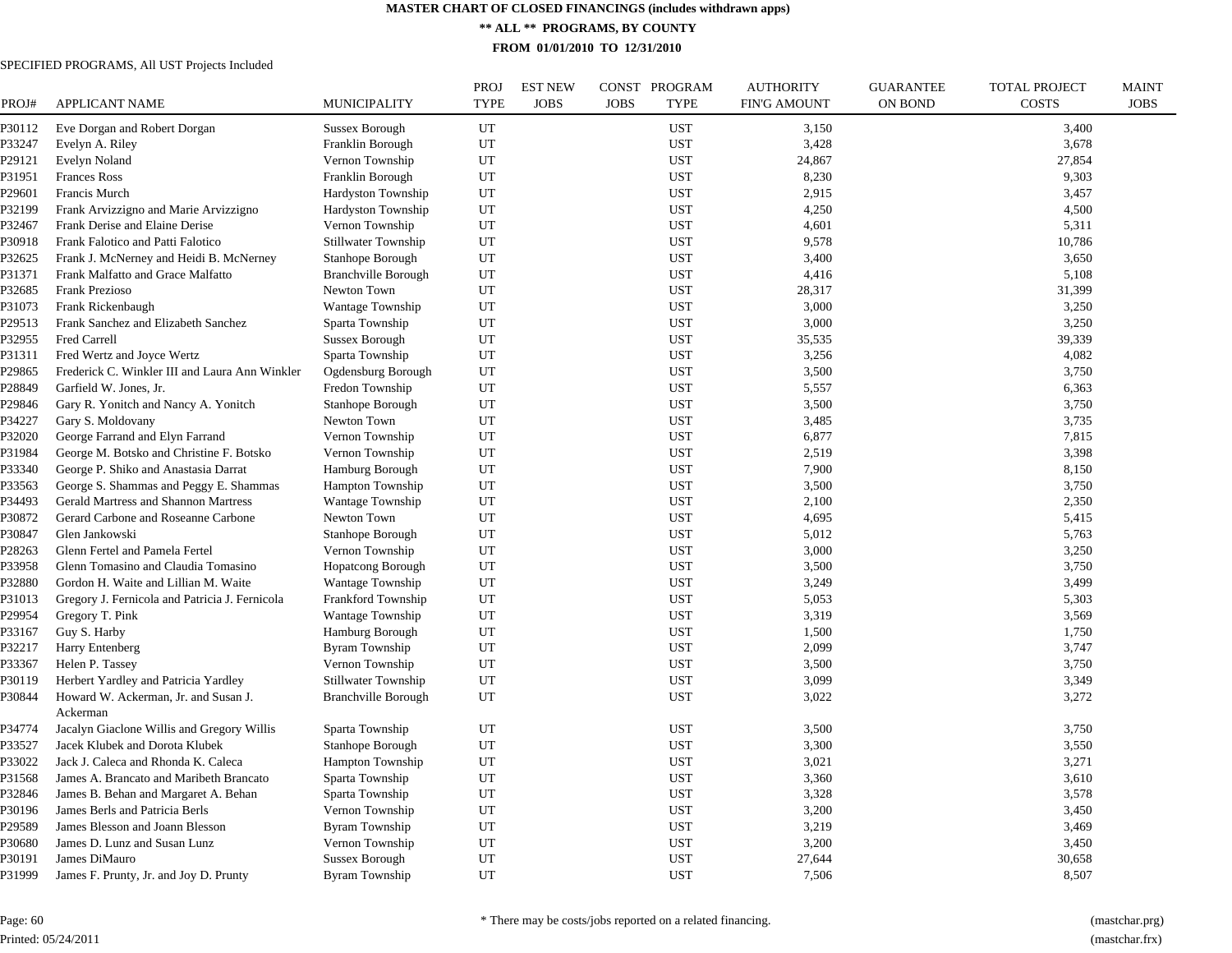**\*\* ALL \*\* PROGRAMS, BY COUNTY**

**FROM 01/01/2010 TO 12/31/2010**

# SPECIFIED PROGRAMS, All UST Projects Included

| PROJ#  | <b>APPLICANT NAME</b>                         | MUNICIPALITY             | <b>PROJ</b><br><b>TYPE</b> | <b>EST NEW</b><br><b>JOBS</b> | CONST PROGRAM<br><b>JOBS</b><br><b>TYPE</b> | <b>AUTHORITY</b><br>FIN'G AMOUNT | <b>GUARANTEE</b><br><b>ON BOND</b> | <b>TOTAL PROJECT</b><br><b>COSTS</b> | <b>MAINT</b><br><b>JOBS</b> |
|--------|-----------------------------------------------|--------------------------|----------------------------|-------------------------------|---------------------------------------------|----------------------------------|------------------------------------|--------------------------------------|-----------------------------|
|        |                                               |                          |                            |                               |                                             |                                  |                                    |                                      |                             |
| P33439 | James M. Kalafut and Patricia G. Kalafut      | Franklin Borough         | UT                         |                               | <b>UST</b>                                  | 3,240                            |                                    | 3,490                                |                             |
| P29550 | James Taylor                                  | Newton Town              | UT                         |                               | <b>UST</b>                                  | 3,000                            |                                    | 3,250                                |                             |
| P31854 | James W. Rice, Jr. and Wendy A. Rice          | Sandyston Township       | UT                         |                               | <b>UST</b>                                  | 4,956                            |                                    | 5,206                                |                             |
| P32100 | Jamie W. Jurgaitis and Christine H. Jurgaitis | <b>Hopatcong Borough</b> | UT                         |                               | <b>UST</b>                                  | 4,500                            |                                    | 4,750                                |                             |
| P30036 | Janet Struble                                 | Wantage Township         | UT                         |                               | <b>UST</b>                                  | 2,389                            |                                    | 2,639                                |                             |
| P32951 | Janice Fazenbaker and Tim Fazenbaker          | Wantage Township         | UT                         |                               | <b>UST</b>                                  | 3,000                            |                                    | 3,250                                |                             |
| P33582 | Jay Gould and Evelyn Gould                    | Newton Town              | UT                         |                               | <b>UST</b>                                  | 3,500                            |                                    | 3,750                                |                             |
| P29040 | Jean Ransom                                   | <b>Wantage Township</b>  | UT                         |                               | <b>UST</b>                                  | 2,758                            |                                    | 3,008                                |                             |
| P31887 | Jean Walters                                  | <b>Byram Township</b>    | UT                         |                               | <b>UST</b>                                  | 1,400                            |                                    | 1,650                                |                             |
| P31442 | Jeffrey A. Davis and Deah S. Davis            | Sparta Township          | UT                         |                               | <b>UST</b>                                  | 3,628                            |                                    | 3,878                                |                             |
| P28189 | Jeffrey Hamer                                 | Green Township           | UT                         |                               | <b>UST</b>                                  | 32,417                           |                                    | 35,909                               |                             |
| P34037 | Jeffrey P. Millet and Marybeth Millet         | Lafayette Township       | UT                         |                               | <b>UST</b>                                  | 1,958                            |                                    | 3,512                                |                             |
| P29608 | Jennifer Fedorka                              | Vernon Township          | UT                         |                               | <b>UST</b>                                  | 21,449                           |                                    | 23,844                               |                             |
| P30734 | Jennifer Meyler and Richard Meyler            | Newton Town              | UT                         |                               | <b>UST</b>                                  | 2,400                            |                                    | 3,250                                |                             |
| P33169 | Jerome Wilson and Carol Wilson                | <b>Wantage Township</b>  | UT                         |                               | <b>UST</b>                                  | 1,368                            |                                    | 3,669                                |                             |
| P34567 | Jerry I. May and Elizabeth A. May             | Sparta Township          | UT                         |                               | <b>UST</b>                                  | 3,500                            |                                    | 3,750                                |                             |
| P31953 | JoAnn MacDougall                              | Vernon Township          | UT                         |                               | <b>UST</b>                                  | 16,680                           |                                    | 18,598                               |                             |
| P30022 | JoAnn McCain                                  | Fredon Township          | UT                         |                               | <b>UST</b>                                  | 157,649                          |                                    | 173,664                              |                             |
| P29271 | Joan Kiermaier                                | Vernon Township          | UT                         |                               | <b>UST</b>                                  | 4,526                            |                                    | 5,229                                |                             |
| P32913 | Joan Perdue                                   | <b>Hopatcong Borough</b> | UT                         |                               | <b>UST</b>                                  | 16,368                           |                                    | 18,255                               |                             |
| P30863 | Joe Dolce                                     | Stanhope Borough         | UT                         |                               | <b>UST</b>                                  | 13,994                           |                                    | 15,643                               |                             |
| P31195 | Joe Lesch and Tammy Lesch                     | Frankford Township       | UT                         |                               | <b>UST</b>                                  | 3,500                            |                                    | 3,750                                |                             |
| P32937 | John A. Eitel, Jr.                            | Vernon Township          | UT                         |                               | <b>UST</b>                                  | 1,500                            |                                    | 1,750                                |                             |
| P31389 | John Brooks and Marianne Brooks               | Vernon Township          | UT                         |                               | <b>UST</b>                                  | 3,900                            |                                    | 4,150                                |                             |
| P29275 | John Collins                                  | Ogdensburg Borough       | UT                         |                               | <b>UST</b>                                  | 4,358                            |                                    | 5,044                                |                             |
| P31518 | John Cooke                                    | Newton Town              | UT                         |                               | <b>UST</b>                                  | 3,730                            |                                    | 4,353                                |                             |
| P29113 | John Gullotta and Nicole Gullotta             | Stanhope Borough         | UT                         |                               | <b>UST</b>                                  | 3,250                            |                                    | 3,500                                |                             |
| P30995 | John Krieger and Lorraine Krieger             | Sparta Township          | UT                         |                               | <b>UST</b>                                  | 1,651                            |                                    | 4,379                                |                             |
| P30589 | John L. Schumann and Patricia E. Schumann     | Fredon Township          | UT                         |                               | <b>UST</b>                                  | 3,000                            |                                    | 3,250                                |                             |
| P29258 | John M. Danko and Gale R. Danko               | Stillwater Township      | UT                         |                               | <b>UST</b>                                  | 3,288                            |                                    | 3,538                                |                             |
| P29862 | John Maccarino                                | Sparta Township          | UT                         |                               | <b>UST</b>                                  | 3,000                            |                                    | 3,250                                |                             |
| P30689 | John Manailovich                              | <b>Wantage Township</b>  | UT                         |                               | <b>UST</b>                                  | 5,557                            |                                    | 6,363                                |                             |
| P30490 | John P. Madigan and Wendy Madigan             | Sparta Township          | UT                         |                               | <b>UST</b>                                  | 3,500                            |                                    | 3,750                                |                             |
| P30586 | John P. Vidal and Marie Vidal                 | <b>Wantage Township</b>  | UT                         |                               | <b>UST</b>                                  | 1,617                            |                                    | 2,945                                |                             |
| P22849 | John Peters                                   | Ogdensburg Borough       | UT                         |                               | <b>UST</b>                                  | 2,978                            |                                    | 3,526                                |                             |
| P32761 | John Pischedda and Carol Pischedda            | Stanhope Borough         | UT                         |                               | <b>UST</b>                                  | 3,500                            |                                    | 3,750                                |                             |
| P30551 | John Roberts                                  | Sussex Borough           | UT                         |                               | <b>UST</b>                                  | 3,750                            |                                    | 4,375                                |                             |
| P31265 | John T. Annone and Donna M. Annone            | Sparta Township          | UT                         |                               | <b>UST</b>                                  | 3,500                            |                                    | 3,750                                |                             |
| P29896 | John V. Guzzo and Lisa Guzzo                  | Wantage Township         | UT                         |                               | <b>UST</b>                                  | 3,500                            |                                    | 3,750                                |                             |
| P32530 | John Verney and Sharon Verney                 | Sparta Township          | UT                         |                               | <b>UST</b>                                  | 3,200                            |                                    | 3,450                                |                             |
| P33067 | John W. Molnar and Phyllis Molnar             | <b>Sussex Borough</b>    | UT                         |                               | <b>UST</b>                                  | 3,500                            |                                    | 3,750                                |                             |
| P29675 | Jon Shade and Kristen Shade                   | <b>Sussex Borough</b>    | UT                         |                               | <b>UST</b>                                  | 3,000                            |                                    | 3,250                                |                             |
| P30343 | Joseph Antonello and Meghan Antonello         | Sparta Township          | UT                         |                               | <b>UST</b>                                  | 3,158                            |                                    | 3,408                                |                             |
| P31479 | Joseph Gallo and Nancy Gallo                  | Andover Township         | UT                         |                               | <b>UST</b>                                  | 3,500                            |                                    | 3,750                                |                             |
|        |                                               |                          | UT                         |                               |                                             |                                  |                                    |                                      |                             |
| P31799 | Joseph J. Macaluso                            | <b>Byram Township</b>    |                            |                               | <b>UST</b>                                  | 1,400                            |                                    | 3,750                                |                             |
| P30821 | Joseph L. Corcoran and Gail E. Corcoran       | Frankford Township       | UT                         |                               | <b>UST</b>                                  | 3,000                            |                                    | 3,250                                |                             |
| P32000 | Joseph Patrickio                              | Sparta Township          | UT                         |                               | <b>UST</b>                                  | 4,763                            |                                    | 5,489                                |                             |

Page: 61 Printed: 05/24/2011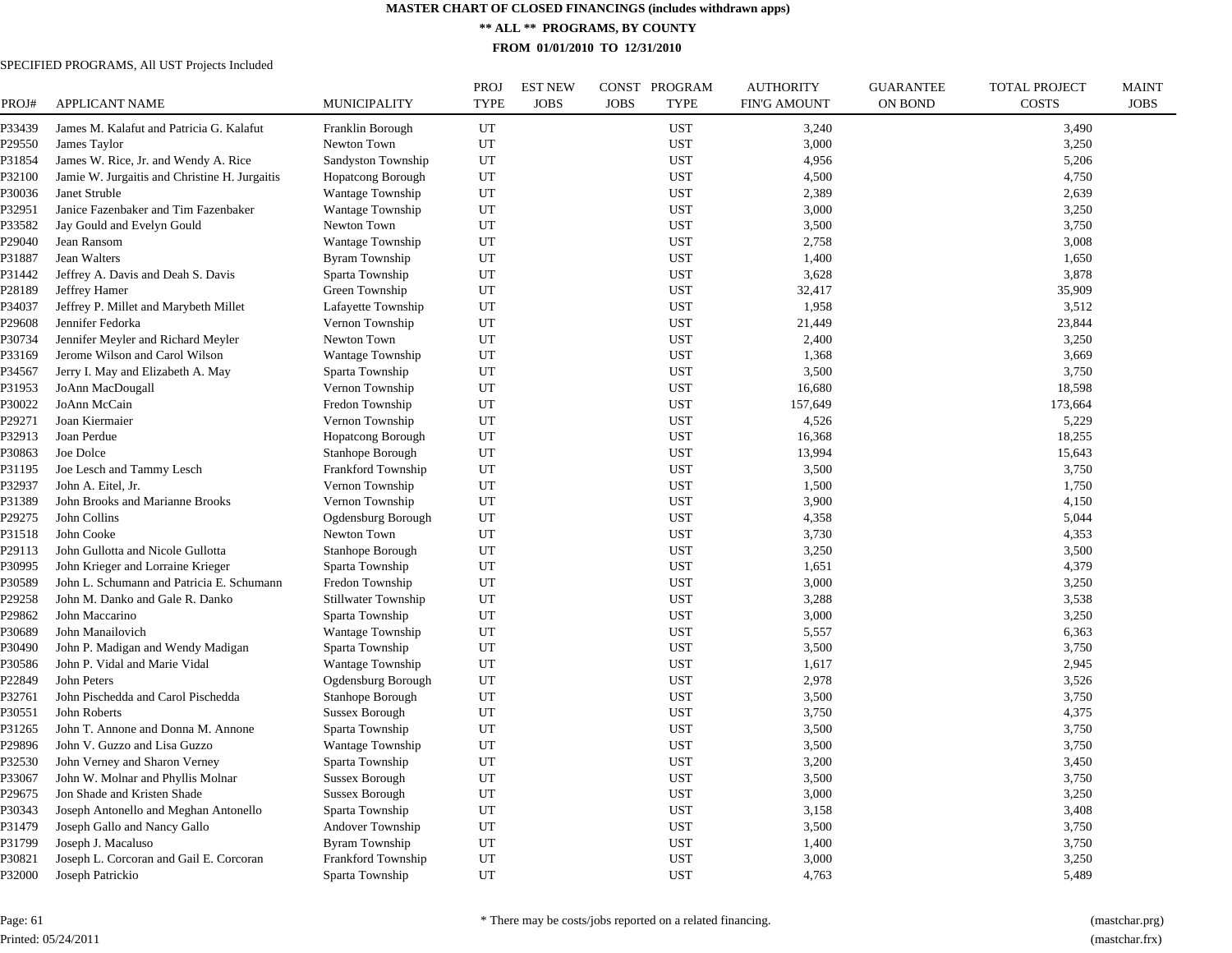**\*\* ALL \*\* PROGRAMS, BY COUNTY**

**FROM 01/01/2010 TO 12/31/2010**

| PROJ#  | <b>APPLICANT NAME</b>                      | <b>MUNICIPALITY</b>        | <b>PROJ</b><br><b>TYPE</b> | <b>EST NEW</b><br><b>JOBS</b> | CONST PROGRAM<br><b>JOBS</b><br><b>TYPE</b> | <b>AUTHORITY</b><br><b>FIN'G AMOUNT</b> | <b>GUARANTEE</b><br><b>ON BOND</b> | <b>TOTAL PROJECT</b><br><b>COSTS</b> | <b>MAINT</b><br><b>JOBS</b> |
|--------|--------------------------------------------|----------------------------|----------------------------|-------------------------------|---------------------------------------------|-----------------------------------------|------------------------------------|--------------------------------------|-----------------------------|
| P31281 | Joseph Prol and Ruth Prol                  | Franklin Borough           | UT                         |                               | UST                                         | 3,250                                   |                                    | 3,500                                |                             |
| P32481 | Joseph Szollosi and Judith Szollosi        | Wantage Township           | UT                         |                               | <b>UST</b>                                  | 4,170                                   |                                    | 4,420                                |                             |
| P31358 | Joseph Wolfe                               | Hamburg Borough            | UT                         |                               | <b>UST</b>                                  | 55,214                                  |                                    | 60,985                               |                             |
| P31555 | Joyce A. Rich                              | Vernon Township            | UT                         |                               | <b>UST</b>                                  | 4,500                                   |                                    | 4,750                                |                             |
| P29394 | Joyce Straway and Thomas A. Straway        | Newton Town                | UT                         |                               | <b>UST</b>                                  | 3,500                                   |                                    | 3,750                                |                             |
| P30030 | Juan J. Castrillo                          | Sparta Township            | UT                         |                               | <b>UST</b>                                  | 3,000                                   |                                    | 3,250                                |                             |
| P30495 | Judith Foster                              | Newton Town                | UT                         |                               | <b>UST</b>                                  | 3,180                                   |                                    | 3,430                                |                             |
| P30726 | Judith Schermer                            | Vernon Township            | UT                         |                               | <b>UST</b>                                  | 4,653                                   |                                    | 5,368                                |                             |
| P29029 | Julie Albrecht Bianchi                     | <b>Branchville Borough</b> | UT                         |                               | <b>UST</b>                                  | 1,200                                   |                                    | 1,450                                |                             |
| P31578 | Julie Muehe                                | Vernon Township            | UT                         |                               | <b>UST</b>                                  | 3,460                                   |                                    | 4,179                                |                             |
| P33470 | Kathleen Nauss                             | Vernon Township            | UT                         |                               | <b>UST</b>                                  | 3,300                                   |                                    | 3,550                                |                             |
| P30159 | <b>Kathy Matthes</b>                       | Sparta Township            | UT                         |                               | <b>UST</b>                                  | 2,925                                   |                                    | 3,175                                |                             |
| P31563 | Keith E. Toriello and Lisa A. Toriello     | Hardyston Township         | UT                         |                               | <b>UST</b>                                  | 3,500                                   |                                    | 3,750                                |                             |
| P30801 | Kellie Dragon                              | Wantage Township           | UT                         |                               | <b>UST</b>                                  | 4,309                                   |                                    | 4,990                                |                             |
| P32790 | Ken Hess                                   | Sparta Township            | UT                         |                               | <b>UST</b>                                  | 5,750                                   |                                    | 6,575                                |                             |
| P33530 | Kenneth Corey                              | <b>Branchville Borough</b> | UT                         |                               | <b>UST</b>                                  | 1,415                                   |                                    | 1,665                                |                             |
| P31495 | Kenneth Tuit and Geraldine Tuit            | Wantage Township           | UT                         |                               | <b>UST</b>                                  | 2,900                                   |                                    | 3,150                                |                             |
| P31198 | Kerri Bergested                            | Sussex Borough             | UT                         |                               | <b>UST</b>                                  | 3,000                                   |                                    | 3,250                                |                             |
| P30908 | Kevin Chase and Claudia Chase              | Vernon Township            | UT                         |                               | <b>UST</b>                                  | 1,300                                   |                                    | 1,550                                |                             |
| P31651 | Kevin Egli                                 | Ogdensburg Borough         | UT                         |                               | <b>UST</b>                                  | 21,710                                  |                                    | 24,131                               |                             |
| P30898 | Kevin Fraser and Veronica Fraser           | Vernon Township            | UT                         |                               | <b>UST</b>                                  | 36,620                                  |                                    | 40,532                               |                             |
| P32915 | Kevin G. Gleason and Patricia A. Gleason   | Wantage Township           | UT                         |                               | <b>UST</b>                                  | 3,500                                   |                                    | 3,750                                |                             |
| P34039 | Kevin G. Healy and Dorothy Healy           | <b>Frankford Township</b>  | UT                         |                               | <b>UST</b>                                  | 2,587                                   |                                    | 3,483                                |                             |
| P31404 | Kevin Jacquier and Evelyn Jacquier         | Stanhope Borough           | UT                         |                               | <b>UST</b>                                  | 3,485                                   |                                    | 3,735                                |                             |
| P32034 | Kevin McEwan and Paula McEwan              | Franklin Borough           | UT                         |                               | <b>UST</b>                                  | 3,500                                   |                                    | 3,750                                |                             |
| P29421 | Kevin P. McGee                             | <b>Hopatcong Borough</b>   | UT                         |                               | UST                                         | 3,456                                   |                                    | 3,706                                |                             |
| P33008 | Kevin P. Sherlock and Judy A. Sherlock     | Franklin Borough           | UT                         |                               | <b>UST</b>                                  | 3,300                                   |                                    | 3,550                                |                             |
| P29745 | Kevin T. Hazell and Sharon Hazell          | Vernon Township            | UT                         |                               | <b>UST</b>                                  | 3,540                                   |                                    | 3,790                                |                             |
| P32139 | Konrad E. Frank and Irmgard Frank          | Sparta Township            | UT                         |                               | <b>UST</b>                                  | 3,500                                   |                                    | 3,750                                |                             |
| P28928 | Konstantinas Kallopoulos                   | Andover Borough            | UT                         |                               | <b>UST</b>                                  | 11,518                                  |                                    | 12,920                               |                             |
| P33349 | Larry A. Zaback                            | Newton Town                | UT                         |                               | <b>UST</b>                                  | 5,500                                   |                                    | 5,750                                |                             |
| P33977 | Larry Heisler, Jr. and Susan L. Heisler    | Sparta Township            | UT                         |                               | <b>UST</b>                                  | 6,100                                   |                                    | 6,350                                |                             |
| P33162 | Lena H. Sciroppo and Vincent L. Sciroppo   | Andover Borough            | UT                         |                               | <b>UST</b>                                  | 2,100                                   |                                    | 3,750                                |                             |
| P31886 | Leslie Litchfield and Christine Litchfield | Sparta Township            | UT                         |                               | <b>UST</b>                                  | 3,500                                   |                                    | 3,750                                |                             |
| P32630 | Lisa Baurys                                | <b>Byram Township</b>      | UT                         |                               | <b>UST</b>                                  | 3,900                                   |                                    | 4,150                                |                             |
| P33459 | Lorne MacDonald and Grace MacDonald        | <b>Sussex Borough</b>      | UT                         |                               | <b>UST</b>                                  | 3,500                                   |                                    | 3,750                                |                             |
| P30698 | Lynne A. Nafziger                          | Lafayette Township         | UT                         |                               | <b>UST</b>                                  | 20,975                                  |                                    | 23,323                               |                             |
| P29762 | Madeline Thompson                          | Vernon Township            | UT                         |                               | <b>UST</b>                                  | 7,227                                   |                                    | 8,200                                |                             |
| P32404 | Margaret A. Ross                           | Vernon Township            | UT                         |                               | <b>UST</b>                                  | 2,964                                   |                                    | 3,214                                |                             |
| P29306 | Margaret Massanero                         | <b>Sussex Borough</b>      | UT                         |                               | <b>UST</b>                                  | 12,458                                  |                                    | 13,954                               |                             |
| P31936 | Margaret Walsh                             | Sparta Township            | UT                         |                               | <b>UST</b>                                  | 3,258                                   |                                    | 3,508                                |                             |
| P29597 | Marjorie Kenely                            | Vernon Township            | UT                         |                               | <b>UST</b>                                  | 3,053                                   |                                    | 3,303                                |                             |
| P33026 | Mark Anderson and Amy Anderson             | Vernon Township            | UT                         |                               | <b>UST</b>                                  | 3,500                                   |                                    | 3,750                                |                             |
| P32205 | Mark Williams                              | <b>Wantage Township</b>    | UT                         |                               | <b>UST</b>                                  | 5,522                                   |                                    | 5,772                                |                             |
| P33873 | Martin McGrath                             | Sussex Borough             | UT                         |                               | <b>UST</b>                                  | 3,500                                   |                                    | 3,750                                |                             |
| P30413 | Mary Beth Erickson                         | Vernon Township            | UT                         |                               | <b>UST</b>                                  | 3,646                                   |                                    | 4,261                                |                             |
| P31361 | Matt Merville and Donna Taylor             | Sparta Township            | UT                         |                               | <b>UST</b>                                  | 11,019                                  |                                    | 12,371                               |                             |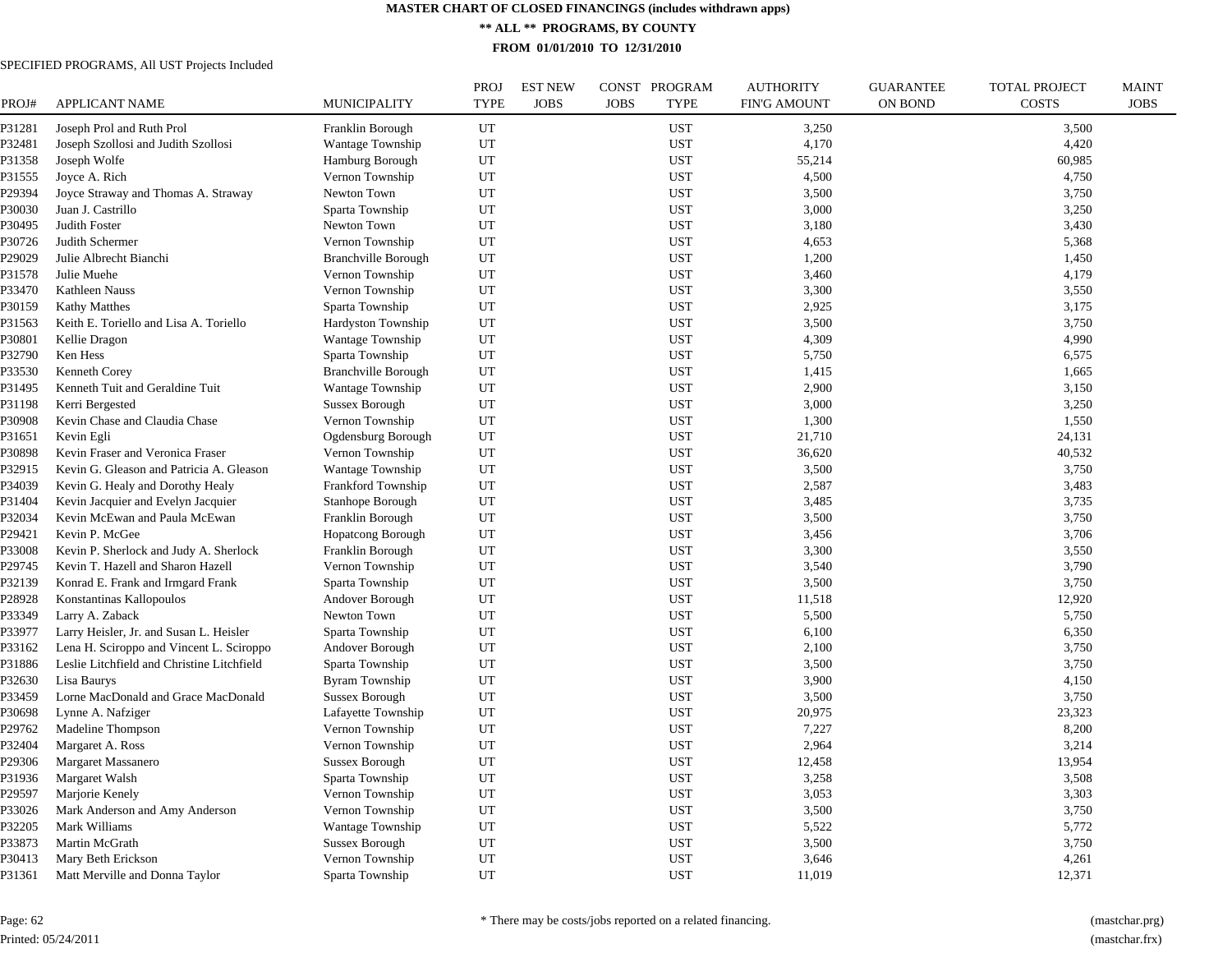**\*\* ALL \*\* PROGRAMS, BY COUNTY**

**FROM 01/01/2010 TO 12/31/2010**

| PROJ#  | <b>APPLICANT NAME</b>                        | MUNICIPALITY               | PROJ<br><b>TYPE</b> | <b>EST NEW</b><br><b>JOBS</b> | CONST<br>PROGRAM<br><b>JOBS</b><br><b>TYPE</b> | <b>AUTHORITY</b><br><b>FIN'G AMOUNT</b> | <b>GUARANTEE</b><br>ON BOND | <b>TOTAL PROJECT</b><br><b>COSTS</b> | <b>MAINT</b><br><b>JOBS</b> |
|--------|----------------------------------------------|----------------------------|---------------------|-------------------------------|------------------------------------------------|-----------------------------------------|-----------------------------|--------------------------------------|-----------------------------|
| P27044 | Matthew Smetana and Jeanne Smetana           | Sparta Township            | UT                  |                               | <b>UST</b>                                     | 3,000                                   |                             | 3,250                                |                             |
| P30789 | Matthew W. Broderick and Christine N.        | Stillwater Township        | UT                  |                               | <b>UST</b>                                     | 3,000                                   |                             | 3,250                                |                             |
|        | <b>Broderick</b>                             |                            |                     |                               |                                                |                                         |                             |                                      |                             |
| P30501 | Maureen Murphy-Smolka and James R. Smolka    | Sparta Township            | UT                  |                               | <b>UST</b>                                     | 3,185                                   |                             | 3,435                                |                             |
| P32510 | Meredith E Osborne and Bonnie J. Osborne     | Wantage Township           | UT                  |                               | <b>UST</b>                                     | 1,992                                   |                             | 3,569                                |                             |
| P34293 | Michael B Kelsey and Susan Kelsey            | Ogdensburg Borough         | UT                  |                               | <b>UST</b>                                     | 3,760                                   |                             | 4,010                                |                             |
| P29484 | Michael Baldino and Grace Baldino            | Vernon Township            | UT                  |                               | <b>UST</b>                                     | 4,048                                   |                             | 4,298                                |                             |
| P29978 | Michael E. Davis and Lauretta Davis          | <b>Stillwater Township</b> | UT                  |                               | <b>UST</b>                                     | 3,500                                   |                             | 3,750                                |                             |
| P29692 | Michael G. Hangley and Jacqueline M. Hangley | <b>Hopatcong Borough</b>   | UT                  |                               | <b>UST</b>                                     | 3,000                                   |                             | 3,250                                |                             |
| P31197 | Michael Gleason                              | Vernon Township            | UT                  |                               | <b>UST</b>                                     | 4,549                                   |                             | 5,254                                |                             |
| P30148 | Michael Mornhineway and Debra Mornhineway    | Sparta Township            | UT                  |                               | <b>UST</b>                                     | 3,128                                   |                             | 3,378                                |                             |
| P29639 | Michael Pizzulli and Diana Pizzulli          | Sparta Township            | UT                  |                               | <b>UST</b>                                     | 1,460                                   |                             | 1,710                                |                             |
| P32129 | Michael Quintas and Lisa Quintas             | Green Township             | UT                  |                               | <b>UST</b>                                     | 2,887                                   |                             | 3,137                                |                             |
| P31240 | Michael Settembre and Leah Settembre         | Sparta Township            | UT                  |                               | <b>UST</b>                                     | 4,230                                   |                             | 4,480                                |                             |
| P29546 | Michael Vanelli and Linda Vanelli            | Sparta Township            | UT                  |                               | <b>UST</b>                                     | 3,170                                   |                             | 3,420                                |                             |
| ?30695 | Michael Voitcu and Heather Voitcu            | <b>Branchville Borough</b> | UT                  |                               | <b>UST</b>                                     | 4,671                                   |                             | 5,388                                |                             |
| P30483 | Michael Williams and Anastasia Williams      | <b>Hopatcong Borough</b>   | UT                  |                               | <b>UST</b>                                     | 3,500                                   |                             | 3,750                                |                             |
| P30806 | Michael Wontor and Diane Wontor              | Vernon Township            | UT                  |                               | <b>UST</b>                                     | 9,362                                   |                             | 10,548                               |                             |
| P32791 | Mike Hoffmann                                | Sussex Borough             | UT                  |                               | <b>UST</b>                                     | 5,724                                   |                             | 6,546                                |                             |
| P30556 | Mike Olson and Daryl Olson                   | Sussex Borough             | UT                  |                               | <b>UST</b>                                     | 3,310                                   |                             | 3,560                                |                             |
| P31076 | Mildred Conroy Corporation                   | <b>Sussex Borough</b>      | UT                  |                               | <b>UST</b>                                     | 12,036                                  |                             | 13,740                               |                             |
| P31223 | Monica Flynn                                 | Franklin Borough           | UT                  |                               | <b>UST</b>                                     | 3.233                                   |                             | 3,483                                |                             |
| P29749 | Neil Keegstra and Margaret Stewart           | Vernon Township            | UT                  |                               | <b>UST</b>                                     | 2,800                                   |                             | 3,050                                |                             |
| P33694 | Neil Pallotta and Susan Pallotta             | <b>Byram Township</b>      | UT                  |                               | <b>UST</b>                                     | 3,500                                   |                             | 3,750                                |                             |
| P30509 | Nick Byra and Donald B. Williams             | Wantage Township           | UT                  |                               | <b>UST</b>                                     | 3,119                                   |                             | 3,369                                |                             |
| P31093 | Nicole Valette                               | Sparta Township            | UT                  |                               | <b>UST</b>                                     | 4,352                                   |                             | 5,037                                |                             |
| P33666 | Otto Mett Jr. and Judith A. Mett             | Hardyston Township         | UT                  |                               | <b>UST</b>                                     | 806                                     |                             | 4,279                                |                             |
| P29898 | Pablo Gonzalez                               | <b>Wantage Township</b>    | UT                  |                               | <b>UST</b>                                     | 3,500                                   |                             | 3,750                                |                             |
| P30642 | Pam Vreeland and Mark Vreeland               | Sparta Township            | UT                  |                               | <b>UST</b>                                     | 3,254                                   |                             | 3,504                                |                             |
| P32590 | Pamela Ressler and William Ressler           | Vernon Township            | UT                  |                               | <b>UST</b>                                     | 3,500                                   |                             | 3,750                                |                             |
| P32866 | Patricia Tino and Henry Tino                 | Frankford Township         | UT                  |                               | <b>UST</b>                                     | 1,203                                   |                             | 3,256                                |                             |
| P30819 | Patrick Rizzuto                              | Vernon Township            | UT                  |                               | <b>UST</b>                                     | 34,662                                  |                             | 38,378                               |                             |
| P33170 | Patrick Rizzuto                              | Vernon Township            | UT                  |                               | <b>UST</b>                                     | 72,892                                  |                             | 80,431                               |                             |
| P33338 | Paul Carpenter                               | Frankford Township         | UT                  |                               | <b>UST</b>                                     | 3,500                                   |                             | 3,750                                |                             |
| P32800 | Paul J. Kays, Jr. and Kelly A. Kays          | <b>Stillwater Township</b> | UT                  |                               | <b>UST</b>                                     | 3,269                                   |                             | 3,519                                |                             |
| P30644 | Pauline Dieckman                             | Vernon Township            | UT                  |                               | <b>UST</b>                                     | 3,900                                   |                             | 4,150                                |                             |
| P32394 | Pedro Materan                                | Sparta Township            | UT                  |                               | <b>UST</b>                                     | 11,877                                  |                             | 13,315                               |                             |
| P31747 | Peter Correale and Loretta Correale          | Wantage Township           | UT                  |                               | <b>UST</b>                                     | 830                                     |                             | 4,815                                |                             |
| P33100 | Peter Lubrecht, Sr. and Thea Lubrecht        | Stanhope Borough           | UT                  |                               | <b>UST</b>                                     | 4,435                                   |                             | 4,685                                |                             |
| P29128 | Peter Mitchell                               | Hamburg Borough            | UT                  |                               | <b>UST</b>                                     | 20,837                                  |                             | 23,171                               |                             |
| P32023 | Peter Pearson and Betty Pearson              | Andover Borough            | UT                  |                               | <b>UST</b>                                     | 4,681                                   |                             | 13,122                               |                             |
| P29419 |                                              |                            | UT                  |                               | <b>UST</b>                                     | 1,800                                   |                             |                                      |                             |
|        | Peter Ryan and Janet Ryan                    | Sparta Township            |                     |                               |                                                |                                         |                             | 3,250                                |                             |
| P30175 | Philip R. Minimi and Denise Minimi           | <b>Sussex Borough</b>      | UT<br>UT            |                               | <b>UST</b>                                     | 3,152                                   |                             | 3,402                                |                             |
| P31600 | Philip Recchio                               | Franklin Borough           |                     |                               | <b>UST</b>                                     | 8,250                                   |                             | 9,325                                |                             |
| P32502 | Philip Schwarz                               | Vernon Township            | UT                  |                               | <b>UST</b>                                     | 3,248                                   |                             | 3,498                                |                             |
| P31922 | Pompeo Fava and Anunziatta Fava              | Vernon Township            | UT                  |                               | <b>UST</b>                                     | 23,298                                  |                             | 25,848                               |                             |
| P30846 | Ralph Kinney                                 | Newton Town                | UT                  |                               | <b>UST</b>                                     | 16,446                                  |                             | 18,341                               |                             |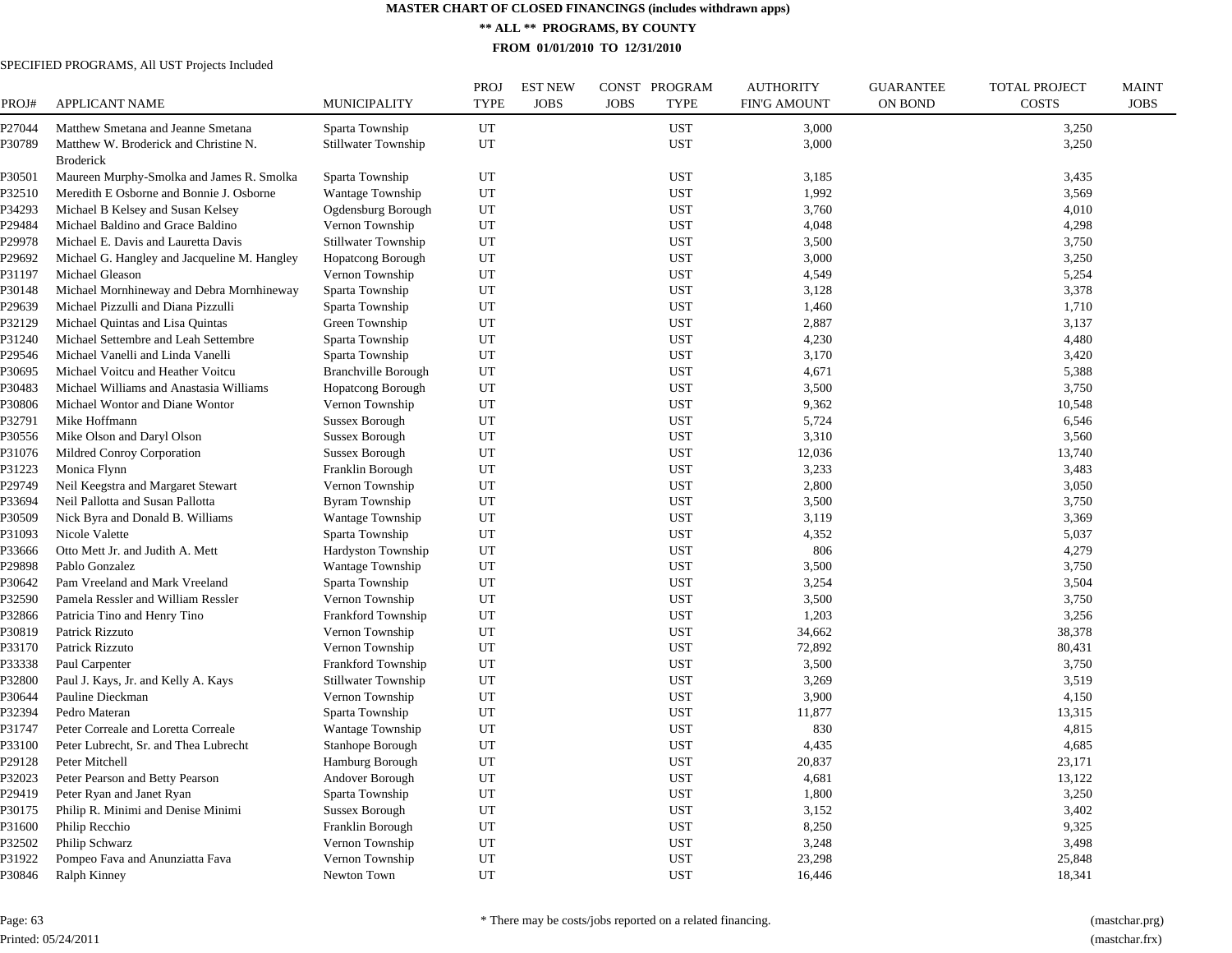**\*\* ALL \*\* PROGRAMS, BY COUNTY**

**FROM 01/01/2010 TO 12/31/2010**

| PROJ#            | <b>APPLICANT NAME</b>                                 | <b>MUNICIPALITY</b>                       | <b>PROJ</b><br><b>TYPE</b> | <b>EST NEW</b><br><b>JOBS</b><br><b>JOBS</b> | CONST PROGRAM<br><b>TYPE</b> | <b>AUTHORITY</b><br><b>FIN'G AMOUNT</b> | <b>GUARANTEE</b><br><b>ON BOND</b> | <b>TOTAL PROJECT</b><br><b>COSTS</b> | <b>MAINT</b><br><b>JOBS</b> |
|------------------|-------------------------------------------------------|-------------------------------------------|----------------------------|----------------------------------------------|------------------------------|-----------------------------------------|------------------------------------|--------------------------------------|-----------------------------|
| P33060           | Ralph L. Raser, Jr.                                   | Sandyston Township                        | UT                         |                                              | <b>UST</b>                   | 1,500                                   |                                    | 1,750                                |                             |
| P31177           | Raymond W. Schroeder, Jr.                             | Montague Township                         | UT                         |                                              | <b>UST</b>                   | 17,131                                  |                                    | 19,094                               |                             |
| P31828           | Rene Cimmino                                          | <b>Wantage Township</b>                   | UT                         |                                              | <b>UST</b>                   | 3,119                                   |                                    | 3,369                                |                             |
| P32249           | Rich Sidoli and Allison Sidoli                        | Byram Township                            | UT                         |                                              | <b>UST</b>                   | 3,388                                   |                                    | 3,638                                |                             |
| P29899           | Richard A. Brzostowski and Patricia A.<br>Brzostowski | Wantage Township                          | UT                         |                                              | <b>UST</b>                   | 3,500                                   |                                    | 3,750                                |                             |
| P30917           | Richard Dahn and Kathleen Dahn                        | Sparta Township                           | UT                         |                                              | <b>UST</b>                   | 4,383                                   |                                    | 5,071                                |                             |
| P30874           | Richard E. Geary and Jacqueline M. Geary              | Hopatcong Borough                         | UT                         |                                              | <b>UST</b>                   | 6,000                                   |                                    | 6,250                                |                             |
| P30637           | Richard Hedderick and Laura Hedderick                 | Newton Town                               | UT                         |                                              | <b>UST</b>                   | 26,535                                  |                                    | 29,439                               |                             |
| P30900           | Richard J. Hirth                                      | Wantage Township                          | UT                         |                                              | <b>UST</b>                   | 3,249                                   |                                    | 3,499                                |                             |
| P29850           | Richard K. Myers                                      | Newton Town                               | UT                         |                                              | <b>UST</b>                   | 3,500                                   |                                    | 3,750                                |                             |
| P33346           | Richard L. Hunt and Lee C. Hunt                       | Lafayette Township                        | UT                         |                                              | <b>UST</b>                   | 4,144                                   |                                    | 4,394                                |                             |
| P29213           | Richard Livak                                         | Vernon Township                           | UT                         |                                              | <b>UST</b>                   | 25,598                                  |                                    | 28,408                               |                             |
| P34745           | Richard M. Green and Frances E. Green                 | Ogdensburg Borough                        | UT                         |                                              | <b>UST</b>                   | 1,997                                   |                                    | 3,578                                |                             |
| P33506           | Richard Pittius and Mary M. Pittius                   | Sparta Township                           | UT                         |                                              | <b>UST</b>                   | 3,500                                   |                                    | 3,750                                |                             |
| P32610           | Richard T. Scholz, Sr. and Carol E. Scholz            | <b>Hamburg Borough</b>                    | UT                         |                                              | <b>UST</b>                   | 3,500                                   |                                    | 3,750                                |                             |
| P33348           | Rita Gatlin                                           | Wantage Township                          | UT                         |                                              | <b>UST</b>                   | 3,500                                   |                                    | 3,750                                |                             |
| P32154           | Robert Breen                                          | <b>Sussex Borough</b>                     | UT                         |                                              | <b>UST</b>                   | 15,531                                  |                                    | 17,334                               |                             |
| P29150           | Robert Brown and Melissa Brown                        | Sandyston Township                        | UT                         |                                              | <b>UST</b>                   | 2,758                                   |                                    | 3,008                                |                             |
| P31671           | Robert Bush and Helen Bush                            | <b>Wantage Township</b>                   | UT                         |                                              | <b>UST</b>                   | 9,138                                   |                                    | 10,302                               |                             |
| P30929           | <b>Robert Fogarty</b>                                 | Franklin Borough                          | UT                         |                                              | <b>UST</b>                   | 3,017                                   |                                    | 3,267                                |                             |
| P32236           | Robert H. Garafalo                                    | Newton Town                               | UT                         |                                              | <b>UST</b>                   | 4,154                                   |                                    | 4,404                                |                             |
| P31106           | Robert Hardy and Katharine Hardy                      | Franklin Borough                          | UT                         |                                              | <b>UST</b>                   | 4,872                                   |                                    | 5,609                                |                             |
| P32715           | Robert J Peterson and Mary D. Peterson                | Vernon Township                           | UT                         |                                              | <b>UST</b>                   | 3,000                                   |                                    | 3,250                                |                             |
| P29933           | Robert L. Galligan and Georgeta A. Galligan           | <b>Byram Township</b>                     | UT                         |                                              | <b>UST</b>                   | 3,288                                   |                                    | 3,538                                |                             |
| P34597           | Robert Misyak and Sharon Misyak                       | Wantage Township                          | UT                         |                                              | <b>UST</b>                   | 3,900                                   |                                    | 4,150                                |                             |
| P32987           | Robert O. Weis                                        | Vernon Township                           | UT                         |                                              | <b>UST</b>                   | 3,500                                   |                                    | 3,750                                |                             |
| P30118           | Robert P. Zendzian and Kathleen M. Zendzian           | Andover Township                          | UT                         |                                              | <b>UST</b>                   | 3,300                                   |                                    | 3,550                                |                             |
| P33143           | Robert Reynolds                                       | Vernon Township                           | UT                         |                                              | <b>UST</b>                   | 8,403                                   |                                    | 9,493                                |                             |
| P33077           | Robert S. Duran and Suzanne Duran                     | Montague Township                         | UT                         |                                              | <b>UST</b>                   | 3,205                                   |                                    | 3,455                                |                             |
| P32072           | Robert Skellenger                                     | Hardyston Township                        | UT                         |                                              | <b>UST</b>                   | 5,202                                   |                                    | 5,972                                |                             |
| P31251           | Robert Sunda and Jennifer Sunda                       | <b>Wantage Township</b>                   | UT                         |                                              | <b>UST</b>                   | 3,000                                   |                                    | 3,250                                |                             |
| P29758           | <b>Robert Tooley</b>                                  | Sparta Township                           | UT                         |                                              | <b>UST</b>                   | 14,690                                  |                                    | 16,409                               |                             |
| P29514           | Robert V. Aumick and Dorothy Carol Aumick             | Newton Town                               | UT                         |                                              | <b>UST</b>                   | 720                                     |                                    | 1,450                                |                             |
| P30039           | Robert White and Jessica White                        | Sandyston Township                        | UT                         |                                              | <b>UST</b>                   | 7,468                                   |                                    | 8,465                                |                             |
| P32102           | Robin L. Florez and Steven Florez                     | Hampton Township                          | UT                         |                                              | <b>UST</b>                   | 2,800                                   |                                    | 3,750                                |                             |
|                  | Ronald Bobiak and Judith I. Bobiak                    |                                           | UT                         |                                              | <b>UST</b>                   | 7,408                                   |                                    | 8,399                                |                             |
| P33091<br>P31537 | Ronald Finamore and Yvonne Finamore                   | Wantage Township<br><b>Sussex Borough</b> | UT                         |                                              | <b>UST</b>                   | 23,608                                  |                                    | 26,219                               |                             |
|                  |                                                       |                                           |                            |                                              |                              |                                         |                                    |                                      |                             |
| P32617           | Ronald G. Chicken and Kathryn Chicken                 | Stanhope Borough                          | UT                         |                                              | <b>UST</b>                   | 3,300                                   |                                    | 3,550                                |                             |
| P30366           | Rose M. Garrera                                       | Franklin Borough                          | UT<br>UT                   |                                              | <b>UST</b><br><b>UST</b>     | 3,000                                   |                                    | 3,250                                |                             |
| P30137           | Rosemary Farrell                                      | Sparta Township                           |                            |                                              |                              | 3,415                                   |                                    | 3,665                                |                             |
| P31215           | Roy Henderson and Betty Henderson                     | Franklin Borough                          | UT                         |                                              | <b>UST</b>                   | 3,073                                   |                                    | 3,323                                |                             |
| P29429           | Ruth Caporizzo and Santrino DiBonaventura             | Lafayette Township                        | UT                         |                                              | <b>UST</b>                   | 3,000                                   |                                    | 3,250                                |                             |
| P30427           | <b>Ryan Aines</b>                                     | Sparta Township                           | UT                         |                                              | <b>UST</b>                   | 4,100                                   |                                    | 4,350                                |                             |
| P30095           | Samir A. Saba and Sossy Saba                          | Sparta Township                           | UT                         |                                              | <b>UST</b>                   | 4,555                                   |                                    | 4,805                                |                             |
| P32232           | Samuel J. Rozynski                                    | Sparta Township                           | UT                         |                                              | <b>UST</b>                   | 3,500                                   |                                    | 3,750                                |                             |
| P31058           | Sandi Hughes                                          | Newton Town                               | UT                         |                                              | <b>UST</b>                   | 23,917                                  |                                    | 26,559                               |                             |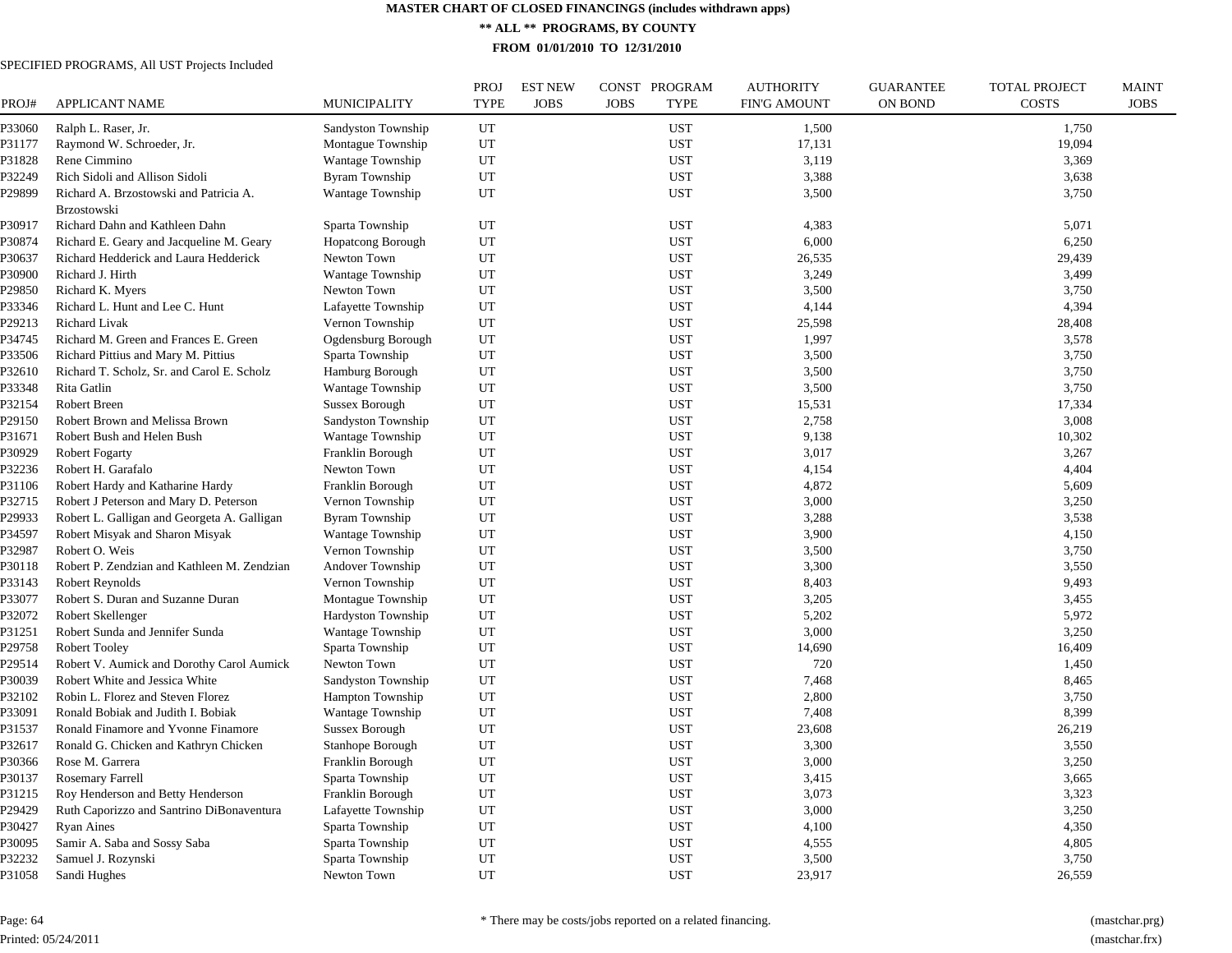**\*\* ALL \*\* PROGRAMS, BY COUNTY**

**FROM 01/01/2010 TO 12/31/2010**

| PROJ#  | <b>APPLICANT NAME</b>                           | MUNICIPALITY               | <b>PROJ</b><br><b>TYPE</b> | <b>EST NEW</b><br><b>JOBS</b> | CONST PROGRAM<br><b>JOBS</b><br><b>TYPE</b> | <b>AUTHORITY</b><br>FIN'G AMOUNT | <b>GUARANTEE</b><br><b>ON BOND</b> | <b>TOTAL PROJECT</b><br><b>COSTS</b> | <b>MAINT</b><br><b>JOBS</b> |
|--------|-------------------------------------------------|----------------------------|----------------------------|-------------------------------|---------------------------------------------|----------------------------------|------------------------------------|--------------------------------------|-----------------------------|
| P28117 | Scott N. Sullivan                               | Sparta Township            | UT                         |                               | <b>UST</b>                                  | 2,300                            |                                    | 2,550                                |                             |
| P32598 | Sean Gaynor                                     | <b>Hopatcong Borough</b>   | UT                         |                               | <b>UST</b>                                  | 3,900                            |                                    | 4,150                                |                             |
| P31436 | Sebastian Cabot Carlton and Melinda Rae Carlton | Vernon Township            | UT                         |                               | <b>UST</b>                                  | 2,100                            |                                    | 3,750                                |                             |
| P32456 | Shane Nash and Kelly Nash                       | <b>Wantage Township</b>    | UT                         |                               | <b>UST</b>                                  | 2,647                            |                                    | 5,102                                |                             |
| P32247 | Silvester Caparotta and Erzsebet Caparotta      | Franklin Borough           | UT                         |                               | <b>UST</b>                                  | 3,500                            |                                    | 3,750                                |                             |
| P30668 | Sparta United Methodist Church                  | Sparta Township            | UT                         |                               | <b>UST</b>                                  | 318,467                          |                                    | 350,564                              |                             |
| P31952 | <b>Stanley Bladek</b>                           | <b>Hampton Township</b>    | UT                         |                               | <b>UST</b>                                  | 4,120                            |                                    | 4,782                                |                             |
| P29470 | Stephanie Posser and John Posser                | Hamburg Borough            | UT                         |                               | <b>UST</b>                                  | 1,416                            |                                    | 1,666                                |                             |
| P33922 | Stephen A. Mattera and Jennifer C. Mattera      | Sparta Township            | UT                         |                               | <b>UST</b>                                  | 3,328                            |                                    | 3,578                                |                             |
| P32796 | Stephen Koger                                   | Franklin Borough           | UT                         |                               | <b>UST</b>                                  | 4,187                            |                                    | 4,856                                |                             |
| P32043 | Stephen L. Brighton and Sarah J. Gibson         | Fredon Township            | UT                         |                               | <b>UST</b>                                  | 3,328                            |                                    | 3,578                                |                             |
| P29009 | Steven Danner and Antoinette Danner             | Wantage Township           | UT                         |                               | <b>UST</b>                                  | 3,000                            |                                    | 3,250                                |                             |
| P30149 | Steven MacLean                                  | Lafayette Township         | UT                         |                               | <b>UST</b>                                  | 3,252                            |                                    | 3,502                                |                             |
| P30992 | Steven Sund                                     | Ogdensburg Borough         | UT                         |                               | <b>UST</b>                                  | 24,569                           |                                    | 27,276                               |                             |
| P31292 | Susan Granzen and Mark Granzen                  | Vernon Township            | UT                         |                               | <b>UST</b>                                  | 1,200                            |                                    | 1,450                                |                             |
| P32805 | <b>Susan Manning</b>                            | Franklin Borough           | UT                         |                               | <b>UST</b>                                  | 4,878                            |                                    | 5,616                                |                             |
| P33999 | Susan Vanvleet                                  | Lafayette Township         | UT                         |                               | <b>UST</b>                                  | 3,500                            |                                    | 3,750                                |                             |
| P30638 | Tad Rinehart and Wendy Rinehart                 | Newton Town                | UT                         |                               | <b>UST</b>                                  | 13,596                           |                                    | 15,206                               |                             |
| P29953 | Tamara Thom and Jorge Meza                      | <b>Wantage Township</b>    | UT                         |                               | <b>UST</b>                                  | 3,900                            |                                    | 4,150                                |                             |
| P30692 | Teresa Craig                                    | Andover Township           | UT                         |                               | <b>UST</b>                                  | 4,192                            |                                    | 4,861                                |                             |
| P31355 | Terry Sydney                                    | Hampton Township           | UT                         |                               | <b>UST</b>                                  | 14,592                           |                                    | 16,301                               |                             |
| P34076 | Theresa Brady and Kevin Brady                   | Frankford Township         | UT                         |                               | <b>UST</b>                                  | 4,765                            |                                    | 5,015                                |                             |
| P33987 | Theresa Cutter and Steven Cutter                | Vernon Township            | UT                         |                               | <b>UST</b>                                  | 3,500                            |                                    | 3,750                                |                             |
| P32721 | Theresa Stellingwerf                            | Vernon Township            | UT                         |                               | <b>UST</b>                                  | 4,829                            |                                    | 5,562                                |                             |
| P32108 | Thomas C. Senkier and Debora S. Senkier         | <b>Stillwater Township</b> | UT                         |                               | <b>UST</b>                                  | 3,344                            |                                    | 3,594                                |                             |
| P30451 | Thomas Fabrizio and Cathy Fabrizio              | Sparta Township            | UT                         |                               | <b>UST</b>                                  | 3,000                            |                                    | 3,250                                |                             |
| P33020 | Thomas J. O'Leary and Katherine E. O'Leary      | Sparta Township            | UT                         |                               | <b>UST</b>                                  | 3,000                            |                                    | 3,250                                |                             |
| P30743 | Thomas Koning and Grace Koning                  | Vernon Township            | UT                         |                               | <b>UST</b>                                  | 3,900                            |                                    | 4,150                                |                             |
| P29742 | Thomas Nifenecker and Melissa Nifenecker        | Sparta Township            | UT                         |                               | <b>UST</b>                                  | 2,503                            |                                    | 3,379                                |                             |
| P31561 | Thomas Roe and Michelle Roe                     | <b>Hopatcong Borough</b>   | UT                         |                               | <b>UST</b>                                  | 3,470                            |                                    | 3,720                                |                             |
| P32270 | Thomas W. Doyle and Sandra C. Doyle             | Wantage Township           | UT                         |                               | <b>UST</b>                                  | 3,669                            |                                    | 3,919                                |                             |
| P30044 | Thomas Washer                                   | Ogdensburg Borough         | UT                         |                               | <b>UST</b>                                  | 13,033                           |                                    | 14,586                               |                             |
| P30546 | Thomas Watson                                   | Vernon Township            | UT                         |                               | <b>UST</b>                                  | 4,391                            |                                    | 6,287                                |                             |
| P31156 | Tim Batko and Alana Podkowka                    | Montague Township          | UT                         |                               | <b>UST</b>                                  | 3,500                            |                                    | 3,750                                |                             |
| P32317 | <b>Tim Sayers</b>                               | Sparta Township            | UT                         |                               | <b>UST</b>                                  | 6,615                            |                                    | 7,527                                |                             |
| P32001 | Timothy F. Sanders and Bethany L. Sanders       | Sussex Borough             | UT                         |                               | <b>UST</b>                                  | 4,345                            |                                    | 5,030                                |                             |
| P32746 | Timothy Friedhoff and Sandra Friedhoff          | Hardyston Township         | UT                         |                               | <b>UST</b>                                  | 4,303                            |                                    | 4,983                                |                             |
| P31072 | Tom Boonham                                     | Sparta Township            | UT                         |                               | <b>UST</b>                                  | 32,800                           |                                    | 36,330                               |                             |
| P29534 | Tom Priester                                    | Andover Borough            | UT                         |                               | <b>UST</b>                                  | 6,257                            |                                    | 7,133                                |                             |
| P34258 | Virginia Graves and Ronald B. Graves            | Andover Township           | UT                         |                               | <b>UST</b>                                  | 4,795                            |                                    | 5,045                                |                             |
| P31157 | W. Louis Seville and Diane Seville              | Sparta Township            | UT                         |                               | <b>UST</b>                                  | 3,158                            |                                    | 3,408                                |                             |
| P32807 | Walter Woodhead                                 | Newton Town                | UT                         |                               | <b>UST</b>                                  | 15,000                           |                                    | 16,750                               |                             |
| P33024 | Wendy L. Raab                                   | <b>Sussex Borough</b>      | UT                         |                               | <b>UST</b>                                  | 3,500                            |                                    | 3,750                                |                             |
| P31031 | William Bosmann                                 | Sparta Township            | UT                         |                               | <b>UST</b>                                  | 21,046                           |                                    | 23,401                               |                             |
| P33123 | William C. Banghart and Connie L. Banghart      | <b>Stillwater Township</b> | UT                         |                               | <b>UST</b>                                  | 4,425                            |                                    | 4,675                                |                             |
| P33730 | William Cohen and Marguerite Cohen              | Sparta Township            | UT                         |                               | <b>UST</b>                                  | 3,500                            |                                    | 3,750                                |                             |
| P30511 | William E. McCloskey and Donnamarie             | <b>Frankford Township</b>  | UT                         |                               | <b>UST</b>                                  | 3,500                            |                                    | 3,750                                |                             |
|        |                                                 |                            |                            |                               |                                             |                                  |                                    |                                      |                             |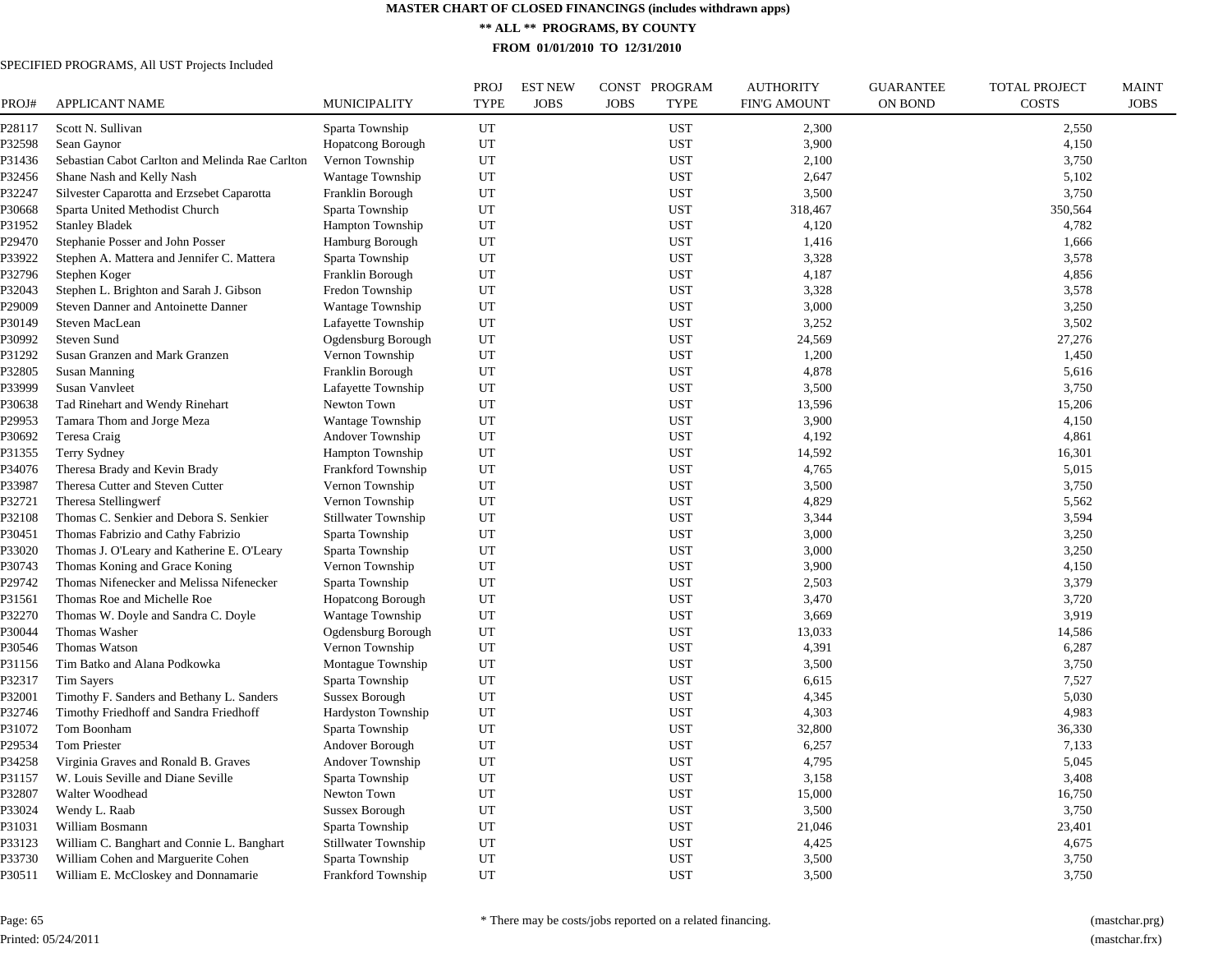**\*\* ALL \*\* PROGRAMS, BY COUNTY**

**FROM 01/01/2010 TO 12/31/2010**

## SPECIFIED PROGRAMS, All UST Projects Included

|        |                                                 |                        | PROJ        | <b>EST NEW</b> | <b>CONST</b> | PROGRAM    | <b>AUTHORITY</b>    | <b>GUARANTEE</b> | <b>TOTAL PROJECT</b> | <b>MAINT</b> |
|--------|-------------------------------------------------|------------------------|-------------|----------------|--------------|------------|---------------------|------------------|----------------------|--------------|
| PROJ#  | <b>APPLICANT NAME</b>                           | MUNICIPALITY           | <b>TYPE</b> | <b>JOBS</b>    | <b>JOBS</b>  | TYPE       | <b>FIN'G AMOUNT</b> | ON BOND          | <b>COSTS</b>         | <b>JOBS</b>  |
|        | McCloskey                                       |                        |             |                |              |            |                     |                  |                      |              |
| P29059 | William E. Parker                               | Andover Township       | UT          |                |              | <b>UST</b> | 3,046               |                  | 3,601                |              |
| P32576 | William Grib and MaryAnn Grib                   | Vernon Township        | UT          |                |              | <b>UST</b> | 3,839               |                  | 4,089                |              |
| P28817 | William Madden                                  | Franklin Borough       | UT          |                |              | <b>UST</b> | 4,600               |                  | 5,310                |              |
| P33550 | William O'Mealy and Adrienne O'Mealy            | Vernon Township        | UT          |                |              | <b>UST</b> | 2,800               |                  | 3,750                |              |
| P29893 | William Rixon and Kathryn Rixon                 | <b>Hamburg Borough</b> | UT          |                |              | <b>UST</b> | 2,647               |                  | 2,897                |              |
| P32775 | William T. Holden and Joyce M. Holden           | Vernon Township        | UT          |                |              | <b>UST</b> | 3,900               |                  | 4,150                |              |
| P33945 | Zbigniew Swiderski and Dorota Swiderski         | Byram Township         | UT          |                |              | <b>UST</b> | 4,100               |                  | 4,350                |              |
|        | <b>TOTALS FOR Sussex COUNTY: 381 PROJECT(s)</b> |                        |             | o              |              |            | 2,729,488           |                  | 3,059,339            |              |

#### **COUNTY: Union**

| Alan Rasmussen                             | Westfield Town          | UT | <b>UST</b> | 12,280 | 13,758 |
|--------------------------------------------|-------------------------|----|------------|--------|--------|
| All Saints Episcopal Church                | Scotch Plains Township  | UT | <b>UST</b> | 2,600  | 3,100  |
| Amy Speranza                               | Union Township          | UT | <b>UST</b> | 2,100  | 2,350  |
| Angela Cichoski                            | Rahway City             | UT | <b>UST</b> | 1,500  | 1,750  |
| Ann J. Santaniello                         | Mountainside Borough    | UT | <b>UST</b> | 3,000  | 3,252  |
| Anthony V. Brocato Sr.                     | Hillside Township       | UT | <b>UST</b> | 7,000  | 7,250  |
| Badia Bargasha                             | Linden City             | UT | <b>UST</b> | 3,000  | 3,250  |
| Barbara Bogard                             | Elizabeth City          | UT | <b>UST</b> | 1,730  | 1,980  |
| Barbara S. Anstett                         | Hillside Township       | UT | <b>UST</b> | 1,500  | 1,750  |
| Beatrice Perrucci and Josephine Perrucci   | Scotch Plains Township  | UT | <b>UST</b> | 3,238  | 3,488  |
| Betsy J. Kluge                             | Cranford Township       | UT | <b>UST</b> | 3,300  | 3,550  |
| Beverly J. Smith (Tank A)                  | Kenilworth Borough      | UT | <b>UST</b> | 2,550  | 2,800  |
| Brian Manfra and Cynthia Nigro             | Hillside Township       | UT | <b>UST</b> | 3,500  | 3,750  |
| Bruce Rule and Pamela Rule                 | Westfield Town          | UT | <b>UST</b> | 3,500  | 3,750  |
| Calvin Parkman                             | Hillside Township       | UT | <b>UST</b> | 1,756  | 2,006  |
| Carla Vicari Monteverde                    | Union Township          | UT | <b>UST</b> | 19,475 | 21,673 |
| Carlos M. Turner                           | Union Township          | UT | <b>UST</b> | 1,500  | 1,750  |
| Cathy Chen                                 | <b>Westfield Town</b>   | UT | <b>UST</b> | 11,327 | 12,710 |
| Church of the Little Flower                | <b>Berkeley Heights</b> | UT | <b>UST</b> | 88,750 | 97,875 |
| Clayton McLean                             | Plainfield City         | UT | <b>UST</b> | 13,415 | 15,007 |
| Daniel Couture and Joanne Couture          | Westfield Town          | UT | <b>UST</b> | 4,900  | 5,640  |
| Daniel Tartaglia and Kimberly Tartaglia    | New Providence Borough  | UT | <b>UST</b> | 7,709  | 8,730  |
| Daniel Turitz and Hillary Turitz           | Westfield Town          | UT | <b>UST</b> | 1,200  | 1,450  |
| Daniel W. McCauley and Maureen R. McCauley | Linden City             | UT | <b>UST</b> | 1,500  | 1,750  |
| Dennis Murtha                              | Union Township          | UT | <b>UST</b> | 9,504  | 10,704 |
| Diane Cowley and Richard A. Cowley, Sr.    | Linden City             | UT | <b>UST</b> | 3,500  | 3,750  |
| Diane Stanley and James Stanley            | Cranford Township       | UT | <b>UST</b> | 3,000  | 3,250  |
| Donald A. Gerardo and Arlene Gerardo       | Union Township          | UT | <b>UST</b> | 3,500  | 3,750  |
| Donald DeAugustine and Nancy DeAugustine   | Hillside Township       | UT | <b>UST</b> | 1,500  | 1,750  |
| Edward J. Jones                            | Plainfield City         | UT | <b>UST</b> | 10,037 | 11,291 |
| Edward Jackus and Ann Marie LaFace         | Elizabeth City          | UT | <b>UST</b> | 10,465 | 11,762 |
| <b>Edward Mnich</b>                        | Linden City             | UT | <b>UST</b> | 4,500  | 5,200  |
| <b>Edward Olenick</b>                      | Garwood Borough         | UT | <b>UST</b> | 14,803 | 16,533 |
|                                            |                         |    |            |        |        |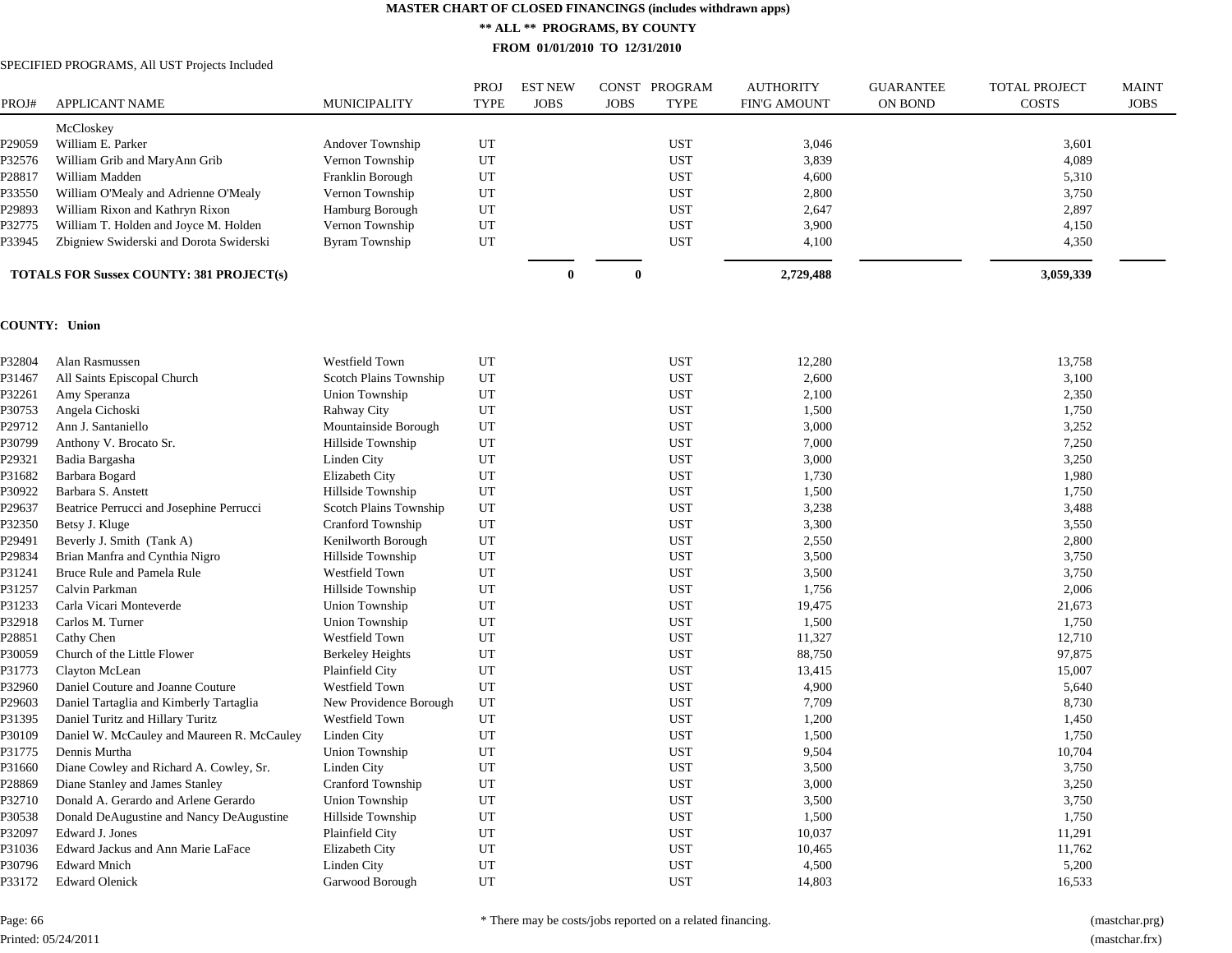**\*\* ALL \*\* PROGRAMS, BY COUNTY**

**FROM 01/01/2010 TO 12/31/2010**

| PROJ#              | <b>APPLICANT NAME</b>                 | <b>MUNICIPALITY</b>      | <b>PROJ</b><br><b>TYPE</b> | <b>EST NEW</b><br><b>JOBS</b> | CONST PROGRAM<br><b>JOBS</b><br><b>TYPE</b> | <b>AUTHORITY</b><br><b>FIN'G AMOUNT</b> | <b>GUARANTEE</b><br><b>ON BOND</b> | TOTAL PROJECT<br><b>COSTS</b> | <b>MAINT</b><br><b>JOBS</b> |
|--------------------|---------------------------------------|--------------------------|----------------------------|-------------------------------|---------------------------------------------|-----------------------------------------|------------------------------------|-------------------------------|-----------------------------|
| P28790             | Eileen Raskulinecz and William Larkin | Roselle Borough          | UT                         |                               | <b>UST</b>                                  | 12,467                                  |                                    | 13,964                        |                             |
| P33266             | Eladio Marquez                        | Rahway City              | UT                         |                               | <b>UST</b>                                  | 14,725                                  |                                    | 16,448                        |                             |
| P32571             | Ellen Swiss Rosi and David Rosi       | Fanwood Borough          | UT                         |                               | <b>UST</b>                                  | 3,500                                   |                                    | 3,750                         |                             |
| P32434             | Eva Dudzinski and Marek Dudzinski     | Clark Township           | UT                         |                               | <b>UST</b>                                  | 1,500                                   |                                    | 1,750                         |                             |
| P32452             | Evan S. Berke and Margo R. Berke      | Westfield Town           | UT                         |                               | <b>UST</b>                                  | 5,904                                   |                                    | 6,744                         |                             |
| P30975             | Felix Andino and Maria Andino         | Union Township           | UT                         |                               | <b>UST</b>                                  | 9,310                                   |                                    | 10,491                        |                             |
| P32160             | Frances N. Gersick                    | Linden City              | UT                         |                               | <b>UST</b>                                  | 3,500                                   |                                    | 3,750                         |                             |
| P30575             | Francesca Martucci                    | Linden City              | UT                         |                               | <b>UST</b>                                  | 895                                     |                                    | 1,235                         |                             |
| P32405             | Frank A. Russo and Vivian J. Russo    | Scotch Plains Township   | UT                         |                               | <b>UST</b>                                  | 1,400                                   |                                    | 1,650                         |                             |
| P28535             | Frank Lanziano                        | Westfield Town           | UT                         |                               | <b>UST</b>                                  | 107,235                                 |                                    | 118,459                       |                             |
| P32062             | Gary Azriel and Robyn Azriel          | Elizabeth City           | UT                         |                               | <b>UST</b>                                  | 10,383                                  |                                    | 11,671                        |                             |
| P32988             | Helen Koerner                         | Kenilworth Borough       | UT                         |                               | <b>UST</b>                                  | 1,058                                   |                                    | 1,308                         |                             |
| P33983             | Helen Niejako                         | Rahway City              | UT                         |                               | <b>UST</b>                                  | 1,500                                   |                                    | 1,750                         |                             |
| P30357             | Helene Majewski                       | Union Township           | UT                         |                               | <b>UST</b>                                  | 1,990                                   |                                    | 2,240                         |                             |
| P32629             | Henry V. Peitrucha                    | Elizabeth City           | UT                         |                               | <b>UST</b>                                  | 4,502                                   |                                    | 5,202                         |                             |
| P29303             | Huey Robinson and Brandon Robinson    | <b>Linden City</b>       | UT                         |                               | <b>UST</b>                                  | 12,308                                  |                                    | 13,789                        |                             |
| P <sub>28701</sub> | Ida Lott                              | Roselle Borough          | UT                         |                               | <b>UST</b>                                  | 12,726                                  |                                    | 14,249                        |                             |
| P31280             | Irene Mackowsky                       | <b>Elizabeth City</b>    | UT                         |                               | <b>UST</b>                                  | 6,800                                   |                                    | 7,050                         |                             |
| P31500             | James C. Thomas and Andrea J. Thomas  | Elizabeth City           | UT                         |                               | <b>UST</b>                                  | 1,200                                   |                                    | 1,450                         |                             |
| P30035             | James Hanley                          | Westfield Town           | UT                         |                               | <b>UST</b>                                  | 6,917                                   |                                    | 7,859                         |                             |
| P30060             | Janice Heizmann                       | <b>Union Township</b>    | UT                         |                               | <b>UST</b>                                  | 36,230                                  |                                    | 40,103                        |                             |
| P30195             | Jayson Perrotto and Kim Perrotto      | Clark Township           | UT                         |                               | <b>UST</b>                                  | 1,375                                   |                                    | 1,625                         |                             |
| P33076             | Jean C. Sexton                        | Westfield Town           | UT                         |                               | <b>UST</b>                                  | 2,100                                   |                                    | 2,350                         |                             |
| P30122             | Jeffrey Heelan and Carmen Heelan      | Springfield Township     | UT                         |                               | <b>UST</b>                                  | 1,500                                   |                                    | 1,750                         |                             |
| P32088             | Jeffrey Konopada and Adeleen Konopada | Union Township           | UT                         |                               | <b>UST</b>                                  | 3,350                                   |                                    | 3,600                         |                             |
| P31175             | Jenny Lussa                           | Rahway City              | UT                         |                               | <b>UST</b>                                  | 132,664                                 |                                    | 146,180                       |                             |
| P30781             | Joanne Pulaski                        | <b>Cranford Township</b> | UT                         |                               | <b>UST</b>                                  | 6,763                                   |                                    | 7,689                         |                             |
| P30567             | John Acton                            | <b>Cranford Township</b> | UT                         |                               | <b>UST</b>                                  | 7,406                                   |                                    | 8,397                         |                             |
| P33361             | John F. Runta and Carolyn J. Runta    | Westfield Town           | UT                         |                               | <b>UST</b>                                  | 1,392                                   |                                    | 1,642                         |                             |
| P31645             | John H. Lies                          | Garwood Borough          | UT                         |                               | <b>UST</b>                                  | 15,171                                  |                                    | 16,938                        |                             |
| P30550             | John Iosso                            | <b>Cranford Township</b> | UT                         |                               | <b>UST</b>                                  | 7,270                                   |                                    | 8,247                         |                             |
| P30460             | John Kaczor                           | Linden City              | UT                         |                               | <b>UST</b>                                  | 9,570                                   |                                    | 10,777                        |                             |
| P28770             | John Karlovitch                       | Kenilworth Borough       | UT                         |                               | <b>UST</b>                                  | 3,000                                   |                                    | 3,250                         |                             |
| P30721             | John P. Migueis                       | Fanwood Borough          | UT                         |                               | <b>UST</b>                                  | 4,601                                   |                                    | 5,311                         |                             |
| P33569             | John Patt and Donna Patt              | Westfield Town           | UT                         |                               | <b>UST</b>                                  | 1,317                                   |                                    | 3,542                         |                             |
| P33379             | Jon H. Mayer                          | Plainfield City          | UT                         |                               | <b>UST</b>                                  | 2,100                                   |                                    | 2,350                         |                             |
| P29274             | Jose Da Silva                         | Elizabeth City           | UT                         |                               | <b>UST</b>                                  | 14,065                                  |                                    | 15,722                        |                             |
| P28858             | Jose Vargas                           | Roselle Borough          | UT                         |                               | <b>UST</b>                                  | 13,147                                  |                                    | 14,712                        |                             |
| P30479             | Josef Goldstein                       | Westfield Town           | UT                         |                               | <b>UST</b>                                  | 8,289                                   |                                    | 9,368                         |                             |
| P31218             | Joseph Componile and Carrie Componile | Roselle Park Borough     | UT                         |                               | <b>UST</b>                                  | 3,450                                   |                                    | 3,700                         |                             |
| P30052             | Joseph Hall and Norma Hall            | Roselle Borough          | UT                         |                               | <b>UST</b>                                  | 17,726                                  |                                    | 19,749                        |                             |
| P29402             | Joseph Hritzik and Margaret Hritzik   | <b>Linden City</b>       | UT                         |                               | <b>UST</b>                                  | 5,985                                   |                                    | 6,834                         |                             |
| P30265             | Joyce Walker                          | Linden City              | UT                         |                               | <b>UST</b>                                  | 3,000                                   |                                    | 3,250                         |                             |
| P31685             | Julio Coelho                          | <b>Elizabeth City</b>    | UT                         |                               | <b>UST</b>                                  | 1,292                                   |                                    | 1,542                         |                             |
| P31511             | Karen L. Gritenas                     | Kenilworth Borough       | UT                         |                               | <b>UST</b>                                  | 10,399                                  |                                    | 11,689                        |                             |
| P28955             | Katherine Harbet                      | <b>Berkeley Heights</b>  | UT                         |                               | <b>UST</b>                                  | 10,186                                  |                                    | 11,455                        |                             |
| P31796             | Kevin Brink and Karen Brink           | Roselle Park Borough     | UT                         |                               | <b>UST</b>                                  | 1,500                                   |                                    | 1,750                         |                             |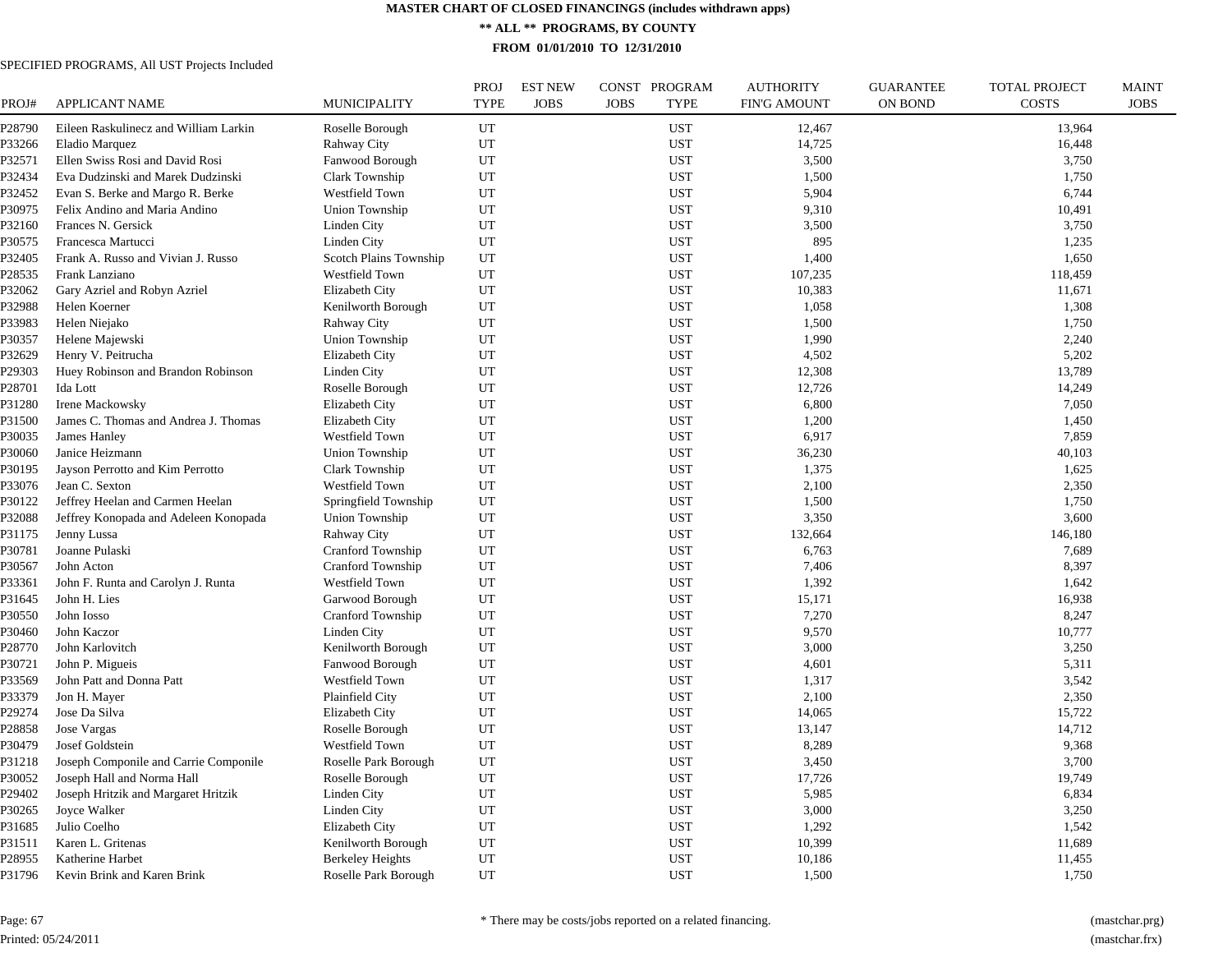**\*\* ALL \*\* PROGRAMS, BY COUNTY**

**FROM 01/01/2010 TO 12/31/2010**

| PROJ#  | <b>APPLICANT NAME</b>                     | <b>MUNICIPALITY</b>      | <b>PROJ</b><br><b>TYPE</b> | <b>EST NEW</b><br><b>JOBS</b> | CONST PROGRAM<br><b>JOBS</b><br><b>TYPE</b> | <b>AUTHORITY</b><br><b>FIN'G AMOUNT</b> | <b>GUARANTEE</b><br><b>ON BOND</b> | <b>TOTAL PROJECT</b><br><b>COSTS</b> | <b>MAINT</b><br><b>JOBS</b> |
|--------|-------------------------------------------|--------------------------|----------------------------|-------------------------------|---------------------------------------------|-----------------------------------------|------------------------------------|--------------------------------------|-----------------------------|
| P32012 | Kim Halkowich                             | Mountainside Borough     | UT                         |                               | <b>UST</b>                                  | 4,553                                   |                                    | 5,258                                |                             |
| P31308 | Kofi Berantuo                             | Union Township           | UT                         |                               | <b>UST</b>                                  | 1,934                                   |                                    | 2,184                                |                             |
| P34244 | Lauren Soper and Christopher Soper        | Linden City              | UT                         |                               | <b>UST</b>                                  | 2,815                                   |                                    | 3,065                                |                             |
| P32333 | Lela Tamayo and Fernando Tamayo           | Fanwood Borough          | UT                         |                               | <b>UST</b>                                  | 3,900                                   |                                    | 4,150                                |                             |
| P32788 | Leslie Peckham                            | Mountainside Borough     | UT                         |                               | <b>UST</b>                                  | 3,806                                   |                                    | 4,437                                |                             |
| P31962 | Leyland Blair                             | Plainfield City          | UT                         |                               | <b>UST</b>                                  | 1,810                                   |                                    | 2,241                                |                             |
| P30439 | Liya Woodworth                            | Roselle Park Borough     | UT                         |                               | <b>UST</b>                                  | 3,250                                   |                                    | 3,500                                |                             |
| P32125 | Loretta Pryor                             | Rahway City              | UT                         |                               | <b>UST</b>                                  | 3,094                                   |                                    | 3,653                                |                             |
| P28908 | Louis Giugliano                           | Mountainside Borough     | UT                         |                               | <b>UST</b>                                  | 3,748                                   |                                    | 4,373                                |                             |
| P30990 | Marc Kelman and Carolyn Kelman            | Westfield Town           | UT                         |                               | <b>UST</b>                                  | 57,478                                  |                                    | 63,477                               |                             |
| P29940 | Margaret Nitti                            | Union Township           | UT                         |                               | <b>UST</b>                                  | 1,140                                   |                                    | 1,390                                |                             |
| P33677 | Maria Cacoilo and Jose Cacoilo            | Union Township           | UT                         |                               | <b>UST</b>                                  | 1,309                                   |                                    | 1,559                                |                             |
| P30417 | Maria Hardoby                             | Rahway City              | UT                         |                               | <b>UST</b>                                  | 7,254                                   |                                    | 8,229                                |                             |
| P33568 | Marie Toure                               | Union Township           | UT                         |                               | <b>UST</b>                                  | 27,911                                  |                                    | 30,952                               |                             |
| P29868 | Marion J. Roberts                         | Plainfield City          | UT                         |                               | <b>UST</b>                                  | 3,275                                   |                                    | 3,525                                |                             |
| P33755 | Mark Leibowitz                            | Fanwood Borough          | UT                         |                               | <b>UST</b>                                  | 35,318                                  |                                    | 39,100                               |                             |
| P29241 | Mary Hrindo                               | Linden City              | UT                         |                               | <b>UST</b>                                  | 1,360                                   |                                    | 1,610                                |                             |
| P30793 | Mary Paray and Elizabeth Rizzolo          | Union Township           | UT                         |                               | <b>UST</b>                                  | 22,521                                  |                                    | 25,023                               |                             |
| P31523 | Michael Chrone and Kathleen Chrone        | Mountainside Borough     | UT                         |                               | <b>UST</b>                                  | 9,761                                   |                                    | 10,737                               |                             |
| P34228 | Michael Genovese                          | Roselle Park Borough     | UT                         |                               | <b>UST</b>                                  | 3,000                                   |                                    | 3,250                                |                             |
| P31034 | Milan Budik                               | Linden City              | UT                         |                               | <b>UST</b>                                  | 13,892                                  |                                    | 15,531                               |                             |
| P31063 | Murray Shereshewsky and Lynn Shereshewsky | Westfield Town           | UT                         |                               | UST                                         | 3,000                                   |                                    | 3,550                                |                             |
| P32738 | Nadirah L. Shareef and Marilyn I. Shareef | <b>Union Township</b>    | UT                         |                               | <b>UST</b>                                  | 2,761                                   |                                    | 3,011                                |                             |
| P32422 | Nidia Fernandez                           | Elizabeth City           | UT                         |                               | <b>UST</b>                                  | 1,500                                   |                                    | 1,750                                |                             |
| P30839 | Norma L. Suarez-Rodriguez                 | Elizabeth City           | UT                         |                               | <b>UST</b>                                  | 1,200                                   |                                    | 1,450                                |                             |
| P32976 | Olga Campagna                             | Mountainside Borough     | UT                         |                               | <b>UST</b>                                  | 16,661                                  |                                    | 18,578                               |                             |
| P32562 | <b>Oratory Prep</b>                       | <b>Summit City</b>       | UT                         |                               | <b>UST</b>                                  | 17,204                                  |                                    | 19,424                               |                             |
| P30632 | Patricia O'Connor                         | Westfield Town           | UT                         |                               | <b>UST</b>                                  | 17,907                                  |                                    | 19,948                               |                             |
| P31663 | Patrick Conroy and Lauren Durante         | Mountainside Borough     | UT                         |                               | <b>UST</b>                                  | 1,250                                   |                                    | 1,500                                |                             |
| P30620 | Paulo Aquiles                             | <b>Elizabeth City</b>    | UT                         |                               | <b>UST</b>                                  | 9,000                                   |                                    | 10,150                               |                             |
| P29587 | Phillip Lloyd                             | Union Township           | UT                         |                               | <b>UST</b>                                  | 8,987                                   |                                    | 10,136                               |                             |
| P34261 | Rawheya Hussein                           | <b>Cranford Township</b> | UT                         |                               | <b>UST</b>                                  | 3,500                                   |                                    | 3,750                                |                             |
| P30916 | Richard Callahan                          | Westfield Town           | UT                         |                               | <b>UST</b>                                  | 8.685                                   |                                    | 9,804                                |                             |
| P33981 | Richard T. Macaluso and Eileen Macaluso   | New Providence Borough   | UT                         |                               | <b>UST</b>                                  | 1,449                                   |                                    | 1,699                                |                             |
| P32644 | Robert Evans and Patricia Evans           | <b>Linden City</b>       | UT                         |                               | <b>UST</b>                                  | 1,200                                   |                                    | 1,750                                |                             |
| P30927 | Robert Heer                               | Plainfield City          | UT                         |                               | <b>UST</b>                                  | 5,285                                   |                                    | 6,064                                |                             |
| P30615 | Robert J. Reilly                          | <b>Cranford Township</b> | UT                         |                               | <b>UST</b>                                  | 10,184                                  |                                    | 11,452                               |                             |
| P32439 | Ronald Baumann                            | <b>Cranford Township</b> | UT                         |                               | <b>UST</b>                                  | 11,184                                  |                                    | 12,552                               |                             |
| P30656 | Ronald Szotak and Sonia Szotak            | Union Township           | UT                         |                               | <b>UST</b>                                  | 1,500                                   |                                    | 1,750                                |                             |
| P32548 | Rose E. Fennes                            | Kenilworth Borough       | UT                         |                               | <b>UST</b>                                  | 3.433                                   |                                    | 3,683                                |                             |
| P32471 | Rose Mazzella                             | <b>Cranford Township</b> | UT                         |                               | <b>UST</b>                                  | 8,477                                   |                                    | 9,575                                |                             |
| P31354 | Roy Long                                  | Linden City              | UT                         |                               | <b>UST</b>                                  | 11,297                                  |                                    | 12,677                               |                             |
| P29055 | Roy Tabernilla                            | <b>Union Township</b>    | UT                         |                               | <b>UST</b>                                  | 25,884                                  |                                    | 28,722                               |                             |
| P34558 | Russell A. Funk and Judith E. Funk        | Plainfield City          | UT                         |                               | <b>UST</b>                                  | 2,100                                   |                                    | 2,350                                |                             |
| P31369 | Ryan Kaulfers                             | Linden City              | UT                         |                               | <b>UST</b>                                  | 10,383                                  |                                    | 11,671                               |                             |
| P32934 | Shimshon Zvuloni and Nitza Zvuloni        | Hillside Township        | UT                         |                               | <b>UST</b>                                  | 1,177                                   |                                    | 1,427                                |                             |
| P29751 | Stephen Holota and Olga Holota            | Union Township           | UT                         |                               | <b>UST</b>                                  | 1,240                                   |                                    | 1,490                                |                             |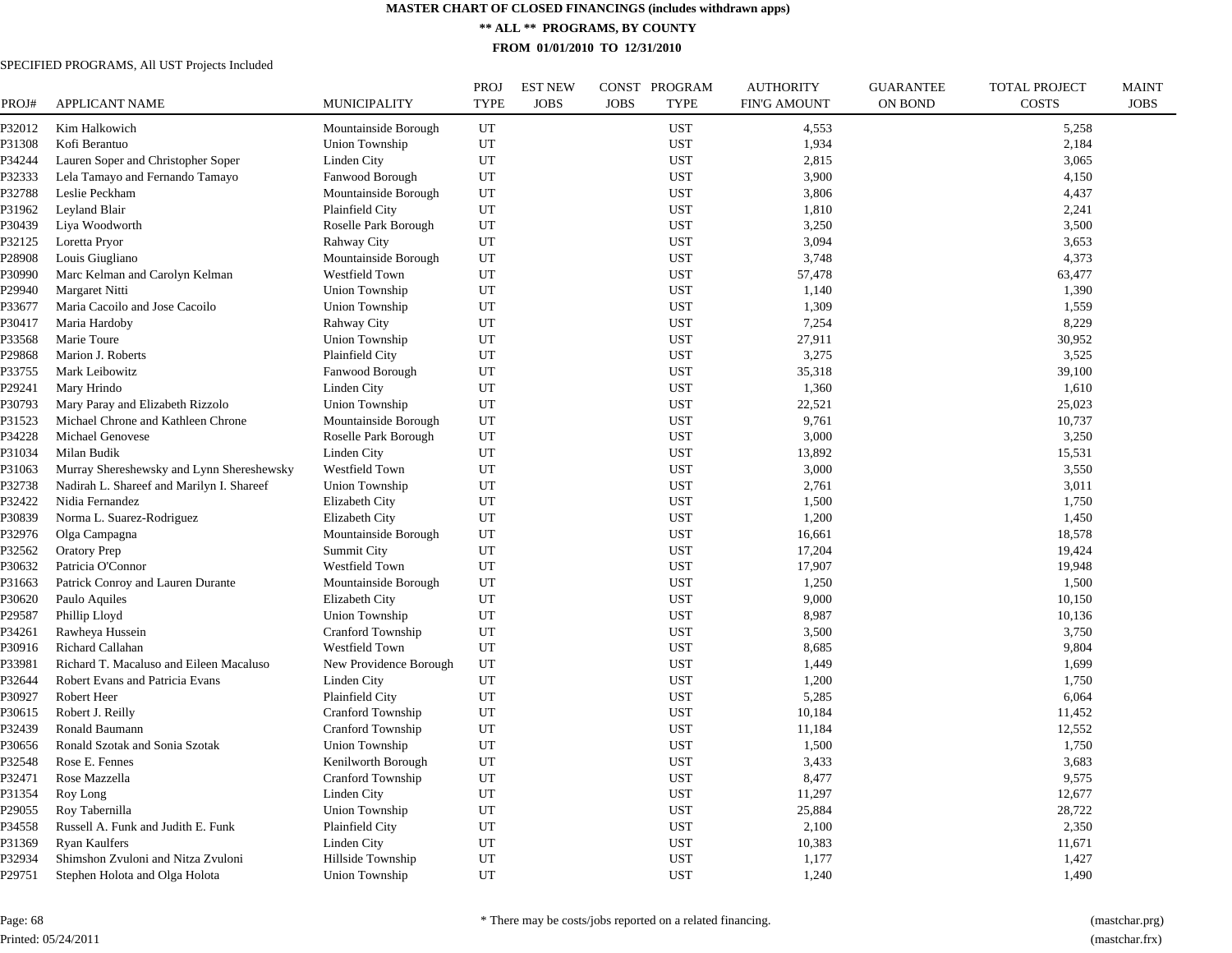**\*\* ALL \*\* PROGRAMS, BY COUNTY**

**FROM 01/01/2010 TO 12/31/2010**

## SPECIFIED PROGRAMS, All UST Projects Included

| PROJ#  | <b>APPLICANT NAME</b>                          | <b>MUNICIPALITY</b>    | <b>PROJ</b><br><b>TYPE</b> | <b>EST NEW</b><br><b>JOBS</b> | <b>CONST</b><br>PROGRAM<br><b>JOBS</b><br>TYPE | <b>AUTHORITY</b><br><b>FIN'G AMOUNT</b> | <b>GUARANTEE</b><br>ON BOND | TOTAL PROJECT<br><b>COSTS</b> | <b>MAINT</b><br><b>JOBS</b> |
|--------|------------------------------------------------|------------------------|----------------------------|-------------------------------|------------------------------------------------|-----------------------------------------|-----------------------------|-------------------------------|-----------------------------|
| P30240 | Susan Marples                                  | Linden City            | UT                         |                               | <b>UST</b>                                     | 13,424                                  |                             | 15,016                        |                             |
| P32543 | Sylvia Hunter and Adolphus Hunter              | Hillside Township      | UT                         |                               | <b>UST</b>                                     | 1,500                                   |                             | 1,750                         |                             |
| P33359 | <b>Teresa Balek</b>                            | Plainfield City        | UT                         |                               | <b>UST</b>                                     | 3,254                                   |                             | 3,504                         |                             |
| P32652 | Theodore Zawislak                              | Mountainside Borough   | UT                         |                               | <b>UST</b>                                     | 4,941                                   |                             | 5,685                         |                             |
| P34316 | Thomas Bianco                                  | Garwood Borough        | UT                         |                               | <b>UST</b>                                     | 2,085                                   |                             | 2,335                         |                             |
| P31286 | Trudy Kellett                                  | Scotch Plains Township | UT                         |                               | <b>UST</b>                                     | 8,100                                   |                             | 9,160                         |                             |
| P31532 | Verna Griffin                                  | Linden City            | UT                         |                               | <b>UST</b>                                     | 11,209                                  |                             | 12,580                        |                             |
| P31303 | Victoria Sake                                  | Elizabeth City         | UT                         |                               | <b>UST</b>                                     | 7,886                                   |                             | 14,706                        |                             |
| P30782 | Vincent Luster and Arlene Luster               | Union Township         | UT                         |                               | <b>UST</b>                                     | 3,198                                   |                             | 3,768                         |                             |
| P29945 | Ward Cox and Trudy Cox                         | Clark Township         | UT                         |                               | <b>UST</b>                                     | 43,107                                  |                             | 47,667                        |                             |
| P29188 | Wayne Caffrey and Mary Caffrey                 | Rahway City            | UT                         |                               | <b>UST</b>                                     | 3,000                                   |                             | 3,250                         |                             |
| P29843 | Wesley W. Ditzel, Jr. and Nancy Ditzel         | Cranford Township      | UT                         |                               | <b>UST</b>                                     | 1,200                                   |                             | 1,450                         |                             |
| P31180 | William Hahn and Kathleen Hahn                 | Union Township         | UT                         |                               | <b>UST</b>                                     | 13,320                                  |                             | 14,902                        |                             |
| P31301 | William Shine                                  | Rahway City            | UT                         |                               | <b>UST</b>                                     | 18,600                                  |                             | 20,710                        |                             |
| P32079 | Yee-Lin Yin and Mei-Fong Yin                   | Union Township         | UT                         |                               | <b>UST</b>                                     | 1,500                                   |                             | 1,750                         |                             |
|        | <b>TOTALS FOR Union COUNTY: 142 PROJECT(s)</b> |                        |                            | $\bf{0}$                      | 0                                              | 1,343,708                               |                             | 1,506,080                     |                             |

#### **COUNTY: Warren**

| P33465 | Adrienne Blackwood                     | Washington Borough         | UT | <b>UST</b> | 1,628  | 1,878  |
|--------|----------------------------------------|----------------------------|----|------------|--------|--------|
| P33551 | Alice J. Filus                         | Independence Township      | UT | <b>UST</b> | 3,143  | 3,393  |
| P33375 | Andrew M. Vasko and Carol M. Vasko     | Phillipsburg Town          | UT | <b>UST</b> | 2,382  | 2,632  |
| P32166 | Anna Handy                             | Columbia                   | UT | <b>UST</b> | 12,491 | 13,990 |
| P31542 | Anthony Napurano and Carol Napurano    | <b>Blairstown Township</b> | UT | <b>UST</b> | 4,100  | 4,350  |
| P30616 | Anthony Turo                           | Phillipsburg Town          | UT | <b>UST</b> | 22,629 | 25,142 |
| P32935 | Barbara Thiele                         | <b>Hackettstown Town</b>   | UT | <b>UST</b> | 3,172  | 3,422  |
| P34371 | Bernard J. Bonner and Norina Bonner    | Hope Township              | UT | <b>UST</b> | 3,865  | 4,115  |
| P32713 | Brian C. Kish and Catherine M. Kish    | White Township             | UT | <b>UST</b> | 3,406  | 3,656  |
| P30099 | Brian Duff and Debra Duff              | White Township             | UT | <b>UST</b> | 3,000  | 3,250  |
| P32876 | <b>Bridget Matzal</b>                  | White Township             | UT | <b>UST</b> | 3,500  | 3,750  |
| P30292 | <b>Bruce Santos and Deborah Santos</b> | Hardwick Township          | UT | <b>UST</b> | 6,865  | 7,115  |
| P32283 | Carl B. Lutz, Jr.                      | Liberty Township           | UT | <b>UST</b> | 3,200  | 3,450  |
| P32990 | Carol Jolliffe                         | <b>Hackettstown Town</b>   | UT | <b>UST</b> | 15,086 | 16,845 |
| P29895 | Charles N. Marra and Dorothy R. Marra  | <b>Blairstown Township</b> | UT | <b>UST</b> | 4,780  | 5,030  |
| P32400 | <b>Charles Sipley</b>                  | <b>Blairstown Township</b> | UT | <b>UST</b> | 3,784  | 4,034  |
| P31190 | Daniel Kozelnik and Patricia Kozelnik  | Washington Township        | UT | <b>UST</b> | 36,298 | 40,178 |
| P34301 | Dave Read and Myra Read                | Franklin Township          | UT | <b>UST</b> | 3,300  | 3,550  |
| P31567 | David C. Krueger                       | Frelinghuysen Township     | UT | <b>UST</b> | 4,479  | 4,729  |
| P31934 | David Dunn and Tracie Dunn             | <b>Blairstown Township</b> | UT | <b>UST</b> | 6,600  | 6,850  |
| P31451 | David M. Negrey                        | White Township             | UT | <b>UST</b> | 3,351  | 3,600  |
| P33309 | David R. Penner and Nancy C. Penner    | Liberty Township           | UT | <b>UST</b> | 2,800  | 3,750  |
| P32323 | Dawn Peluso and Keith M. Peluso        | <b>Blairstown Township</b> | UT | <b>UST</b> | 3,500  | 3,750  |
| P29357 | Deana Reda                             | Hackettstown Town          | UT | <b>UST</b> | 12,085 | 13,544 |
| P33297 | Dennis J. Melillo and Candice Nattland | Knowlton Township          | UT | <b>UST</b> | 3,931  | 4,181  |
| P33528 | Donald Hughes and Cindy Hughes         | <b>Blairstown Township</b> | UT | <b>UST</b> | 3,900  | 4,150  |
|        |                                        |                            |    |            |        |        |

Page: 69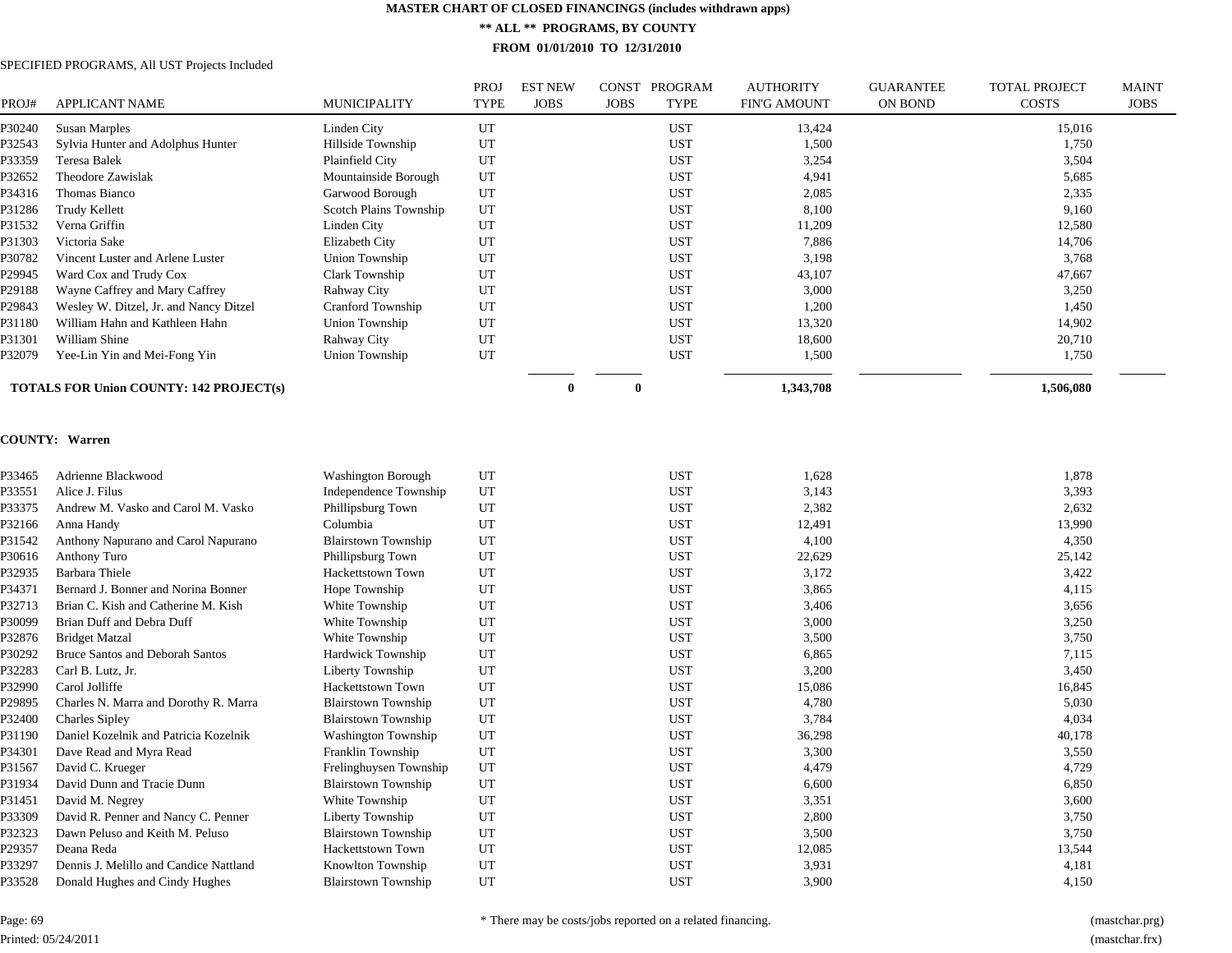**\*\* ALL \*\* PROGRAMS, BY COUNTY**

**FROM 01/01/2010 TO 12/31/2010**

| PROJ#  | <b>APPLICANT NAME</b>                        | MUNICIPALITY               | <b>PROJ</b><br><b>TYPE</b> | <b>EST NEW</b><br><b>JOBS</b> | CONST PROGRAM<br><b>JOBS</b><br><b>TYPE</b> | <b>AUTHORITY</b><br><b>FIN'G AMOUNT</b> | <b>GUARANTEE</b><br><b>ON BOND</b> | <b>TOTAL PROJECT</b><br><b>COSTS</b> | <b>MAINT</b><br><b>JOBS</b> |
|--------|----------------------------------------------|----------------------------|----------------------------|-------------------------------|---------------------------------------------|-----------------------------------------|------------------------------------|--------------------------------------|-----------------------------|
| P29273 | Eileen Kerrigan                              | Phillipsburg Town          | UT                         |                               | <b>UST</b>                                  | 25,397                                  |                                    | 28,187                               |                             |
| P32702 | Enes Sahovic and Zijada Sahovic              | Hackettstown Town          | UT                         |                               | <b>UST</b>                                  | 2,978                                   |                                    | 3,228                                |                             |
| P30295 | Eric R. Kise and Kristin M. Kise             | Knowlton Township          | UT                         |                               | <b>UST</b>                                  | 3,129                                   |                                    | 3,379                                |                             |
| P32340 | Francis J. Delman and Maryann C. Delman      | <b>Blairstown Township</b> | UT                         |                               | <b>UST</b>                                  | 3,393                                   |                                    | 3,643                                |                             |
| P30588 | Frank Latora                                 | Hackettstown Town          | UT                         |                               | <b>UST</b>                                  | 1,265                                   |                                    | 1,515                                |                             |
| P31991 | Gail Gomez                                   | Hope Township              | UT                         |                               | <b>UST</b>                                  | 7,903                                   |                                    | 8,943                                |                             |
| P29516 | Genesis Farm, Inc.                           | <b>Blairstown Township</b> | UT                         |                               | <b>UST</b>                                  | 3,000                                   |                                    | 3,500                                |                             |
| P32725 | George Schneider and Bethanyanne Schneider   | Phillipsburg Town          | UT                         |                               | <b>UST</b>                                  | 3,453                                   |                                    | 3,703                                |                             |
| P31694 | Gerald Lehmann and Linda S. Lehmann          | Knowlton Township          | UT                         |                               | <b>UST</b>                                  | 3,273                                   |                                    | 3,523                                |                             |
| P31892 | Grace E. Kreger                              | <b>Blairstown Township</b> | UT                         |                               | <b>UST</b>                                  | 2,308                                   |                                    | 2,558                                |                             |
| P29838 | James Brennan and Jennifer Brennan           | Hackettstown Town          | UT                         |                               | <b>UST</b>                                  | 3,000                                   |                                    | 3,250                                |                             |
| P29497 | James G. Carlson and Cynthia B. Carlson      | White Township             | UT                         |                               | <b>UST</b>                                  | 3,000                                   |                                    | 3,250                                |                             |
| P31385 | James Vanhorn and Rudy Vanhorn               | Knowlton Township          | UT                         |                               | <b>UST</b>                                  | 4,864                                   |                                    | 5,114                                |                             |
| P30662 | Janet L. Curtis and Robert A. Curtis         | <b>Blairstown Township</b> | UT                         |                               | <b>UST</b>                                  | 3,400                                   |                                    | 3,650                                |                             |
| P31822 | Jason Smith and Nicole Smith                 | Columbia                   | UT                         |                               | <b>UST</b>                                  | 2,400                                   |                                    | 2,650                                |                             |
| P30354 | Jeanette O'Brien and Livia Coleman           | <b>Blairstown Township</b> | UT                         |                               | <b>UST</b>                                  | 5,645                                   |                                    | 5,895                                |                             |
| P33347 | Jersey Wulster                               | <b>Blairstown Township</b> | UT                         |                               | <b>UST</b>                                  | 6,900                                   |                                    | 7,150                                |                             |
| P29929 | Joan Boutilette                              | <b>Washington Borough</b>  | UT                         |                               | <b>UST</b>                                  | 3,198                                   |                                    | 3,448                                |                             |
| P31267 | John Ainsworth                               | White Township             | UT                         |                               | <b>UST</b>                                  | 3,500                                   |                                    | 3,750                                |                             |
| P31598 | John Bigos and Mary Elyn Bigos               | Frelinghuysen Township     | UT                         |                               | <b>UST</b>                                  | 1,280                                   |                                    | 3,450                                |                             |
| P32300 | John Kaszyc                                  | White Township             | UT                         |                               | <b>UST</b>                                  | 3,500                                   |                                    | 3,750                                |                             |
| P29887 | John M. Feret                                | Hackettstown Town          | UT                         |                               | <b>UST</b>                                  | 3,000                                   |                                    | 3,250                                |                             |
| P32838 | John Meyer and Sandra Meyer                  | Allamuchy Township         | UT                         |                               | <b>UST</b>                                  | 5,510                                   |                                    | 5,760                                |                             |
| P33827 | John Mooney and Jennifer Mooney              | <b>Blairstown Township</b> | UT                         |                               | <b>UST</b>                                  | 3,343                                   |                                    | 3,593                                |                             |
| P32409 | John Norris                                  | Hackettstown Town          | UT                         |                               | <b>UST</b>                                  | 3,305                                   |                                    | 3,555                                |                             |
| P31591 | Joseph Pryor                                 | Lopatcong Township         | UT                         |                               | <b>UST</b>                                  | 38,393                                  |                                    | 42,482                               |                             |
| P32413 | Julia Quelly and Peter W. Quelly             | <b>Washington Borough</b>  | UT                         |                               | <b>UST</b>                                  | 1,557                                   |                                    | 1,807                                |                             |
| P32295 | Kenneth J. Dier and Cyrilla Dier             | <b>Blairstown Township</b> | UT                         |                               | <b>UST</b>                                  | 4,035                                   |                                    | 4,285                                |                             |
| P32526 | Kerren Flynn and Mary Flynn                  | <b>Blairstown Township</b> | UT                         |                               | <b>UST</b>                                  | 2,920                                   |                                    | 3,900                                |                             |
| P30037 | Lawrence Becker                              |                            | UT                         |                               | <b>UST</b>                                  | 6,057                                   |                                    | 6,913                                |                             |
| P29344 |                                              | Hackettstown Town          | UT                         |                               | <b>UST</b>                                  | 3,495                                   |                                    | 3,745                                |                             |
|        | Lenarth R. Sandberg and Karen Sandberg       | <b>Blairstown Township</b> | UT                         |                               |                                             |                                         |                                    |                                      |                             |
| P33824 | Linda Tichenor and Herbert J. Tichenor Jr.   | Hardwick Township          |                            |                               | <b>UST</b>                                  | 3,788                                   |                                    | 4,038                                |                             |
| P30723 | Lorraine M. Allen                            | Hackettstown Town          | UT                         |                               | <b>UST</b>                                  | 3,382                                   |                                    | 3,632                                |                             |
| P30811 | Mabel Maxwell                                | Hackettstown Town          | UT                         |                               | <b>UST</b>                                  | 21,136                                  |                                    | 23,500                               |                             |
| P27727 | Marc R. Haynes and Patricia A. Haynes        | <b>Blairstown Township</b> | UT                         |                               | <b>UST</b>                                  | 3,000                                   |                                    | 3,250                                |                             |
| P31692 | Margaret A. McGinley and Dennis G. McGinley  | Columbia                   | UT                         |                               | <b>UST</b>                                  | 3,290                                   |                                    | 3,540                                |                             |
| P31092 | Mike Dunleavy                                | Hackettstown Town          | UT                         |                               | <b>UST</b>                                  | 5,676                                   |                                    | 6,494                                |                             |
| P33053 | Mildred Kise                                 | <b>Blairstown Township</b> | UT                         |                               | <b>UST</b>                                  | 3,393                                   |                                    | 3,643                                |                             |
| P31610 | Nick Petsagourakis and Dorothy Petsagourakis | <b>Blairstown Township</b> | UT                         |                               | <b>UST</b>                                  | 3,428                                   |                                    | 3,678                                |                             |
| P31068 | Owen Stucy and Kathy Kenny                   | <b>Blairstown Township</b> | UT                         |                               | <b>UST</b>                                  | 3,500                                   |                                    | 3,750                                |                             |
| P32183 | Patrick Baptiste and Felecia L. Walker       | Mansfield Township         | UT                         |                               | <b>UST</b>                                  | 3,212                                   |                                    | 3,462                                |                             |
| P26863 | Paul Lydick                                  | Franklin Township          | UT                         |                               | <b>UST</b>                                  | 1,200                                   |                                    | 1,450                                |                             |
| P31788 | Paul Woelfle and Rosemary Woelfle            | Columbia                   | UT                         |                               | UST                                         | 4,434                                   |                                    | 4,684                                |                             |
| P32144 | Peter Rabinowitz and Janet Rabinowitz        | Knowlton Township          | UT                         |                               | <b>UST</b>                                  | 3,500                                   |                                    | 3,750                                |                             |
| P33900 | Priscilla Merta                              | Alpha Borough              | UT                         |                               | <b>UST</b>                                  | 3,300                                   |                                    | 3,550                                |                             |
| P31850 | Randy Pritchard                              | Knowlton Township          | UT                         |                               | <b>UST</b>                                  | 3,786                                   |                                    | 4,036                                |                             |
| P29938 | Robert F. Lachenmayer and Susan G.           | Knowlton Township          | UT                         |                               | <b>UST</b>                                  | 3,800                                   |                                    | 4,050                                |                             |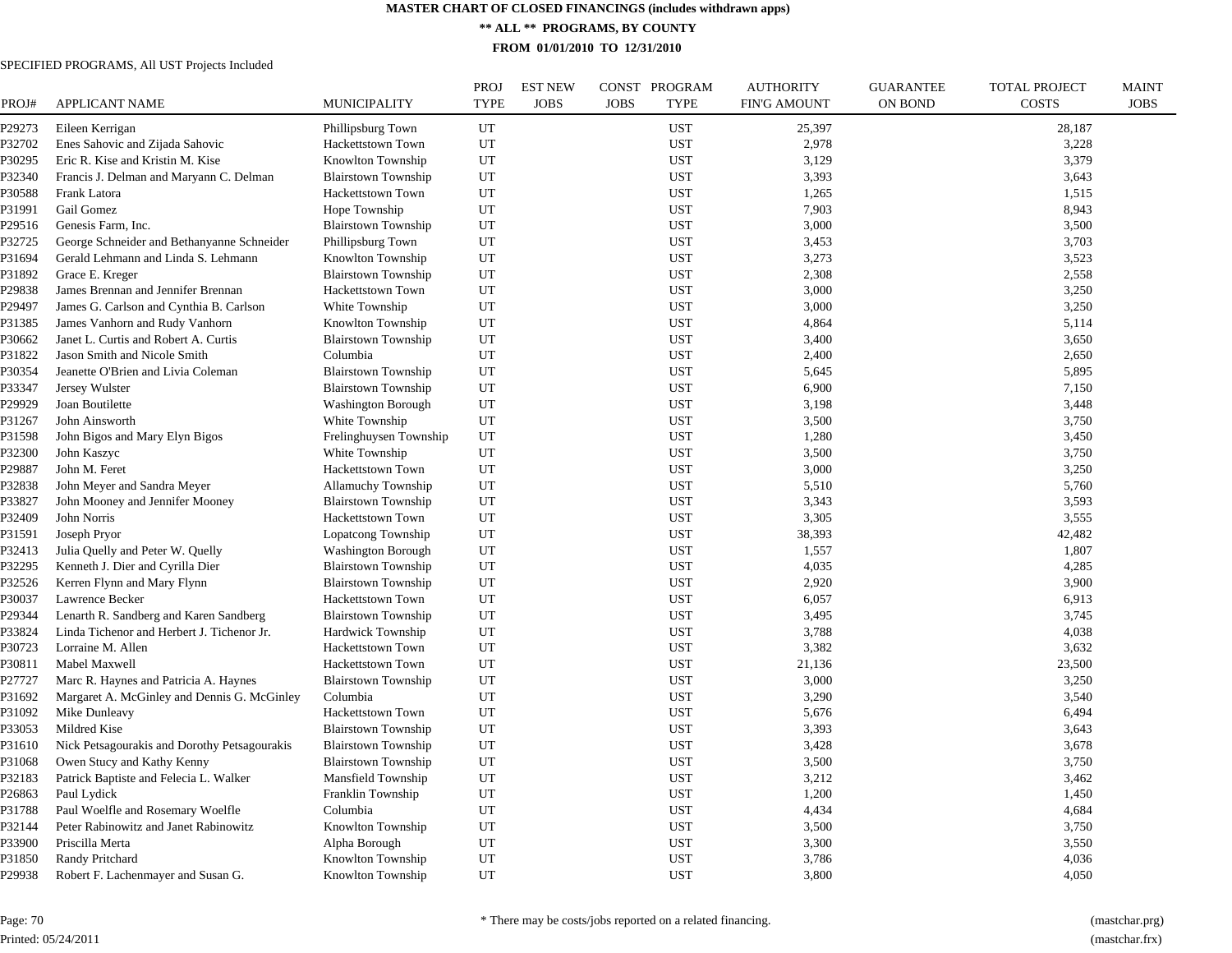**\*\* ALL \*\* PROGRAMS, BY COUNTY**

**FROM 01/01/2010 TO 12/31/2010**

|        |                                                 |                            | <b>PROJ</b> | <b>EST NEW</b> | <b>CONST</b> | PROGRAM     | <b>AUTHORITY</b>    | <b>GUARANTEE</b> | <b>TOTAL PROJECT</b> | <b>MAINT</b> |
|--------|-------------------------------------------------|----------------------------|-------------|----------------|--------------|-------------|---------------------|------------------|----------------------|--------------|
| PROJ#  | <b>APPLICANT NAME</b>                           | <b>MUNICIPALITY</b>        | <b>TYPE</b> | <b>JOBS</b>    | <b>JOBS</b>  | <b>TYPE</b> | <b>FIN'G AMOUNT</b> | ON BOND          | <b>COSTS</b>         | <b>JOBS</b>  |
|        | Lachenmayer                                     |                            |             |                |              |             |                     |                  |                      |              |
| P31721 | Robert J. Nelson and Tracy A. Nelson            | Hope Township              | UT          |                |              | <b>UST</b>  | 4,100               |                  | 4,350                |              |
| P28407 | Robert Martorano and Janice Martorano           | Mansfield Township         | UT          |                |              | <b>UST</b>  | 3,000               |                  | 3,250                |              |
| P33156 | Robert McDermott, Sr. and Lillian McDermott     | Greenwich Township         | UT          |                |              | <b>UST</b>  | 3,160               |                  | 4,200                |              |
| P31885 | Rodger K. Siersma and Susan J. Siersma          | Mansfield Township         | UT          |                |              | <b>UST</b>  | 5,486               |                  | 5,736                |              |
| P31937 | Roger W. Tasnady and Lisa M. Tasnady            | Independence Township      | UT          |                |              | <b>UST</b>  | 3,000               |                  | 3,250                |              |
| P31834 | Rondi Caflin                                    | <b>Belvidere Town</b>      | UT          |                |              | <b>UST</b>  | 3,830               |                  | 4,080                |              |
| P31893 | Ryan L. Eastridge                               | Mansfield Township         | UT          |                |              | <b>UST</b>  | 1,500               |                  | 1,750                |              |
| P33292 | Salvatore Consentino                            | Phillipsburg Town          | UT          |                |              | <b>UST</b>  | 3,035               |                  | 3,285                |              |
| P34566 | Stanley K. Wantrobski and Dorothy Wantrobski    | <b>Washington Borough</b>  | UT          |                |              | <b>UST</b>  | 3,744               |                  | 3,994                |              |
| P30578 | Susan Karner                                    | <b>Hackettstown Town</b>   | UT          |                |              | <b>UST</b>  | 2,577               |                  | 3,085                |              |
| P29325 | Tamara Metz                                     | Pohatcong Township         | UT          |                |              | <b>UST</b>  | 1,200               |                  | 1,450                |              |
| P34267 | Theresa McAvov                                  | Knowlton Township          | UT          |                |              | <b>UST</b>  | 3,500               |                  | 3,750                |              |
| P30443 | Tim Bahnuk and Linda Bahnuk                     | Hackettstown Town          | UT          |                |              | <b>UST</b>  | 3,500               |                  | 3,750                |              |
| P29022 | Township of Blairstown                          | <b>Blairstown Township</b> | UT          |                |              | <b>USM</b>  | 274,977             |                  | 275,477              |              |
| P32022 | Virginia Reime                                  | Independence Township      | UT          |                |              | <b>UST</b>  | 2,998               |                  | 3,548                |              |
| P30106 | Wayne DeGroff                                   | Mansfield Township         | UT          |                |              | <b>UST</b>  | 30,439              |                  | 33,733               |              |
| P29569 | William L. Harper and Patricia A. Harper        | <b>Hackettstown Town</b>   | UT          |                |              | <b>UST</b>  | 2,600               |                  | 2,850                |              |
| P30387 | William P. Lyng                                 | <b>Hackettstown Town</b>   | UT          |                |              | <b>UST</b>  | 138,447             |                  | 152,542              |              |
| P30286 | Woodrow Litwhiler and Mary Litwhiler            | <b>Hackettstown Town</b>   | UT          |                |              | <b>UST</b>  | 1,372               |                  | 3,680                |              |
|        | <b>TOTALS FOR Warren COUNTY: 92 PROJECT(s)</b>  |                            |             |                |              |             | 911,966             |                  | 979,427              |              |
|        |                                                 |                            |             |                |              |             |                     |                  |                      |              |
|        |                                                 |                            |             |                |              |             | 31,353,564          |                  | 35,021,685           |              |
|        | <b>TOTALS FOR ALL COUNTIES: 3165 PROJECT(s)</b> |                            |             |                |              |             |                     |                  |                      |              |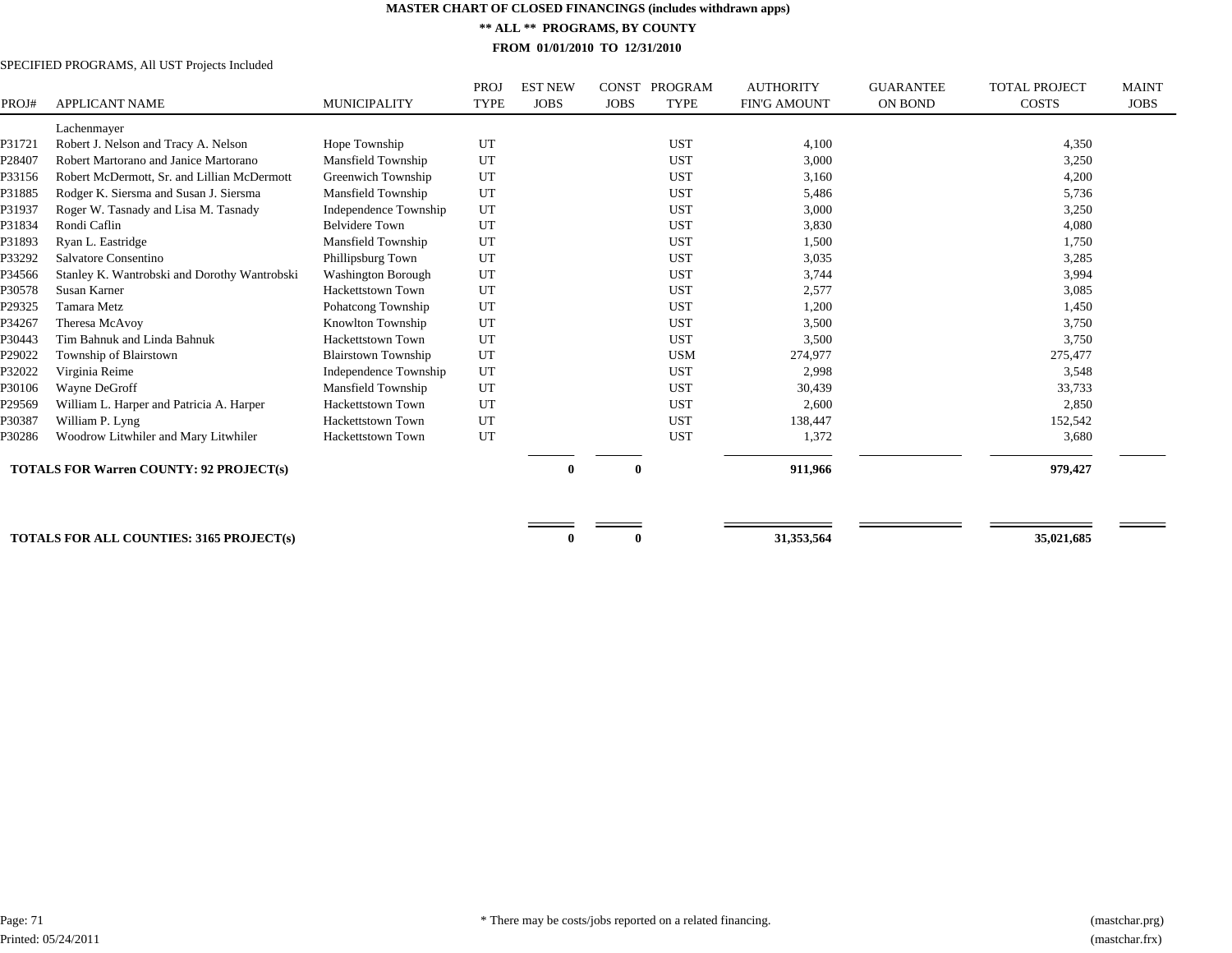# **Exhibit C**

Outstanding commitments not yet closed as of 12/31/2010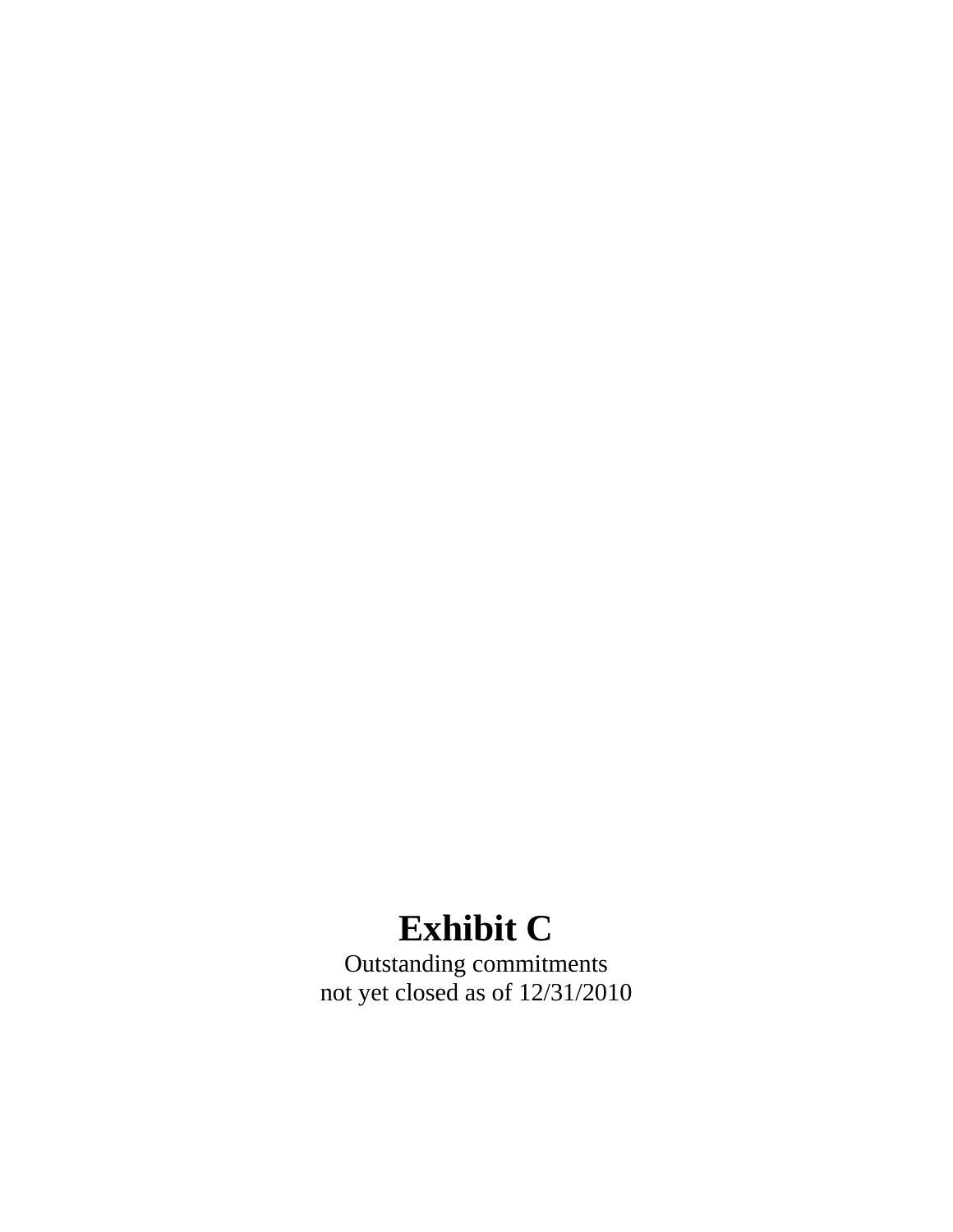## **OUTSTANDING COMMITMENTS AS Of 12/31/2010**

## **Hazardous Site Remediation Grant Fund [Initial Appropriation (Series A)]**

# **Hazardous Site Remediation - Commercial, Hazardous Site Remediation** -

## **Municipal**

 $\pm \tau$ 

 $\sim_{\gamma}$ 

|        |                                           | <b>LOAN/GRANT</b><br><b>AMOUNT</b>                                                                                                                                                                                           | <b>FUND</b><br><b>USED</b>                           | $\star$      | <b>GUAR</b><br>% | <b>AMOUNT</b> |                  |                                | EXP.<br><b>DATE</b> | APPROVAL<br><b>OFFICER</b> | <b>ANTICIPATED</b><br>CLOSING<br><b>DATE</b> |
|--------|-------------------------------------------|------------------------------------------------------------------------------------------------------------------------------------------------------------------------------------------------------------------------------|------------------------------------------------------|--------------|------------------|---------------|------------------|--------------------------------|---------------------|----------------------------|----------------------------------------------|
|        |                                           |                                                                                                                                                                                                                              |                                                      |              |                  |               |                  |                                |                     |                            |                                              |
|        | City Works West Lake, LLC                 | 221,229.00                                                                                                                                                                                                                   | <b>HAG</b>                                           | $\mathsf{A}$ |                  |               | 12/14/2010       |                                |                     | PETZ                       |                                              |
|        | TOTAL for this program<br>$\overline{1}$  | \$221,229.00                                                                                                                                                                                                                 |                                                      |              |                  |               |                  |                                |                     |                            |                                              |
| P33861 | Borough of Glassboro A to Z Maintenance   | 8,549.00                                                                                                                                                                                                                     | <b>HAG</b>                                           | $\mathsf{A}$ |                  |               | 12/22/2010       |                                |                     | COPE                       |                                              |
|        | Township of Hamilton                      | 426,003.00                                                                                                                                                                                                                   | <b>HAG</b>                                           | $\mathsf{A}$ |                  |               | 12/14/2010       |                                |                     | <b>JUGH</b>                |                                              |
|        | TOTAL for this program<br>$\overline{2}$  | \$434,552.00                                                                                                                                                                                                                 |                                                      |              |                  |               |                  |                                |                     |                            |                                              |
|        | TOTAL for this division<br>$\mathbf{3}$   | \$655,781.00                                                                                                                                                                                                                 |                                                      |              |                  |               |                  |                                |                     |                            |                                              |
|        |                                           |                                                                                                                                                                                                                              |                                                      |              |                  |               |                  |                                |                     |                            |                                              |
|        | <b>Estate of Trafford Boisselle</b>       | 16,399.00                                                                                                                                                                                                                    | <b>HAG</b>                                           | $\mathsf{A}$ |                  |               | 09/17/2008       |                                |                     | PETZ                       |                                              |
|        | TOTAL for this program<br>$\overline{1}$  | \$16,399.00                                                                                                                                                                                                                  |                                                      |              |                  |               |                  |                                |                     |                            |                                              |
|        | TOTAL for this division<br>$\mathbf{1}$   | \$16,399.00                                                                                                                                                                                                                  |                                                      |              |                  |               |                  |                                |                     |                            |                                              |
|        |                                           |                                                                                                                                                                                                                              |                                                      |              |                  |               |                  |                                |                     |                            |                                              |
|        |                                           | 10,955.00                                                                                                                                                                                                                    | HAG                                                  | A.           |                  |               | 12/22/2010       |                                |                     | <b>JUGH</b>                |                                              |
|        |                                           | 10,500.00                                                                                                                                                                                                                    | <b>HAG</b>                                           | $\mathbf{A}$ |                  |               | 12/22/2010       |                                |                     | <b>JUGH</b>                |                                              |
|        |                                           | 182,734.00                                                                                                                                                                                                                   | HAG                                                  | $\mathsf{A}$ |                  |               | 10/12/2010       |                                |                     | <b>JUGH</b>                |                                              |
| P32621 | <b>Teaneck Community Charter School</b>   | 102,116.00                                                                                                                                                                                                                   | <b>HAG</b>                                           | $\mathsf{A}$ |                  |               | 09/16/2010       |                                |                     | PETZ                       |                                              |
|        | Thomas R. Roesler and Richard G. Roesler, | 15,989.00                                                                                                                                                                                                                    | <b>HAG</b>                                           | $\mathsf{A}$ |                  |               | 08/27/2010       |                                |                     | DOYL                       |                                              |
|        | TOTAL for this program<br>5 <sub>1</sub>  | \$322,294.00                                                                                                                                                                                                                 |                                                      |              |                  |               |                  |                                |                     |                            |                                              |
|        | <b>PROG</b>                               | COMPANY P# AND NAME<br><b>NOT ASSIGNED</b><br>P33866<br>P33959<br><b>BUSINESS DEVEL</b><br>P22536<br><b>COMMUNITY DEVEL</b><br>P31128 City of Asbury Park Asbury Park Springwood<br>P31550 Palmer Industries, Inc.<br>P30512 | P31071 City of Asbury Park 1201,1205,1207 Springwood |              |                  |               | <b>GUARANTEE</b> | FUND   APPROVAL<br>USED   DATE |                     |                            |                                              |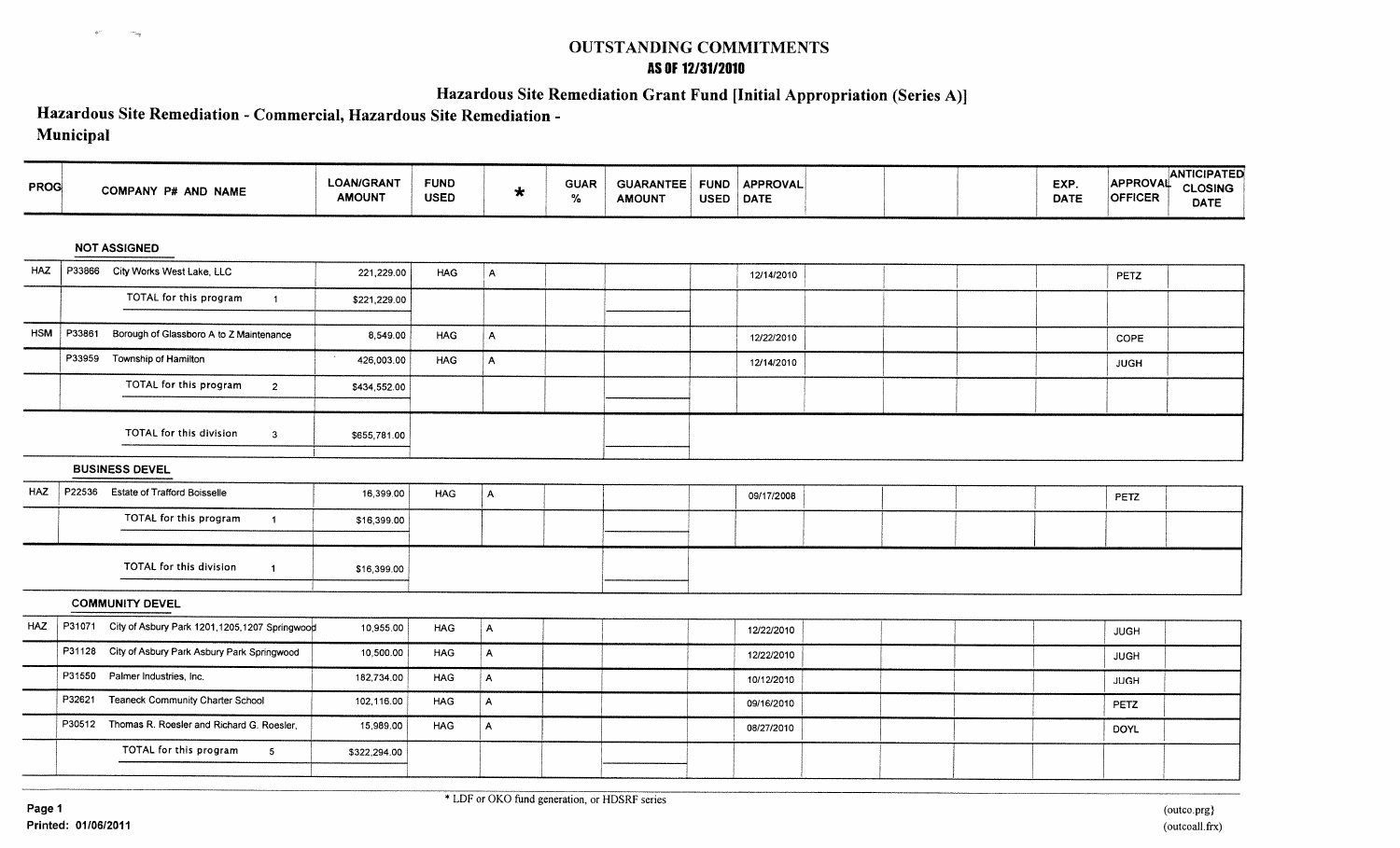## **OUTSTANDING COMMITMENTS AS OF 12/31/2010**

## **Hazardous Site Remediation Grant Fund [Initial Appropriation (Series A»)**

## **Hazardous Site Remediation - Commercial, Hazardous Site Remediation - Municipal**

| <b>PROG</b> | COMPANY P# AND NAME                                       | <b>LOAN/GRANT</b><br><b>AMOUNT</b> | <b>FUND</b><br><b>USED</b> | $\star$      | <b>GUAR</b><br>% | <b>GUARANTEE</b><br><b>AMOUNT</b> | <b>FUND</b><br><b>USED</b> | <b>APPROVAL</b><br><b>DATE</b> | EXP.<br><b>DATE</b> | <b>APPROVAL</b><br><b>OFFICER</b> | <b>ANTICIPATED</b><br><b>CLOSING</b><br><b>DATE</b> |
|-------------|-----------------------------------------------------------|------------------------------------|----------------------------|--------------|------------------|-----------------------------------|----------------------------|--------------------------------|---------------------|-----------------------------------|-----------------------------------------------------|
|             |                                                           |                                    |                            |              |                  |                                   |                            |                                |                     |                                   |                                                     |
| <b>HSM</b>  | P23398<br>Borough of Belmar River Road Acquisitions       | 5,643.00                           | <b>HAG</b>                 | A            |                  |                                   |                            | 10/10/2008                     |                     | PETZ                              |                                                     |
|             | P21872<br>Borough of Butler Tri-Boro First Aid Squad      | 23,122.00                          | <b>HAG</b>                 | A            |                  |                                   |                            | 08/25/2008                     |                     | <b>PETZ</b>                       |                                                     |
|             | P32207<br>Borough of Carteret Carteret Discount Auto      | 68,542.00                          | <b>HAG</b>                 | A            |                  |                                   |                            | 10/06/2010                     |                     | COPE                              |                                                     |
|             | P34446<br>Borough of Carteret Carteret Waterfront Develop | 4,926,851.00                       | <b>HAG</b>                 | A            |                  |                                   |                            | 12/14/2010                     |                     | PETZ                              |                                                     |
|             | P26735<br>Borough of Highland Park Environmental Center   | 44,721.00                          | <b>HAG</b>                 | A            |                  |                                   |                            | 08/17/2009                     |                     | PETZ                              |                                                     |
|             | P28993<br>Borough of Madison (Orchard Street Site)        | 85,166.00                          | HAG                        | A            |                  |                                   |                            | 01/14/2010                     |                     | <b>JUGH</b>                       |                                                     |
|             | Borough of National Park Hawthorne Sanitary<br>P32343     | 104,946.00                         | <b>HAG</b>                 | A            |                  |                                   |                            | 09/16/2010                     |                     | <b>JUGH</b>                       |                                                     |
|             | P29837<br>Borough of Pitman Former Pitman Armory          | 3,000.00                           | HAG                        | $\mathsf{A}$ |                  |                                   |                            | 03/26/2010                     |                     | COPE                              |                                                     |
|             | Borough of Somerville Somerville Landfill<br>P34204       | 126,805.00                         | <b>HAG</b>                 | $\mathsf{A}$ |                  |                                   |                            | 12/14/2010                     |                     | PETZ                              |                                                     |
|             | Borough of South Plainfield Former Bus<br>P30062          | 111,609.00                         | <b>HAG</b>                 | $\mathsf{A}$ |                  |                                   |                            | 04/13/2010                     |                     | COPE                              |                                                     |
|             | P34309<br>Camden Redevelopment Agency Harrison            | 4,293,712.00                       | <b>HAG</b>                 | $\mathsf{A}$ |                  |                                   |                            | 12/14/2010                     |                     | PETZ                              |                                                     |
|             | P29262<br>Camden Redevelopment Agency Harrison            | 2,993,388.00                       | <b>HAG</b>                 | $\mathsf{A}$ |                  |                                   |                            | 12/08/2009                     |                     | <b>PETZ</b>                       |                                                     |
|             | City of Asbury Park Asbury Park Fire<br>P27166            | 35,667,00                          | <b>HAG</b>                 | $\mathsf{A}$ |                  |                                   |                            | 02/23/2010                     |                     | <b>JUGH</b>                       |                                                     |
|             | P29662<br>City of Asbury Park Springwood Avenue           | 15,000.00                          | <b>HAG</b>                 | $\mathsf{A}$ |                  |                                   |                            | 07/07/2010                     |                     | <b>JUGH</b>                       |                                                     |
|             | P24601<br>City of Bridgeton Abbott's Manufacturing        | 161,507.00                         | <b>HAG</b>                 | A            |                  |                                   |                            | 07/14/2009                     |                     | PETZ                              |                                                     |
|             | City of Burlington Burlington Mart<br>P34447              | 294,310.00                         | <b>HAG</b>                 | A            |                  |                                   |                            | 12/14/2010                     |                     | <b>JUGH</b>                       |                                                     |
|             | P34308 City of Newark Former Duralac Facility             | 255,809.00                         | <b>HAG</b>                 | A            |                  |                                   |                            | 12/14/2010                     |                     | <b>JUGH</b>                       |                                                     |
|             | P31918 City of Newark Passaic River Waterfront Park       | 421,129.00                         | <b>HAG</b>                 | $\mathsf{A}$ |                  |                                   |                            | 06/08/2010                     |                     | <b>PETZ</b>                       |                                                     |
|             | City of Newark Passaic River Waterfront Park<br>P34448    | 157,856.00                         | <b>HAG</b>                 | A            |                  |                                   |                            | 12/14/2010                     |                     | <b>PETZ</b>                       |                                                     |
|             | P30594<br>City of Newark Passaic River Waterfront Park    | 1,273,475.00                       | <b>HAG</b>                 | A            |                  |                                   |                            | 03/09/2010                     |                     | <b>PETZ</b>                       |                                                     |
|             | P32257<br>City of Newark Scientific Chemical Process      | 375,175.00                         | <b>HAG</b>                 | A            |                  |                                   |                            | 10/12/2010                     |                     | PETZ                              |                                                     |
|             | P28617 City of Orange Township 534 Mitchell Street        | 19,032.00                          | HAG                        | A            |                  |                                   |                            | 02/23/2010                     |                     | COPE                              |                                                     |

 $\mathbb{R}^3$ 

 $\sim_{\rm g}$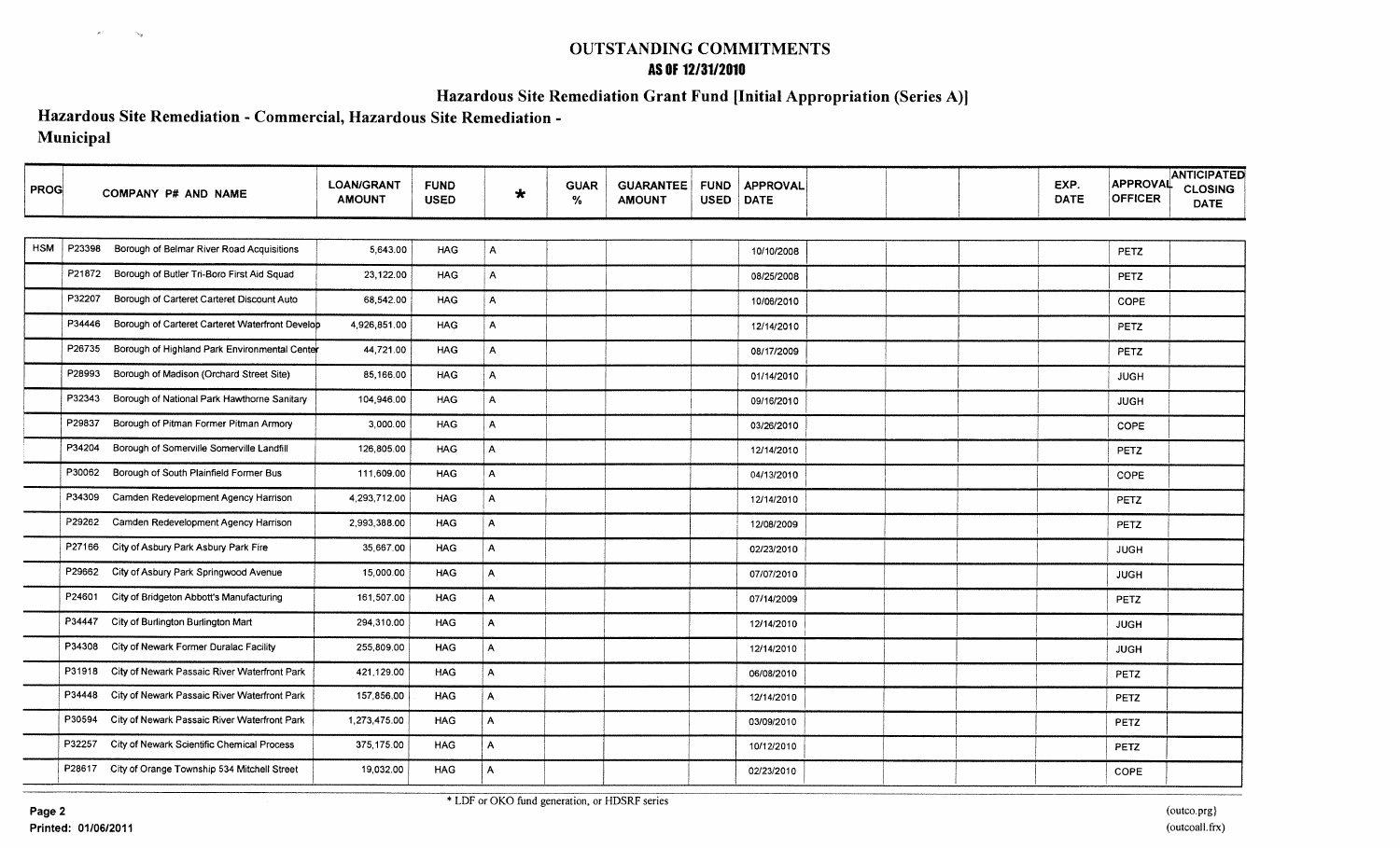## **OUTSTANDING COMMITMENTS AS OF 12/31/2010**

## **Hazardous Site Remediation Grant Fund [Initial Appropriation (Series A)]**

## **Hazardous Site Remediation - Commercial, Hazardous Site Remediation - Municipal**

| <b>PROG</b> | COMPANY P# AND NAME                                     | <b>LOAN/GRANT</b><br><b>AMOUNT</b> | <b>FUND</b><br><b>USED</b> | $\star$        | <b>GUAR</b><br>% | <b>GUARANTEE</b><br><b>AMOUNT</b> | <b>FUND</b><br><b>USED</b> | <b>APPROVAL</b><br>DATE | EXP.<br><b>DATE</b> | APPROVAL<br><b>OFFICER</b> | <b>ANTICIPATED</b><br><b>CLOSING</b><br><b>DATE</b> |
|-------------|---------------------------------------------------------|------------------------------------|----------------------------|----------------|------------------|-----------------------------------|----------------------------|-------------------------|---------------------|----------------------------|-----------------------------------------------------|
|             |                                                         |                                    |                            |                |                  |                                   |                            |                         |                     |                            |                                                     |
|             | P28618 City of Orange Township 540 Mitchell Street      | 18,883.00                          | <b>HAG</b>                 | $\mathsf{A}$   |                  |                                   |                            | 02/23/2010              |                     | COPE                       |                                                     |
|             | P33274<br>City of Orange Township Bravo Grocery         | 26,412.00                          | <b>HAG</b>                 | $\overline{A}$ |                  |                                   |                            | 12/22/2010              |                     | COPE                       |                                                     |
|             | P33270<br>City of Orange Township Bravo Parking Lot     | 26,412.00                          | <b>HAG</b>                 | $\mathsf{A}$   |                  |                                   |                            | 12/22/2010              |                     | COPE                       |                                                     |
|             | P31859<br>City of Orange Township Delta Service Station | 42,230.00                          | <b>HAG</b>                 | A              |                  |                                   |                            | 12/22/2010              |                     | COPE                       |                                                     |
|             | P31860<br>City of Orange Township Getty Service Station | 42,230.00                          | <b>HAG</b>                 | A              |                  |                                   |                            | 12/22/2010              |                     | COPE                       |                                                     |
|             | P31140 City of Perth Amboy DPW and Former Landfill      | 493,340.00                         | <b>HAG</b>                 | $\mathsf{A}$   |                  |                                   |                            | 07/15/2010              |                     | COPE                       |                                                     |
|             | P32391<br>City of Perth Amboy Frmr. Municipal Complex   | 25,298.00                          | <b>HAG</b>                 | $\mathsf{A}$   |                  |                                   |                            | 11/04/2010              |                     | COPE                       |                                                     |
|             | City of Perth Amboy General Cable<br>P32390             | 68,712.00                          | <b>HAG</b>                 | $\mathsf{A}$   |                  |                                   |                            | 11/09/2010              |                     | <b>COPE</b>                |                                                     |
|             | City of Perth Amboy Gilland Property<br>P32902          | 128,968.00                         | <b>HAG</b>                 | A              |                  |                                   |                            | 10/12/2010              |                     | COPE                       |                                                     |
|             | City of Salem Tri County Oil<br>P28391                  | 81,798.00                          | <b>HAG</b>                 | A              |                  |                                   |                            | 05/10/2010              |                     | COPE                       |                                                     |
|             | City of Trenton Thropp Brothers Site<br>P27091          | 303.161.00                         | <b>HAG</b>                 | $\mathsf{A}$   |                  |                                   |                            | 06/09/2009              |                     | PETZ                       |                                                     |
|             | County of Essex Passaic River Waterfront Park<br>P31919 | 694,825.00                         | <b>HAG</b>                 | Α              |                  |                                   |                            | 06/08/2010              |                     | PETZ                       |                                                     |
|             | P33897<br>Rahway Redevelopment Agency Hamilton          | 1,529,037.00                       | <b>HAG</b>                 | Α              |                  |                                   |                            | 12/14/2010              |                     | PETZ                       |                                                     |
|             | Township of Berkeley Bayview Park<br>P26730             | 197,468.00                         | <b>HAG</b>                 | A              |                  |                                   |                            | 08/11/2009              |                     | PETZ                       |                                                     |
|             | Township of Berkeley Bayview Park<br>P24038             | 186,663.00                         | <b>HAG</b>                 | A              |                  |                                   |                            | 12/09/2008              |                     | PETZ                       |                                                     |
|             | Township of Bloomfield 230 Grove Street<br>P31444       | 58,305.00                          | <b>HAG</b>                 | A              |                  |                                   |                            | 12/07/2010              |                     | COPE                       |                                                     |
|             | Township of Cedar Grove Essex Co. Hospital<br>P33269    | 27,150.00                          | <b>HAG</b>                 | A              |                  |                                   |                            | 11/10/2010              |                     | PETZ                       |                                                     |
|             | Township of Cranford Riverfront Redevelopment<br>P29974 | 6,802.00                           | HAG                        | A              |                  |                                   |                            | 04/12/2010              |                     | COPE                       |                                                     |
|             | Township of Deptford Fasola Park<br>P25065              | 48,536.00                          | <b>HAG</b>                 | A              |                  |                                   |                            | 03/05/2009              |                     | <b>JUGH</b>                |                                                     |
|             | P32623<br>Township of Haddon BDA Wide Groundwater       | 112,343.00                         | <b>HAG</b>                 | $\mathsf{A}$   |                  |                                   |                            | 12/14/2010              |                     | <b>JUGH</b>                |                                                     |
|             | Township of Haddon Lahn Property<br>P31232              | 124,928.00                         | <b>HAG</b>                 | A              |                  |                                   |                            | 07/15/2010              |                     | <b>JUGH</b>                |                                                     |
|             | Township of Haddon Sulock Property<br>P31296            | 22,368.00                          | <b>HAG</b>                 | A              |                  |                                   |                            | 07/07/2010              |                     | <b>JUGH</b>                |                                                     |

 $\ll$  :

 $\sim_{\rm g}$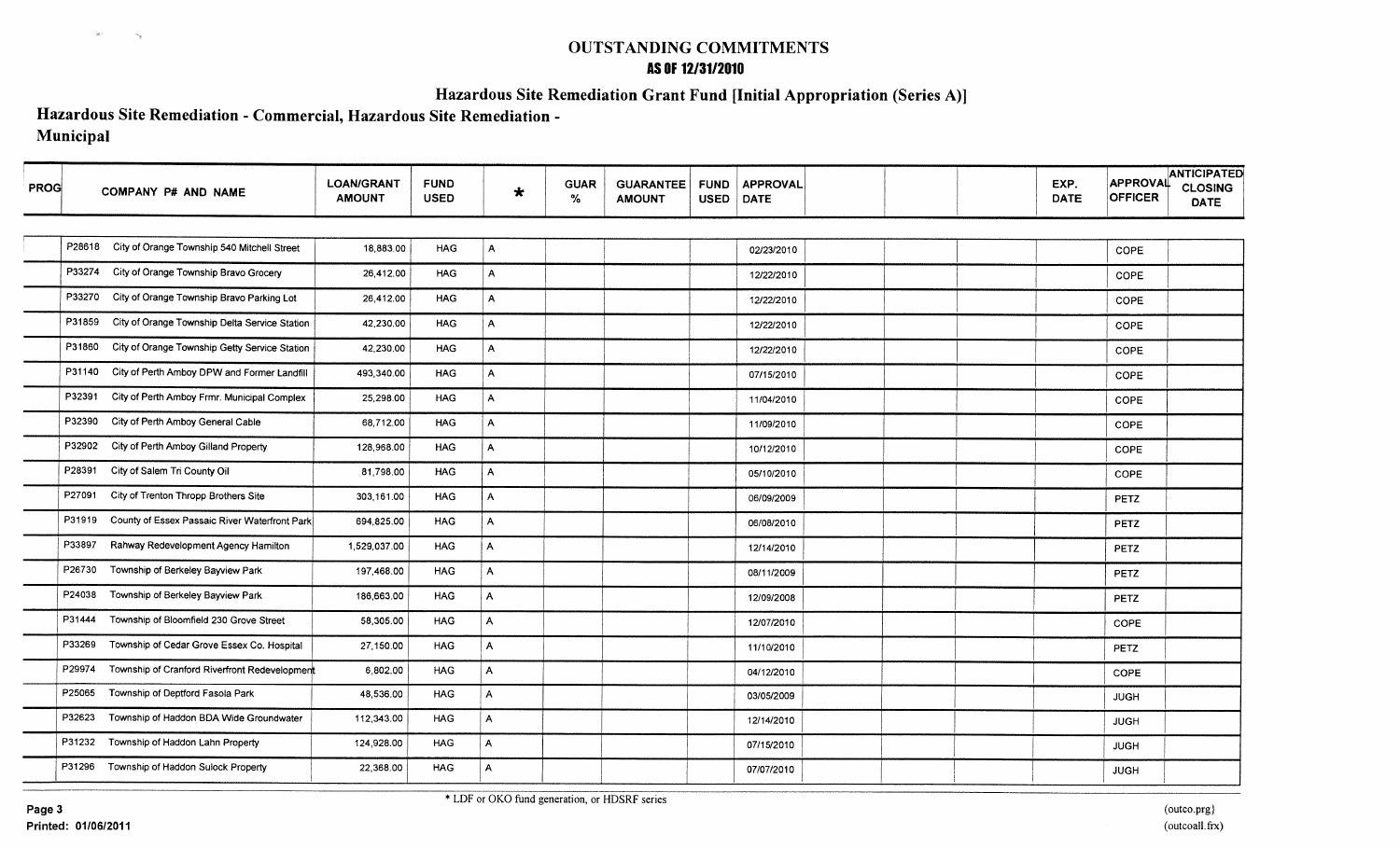## **OUTSTANDING COMMITMENTS AS OF 12/31/2010**

**Hazardous Site Remediation Grant Fund [Initial Appropriation (Series A)l**

## **Hazardous Site Remediation - Commercial, Hazardous Site Remediation - Municipal**

| <b>PROG</b> | COMPANY P# AND NAME                                       | <b>LOAN/GRANT</b><br><b>AMOUNT</b> | <b>FUND</b><br><b>USED</b> | $\star$        | <b>GUAR</b><br>% | <b>GUARANTEE</b><br><b>AMOUNT</b> | <b>FUND</b><br><b>USED</b> | <b>APPROVAL</b><br>DATE | EXP.<br><b>DATE</b> | <b>ANTICIPATED</b><br>APPROVAL<br><b>CLOSING</b><br><b>OFFICER</b><br><b>DATE</b> |  |  |  |
|-------------|-----------------------------------------------------------|------------------------------------|----------------------------|----------------|------------------|-----------------------------------|----------------------------|-------------------------|---------------------|-----------------------------------------------------------------------------------|--|--|--|
|             |                                                           |                                    |                            |                |                  |                                   |                            |                         |                     |                                                                                   |  |  |  |
|             | P23645 Township of Hammonton Celona Property              | 33,044.00                          | <b>HAG</b>                 | A              |                  |                                   |                            | 01/20/2009              |                     | <b>JUGH</b>                                                                       |  |  |  |
|             | P25953<br>Township of Hammonton Wescoat Property          | 13,848.00                          | <b>HAG</b>                 | A              |                  |                                   |                            | 03/27/2009              |                     | <b>JUGH</b>                                                                       |  |  |  |
|             | P27856<br>Township of Lakewood Block 93, Lots 6 & part of | 37,123.00                          | <b>HAG</b>                 | $\mathsf{A}$   |                  |                                   |                            | 03/10/2010              |                     | COPE                                                                              |  |  |  |
|             | P27316 Township of Maurice River Sapello Foundry Site     | 99,889.00                          | <b>HAG</b>                 | $\mathsf{A}$   |                  |                                   |                            | 07/29/2009              |                     | PETZ                                                                              |  |  |  |
|             | P30409<br>Township of Monroe (Monroe Twp. Landfill)       | 408,938.00                         | <b>HAG</b>                 | A              |                  |                                   |                            | 04/13/2010              |                     | <b>JUGH</b>                                                                       |  |  |  |
|             | P28456<br>Township of Newton Newton Armory                | 63,120.00                          | <b>HAG</b>                 | $\overline{A}$ |                  |                                   |                            | 07/07/2010              |                     | <b>JUGH</b>                                                                       |  |  |  |
|             | P33225<br>Township of Pennsauken                          | 43,736.00                          | <b>HAG</b>                 | $\mathsf{A}$   |                  |                                   |                            | 12/06/2010              |                     | <b>JUGH</b>                                                                       |  |  |  |
|             | P34205<br>Township of Scotch Plains Proposed Raritan      | 24,008.00                          | <b>HAG</b>                 | A              |                  |                                   |                            | 12/22/2010              |                     | PETZ                                                                              |  |  |  |
|             | P31151<br>Township of Woodbridge 222 Pennval Road         | 52,626.00                          | <b>HAG</b>                 | A              |                  |                                   |                            | 05/11/2010              |                     | <b>DOYL</b>                                                                       |  |  |  |
|             | P30943<br>Township of Woodbridge 34 Cutters Dock Road     | 99,312.00                          | HAG                        | Α              |                  |                                   |                            | 06/23/2010              |                     | <b>DOYL</b>                                                                       |  |  |  |
|             | P30470<br>Township of Woodbridge Elliot Street Site       | 60,973.00                          | HAG                        | A              |                  |                                   |                            | 07/07/2010              |                     |                                                                                   |  |  |  |
|             | P30869 Township of Woodbridge Fibrenentics, Inc.          | 50,021.00                          | <b>HAG</b>                 | A              |                  |                                   |                            |                         |                     | <b>DOYL</b>                                                                       |  |  |  |
|             | P32209 Township of Woodbridge Fifth District Park         | 287,087.00                         | <b>HAG</b>                 | A              |                  |                                   |                            | 07/07/2010              |                     | <b>JUGH</b>                                                                       |  |  |  |
|             |                                                           |                                    |                            |                |                  |                                   |                            | 09/16/2010              |                     | <b>JUGH</b>                                                                       |  |  |  |
|             | TOTAL for this program<br>57                              | \$21,336,059.00                    |                            |                |                  |                                   |                            |                         |                     |                                                                                   |  |  |  |
|             | TOTAL for this division<br>62                             | \$21,658,353.00                    |                            |                |                  |                                   |                            |                         |                     |                                                                                   |  |  |  |
|             | Total<br>Projects                                         | Total<br>Loan/Grant<br>Amount      |                            |                |                  | Total<br>Guarantee<br>Amount      |                            |                         |                     |                                                                                   |  |  |  |
|             | 66                                                        | \$22,330,533.00                    |                            |                |                  |                                   |                            |                         |                     |                                                                                   |  |  |  |

 $\lambda^{\pm}$ 

 $^{\circ}$  is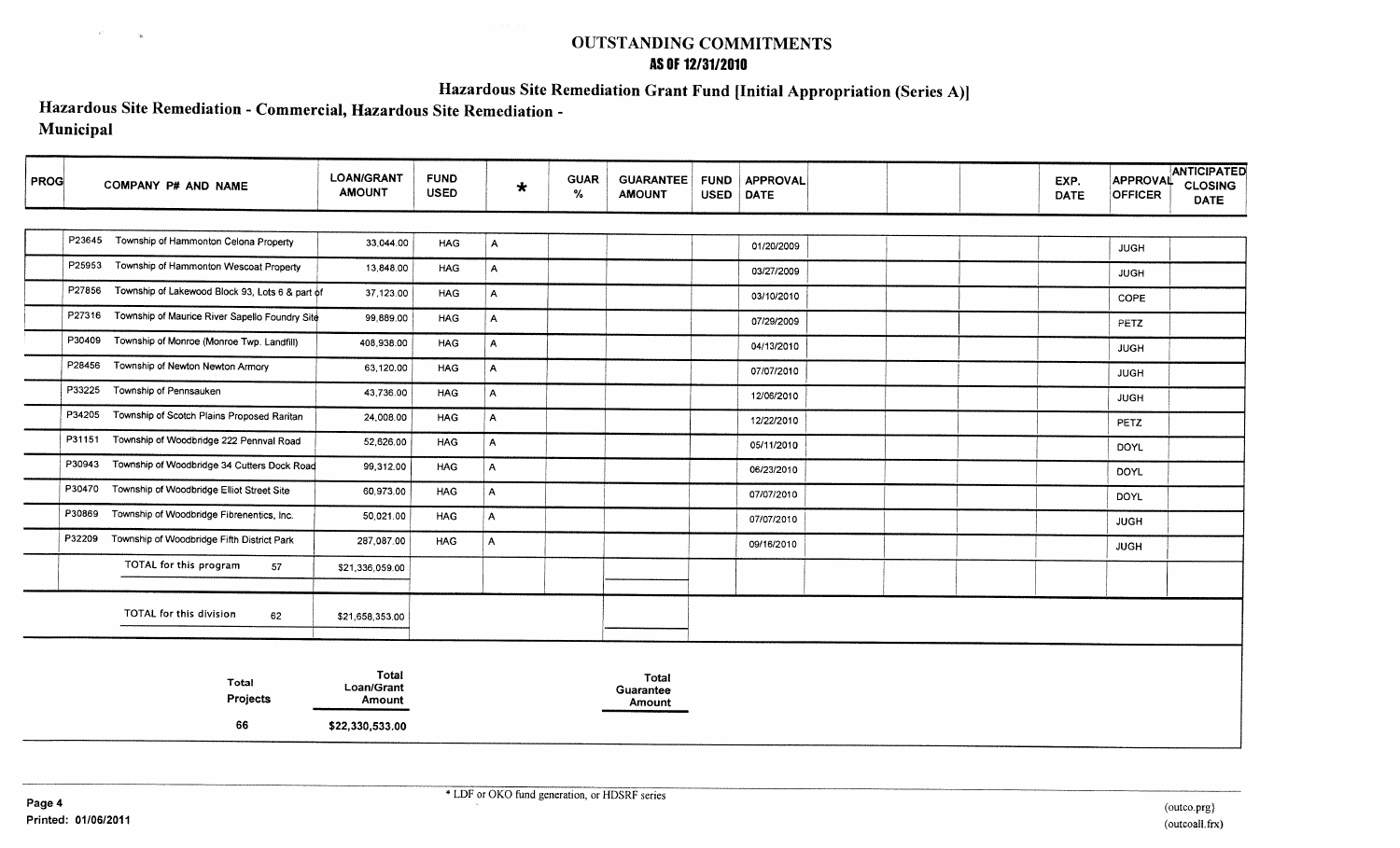## **OUTSTANDING COMMITMENTS AS Of 12/31/2010**

# **Hazardous Site Remediation Grant Fund [\$13MM Tax-Exempt (Series B)]**

## **Hazardous Site Remediation - Commercial, Hazardous Site Remediation - Municipal**

 $\sim 30$ 

 $\theta_{\rm{max}}$  and  $\theta_{\rm{max}}$ 

| PROG       | COMPANY P# AND NAME                                    | <b>LOAN/GRANT</b><br><b>AMOUNT</b>            | <b>FUND</b><br><b>USED</b> | $\star$ | <b>GUAR</b><br>% | <b>GUARANTEE</b><br><b>AMOUNT</b>   | <b>FUND</b><br><b>USED</b> | <b>APPROVAL</b><br>DATE |  |  | EXP.<br><b>DATE</b> | APPROVAL<br><b>OFFICER</b> | <b>ANTICIPATED</b><br><b>CLOSING</b><br><b>DATE</b> |  |
|------------|--------------------------------------------------------|-----------------------------------------------|----------------------------|---------|------------------|-------------------------------------|----------------------------|-------------------------|--|--|---------------------|----------------------------|-----------------------------------------------------|--|
|            | <b>NOT ASSIGNED</b>                                    |                                               |                            |         |                  |                                     |                            |                         |  |  |                     |                            |                                                     |  |
| <b>HSM</b> | P14325 River Hayes Urban Renewal Associates I, L.P.    | 76,625.00                                     | <b>HAG</b>                 | B       |                  |                                     |                            | 03/11/2003              |  |  |                     | SYLV                       |                                                     |  |
|            | P14324<br>River Hayes Urban Renewal Associates I, L.P. | 67,700.00                                     | <b>HAG</b>                 | B       |                  |                                     |                            | 03/11/2003              |  |  |                     | <b>SYLV</b>                |                                                     |  |
|            | TOTAL for this program<br>$\overline{a}$               | \$144,325.00                                  |                            |         |                  |                                     |                            |                         |  |  |                     |                            |                                                     |  |
|            | TOTAL for this division<br>$\overline{2}$              | \$144,325.00                                  |                            |         |                  |                                     |                            |                         |  |  |                     |                            |                                                     |  |
|            | Total<br>Projects<br>$\mathbf{2}$                      | Total<br>Loan/Grant<br>Amount<br>\$144,325.00 |                            |         |                  | <b>Total</b><br>Guarantee<br>Amount |                            |                         |  |  |                     |                            |                                                     |  |